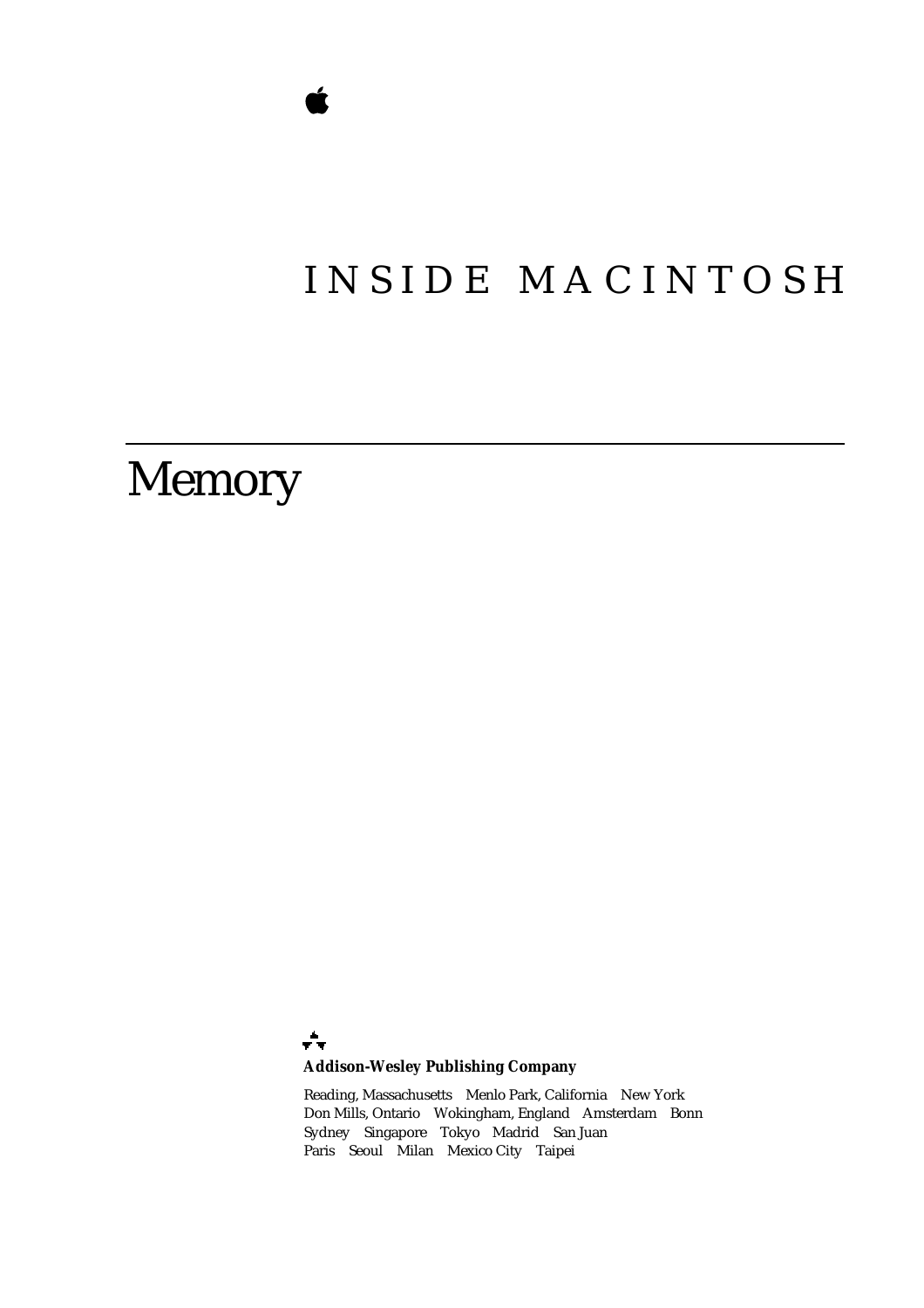Apple Computer, Inc.

© 1992, Apple Computer, Inc. All rights reserved.

No part of this publication may be reproduced, stored in a retrieval system, or transmitted, in any form or by any means, mechanical, electronic, photocopying, recording, or otherwise, without prior written permission of Apple Computer, Inc. Printed in the United States of America.

No licenses, express or implied, are granted with respect to any of the technology described in this book. Apple retains all intellectual property rights associated with the technology described in this book. This book is intended to assist application developers to develop applications only for Apple Macintosh computers.

Apple Computer, Inc. 20525 Mariani Avenue Cupertino, CA 95014-6299 408-996-1010

Apple, the Apple logo, APDA, AppleShare, A/UX, LaserWriter, Macintosh, MPW, and MultiFinder are trademarks of Apple Computer, Inc., registered in the United States and other countries.

Finder, PowerBook, and QuickDraw are trademarks of Apple Computer, Inc. Adobe Illustrator and PostScript are trademarks of Adobe Systems Incorporated, which may be registered in certain jurisdictions. AGFA is a trademark of Agfa-Gevaert.

FrameMaker is a registered trademark of Frame Technology Corporation.

Helvetica and Palatino are registered trademarks of Linotype Company.

ITC Zapf Dingbats is a registered trademark of International

Typeface Corporation.

NuBus is a trademark of Texas **Instruments** 

Simultaneously published in the United States and Canada.

#### **LIMITED WARRANTY ON MEDIA AND REPLACEMENT**

**ALL IMPLIED WARRANTIES ON THIS MANUAL, INCLUDING IMPLIED WARRANTIES OF MERCHANTABILITY AND FITNESS FOR A PARTICULAR PURPOSE, ARE LIMITED IN DURATION TO NINETY (90) DAYS FROM THE DATE OF THE ORIGINAL RETAIL PURCHASE OF THIS PRODUCT.**

**Even though Apple has reviewed this manual, APPLE MAKES NO WARRANTY OR REPRESENTATION, EITHER EXPRESS OR IMPLIED, WITH RESPECT TO THIS MANUAL, ITS QUALITY, ACCURACY, MERCHANTABILITY, OR FITNESS FOR A PARTICULAR PURPOSE. AS A RESULT, THIS MANUAL IS SOLD "AS IS," AND YOU, THE PURCHASER, ARE ASSUMING THE ENTIRE RISK AS TO ITS QUALITY AND ACCURACY.**

**IN NO EVENT WILL APPLE BE LIABLE FOR DIRECT, INDIRECT, SPECIAL, INCIDENTAL, OR CONSEQUENTIAL DAMAGES RESULTING FROM ANY DEFECT OR INACCURACY IN THIS MANUAL, even if advised of the possibility of such damages.**

**THE WARRANTY AND REMEDIES SET FORTH ABOVE ARE EXCLUSIVE AND IN LIEU OF ALL OTHERS, ORAL OR WRITTEN, EXPRESS OR IMPLIED. No Apple dealer, agent, or employee is authorized to make any modification, extension, or addition to this warranty.**

**Some states do not allow the exclusion or limitation of implied warranties or liability for incidental or consequential damages, so the above limitation or exclusion may not apply to you. This warranty gives you specific legal rights, and you may also have other rights which vary from state to state.**

1 2 3 4 5 6 7 8 9-MU-9695949392 First Printing, August 1992

ISBN 0-201-63240-3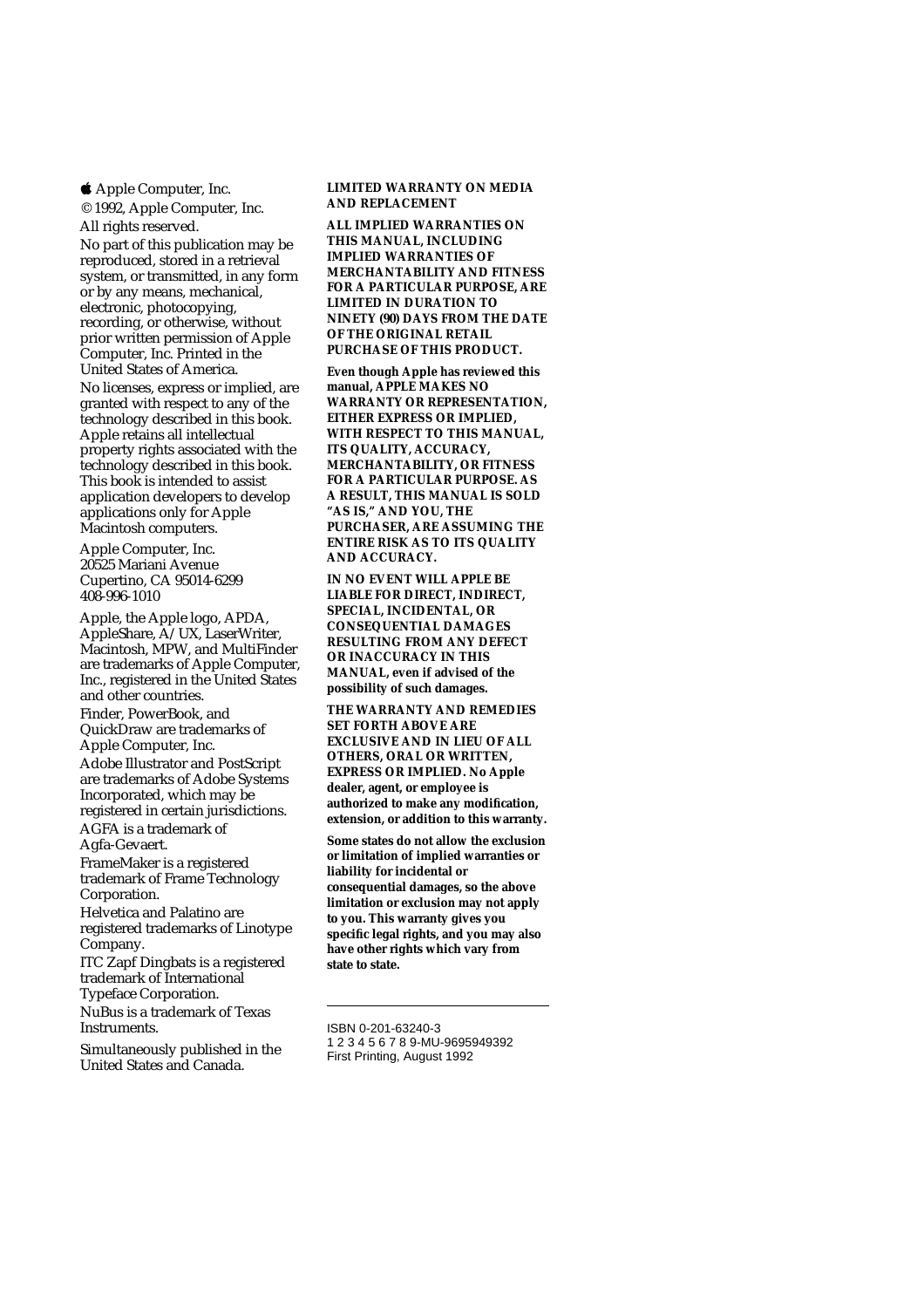# **Contents**

|           | <b>Figures, Tables, and Listings</b><br>ix                                                                                                                                                                                                                                                                                                                                                                                                                                                                                                                                                                                                                                                                                                                                                                                                                                                                                                                                                                                                                                                                                                                                                                                                                                                                                                              |
|-----------|---------------------------------------------------------------------------------------------------------------------------------------------------------------------------------------------------------------------------------------------------------------------------------------------------------------------------------------------------------------------------------------------------------------------------------------------------------------------------------------------------------------------------------------------------------------------------------------------------------------------------------------------------------------------------------------------------------------------------------------------------------------------------------------------------------------------------------------------------------------------------------------------------------------------------------------------------------------------------------------------------------------------------------------------------------------------------------------------------------------------------------------------------------------------------------------------------------------------------------------------------------------------------------------------------------------------------------------------------------|
| Preface   | <b>About This Book</b><br>xi                                                                                                                                                                                                                                                                                                                                                                                                                                                                                                                                                                                                                                                                                                                                                                                                                                                                                                                                                                                                                                                                                                                                                                                                                                                                                                                            |
|           | <b>Format of a Typical Chapter</b><br>xii<br><b>Conventions Used in This Book</b><br>xii<br><b>Special Fonts</b><br>xii<br><b>Types of Notes</b><br>xiii<br><b>Assembly-Language Information</b><br>xiii<br><b>Development Environment</b><br>xiv                                                                                                                                                                                                                                                                                                                                                                                                                                                                                                                                                                                                                                                                                                                                                                                                                                                                                                                                                                                                                                                                                                       |
| Chapter 1 | Introduction to Memory Management<br>$1-1$                                                                                                                                                                                                                                                                                                                                                                                                                                                                                                                                                                                                                                                                                                                                                                                                                                                                                                                                                                                                                                                                                                                                                                                                                                                                                                              |
|           | <b>About Memory</b><br>$1-4$<br><b>Organization of Memory by the Operating System</b><br>$1-4$<br>The System Heap<br>$1-6$<br>The System Global Variables<br>$1-6$<br>Organization of Memory in an Application Partition<br>$1 - 7$<br><b>The Application Stack</b><br>$1 - 8$<br>The Application Heap<br>$1-9$<br>The Application Global Variables and A5 World<br>$1 - 12$<br><b>Temporary Memory</b><br>$1 - 13$<br><b>Virtual Memory</b><br>$1-15$<br><b>Addressing Modes</b><br>$1 - 15$<br><b>Heap Management</b><br>$1-16$<br>Relocatable and Nonrelocatable Blocks<br>$1 - 16$<br><b>Properties of Relocatable Blocks</b><br>$1-20$<br><b>Locking and Unlocking Relocatable Blocks</b><br>$1 - 20$<br><b>Purging and Reallocating Relocatable Blocks</b><br>$1 - 21$<br><b>Memory Reservation</b><br>$1 - 22$<br><b>Heap Purging and Compaction</b><br>$1 - 23$<br><b>Heap Fragmentation</b><br>$1 - 24$<br><b>Deallocating Nonrelocatable Blocks</b><br>$1 - 25$<br>$1 - 25$<br><b>Reserving Memory</b><br><b>Locking Relocatable Blocks</b><br>$1-26$<br><b>Allocating Nonrelocatable Blocks</b><br>$1 - 27$<br><b>Summary of Preventing Fragmentation</b><br>$1-28$<br><b>Dangling Pointers</b><br>$1 - 29$<br><b>Compiler Dereferencing</b><br>$1 - 29$<br><b>Loading Code Segments</b><br>$1 - 31$<br><b>Callback Routines</b><br>$1 - 32$ |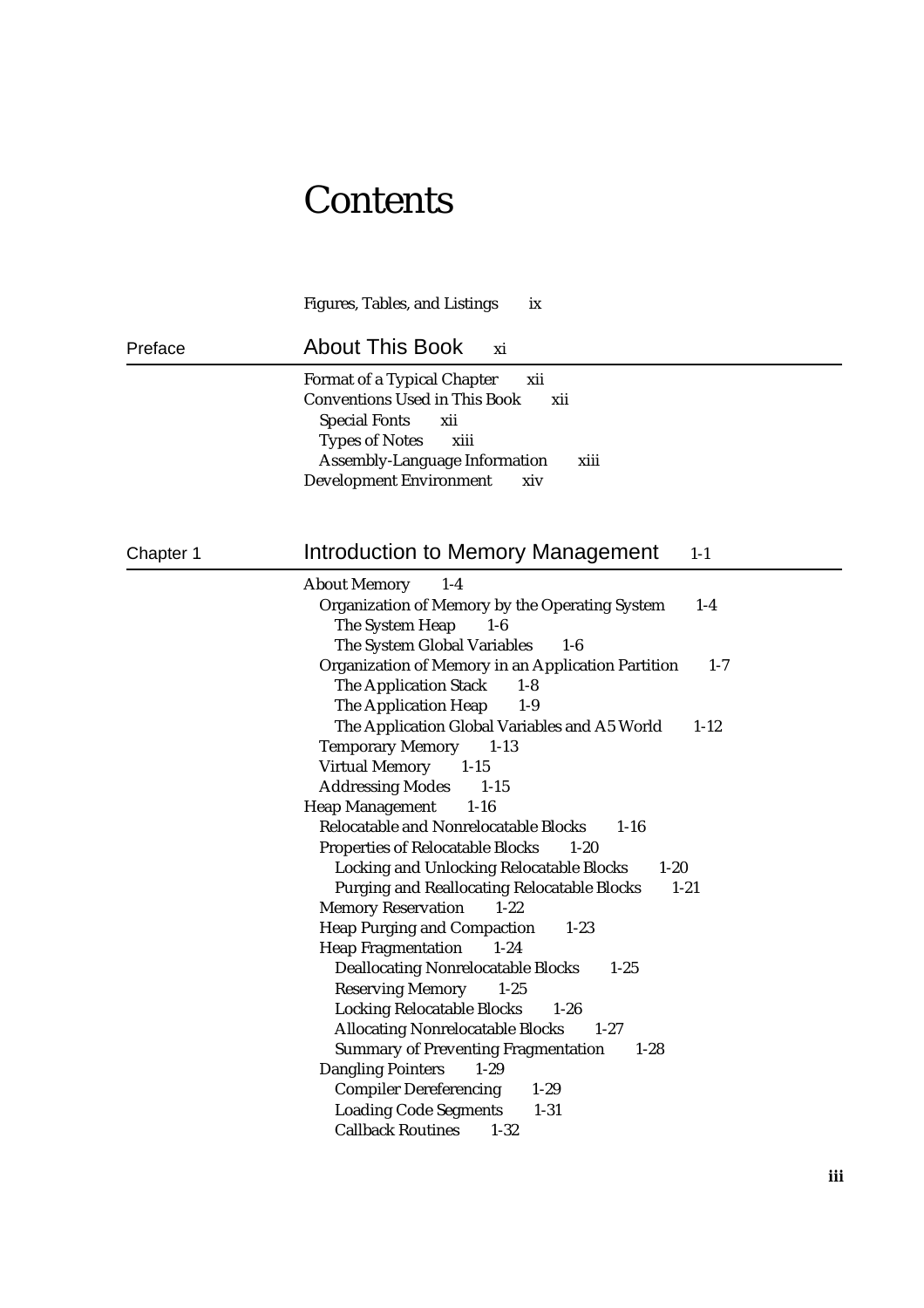Invalid Handles 1-33 Disposed Handles 1-33 Empty Handles 1-34 Fake Handles 1-35 Low-Memory Conditions 1-36 Memory Cushions 1-36 Memory Reserves 1-37 Grow-Zone Functions 1-38 Using Memory 1-38 Setting Up the Application Heap 1-38 Changing the Size of the Stack 1-39 Expanding the Heap 1-40 Allocating Master Pointer Blocks 1-41 Determining the Amount of Free Memory 1-42 Allocating Blocks of Memory 1-44 Maintaining a Memory Reserve 1-46 Defining a Grow-Zone Function 1-48 Memory Management Reference 1-50 Memory Management Routines 1-50 Setting Up the Application Heap 1-50 Allocating and Releasing Relocatable Blocks of Memory 1-54 Allocating and Releasing Nonrelocatable Blocks of Memory 1-58 Setting the Properties of Relocatable Blocks 1-60 Managing Relocatable Blocks 1-67 Manipulating Blocks of Memory 1-73 Assessing Memory Conditions 1-75 Grow-Zone Operations 1-77 Setting and Restoring the A5 Register 1-78 Application-Defined Routines 1-80 Grow-Zone Functions 1-80 Summary of Memory Management 1-82 Pascal Summary 1-82 Data Types 1-82 Memory Management Routines 1-82 Application-Defined Routines 1-83 C Summary 1-84 Data Types 1-84 Memory Management Routines 1-84 Application-Defined Routines 1-85 Assembly-Language Summary 1-86 Global Variables 1-86 Result Codes 1-86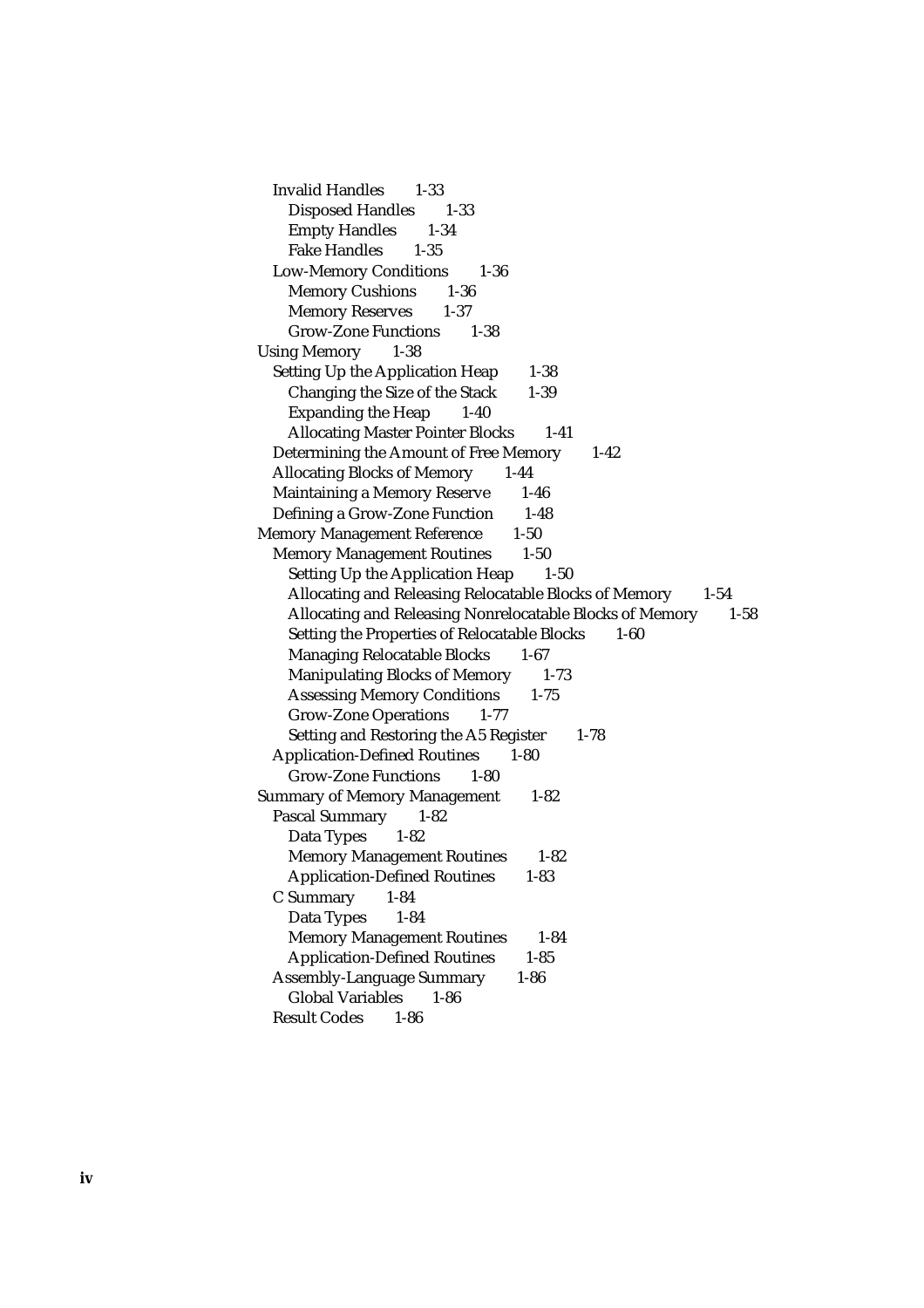Chapter 2 Memory Manager 2-1

| <b>About the Memory Manager</b><br>$2 - 3$                              |
|-------------------------------------------------------------------------|
| <b>Temporary Memory</b><br>$2 - 4$                                      |
| <b>Multiple Heap Zones</b><br>$2 - 5$                                   |
| The System Global Variables<br>$2-6$                                    |
| <b>Using the Memory Manager</b><br>$2 - 7$                              |
| <b>Reading and Writing System Global Variables</b><br>$2 - 8$           |
| <b>Extending an Application's Memory</b><br>$2 - 9$                     |
| <b>Allocating Temporary Memory</b><br>$2 - 10$                          |
| Determining the Features of Temporary Memory<br>$2 - 11$                |
| <b>Using the System Heap</b><br>$2 - 12$                                |
| <b>Allocating Memory at Startup Time</b><br>$2 - 13$                    |
| <b>Creating Heap Zones</b><br>$2 - 14$                                  |
| <b>Installing a Purge-Warning Procedure</b><br>$2 - 16$                 |
| <b>Organization of Memory</b><br>$2 - 19$                               |
| <b>Heap Zones</b><br>$2 - 19$                                           |
| <b>Block Headers</b><br>$2 - 22$                                        |
| <b>Memory Manager Reference</b><br>$2 - 24$                             |
| Data Types<br>$2 - 24$                                                  |
| <b>Memory Manager Routines</b><br>$2 - 26$                              |
| <b>Setting Up the Application Heap</b><br>$2 - 27$                      |
| Allocating and Releasing Relocatable Blocks of Memory<br>$2 - 29$       |
| Allocating and Releasing Nonrelocatable Blocks of Memory<br>$2 - 35$    |
| Changing the Sizes of Relocatable and Nonrelocatable Blocks<br>$2 - 39$ |
| <b>Setting the Properties of Relocatable Blocks</b><br>$2 - 43$         |
| <b>Managing Relocatable Blocks</b><br>$2 - 51$                          |
| <b>Manipulating Blocks of Memory</b><br>$2 - 59$                        |
| <b>Assessing Memory Conditions</b><br>$2 - 66$                          |
| <b>Freeing Memory</b><br>$2 - 71$                                       |
| <b>Grow-Zone Operations</b><br>$2 - 76$                                 |
| <b>Allocating Temporary Memory</b><br>$2 - 77$                          |
| <b>Accessing Heap Zones</b><br>$2 - 80$                                 |
| <b>Manipulating Heap Zones</b><br>$2 - 83$                              |
| <b>Application-Defined Routines</b><br>$2 - 89$                         |
| <b>Grow-Zone Functions</b><br>$2 - 89$                                  |
| $2 - 90$<br><b>Purge-Warning Procedures</b>                             |
| <b>Summary of the Memory Manager</b><br>$2 - 93$                        |
| <b>Pascal Summary</b><br>$2 - 93$                                       |
| <b>Constants</b><br>$2 - 93$                                            |
| Data Types<br>$2 - 93$                                                  |
| <b>Memory Manager Routines</b><br>$2 - 94$                              |
| <b>Application-Defined Routines</b><br>$2 - 97$                         |
| $2 - 97$<br>C Summary<br>Constants<br>$2 - 97$                          |
|                                                                         |
|                                                                         |
| $2 - 97$<br>Data Types<br><b>Memory Manager Routines</b><br>$2 - 98$    |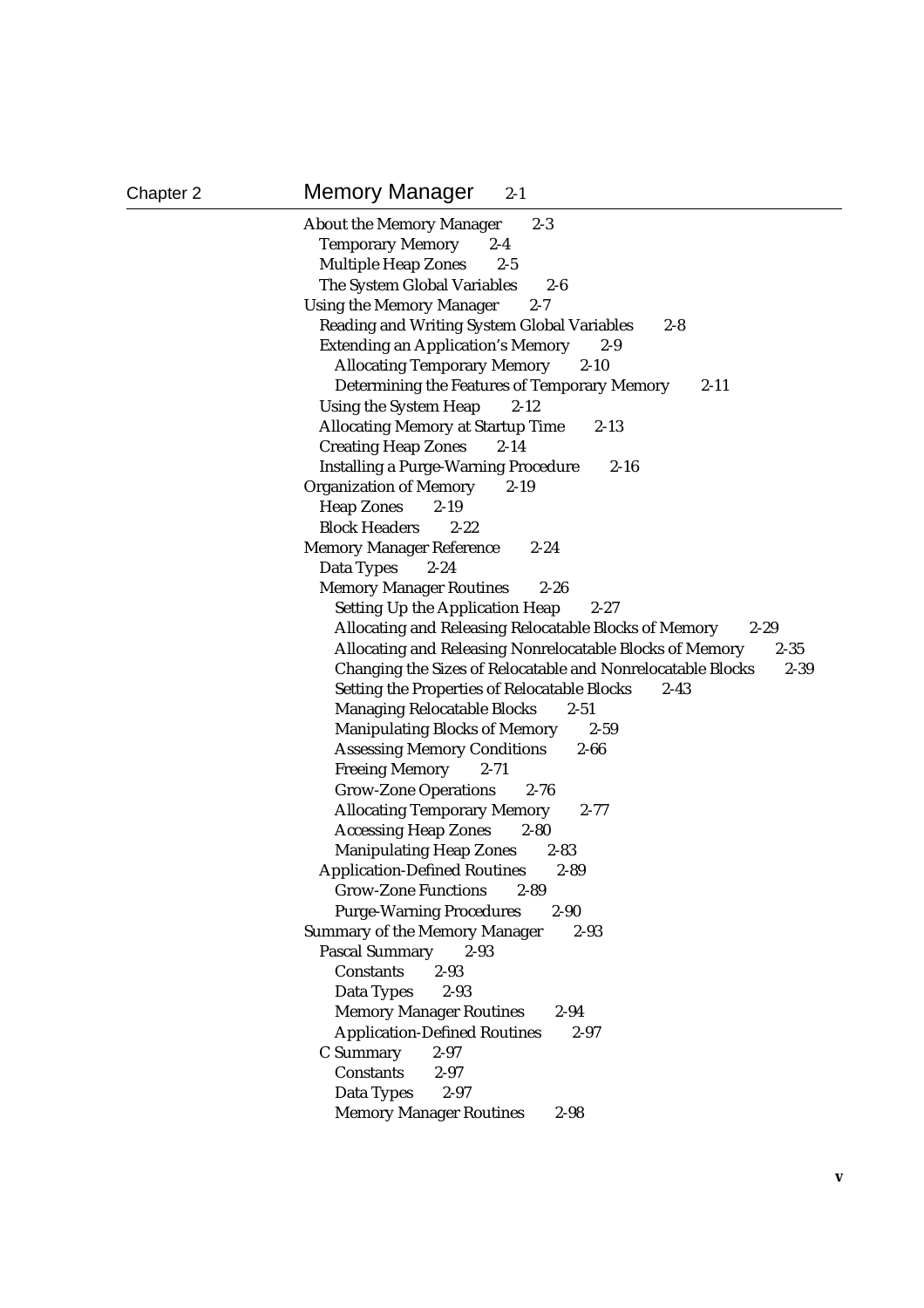| <b>Application-Defined Routines</b> | 2-101     |
|-------------------------------------|-----------|
| <b>Assembly-Language Summary</b>    | $2 - 101$ |
| Constants 2-101                     |           |
| Data Structures 2-102               |           |
| Trap Macros 2-102                   |           |
| Global Variables 2-104              |           |
| Result Codes 2-105                  |           |

# Chapter 3 **Virtual Memory Manager** 3-1

| <b>About the Virtual Memory Manager</b><br>$3-3$       |          |
|--------------------------------------------------------|----------|
| <b>Virtual Memory</b><br>$3 - 4$                       |          |
| The Logical Address Space<br>$3 - 5$                   |          |
| 24-Bit Addressing<br>$3 - 5$                           |          |
| 32-Bit Addressing<br>$3 - 7$                           |          |
| The Physical Address Space<br>$3-9$                    |          |
| <b>Page Faults</b><br>$3 - 11$                         |          |
| <b>Using the Virtual Memory Manager</b><br>$3 - 13$    |          |
| <b>Obtaining Information About Virtual Memory</b>      | $3-14$   |
| <b>Holding and Releasing Memory</b><br>$3 - 14$        |          |
| <b>Locking and Unlocking Memory</b><br>$3 - 15$        |          |
| Mapping Logical to Physical Addresses 3-16             |          |
| <b>Deferring User Interrupt Handling</b><br>$3 - 20$   |          |
| <b>Virtual Memory and Debuggers</b><br>$3 - 21$        |          |
| <b>Bus-Error Vectors</b><br>$3 - 22$                   |          |
| Special Nonmaskable Interrupt Needs<br>$3 - 22$        |          |
| <b>Supervisor Mode</b><br>$3 - 23$                     |          |
| The Debugging State<br>$3 - 23$                        |          |
| <b>Keyboard Input</b><br>$3 - 23$                      |          |
| <b>Page States</b><br>$3 - 24$                         |          |
| Virtual Memory Manager Reference<br>$3 - 24$           |          |
| <b>Data Structures</b><br>$3 - 24$                     |          |
| Memory-Block Record 3-24                               |          |
| <b>Translation Table</b><br>$3 - 2.5$                  |          |
| <b>Routines</b><br>$3 - 25$                            |          |
| <b>Virtual Memory Management</b><br>$3 - 25$           |          |
| <b>Virtual Memory Debugger Support Routines</b>        | $3 - 34$ |
| <b>Summary of the Virtual Memory Manager</b><br>$3-41$ |          |
| <b>Pascal Summary</b><br>$3 - 41$                      |          |
| <b>Constants</b><br>$3 - 41$                           |          |
| Data Types<br>$3-41$                                   |          |
| <b>Routines</b><br>$3 - 42$                            |          |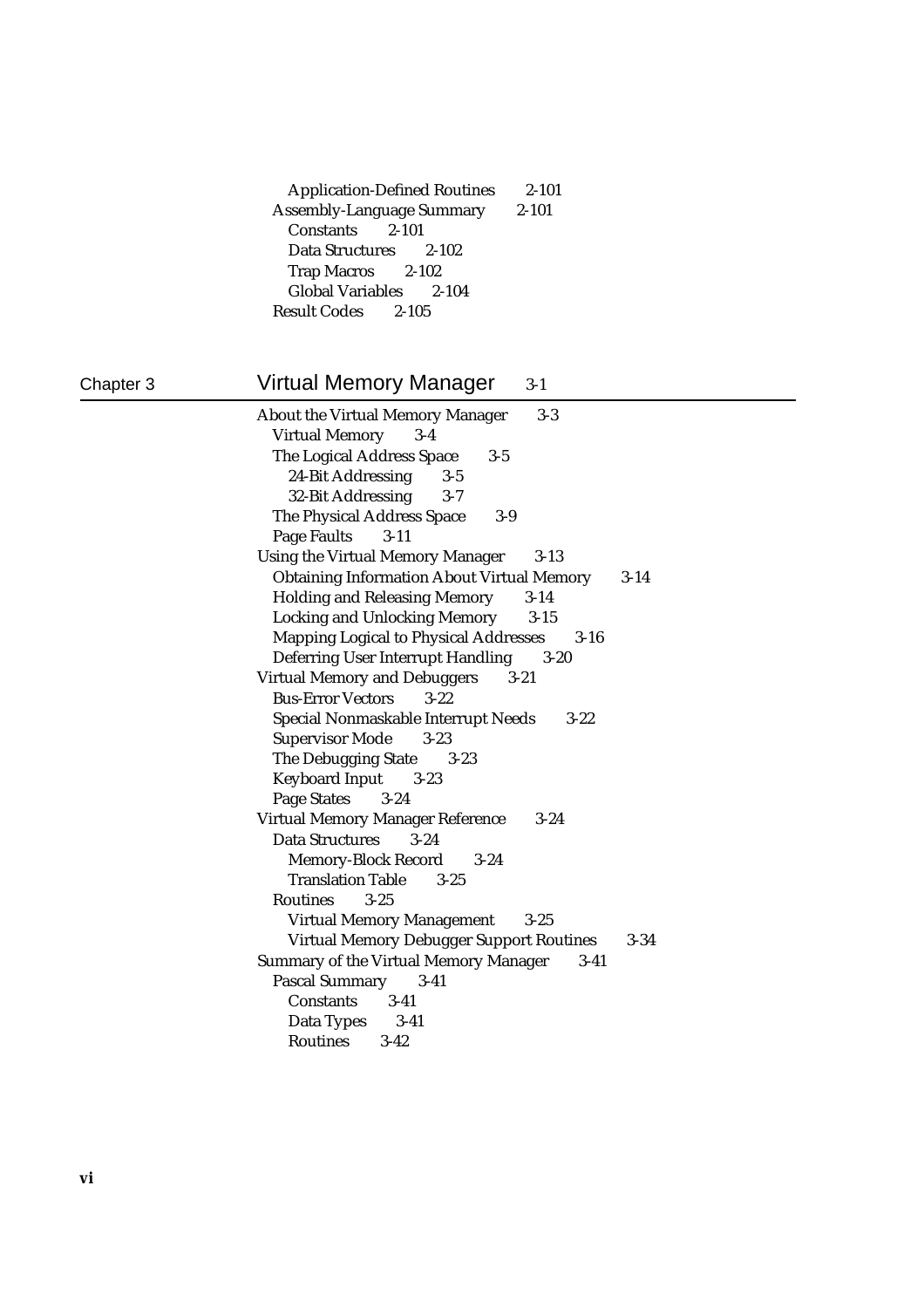| C Summary          | $3-42$                           |        |
|--------------------|----------------------------------|--------|
| Constants          | $3-42$                           |        |
| Data Types         | $3-43$                           |        |
| <b>Routines</b>    | $3-43$                           |        |
|                    | <b>Assembly-Language Summary</b> | $3-44$ |
|                    |                                  |        |
| Data Types         | $3-44$                           |        |
| <b>Trap Macros</b> | $3 - 44$                         |        |

# Chapter 4 Memory Management Utilities 4-1

The Memory Control Panel 4-3 About the Memory Management Utilities 4-5 The A5 Register 4-5 Addressing Modes 4-7 Address Translation 4-8 Processor Caches 4-8 Stale Instructions 4-9 Stale Data 4-10 Using the Memory Management Utilities 4-13 Accessing the A5 World in Completion Routines 4-14 Accessing the A5 World in Interrupt Tasks 4-16 Using QuickDraw Global Variables in Stand-Alone Code 4-18 Switching Addressing Modes 4-20 Stripping Flag Bits From Memory Addresses 4-21 Translating Memory Addresses 4-23 Memory Management Utilities Reference 4-24 Routines 4-24 Setting and Restoring the A5 Register 4-24 Changing the Addressing Mode 4-26 Manipulating Memory Addresses 4-27 Manipulating the Processor Caches 4-29 Summary of the Memory Management Utilities 4-34 Pascal Summary 4-34 Constants 4-34 Routines 4-34 C Summary 4-35 Constants 4-35 Routines 4-35 Assembly-Language Summary 4-36 Trap Macros 4-36 Global Variables 4-36 Result Codes 4-36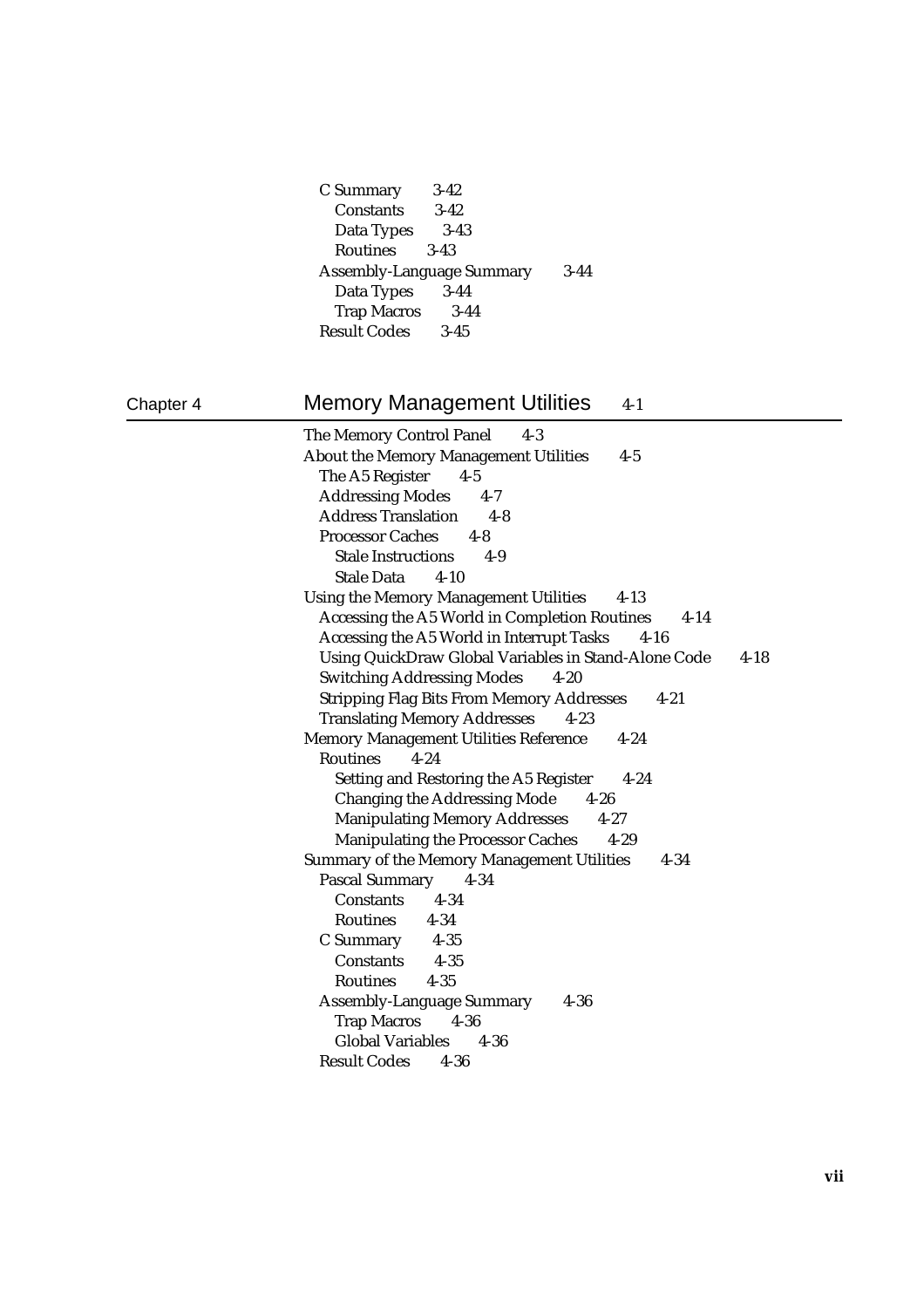Index IN-1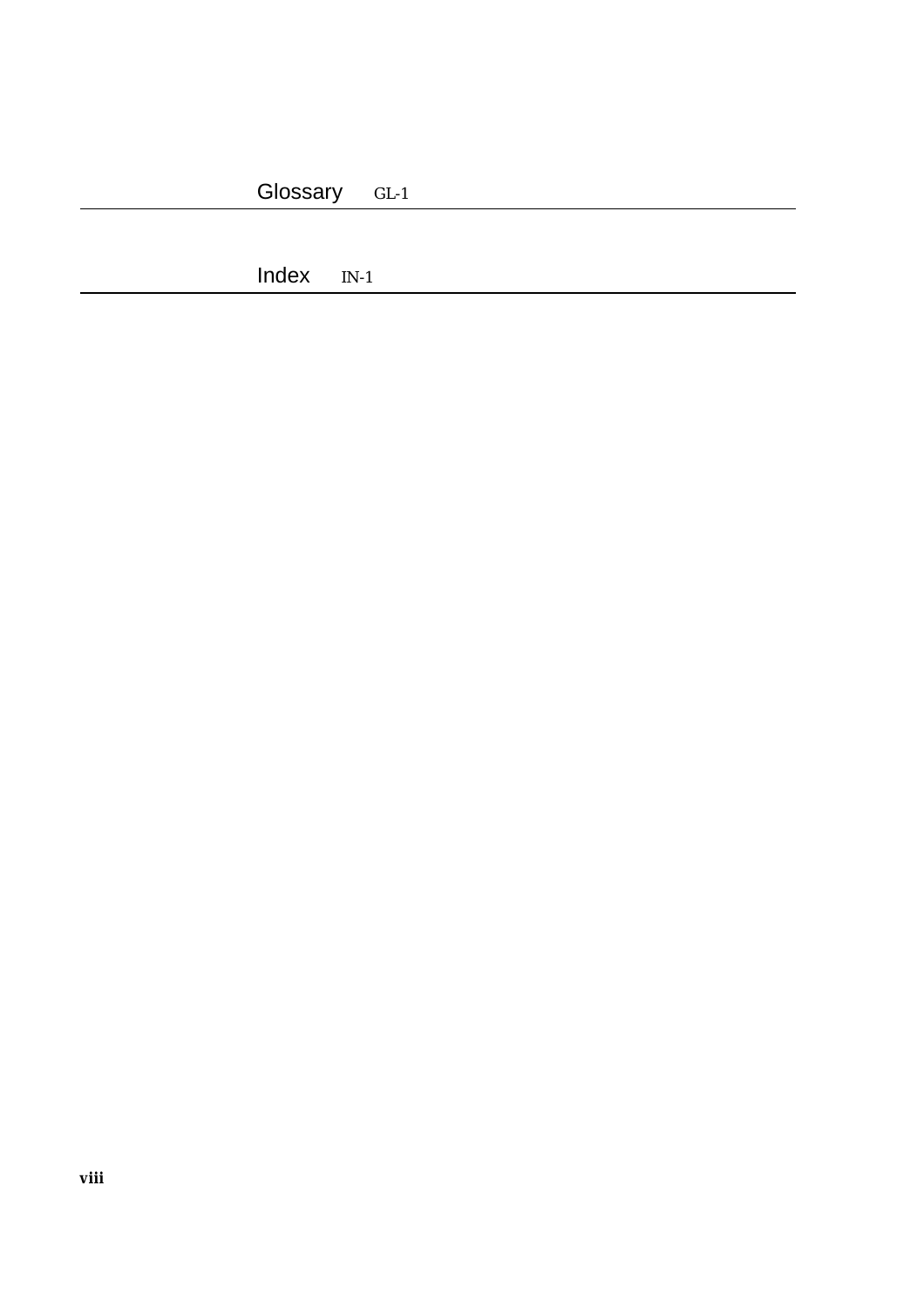# Figures, Tables, and Listings

# Chapter 1 **Introduction to Memory Management** 1-1

| Figure 1-1<br>Figure 1-2<br>Figure 1-3<br>Figure 1-4<br>Figure 1-5<br>Figure 1-6<br>Figure 1-7<br>Figure 1-8<br>Figure 1-9<br>Figure 1-10 | $1 - 5$<br>Memory organization with several applications open<br>Organization of an application partition<br>$1 - 7$<br>The application stack<br>$1 - 9$<br>A fragmented heap<br>$1 - 10$<br>A compacted heap<br>$1 - 11$<br>Organization of an application's A5 world<br>$1 - 12$<br>Using temporary memory allocated from unused RAM<br>$1 - 14$<br>A pointer to a nonrelocatable block<br>$1 - 17$<br>A handle to a relocatable block<br>$1 - 19$<br>Purging and reallocating a relocatable block<br>$1 - 22$ |
|-------------------------------------------------------------------------------------------------------------------------------------------|------------------------------------------------------------------------------------------------------------------------------------------------------------------------------------------------------------------------------------------------------------------------------------------------------------------------------------------------------------------------------------------------------------------------------------------------------------------------------------------------------------------|
| Figure 1-11                                                                                                                               | Allocating a nonrelocatable block<br>$1 - 23$                                                                                                                                                                                                                                                                                                                                                                                                                                                                    |
| Figure 1-12                                                                                                                               | An effectively partitioned heap<br>$1 - 26$                                                                                                                                                                                                                                                                                                                                                                                                                                                                      |
| Listing 1-1<br>Listing 1-2<br>Listing 1-3<br>Listing 1-4                                                                                  | $1 - 30$<br>Locking a block to avoid dangling pointers<br>Creating a fake handle<br>$1 - 35$<br>Increasing the amount of space allocated for the stack<br>$1 - 40$<br>Setting up your application heap and stack<br>$1 - 42$                                                                                                                                                                                                                                                                                     |
| Listing 1-5                                                                                                                               | Determining whether allocating memory would deplete the<br>memory cushion<br>$1 - 43$                                                                                                                                                                                                                                                                                                                                                                                                                            |
| Listing 1-6                                                                                                                               | Allocating relocatable blocks<br>$1 - 44$                                                                                                                                                                                                                                                                                                                                                                                                                                                                        |
| Listing 1-7                                                                                                                               | Allocating nonrelocatable blocks<br>$1 - 45$                                                                                                                                                                                                                                                                                                                                                                                                                                                                     |
| Listing 1-8                                                                                                                               | Allocating a dialog record<br>$1 - 45$                                                                                                                                                                                                                                                                                                                                                                                                                                                                           |
| Listing 1-9                                                                                                                               | Creating an emergency memory reserve<br>1-46                                                                                                                                                                                                                                                                                                                                                                                                                                                                     |
| Listing 1-10                                                                                                                              | Checking the emergency memory reserve<br>$1 - 47$                                                                                                                                                                                                                                                                                                                                                                                                                                                                |
| Listing 1-11                                                                                                                              | Determining whether allocating memory would deplete the<br>memory cushion<br>1-47                                                                                                                                                                                                                                                                                                                                                                                                                                |
| Listing 1-12                                                                                                                              | Reallocating the emergency memory reserve<br>$1 - 48$                                                                                                                                                                                                                                                                                                                                                                                                                                                            |
| Listing 1-13                                                                                                                              | A grow-zone function that releases emergency storage<br>$1 - 49$                                                                                                                                                                                                                                                                                                                                                                                                                                                 |

## Chapter 2 Memory Manager 2-1

| Figure 2-1<br>Figure 2-2 | A block header in a 24-bit zone<br>$2 - 22$<br>A block header in a 32-bit zone<br>$2 - 23$ |  |
|--------------------------|--------------------------------------------------------------------------------------------|--|
| Listing 2-1              | Reading the value of a system global variable<br>$2 - 8$                                   |  |
| Listing 2-2              | Changing the value of a system global variable<br>$2 - 9$                                  |  |
| Listing 2-3              | Determining whether temporary-memory routines<br>are available<br>$2 - 12$                 |  |
| Listing 2-4              | Calling a procedure by address<br>$2 - 13$                                                 |  |
| Listing 2-5              | Creating a subzone of the original application heap zone<br>$2 - 15$                       |  |
| Listing 2-6              | A purge-warning procedure<br>$2 - 17$                                                      |  |
| <b>Listing 2-7</b>       | Installing a purge-warning procedure<br>$2 - 18$                                           |  |
| Listing 2-8              | A purge-warning procedure that calls the Resource Manager's<br>procedure<br>$2 - 19$       |  |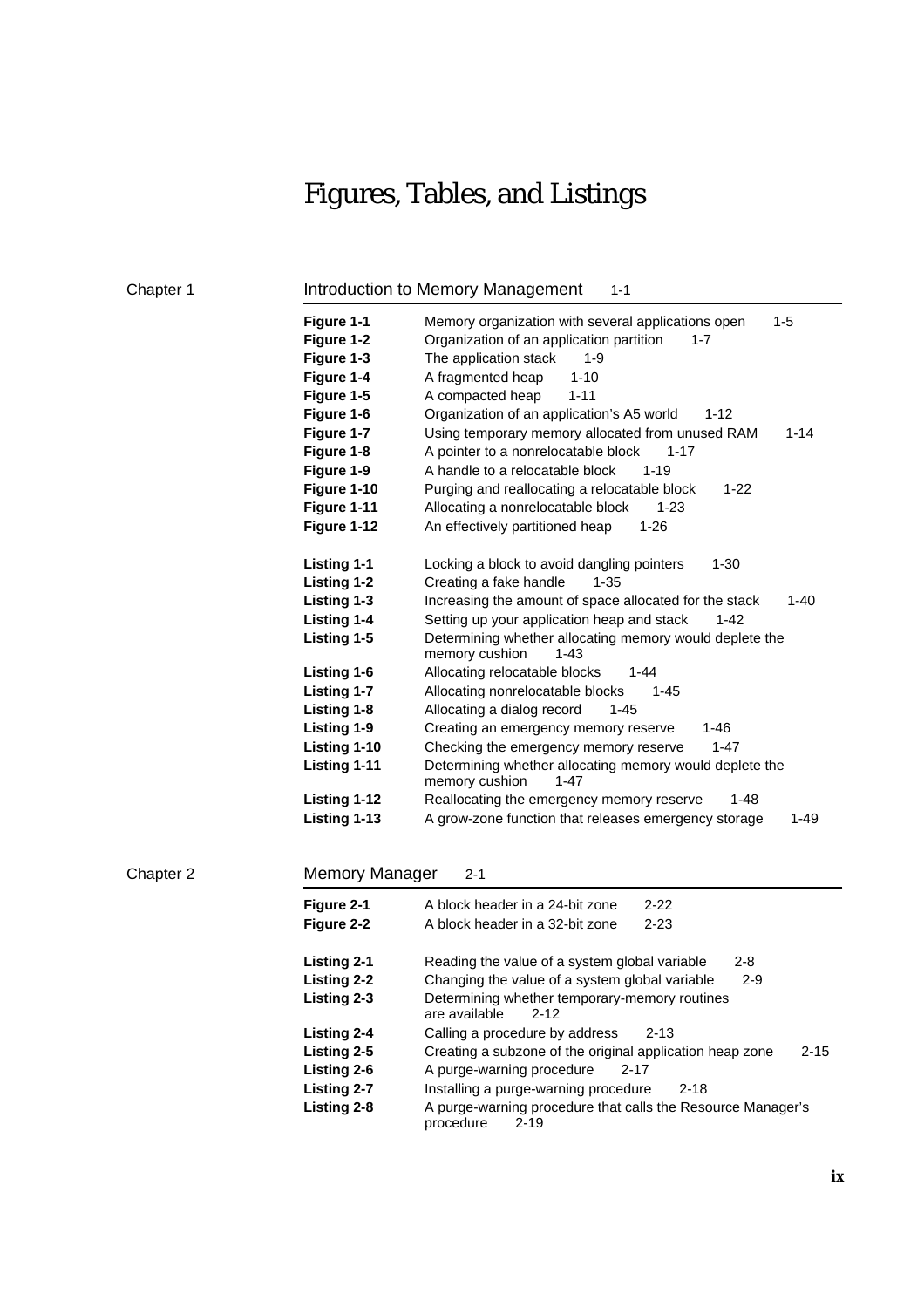| Chapter 3 | Virtual Memory Manager                                                                                                                                     | $3 - 1$                                                                                                                                                                                                                                                                                                                                                                                                                                                                                                                                                                                                                |  |
|-----------|------------------------------------------------------------------------------------------------------------------------------------------------------------|------------------------------------------------------------------------------------------------------------------------------------------------------------------------------------------------------------------------------------------------------------------------------------------------------------------------------------------------------------------------------------------------------------------------------------------------------------------------------------------------------------------------------------------------------------------------------------------------------------------------|--|
|           | Figure 3-1<br>Figure 3-2<br>Figure 3-3                                                                                                                     | 24-bit Memory Manager logical address space<br>$3-6$<br>32-bit Memory Manager logical address space<br>$3-8$<br>The physical address space on a Macintosh Ilci with<br>8 MB of RAM<br>$3 - 10$                                                                                                                                                                                                                                                                                                                                                                                                                         |  |
|           | <b>Listing 3-1</b>                                                                                                                                         | Translating logical to physical addresses<br>$3 - 19$                                                                                                                                                                                                                                                                                                                                                                                                                                                                                                                                                                  |  |
| Chapter 4 | <b>Memory Management Utilities</b><br>$4 - 1$                                                                                                              |                                                                                                                                                                                                                                                                                                                                                                                                                                                                                                                                                                                                                        |  |
|           | Figure 4-1<br>Figure 4-2<br>Figure 4-3<br>Figure 4-4<br>Table 4-1                                                                                          | The Memory control panel<br>$4 - 4$<br>Initializing a status code<br>$4 - 11$<br>Reading stale data<br>$4 - 12$<br>Reading invalid instructions<br>$4 - 13$<br>Caches available in MC680x0 microprocessors<br>$4 - 9$                                                                                                                                                                                                                                                                                                                                                                                                  |  |
|           | Listing 4-1<br>Listing 4-2<br>Listing 4-3<br>Listing 4-4<br>Listing 4-5<br>Listing 4-6<br><b>Listing 4-7</b><br>Listing 4-8<br>Listing 4-9<br>Listing 4-10 | A sample grow-zone function<br>$4 - 15$<br>Passing A5 to a notification response procedure<br>$4 - 16$<br>Setting up and restoring the A5 register at interrupt time<br>4-17<br>Structure of the QuickDraw global variables<br>$4 - 18$<br>Copying the QuickDraw global variables into a record<br>$4 - 19$<br>A control's draw routine using the calling application's<br>QuickDraw patterns<br>$4 - 19$<br>Stripping the program counter<br>$4 - 21$<br>Stripping addresses in time-critical code<br>$4 - 23$<br>Calculating the StripAddress mask<br>$4 - 23$<br>Translating 24-bit to 32-bit addresses<br>$4 - 24$ |  |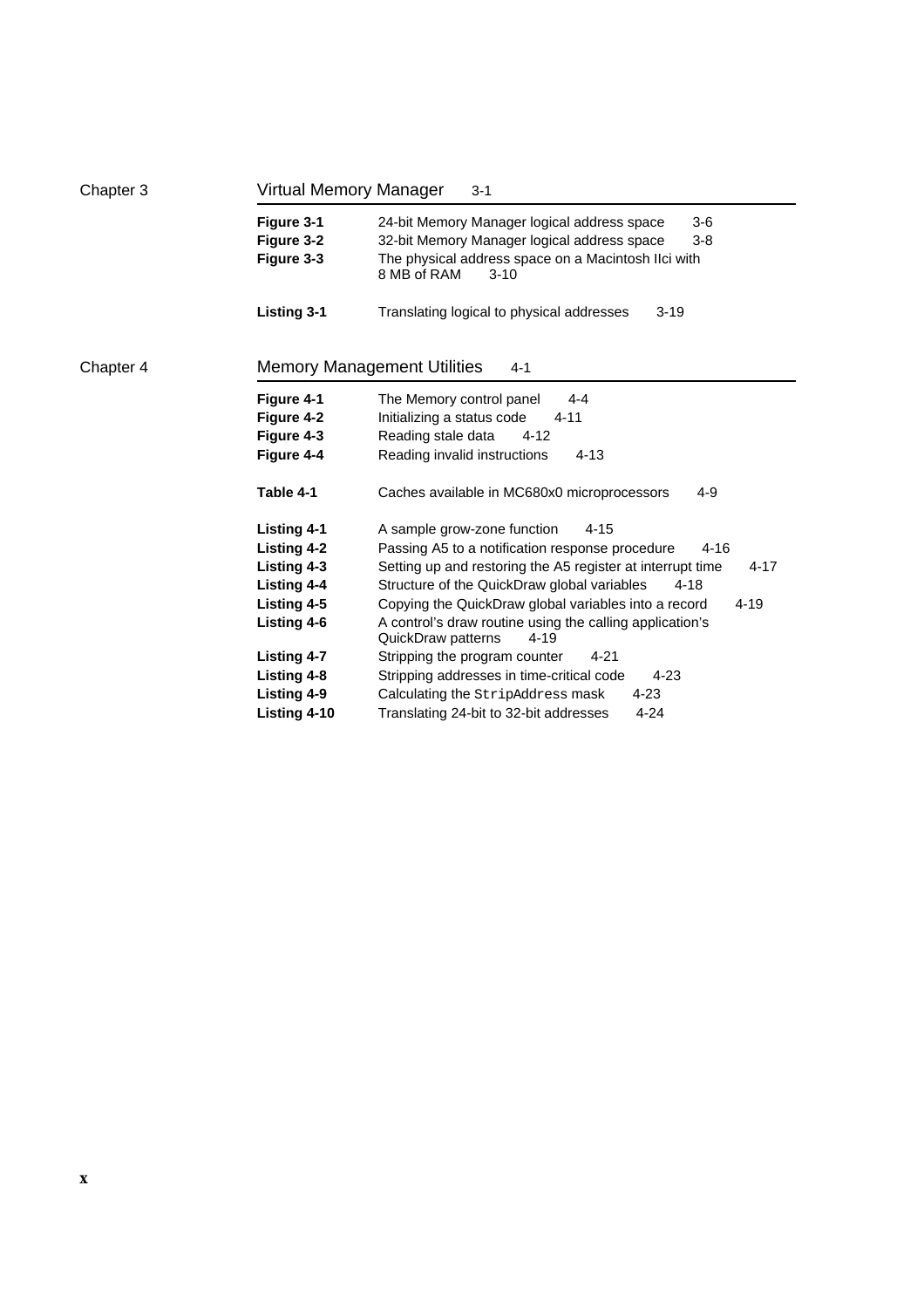# About This Book

This book, *Inside Macintosh: Memory,* describes the parts of the Macintosh Operating System that allow you to allocate memory directly, release it, or otherwise manipulate it. The book includes introductory material about managing memory on Macintosh computers as well as a complete technical reference to the Memory Manager, the Virtual Memory Manager, and other memory-related services provided by the system software.

If you are new to programming on the Macintosh Operating System, you should begin with the chapter "Introduction to Memory Management." This chapter provides a general introduction to memory management on Macintosh computers. It describes how the Operating System organizes and manages the available memory, and it shows how you can use the services provided by the Memory Manager and other system software components to manage the memory in your application partition effectively. Because this chapter is designed to be largely self-contained, the reference and summary sections in this chapter are subsets of the corresponding sections from the other chapters in this book.

Once you are familiar with basic memory management on Macintosh computers, you should look at the chapter "Memory Manager." It describes how to allocate memory outside your application partition and how to perform more advanced memory operations than are described in the introductory chapter.

The chapter "Virtual Memory Manager" describes the operation of virtual memory and describes the routines that you can use to intervene in the otherwise automatic operations of the Virtual Memory Manager. Most applications are not affected by the operation of virtual memory and do not need to use the routines provided by the Virtual Memory Manager. If your application sends memory addresses to some NuBus<sup>™</sup> master hardware, however, you should read the discussion of mapping virtual to physical addresses in that chapter.

The final chapter in this book, "Memory Management Utilities," describes a number of utility routines provided by the system software. You need to read this chapter primarily if you install routines that are executed by system software routines or in response to an interrupt, or if you need to change the addressing mode. You also need to read this chapter if your application might be affected by the normal operation of the processor's instruction or data caches.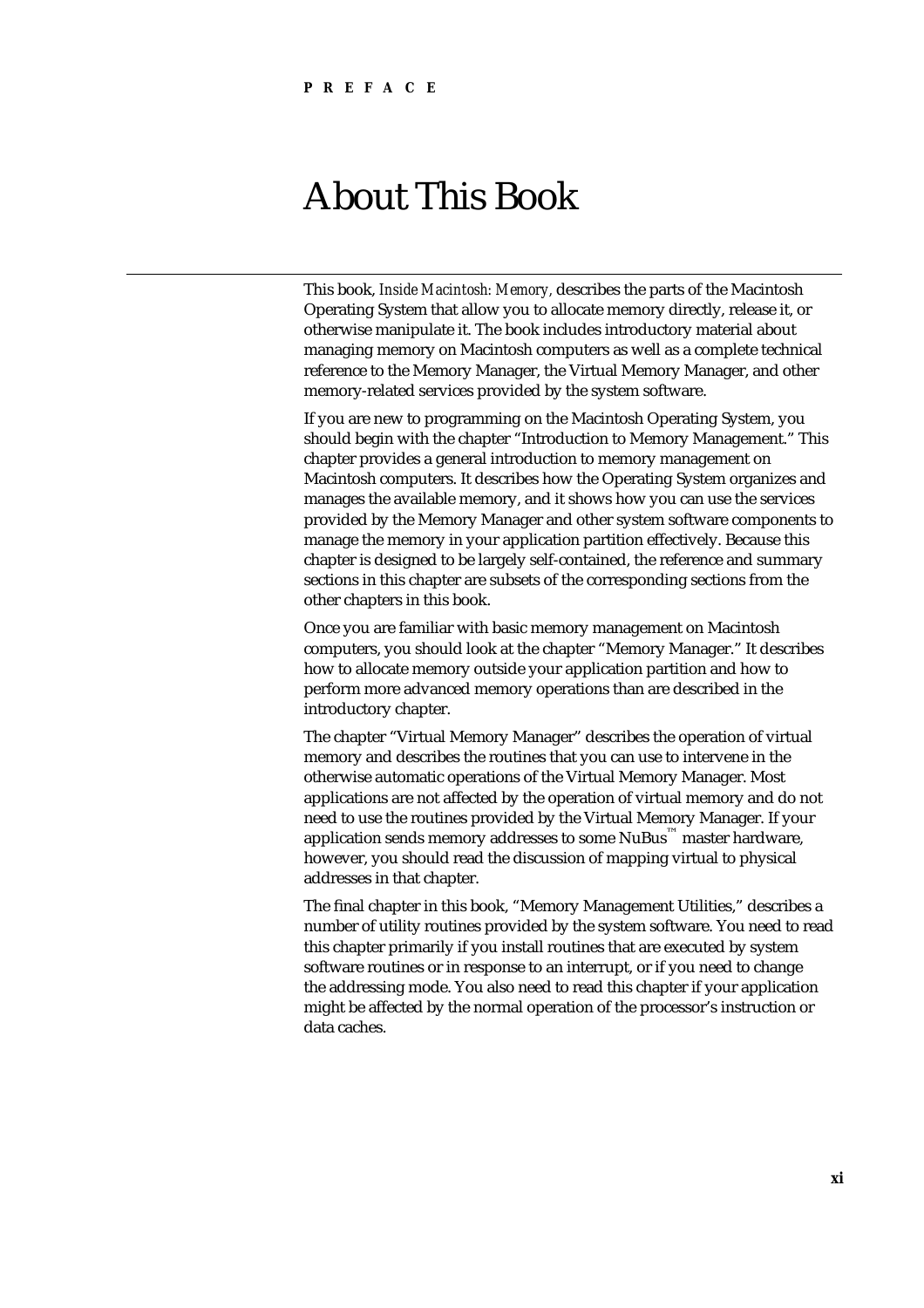# Format of a Typical Chapter

Almost all chapters in this book follow a standard structure. For example, the Memory Manager chapter contains these sections:

- "About the Memory Manager." This section provides an overview of the  $\overline{a}$ features provided by the Memory Manager.
- n "Using the Memory Manager." This section describes the tasks you can accomplish using the Memory Manager. It describes how to use the most common routines, gives related user interface information, provides code samples, and supplies additional information.
- n "Memory Manager Reference." This section provides a complete reference to the Memory Manager by describing the data structures, routines, and resources that it uses. Each routine description also follows a standard format, which gives the routine declaration and description of every parameter of the routine. Some routine descriptions also give additional descriptive information, such as assembly-language information or result codes.
- "Summary of the Memory Manager." This section provides the Memory Manager's Pascal interface, as well as the C interface, for the constants, data structures, routines, and result codes associated with the Memory Manager. It also includes relevant assembly-language interface information.

Some chapters also contain additional main sections that provide more detailed discussions of certain topics. For example, the Memory Manager chapter contains the section "Organization of Memory" that describes how the Memory Manager organizes zones and blocks in RAM.

# Conventions Used in This Book

*Inside Macintosh* uses various conventions to present information. Words that require special treatment appear in specific fonts or font styles. Certain information, such as parameter blocks, use special formats so that you can scan them quickly.

### Special Fonts

All code listings, reserved words, and the names of actual data structures, constants, fields, parameters, and routines are shown in Courier (this is Courier).

Words that appear in **boldface** are key terms or concepts and are defined in the Glossary.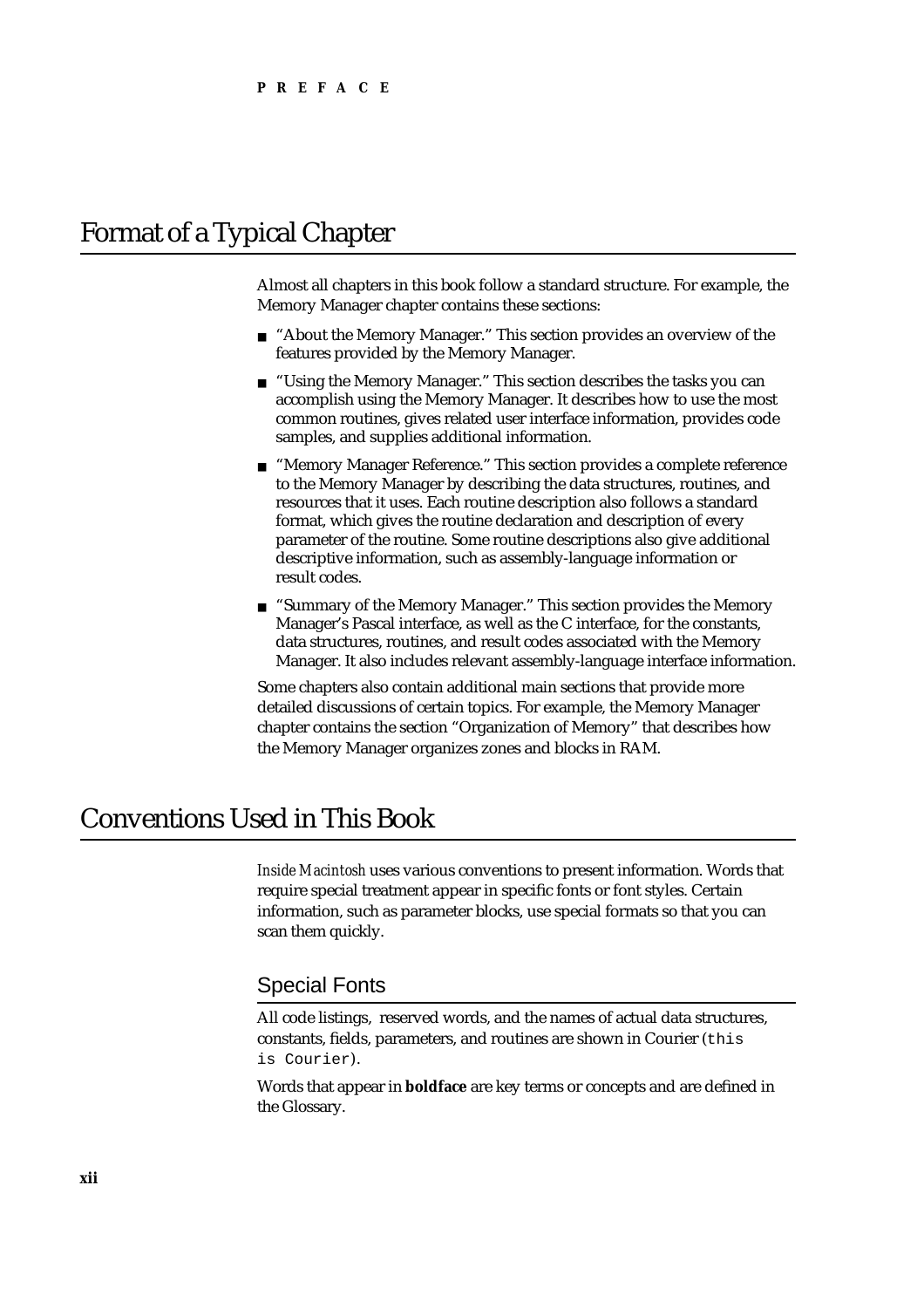# Types of Notes

There are several types of notes used in this book.

#### **Note**

A note like this contains information that is interesting but possibly not essential to an understanding of the main text. (An example appears on page 1-8.)

#### **IMPORTANT**

A note like this contains information that is essential for an understanding of the main text. (An example appears on page 2-7.)

**WARNING**  $\mathbf{s}$ 

> Warnings like this indicate potential problems that you should be aware of as you design your application. Failure to heed these warnings could result in system crashes or loss of data. (An example appears on page 1-16.)

### Assembly-Language Information

*Inside Macintosh* provides information about the registers for specific routines like this:

#### **Registers on entry**

A0 Contents of register A0 on entry

#### **Registers on exit**

D0 Contents of register D0 on exit

In addition, *Inside Macintosh* presents information about the fields of a parameter block in this format:

#### **Parameter block**

| inAndOut | Integer | Input/output parameter. |
|----------|---------|-------------------------|
| outputl  | Ptr     | Output parameter.       |
| input1   | Ptr     | Input parameter.        |

The arrow in the far left column indicates whether the field is an input parameter, output parameter, or both. You must supply values for all input parameters and input/output parameters. The routine returns values in output parameters and input/output parameters.

The second column shows the field name as defined in the MPW Pascal interface files; the third column indicates the Pascal data type of that field. The fourth column provides a brief description of the use of the field. For a complete description of each field, see the discussion that follows the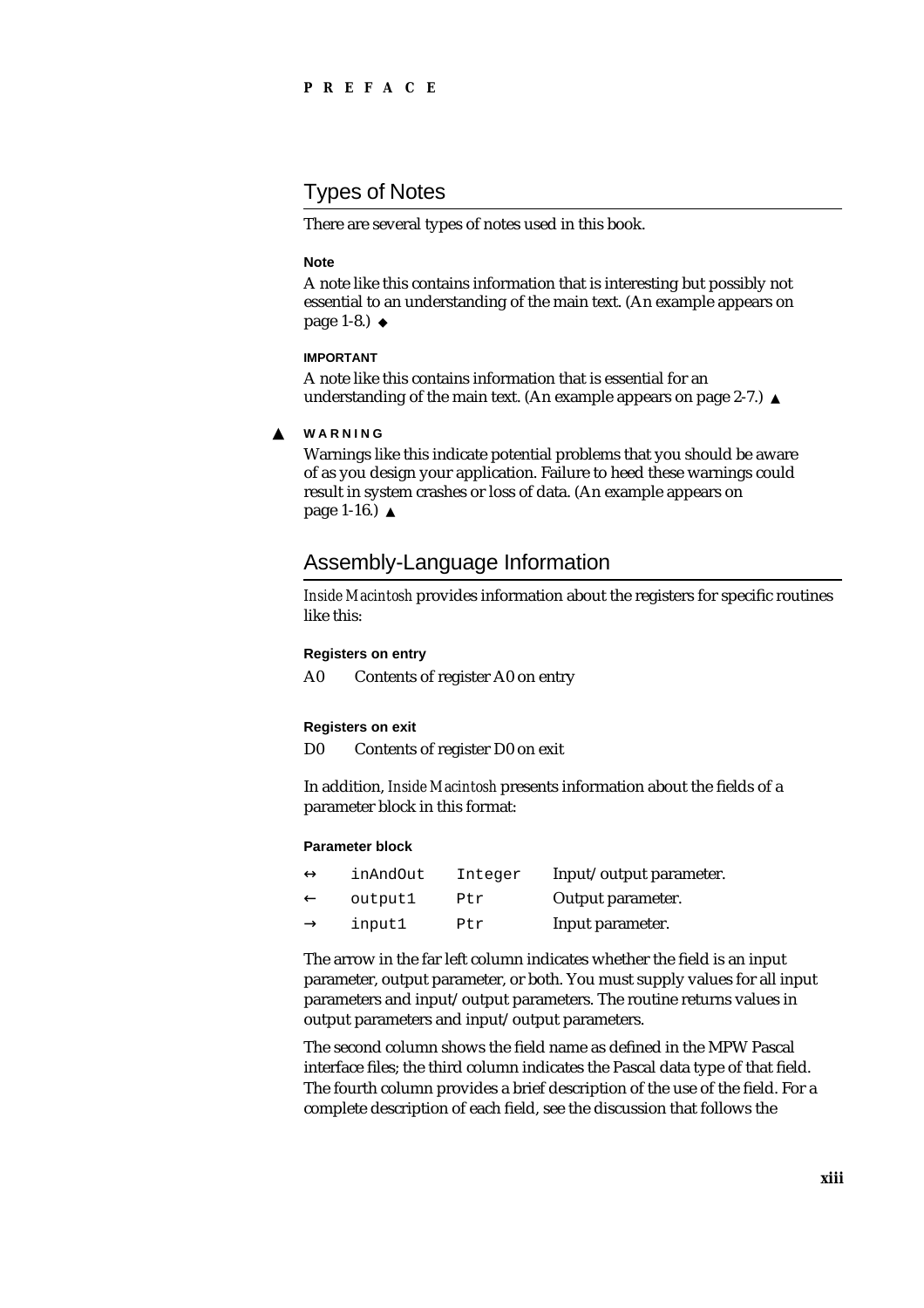parameter block or the description of the parameter block in the reference section of the chapter.

# Development Environment

The system software routines described in this book are available using Pascal, C, or assembly-language interfaces. How you access these routines depends on the development environment you are using. This book shows system software routines in their Pascal interface using the Macintosh Programmer's Workshop (MPW).

All code listings in this book are shown in Pascal. They show methods of using various routines and illustrate techniques for accomplishing particular tasks. All code listings have been compiled and, in most cases, tested. However, Apple Computer does not intend that you use these code samples in your application.

APDA, Apple's source for developer tools, offers worldwide access to a broad range of programming products, resources, and information for anyone developing on Apple platforms. You'll find the most current versions of Apple and third-party development tools, debuggers, compilers, languages, and technical references for all Apple platforms. To establish an APDA account, obtain additional ordering information, or find out about site licensing and developer training programs, contact

APDA Apple Computer, Inc. 20525 Mariani Avenue, M/S 33-G Cupertino, CA 95014-6299

| Telephone: | 800-282-2732 (United States)          |
|------------|---------------------------------------|
|            | 800-637-0029 (Canada)                 |
|            | 800-562-3910 (elsewhere in the world) |
| Fax:       | 408-562-3971                          |
| Telex:     | 171-576                               |

If you provide commercial products and services, call 408-974-4897 for information on the developer support programs available from Apple.

For information on registering signatures, file types, Apple events, and other technical information, contact

Macintosh Developer Technical Support Apple Computer, Inc. 20525 Mariani Avenue, M/S 75-3T Cupertino, CA 95014-6299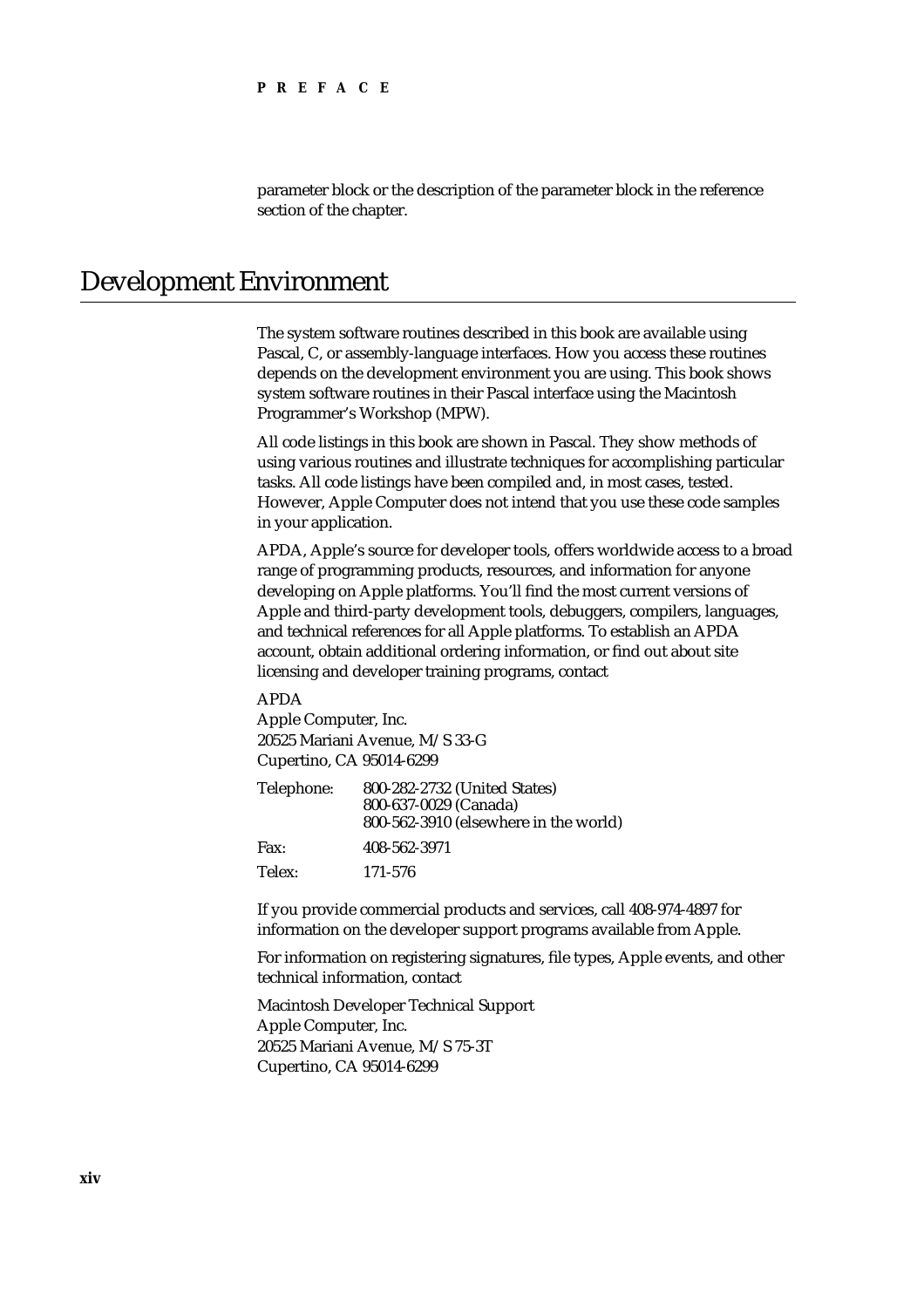# Introduction to Memory Management

# **Contents**

| <b>About Memory</b> 1-4                                        |          |
|----------------------------------------------------------------|----------|
| Organization of Memory by the Operating System                 | $1 - 4$  |
| The System Heap 1-6                                            |          |
| The System Global Variables 1-6                                |          |
| Organization of Memory in an Application Partition             | $1 - 7$  |
| <b>The Application Stack</b><br>$1 - 8$                        |          |
| The Application Heap<br>$1-9$                                  |          |
| The Application Global Variables and A5 World                  | $1 - 12$ |
| <b>Temporary Memory</b> 1-13                                   |          |
| Virtual Memory 1-15                                            |          |
| <b>Addressing Modes</b> 1-15                                   |          |
| Heap Management 1-16                                           |          |
| Relocatable and Nonrelocatable Blocks 1-16                     |          |
| <b>Properties of Relocatable Blocks 1-20</b>                   |          |
| Locking and Unlocking Relocatable Blocks 1-20                  |          |
| <b>Purging and Reallocating Relocatable Blocks</b><br>$1 - 21$ |          |
| <b>Memory Reservation</b><br>$1 - 22$                          |          |
| Heap Purging and Compaction 1-23                               |          |
| Heap Fragmentation 1-24                                        |          |
| <b>Deallocating Nonrelocatable Blocks</b><br>$1 - 25$          |          |
| <b>Reserving Memory</b><br>$1 - 25$                            |          |
| Locking Relocatable Blocks 1-26                                |          |
| <b>Allocating Nonrelocatable Blocks</b> 1-27                   |          |
| <b>Summary of Preventing Fragmentation</b><br>$1-28$           |          |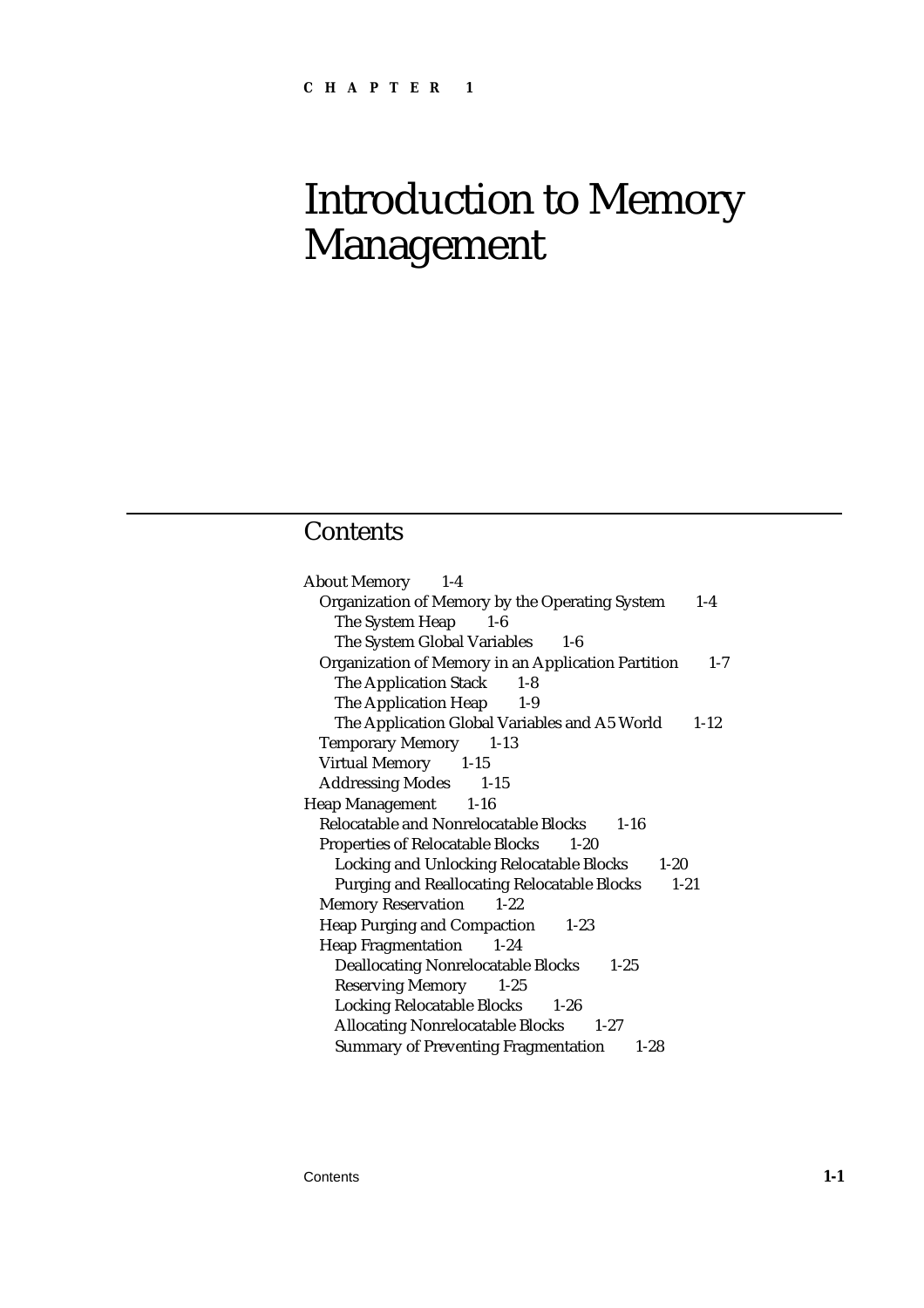Dangling Pointers 1-29 Compiler Dereferencing 1-29 Loading Code Segments 1-31 Callback Routines 1-32 Invalid Handles 1-33 Disposed Handles 1-33 Empty Handles 1-34 Fake Handles 1-35 Low-Memory Conditions 1-36 Memory Cushions 1-36 Memory Reserves 1-37 Grow-Zone Functions 1-38 Using Memory 1-38 Setting Up the Application Heap 1-38 Changing the Size of the Stack 1-39 Expanding the Heap 1-40 Allocating Master Pointer Blocks 1-41 Determining the Amount of Free Memory 1-42 Allocating Blocks of Memory 1-44 Maintaining a Memory Reserve 1-46 Defining a Grow-Zone Function 1-48 Memory Management Reference 1-50 Memory Management Routines 1-50 Setting Up the Application Heap 1-50 Allocating and Releasing Relocatable Blocks of Memory 1-54 Allocating and Releasing Nonrelocatable Blocks of Memory 1-58 Setting the Properties of Relocatable Blocks 1-60 Managing Relocatable Blocks 1-67 Manipulating Blocks of Memory 1-73 Assessing Memory Conditions 1-75 Grow-Zone Operations 1-77 Setting and Restoring the A5 Register 1-78 Application-Defined Routines 1-80 Grow-Zone Functions 1-80 Summary of Memory Management 1-82 Pascal Summary 1-82 Data Types 1-82 Memory Management Routines 1-82 Application-Defined Routines 1-83 C Summary 1-84 Data Types 1-84 Memory Management Routines 1-84 Application-Defined Routines 1-85 Assembly-Language Summary 1-86 Global Variables 1-86 Result Codes 1-86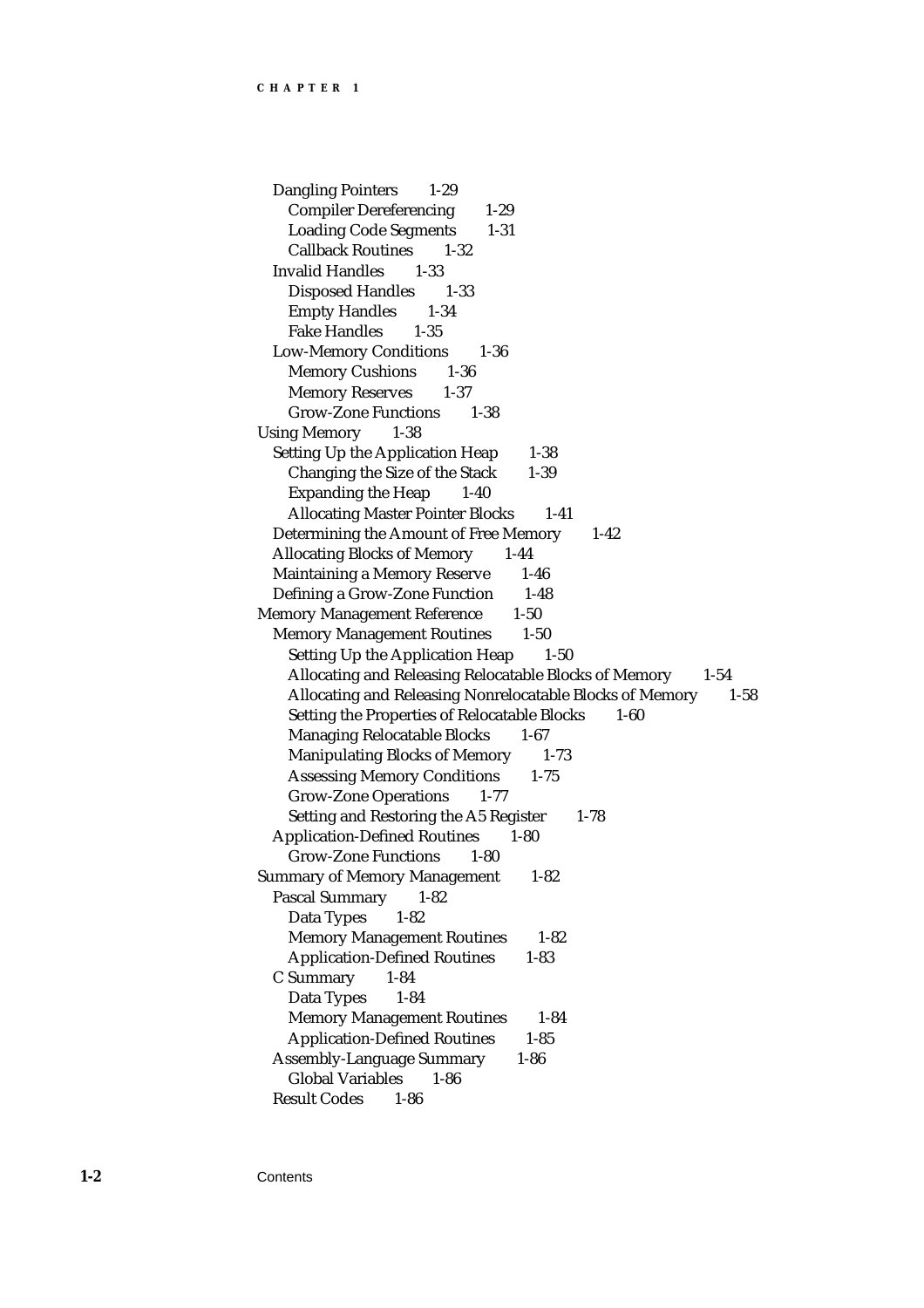#### Introduction to Memory Management

This chapter is a general introduction to memory management on Macintosh computers. It describes how the Operating System organizes and manages the available memory, and it shows how you can use the services provided by the Memory Manager and other system software components to manage the memory in your application partition effectively.

You should read this chapter if your application or other software allocates memory dynamically during its execution. This chapter describes how to

- set up your application partition at launch time
- n determine the amount of free memory in your application heap
- allocate and dispose of blocks of memory in your application heap  $\overline{p}$
- minimize fragmentation in your application heap caused by blocks of memory that cannot move
- $n$  implement a scheme to avoid low-memory conditions

You should be able to accomplish most of your application's memory allocation and management by following the instructions given in this chapter. If, however, your application needs to allocate memory outside its own partition (for instance, in the system heap), you need to read the chapter "Memory Manager" in this book. If your application has timing-critical requirements or installs procedures that execute at interrupt time, you need to read the chapter "Virtual Memory Manager" in this book. If your application's executable code is divided into multiple segments, you might also want to look at the chapter "Segment Manager" in *Inside Macintosh: Processes* for guidelines on how to divide your code into segments. If your application uses resources, you need to read the chapter "Resource Manager" in *Inside Macintosh: More Macintosh Toolbox* for information on managing memory allocated to resources.

This chapter begins with a description of how the Macintosh Operating System organizes the available physical random-access memory (RAM) in a Macintosh computer and how it allocates memory to open applications. Then this chapter describes in detail how the Memory Manager allocates blocks of memory in your application's heap and how to use the routines provided by the Memory Manager to perform the memory-management tasks listed above.

This chapter ends with descriptions of the routines used to perform these tasks. The "Memory Management Reference" and "Summary of Memory Management" sections in this chapter are subsets of the corresponding sections in the remaining chapters in this book.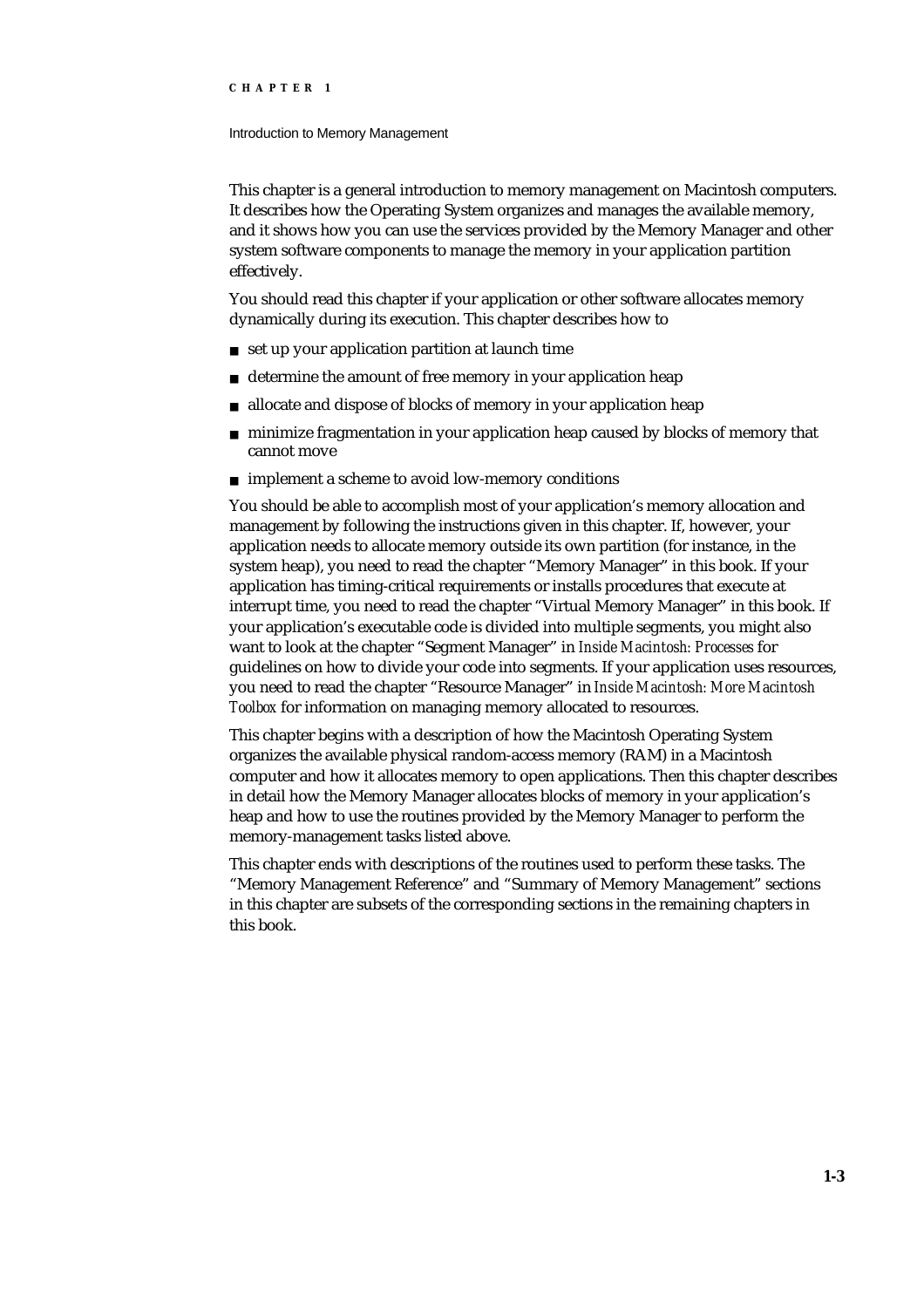Introduction to Memory Management

# About Memory

A Macintosh computer's available RAM is used by the Operating System, applications, and other software components, such as device drivers and system extensions. This section describes both the general organization of memory by the Operating System and the organization of the memory partition allocated to your application when it is launched. This section also provides a preliminary description of three related memory topics:

- n temporary memory
- virtual memory
- n 24- and 32-bit addressing

For more complete information on these three topics, you need to read the remaining chapters in this book.

# Organization of Memory by the Operating System

When the Macintosh Operating System starts up, it divides the available RAM into two broad sections. It reserves for itself a zone or **partition** of memory known as the **system partition.** The system partition always begins at the lowest addressable byte of memory (memory address 0) and extends upward. The system partition contains a system heap and a set of global variables, described in the next two sections.

All memory outside the system partition is available for allocation to applications or other software components. In system software version 7.0 and later (or when MultiFinder is running in system software versions 5.0 and 6.0), the user can have multiple applications open at once. When an application is launched, the Operating System assigns it a section of memory known as its **application partition.** In general, an application uses only the memory contained in its own application partition.

Figure 1-1 illustrates the organization of memory when several applications are open at the same time. The system partition occupies the lowest position in memory. Application partitions occupy part of the remaining space. Note that application partitions are loaded into the top part of memory first.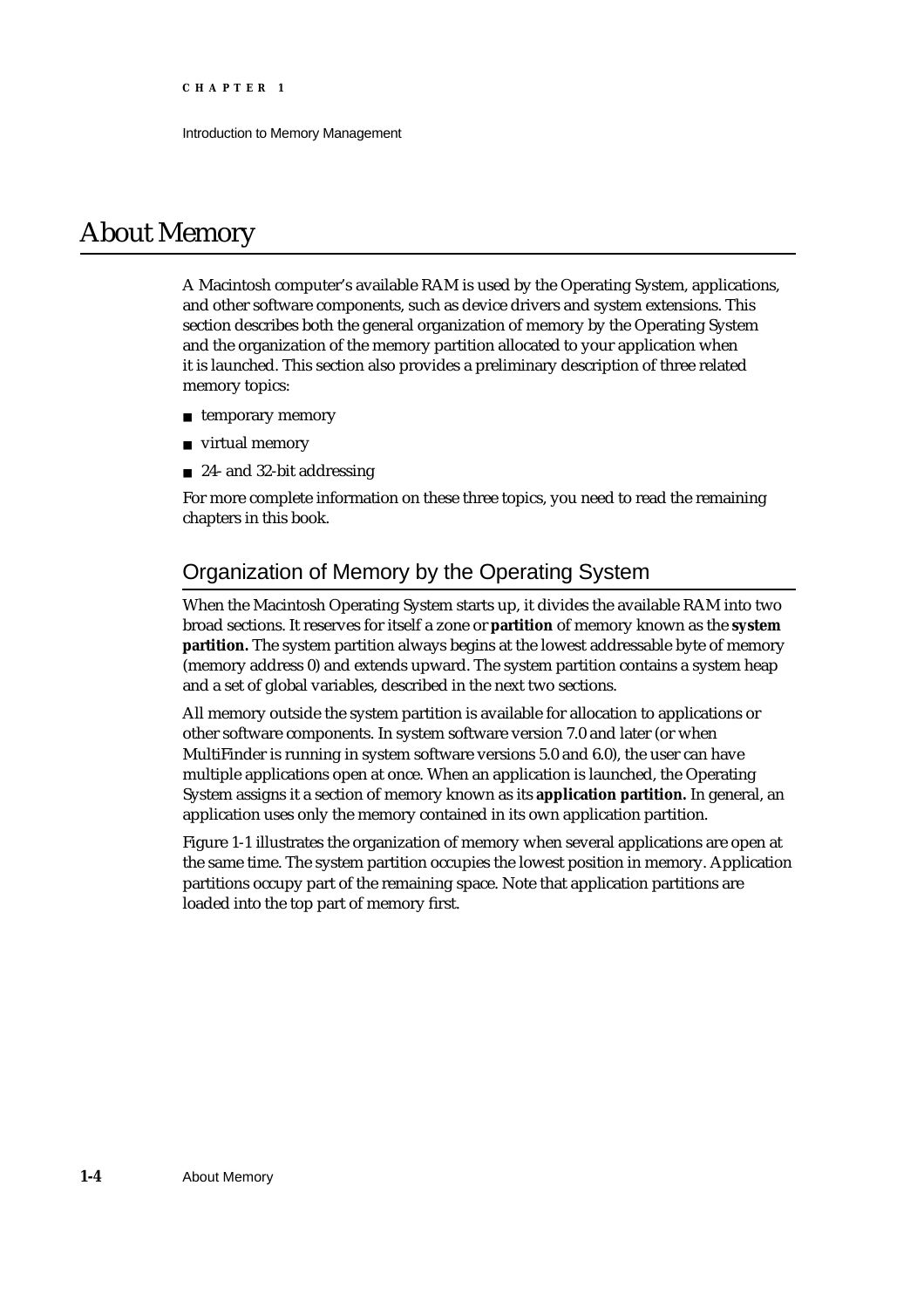#### Introduction to Memory Management



#### **Figure 1-1** Memory organization with several applications open

In Figure 1-1, three applications are open, each with its own application partition. The application labeled Application 1 is the active application. (The labels on the right side of the figure are system global variables, explained in "The System Global Variables" on page 1-6.)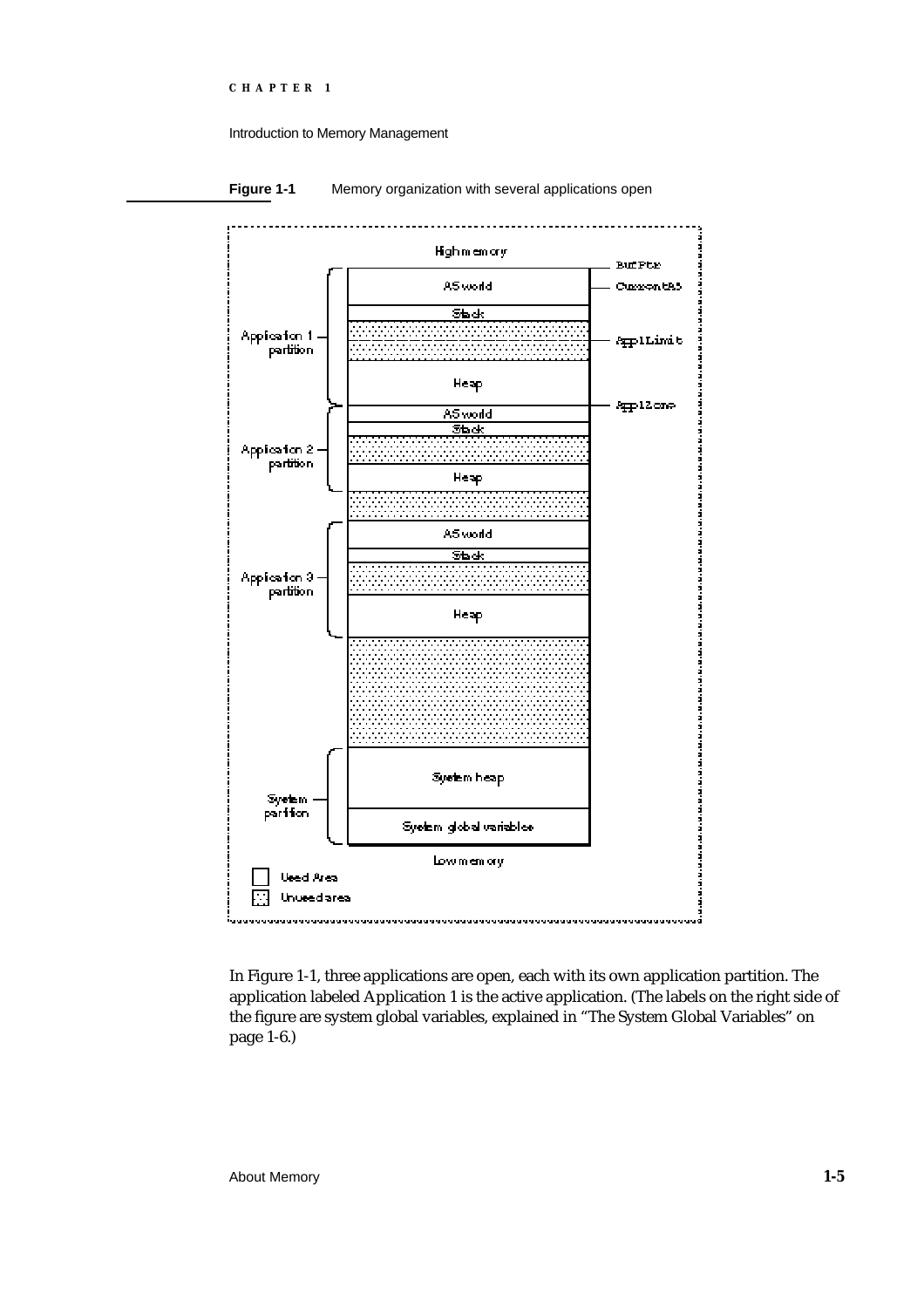Introduction to Memory Management

#### The System Heap

The main part of the system partition is an area of memory known as the **system heap.** In general, the system heap is reserved for exclusive use by the Operating System and other system software components, which load into it various items such as system resources, system code segments, and system data structures. All system buffers and queues, for example, are allocated in the system heap.

The system heap is also used for code and other resources that do not belong to specific applications, such as code resources that add features to the Operating System or that provide control of special-purpose peripheral equipment. System patches and system extensions (stored as code resources of type 'INIT') are loaded into the system heap during the system startup process. Hardware device drivers (stored as code resources of type 'DRVR') are loaded into the system heap when the driver is opened.

Most applications don't need to load anything into the system heap. In certain cases, however, you might need to load resources or code segments into the system heap. For example, if you want a vertical retrace task to continue to execute even when your application is in the background, you need to load the task and any data associated with it into the system heap. Otherwise, the Vertical Retrace Manager ignores the task when your application is in the background.

#### The System Global Variables

The lowest part of memory is occupied by a collection of global variables called **system global variables** (or **low-memory system global variables**). The Operating System uses these variables to maintain different kinds of information about the operating environment. For example, the Ticks global variable contains the number of ticks (sixtieths of a second) that have elapsed since the system was most recently started up. Similar variables contain, for example, the height of the menu bar ( $MBarHeiqht$ ) and pointers to the heads of various operating-system queues (DTQueue, FSQHdr, VBLQueue, and so forth). Most low-memory global variables are of this variety: they contain information that is generally useful only to the Operating System or other system software components.

Other low-memory global variables contain information about the current application. For example, the ApplZone global variable contains the address of the first byte of the active application's partition. The ApplLimit global variable contains the address of the last byte the active application's heap can expand to include. The CurrentA5 global variable contains the address of the boundary between the active application's global variables and its application parameters. Because these global variables contain information about the active application, the Operating System changes the values of these variables whenever a context switch occurs.

In general, it is best to avoid reading or writing low-memory system global variables. Most of these variables are undocumented, and the results of changing their values can be unpredictable. Usually, when the value of a low-memory global variable is likely to be useful to applications, the system software provides a routine that you can use to read or write that value. For example, you can get the current value of the Ticks global variable by calling the TickCount function.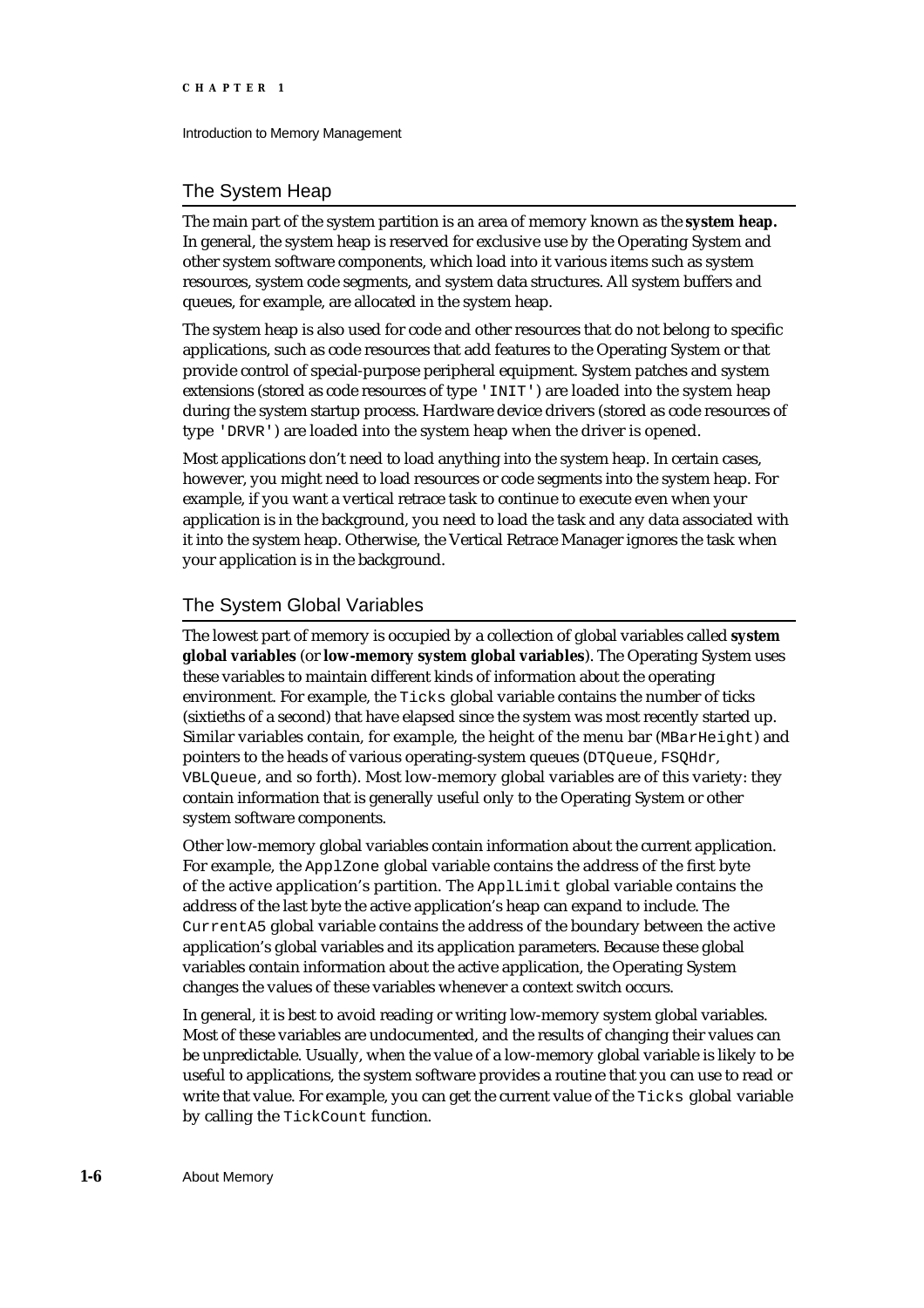Introduction to Memory Management

In rare instances, there is no routine that reads or writes the value of a documented global variable. In those cases, you might need to read or write that value directly. See the chapter "Memory Manager" in this book for instructions on reading and writing the values of low-memory global variables from a high-level language.

# Organization of Memory in an Application Partition

When your application is launched, the Operating System allocates for it a partition of memory called its **application partition.** That partition contains required segments of the application's code as well as other data associated with the application. Figure 1-2 illustrates the general organization of an application partition.





Your application partition is divided into three major parts:

- n the application stack
- n the application heap
- the application global variables and A5 world $\overline{p}$

About Memory **1-7**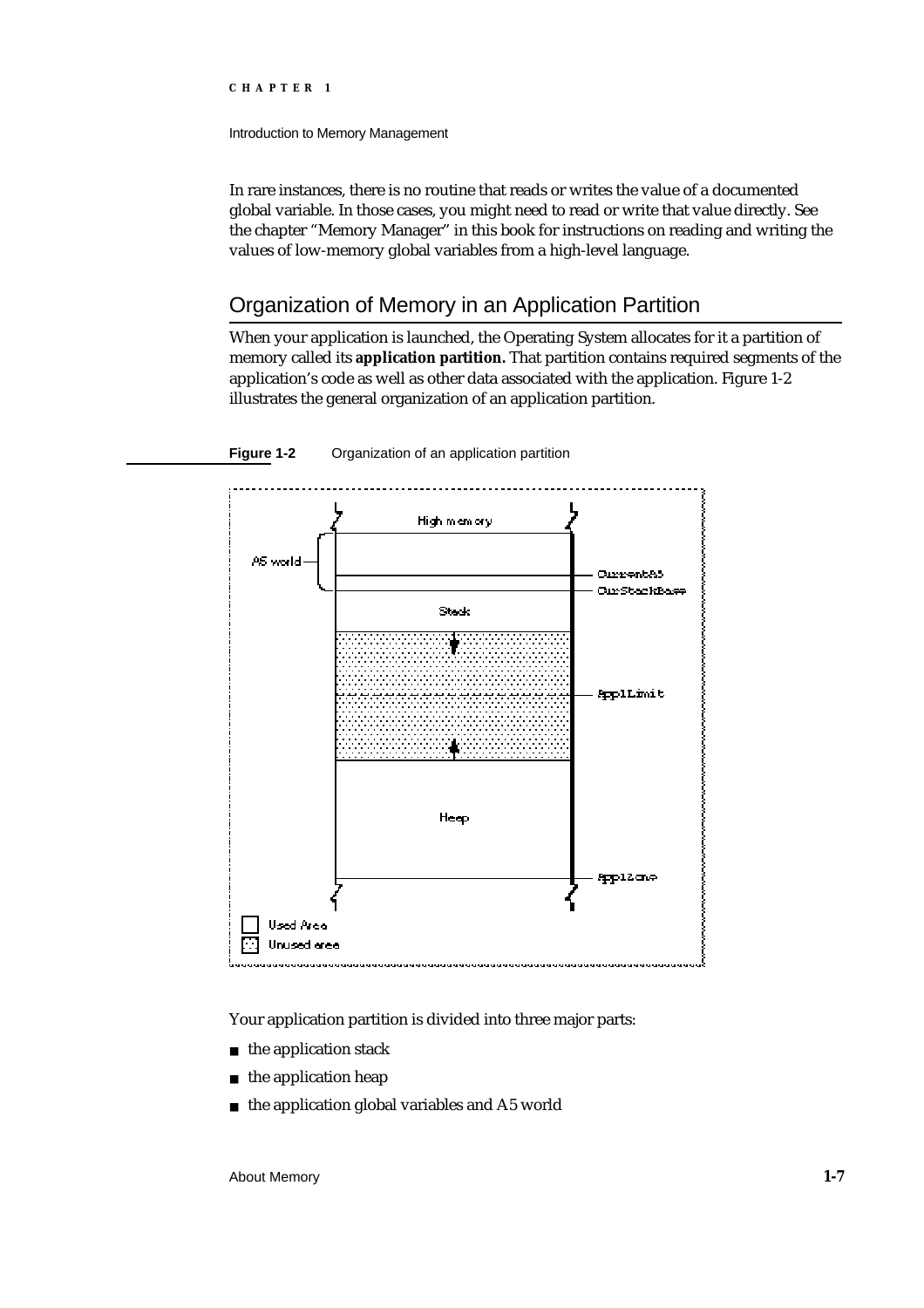#### Introduction to Memory Management

The heap is located at the low-memory end of your application partition and always expands (when necessary) toward high memory. The A5 world is located at the high-memory end of your application partition and is of fixed size. The stack begins at the low-memory end of the A5 world and expands downward, toward the top of the heap.

As you can see in Figure 1-2, there is usually an unused area of memory between the stack and the heap. This unused area provides space for the stack to grow without encroaching upon the space assigned to the application heap. In some cases, however, the stack might grow into space reserved for the application heap. If this happens, it is very likely that data in the heap will become corrupted.

The ApplLimit global variable marks the upper limit to which your heap can grow. If you call the MaxApplZone procedure at the beginning of your program, the heap immediately extends all the way up to this limit. If you were to use all of the heap's free space, the Memory Manager would not allow you to allocate additional blocks above ApplLimit. If you do not call MaxApplZone, the heap grows toward ApplLimit whenever the Memory Manager finds that there is not enough memory in the heap to fill a request. However, once the heap grows up to ApplLimit, it can grow no further. Thus, whether you maximize your application heap or not, you can use only the space between the bottom of the heap and ApplLimit.

Unlike the heap, the stack is not bounded by ApplLimit. If your application uses heavily nested procedures with many local variables or uses extensive recursion, the stack could grow downward beyond ApplLimit. Because you do not use Memory Manager routines to allocate memory on the stack, the Memory Manager cannot stop your stack from growing beyond ApplLimit and possibly encroaching upon space reserved for the heap. However, a vertical retrace task checks approximately 60 times each second to see if the stack has moved into the heap. If it has, the task, known as the "stack sniffer," generates a system error. This system error alerts you that you have allowed the stack to grow too far, so that you can make adjustments. See "Changing the Size of the Stack" on page 1-39 for instructions on how to change the size of your application stack.

#### **Note**

To ensure during debugging that your application generates this system error if the stack extends beyond ApplLimit, you should call MaxApplZone at the beginning of your program to expand the heap to ApplLimit. For more information on expanding the heap, see "Setting Up the Application Heap" beginning on page 1-38.

#### The Application Stack

The **stack** is an area of memory in your application partition that can grow or shrink at one end while the other end remains fixed. This means that space on the stack is always allocated and released in LIFO (last-in, first-out) order. The last item allocated is always the first to be released. It also means that the allocated area of the stack is always contiguous. Space is released only at the top of the stack, never in the middle, so there can never be any unallocated "holes" in the stack.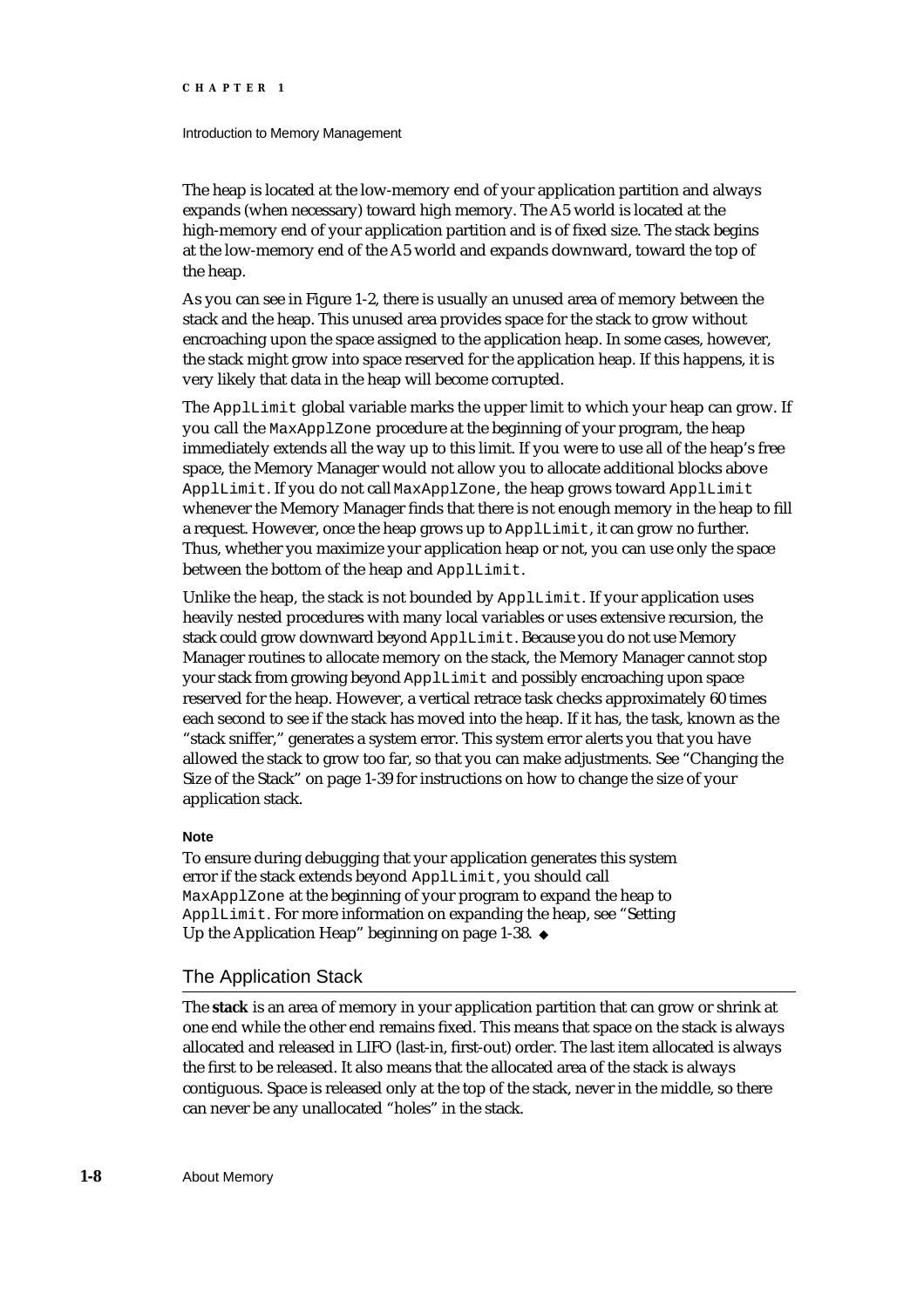#### Introduction to Memory Management

By convention, the stack grows from high memory toward low memory addresses. The end of the stack that grows or shrinks is usually referred to as the "top" of the stack, even though it's actually at the lower end of memory occupied by the stack.

Because of its LIFO nature, the stack is especially useful for memory allocation connected with the execution of functions or procedures. When your application calls a routine, space is automatically allocated on the stack for a stack frame. A **stack frame** contains the routine's parameters, local variables, and return address. Figure 1-3 illustrates how the stack expands and shrinks during a function call. The leftmost diagram shows the stack just before the function is called. The middle diagram shows the stack expanded to hold the stack frame. Once the function is executed, the local variables and function parameters are popped off the stack. If the function is a Pascal function, all that remains is the previous stack with the function result on top.





#### **Note**

Dynamic memory allocation on the stack is usually handled automatically if you are using a high-level development language such as Pascal. The compiler generates the code that creates and deletes stack frames for each function or procedure call.

#### The Application Heap

An **application heap** is the area of memory in your application partition in which space is dynamically allocated and released on demand. The heap begins at the low-memory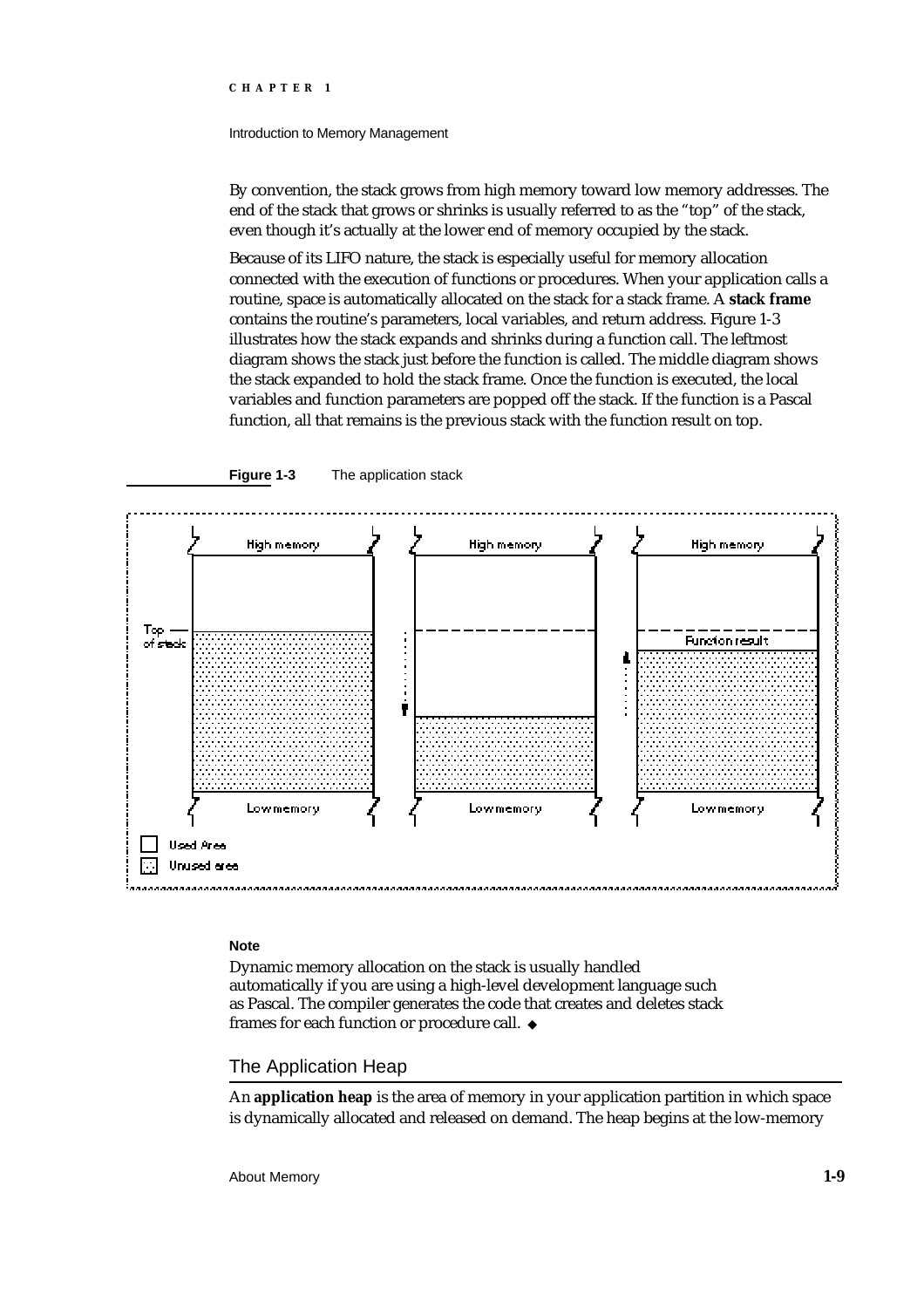#### Introduction to Memory Management

end of your application partition and extends upward in memory. The heap contains virtually all items that are not allocated on the stack. For instance, your application heap contains the application's code segments and resources that are currently loaded into memory. The heap also contains other dynamically allocated items such as window records, dialog records, document data, and so forth.

You allocate space within your application's heap by making calls to the Memory Manager, either directly (for instance, using the NewHandle function) or indirectly (for instance, using a routine such as NewWindow, which calls Memory Manager routines). Space in the heap is allocated in **blocks,** which can be of any size needed for a particular object.

The Memory Manager does all the necessary housekeeping to keep track of blocks in the heap as they are allocated and released. Because these operations can occur in any order, the heap doesn't usually grow and shrink in an orderly way, as the stack does. Instead, after your application has been running for a while, the heap can tend to become fragmented into a patchwork of allocated and free blocks, as shown in Figure 1-4. This fragmentation is known as **heap fragmentation.**





**1-10** About Memory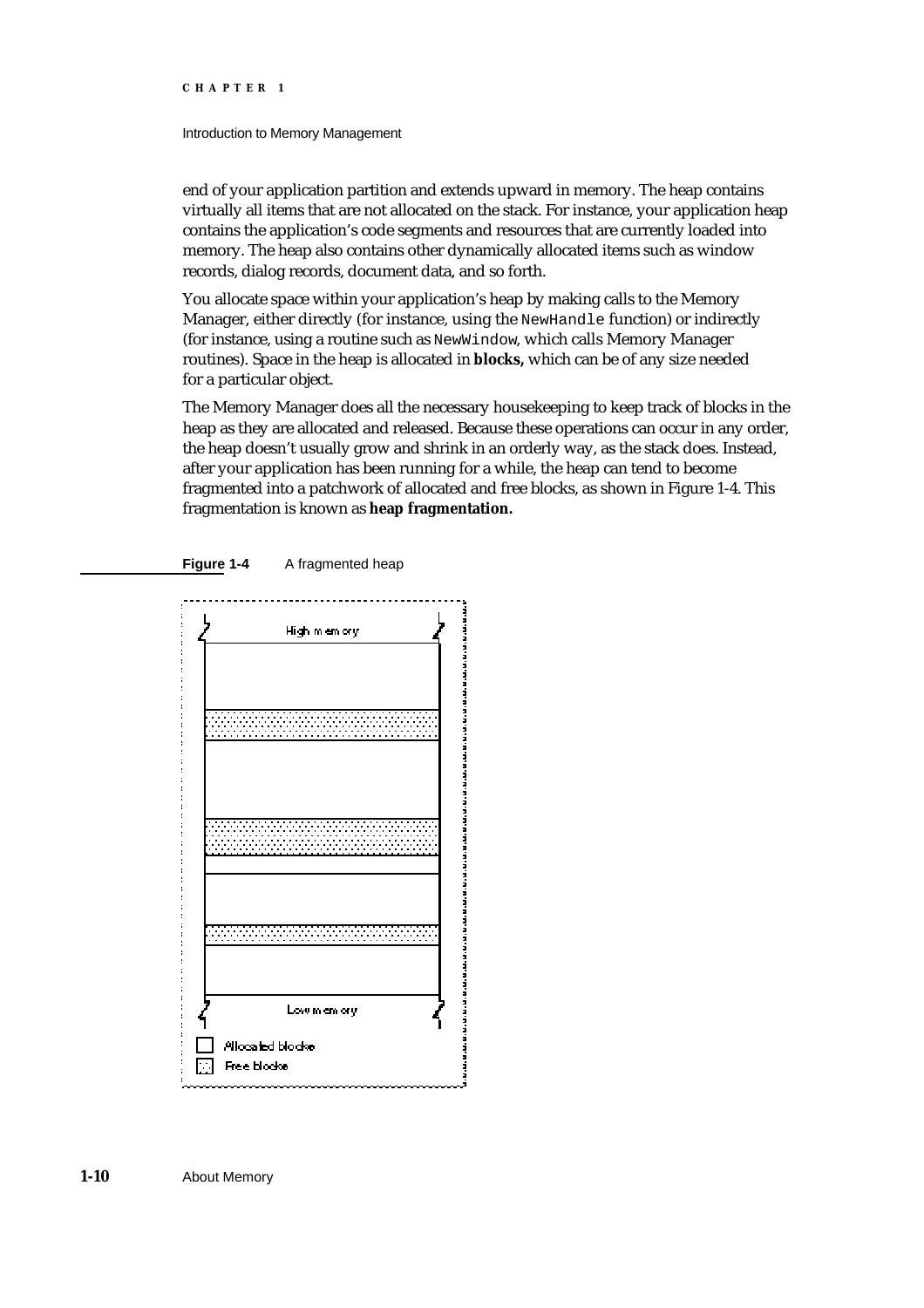Introduction to Memory Management

One result of heap fragmentation is that the Memory Manager might not be able to satisfy your application's request to allocate a block of a particular size. Even though there is enough free space available, the space is broken up into blocks smaller than the requested size. When this happens, the Memory Manager tries to create the needed space by moving allocated blocks together, thus collecting the free space in a single larger block. This operation is known as **heap compaction.** Figure 1-5 shows the results of compacting the fragmented heap shown in Figure 1-4.



Heap fragmentation is generally not a problem as long as the blocks of memory you allocate are free to move during heap compaction. There are, however, two situations in which a block is not free to move: when it is a nonrelocatable block, and when it is a locked, relocatable block. To minimize heap fragmentation, you should use nonrelocatable blocks sparingly, and you should lock relocatable blocks only when absolutely necessary. See "Relocatable and Nonrelocatable Blocks" starting on page 1-16 for a description of relocatable and nonrelocatable blocks, and "Heap Fragmentation" on page 1-24 for a description of how best to avoid fragmenting your heap.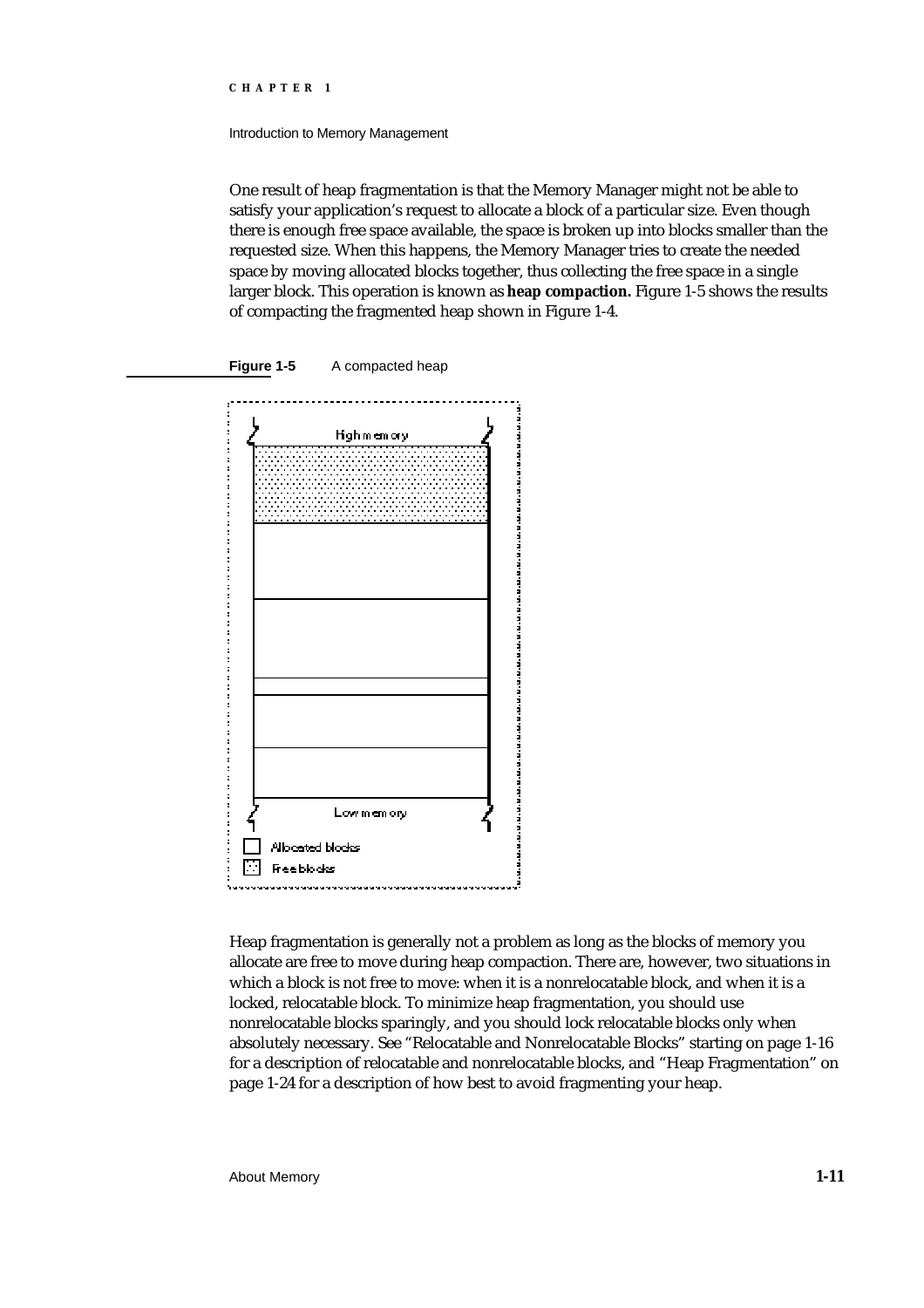```
CHAPTER 1
```
Introduction to Memory Management

The Application Global Variables and A5 World

Your application's global variables are stored in an area of memory near the top of your application partition known as the application **A5 world.** The A5 world contains four kinds of data:

- n application global variables
- n application QuickDraw global variables
- application parameters  $n$
- $n$  the application's jump table

Each of these items is of fixed size, although the sizes of the global variables and of the jump table may vary from application to application. Figure 1-6 shows the standard organization of the A5 world.

**Figure 1-6** Organization of an application's A5 world



#### **Note**

An application's global variables may appear either above or below the QuickDraw global variables. The relative locations of these two items are determined by your development system's linker. In addition, part of the jump table might appear below the boundary pointed to by CurrentA5. u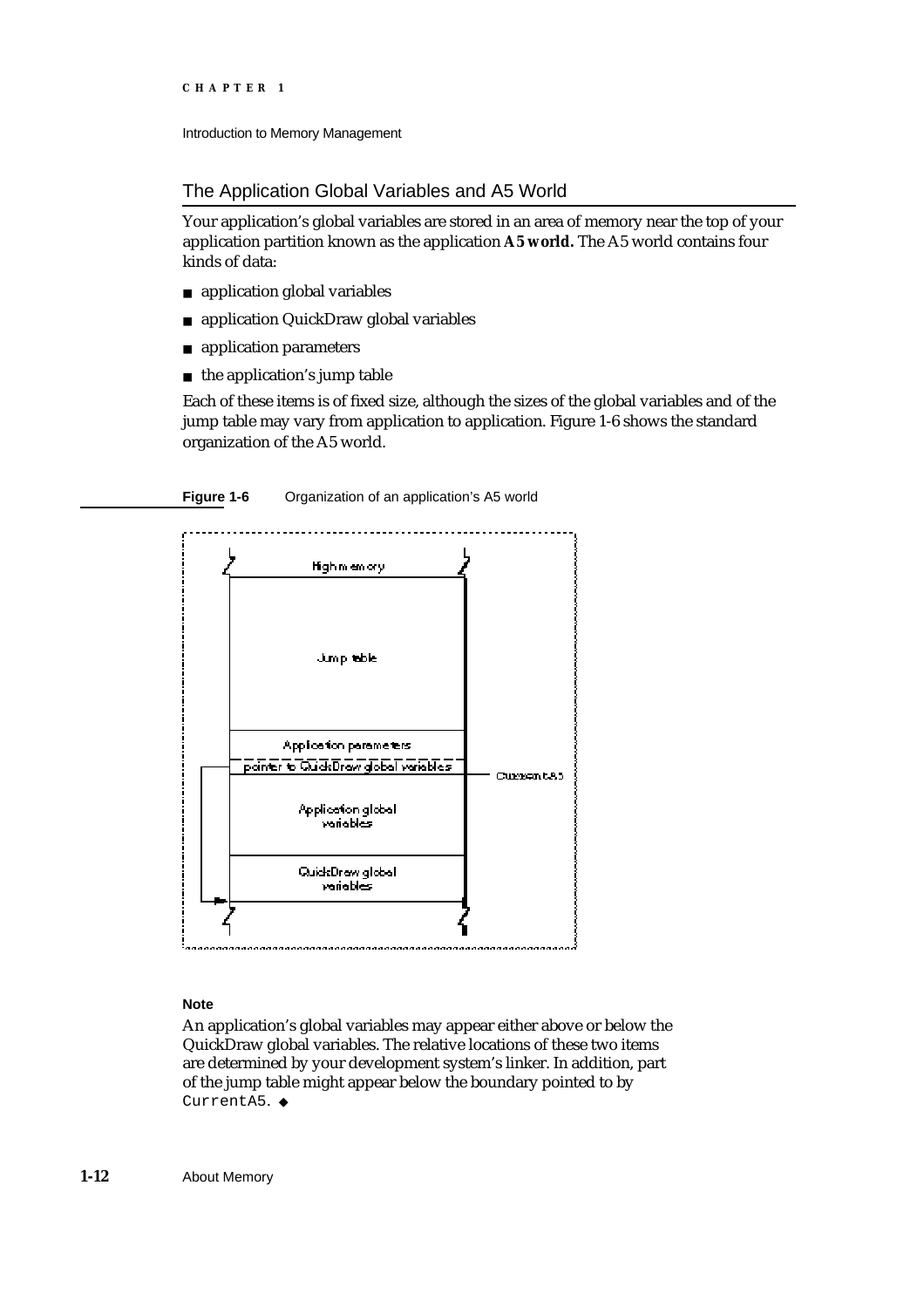#### Introduction to Memory Management

The system global variable CurrentA5 points to the boundary between the current application's global variables and its application parameters. For this reason, the application's global variables are found as negative offsets from the value of CurrentA5. This boundary is important because the Operating System uses it to access the following information from your application: its global variables, its QuickDraw global variables, the application parameters, and the jump table. This information is known collectively as the A5 world because the Operating System uses the microprocessor's A5 register to point to that boundary.

Your application's **QuickDraw global variables** contain information about its drawing environment. For example, among these variables is a pointer to the current graphics port.

Your application's **jump table** contains an entry for each of your application's routines that is called by code in another segment. The Segment Manager uses the jump table to determine the address of any externally referenced routines called by a code segment. For more information on jump tables, see the chapter "Segment Manager" in *Inside Macintosh: Processes*.

The **application parameters** are 32 bytes of memory located above the application global variables; they're reserved for use by the Operating System. The first long word of those parameters is a pointer to your application's QuickDraw global variables.

# Temporary Memory

In the Macintosh multitasking environment, each application is limited to a particular memory partition (whose size is determined by information in the 'SIZE' resource of that application). The size of your application's partition places certain limits on the size of your application heap and hence on the sizes of the buffers and other data structures that your application uses. In general, you specify an application partition size that is large enough to hold all the buffers, resources, and other data that your application is likely to need during its execution.

If for some reason you need more memory than is currently available in your application heap, you can ask the Operating System to let you use any available memory that is not yet allocated to any other application. This memory, known as **temporary memory,** is allocated from the available unused RAM; usually, that memory is not contiguous with the memory in your application's zone. Figure 1-7 shows an application using some temporary memory.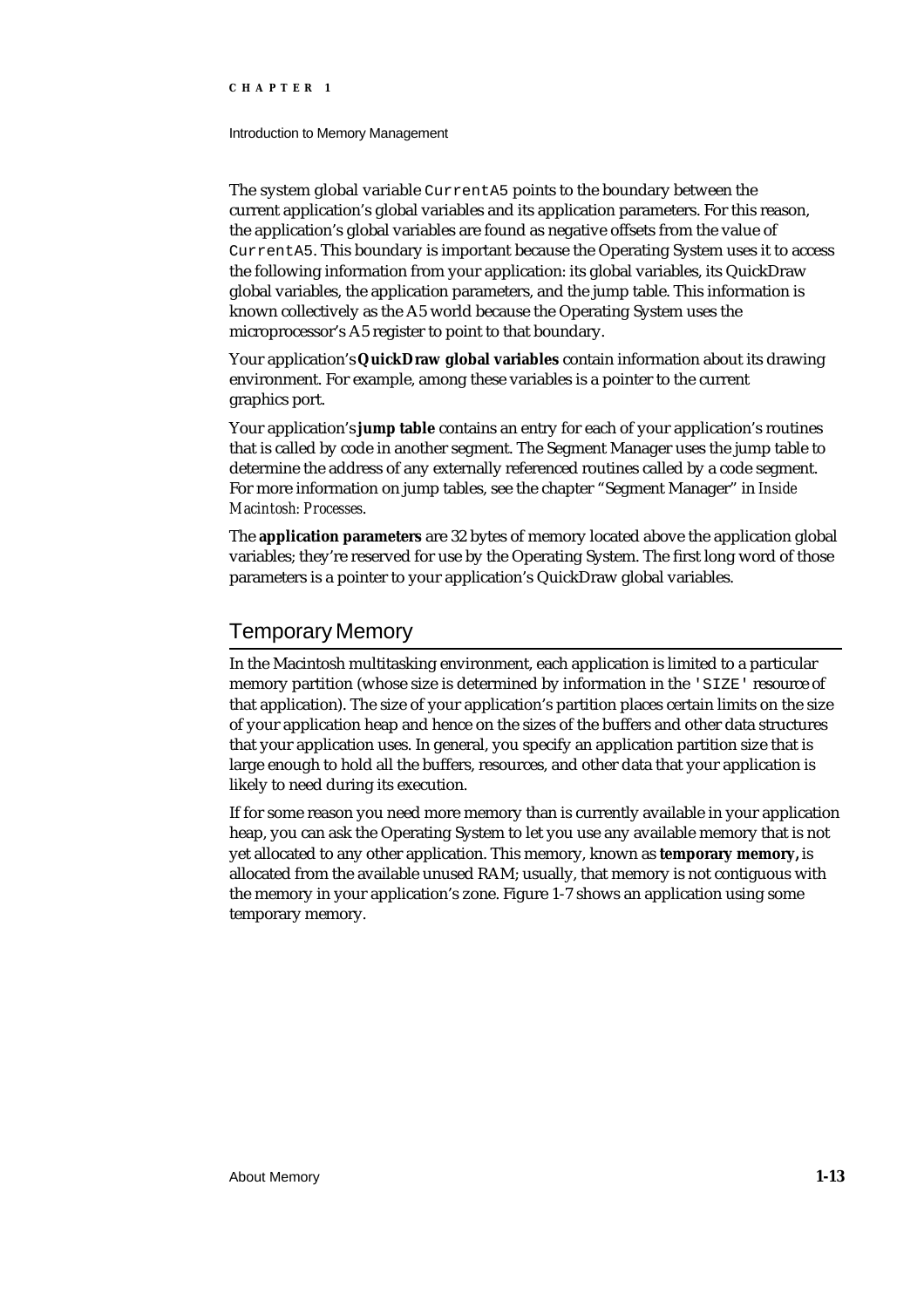#### Introduction to Memory Management



**Figure 1-7** Using temporary memory allocated from unused RAM

In Figure 1-7, Application 1 has almost exhausted its application heap. As a result, it has requested and received a large block of temporary memory, extending from the top of Application 2's partition to the top of the allocatable space. Application 1 can use the temporary memory in whatever manner it desires.

Your application should use temporary memory only for occasional short-term purposes that could be accomplished in less space, though perhaps less efficiently. For example, if you want to copy a large file, you might try to allocate a fairly large buffer of temporary memory. If you receive the temporary memory, you can copy data from the source file into the destination file using the large buffer. If, however, the request for temporary memory fails, you can instead use a smaller buffer within your application heap.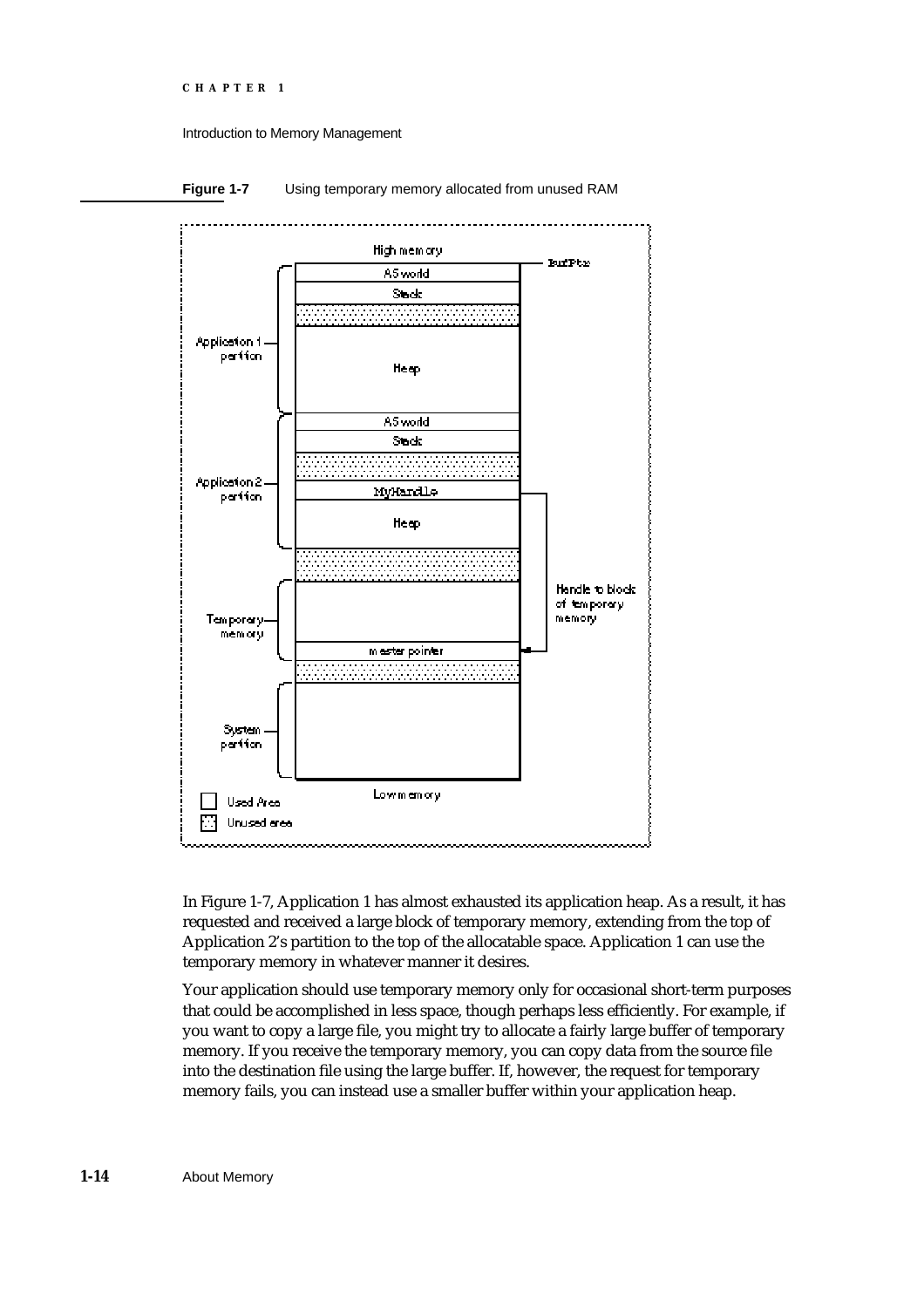#### Introduction to Memory Management

Although using the smaller buffer might prolong the copying operation, the file is nonetheless copied.

One good reason for using temporary memory only occasionally is that you cannot assume that you will always receive the temporary memory you request. For example, in Figure 1-7, all the available memory is allocated to the two open applications; any further requests by either one for some temporary memory would fail. For complete details on using temporary memory, see the chapter "Memory Manager" in this book.

## Virtual Memory

In system software version 7.0 and later, suitably equipped Macintosh computers can take advantage of a feature of the Operating System known as **virtual memory,** by which the machines have a logical address space that extends beyond the limits of the available physical memory. Because of virtual memory, a user can load more programs and data into the logical address space than would fit in the computer's physical RAM.

The Operating System extends the address space by using part of the available secondary storage (that is, part of a hard disk) to hold portions of applications and data that are not currently needed in RAM. When some of those portions of memory are needed, the Operating System swaps out unneeded parts of applications or data to the secondary storage, thereby making room for the parts that are needed.

It is important to realize that virtual memory operates transparently to most applications. Unless your application has time-critical needs that might be adversely affected by the operation of virtual memory or installs routines that execute at interrupt time, you do not need to know whether virtual memory is operating. For complete details on virtual memory, see the chapter "Virtual Memory Manager" later in this book.

### Addressing Modes

On suitably equipped Macintosh computers, the Operating System supports **32-bit addressing,** that is, the ability to use 32 bits to determine memory addresses. Earlier versions of system software use 24-bit addressing, where the upper 8 bits of memory addresses are ignored or used as flag bits. In a 24-bit addressing scheme, the logical address space has a size of 16 MB. Because 8 MB of this total are reserved for I/O space, ROM, and slot space, the largest contiguous program address space is 8 MB. When 32-bit addressing is in operation, the maximum program address space is 1 GB.

The ability to operate with 32-bit addressing is available only on certain Macintosh models, namely those with systems that contain a 32-bit Memory Manager. (For compatibility reasons, these systems also contain a 24-bit Memory Manager.) In order for your application to work when the machine is using 32-bit addressing, it must be **32-bit clean,** that is, able to run in an environment where all 32 bits of a memory address are significant. Fortunately, writing applications that are 32-bit clean is relatively easy if you follow the guidelines in *Inside Macintosh*. In general, applications are not 32-bit clean because they manipulate flag bits in master pointers directly (for instance, to mark the associated memory blocks as locked or purgeable) instead of using Memory Manager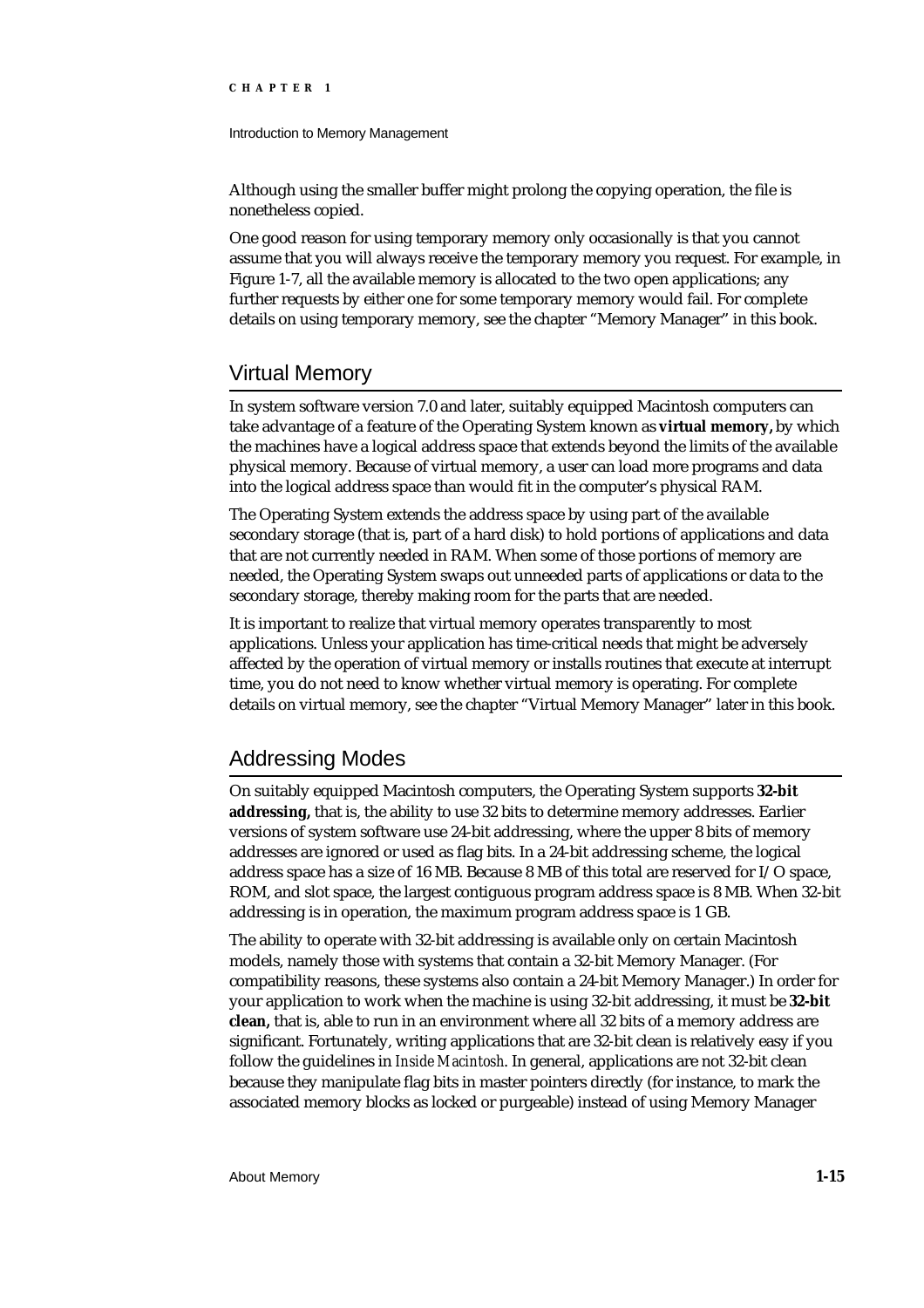Introduction to Memory Management

routines to achieve the desired result. See "Relocatable and Nonrelocatable Blocks" on page 1-16 for a description of master pointers.

#### **WARNING**  $\mathbf{S}$

You should never make assumptions about the contents of Memory Manager data structures, including master pointers and zone headers. These structures have changed in the past and they are likely to change again in the future.

Occasionally, an application running when 24-bit addressing is enabled might need to modify memory addresses to make them compatible with the 24-bit Memory Manager. In addition, drivers or other code might need to use 32-bit addresses, even when running in 24-bit mode. See the descriptions of the routines StripAddress and Translate24to32 in the chapter "Memory Management Utilities" for details.

# Heap Management

Applications allocate and manipulate memory primarily in their application heap. As you have seen, space in the application heap is allocated and released on demand. When the blocks in your heap are free to move, the Memory Manager can often reorganize the heap to free space when necessary to fulfill a memory-allocation request. In some cases, however, blocks in your heap cannot move. In these cases, you need to pay close attention to memory allocation and management to avoid fragmenting your heap and running out of memory.

This section provides a general description of how to manage blocks of memory in your application heap. It describes

- n relocatable and nonrelocatable blocks
- properties of relocatable blocks n.
- heap purging and compaction  $n$
- heap fragmentation  $n$
- dangling pointers  $\overline{p}$
- n low-memory conditions

For examples of specific techniques you can use to implement the strategies discussed in this section, see "Using Memory" beginning on page 1-38.

# Relocatable and Nonrelocatable Blocks

You can use the Memory Manager to allocate two different types of blocks in your heap: nonrelocatable blocks and relocatable blocks. A **nonrelocatable block** is a block of memory whose location in the heap is fixed. In contrast, a **relocatable block** is a block of memory that can be moved within the heap (perhaps during heap compaction).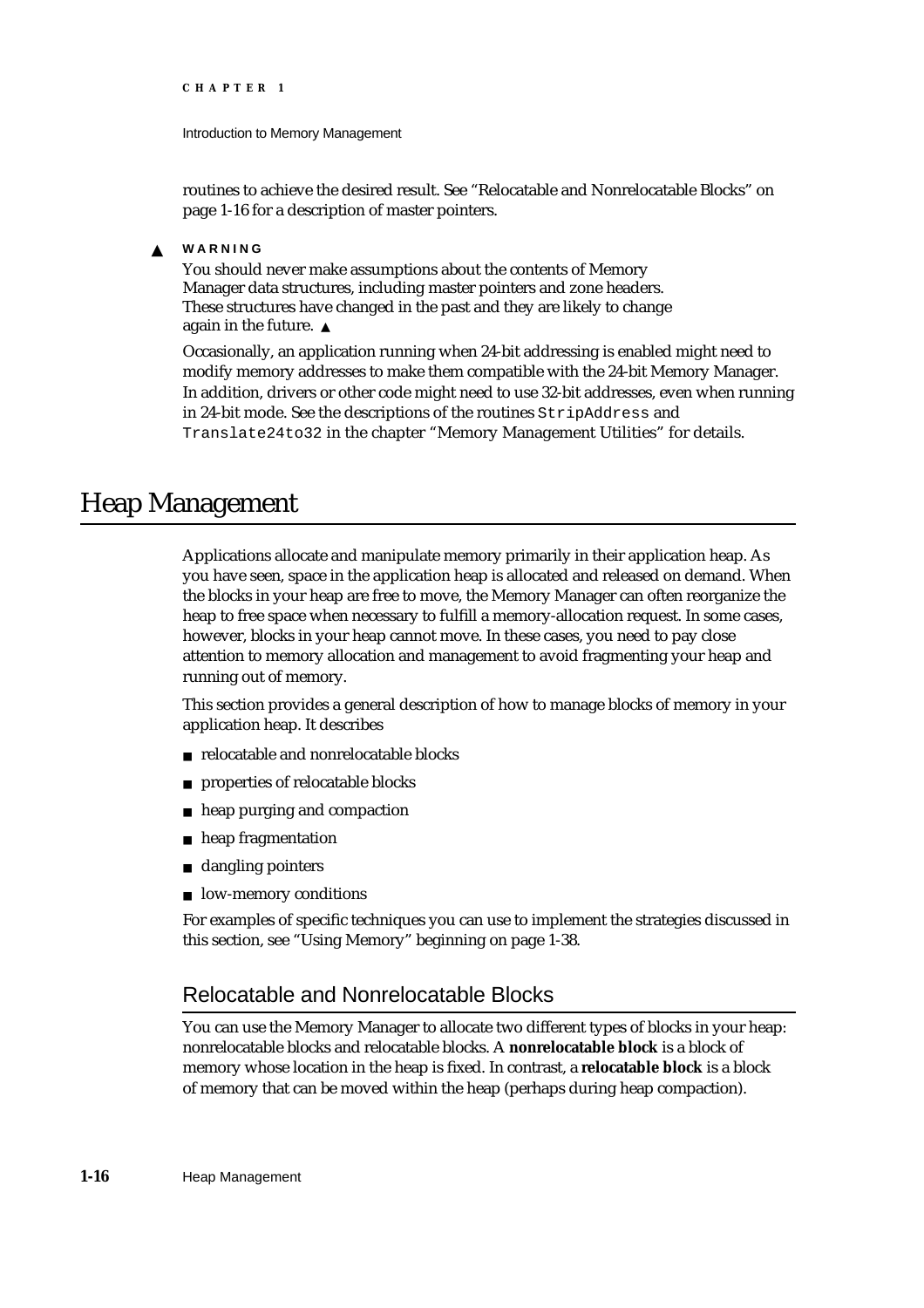Introduction to Memory Management

The Memory Manager sometimes moves relocatable blocks during memory operations so that it can use the space in the heap optimally.

The Memory Manager provides data types that reference both relocatable and nonrelocatable blocks. It also provides routines that allow you to allocate and release blocks of both types.

To reference a nonrelocatable block, you can use a **pointer** variable, defined by the Ptr data type.

TYPE SignedByte  $= -128...127$ ; Ptr = ^SignedByte;

A pointer is simply the address of an arbitrary byte in memory, and a pointer to a nonrelocatable block of memory is simply the address of the first byte in the block, as illustrated in Figure 1-8. After you allocate a nonrelocatable block, you can make copies of the pointer variable. Because a pointer is the address of a block of memory that cannot be moved, all copies of the pointer correctly reference the block as long as you don't dispose of it.

Figure 1-8 A pointer to a nonrelocatable block



Heap Management **1-17**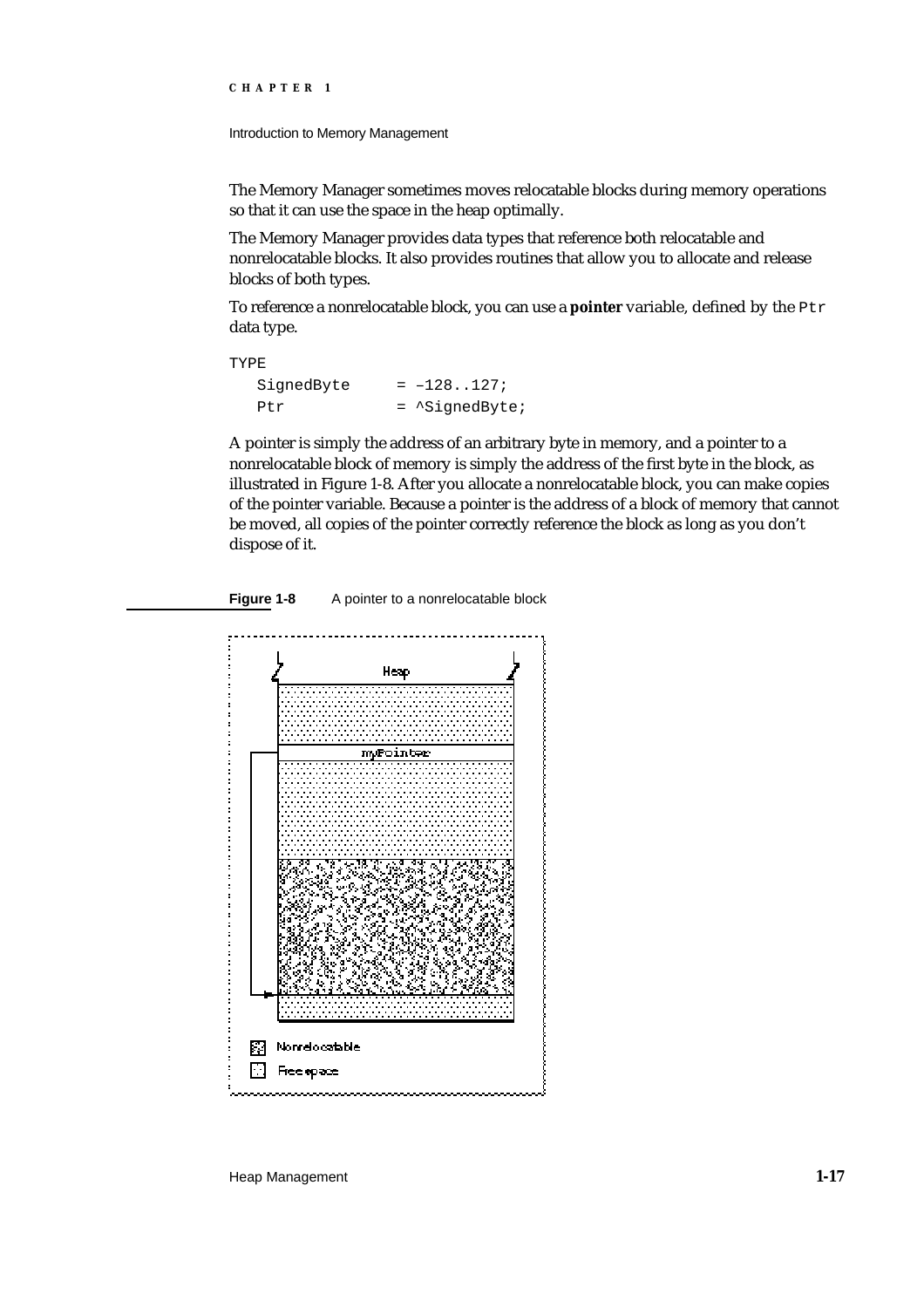#### Introduction to Memory Management

The pointer variable itself occupies 4 bytes of space in your application partition. Often the pointer variable is a global variable and is therefore contained in your application's A5 world. But the pointer can also be allocated on the stack or in the heap itself.

To reference relocatable blocks, the Memory Manager uses a scheme known as **double indirection.** The Memory Manager keeps track of a relocatable block internally with a **master pointer,** which itself is part of a nonrelocatable **master pointer block** in your application heap and can never move.

#### **Note**

The Memory Manager allocates one master pointer block (containing 64 master pointers) for your application at launch time, and you can call the MoreMasters procedure to request that additional master pointer blocks be allocated. See "Setting Up the Application Heap" beginning on page 1-38 for instructions on allocating master pointer blocks. u

When the Memory Manager moves a relocatable block, it updates the master pointer so that it always contains the address of the relocatable block. You reference the block with a **handle,** defined by the Handle data type.

#### TYPE  $Handle =  $^\wedge P \uparrow r$ ;$

A handle contains the address of a master pointer. The left side of Figure 1-9 shows a handle to a relocatable block of memory located in the middle of the application heap. If necessary (perhaps to make room for another block of memory), the Memory Manager can move that block down in the heap, as shown in the right side of Figure 1-9.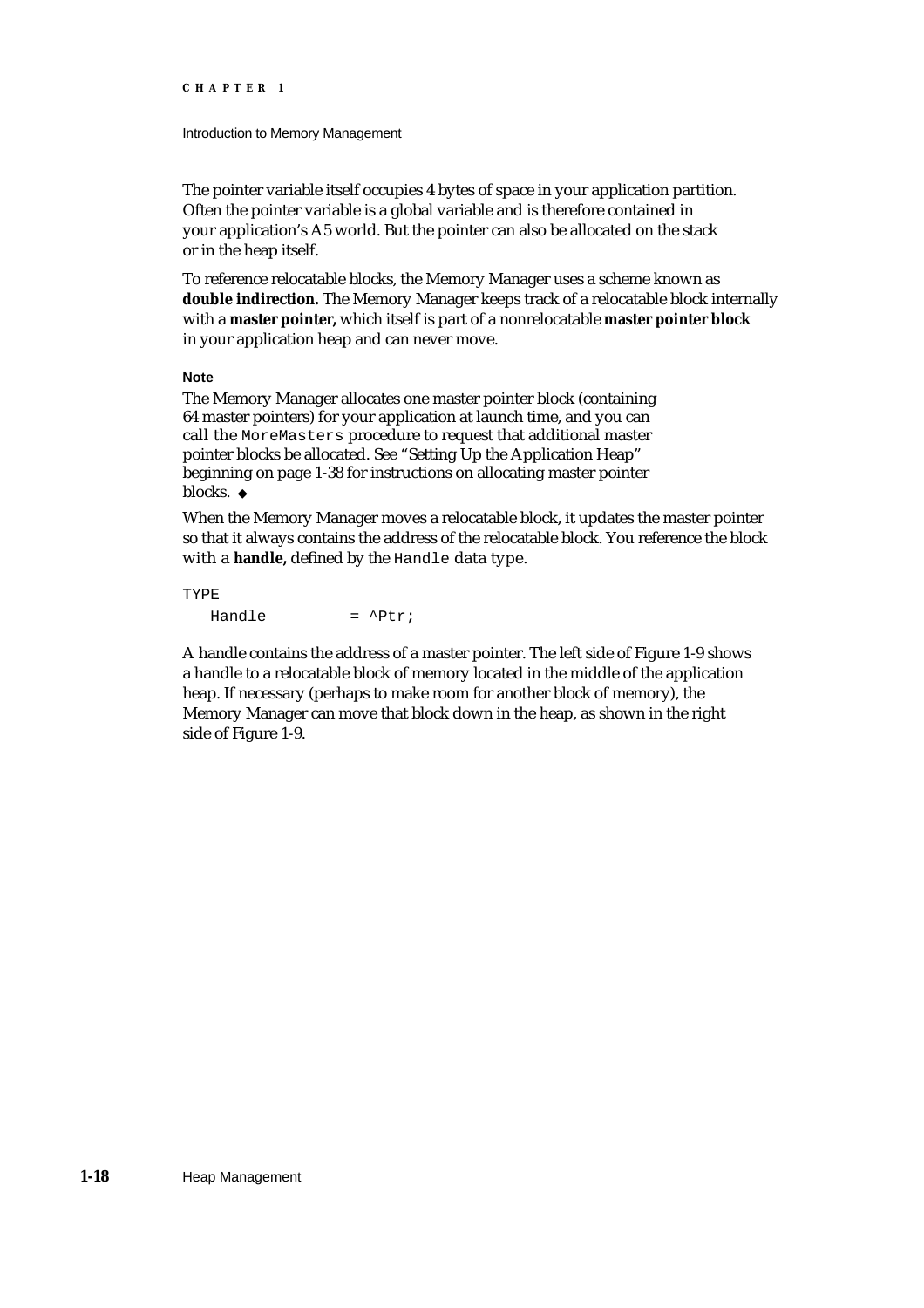#### Introduction to Memory Management



Master pointers for relocatable objects in your heap are always allocated in your application heap. Because the blocks of masters pointers are nonrelocatable, it is best to allocate them as low in your heap as possible. You can do this by calling the MoreMasters procedure when your application starts up.

Whenever possible, you should allocate memory in relocatable blocks. This gives the Memory Manager the greatest freedom when rearranging the blocks in your application heap to create a new block of free memory. In some cases, however, you may be forced to allocate a nonrelocatable block of memory. When you call the Window Manager function NewWindow, for example, the Window Manager internally calls the NewPtr function to allocate a new nonrelocatable block in your application partition. You need to exercise care when calling Toolbox routines that allocate such blocks, lest your application heap become overly fragmented. See "Allocating Blocks of Memory" on page 1-44 for specific guidelines on allocating nonrelocatable blocks.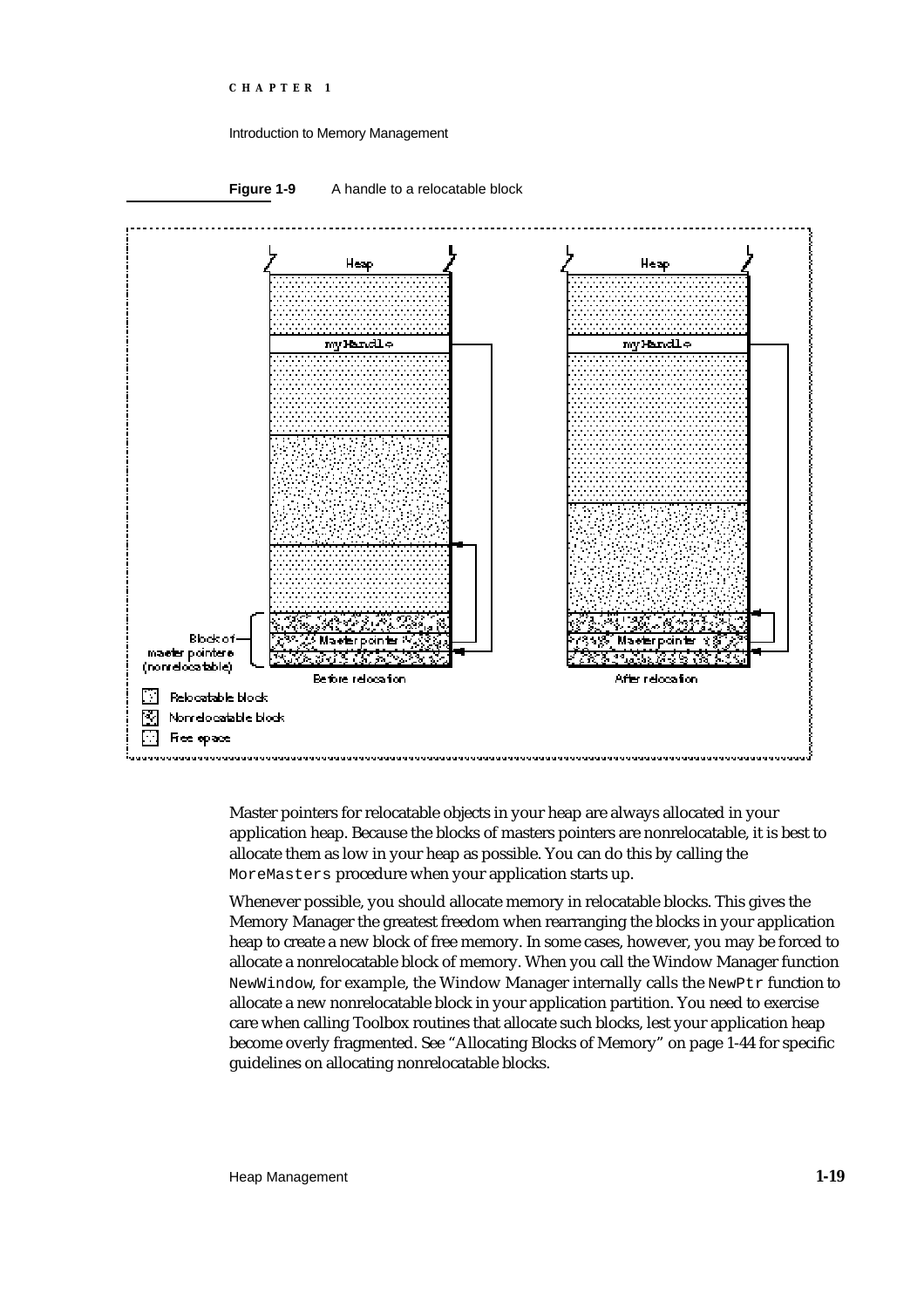#### Introduction to Memory Management

Using relocatable blocks makes the Memory Manager more efficient at managing available space, but it does carry some overhead. As you have seen, the Memory Manager must allocate extra memory to hold master pointers for relocatable blocks. It groups these master pointers into nonrelocatable blocks. For large relocatable blocks, this extra space is negligible, but if you allocate many very small relocatable blocks, the cost can be considerable. For this reason, you should avoid allocating a very large number of handles to small blocks; instead, allocate a single large block and use it as an array to hold the data you need.

# Properties of Relocatable Blocks

As you have seen, a heap block can be either relocatable or nonrelocatable. The designation of a block as relocatable or nonrelocatable is a permanent property of that block. If relocatable, a block can be either locked or unlocked; if it's unlocked, a block can be either purgeable or unpurgeable. These attributes of relocatable blocks can be set and changed as necessary. The following sections explain how to lock and unlock blocks, and how to mark them as purgeable or unpurgeable.

#### Locking and Unlocking Relocatable Blocks

Occasionally, you might need a relocatable block of memory to stay in one place. To prevent a block from moving, you can **lock** it, using the HLock procedure. Once you have locked a block, it won't move. Later, you can **unlock** it, using the HUnlock procedure, allowing it to move again.

In general, you need to lock a relocatable block only if there is some danger that it might be moved during the time that you read or write the data in that block. This might happen, for instance, if you dereference a handle to obtain a pointer to the data and (for increased speed) use the pointer within a loop that calls routines that might cause memory to be moved. If, within the loop, the block whose data you are accessing is in fact moved, then the pointer no longer points to that data; this pointer is said to dangle.

#### **Note**

Locking a block is only one way to prevent a dangling pointer. See "Dangling Pointers" on page 1-29 for a complete discussion of how to avoid dangling pointers.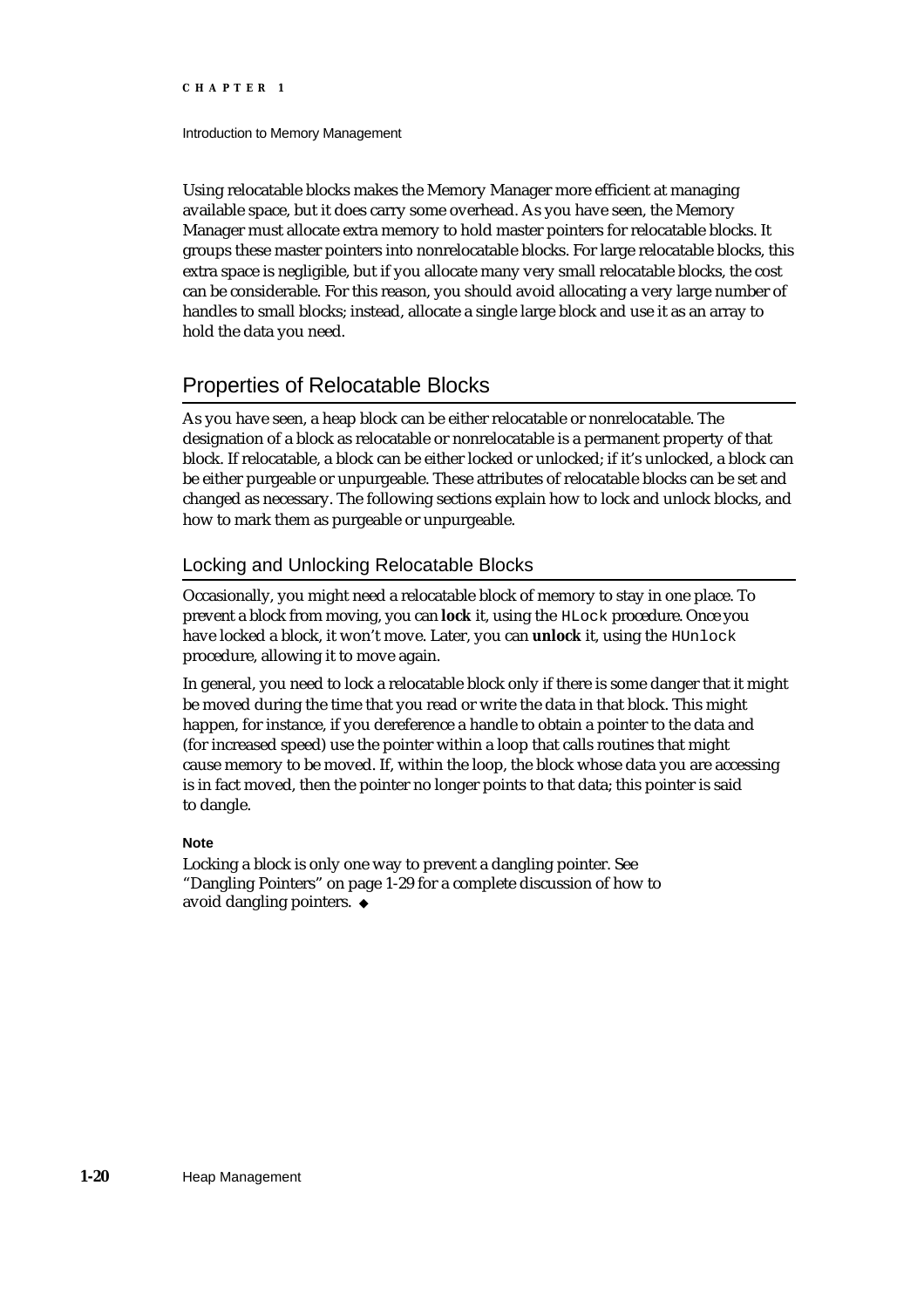#### Introduction to Memory Management

Using locked relocatable blocks can, however, slow the Memory Manager down as much as using nonrelocatable blocks. The Memory Manager can't move locked blocks. In addition, except when you allocate memory and resize relocatable blocks, it can't move relocatable blocks around locked relocatable blocks (just as it can't move them around nonrelocatable blocks). Thus, locking a block in the middle of the heap for long periods of time can increase heap fragmentation.

Locking and unlocking blocks every time you want to prevent a block from moving can become troublesome. Fortunately, the Memory Manager moves unlocked, relocatable blocks only at well-defined, predictable times. In general, each routine description in *Inside Macintosh* indicates whether the routine could move or purge memory. If you do not call any of those routines in a section of code, you can rely on all blocks to remain stationary while that code executes. Note that the Segment Manager might move memory if you call a routine located in a segment that is not currently resident in memory. See "Loading Code Segments" on page 1-31 for details.

#### Purging and Reallocating Relocatable Blocks

One advantage of relocatable blocks is that you can use them to store information that you would like to keep in memory to make your application more efficient, but that you don't really need if available memory space becomes low. For example, your application might, at the beginning of its execution, load user preferences from a preferences file into a relocatable block. As long as the block remains in memory, your application can access information from the preferences file without actually reopening the file. However, reopening the file probably wouldn't take enough time to justify keeping the block in memory if memory space were scarce.

By making a relocatable block **purgeable,** you allow the Memory Manager to free the space it occupies if necessary. If you later want to prohibit the Memory Manager from freeing the space occupied by a relocatable block, you can make the block **unpurgeable.** You can use the HPurge and HNoPurge procedures to change back and forth between these two states. A block you create by calling NewHandle is initially unpurgeable.

Once you make a relocatable block purgeable, you should subsequently check handles to that block before using them if you call any of the routines that could move or purge memory. If a handle's master pointer is set to NIL, then the Operating System has purged its block. To use the information formerly in the block, you must reallocate space for it (perhaps by calling the ReallocateHandle procedure) and then reconstruct its contents (for example, by rereading the preferences file).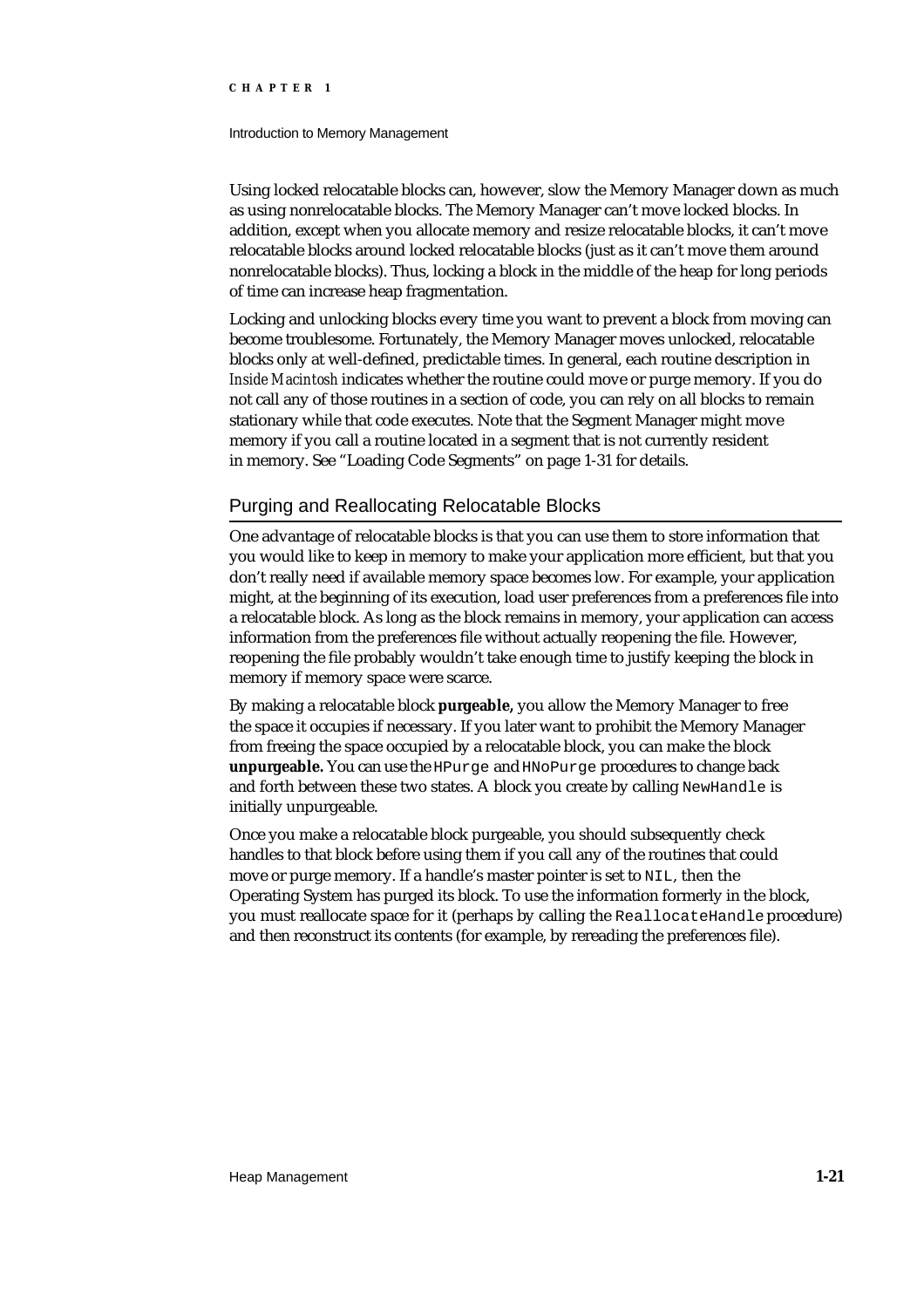#### Introduction to Memory Management

Figure 1-10 illustrates the purging and reallocating of a relocatable block. When the block is purged, its master pointer is set to NIL. When it is reallocated, the handle correctly references a new block, but that block's contents are initially undefined.

#### **Figure 1-10** Purging and reallocating a relocatable block



# Memory Reservation

The Memory Manager does its best to prevent situations in which nonrelocatable blocks in the middle of the heap trap relocatable blocks. When it allocates new nonrelocatable blocks, it attempts to **reserve** memory for them as low in the heap as possible. The Memory Manager reserves memory for a nonrelocatable block by moving unlocked relocatable blocks upward until it has created a space large enough for the new block. When the Memory Manager can successfully pack all nonrelocatable blocks into the bottom of the heap, no nonrelocatable block can trap a relocatable block, and it has successfully prevented heap fragmentation.

Figure 1-11 illustrates how the Memory Manager allocates nonrelocatable blocks. Although it could place a block of the requested size at the top of the heap, it instead reserves space for the block as close to the bottom of the heap as possible and then puts the block into that reserved space. During this process, the Memory Manager might even move a relocatable block over a nonrelocatable block to make room for another nonrelocatable block.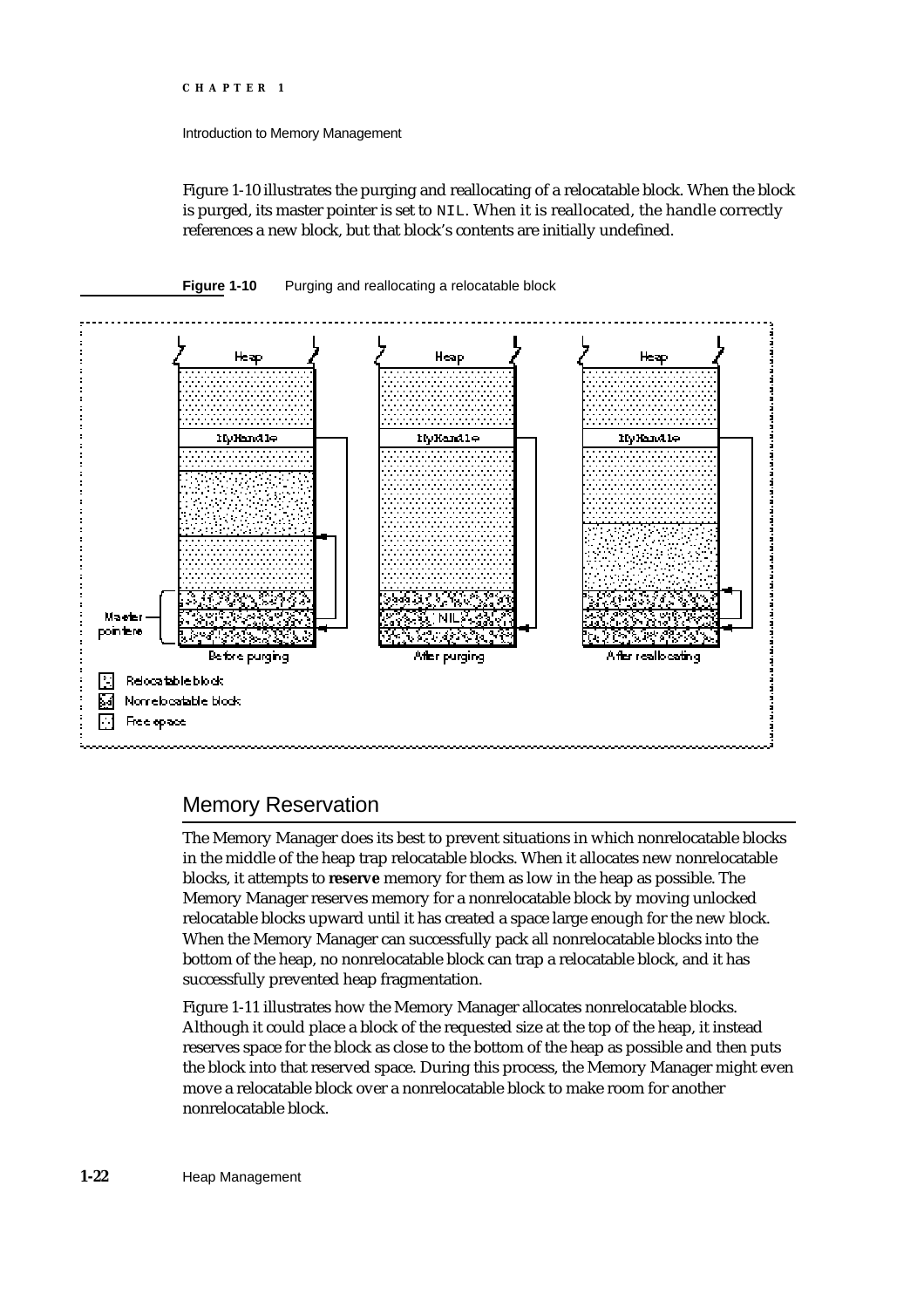### Introduction to Memory Management



When allocating a new relocatable block, you can, if you want, manually reserve space for the block by calling the ReserveMem procedure. If you do not, the Memory Manager looks for space big enough for the block as low in the heap as possible, but it does not create space near the bottom of the heap for the block if there is already enough space higher in the heap.

# Heap Purging and Compaction

When your application attempts to allocate memory (for example, by calling either the NewPtr or NewHandle function), the Memory Manager might need to **compact** or **purge** the heap to free memory and to fuse many small free blocks into fewer large free blocks. The Memory Manager first tries to obtain the requested amount of space by compacting the heap; if compaction fails to free the required amount of space, the Memory Manager then purges the heap.

When compacting the heap, the Memory Manager moves unlocked, relocatable blocks down until they reach nonrelocatable blocks or locked, relocatable blocks. You can compact the heap manually, by calling either the CompactMem function or the MaxMem function.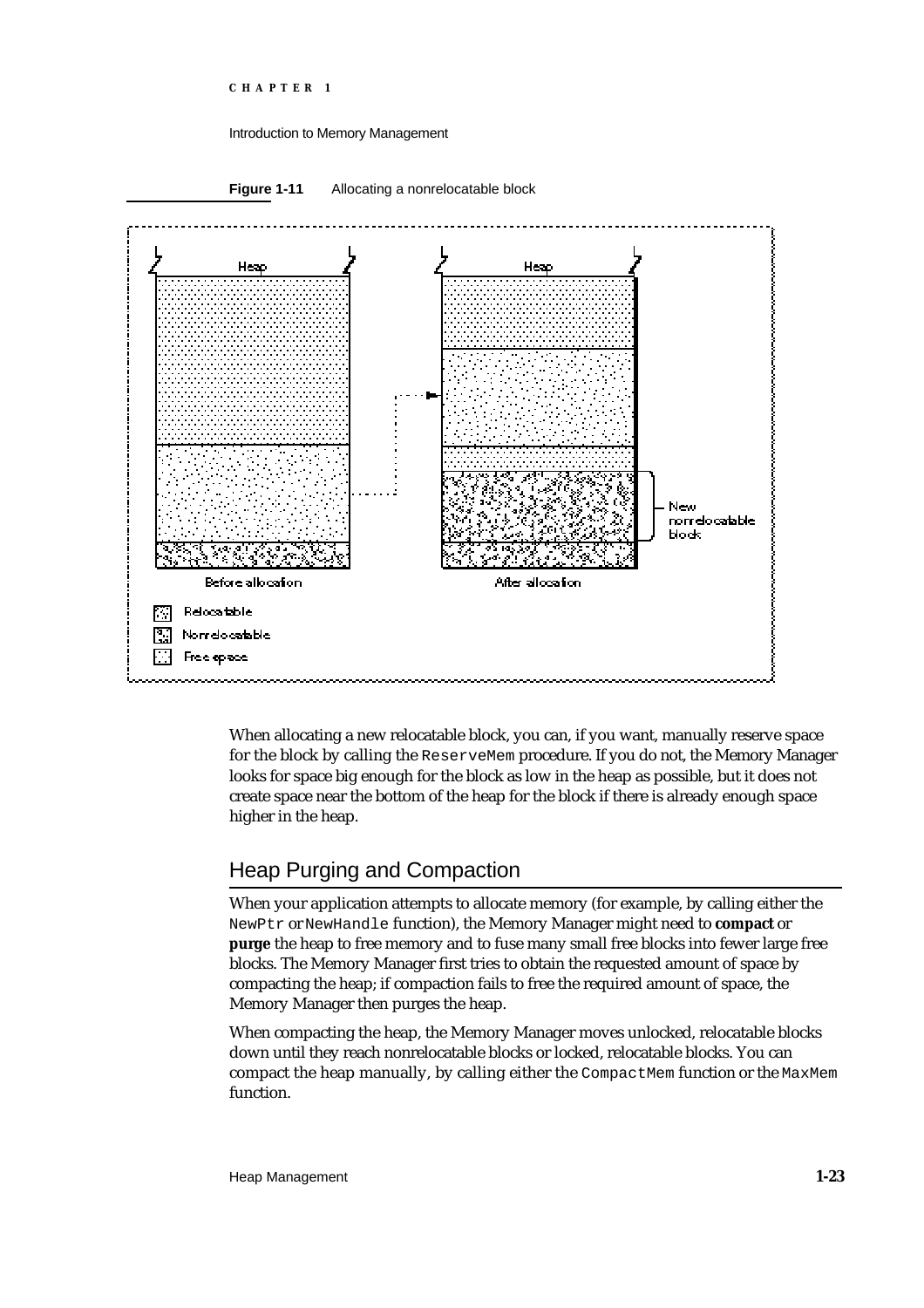### Introduction to Memory Management

In a purge of the heap, the Memory Manager sequentially purges unlocked, purgeable relocatable blocks until it has freed enough memory or until it has purged all such blocks. It purges a block by deallocating it and setting its master pointer to NIL.

If you want, you can manually purge a few blocks or an entire heap in anticipation of a memory shortage. To purge an individual block manually, call the EmptyHandle procedure. To purge your entire heap manually, call the PurgeMem procedure or the MaxMem function.

### **Note**

In general, you should let the Memory Manager purge and compact your heap, instead of performing these operations yourself.

# Heap Fragmentation

Heap fragmentation can slow your application by forcing the Memory Manager to compact or purge your heap to satisfy a memory-allocation request. In the worst cases, when your heap is severely fragmented by locked or nonrelocatable blocks, it might be impossible for the Memory Manager to find the requested amount of contiguous free space, even though that much space is actually free in your heap. This can have disastrous consequences for your application. For example, if the Memory Manager cannot find enough room to load a required code segment, your application will crash.

Obviously, it is best to minimize the amount of fragmentation that occurs in your application heap. It might be tempting to think that because the Memory Manager controls the movement of blocks in the heap, there is little that you can do to prevent heap fragmentation. In reality, however, fragmentation does not strike your application's heap by chance. Once you understand the major causes of heap fragmentation, you can follow a few simple rules to minimize it.

The primary causes of heap fragmentation are indiscriminate use of nonrelocatable blocks and indiscriminate locking of relocatable blocks. Each of these creates immovable blocks in your heap, thus creating "roadblocks" for the Memory Manager when it rearranges the heap to maximize the amount of contiguous free space. You can significantly reduce heap fragmentation simply by exercising care when you allocate nonrelocatable blocks and when you lock relocatable blocks.

Throughout this section, you should keep in mind the following rule: the Memory Manager can move a relocatable block around a nonrelocatable block (or a locked relocatable block) at these times only:

- When the Memory Manager reserves memory for a nonrelocatable block (or when you manually reserve memory before allocating a block), it can move unlocked, relocatable blocks upward over nonrelocatable blocks to make room for the new block as low in the heap as possible.
- When you attempt to resize a relocatable block, the Memory Manager can move that block around other blocks if necessary.

In contrast, the Memory Manager cannot move relocatable blocks over nonrelocatable blocks during compaction of the heap.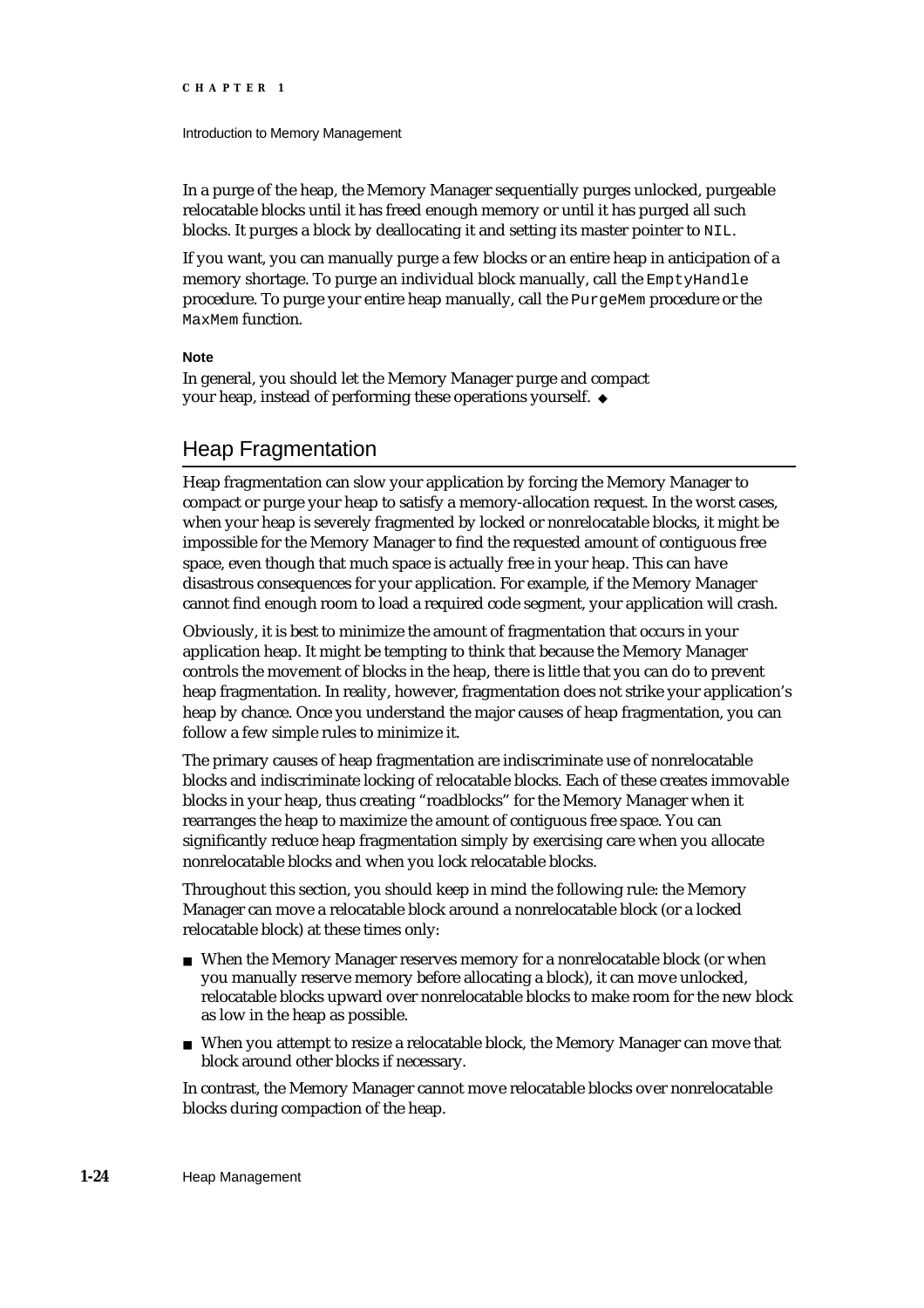Introduction to Memory Management

# Deallocating Nonrelocatable Blocks

One of the most common causes of heap fragmentation is also one of the most difficult to avoid. The problem occurs when you dispose of a nonrelocatable block in the middle of the pile of nonrelocatable blocks at the bottom of the heap. Unless you immediately allocate another nonrelocatable block of the same size, you create a gap where the nonrelocatable block used to be. If you later allocate a slightly smaller, nonrelocatable block, that gap shrinks. However, small gaps are inefficient because of the small likelihood that future memory allocations will create blocks small enough to occupy the gaps.

It would not matter if the first block you allocated after deleting the nonrelocatable block were relocatable. The Memory Manager would place the block in the gap if possible. If you were later to allocate a nonrelocatable block as large as or smaller than the gap, the new block would take the place of the relocatable block, which would join other relocatable blocks in the middle of the heap, as desired. However, the new nonrelocatable block might be smaller than the original nonrelocatable block, leaving a small gap.

Whenever you dispose of a nonrelocatable block that you have allocated, you create small gaps, unless the next nonrelocatable block you allocate happens to be the same size as the disposed block. These small gaps can lead to heavy fragmentation over the course of your application's execution. Thus, you should try to avoid disposing of and then reallocating nonrelocatable blocks during program execution.

# Reserving Memory

Another cause of heap fragmentation ironically occurs because of a limitation of memory reservation, a process designed to prevent it. Memory reservation never makes fragmentation worse than it would be if there were no memory reservation. Ordinarily, memory reservation ensures that allocating nonrelocatable blocks in the middle of your application's execution causes no problems. Occasionally, however, memory reservation can cause fragmentation, either when it succeeds but leaves small gaps in the reserved space, or when it fails and causes a nonrelocatable block to be allocated in the middle of the heap.

The Memory Manager uses memory reservation to create space for nonrelocatable blocks as low as possible in the heap. (You can also manually reserve memory for relocatable blocks, but you rarely need to do so.) However, when the Memory Manager moves a block up during memory reservation, that block cannot overlap its previous location. As a result, the Memory Manager might need to move the relocatable block up more than is necessary to contain the new nonrelocatable block, thereby creating a gap between the top of the new block and the bottom of the relocated block. (See Figure 1-11 on page 1-23.)

Memory reservation can also fragment the heap if there is not enough space in the heap to move the relocatable block up. In this case, the Memory Manager allocates the new nonrelocatable block above the relocatable block. The relocatable block cannot then move over the nonrelocatable block, except during the times described previously.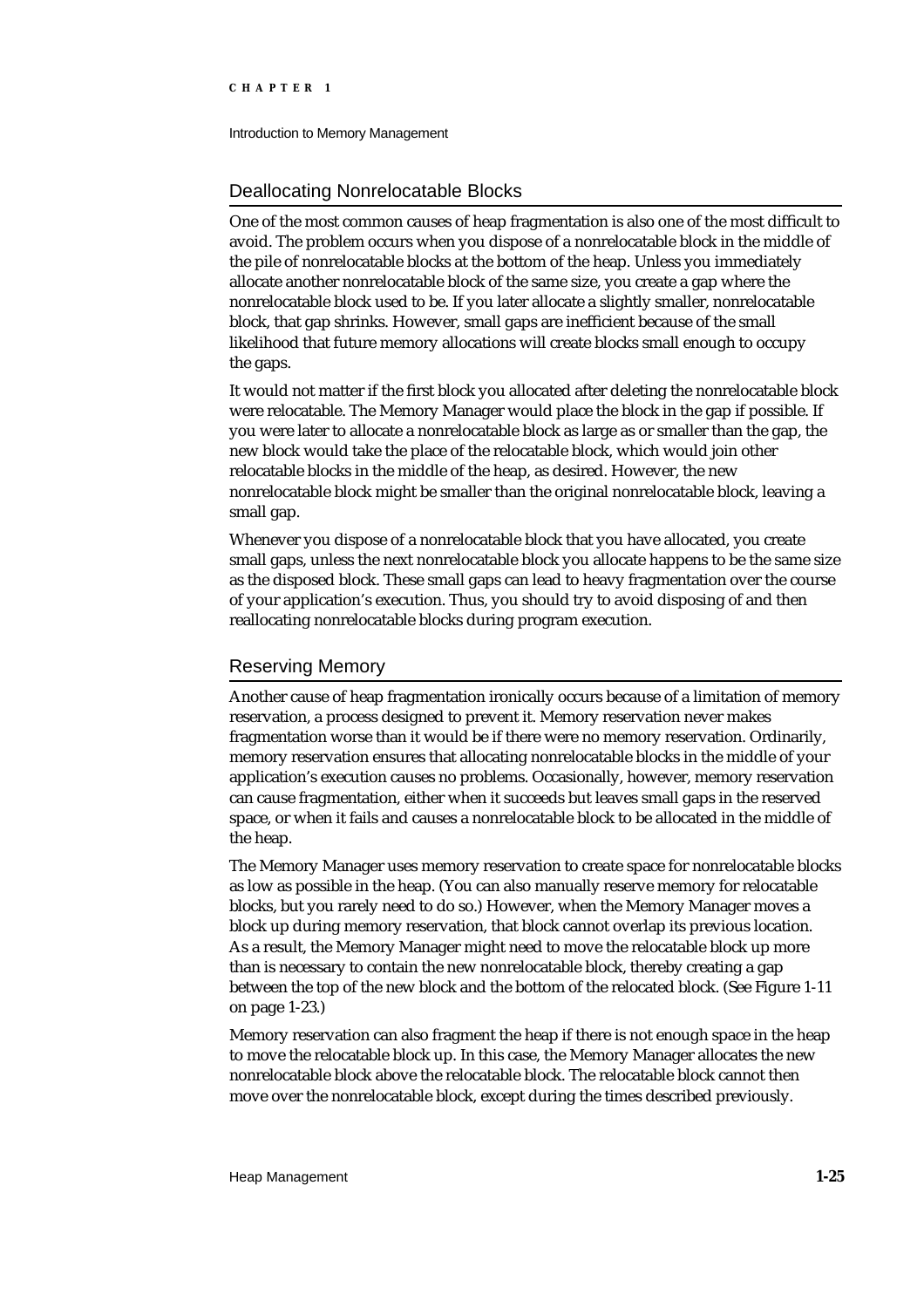Introduction to Memory Management

# Locking Relocatable Blocks

Locked relocatable blocks present a special problem. When relocatable blocks are locked, they can cause as much heap fragmentation as nonrelocatable blocks. One solution is to reserve memory for all relocatable blocks that might at some point need to be locked, and to leave them locked for as long as they are allocated. This solution has drawbacks, however, because then the blocks would lose any flexibility that being relocatable otherwise gives them. Deleting a locked relocatable block can create a gap, just as deleting a nonrelocatable block can.

An alternative partial solution is to move relocatable blocks to the top of the heap before locking them. The MoveHHi procedure allows you to move a relocatable block upward until it reaches the top of the heap, a nonrelocatable block, or a locked relocatable block. This has the effect of partitioning the heap into four areas, as illustrated in Figure 1-12. At the bottom of the heap are the nonrelocatable blocks. Above those blocks are the unlocked relocatable blocks. At the top of the heap are locked relocatable blocks. Between the locked relocatable blocks and the unlocked relocatable blocks is an area of free space. The principal idea behind moving relocatable blocks to the top of the heap and locking them there is to keep the contiguous free space as large as possible.



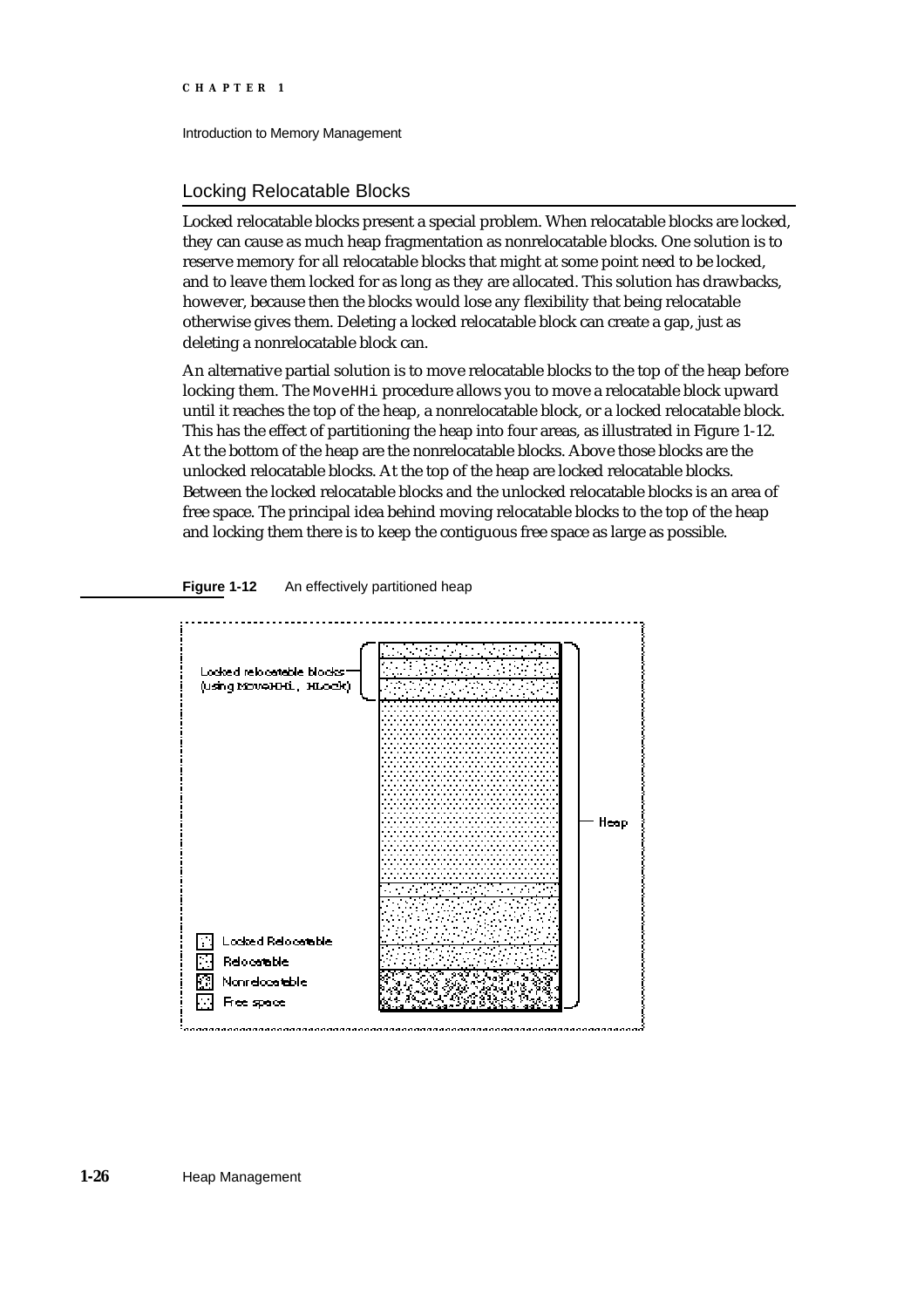### Introduction to Memory Management

Using MoveHHi is, however, not always a perfect solution to handling relocatable blocks that need to be locked. The MoveHHi procedure moves a block upward only until it reaches either a nonrelocatable block or a locked relocatable block. Unlike NewPtr and ReserveMem, MoveHHi does not currently move a relocatable block around one that is not relocatable.

Even if MoveHHi succeeds in moving a block to the top area of the heap, unlocking or deleting locked blocks can cause fragmentation if you don't unlock or delete those blocks beginning with the lowest locked block. A relocatable block that is locked at the top area of the heap for a long period of time could trap other relocatable blocks that were locked for short periods of time but then unlocked.

This suggests that you need to treat relocatable blocks locked for a long period of time differently from those locked for a short period of time. If you plan to lock a relocatable block for a long period of time, you should reserve memory for it at the bottom of the heap before allocating it, then lock it for the duration of your application's execution (or as long as the block remains allocated). Do not reserve memory for relocatable blocks you plan to allocate for only short periods of time. Instead, move them to the top of the heap (by calling MoveHH<sub>i</sub>) and then lock them.

### **Note**

You should call MoveHH<sub>i</sub> only on blocks located in your application heap. Don't call MoveHHi on relocatable blocks in the system heap. Desk accessories should not call MoveHHi.

In practice, you apply the same rules to relocatable blocks that you reserve space for and leave permanently locked as you apply to nonrelocatable blocks: Try not to allocate such blocks in the middle of your application's execution, and don't dispose of and reallocate such blocks in the middle of your application's execution.

After you lock relocatable blocks temporarily, you don't need to move them manually back into the middle area when you unlock them. Whenever the Memory Manager compacts the heap or moves another relocatable block to the top heap area, it brings all unlocked relocatable blocks at the bottom of that partition back into the middle area. When moving a block to the top area, be sure to call MoveHHi on the block and then lock the block, in that order.

# Allocating Nonrelocatable Blocks

As you have seen, there are two reasons for not allocating nonrelocatable blocks during the middle of your application's execution. First, if you also dispose of nonrelocatable blocks in the middle of your application's execution, then allocation of new nonrelocatable blocks is likely to create small gaps, as discussed earlier. Second, even if you never dispose of nonrelocatable blocks until your application terminates, memory reservation is an imperfect process, and the Memory Manager could occasionally place new nonrelocatable blocks above relocatable blocks.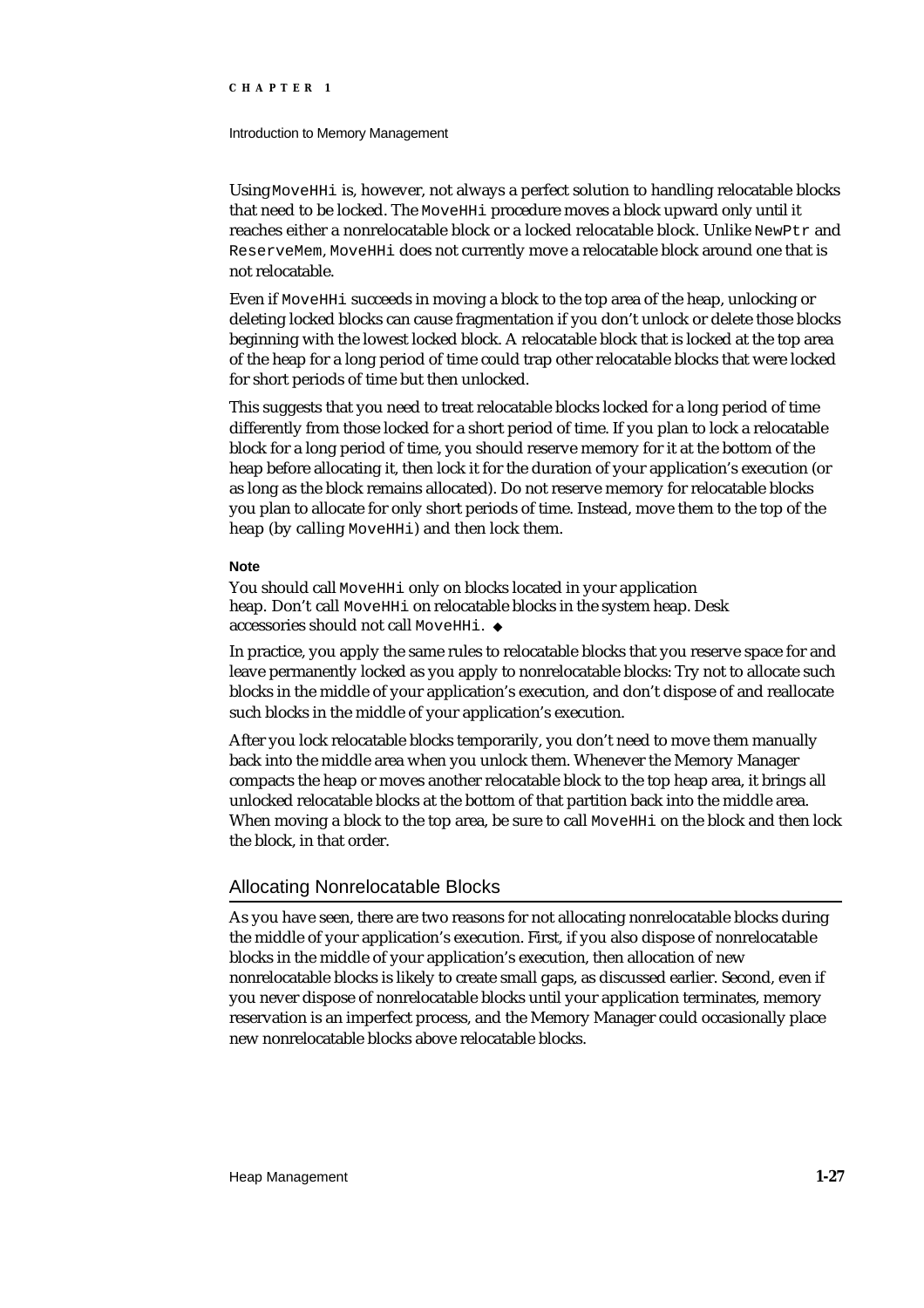### Introduction to Memory Management

There is, however, an exception to the rule that you should not allocate nonrelocatable blocks in the middle of your application's execution. Sometimes you need to allocate a nonrelocatable block only temporarily. If between the times that you allocate and dispose of a nonrelocatable block, you allocate no additional nonrelocatable blocks and do not attempt to compact the heap, then you have done no harm. The temporary block cannot create a new gap because the Memory Manager places no other block over the temporary block.

# Summary of Preventing Fragmentation

Avoiding heap fragmentation is not difficult. It simply requires that you follow a few rules as closely as possible. Remember that allocation of even a small nonrelocatable block in the middle of your heap can ruin a scheme to prevent fragmentation of the heap, because the Memory Manager does not move relocatable blocks around nonrelocatable blocks when you call MoveHHi or when it attempts to compact the heap.

If you adhere to the following rules, you are likely to avoid significant heap fragmentation:

- $n$  At the beginning of your application's execution, call the MaxApplZone procedure once and the MoreMasters procedure enough times so that the Memory Manager never needs to call it for you.
- n Try to anticipate the maximum number of nonrelocatable blocks you will need and allocate them at the beginning of your application's execution.
- Avoid disposing of and then reallocating nonrelocatable blocks during your application's execution.
- When allocating relocatable blocks that you need to lock for long periods of time, use the ReserveMem procedure to reserve memory for them as close to the bottom of the heap as possible, and lock the blocks immediately after allocating them.
- n If you plan to lock a relocatable block for a short period of time and allocate nonrelocatable blocks while it is locked, use the MoveHHi procedure to move the block to the top of the heap and then lock it. When the block no longer needs to be locked, unlock it.
- Remember that you need to lock a relocatable block only if you call a routine that  $n$ could move or purge memory and you then use a dereferenced handle to the relocatable block, or if you want to use a dereferenced handle to the relocatable block at interrupt time.

Perhaps the most difficult restriction is to avoid disposing of and then reallocating nonrelocatable blocks in the middle of your application's execution. Some Toolbox routines require you to use nonrelocatable blocks, and it is not always easy to anticipate how many such blocks you will need. If you must allocate and dispose of blocks in the middle of your program's execution, you might want to place used blocks into a linked list of free blocks instead of disposing of them. If you know how many nonrelocatable blocks of a certain size your application is likely to need, you can add that many to the beginning of the list at the beginning of your application's execution. If you need a nonrelocatable block later, you can check the linked list for a block of the exact size instead of simply calling the NewPtr function.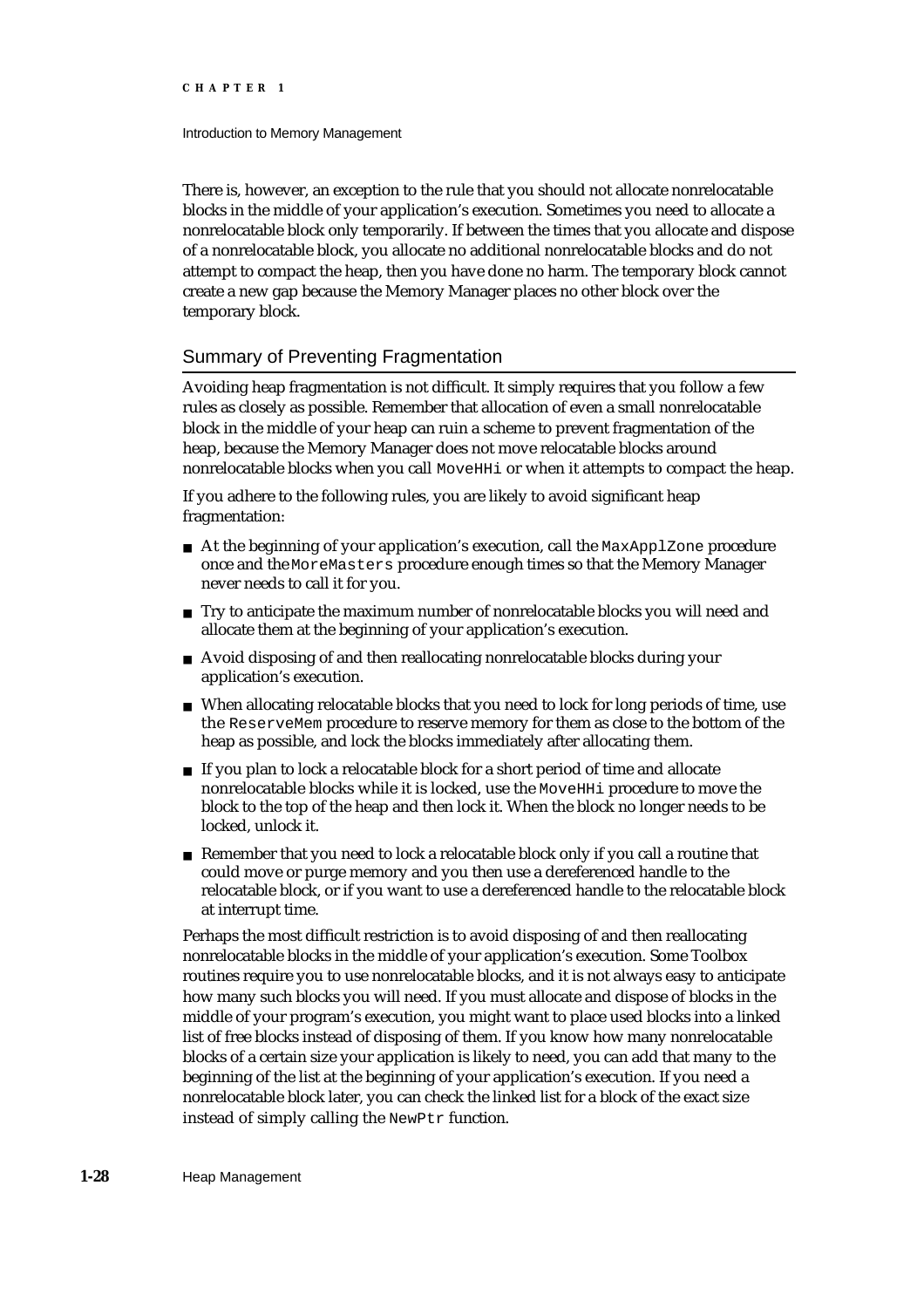Introduction to Memory Management

# Dangling Pointers

Accessing a relocatable block by double indirection, through its handle instead of through its master pointer, requires an extra memory reference. For efficiency, you might sometimes want to **dereference** the handle—that is, make a copy of the block's master pointer—and then use that pointer to access the block by single indirection. When you do this, however, you need to be particularly careful. Any operation that allocates space from the heap might cause the relocatable block to be moved or purged. In that event, the block's master pointer is correctly updated, but your copy of the master pointer is not. As a result, your copy of the master pointer is a **dangling pointer.**

Dangling pointers are likely to make your application crash or produce garbled output. Unfortunately, it is often easy during debugging to overlook situations that could leave pointers dangling, because pointers dangle only if the relocatable blocks that they reference actually move. Routines that can move or purge memory do not necessarily do so unless memory space is tight. Thus, if you improperly dereference a handle in a section of code, that code might still work properly most of the time. If, however, a dangling pointer does cause errors, they can be very difficult to trace.

This section describes a number of situations that can cause dangling pointers and suggests some ways to avoid them.

# Compiler Dereferencing

Some of the most difficult dangling pointers to isolate are not caused by any explicit dereferencing on your part, but by implicit dereferencing on the part of the compiler. For example, suppose you use a handle called myHandle to access the fields of a record in a relocatable block. You might use Pascal's WITH statement to do so, as follows:

```
WITH myHandle^^ DO
   BEGIN
       ...
   END;
```
A compiler is likely to dereference myHandle so that it can access the fields of the record without double indirection. However, if the code between the BEGIN and END statements causes the Memory Manager to move or purge memory, you are likely to end up with a dangling pointer.

The easiest way to prevent dangling pointers is simply to lock the relocatable block whose data you want to read or write. Because the block is locked and cannot move,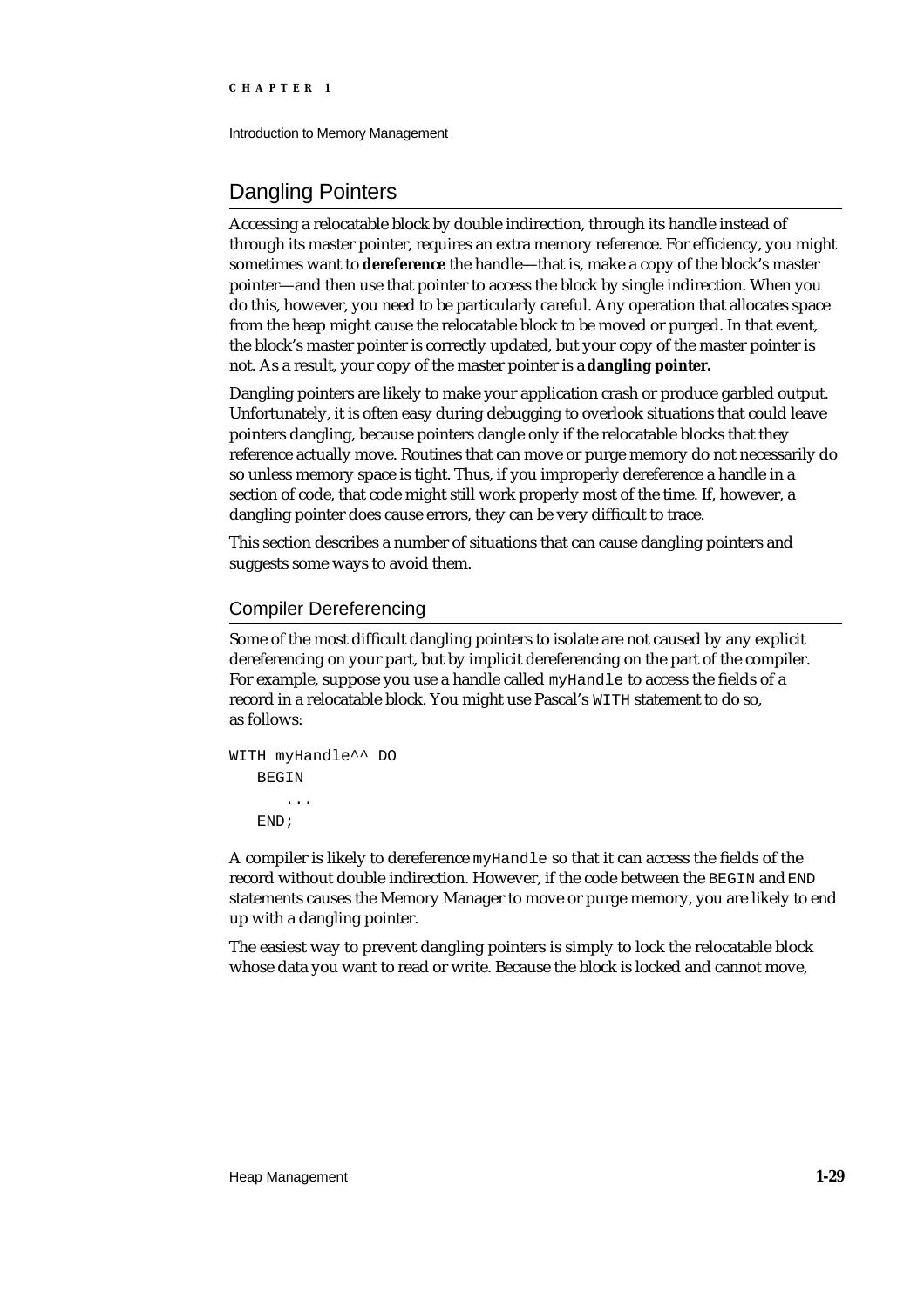Introduction to Memory Management

the master pointer is guaranteed always to point to the beginning of the block's data. Listing 1-1 illustrates one way to avoid dangling pointers by locking a relocatable block.

**Listing 1-1** Locking a block to avoid dangling pointers

```
VAR
  origState: SignedByte; {original attributes of handle}
origState := HGetState(Handle(myData)); {get handle attributes}
MoveHHi(Handle(myData)); {move} the handle high}
HLock(Handle(myData)); {lock the handle}
WITH myData<sup>^^</sup> DO {f} ill in window data}
  BEGIN
     editRec := TENew(gDestRect, gViewRect);
     vScroll := GetNewControl(rVScroll, myWindow);
     hScroll := GetNewControl(rHScroll, myWindow);
     fileRefNum := 0;
     windowDirty := FALSE;END;
HSetState(origState); {r} {reset handle attributes}
```
The handle myData needs to be locked before the WITH statement because the functions TENew and GetNewControl allocate memory and hence might move the block whose handle is myData.

You should be careful to lock blocks only when necessary, because locked relocatable blocks can increase heap fragmentation and slow down your application unnecessarily. You should lock a handle only if you dereference it, directly or indirectly, and then use a copy of the original master pointer after calling a routine that could move or purge memory. When you no longer need to reference the block with the master pointer, you should unlock the handle. In Listing 1-1, the handle myData is never explicitly unlocked. Instead, the original attributes of the handle are saved by calling HGetState and later are restored by calling HSetState. This strategy is preferable to just calling HLock and HUnlock.

A compiler can generate hidden dereferencing, and hence potential dangling pointers, in other ways, for instance, by assigning the result of a function that might move or purge blocks to a field in a record referenced by a handle. Such problems are particularly common in code that manipulates linked data structures. For example, you might use this code to allocate a new element of a linked list:

myHandle^^.nextHandle := NewHandle(sizeof(myLinkedElement));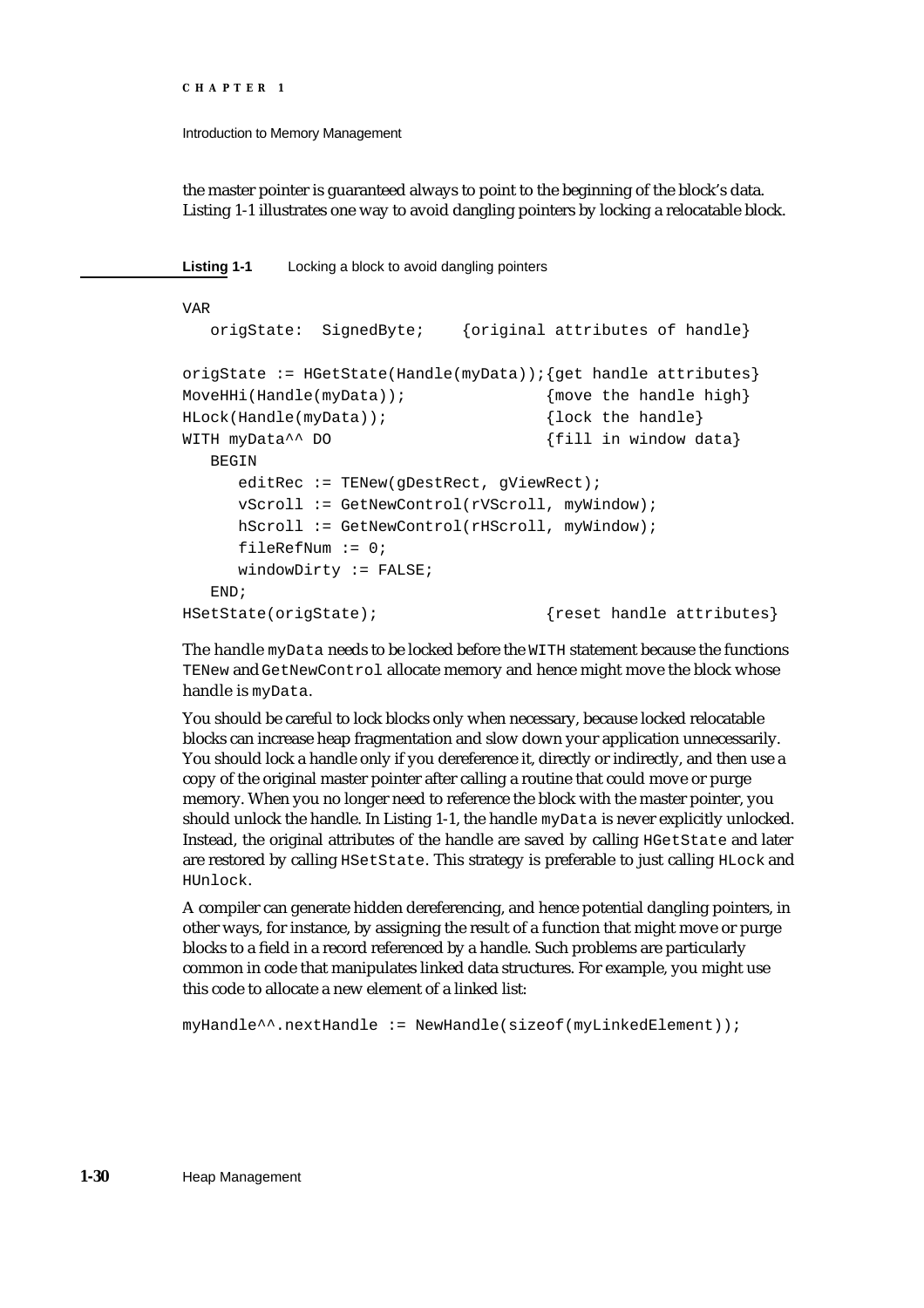Introduction to Memory Management

This can cause problems because your compiler could dereference myHandle before calling NewHandle. Therefore, you should either lock myHandle before performing the allocation, or use a temporary variable to allocate the new handle, as in the following code:

```
tempHandle := NewHandle(sizeof(myLinkedElement));
myHandle^^.nextHandle := tempHandle;
```
Passing fields of records as arguments to routines that might move or purge memory can cause similar problems, if the records are in relocatable blocks referred to with handles. Problems arise only when you pass a field by reference rather than by value. Pascal conventions call for all arguments larger than 4 bytes to be passed by reference. In Pascal, a variable is also passed by reference when the routine called requests a variable parameter. Both of the following lines of code could leave a pointer dangling:

```
TEUpdate(hTE^^.viewRect, hTE);
InvalRect(theControl^^.contrlRect);
```
These problems occur because a compiler may dereference a handle before calling the routine to which you pass the handle. Then, that routine may move memory before it uses the dereferenced handle, which might then be invalid. As before, you can solve these problems by locking the handles or using temporary variables.

### Loading Code Segments

If you call an application-defined routine located in a code segment that is not currently in RAM, the Segment Manager might need to move memory when loading that code segment, thus jeopardizing any dereferenced handles you might be using. For example, suppose you call an application-defined procedure ManipulateData, which manipulates some data at an address passed to it in a variable parameter.

```
PROCEDURE MyRoutine;
BEGIN
    ...
   ManipulateData(myHandle<sup>^</sup>);
    ...
END;
```
You can create a dangling pointer if ManipulateData and MyRoutine are in different segments, and the segment containing ManipulateData is not loaded when MyRoutine is executed. You can do this because you've passed a dereferenced copy of myHandle as an argument to ManipulateData. If the Segment Manager must allocate a new relocatable block for the segment containing ManipulateData, it might move myHandle to do so. If so, the dereferenced handle would dangle. A similar problem can occur if you assign the result of a function in a nonresident code segment to a field in a record referred to by a handle.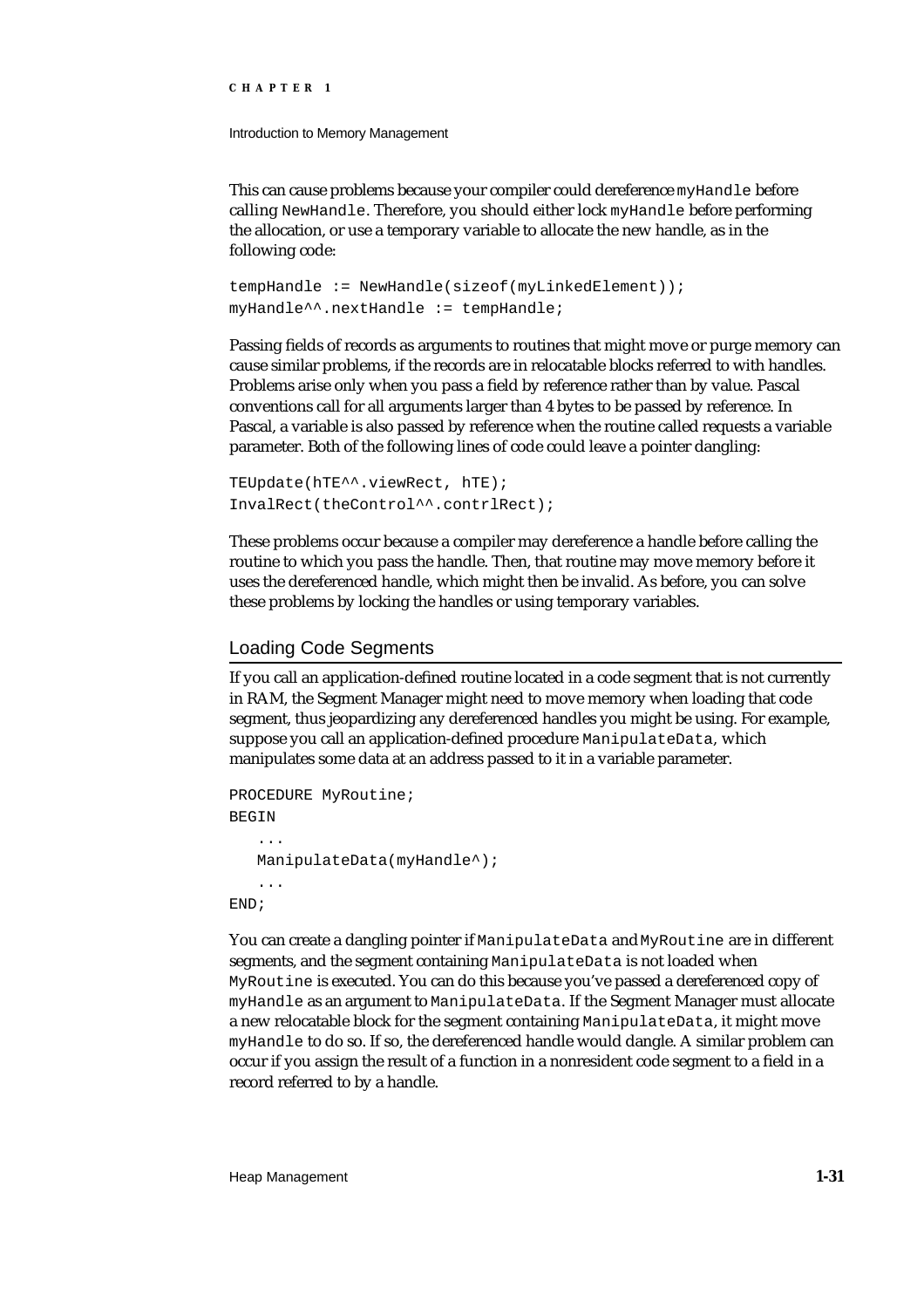Introduction to Memory Management

You need to be careful even when passing a field in a record referenced by a handle to a routine in the same code segment as the caller, or when assigning the result of a function in the same code segment to such a field. If that routine could call a Toolbox routine that might move or purge memory, or call a routine in a different, nonresident code segment, then you could indirectly cause a pointer to dangle.

# Callback Routines

Code segmentation can also lead to a different type of dangling-pointer problem when you use callback routines. The problem rarely arises, but it is difficult to debug. Some Toolbox routines require that you pass a pointer to a procedure in a variable of type ProcPtr. Ordinarily, it does not matter whether the procedure you pass in such a variable is in the same code segment as the routine that calls it or in a different code segment. For example, suppose you call TrackControl as follows:

```
myPart := TrackControl(myControl, myEvent.where, @MyCallBack);
```
If MyCallBack were in the same code segment as this line of code, then a compiler would pass to TrackControl the absolute address of the MyCallBack procedure. If it were in a different code segment, then the compiler would take the address from the jump table entry for MyCallBack. Either way, TrackControl should call MyCallBack correctly.

Occasionally, you might use a variable of type ProcPtr to hold the address of a callback procedure and then pass that address to a routine. Here is an example:

```
myProc := @MyCallBack;
...
myPart := TrackControl(myControl, myEvent.where, myProc);
```
As long as these lines of code are in the same code segment and the segment is not unloaded between the execution of those lines, the preceding code should work perfectly. Suppose, however, that myProc is a global variable, and the first line of the code is in a different segment from the call to TrackControl. Suppose, further, that the MyCallBack procedure is in the same segment as the first line of the code (which is in a different segment from the call to TrackControl). Then, the compiler might place the absolute address of the MyCallBack routine into the variable myProc. The compiler cannot realize that you plan to use the variable in a different code segment from the one that holds both the routine you are referencing and the routine you are using to initialize the myProc variable. Because MyCallBack and the call to TrackControl are in different code segments, the TrackControl procedure requires that you pass an address in the jump table, not an absolute address. Thus, in this hypothetical situation, myProc would reference MyCallBack incorrectly.

To avoid this problem, make sure to place in the same segment any code in which you assign a value to a variable of type ProcPtr and any code in which you use that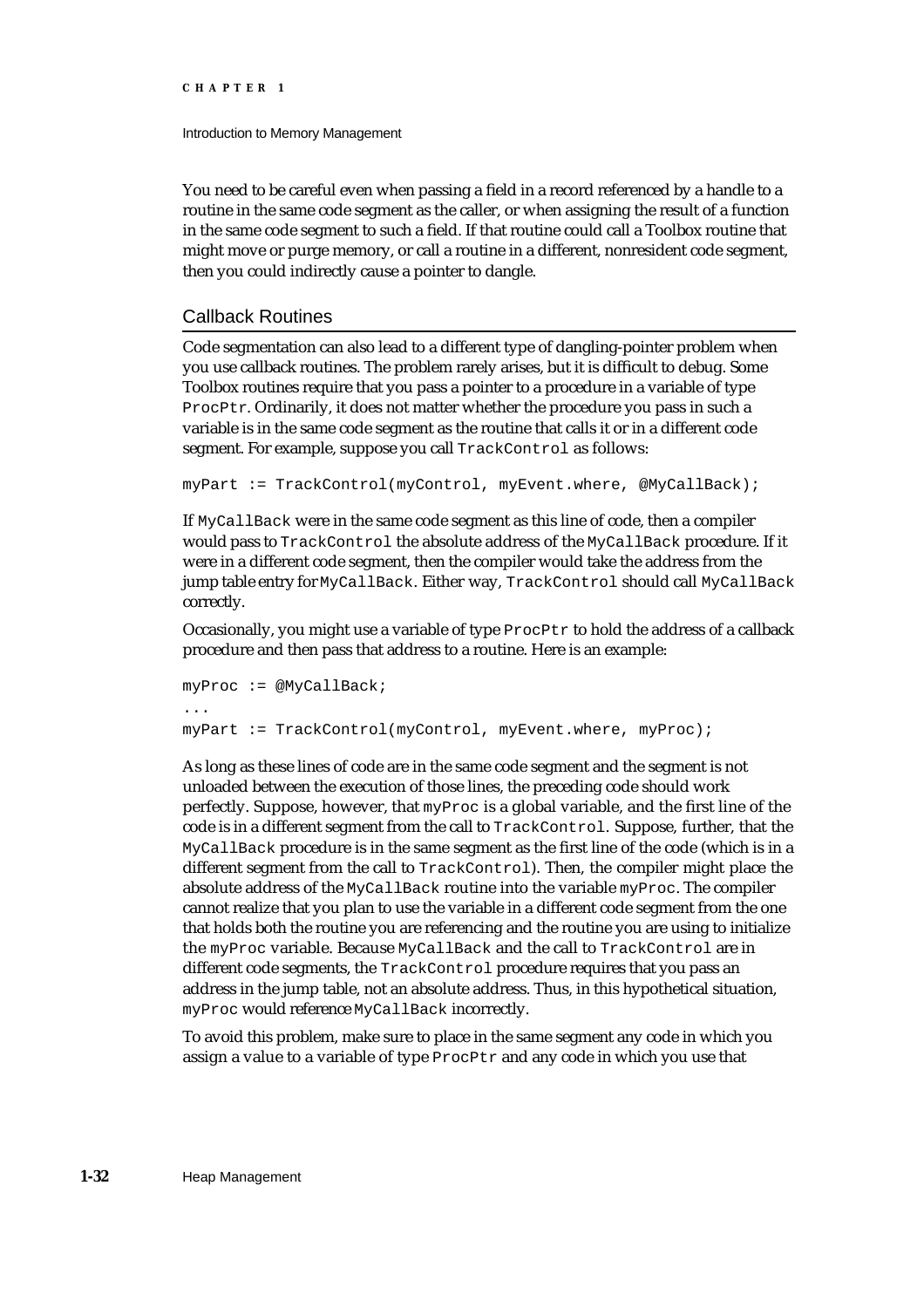### Introduction to Memory Management

variable. If you must put them in different code segments, then be sure that you place the callback routine in a code segment different from the one that initializes the variable.

# **Note**

Some development systems allow you to specify compiler options that force jump table references to be generated for routine addresses. If you specify those options, the problems described in this section cannot arise.

# Invalid Handles

An invalid handle refers to the wrong area of memory, just as a dangling pointer does. There are three types of invalid handles: empty handles, disposed handles, and fake handles. You must avoid empty, disposed, or fake handles as carefully as dangling pointers. Fortunately, it is generally easier to detect, and thus to avoid, invalid handles.

# Disposed Handles

A **disposed handle** is a handle whose associated relocatable block has been disposed of. When you dispose of a relocatable block (perhaps by calling the procedure DisposeHandle), the Memory Manager does not change the value of any handle variables that previously referenced that block. Instead, those variables still hold the address of what once was the relocatable block's master pointer. Because the block has been disposed of, however, the contents of the master pointer are no longer defined. (The master pointer might belong to a subsequently allocated relocatable block, or it could become part of a linked list of unused master pointers maintained by the Memory Manager.)

If you accidentally use a handle to a block you have already disposed of, you can obtain unexpected results. In the best cases, your application will crash. In the worst cases, you will get garbled data. It might, however, be difficult to trace the cause of the garbled data, because your application can continue to run for quite a while before the problem begins to manifest itself.

You can avoid these problems quite easily by assigning the value NIL to the handle variable after you dispose of its associated block. By doing so, you indicate that the handle does not point anywhere in particular. If you subsequently attempt to operate on such a block, the Memory Manager will probably generate a nilHandleErr result code. If you want to make certain that a handle is not disposed of before operating on a relocatable block, you can test whether the value of the handle is NIL, as follows:

IF myHandle <> NIL THEN

...; {handle is valid, so we can operate on it here}

## **Note**

This test is useful only if you manually assign the value NIL to all disposed handles. The Memory Manager does not do that automatically. u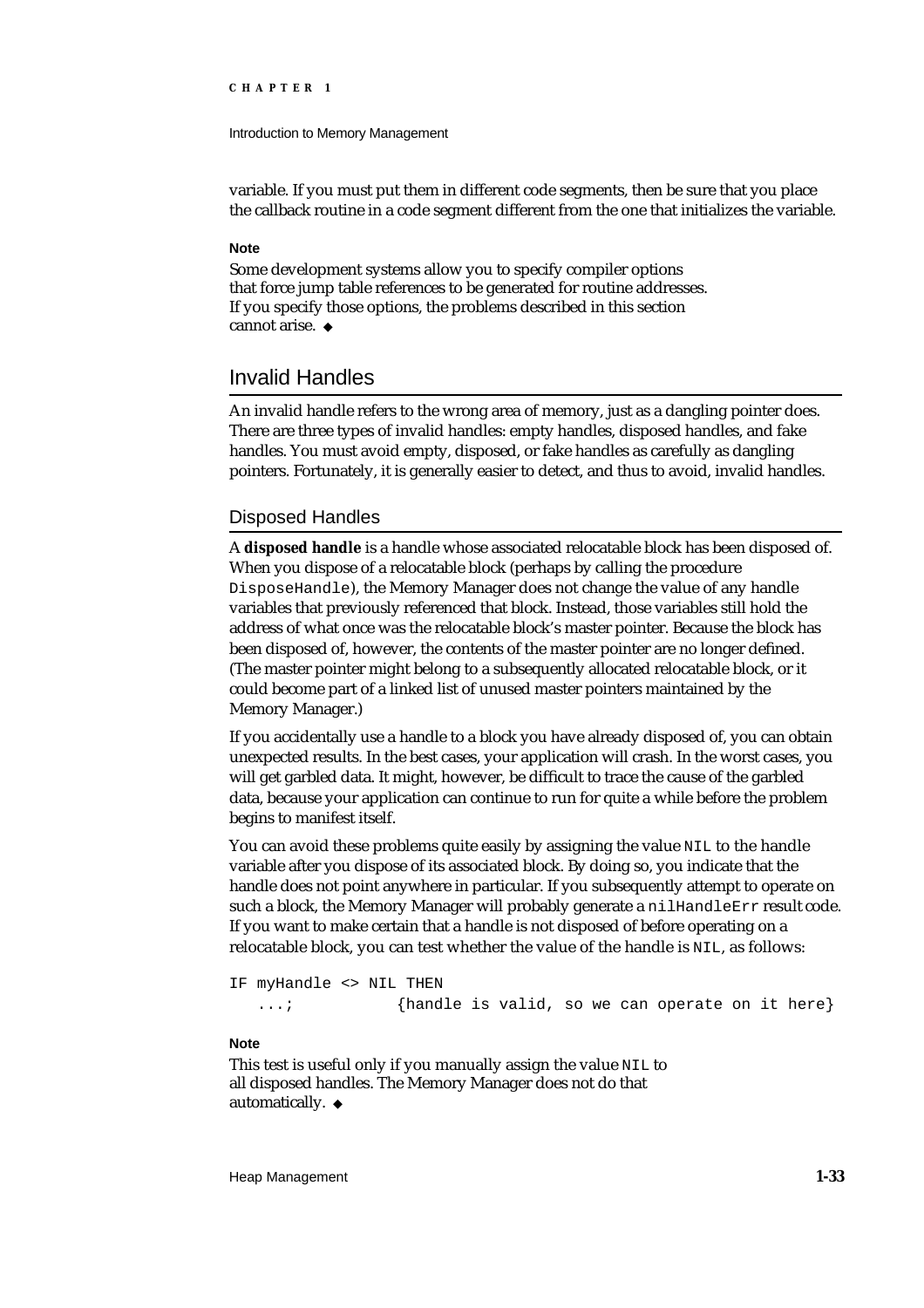Introduction to Memory Management

# Empty Handles

An **empty handle** is a handle whose master pointer has the value NIL. When the Memory Manager purges a relocatable block, for example, it sets the block's master pointer to NIL. The space occupied by the master pointer itself remains allocated, and handles to the purged block continue to point to the master pointer. This is useful, because if you later reallocate space for the block by calling ReallocateHandle, the master pointer will be updated and all existing handles will correctly access the reallocated block.

### **Note**

Don't confuse empty handles with **0-length handles,** which are handles whose associated block has a size of 0 bytes. A 0-length handle has a non-NIL master pointer and a block header.

Once again, however, inadvertently using an empty handle can give unexpected results or lead to a system crash. In the Macintosh Operating System, NIL technically refers to memory location 0. But this memory location holds a value. If you doubly dereference an empty handle, you reference whatever data is found at that location, and you could obtain unexpected results that are difficult to trace.

You can check for empty handles much as you check for disposed handles. Assuming you set handles to NIL when you dispose of them, you can use the following code to determine whether a handle both points to a valid master pointer and references a nonempty relocatable block:

```
IF myHandle <> NIL THEN
   IF myHandle<sup>^</sup> <> NIL THEN
      ... {we can operate on the relocatable block here}
```
Note that because Pascal evaluates expressions completely, you need two IF-THEN statements rather than one compound statement in case the value of the handle itself is NIL. Most compilers, however, allow you to use "short-circuit" Boolean operators to minimize the evaluation of expressions. For example, if your compiler uses the operator & as a short-circuit operator for AND, you could rewrite the preceding code like this:

```
IF (myHandle <> NIL) & (myHandle^ <> NIL) THEN
  ... {we can operate on the relocatable block here}
```
In this case, the second expression is evaluated only if the first expression evaluates to TRUE.

### **Note**

The availability and syntax of short-circuit Boolean operators are compiler dependent. Check the documentation for your development system to see whether you can use such operators. u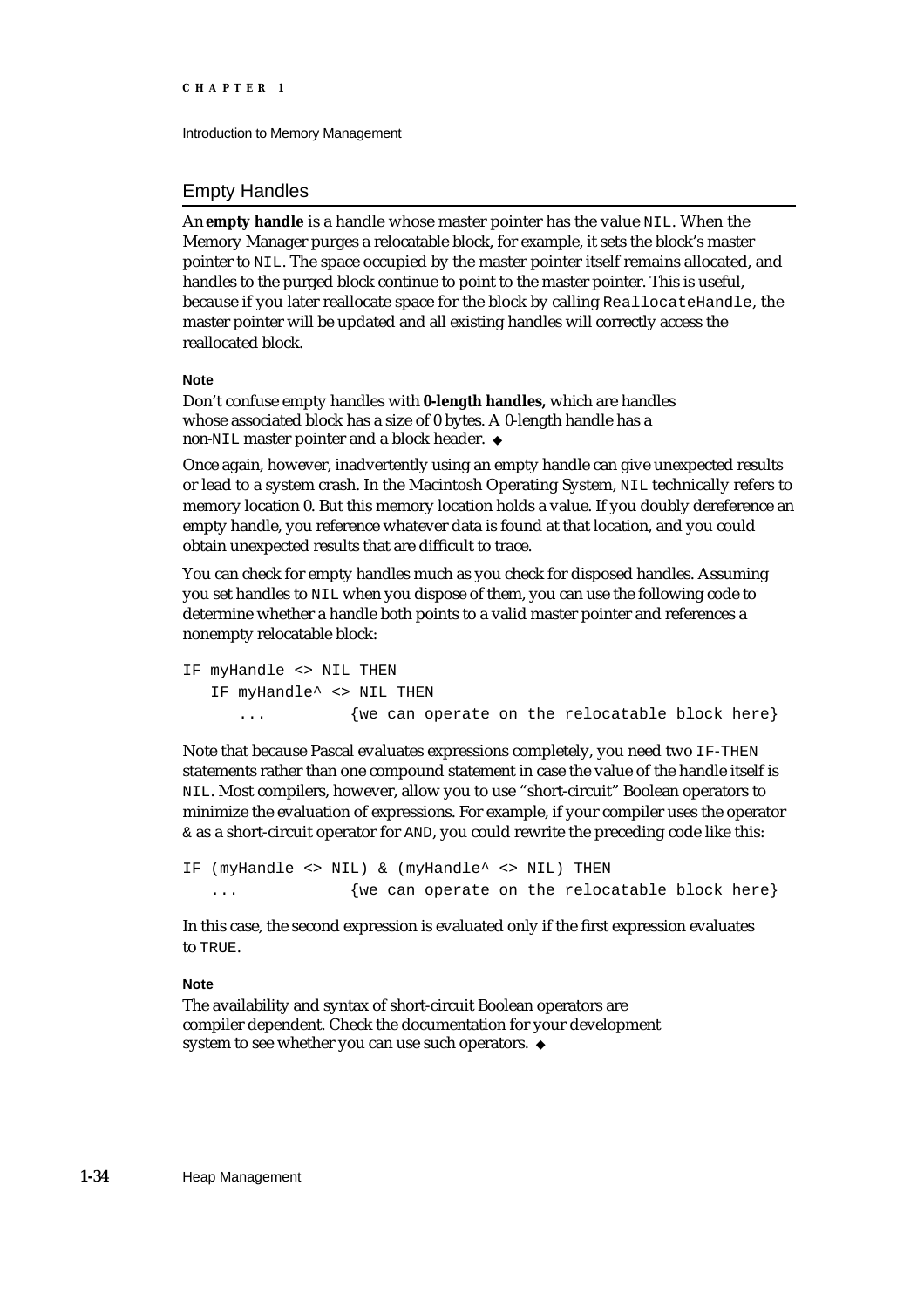Introduction to Memory Management

It is useful during debugging to set memory location 0 to an odd number, such as \$50FFC001. This causes the Operating System to crash immediately if you attempt to dereference an empty handle. This is useful, because you can immediately fix problems that might otherwise require extensive debugging.

# Fake Handles

A **fake handle** is a handle that was not created by the Memory Manager. Normally, you create handles by either directly or indirectly calling the Memory Manager function NewHandle (or one of its variants, such as NewHandleClear). You create a fake handle—usually inadvertently—by directly assigning a value to a variable of type Handle, as illustrated in Listing 1-2.

**Listing 1-2** Creating a fake handle

```
FUNCTION MakeFakeHandle: Handle; {DON'T USE THIS FUNCTION!}
CONST
  kMemoryLoc = $100; {a random memory location}
VAR
  myHandle: Handle;
  myPointer: Ptr;
BEGIN
  myPointer := Ptr(kMemoryLoc); {the address of some memory}
  myHandle := @myPointer; {the address of a pointer}
  MakeFakeHandle := myHandle;
END;
```
#### **WARNING**  $\mathbf{s}$

The technique for creating a fake handle shown in Listing 1-2 is included for illustrative purposes only. Your application should never create fake handles. s

Remember that a real handle contains the address of a master pointer. The fake handle manufactured by the function MakeFakeHandle in Listing 1-2 contains an address that may or may not be the address of a master pointer. If it isn't the address of a master pointer, then you virtually guarantee chaotic results if you pass the fake handle to a system software routine that expects a real handle.

For example, suppose you pass a fake handle to the MoveHHi procedure. After allocating a new relocatable block high in the heap, MoveHHi is likely to copy the data from the original block to the new block by dereferencing the handle and using, supposedly, a master pointer. Because, however, the value of a fake handle probably isn't the address of a master pointer, MoveHHi copies invalid data. (Actually, it's unlikely that MoveHHi would ever get that far; probably it would run into problems when attempting to determine the size of the original block from the block header.)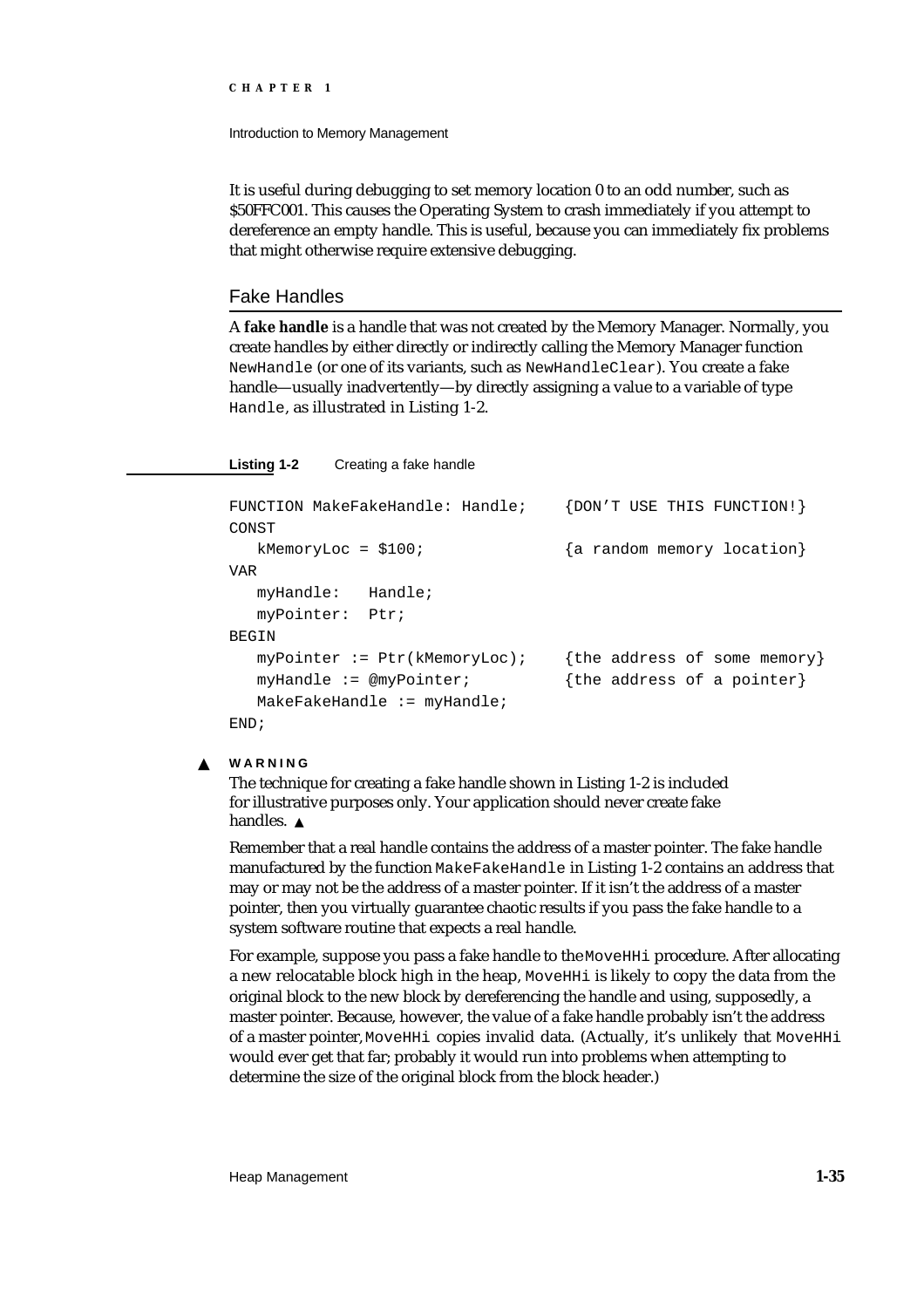Introduction to Memory Management

Not all fake handles are as easy to spot as those created by the MakeFakeHandle function defined in Listing 1-2. You might, for instance, attempt to copy the data in an existing record (myRecord) into a new handle, as follows:

myHandle := NewHandle(SizeOf(myRecord)); {create a new handle} myHandle<sup>^</sup> := @myRecord;  ${DON'T DO THIS!}$ 

The second line of code does *not* make myHandle a handle to the beginning of the myRecord record. Instead, it overwrites the master pointer with the address of that record, making myHandle a fake handle.

#### **WARNING**  $\mathbf{s}$

Never assign a value directly to a master pointer.

A correct way to create a new handle to some existing data is to make a copy of the data using the PtrToHand function, as follows:

myErr := PtrToHand(@myRecord, myHandle, SizeOf(myRecord));

The Memory Manager provides a set of pointer- and handle-manipulation routines that can help you avoid creating fake handles. See the chapter "Memory Manager" in this book for details on those routines.

# Low-Memory Conditions

It is particularly important to make sure that the amount of free space in your application heap never gets too low. For example, you should never deplete the available heap memory to the point that it becomes impossible to load required code segments. As you have seen, your application will crash if the Segment Manager is called to load a required code segment and there is not enough contiguous free memory to allocate a block of the appropriate size.

You can take several steps to help maximize the amount of free space in your heap. For example, you can mark as purgeable any relocatable blocks whose contents could easily be reconstructed. By making a block purgeable, you give the Memory Manager the freedom to release that space if heap memory becomes low. You can also help maximize the available heap memory by intelligently segmenting your application's executable code and by periodically unloading any unneeded segments. The standard way to do this is to unload every nonessential segment at the end of your application's main event loop. (See the chapter "Segment Manager" in *Inside Macintosh: Processes* for a complete discussion of code-segmentation techniques.)

# Memory Cushions

These two measures—making blocks purgeable and unloading segments—help you only by releasing blocks that have already been allocated. It is even more important to make sure, *before* you attempt to allocate memory directly, that you don't deplete the available heap memory. Before you call NewHandle or NewPtr, you should check that, if the requested amount of memory were in fact allocated, the remaining amount of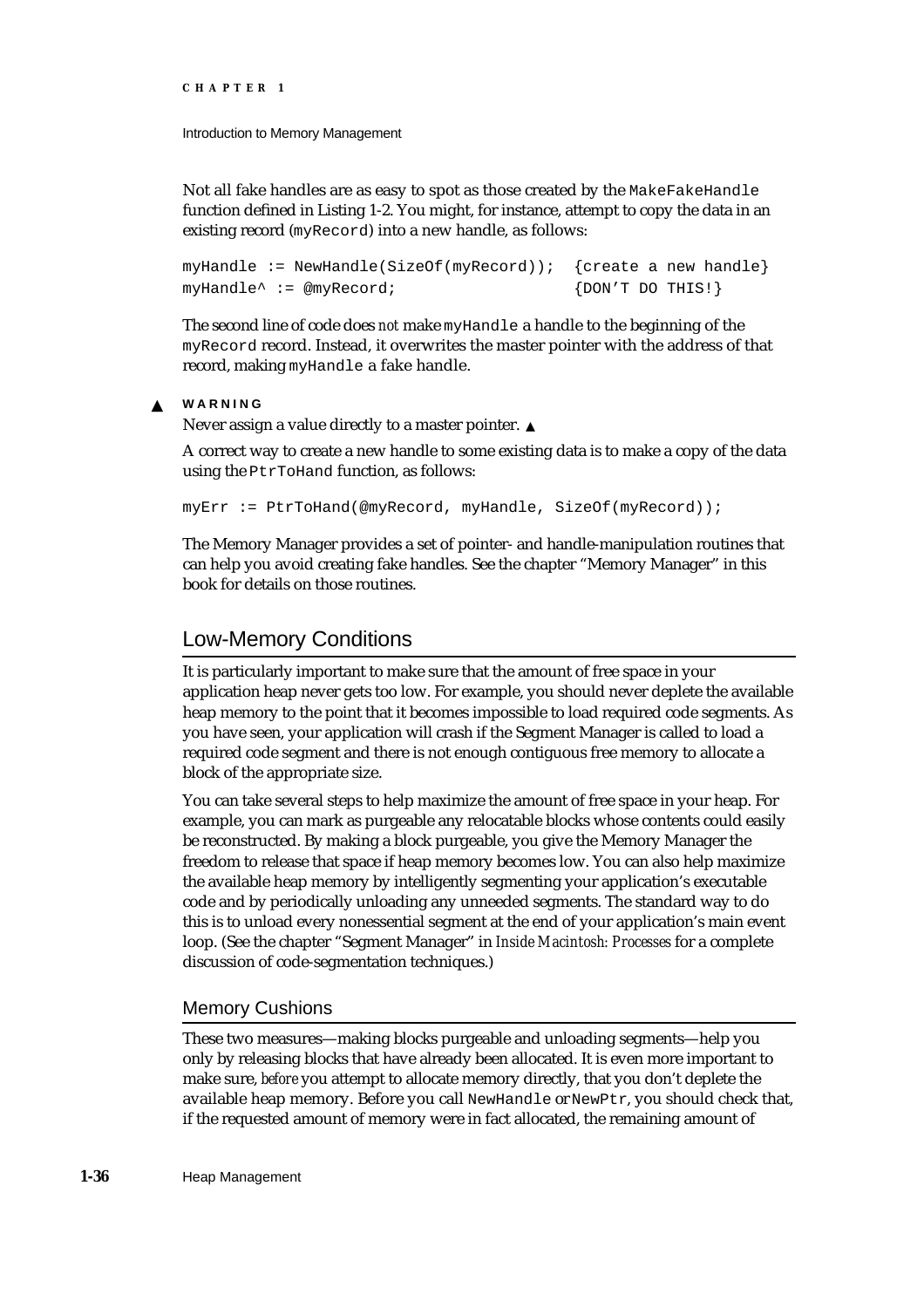### Introduction to Memory Management

space free in the heap would not fall below a certain threshold. The free memory defined by that threshold is your **memory cushion.** You should not simply inspect the handle or pointer returned to you and make sure that its value isn't NIL, because you might have succeeded in allocating the space you requested but left the amount of free space dangerously low.

You also need to make sure that indirect memory allocation doesn't cut into the memory cushion. When, for example, you call GetNewDialog, the Dialog Manager might need to allocate space for a dialog record; it also needs to allocate heap space for the dialog item list and any other custom items in the dialog. Before calling GetNewDialog, therefore, you need to make sure that the amount of space left free after the call is greater than your memory cushion.

The execution of some system software routines requires significant amounts of memory in your heap. For example, some QuickDraw operations on regions can temporarily allocate fairly large amounts of space in your heap. Some of these system software routines, however, do little or no checking to see that your heap contains the required amount of free space. They either assume that they will get whatever memory they need or they simply issue a system error when they don't get the needed memory. In either case, the result is usually a system crash.

You can avoid these problems by making sure that there is always enough space in your heap to handle these hidden memory allocations. Experience has shown that 40 KB is a reasonably safe size for this memory cushion. If you can consistently maintain that amount of space free in your heap, you can be reasonably certain that system software routines will get the memory they need to operate. You also generally need a larger cushion (about 70 KB) when printing.

### Memory Reserves

Unfortunately, there are times when you might need to use some of the memory in the cushion yourself. It is better, for instance, to dip into the memory cushion, if necessary, to save a user's document than to reject the request to save the document. Some actions your application performs should not be rejectable simply because they require it to reduce the amount of free space below a desired minimum.

Instead of relying on just the free memory of a memory cushion, you can allocate a **memory reserve,** some additional emergency storage that you release when free memory becomes low. The important difference between this memory reserve and the memory cushion is that the memory reserve is a block of allocated memory, which you release whenever you detect that essential tasks have dipped into the memory cushion.

That emergency memory reserve might provide enough memory to compensate for any essential tasks that you fail to anticipate. Because you allow essential tasks to dip into the memory cushion, the release itself of the memory reserve should not be a cause for alarm. Using this scheme, your application releases the memory reserve as a precautionary measure during ordinary operation. Ideally, however, the application should never actually deplete the memory cushion and use the memory reserve.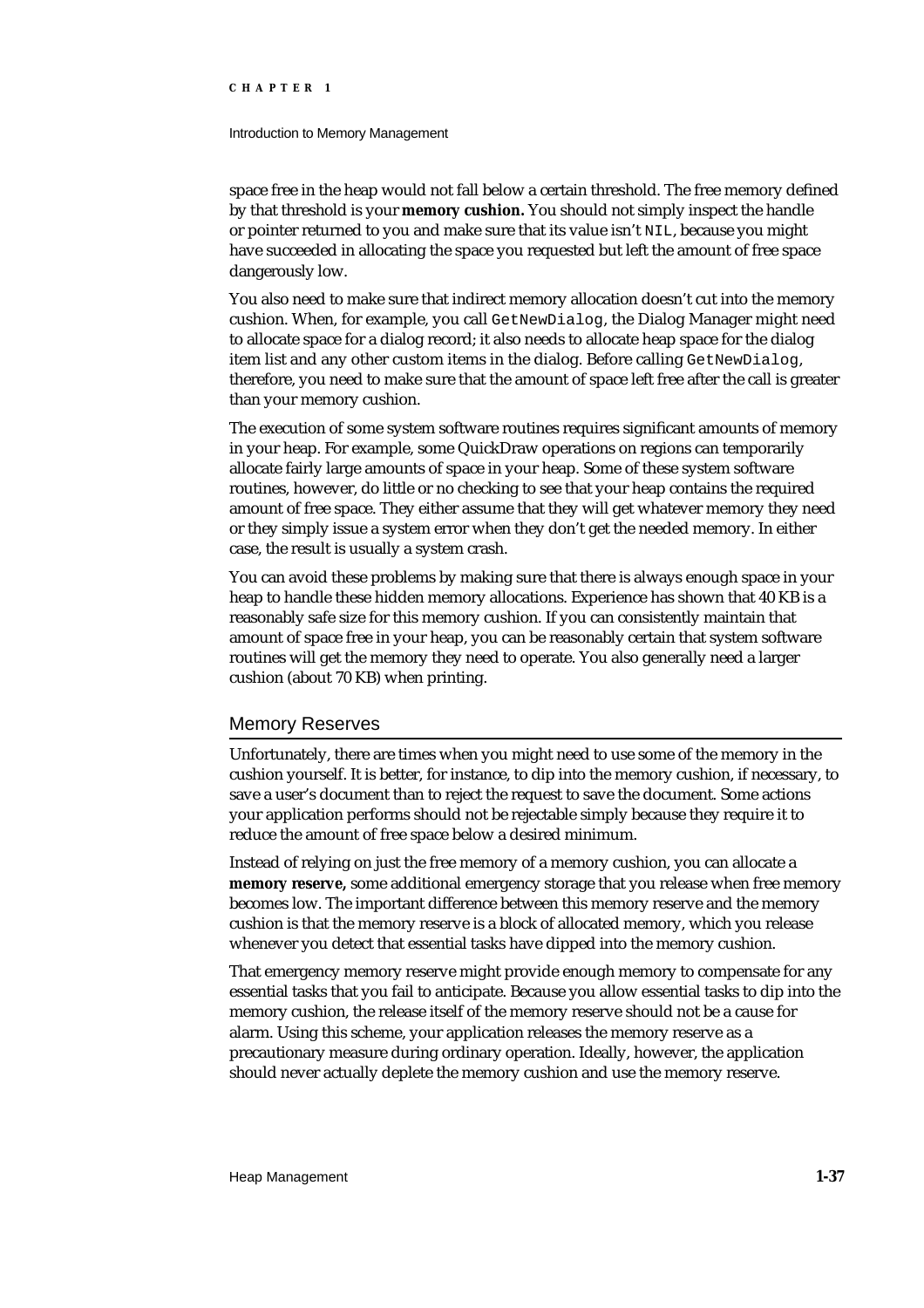Introduction to Memory Management

# Grow-Zone Functions

The Memory Manager provides a particularly easy way for you to make sure that the emergency memory reserve is released when necessary. You can define a **grow-zone function** that is associated with your application heap. The Memory Manager calls your heap's grow-zone function only after other techniques of freeing memory to satisfy a memory request fail (that is, after compacting and purging the heap and extending the heap zone to its maximum size). The grow-zone function can then take appropriate steps to free additional memory.

A grow-zone function might dispose of some blocks or make some unpurgeable blocks purgeable. When the function returns, the Memory Manager once again purges and compacts the heap and tries to reallocate memory. If there is still insufficient memory, the Memory Manager calls the grow-zone function again (but only if the function returned a nonzero value the previous time it was called). This mechanism allows your grow-zone function to release just a little bit of memory at a time. If the amount it releases at any time is not enough, the Memory Manager calls it again and gives it the opportunity to take more drastic measures. As the most drastic step to freeing memory in your heap, you can release the emergency reserve.

# Using Memory

This section describes how you can use the Memory Manager to perform the most typical memory management tasks. In particular, this section shows how you can

- set up your application heap at application launch time
- determine how much free space is available in your application heap  $n$
- allocate and release blocks of memory in your heap n.
- define and install a grow-zone function  $n$

The techniques described in this section are designed to minimize fragmentation of your application heap and to ensure that your application always has sufficient memory to complete any essential operations. Many of these techniques incorporate the heap memory cushion and emergency memory reserve discussed in "Low-Memory Conditions," beginning on page 1-36.

### **Note**

This section describes relatively simple memory-management techniques. Depending on the requirements of your application, you might want to manage your heap memory differently.

# Setting Up the Application Heap

When the Process Manager launches your application, it calls the Memory Manager to create and initialize a memory partition for your application. The Process Manager then

**1-38** Using Memory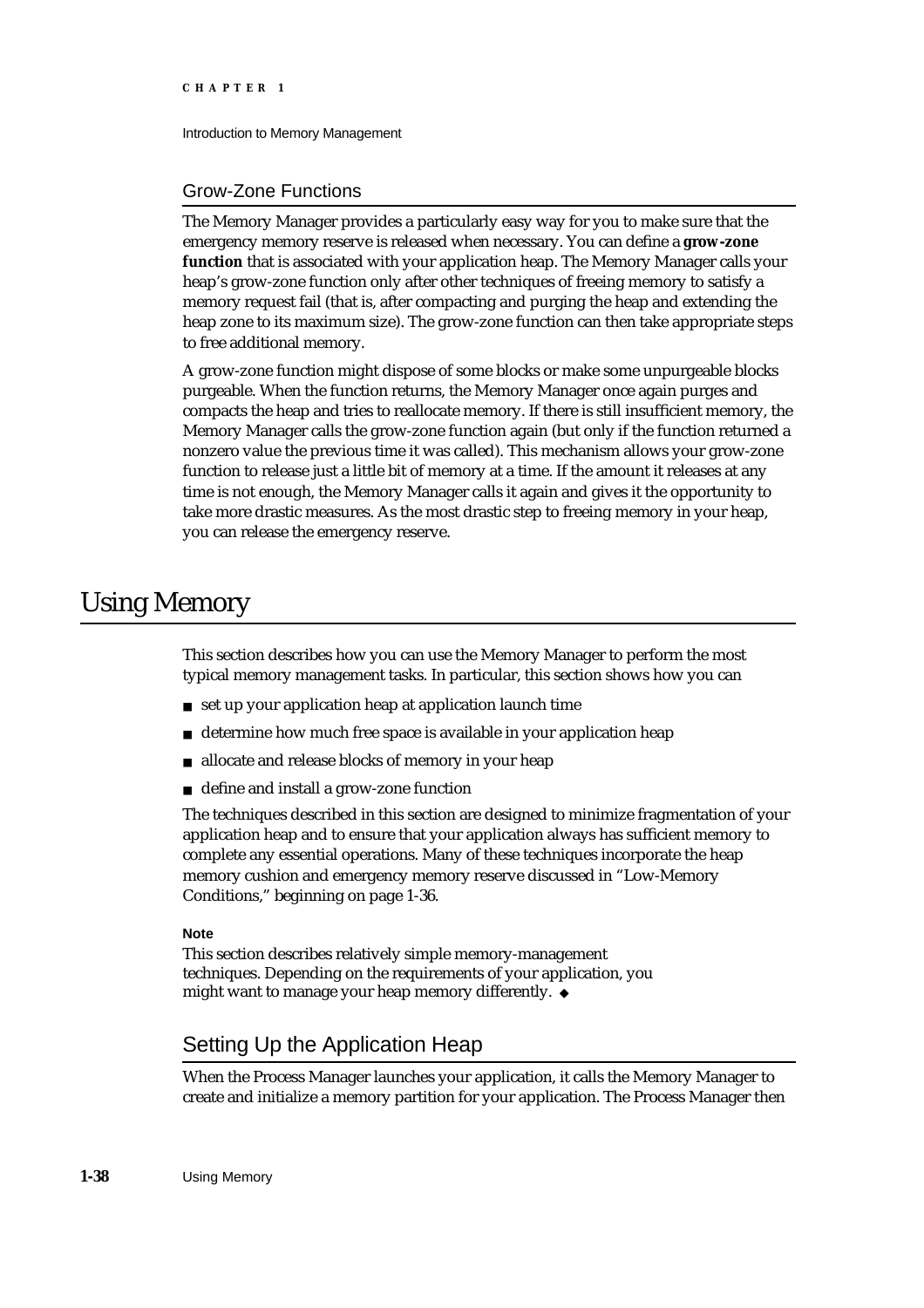### Introduction to Memory Management

loads code segments into memory and sets up the stack, heap, and A5 world (including the jump table) for your application.

To help prevent heap fragmentation, you should also perform some setup of your own early in your application's execution. Depending on the needs of your application, you might want to

- change the size of your application's stack
- expand the heap to the heap limit n.
- allocate additional master pointer blocks  $\overline{a}$

The following sections describe in detail how and when to perform these operations.

# Changing the Size of the Stack

Most applications allocate space on their stack in a predictable way and do not need to monitor stack space during their execution. For these applications, stack usage usually reaches a maximum in some heavily nested routine. If the stack in your application can never grow beyond a certain size, then to avoid collisions between your stack and heap you simply need to ensure that your stack is large enough to accommodate that size. If you never encounter system error 28 (generated by the stack sniffer when it detects a collision between the stack and the heap) during application testing, then you probably do not need to increase the size of your stack.

Some applications, however, rely heavily on recursive programming techniques, in which one routine repeatedly calls itself or a small group of routines repeatedly call each other. In these applications, even routines with just a few local variables can cause stack overflow, because each time a routine calls itself, a new copy of that routine's parameters and variables is appended to the stack. The problem can become particularly acute if one or more of the local variables is a string, which can require up to 256 bytes of stack space.

You can help prevent your application from crashing because of insufficient stack space by expanding the size of your stack. If your application does not depend on recursion, you should do this only if you encounter system error 28 during testing. If your application does depend on recursion, you might consider expanding the stack so that your application can perform deeply nested recursive computations. In addition, some object-oriented languages (for example,  $C_{++}$ ) allocate space for objects on the stack. If you are using one of these languages, you might need to expand your stack.

### **Note**

If you are programming in LISP or another language that depends extensively on recursion, your development system might allocate memory for local variables in the heap rather than on the stack. If so, expanding the size of the stack is not helpful. Consult your development system's documentation for details on how it allocates memory. u

To increase the size of your stack, you simply reduce the size of your heap. Because the heap cannot grow above the boundary contained in the ApplLimit global variable, you can lower the value of ApplLimit to limit the heap's growth. By lowering ApplLimit,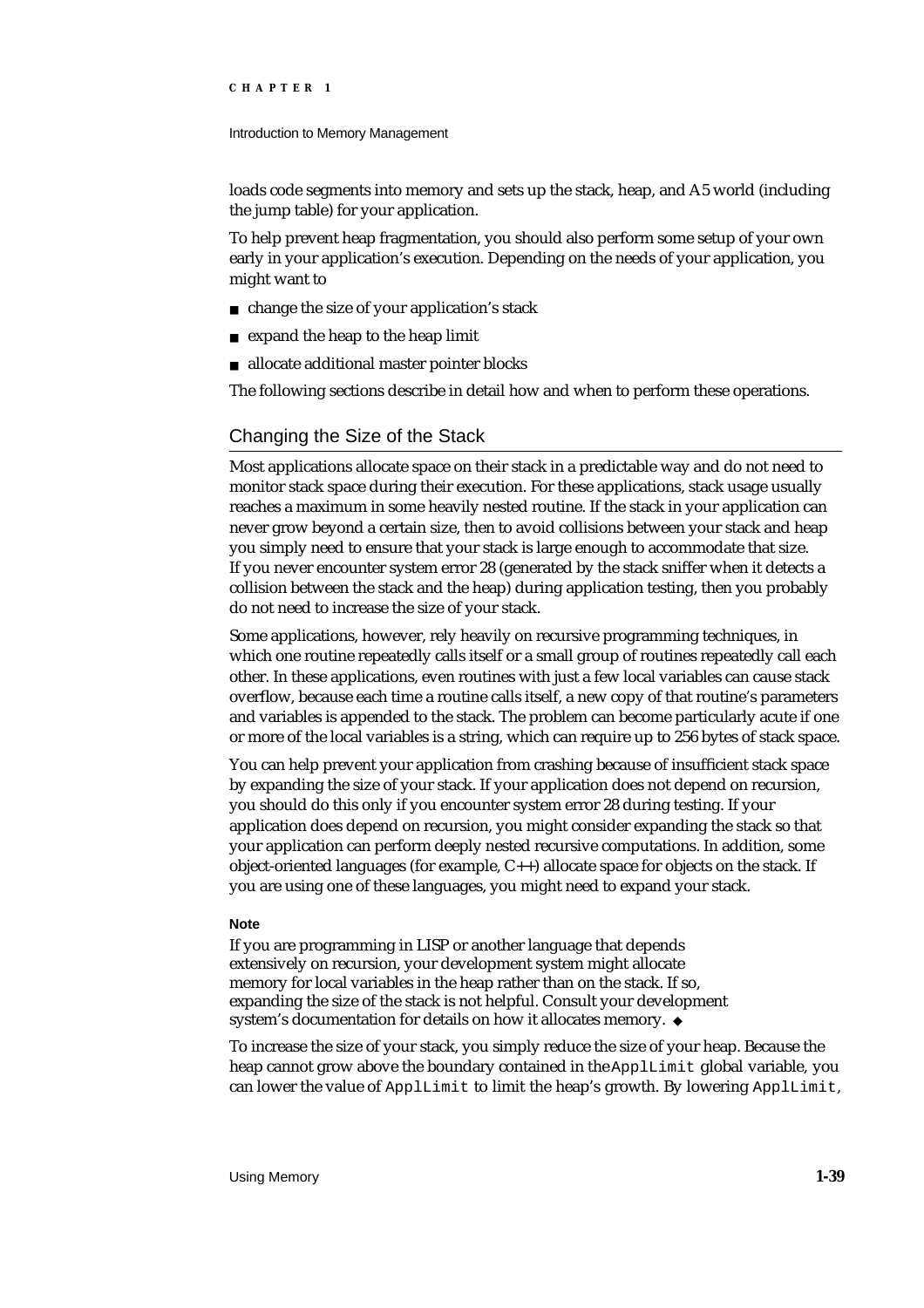Introduction to Memory Management

technically you are not making the stack bigger; you are just preventing collisions between it and the heap.

By default, the stack can grow to 8 KB on Macintosh computers without Color QuickDraw and to 32 KB on computers with Color QuickDraw. (The size of the stack for a faceless background process is always 8 KB, whether Color QuickDraw is present or not.) You should never decrease the size of the stack, because future versions of system software might increase the default amount of space allocated for the stack. For the same reason, you should not set the stack to a predetermined absolute size or calculate a new absolute size for the stack based on the microprocessor's type. If you must modify the size of the stack, you should increase the stack size only by some relative amount that is sufficient to meet the increased stack requirements of your application. There is no maximum size to which the stack can grow.

Listing 1-3 defines a procedure that increases the stack size by a given value. It does so by determining the current heap limit, subtracting the value of the extraBytes parameter from that value, and then setting the application limit to the difference.

Listing 1-3 Increasing the amount of space allocated for the stack

```
PROCEDURE IncreaseStackSize (extraBytes: Size);
BEGIN
   SetApplLimit(Ptr(ORD4(GetApplLimit) - extraBytes));
END;
```
You should call this procedure at the beginning of your application, before you call the MaxApplZone procedure (as described in the next section). If you call IncreaseStackSize after you call MaxApplZone, it has no effect, because the SetApplLimit procedure cannot change the ApplLimit global variable to a value lower than the current top of the heap.

### **Note**

Some compilers add to the beginning of your application some default initialization code that automatically calls MaxApplZone. You might need to specify a compiler directive that turns off such default initialization if you want to increase the size of the stack. Consult your development system's documentation for details.

# Expanding the Heap

Near the beginning of your application's execution, before you allocate any memory, you should call the MaxApplZone procedure to expand the application heap immediately to the application heap limit. If you do not do this, the Memory Manager gradually expands your heap as memory needs require. This gradual expansion can result in significant heap fragmentation if you have previously moved relocatable blocks to the top of the heap (by calling MoveHHi) and locked them (by calling HLock). When the heap grows beyond those locked blocks, they are no longer at the top of the heap. Your heap then remains fragmented for as long as those blocks remain locked.

**1-40** Using Memory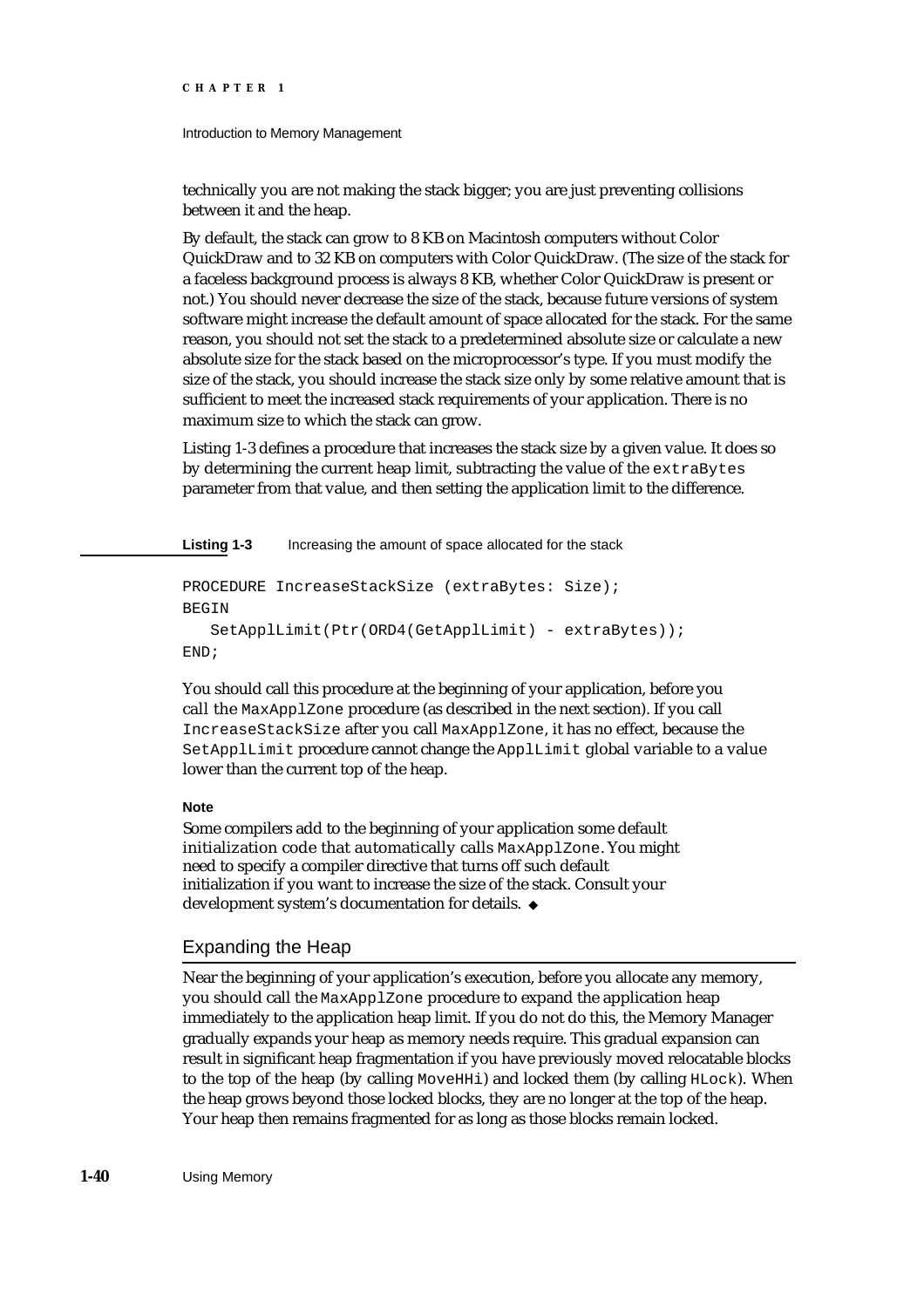#### Introduction to Memory Management

Another advantage to calling MaxApplZone is that doing so is likely to reduce the number of relocatable blocks that are purged by the Memory Manager. The Memory Manager expands your heap to fulfill a memory request only after it has exhausted other methods of obtaining the required amount of space, including compacting the heap and purging blocks marked as purgeable. By expanding the heap to its limit, you can prevent the Memory Manager from purging blocks that it otherwise would purge. This, together with the fact that your heap is expanded only once, can make memory allocation significantly faster.

### **Note**

As indicated in the previous section, you should call MaxApplZone only after you have expanded the stack, if necessary.

# Allocating Master Pointer Blocks

After calling MaxApplZone, you should call the MoreMasters procedure to allocate as many new nonrelocatable blocks of master pointers as your application is likely to need during its execution. Each block of master pointers in your application heap contains 64 master pointers. The Operating System allocates one block of master pointers as your application is loaded into memory, and every relocatable block you allocate needs one master pointer to reference it.

If, when you allocate a relocatable block, there are no unused master pointers in your application heap, the Memory Manager automatically allocates a new block of master pointers. For several reasons, however, you should try to prevent the Memory Manager from calling MoreMasters for you. First, MoreMasters executes more slowly if it has to move relocatable blocks up in the heap to make room for the new nonrelocatable block of master pointers. When your application first starts running, there are no such blocks that might have to be moved. Second, the new nonrelocatable block of master pointers is likely to fragment your application heap. At any time the Memory Manager is forced to call MoreMasters for you, there are already at least 64 relocatable blocks allocated in your heap. Unless all or most of those blocks are locked high in the heap (an unlikely situation), the new nonrelocatable block of master pointers might be allocated above existing relocatable blocks. This increases heap fragmentation.

To prevent this fragmentation, you should call MoreMasters at the beginning of your application enough times to ensure that the Memory Manager never needs to call it for you. For example, if your application never allocates more than 300 relocatable blocks in its heap, then five calls to the MoreMasters should be enough. It's better to call MoreMasters too many times than too few, so if your application usually allocates about 100 relocatable blocks but sometimes might allocate 1000 in a particularly busy session, you should call MoreMasters enough times at the beginning of the program to cover the larger figure.

You can determine empirically how many times to call MoreMasters by using a low-level debugger. First, remove all the calls to MoreMasters from your code and then give your application a rigorous workout, opening and closing windows, dialog boxes, and desk accessories as much as any user would. Then, find out from your debugger how many times the system called MoreMasters. To do so, count the nonrelocatable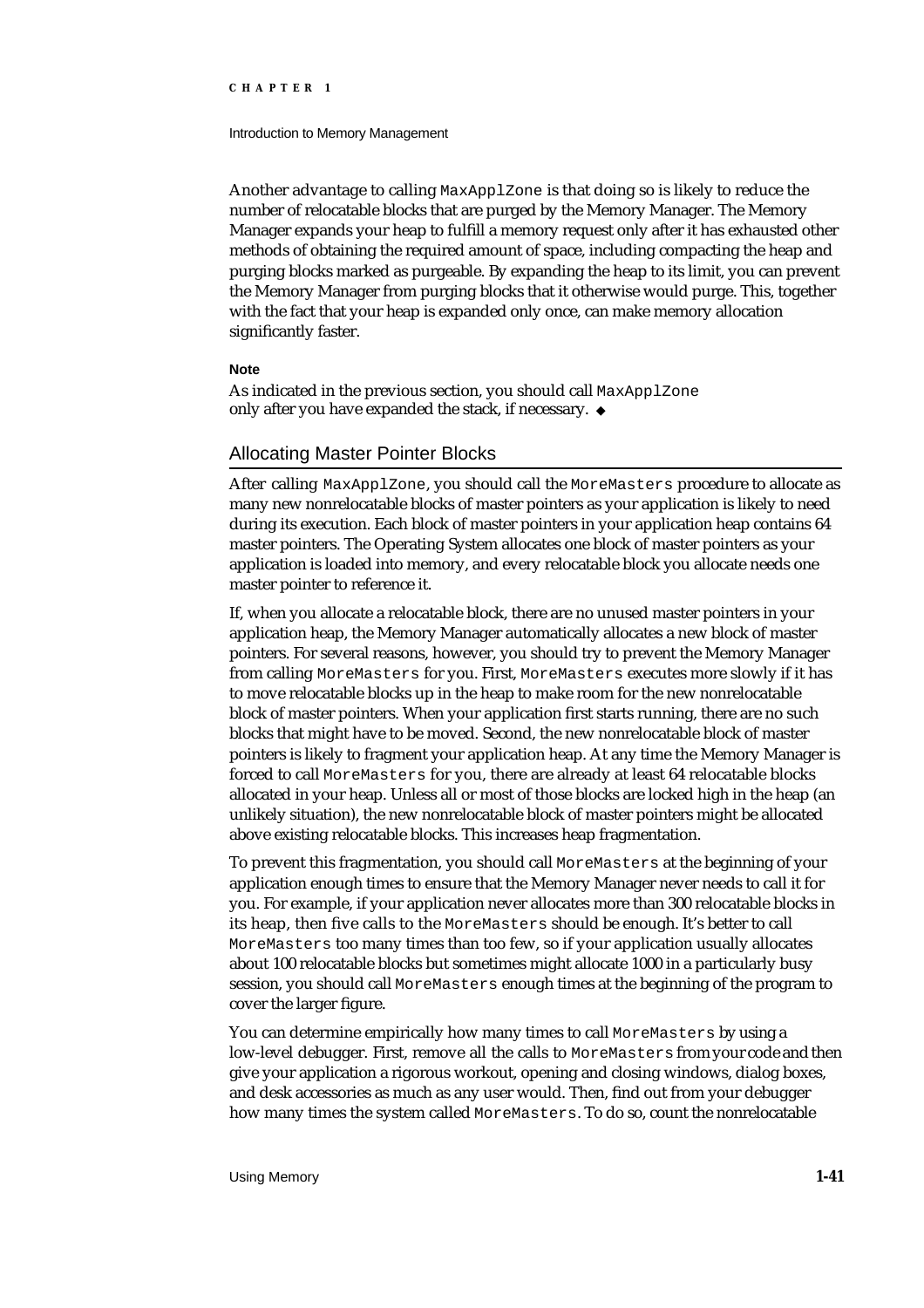### Introduction to Memory Management

blocks of size \$100 bytes (decimal 256, or  $64 \times 4$ ). Because of Memory Manager size corrections, you should also count any nonrelocatable blocks of size \$108, \$10C, or \$110 bytes. (You should also check to make sure that your application doesn't allocate other nonrelocatable blocks of those sizes. If it does, subtract the number it allocates from the total.) Finally, call MoreMasters at least that many times at the beginning of your application.

Listing 1-4 illustrates a typical sequence of steps to configure your application heap and stack. The DoSetUpHeap procedure defined there increases the size of the stack by 32 KB, expands the application heap to its new limit, and allocates five additional blocks of master pointers.

**Listing 1-4** Setting up your application heap and stack

```
PROCEDURE DoSetUpHeap;
CONST
  kExtraStackSpace = $8000; {32 KB}kMoreMasterCalls = 5; {for 320 master ptrs}
VAD
  count: Integer;
BEGIN
  IncreaseStackSize(kExtraStackSpace); {increase stack size}
  MaxApplZone; \{extend heap to limit\}FOR count := 1 TO kMoreMasterCalls DO
    MoreMasters; {64 \text{ more master prs}}END;
```
To reduce heap fragmentation, you should call DoSetUpHeap in a code segment that you never unload (possibly the main segment) rather than in a special initialization code segment. This is because MoreMasters allocates a nonrelocatable block. If you call MoreMasters from a code segment that is later purged, the new master pointer block is located above the purged space, thereby increasing fragmentation.

# Determining the Amount of Free Memory

Because space in your heap is limited, you cannot usually honor every user request that would require your application to allocate memory. For example, every time the user opens a new window, you probably need to allocate a new window record and other associated data structures. If you allow the user to open windows endlessly, you risk running out of memory. This might adversely affect your application's ability to perform important operations such as saving existing data in a window.

It is important, therefore, to implement some scheme that prevents your application from using too much of its own heap. One way to do this is to maintain a memory cushion that can be used only to satisfy essential memory requests. Before allocating memory for any nonessential task, you need to ensure that the amount of memory that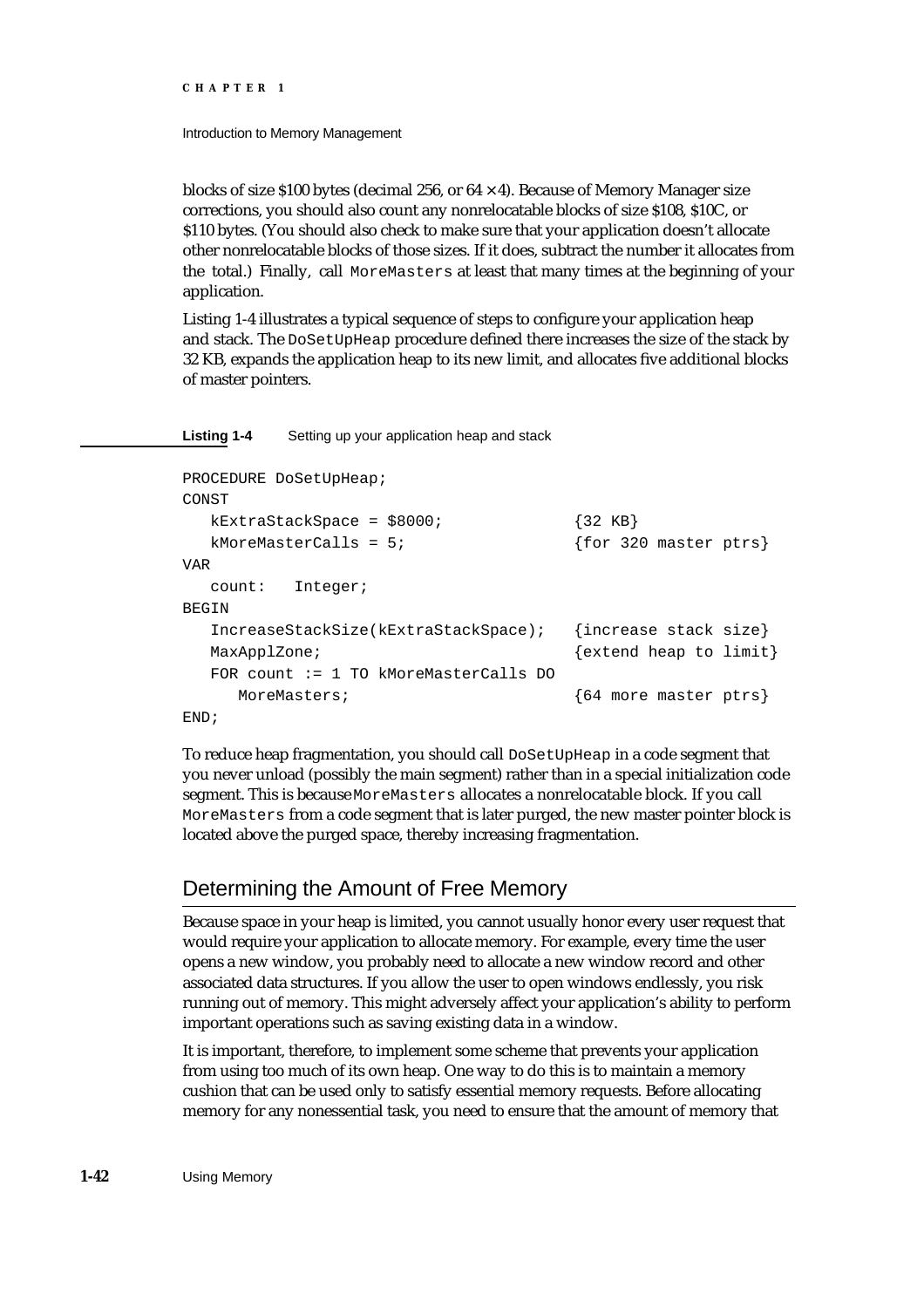Introduction to Memory Management

remains free after the allocation exceeds the size of your memory cushion. You can do this by calling the function IsMemoryAvailable defined in Listing 1-5.

**Listing 1-5** Determining whether allocating memory would deplete the memory cushion

```
FUNCTION IsMemoryAvailable (memRequest: LongInt): Boolean;
VAR
  total: LongInt; {total free memory if heap purged}
  contig: LongInt; {largest contiguous block if heap purged}
BEGIN
  PurgeSpace(total, contig);
  IsMemoryAvailable := ((memRequest + kMemCushion) < contig);
END;
```
The IsMemoryAvailable function calls the Memory Manager's PurgeSpace procedure to determine the size of the largest contiguous block that would be available if the application heap were purged; that size is returned in the contig parameter. If the size of the potential memory request together with the size of the memory cushion is less than the value returned in contig, IsMemoryAvailable is set to TRUE, indicating that it is safe to allocate the specified amount of memory; otherwise, IsMemoryAvailable returns FALSE.

Notice that the IsMemoryAvailable function does not itself cause the heap to be purged or compacted; the Memory Manager does so automatically when you actually attempt to allocate the memory.

Usually, the easiest way to determine how big to make your application's memory cushion is to experiment with various values. You should attempt to find the lowest value that allows your application to execute successfully no matter how hard you try to allocate memory to make the application crash. As an extra guarantee against your application's crashing, you might want to add some memory to this value. As indicated earlier in this chapter, 40 KB is a reasonable size for most applications.

CONST

```
kMemCushion = 40 * 1024; {size of memory culsion}
```
You should call the IsMemoryAvailable function before all nonessential memory requests, no matter how small. For example, suppose your application allocates a new, small relocatable block each time a user types a new line of text. That block might be small, but thousands of such blocks could take up a considerable amount of space. Therefore, you should check to see if there is sufficient memory available before allocating each one. (See Listing 1-6 on page 1-44 for an example of how to call IsMemoryAvailable.)

You should never, however, call the IsMemoryAvailable function before an essential memory request. When deciding how big to make the memory cushion for your application, you must make sure that essential requests can never deplete all of the cushion. Note that when you call the IsMemoryAvailable function for a nonessential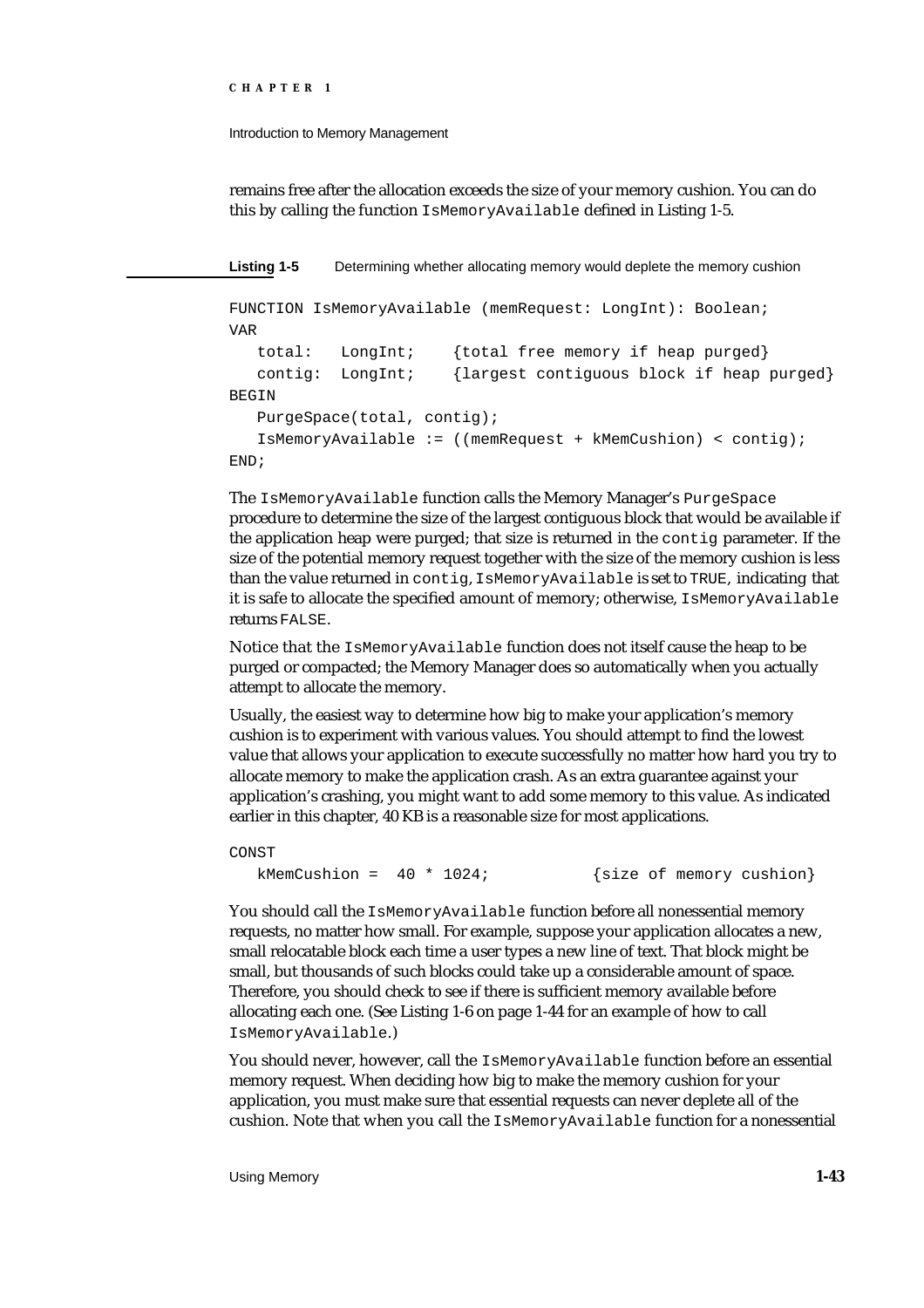### Introduction to Memory Management

request, essential requests might have already dipped into the memory cushion. In that case, IsMemoryAvailable returns FALSE no matter how small the nonessential request is.

Some actions should never be rejectable. For example, you should guarantee that there is always enough memory free to save open documents, and to perform typical maintenance tasks such as updating windows. Other user actions are likely to be always rejectable. For example, because you cannot allow the user to create an endless number of documents, you should make the New Document and Open Document menu commands rejectable.

Although the decisions of which actions to make rejectable are usually obvious, modal and modeless boxes present special problems. If you want to make such dialog boxes available at all costs, you must ensure that you allocate a large enough memory cushion to handle the maximum number of these dialog boxes that the user could open at once. If you consider a certain dialog box (for instance, a spelling checker) nonessential, you must be prepared to inform the user that there is not enough memory to open it if memory space become low.

# Allocating Blocks of Memory

As you have seen, a key element of the memory-management scheme presented in this chapter is to disallow any nonessential memory allocation requests that would deplete the memory cushion. In practice, this means that, before calling NewHandle, NewPtr, or another function that allocates memory, you should check that the amount of space remaining after the allocation, if successful, exceeds the size of the memory cushion.

An easy way to do this is never to allocate memory for nonessential tasks by calling NewHandle or NewPtr directly. Instead call a function such as NewHandleCushion, defined in Listing 1-6, or NewPtrCushion, defined in Listing 1-7.

### **Listing 1-6** Allocating relocatable blocks

```
FUNCTION NewHandleCushion (logicalSize: Size): Handle;
BEGIN
  IF NOT IsMemoryAvailable(logicalSize) THEN
     NewHandleCushion := NIL
  ELSE
     BEGIN
        SetGrowZone(NIL); {remove grow-zone function}
        NewHandleCushion := NewHandleClear(logicalSize);
        SetGrowZone(@MyGrowZone); {install grow-zone function}
     END;
END;
```
The NewHandleCushion function first calls IsMemoryAvailable to determine whether allocating the requested number of bytes would deplete the memory cushion.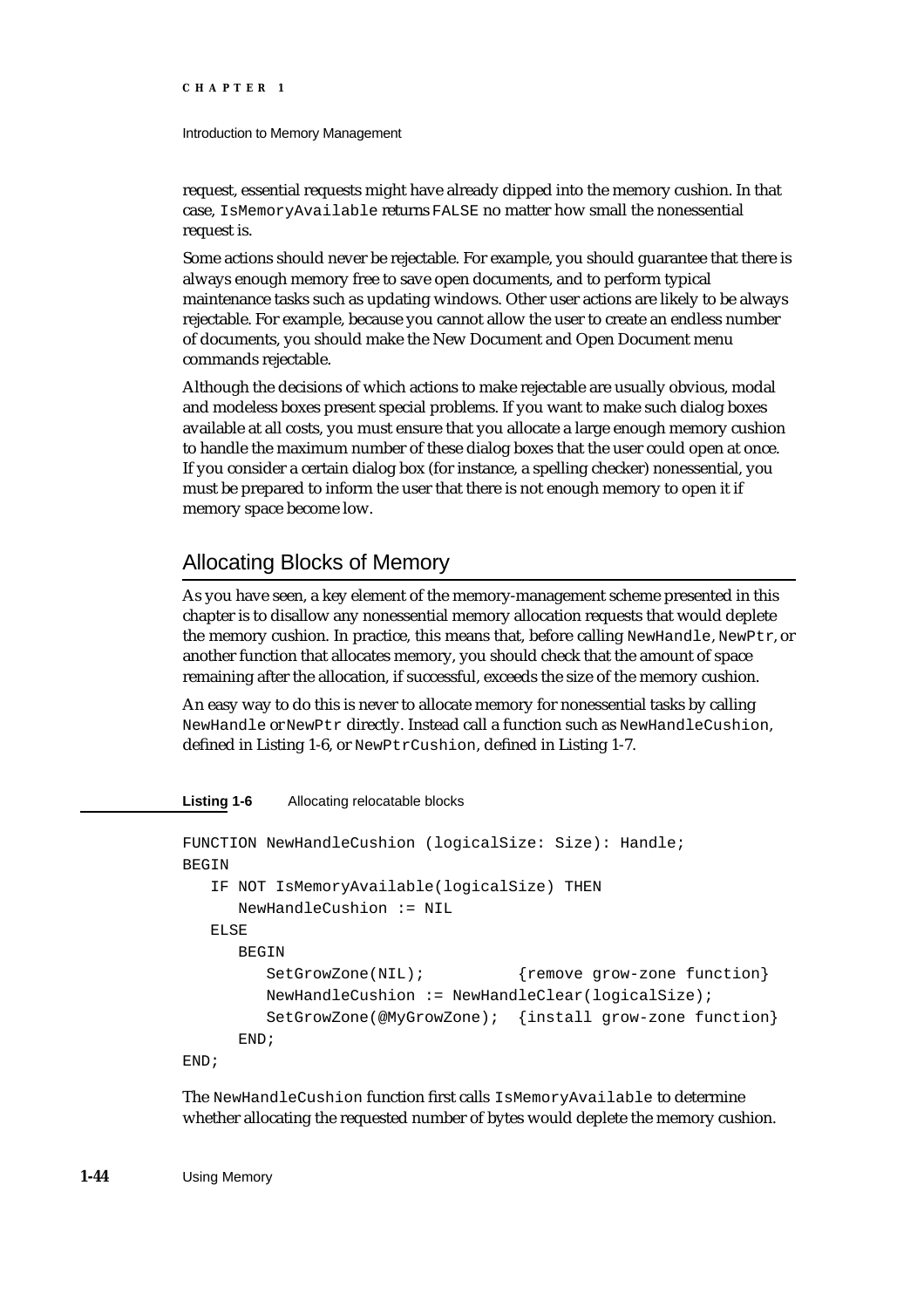Introduction to Memory Management

If so, NewHandleCushion returns NIL to indicate that the request has failed. Otherwise, if there is indeed sufficient space for the new block, NewHandleCushion calls NewHandleClear to allocate the relocatable block. Before calling NewHandleClear, however, NewHandleCushion disables the grow-zone function for the application heap. This prevents the grow-zone function from releasing any emergency memory reserve your application might be maintaining. See "Defining a Grow-Zone Function" on page 1-48 for details on grow-zone functions.

You can define a function NewPtrCushion to handle allocation of nonrelocatable blocks, as shown in Listing 1-7.

**Listing 1-7** Allocating nonrelocatable blocks

```
FUNCTION NewPtrCushion (logicalSize: Size): Handle;
BEGIN
  IF NOT IsMemoryAvailable(logicalSize) THEN
     NewPtrCushion := NIL
  ELSE
     BEGIN
        SetGrowZone(NIL); {remove grow-zone function}
        NewPtrCushion := NewPtrClear(logicalSize);
        SetGrowZone(@MyGrowZone); {install grow-zone function}
     END;
END;
```
# **Note**

The functions NewHandleCushion and NewPtrCushion allocate prezeroed blocks in your application heap. You can easily modify those functions if you do not want the blocks prezeroed.

Listing 1-8 illustrates a typical way to call NewPtrCushion.

**Listing 1-8** Allocating a dialog record

```
FUNCTION GetDialog (dialogID: Integer): DialogPtr;
VAR
   myPtr: Ptr; {s\times s} {storage for the dialog record}
BEGIN
  myPtr := NewPtrCushion(SizeOf(DialogRecord));
   IF MemError = noErr THEN
     GetDialog := GetNewDialog(dialogID, myPtr, WindowPtr(-1))
   ELSE
     GetDialog := \text{NIL}; {can't get memory}
END;
```
Using Memory **1-45**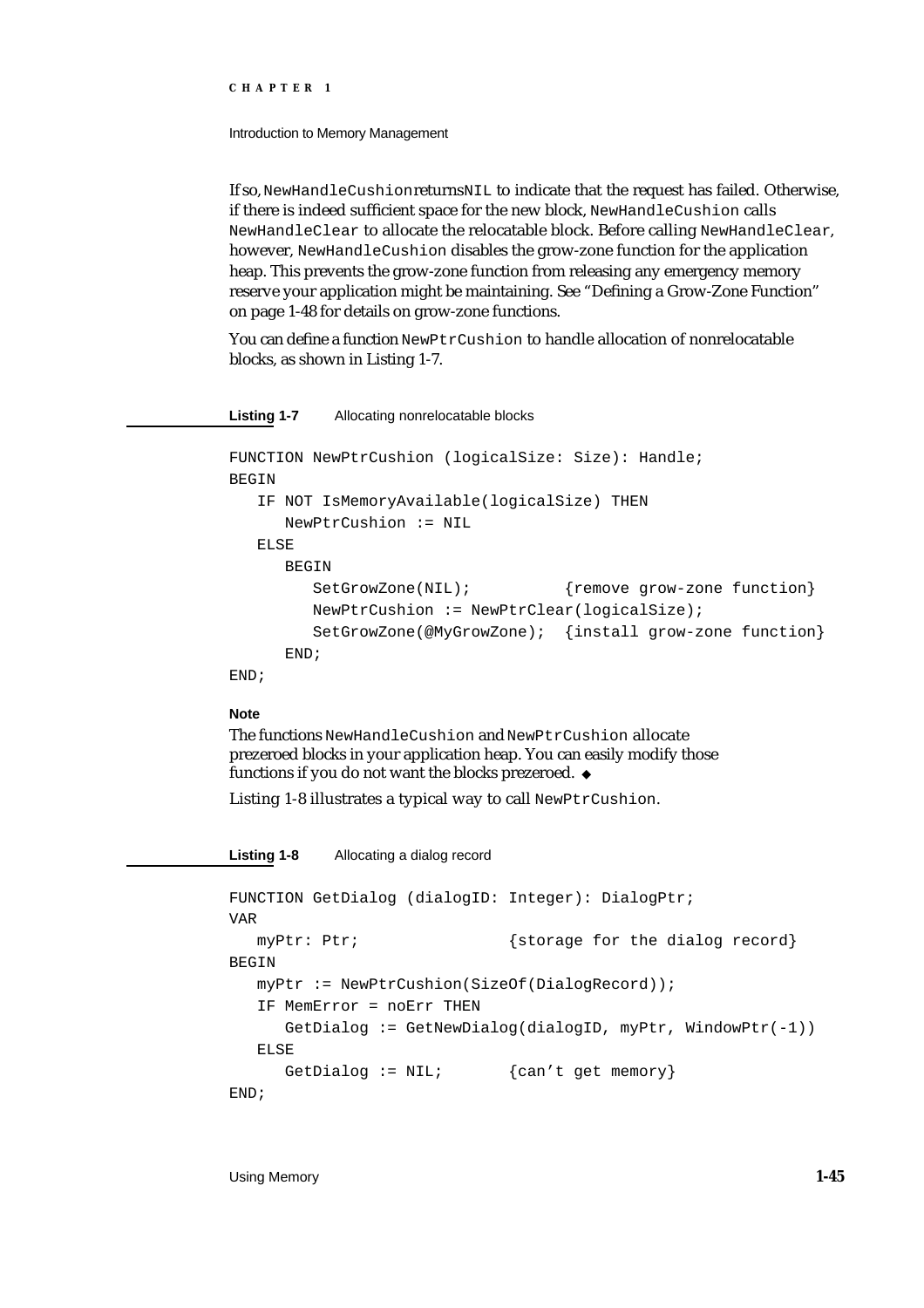Introduction to Memory Management

When you allocate memory directly, you can later release it by calling the DisposeHandle and DisposePtr procedures. When you allocate memory indirectly by calling a Toolbox routine, there is always a corresponding Toolbox routine to release that memory. For example, the DisposeWindow procedure releases memory allocated with the NewWindow function. Be sure to use these special Toolbox routines instead of the generic Memory Manager routines when applicable.

# Maintaining a Memory Reserve

A simple way to help ensure that your application always has enough memory available for essential operations is to maintain an emergency memory reserve. This **memory reserve** is a block of memory that your application uses only for essential operations and only when all other heap space has been allocated. This section illustrates one way to implement a memory reserve in your application.

To create and maintain an emergency memory reserve, you follow three distinct steps:

- n When your application starts up, you need to allocate a block of reserve memory. Because you allocate the block, it is no longer free in the heap and does not enter into the free-space determination done by IsMemoryAvailable.
- When your application needs to fulfill an essential memory request and there isn't enough space in your heap to satisfy the request, you can release the reserve. This effectively ensures that you always have the memory you request, at least for essential operations. You can use a grow-zone function to release the reserve when necessary; see "Defining a Grow-Zone Function" on page 1-48 for details.
- $n$  Each time through your main event loop, you should check whether the reserve has been released. If it has, you should attempt to recover the reserve. If you cannot recover the reserve, you should warn the user that memory is critically short.

To refer to the emergency reserve, you can declare a global variable of type Handle.

```
VAR
```
gEmergencyMemory: Handle; {handle to emergency memory reserve}

Listing 1-9 defines a function that you can call early in your application's execution (before entering your main event loop) to create an emergency memory reserve. This function also installs the application-defined grow-zone procedure. See "Defining a Grow-Zone Function" on page 1-48 for a description of the grow-zone function.

**Listing 1-9** Creating an emergency memory reserve

```
PROCEDURE InitializeEmergencyMemory;
BEGIN
   gEmergencyMemory := NewHandle(kEmergencyMemorySize);
   SetGrowZone(@MyGrowZone);
END;
```
**1-46** Using Memory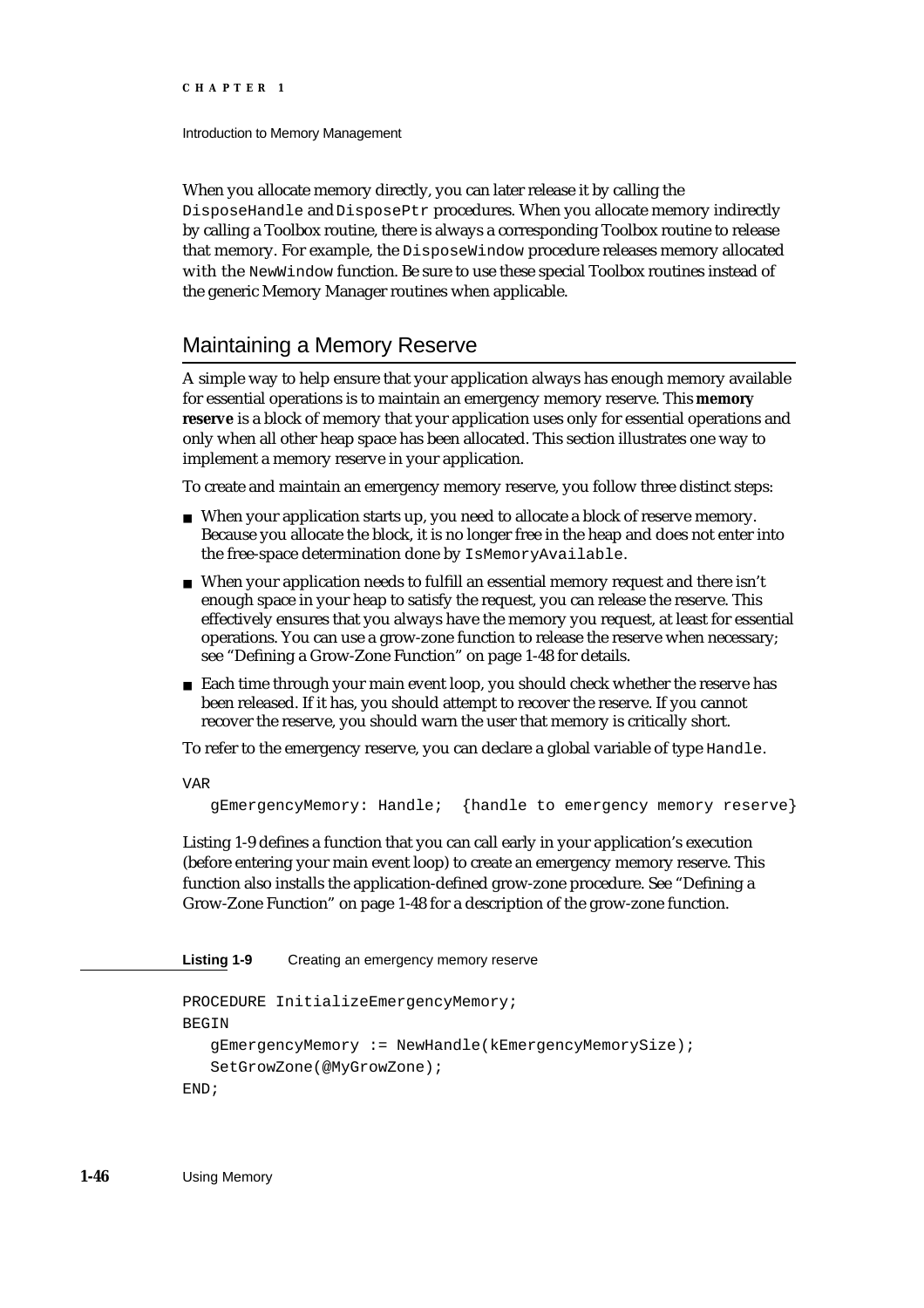Introduction to Memory Management

The InitializeEmergencyMemory procedure defined in Listing 1-9 simply allocates a relocatable block of a predefined size. That block is the emergency memory reserve. A reasonable size for the memory reserve is whatever size you use for the memory cushion. Once again, 40 KB is a good size for many applications.

CONST

```
kEmergencyMemorySize = 40 * 1024; {size of memory reserve}
```
When using a memory reserve, you need to change the IsMemoryAvailable function defined earlier in Listing 1-5. You need to make sure, when determining whether a nonessential memory allocation request should be honored, that the memory reserve has not been released. To check that the memory reserve is intact, use the function IsEmergencyMemory defined in Listing 1-10.

**Listing 1-10** Checking the emergency memory reserve

```
FUNCTION IsEmergencyMemory: Boolean;
BEGIN
   IsEmergencyMemory := 
      (gEmergencyMemory <> NIL) & (gEmergencyMemory^ <> NIL);
END;
```
Then, you can replace the function IsMemoryAvailable defined in Listing 1-5 (page 1-43) by the version defined in Listing 1-11.

**Listing 1-11** Determining whether allocating memory would deplete the memory cushion FUNCTION IsMemoryAvailable (memRequest: LongInt): Boolean; VAR total: LongInt; {total free memory if heap purged} contig: LongInt; {largest contiguous block if heap purged} BEGIN IF NOT IsEmergencyMemory THEN {is emergency memory available?} IsMemoryAvailable := FALSE ELSE BEGIN PurgeSpace(total, contig); IsMemoryAvailable := ((memRequest + kMemCushion) < contig); END; END;

As you can see, this is exactly like the earlier version except that it indicates that memory is not available if the memory reserve is not intact.

Using Memory **1-47**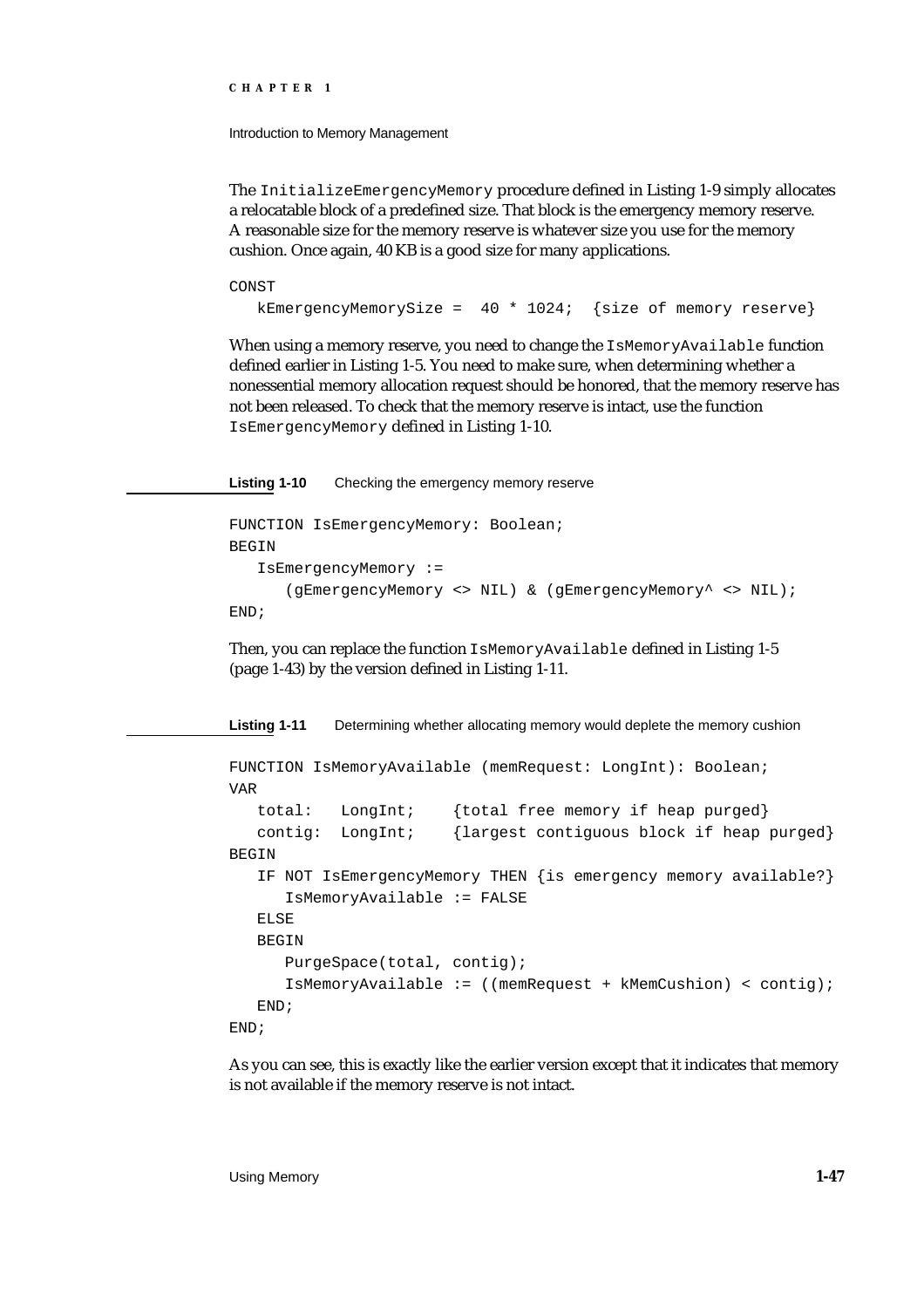Introduction to Memory Management

Once you have allocated the memory reserve early in your application's execution, it should be released only to honor essential memory requests when there is no other space available in your heap. You can install a simple grow-zone function that takes care of releasing the reserve at the proper moment. Each time through your main event loop, you can check whether the reserve is still intact; to do this, add these lines of code to your main event loop, before you make your event call:

IF NOT IsEmergencyMemory THEN RecoverEmergencyMemory;

The RecoverEmergencyMemory function, defined in Listing 1-12, simply attempts to reallocate the memory reserve.

Listing 1-12 Reallocating the emergency memory reserve

```
PROCEDURE RecoverEmergencyMemory;
BEGIN
   ReallocateHandle(gEmergencyMemory, kEmergencyMemorySize);
END;
```
If you are unable to reallocate the memory reserve, you might want to notify the user that because memory is in short supply, steps should be taken to save any important data and to free some memory.

# Defining a Grow-Zone Function

The Memory Manager calls your heap's grow-zone function only after other attempts to obtain enough memory to satisfy a memory allocation request have failed. A grow-zone function should be of the following form:

```
FUNCTION MyGrowZone (cbNeeded: Size): LongInt;
```
The Memory Manager passes to your function (in the cbNeeded parameter) the number of bytes it needs. Your function can do whatever it likes to free that much space in the heap. For example, your grow-zone function might dispose of certain blocks or make some unpurgeable blocks purgeable. Your function should return the number of bytes, if any, it managed to free.

When the function returns, the Memory Manager once again purges and compacts the heap and tries again to allocate the requested amount of memory. If there is still insufficient memory, the Memory Manager calls your grow-zone function again, but only if the function returned a nonzero value when last called. This mechanism allows your grow-zone function to release memory gradually; if the amount it releases is not enough, the Memory Manager calls it again and gives it the opportunity to take more drastic measures.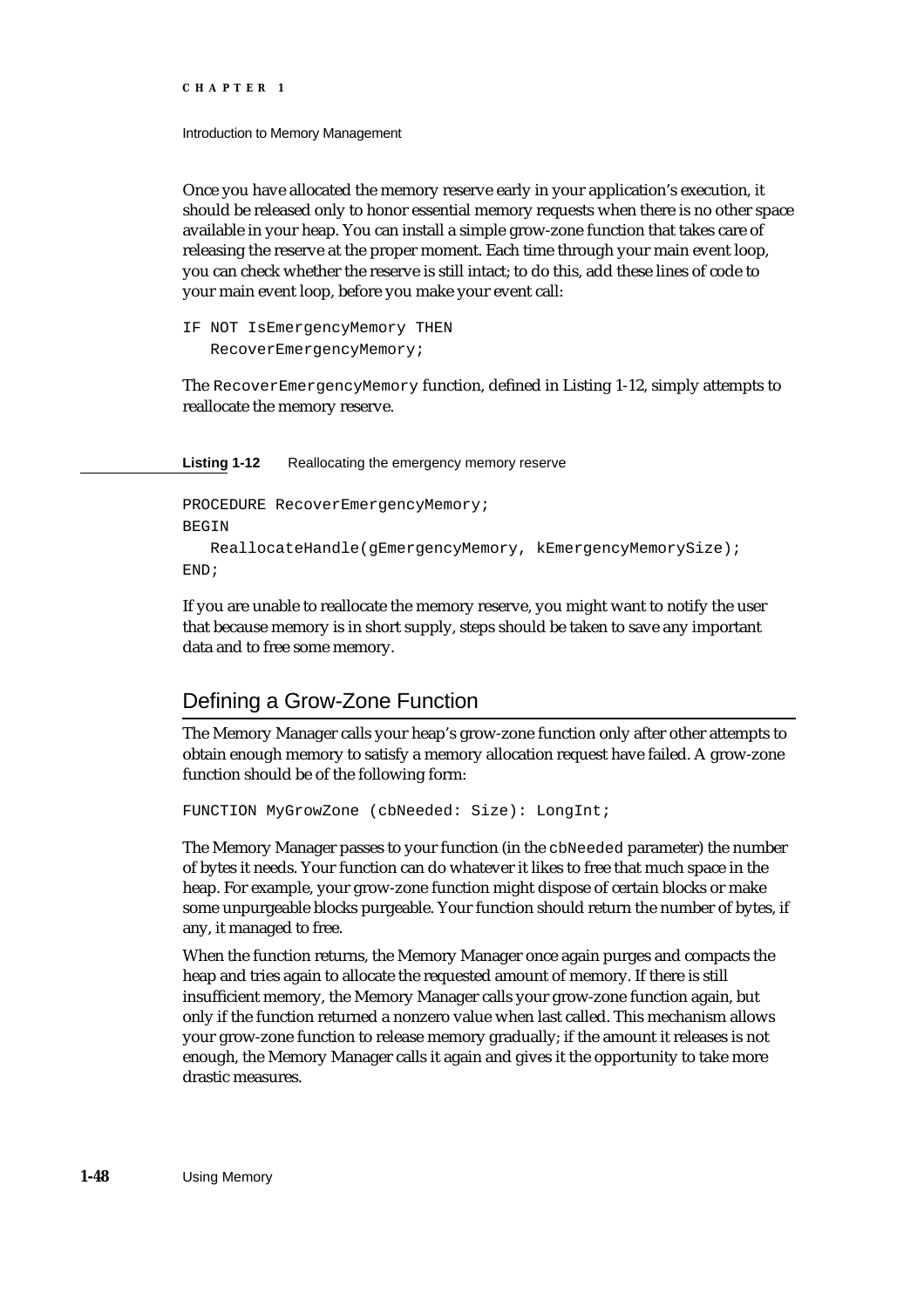Introduction to Memory Management

Typically a grow-zone function frees space by calling the EmptyHandle procedure, which purges a relocatable block from the heap and sets the block's master pointer to NIL. This is preferable to disposing of the space (by calling the DisposeHandle procedure), because you are likely to want to reallocate the block.

The Memory Manager might designate a particular relocatable block in the heap as **protected;** your grow-zone function should not move or purge that block. You can determine which block, if any, the Memory Manager has protected by calling the GZSaveHnd function in your grow-zone function.

Listing 1-13 defines a very basic grow-zone function. The MyGrowZone function attempts to create space in the application heap simply by releasing the block of emergency memory. First, however, it checks that (1) the emergency memory hasn't already been released and (2) the emergency memory is not a protected block of memory (as it would be, for example, during an attempt to reallocate the emergency memory block). If either of these conditions isn't true, then MyGrowZone returns 0 to indicate that no memory was released.

Listing 1-13 A grow-zone function that releases emergency storage

```
FUNCTION MyGrowZone (cbNeeded: Size): LongInt;
VAR
  theA5: LongInt; {value of A5 when function is called}BEGIN
  theA5 := SetCurrentA5; {remember current value of A5; install ours}
  IF (gEmergencyMemory^ <> NIL) & (gEmergencyMemory <> GZSaveHnd) THEN
     BEGIN
        EmptyHandle(gEmergencyMemory);
        MyGrowZone := kEmergencyMemorySize;
     END
  ELSE
     MyGrowZone := 0; {no more memory to release}
  theA5 := SetA5(theA5); {rescore\ previous\ value\ of\ A5}END;
```
The function MyGrowZone defined in Listing 1-13 saves the current value of the A5 register when it begins and then restores the previous value before it exits. This is necessary because your grow-zone function might be called at a time when the system is attempting to allocate memory and value in the A5 register is not correct. See the chapter "Memory Management Utilities" in this book for more information about saving and restoring the A5 register.

### **Note**

You need to save and restore the A5 register only if your grow-zone function accesses your A5 world. (In Listing 1-13, the grow-zone function uses the global variable qEmergencyMemory.) u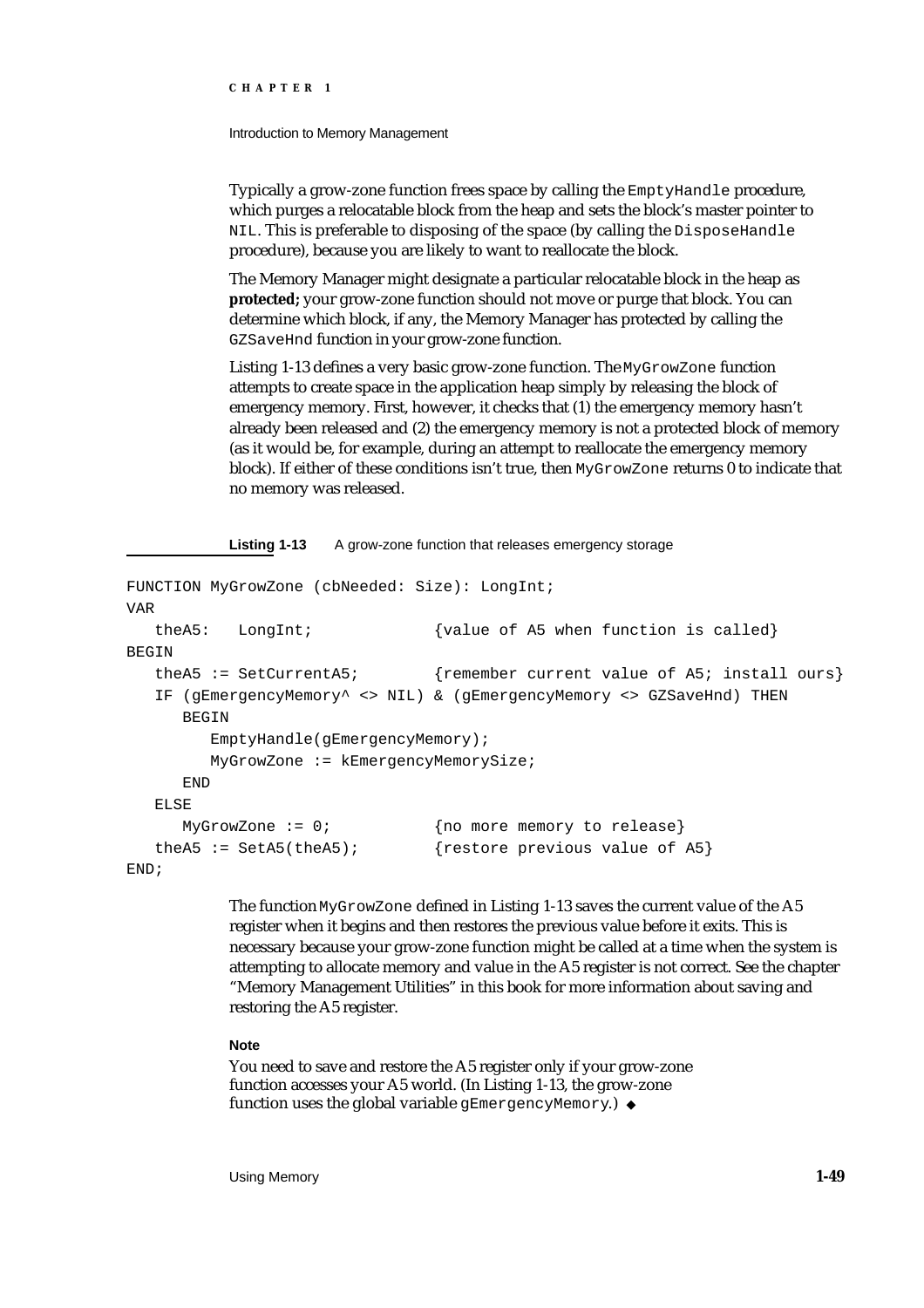# Memory Management Reference

This section describes the routines used to illustrate the memory-management techniques presented earlier in this chapter. In particular, it describes the routines that allow you to manipulate blocks of memory in your application heap.

### **Note**

For a complete description of all Memory Manager data types and routines, see the chapter "Memory Manager" in this book.

# Memory Management Routines

This section describes the routines you can use to set up your application's heap, allocate and dispose of relocatable and nonrelocatable blocks, manipulate those blocks, assess the availability of memory in your application's heap, free memory from the heap, and install a grow-zone function for your heap.

### **Note**

The result codes listed for Memory Manager routines are usually not directly returned to your application. You need to call the MemError function (or, from assembly language, inspect the MemErr global variable) to get a routine's result code.

You cannot call most Memory Manager routines at interrupt time for several reasons. You cannot allocate memory at interrupt time because the Memory Manager might already be handling a memory-allocation request and the heap might be in an inconsistent state. More generally, you cannot call at interrupt time any Memory Manager routine that returns its result code via the MemError function, even if that routine doesn't allocate or move memory. Resetting the MemErr global variable at interrupt time can lead to unexpected results if the interrupted code depends on the value of MemErr. Note that Memory Manager routines like HLock return their results via MemError and therefore should not be called in interrupt code.

# Setting Up the Application Heap

The Operating System automatically initializes your application's heap when your application is launched. To help prevent heap fragmentation, you should call the procedures in this section before you allocate any blocks of memory in your heap.

Use the MaxApplZone procedure to extend the application heap zone to the application heap limit so that the Memory Manager does not do so gradually as memory requests require. Use the MoreMasters procedure to preallocate enough blocks of master pointers so that the Memory Manager never needs to allocate new master pointer blocks for you.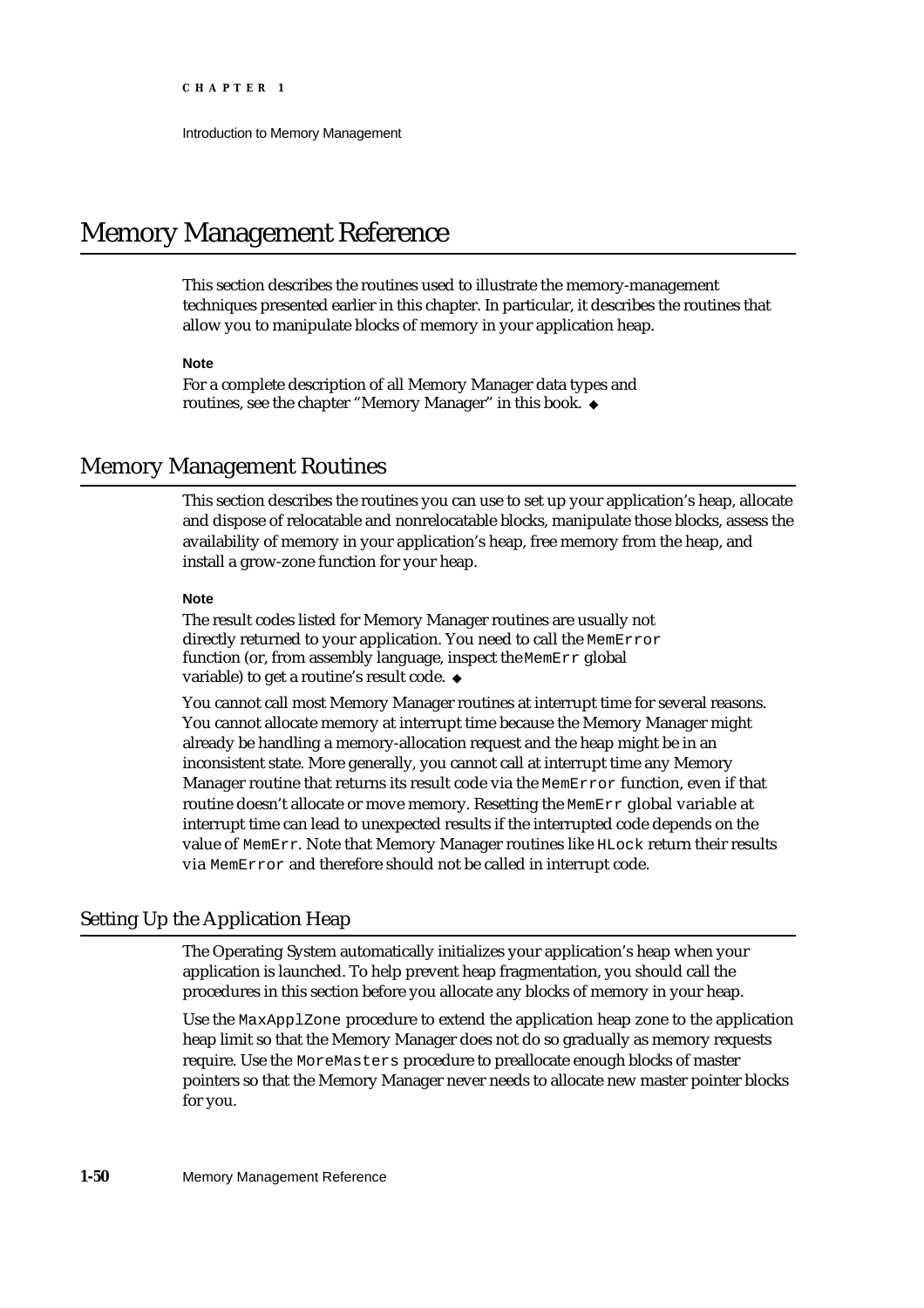```
CHAPTER 1
```
Introduction to Memory Management

# **MaxApplZone**

To help ensure that you can use as much of the application heap zone as possible, call the MaxApplZone procedure. Call this once near the beginning of your program, after you have expanded your stack.

PROCEDURE MaxApplZone;

### **DESCRIPTION**

The MaxApplZone procedure expands the application heap zone to the application heap limit. If you do not call MaxApplZone, the application heap zone grows as necessary to fulfill memory requests. The MaxApplZone procedure does not purge any blocks currently in the zone. If the zone already extends to the limit, MaxApplZone does nothing.

It is a good idea to call MaxApplZone once at the beginning of your program if you intend to maintain an effectively partitioned heap. If you do not call MaxApplZone and then call MoveHHi to move relocatable blocks to the top of the heap zone before locking them, the heap zone could later grow beyond these locked blocks to fulfill a memory request. If the Memory Manager were to allocate a nonrelocatable block in this new space, your heap would be fragmented.

### **ASSEMBLY-LANGUAGE INFORMATION**

The registers on exit for MaxApplZone are **Registers on exit** D0 Result code

# **RESULT CODES**

noErr 0 No error

# **MoreMasters**

Call the MoreMasters procedure several times at the beginning of your program to prevent the Memory Manager from running out of master pointers in the middle of application execution. If it does run out, it allocates more, possibly causing heap fragmentation.

PROCEDURE MoreMasters;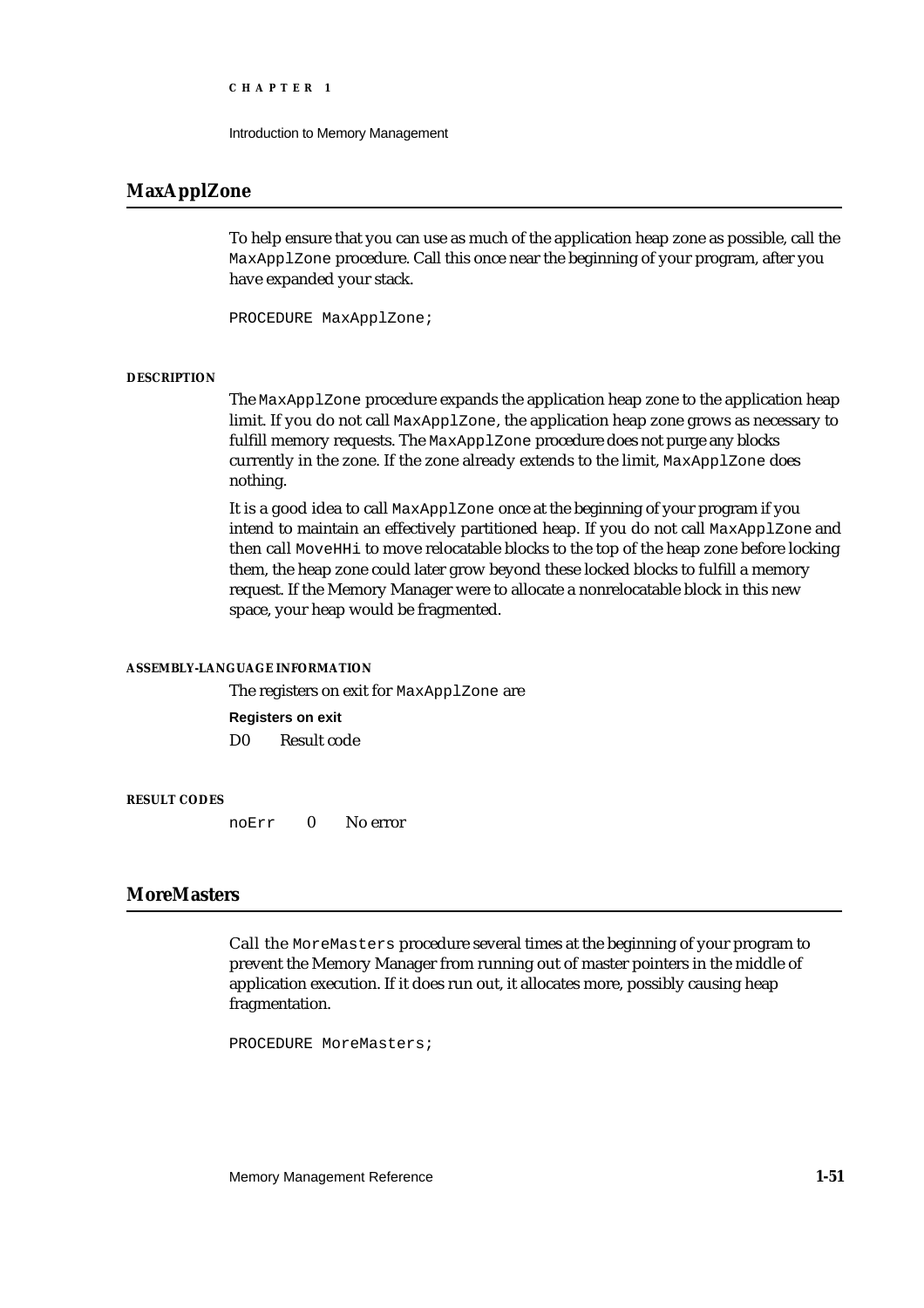### Introduction to Memory Management

### **DESCRIPTION**

The MoreMasters procedure allocates another block of master pointers in the current heap zone. In the application heap, a block of master pointers consists of 64 master pointers, and in the system heap, a block consists of 32 master pointers. (These values, however, might change in future versions of system software.) When you initialize additional heap zones, you can specify the number of master pointers you want to have in a block of master pointers.

The Memory Manager automatically calls MoreMasters once for every new heap zone, including the application heap zone.

You should call MoreMasters at the beginning of your program enough times to ensure that the Memory Manager never needs to call it for you. For example, if your application never allocates more than 300 relocatable blocks in its heap zone, then five calls to the MoreMasters should be enough. It's better to call MoreMasters too many times than too few. For instance, if your application usually allocates about 100 relocatable blocks but might allocate 1000 in a particularly busy session, call MoreMasters enough times at the beginning of the program to accommodate times of greater memory use.

If you are forced to call MoreMasters so many times that it causes a significant slowdown, you could change the moreMast field of the zone header to the total number of master pointers you need and then call MoreMasters just once. Afterward, be sure to restore the moreMast field to its original value.

### **SPECIAL CONSIDERATIONS**

Because MoreMasters allocates memory, you should not call it at interrupt time.

The calls to MoreMasters at the beginning of your application should be in the main code segment of your application or in a segment that the main segment never unloads.

### **ASSEMBLY-LANGUAGE INFORMATION**

The registers on exit for MoreMasters are

### **Registers on exit**

D0 Result code

### **RESULT CODES**

noErr 0 No error<br>memFullErr -108 Notenou Not enough memory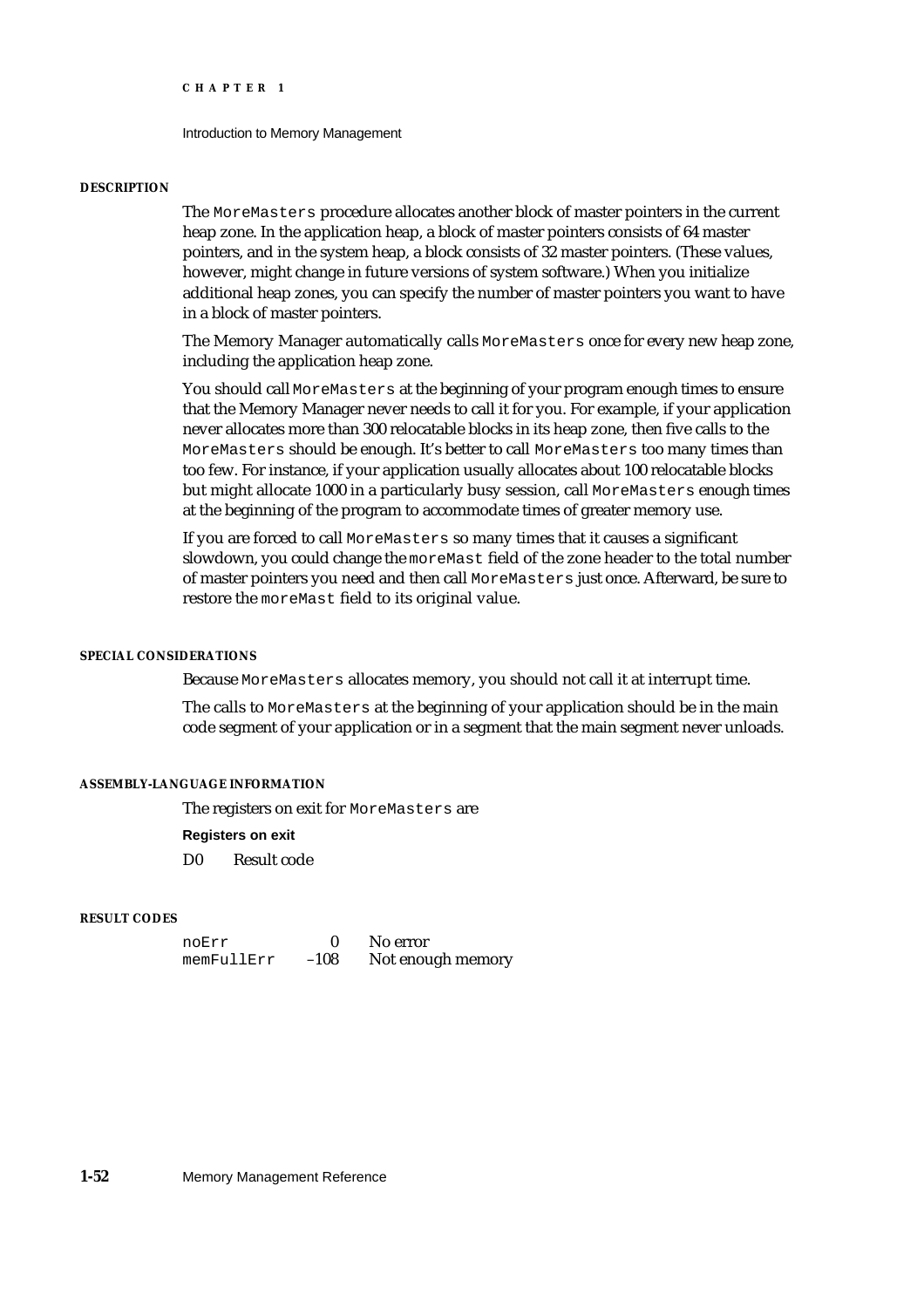```
CHAPTER 1
```
Introduction to Memory Management

# **GetApplLimit**

Use the GetApplLimit function to get the application heap limit, beyond which the application heap cannot expand.

FUNCTION GetApplLimit: Ptr;

### **DESCRIPTION**

The GetApplLimit function returns the current application heap limit. The Memory Manager expands the application heap only up to the byte preceding this limit.

Nothing prevents the stack from growing below the application limit. If the Operating System detects that the stack has crashed into the heap, it generates a system error. To avoid this, use GetApplLimit and the SetApplLimit procedure to set the application limit low enough so that a growing stack does not encounter the heap.

**Note**

The GetApplLimit function does not indicate the amount of memory available to your application.

### **ASSEMBLY-LANGUAGE INFORMATION**

The global variable ApplLimit contains the current application heap limit.

# **SetApplLimit**

Use the SetApplLimit procedure to set the application heap limit, beyond which the application heap cannot expand.

PROCEDURE SetApplLimit (zoneLimit: Ptr);

zoneLimit A pointer to a byte in memory demarcating the upper boundary of the application heap zone. The zone can grow to include the byte preceding zoneLimit in memory, but no further.

### **DESCRIPTION**

The SetApplLimit procedure sets the current application heap limit to zoneLimit. The Memory Manager then can expand the application heap only up to the byte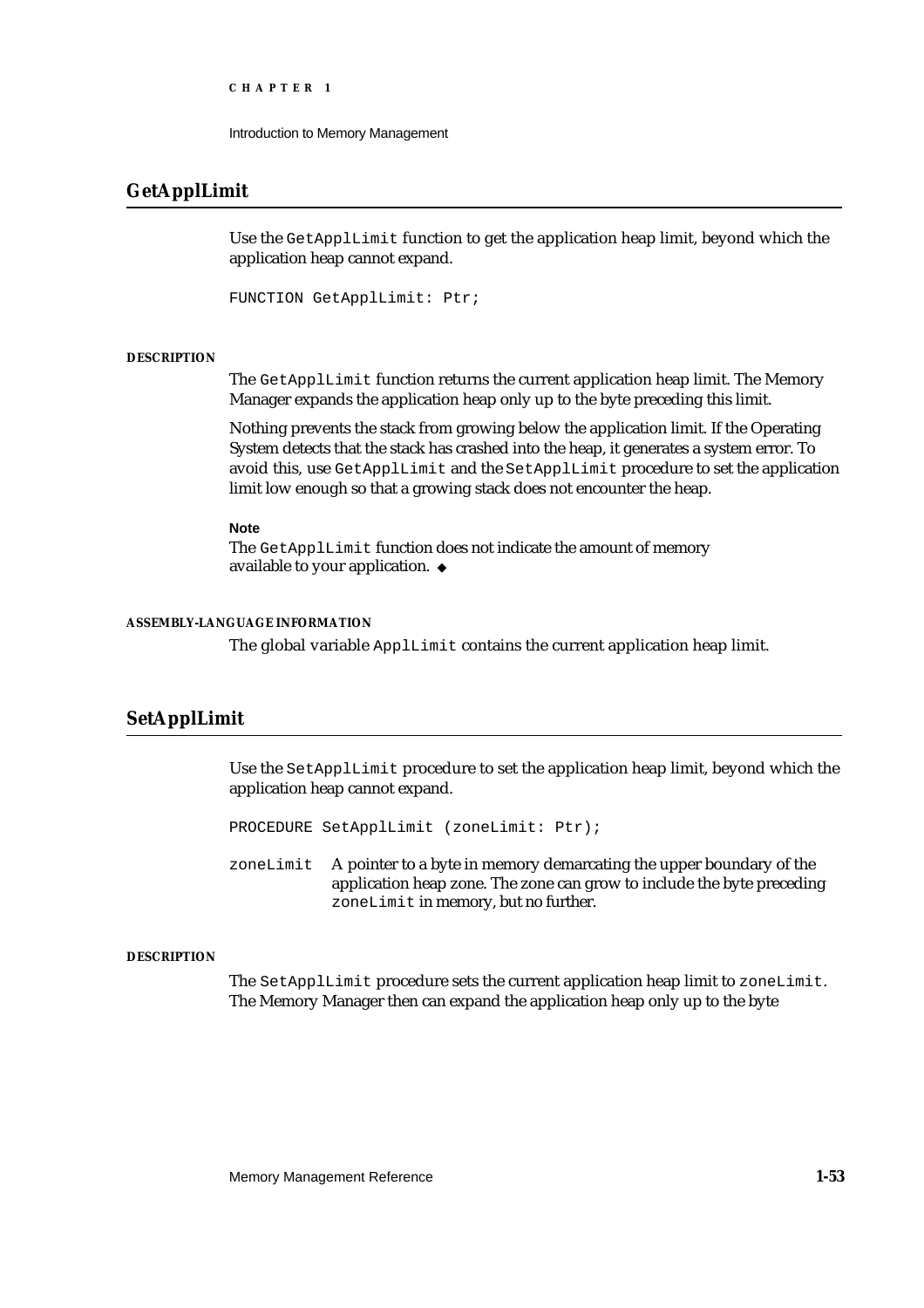### Introduction to Memory Management

preceding the application limit. If the zone already extends beyond the specified limit, the Memory Manager does not cut it back but does prevent it from growing further.

### **Note**

The zoneLimit parameter is not a byte count, but an absolute byte in memory. Thus, you should use the SetApplLimit procedure only with a value obtained from the Memory Manager functions GetApplLimit or ApplicationZone.

You cannot change the limit of zones other than the application heap zone.

# **ASSEMBLY-LANGUAGE INFORMATION**

The registers on entry and exit for SetApplLimit are

**Registers on entry**

A0 Pointer to desired new zone limit

**Registers on exit**

D0 Result code

# **RESULT CODES**

noErr 0 No error<br>memFullErr -108 Notenou Not enough memory

### **SEE ALSO**

To use SetApplLimit to expand the default size of the stack, see the discussion in "Changing the Size of the Stack" on page 1-39.

## Allocating and Releasing Relocatable Blocks of Memory

You can use the NewHandle function to allocate a relocatable block of memory. If you want to allocate new blocks of memory with their bits precleared to 0, you can use the NewHandleClear function.

#### $\mathbf{S}$ **WARNING**

You should not call any of these memory-allocation routines at interrupt time.

You can use the DisposeHandle procedure to free relocatable blocks of memory you have allocated.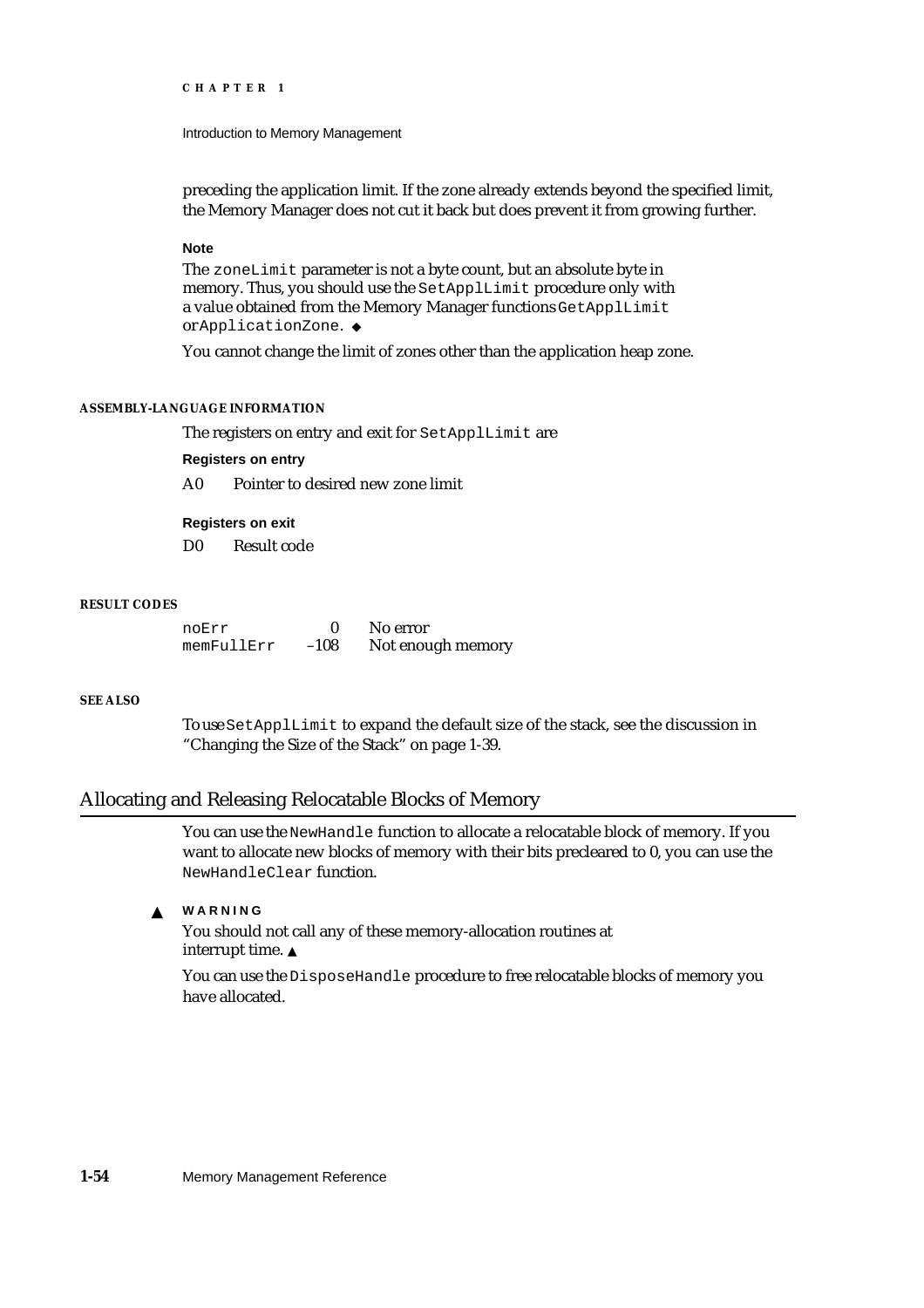```
CHAPTER 1
```
Introduction to Memory Management

# **NewHandle**

You can use the NewHandle function to allocate a relocatable memory block of a specified size.

FUNCTION NewHandle (logicalSize: Size): Handle;

logicalSize

The requested size (in bytes) of the relocatable block.

### **DESCRIPTION**

The NewHandle function attempts to allocate a new relocatable block in the current heap zone with a logical size of logicalSize bytes and then return a handle to the block. The new block is unlocked and unpurgeable. If NewHandle cannot allocate a block of the requested size, it returns NIL.

#### **WARNING**  $\mathbf{s}$

Do not try to manufacture your own handles without this function by simply assigning the address of a variable of type Ptr to a variable of type Handle. The resulting "fake handle" would not reference a relocatable block and could cause a system crash.

The NewHandle function pursues all available avenues to create a block of the requested size, including compacting the heap zone, increasing its size, and purging blocks from it. If all of these techniques fail and the heap zone has a grow-zone function installed, NewHandle calls the function. Then NewHandle tries again to free the necessary amount of memory, once more compacting and purging the heap zone if necessary. If memory still cannot be allocated, NewHandle calls the grow-zone function again, unless that function had returned 0, in which case NewHandle gives up and returns NIL.

### **SPECIAL CONSIDERATIONS**

Because NewHandle allocates memory, you should not call it at interrupt time.

### **ASSEMBLY-LANGUAGE INFORMATION**

The registers on entry and exit for NewHandle are

### **Registers on entry**

A0 Number of logical bytes requested

# **Registers on exit**

- A0 Address of the new block's master pointer or NTT.
- D0 Result code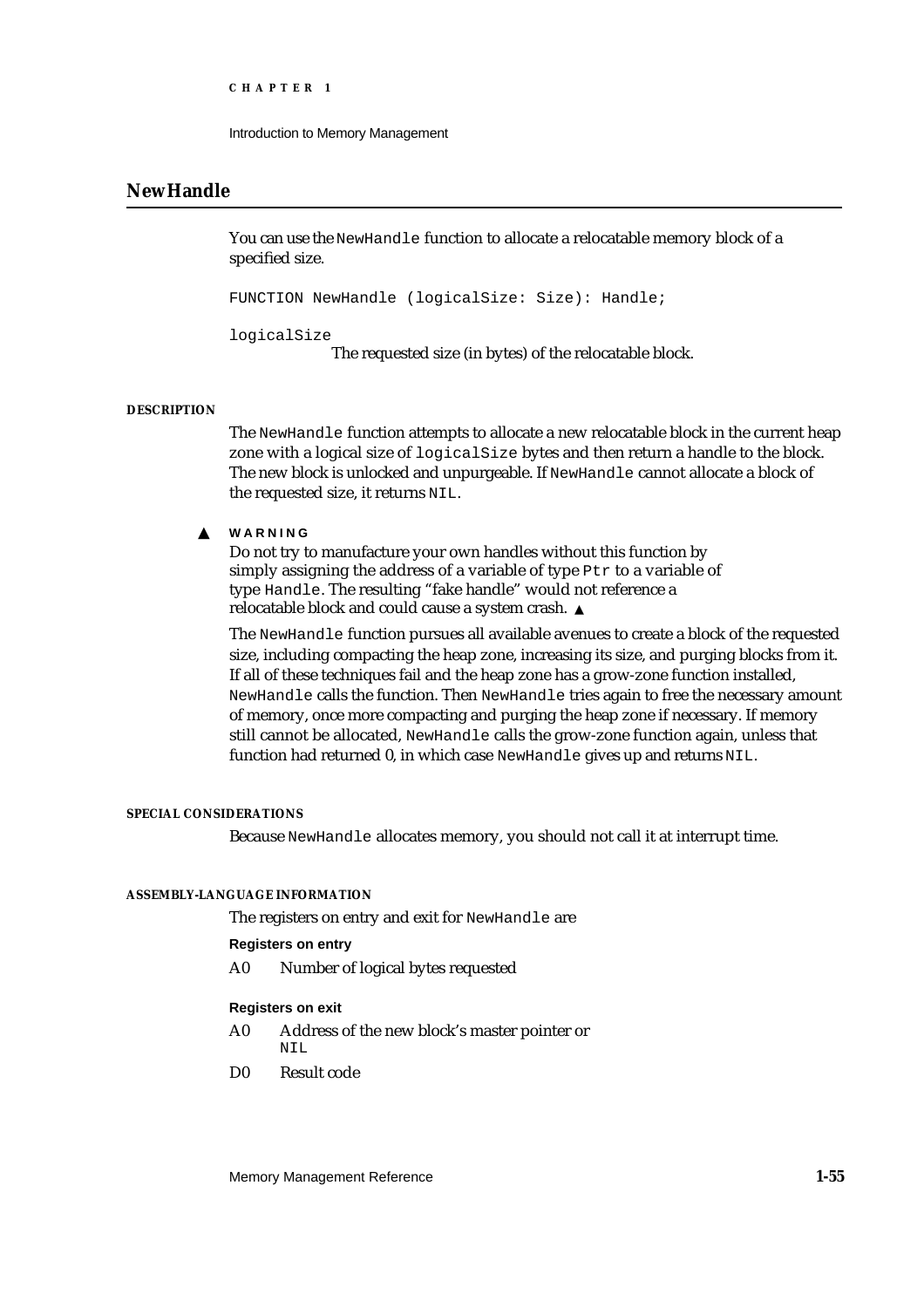Introduction to Memory Management

If you want to clear the bytes of a block of memory to 0 when you allocate it with the NewHandle function, set bit 9 of the routine trap word. You can usually do this by supplying the word CLEAR as the second argument to the routine macro, as follows:

\_NewHandle ,CLEAR

### **RESULT CODES**

noErr 0 No error<br>memFullErr -108 Notenou Not enough memory in heap zone

# **SEE ALSO**

If you allocate a relocatable block that you plan to lock for long periods of time, you can prevent heap fragmentation by allocating the block as low as possible in the heap zone. To do this, see the description of the ReserveMem procedure on page 1-70.

If you plan to lock a relocatable block for short periods of time, you might want to move it to the top of the heap zone to prevent heap fragmentation. For more information, see the description of the MoveHHi procedure on page 1-71.

# **NewHandleClear**

You can use the NewHandleClear function to allocate prezeroed memory in a relocatable block of a specified size.

FUNCTION NewHandleClear (logicalSize: Size): Handle;

logicalSize

The requested size (in bytes) of the relocatable block. The NewHandleClear function sets each of these bytes to 0.

### **DESCRIPTION**

The NewHandleClear function works much as the NewHandle function does but sets all bytes in the new block to 0 instead of leaving the contents of the block undefined.

Currently, NewHandleClear clears the block one byte at a time. For a large block, it might be faster to clear the block manually a long word at a time.

# **RESULT CODES**

noErr 0 No error memFullErr –108 Not enough memory in heap zone

**1-56** Memory Management Reference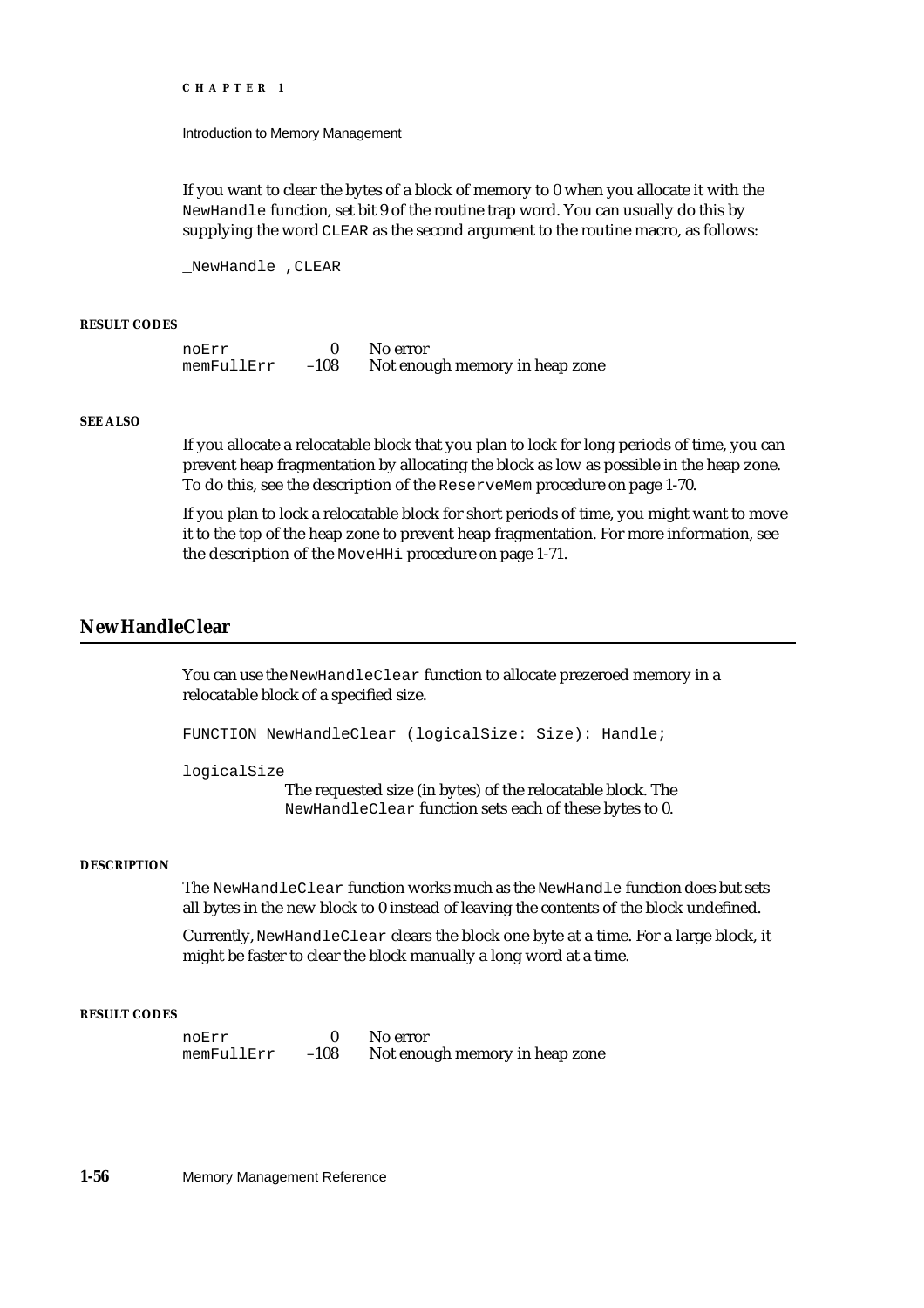```
CHAPTER 1
```
Introduction to Memory Management

# **DisposeHandle**

When you are completely done with a relocatable block, call the DisposeHandle procedure to free it and its master pointer for other uses.

PROCEDURE DisposeHandle (h: Handle);

h A handle to a relocatable block.

# **DESCRIPTION**

The DisposeHandle procedure releases the memory occupied by the relocatable block whose handle is h. It also frees the handle's master pointer for other uses.

#### **WARNING**  $\mathbf{s}$

After a call to DisposeHandle, all handles to the released block become invalid and should not be used again. Any subsequent calls to DisposeHandle using an invalid handle might damage the master pointer list.

Do not use DisposeHandle to dispose of a handle obtained from the Resource Manager (for example, by a previous call to GetResource); use ReleaseResource instead. If, however, you have called DetachResource on a resource handle, you should dispose of the storage by calling DisposeHandle.

## **SPECIAL CONSIDERATIONS**

Because DisposeHandle purges memory, you should not call it at interrupt time.

# **ASSEMBLY-LANGUAGE INFORMATION**

The registers on entry and exit for DisposeHandle are

### **Registers on entry**

A0 Handle to the relocatable block to be disposed of

### **Registers on exit**

D0 Result code

### **RESULT CODES**

| noErr    |        | No error                           |
|----------|--------|------------------------------------|
| memWZErr | $-111$ | Attempt to operate on a free block |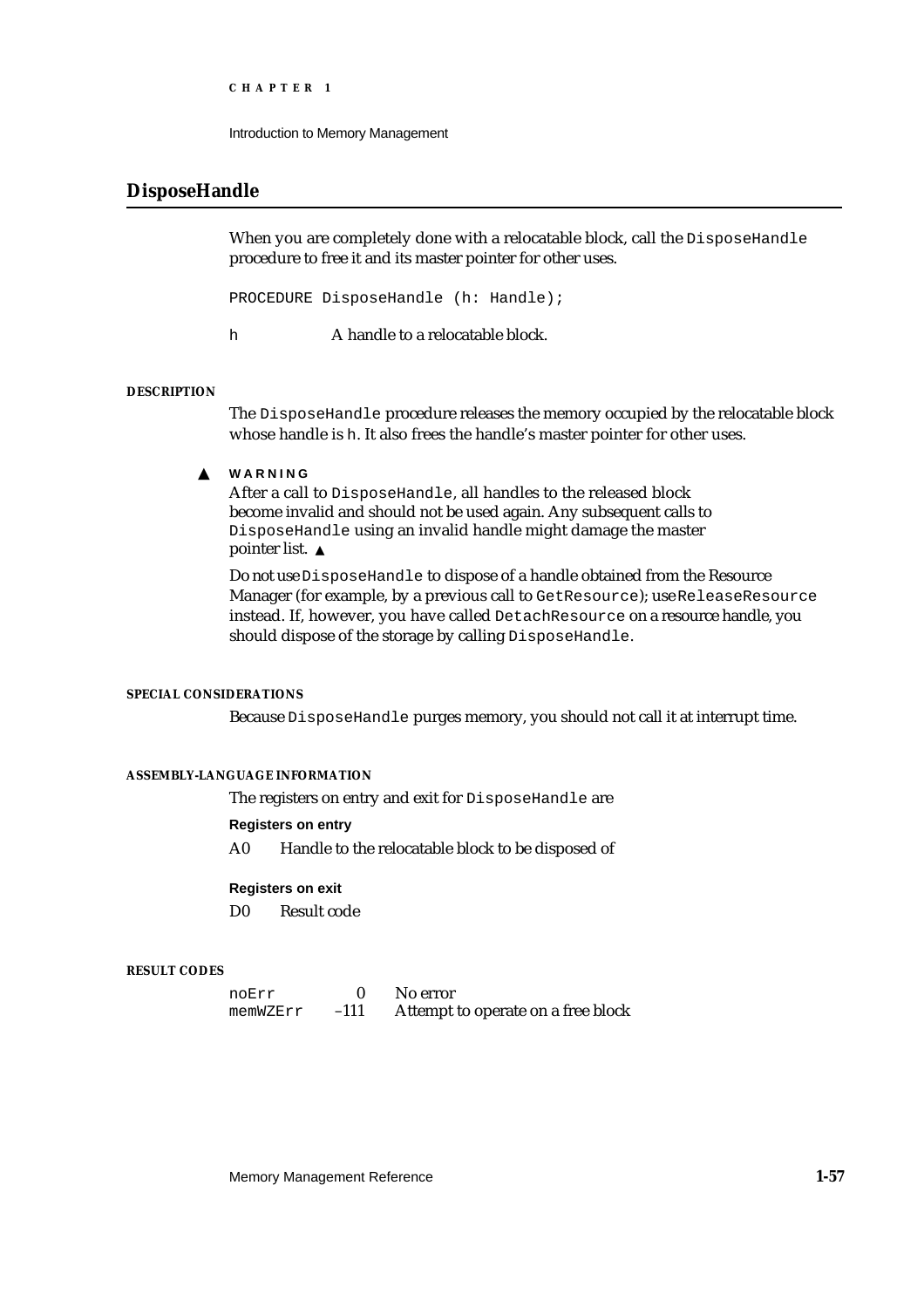```
CHAPTER 1
```
Introduction to Memory Management

# Allocating and Releasing Nonrelocatable Blocks of Memory

You can use the NewPtr function to allocate a nonrelocatable block of memory. If you want to allocate new blocks of memory with their bits precleared to 0, you can use the NewPtrClear function.

**WARNING**  $\mathbf{S}$ 

> You should not call any of these memory-allocation routines at interrupt time.

You can use the DisposePtr procedure to free nonrelocatable blocks of memory you have allocated.

# **NewPtr**

You can use the NewPtr function to allocate a nonrelocatable block of memory of a specified size.

```
FUNCTION NewPtr (logicalSize: Size): Ptr;
```

```
logicalSize
```
The requested size (in bytes) of the nonrelocatable block.

### **DESCRIPTION**

The NewPtr function attempts to allocate, in the current heap zone, a nonrelocatable block with a logical size of logicalSize bytes and then return a pointer to the block. If the requested number of bytes cannot be allocated, NewPtr returns NIL.

The NewPtr function attempts to reserve space as low in the heap zone as possible for the new block. If it is able to reserve the requested amount of space, NewPtr allocates the nonrelocatable block in the gap ReserveMem creates. Otherwise, NewPtr returns NIL and generates a memFullErr error.

### **SPECIAL CONSIDERATIONS**

Because NewPtr allocates memory, you should not call it at interrupt time.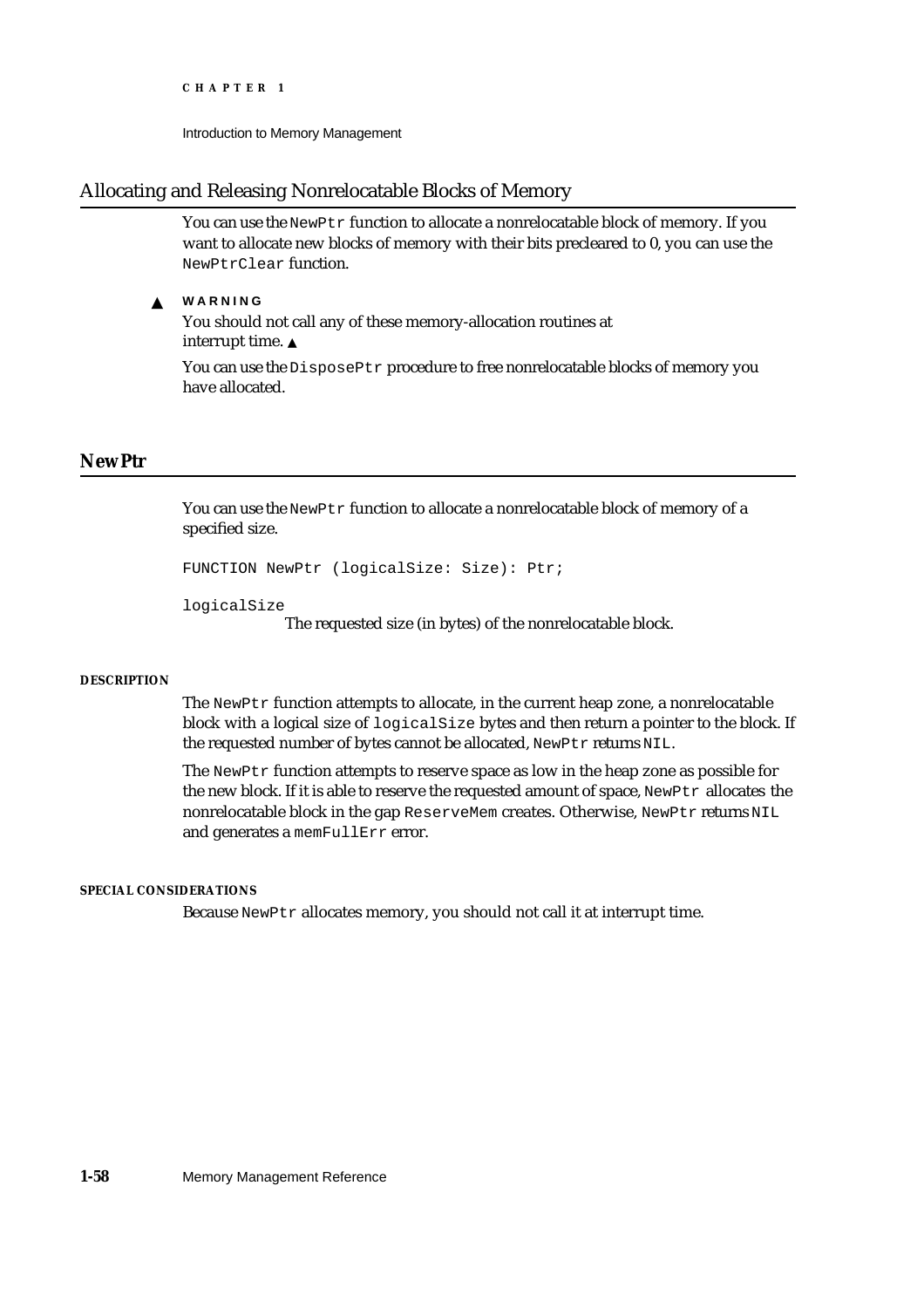Introduction to Memory Management

### **ASSEMBLY-LANGUAGE INFORMATION**

The registers on entry and exit for NewPtr are

**Registers on entry**

A0 Number of logical bytes requested

## **Registers on exit**

- A0 Address of the new block or NITI.
- D0 Result code

If you want to clear the bytes of a block of memory to 0 when you allocate it with the NewPtr function, set bit 9 of the routine trap word. You can usually do this by supplying the word CLEAR as the second argument to the routine macro, as follows:

\_NewPtr ,CLEAR

## **RESULT CODES**

| noErr      |        | No error          |
|------------|--------|-------------------|
| memFullErr | $-108$ | Not enough memory |

## **NewPtrClear**

You can use the NewPtrClear function to allocate prezeroed memory in a nonrelocatable block of a specified size.

FUNCTION NewPtrClear (logicalSize: Size): Ptr;

logicalSize

The requested size (in bytes) of the nonrelocatable block.

## **DESCRIPTION**

The NewPtrClear function works much as the NewPtr function does, but sets all bytes in the new block to 0 instead of leaving the contents of the block undefined.

Currently, NewPtrClear clears the block one byte at a time. For a large block, it might be faster to clear the block manually a long word at a time.

## **RESULT CODES**

noErr 0 No error<br>memFullErr -108 Notenou Not enough memory

Memory Management Reference **1-59**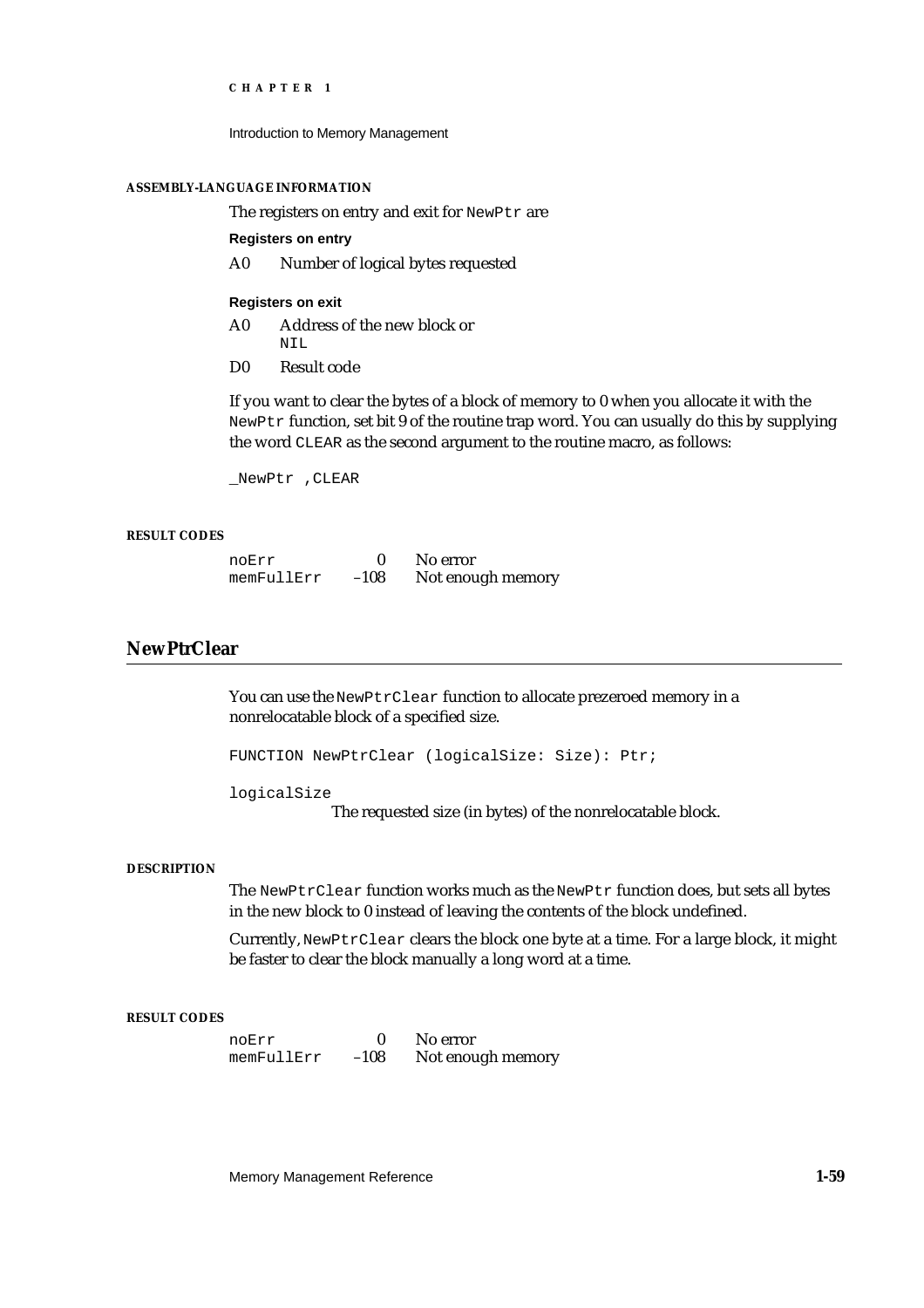```
CHAPTER 1
```
## **DisposePtr**

When you are completely done with a nonrelocatable block, call the DisposePtr procedure to free it for other uses.

PROCEDURE DisposePtr (p: Ptr);

p A pointer to the nonrelocatable block you want to dispose of.

## **DESCRIPTION**

The DisposePtr procedure releases the memory occupied by the nonrelocatable block specified by p.

**WARNING**  $\mathbf{s}$ 

> After a call to DisposePtr, all pointers to the released block become invalid and should not be used again. Any subsequent use of a pointer to the released block might cause a system error.

## **SPECIAL CONSIDERATIONS**

Because DisposePtr purges memory, you should not call it at interrupt time.

## **ASSEMBLY-LANGUAGE INFORMATION**

The registers on entry and exit for DisposePtr are

## **Registers on entry**

A0 Pointer to the nonrelocatable block to be disposed of

## **Registers on exit**

D0 Result code

## **RESULT CODES**

noErr 0 No error<br>memWZErr -111 Attempt memWZErr –111 Attempt to operate on a free block

## Setting the Properties of Relocatable Blocks

A relocatable block can be either locked or unlocked and either purgeable or unpurgeable. In addition, it can have its resource bit either set or cleared. To determine the state of any of these properties, use the HGetState function. To change these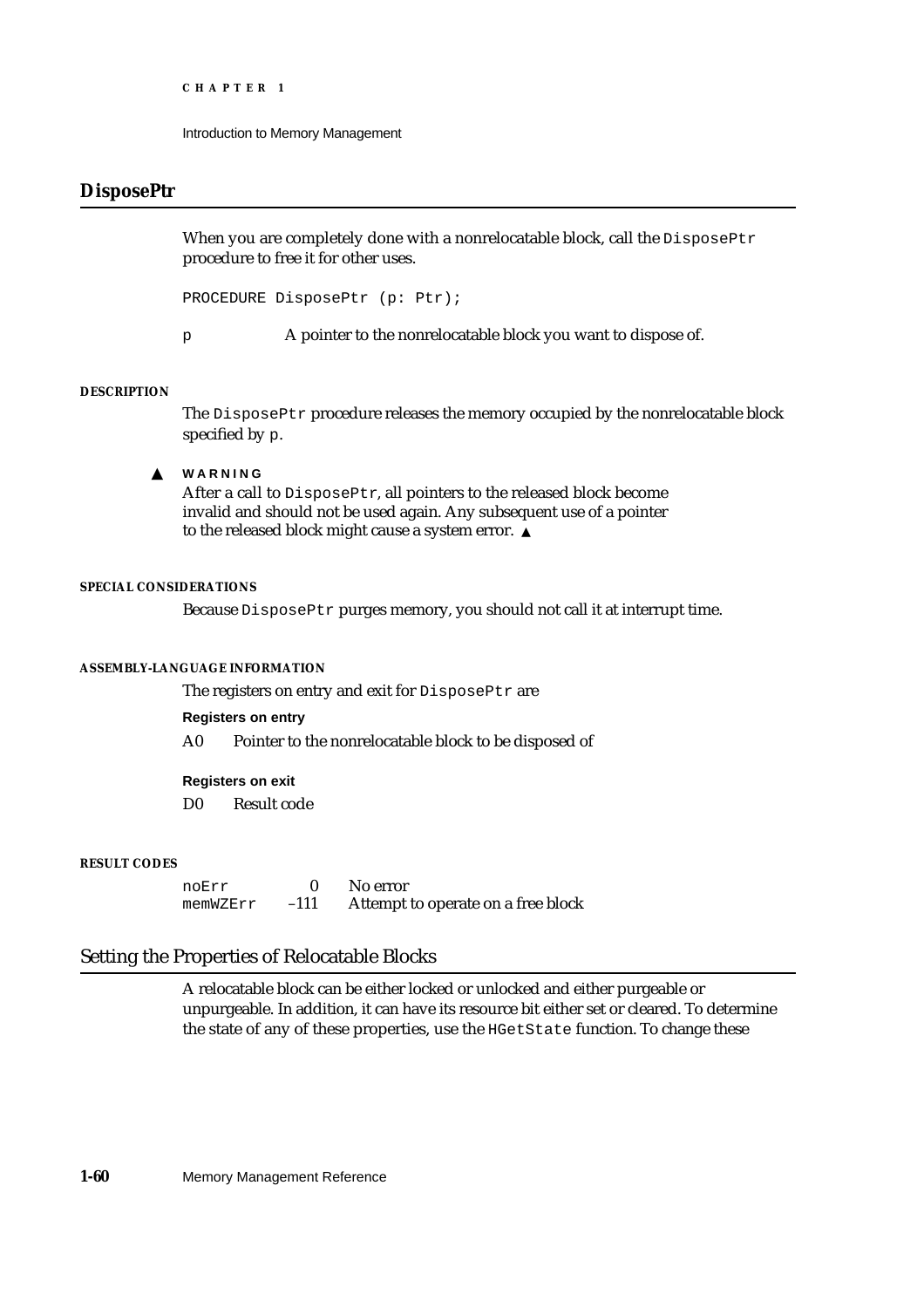Introduction to Memory Management

properties, use the HLock, HUnlock, HPurge, HNoPurge, HSetRBit, and HClrRBit procedures. To restore these properties, use the HSetState procedure.

**WARNING** s

> Be sure to use these procedures to get and set the properties of relocatable blocks. In particular, do not rely on the structure of master pointers, because their structure in 24-bit mode is different from their structure in 32-bit mode.

## **HGetState**

You can use the HGetState function to get the current properties of a relocatable block (perhaps so that you can change and then later restore those properties).

FUNCTION HGetState (h: Handle): SignedByte;

h A handle to a relocatable block.

## **DESCRIPTION**

The HGetState function returns a signed byte containing the flags of the master pointer for the given handle. You can save this byte, change the state of any of the flags, and then restore their original states by passing the byte to the HSetState procedure, described next.

You can use bit-manipulation functions on the returned signed byte to determine the value of a given attribute. Currently the following bits are used:

- **Bit Meaning**
- 0–4 Reserved
- 5 Set if relocatable block is a resource
- 6 Set if relocatable block is purgeable
- 7 Set if relocatable block is locked

If an error occurs during an attempt to get the state flags of the specified relocatable block, HGetState returns the low-order byte of the result code as its function result. For example, if the handle h points to a master pointer whose value is NIL, then the signed byte returned by HGetState will contain the value –109.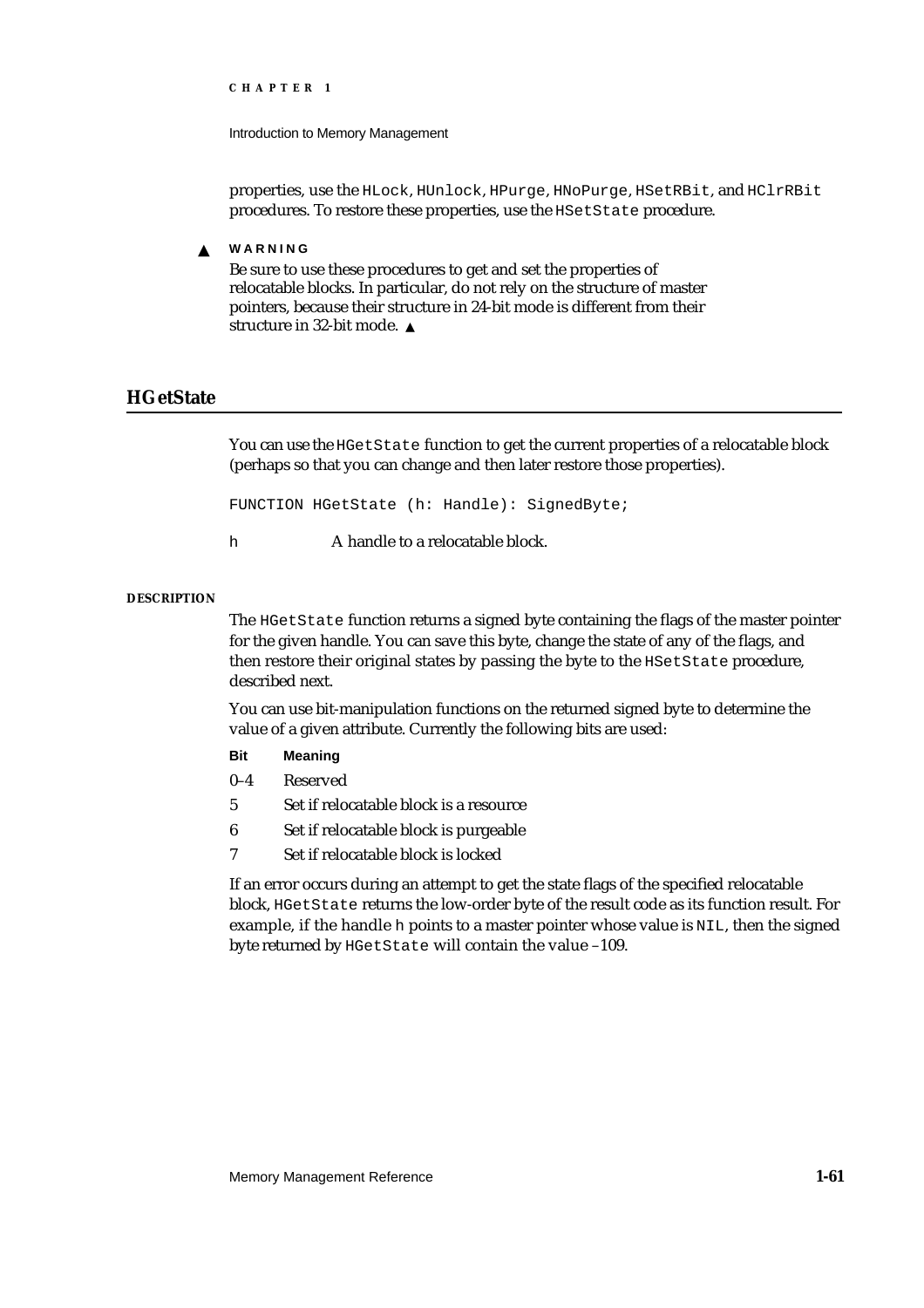Introduction to Memory Management

### **ASSEMBLY-LANGUAGE INFORMATION**

The registers on entry and exit for HGetState are

**Registers on entry**

A0 Handle whose properties you want to get

**Registers on exit** D0 Byte containing flags

## **RESULT CODES**

| noErr        |        | No error                           |
|--------------|--------|------------------------------------|
| nilHandleErr | $-109$ | NIL master pointer                 |
| memWZErr     | $-111$ | Attempt to operate on a free block |

## **HSetState**

You can use the HSetState procedure to restore properties of a block after a call to HGetState.

|       | PROCEDURE HSetState (h: Handle; flags: SignedByte);                                        |
|-------|--------------------------------------------------------------------------------------------|
| h     | A handle to a relocatable block.                                                           |
| flags | A signed byte specifying the properties to which you want to set the<br>relocatable block. |

## **DESCRIPTION**

The HSetState procedure restores to the handle h the properties specified in the flags signed byte. See the description of the HGetState function for a list of the currently used bits in that byte. Because additional bits of the flags byte could become significant in future versions of system software, use HSetState only with a byte returned by HGetState. If you need to set two or three properties of a relocatable block at once, it is better to use the procedures that set individual properties than to manipulate the bits returned by HGetState and then call HSetState.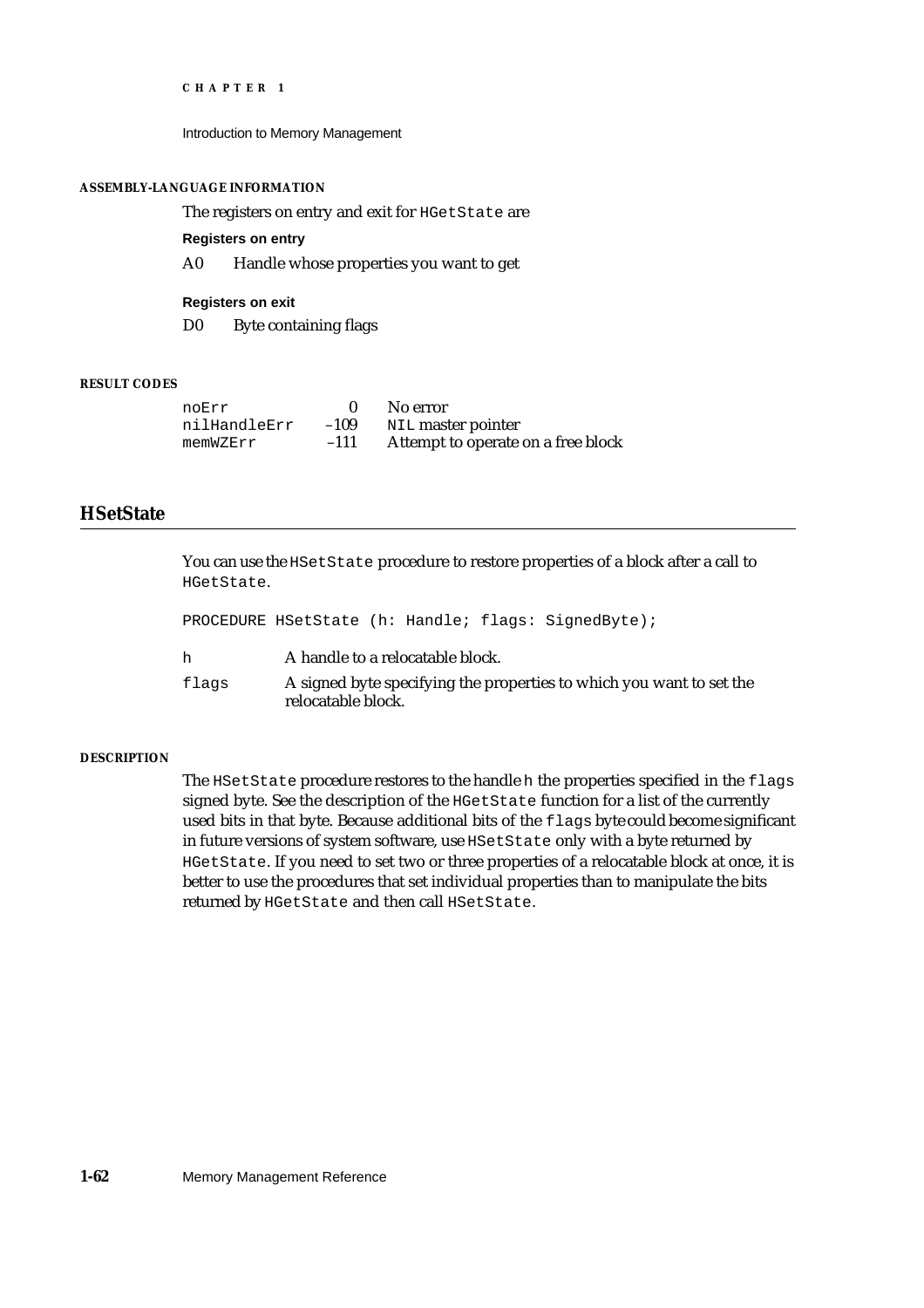Introduction to Memory Management

## **ASSEMBLY-LANGUAGE INFORMATION**

The registers on entry and exit for HSetState are

## **Registers on entry**

- A0 Handle whose properties you want to set
- D0 Byte containing flags indicating the handle's new properties

### **Registers on exit**

D0 Result code

## **RESULT CODES**

| noErr        |        | No error                           |
|--------------|--------|------------------------------------|
| nilHandleErr | $-109$ | NIL master pointer                 |
| memWZErr     | $-111$ | Attempt to operate on a free block |

## **HLock**

You can use the HLock procedure to lock a relocatable block so that it does not move in the heap. If you plan to dereference a handle and then allocate, move, or purge memory (or call a routine that does so), then you should lock the handle before using the dereferenced handle.

PROCEDURE HLock (h: Handle);

h A handle to a relocatable block.

## **DESCRIPTION**

The HLock procedure locks the relocatable block to which h is a handle, preventing it from being moved within its heap zone. If the block is already locked, HLock does nothing.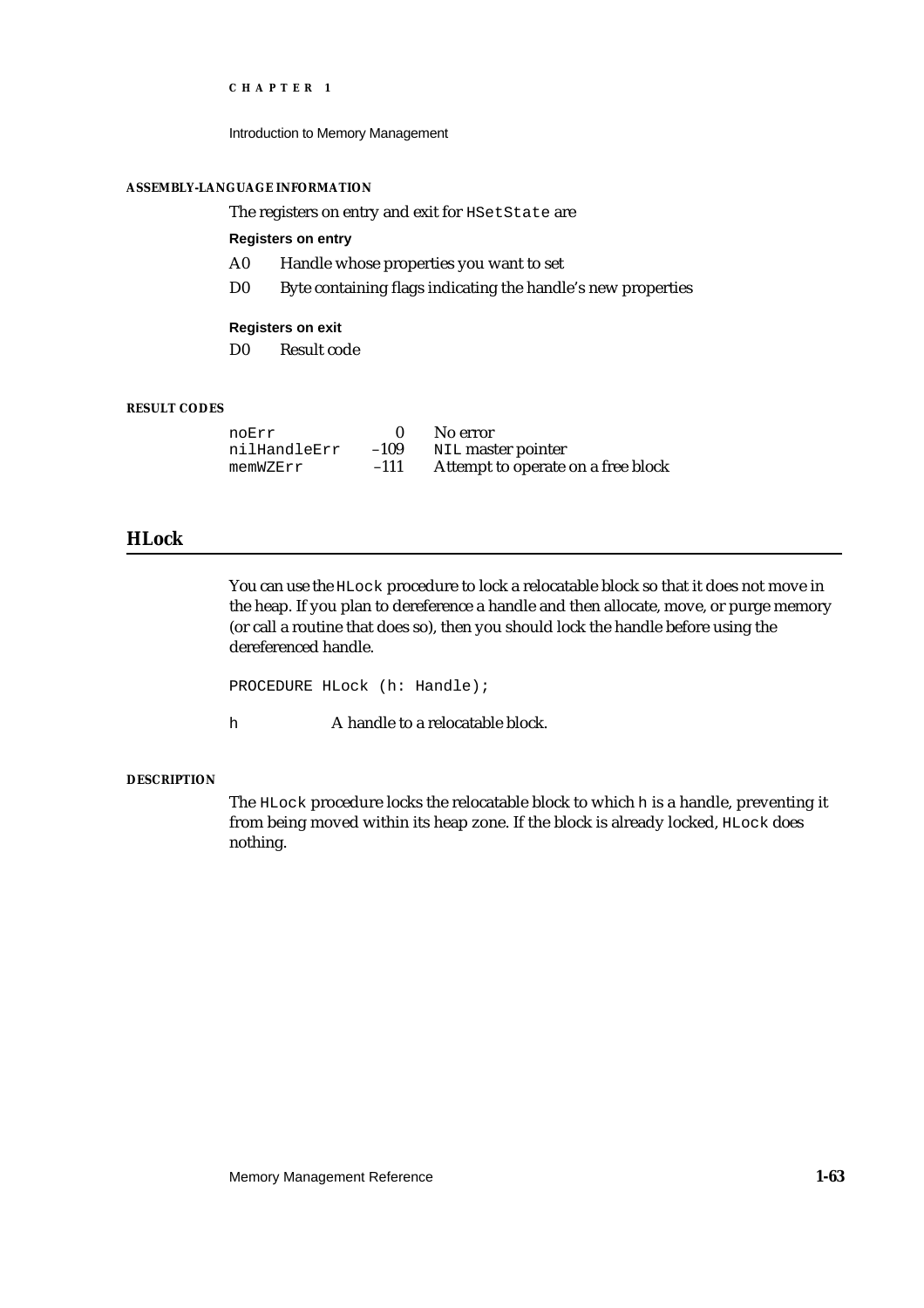Introduction to Memory Management

### **ASSEMBLY-LANGUAGE INFORMATION**

The registers on entry and exit for HLock are

**Registers on entry**

A0 Handle to lock

**Registers on exit**

D0 Result code

## **RESULT CODES**

| noErr        |        | No error                           |
|--------------|--------|------------------------------------|
| nilHandleErr | $-109$ | NIL master pointer                 |
| memWZErr     | $-111$ | Attempt to operate on a free block |

### **SEE ALSO**

If you plan to lock a relocatable block for long periods of time, you can prevent fragmentation by ensuring that the block is as low as possible in the heap zone. To do this, see the description of the ReserveMem procedure on page 1-70.

If you plan to lock a relocatable block for short periods of time, you can prevent heap fragmentation by moving the block to the top of the heap zone before locking. For more information, see the description of the MoveHHi procedure on page 1-71.

## **HUnlock**

You can use the HUnlock procedure to unlock a relocatable block so that it is free to move in its heap zone.

PROCEDURE HUnlock (h: Handle);

h **A** handle to a relocatable block.

## **DESCRIPTION**

The HUnlock procedure unlocks the relocatable block to which h is a handle, allowing it to be moved within its heap zone. If the block is already unlocked, HUnlock does nothing.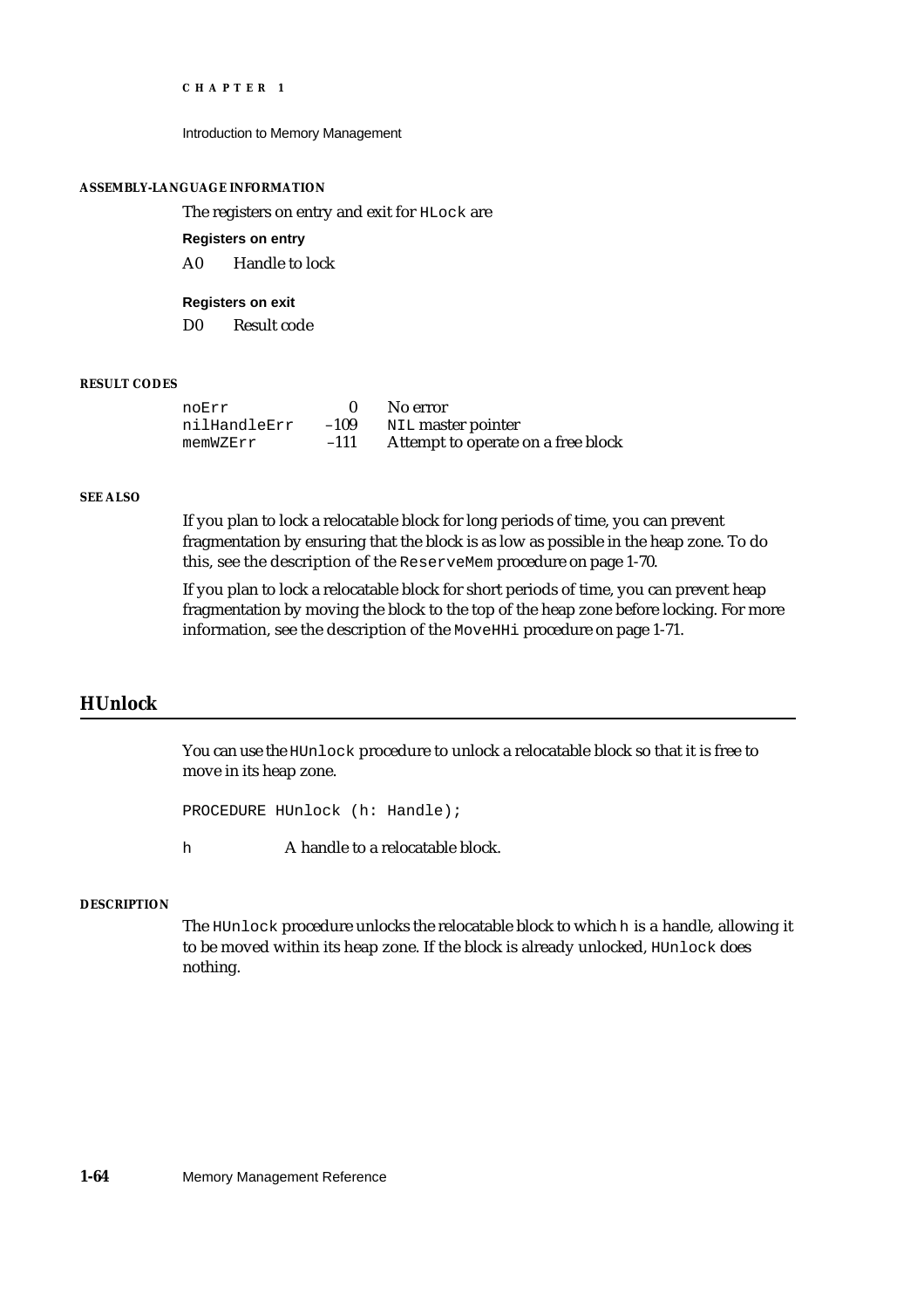Introduction to Memory Management

### **ASSEMBLY-LANGUAGE INFORMATION**

The registers on entry and exit for HUnlock are

**Registers on entry**

A0 Handle to unlock

**Registers on exit** D0 Result code

## **RESULT CODES**

| noErr        |        | No error                           |
|--------------|--------|------------------------------------|
| nilHandleErr | $-109$ | NIL master pointer                 |
| memWZErr     | $-111$ | Attempt to operate on a free block |

## **HPurge**

You can use the HPurge procedure to mark a relocatable block so that it can be purged if a memory request cannot be fulfilled after compaction.

```
PROCEDURE HPurge (h: Handle);
```
h **A** handle to a relocatable block.

## **DESCRIPTION**

The HPurge procedure makes the relocatable block to which h is a handle purgeable. If the block is already purgeable, HPurge does nothing.

The Memory Manager might purge the block when it needs to purge the heap zone containing the block to satisfy a memory request. A direct call to the PurgeMem procedure or the MaxMem function would also purge blocks marked as purgeable.

Once you mark a relocatable block as purgeable, you should make sure that handles to the block are not empty before you access the block. If they are empty, you must reallocate space for the block and recopy the block's data from another source, such as a resource file, before using the information in the block.

If the block to which h is a handle is locked, HPurge does not unlock the block but does mark it as purgeable. If you later call HUnlock on h, the block is subject to purging.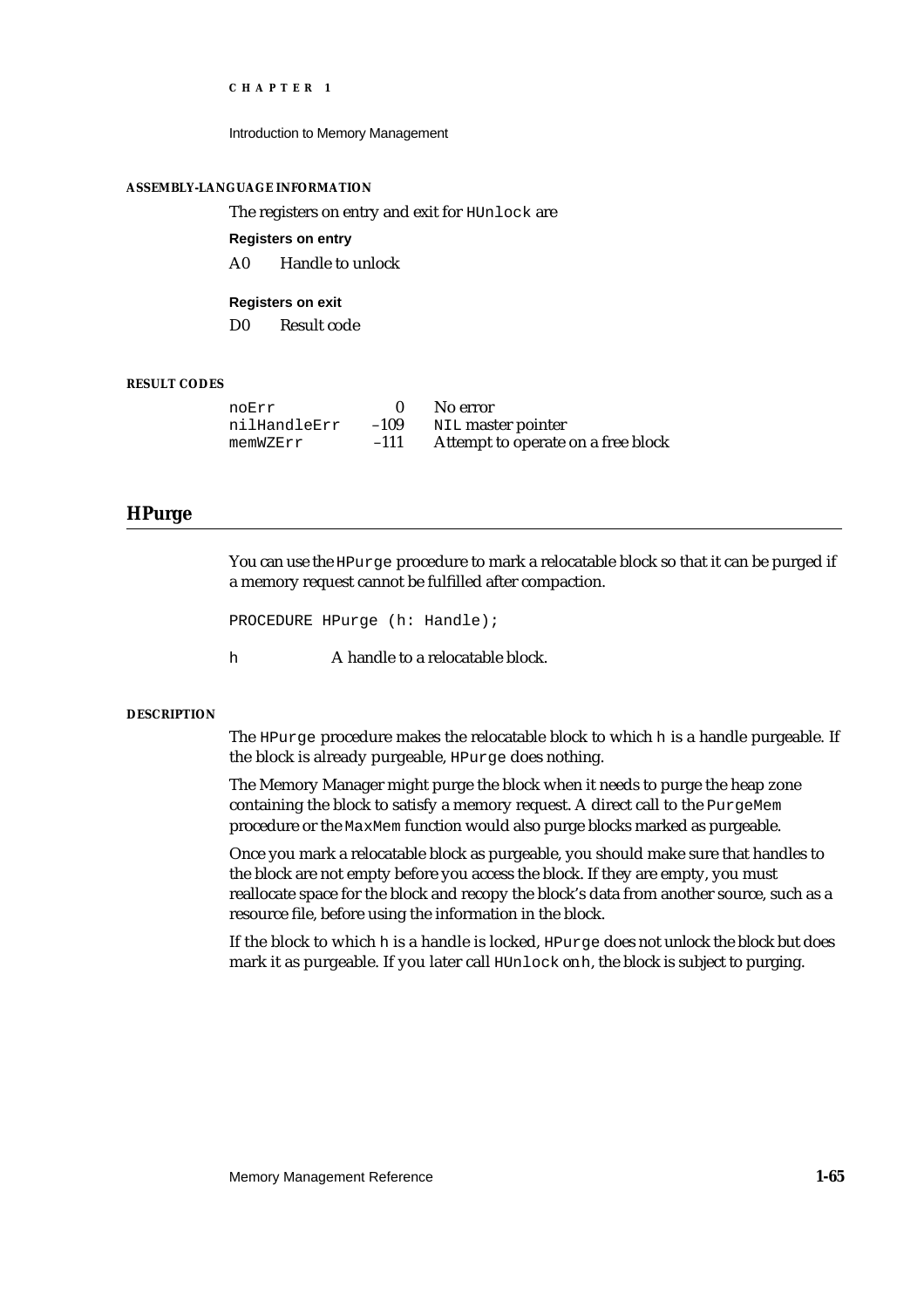Introduction to Memory Management

### **ASSEMBLY-LANGUAGE INFORMATION**

The registers on entry and exit for HPurge are

**Registers on entry**

A0 Handle to make purgeable

**Registers on exit**

D0 Result code

## **RESULT CODES**

| noErr        |        | No error                           |
|--------------|--------|------------------------------------|
| nilHandleErr | $-109$ | NIL master pointer                 |
| memWZErr     | $-111$ | Attempt to operate on a free block |

### **SEE ALSO**

If the Memory Manager has purged a block, you can reallocate space for it by using the ReallocateHandle procedure, described on page 1-68.

You can immediately free the space taken by a handle without disposing of it by calling EmptyHandle. This procedure, described on page 1-67, does not require that the block be purgeable.

## **HNoPurge**

You can use the HNoPurge procedure to mark a relocatable block so that it cannot be purged.

PROCEDURE HNoPurge (h: Handle);

h A handle to a relocatable block.

## **DESCRIPTION**

The HNoPurge procedure makes the relocatable block to which h is a handle unpurgeable. If the block is already unpurgeable, HNoPurge does nothing.

The HNoPurge procedure does not reallocate memory for a handle if it has already been purged.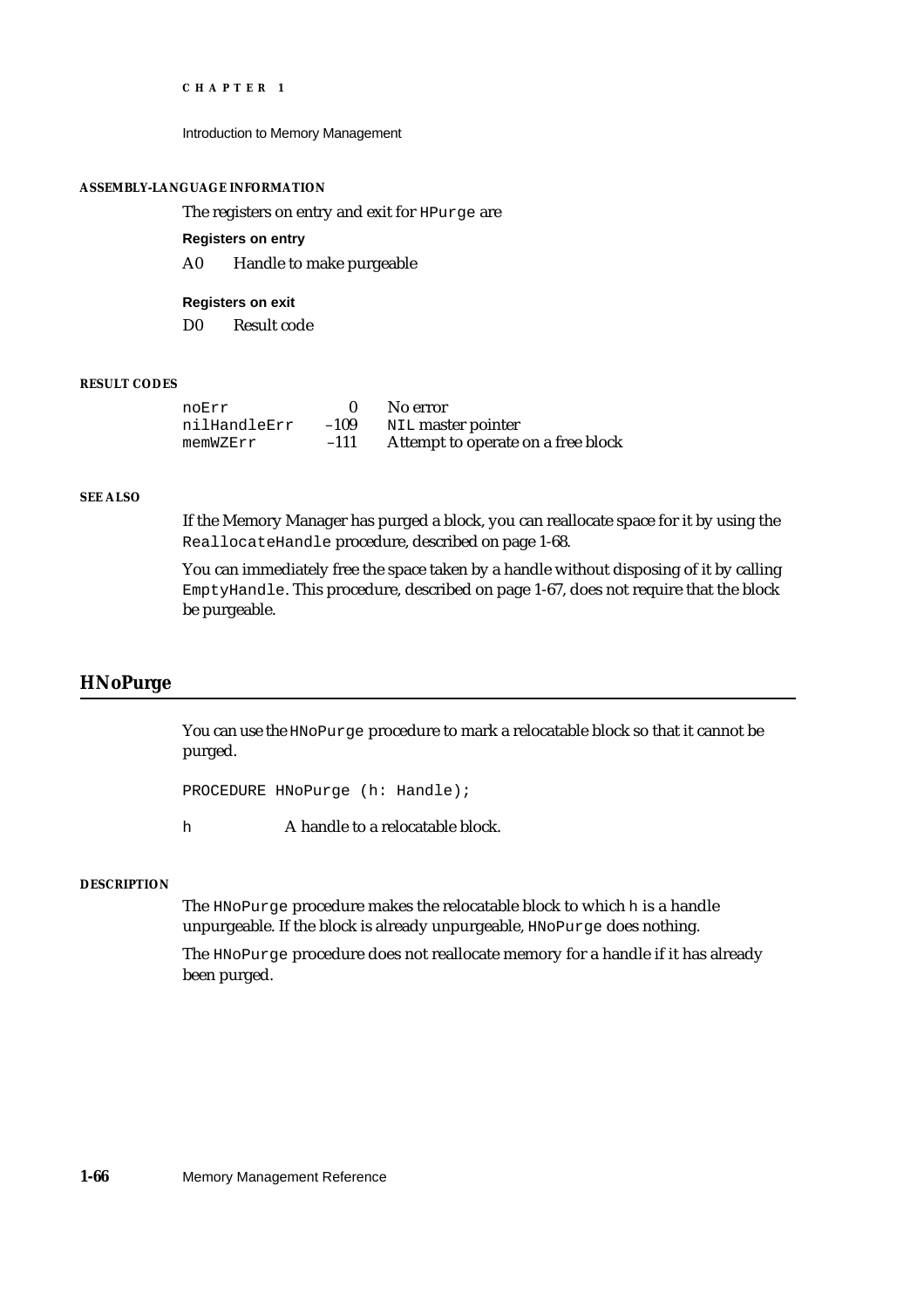Introduction to Memory Management

### **ASSEMBLY-LANGUAGE INFORMATION**

The registers on entry and exit for HNoPurge are

**Registers on entry**

A0 Handle to make unpurgeable

**Registers on exit** D0 Result code

## **RESULT CODES**

| noErr        |        | No error                           |
|--------------|--------|------------------------------------|
| nilHandleErr | $-109$ | NIL master pointer                 |
| memWZErr     | $-111$ | Attempt to operate on a free block |

## **SEE ALSO**

If you want to reallocate memory for a relocatable block that has already been purged, you can use the ReallocateHandle procedure, described in the next section, "Managing Relocatable Blocks."

## Managing Relocatable Blocks

The Memory Manager provides routines that allow you to purge and later reallocate space for relocatable blocks and control where in their heap zone relocatable blocks are located.

To free the memory taken up by a relocatable block without releasing the master pointer to the block for other uses, use the EmptyHandle procedure. To reallocate space for a handle that you have emptied or the Memory Manager has purged, use the ReallocateHandle procedure.

To ensure that a relocatable block that you plan to lock for short or long periods of time does not cause heap fragmentation, use the MoveHHi and the ReserveMem procedures, respectively.

## **EmptyHandle**

The EmptyHandle procedure allows you to free memory taken by a relocatable block without freeing the relocatable block's master pointer for other uses.

PROCEDURE EmptyHandle (h: Handle);

h **A** handle to a relocatable block.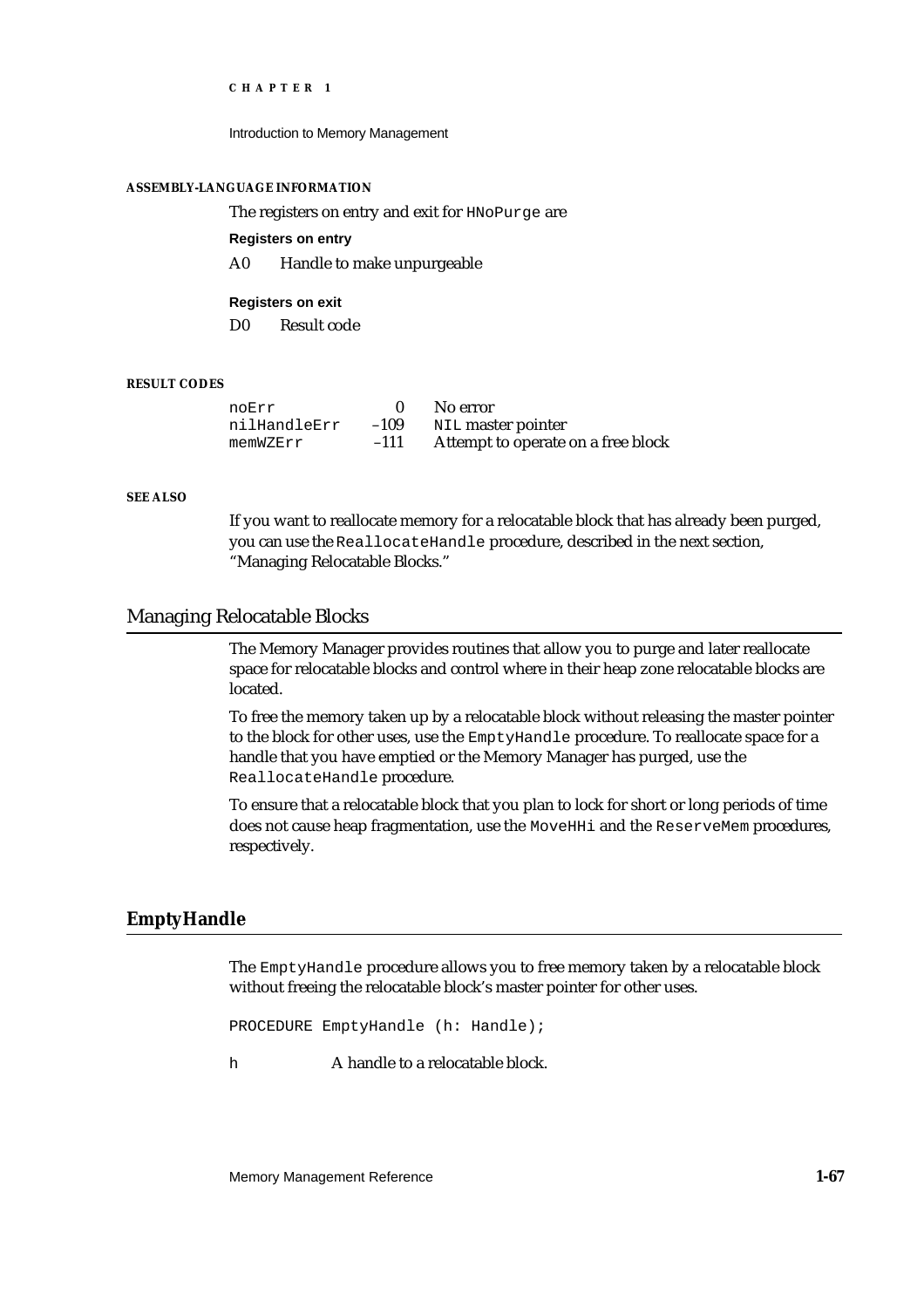```
CHAPTER 1
```
### **DESCRIPTION**

The EmptyHandle procedure purges the relocatable block whose handle is h and sets the handle's master pointer to NIL. The block whose handle is h must be unlocked but need not be purgeable.

### **Note**

If there are multiple handles to the relocatable block, then calling the EmptyHandle procedure empties them all, because all of the handles share a common master pointer. When you later use ReallocateHandle to reallocate space for the block, the master pointer is updated, and all of the handles reference the new block correctly. u

## **SPECIAL CONSIDERATIONS**

Because EmptyHandle purges memory, you should not call it at interrupt time.

## **ASSEMBLY-LANGUAGE INFORMATION**

The registers on entry and exit for EmptyHandle are

## **Registers on entry**

A0 Handle to relocatable block

## **Registers on exit**

- A0 Handle to relocatable block
- D0 Result code

## **RESULT CODES**

| noErr     |        | No error                           |
|-----------|--------|------------------------------------|
| memWZErr  | $-111$ | Attempt to operate on a free block |
| memPurErr | $-112$ | Attempt to purge a locked block    |

## **SEE ALSO**

To free the memory taken up by a relocatable block and release the block's master pointer for other uses, use the DisposeHandle procedure, described on page 1-57.

## **ReallocateHandle**

To recover space for a relocatable block that you have emptied or the Memory Manager has purged, use the ReallocateHandle procedure.

PROCEDURE ReallocateHandle (h: Handle; logicalSize: Size);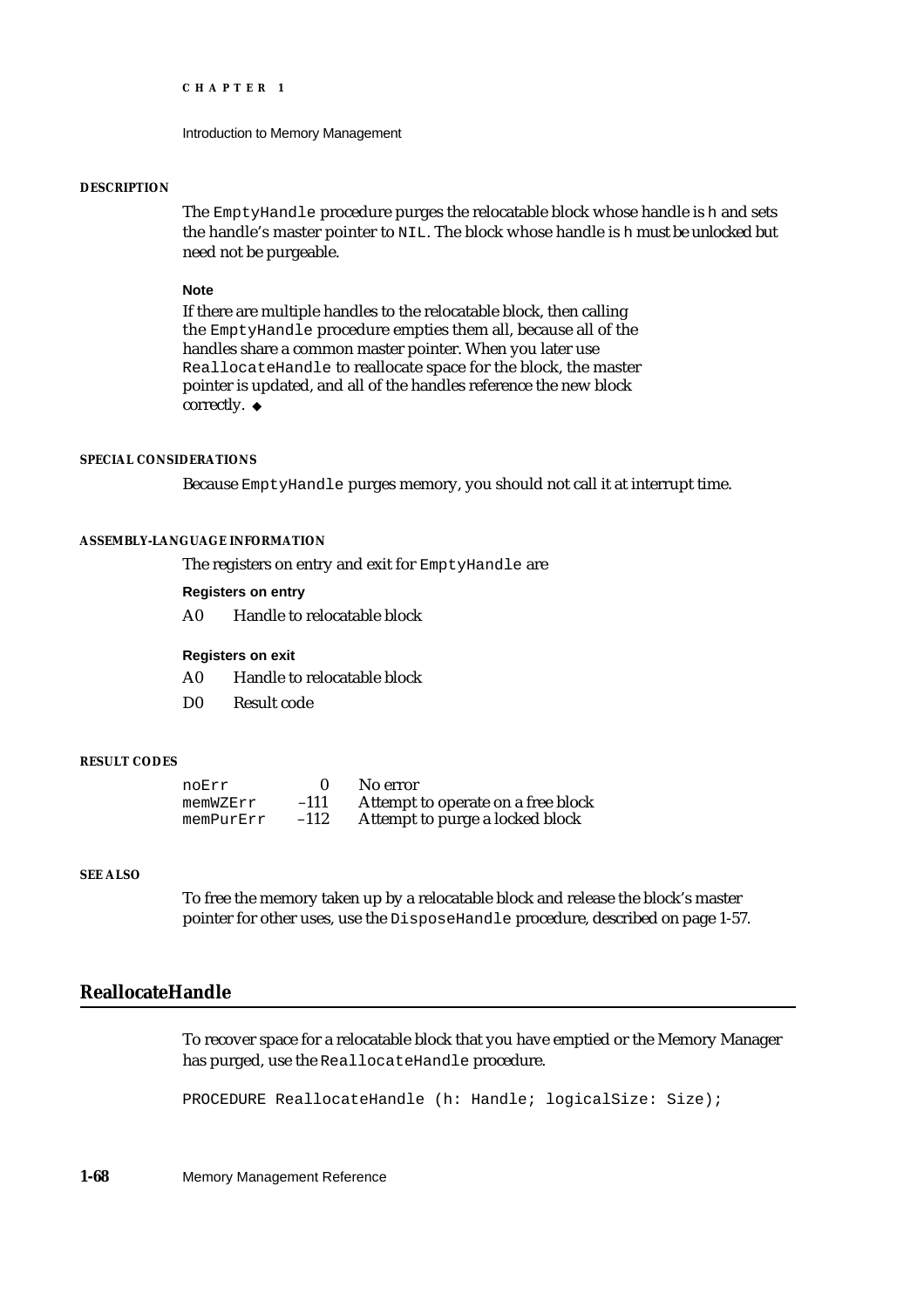Introduction to Memory Management

h **A** handle to a relocatable block.

logicalSize

The desired new logical size (in bytes) of the relocatable block.

## **DESCRIPTION**

The ReallocateHandle procedure allocates a new relocatable block with a logical size of logicalSize bytes. It updates the handle h by setting its master pointer to point to the new block. The new block is unlocked and unpurgeable.

Usually you use ReallocateHandle to reallocate space for a block that you have emptied or the Memory Manager has purged. If the handle references an existing block, ReallocateHandle releases that block before creating a new one.

### **Note**

To reallocate space for a resource that has been purged, you should call LoadResource, not ReallocateHandle.

If many handles reference a single purged, relocatable block, you need to call ReallocateHandle on just one of them.

In case of an error, ReallocateHandle neither allocates a new block nor changes the master pointer to which handle h points.

### **SPECIAL CONSIDERATIONS**

Because ReallocateHandle might purge and allocate memory, you should not call it at interrupt time.

## **ASSEMBLY-LANGUAGE INFORMATION**

The registers on entry and exit for ReallocateHandle are

### **Registers on entry**

- A0 Handle for new relocatable block
- D0 Desired logical size, in bytes, of new block

## **Registers on exit**

D0 Result code

### **RESULT CODES**

| noErr      |        | No error                           |
|------------|--------|------------------------------------|
| memROZErr  | -99    | Heap zone is read-only             |
| memFullErr | $-108$ | Not enough memory                  |
| memWZErr   | $-111$ | Attempt to operate on a free block |
| memPurErr  | $-112$ | Attempt to purge a locked block    |

Memory Management Reference **1-69**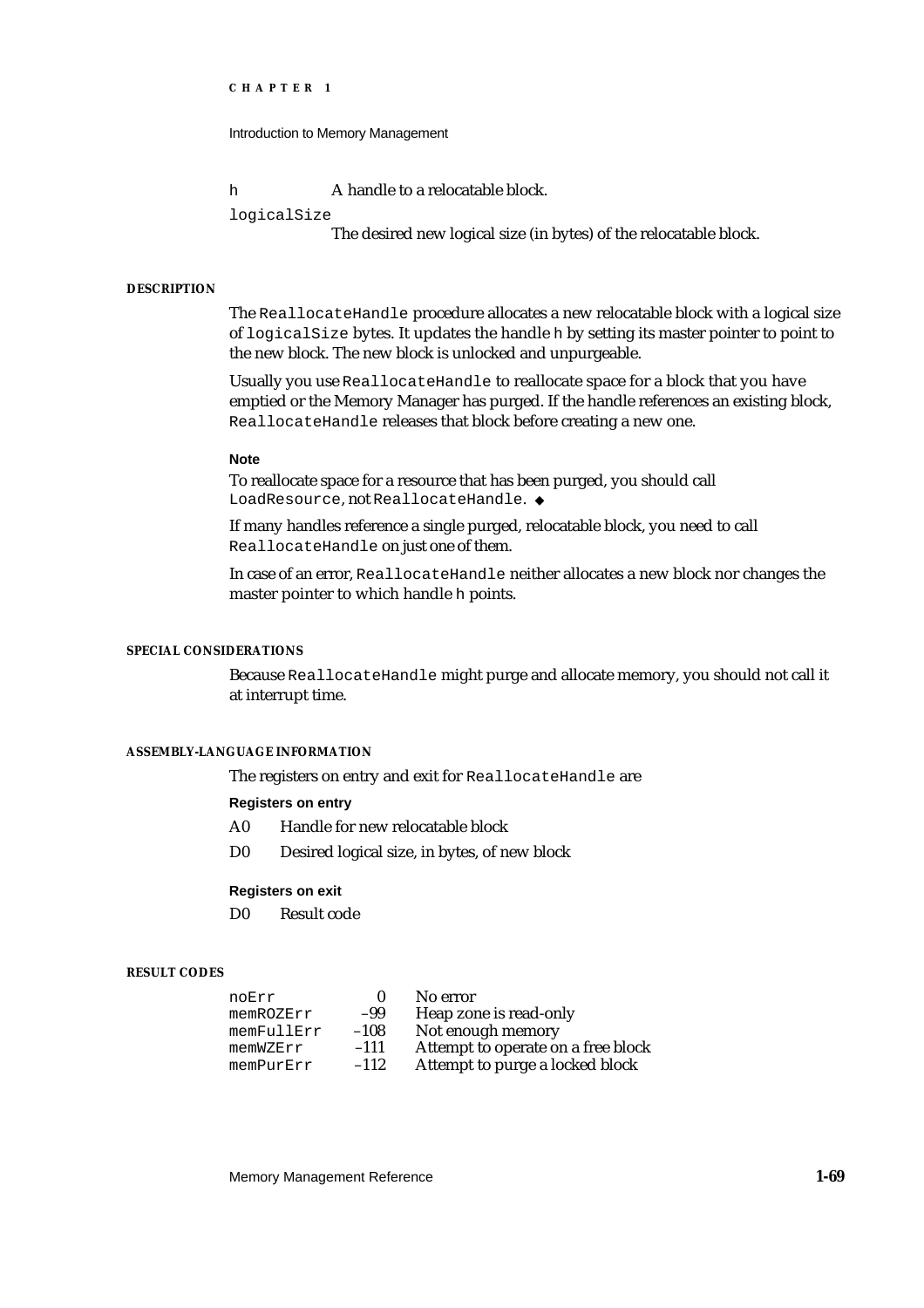## **ReserveMem**

Use the ReserveMem procedure when you allocate a relocatable block that you intend to lock for long periods of time. This helps prevent heap fragmentation because it reserves space for the block as close to the bottom of the heap as possible. Consistent use of ReserveMem for this purpose ensures that all locked, relocatable blocks and nonrelocatable blocks are together at the bottom of the heap zone and thus do not prevent unlocked relocatable blocks from moving about the zone.

PROCEDURE ReserveMem (cbNeeded: Size);

cbNeeded The number of bytes to reserve near the bottom of the heap.

## **DESCRIPTION**

The ReserveMem procedure attempts to create free space for a block of cbNeeded contiguous logical bytes at the lowest possible position in the current heap zone. It pursues every available means of placing the block as close as possible to the bottom of the zone, including moving other relocatable blocks upward, expanding the zone (if possible), and purging blocks from it.

Because ReserveMem does not actually allocate the block, you must combine calls to ReserveMem with calls to the NewHandle function.

Do not use the ReserveMem procedure for a relocatable block you intend to lock for only a short period of time. If you do so and then allocate a nonrelocatable block above it, the relocatable block becomes trapped under the nonrelocatable block when you unlock that relocatable block.

### **Note**

It isn't necessary to call ReserveMem to reserve space for a nonrelocatable block, because the NewPtr function calls it automatically. Also, you do not need to call ReserveMem to reserve memory before you load a locked resource into memory, because the Resource Manager calls ReserveMem automatically.

## **SPECIAL CONSIDERATIONS**

Because the ReserveMem procedure could move and purge memory, you should not call it at interrupt time.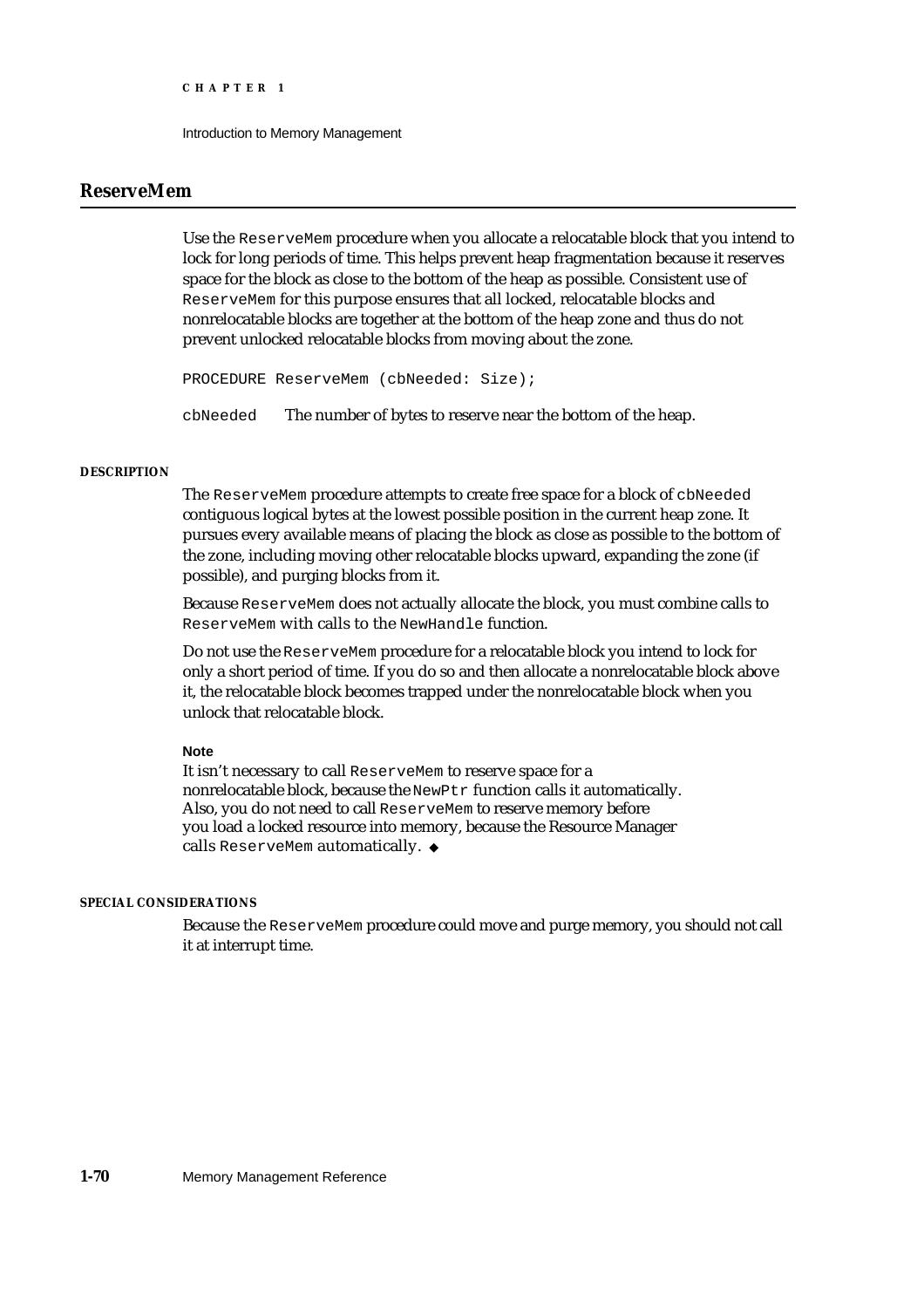Introduction to Memory Management

## **ASSEMBLY-LANGUAGE INFORMATION**

The registers on entry and exit for ReserveMem are

**Registers on entry**

D0 Number of bytes to reserve

**Registers on exit** D0 Result code

## **RESULT CODES**

| noErr      |        | No error          |
|------------|--------|-------------------|
| memFullErr | $-108$ | Not enough memory |

## **MoveHHi**

If you plan to lock a relocatable block for a short period of time, use the MOVEHHi procedure, which moves the block to the top of the heap and thus helps prevent heap fragmentation.

```
PROCEDURE MoveHHi (h: Handle);
```
h **A** handle to a relocatable block.

## **DESCRIPTION**

The MoveHHi procedure attempts to move the relocatable block referenced by the handle h upward until it reaches a nonrelocatable block, a locked relocatable block, or the top of the heap.

#### **WARNING**  $\mathbf{s}$

If you call MoveHHi to move a handle to a resource that has its resChanged bit set, the Resource Manager updates the resource by using the WriteResource procedure to write the contents of the block to disk. If you want to avoid this behavior, call the Resource Manager procedure SetResPurge(FALSE) before you call MoveHHi, and then call SetResPurge(TRUE) to restore the default setting.

By using the MoveHHi procedure on relocatable blocks you plan to allocate for short periods of time, you help prevent islands of immovable memory from accumulating in (and thus fragmenting) the heap.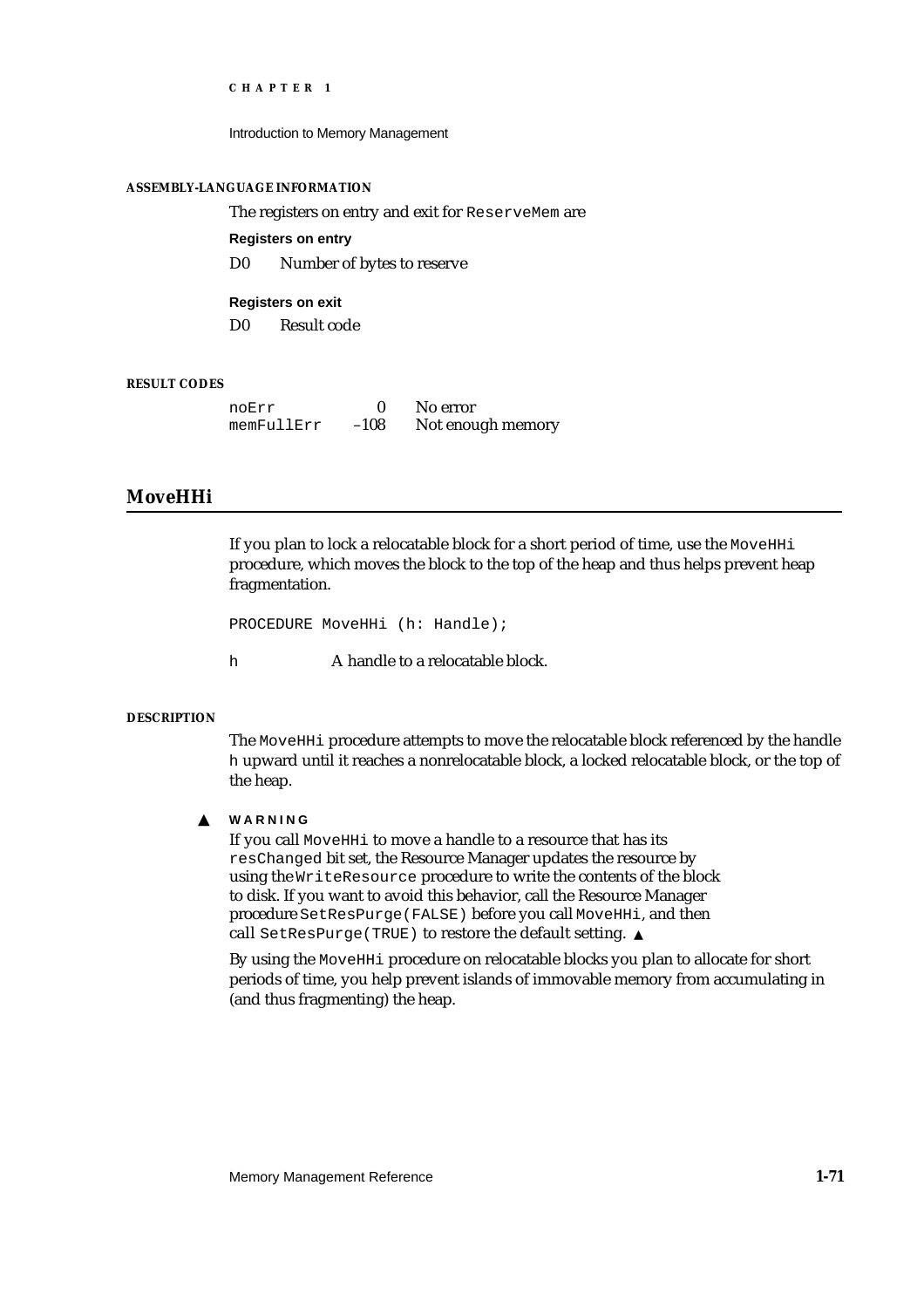### Introduction to Memory Management

Do not use the MoveHHi procedure to move blocks you plan to lock for long periods of time. The MoveHHi procedure moves such blocks to the top of the heap, perhaps preventing other blocks already at the top of the heap from moving down once they are unlocked. Instead, use the ReserveMem procedure before allocating such blocks, thus keeping them in the bottom partition of the heap, where they do not prevent relocatable blocks from moving.

If you frequently lock a block for short periods of time and find that calling MoveHHi each time slows down your application, you might consider leaving the block always locked and calling the ReserveMem procedure before allocating it.

Once you move a block to the top of the heap, be sure to lock it if you do not want the Memory Manager to move it back to the middle partition as soon as it can. (The MoveHHi procedure cannot move locked blocks; be sure to lock blocks after, not before, calling MoveHHi.)

## **Note**

Using the MoveHHi procedure without taking other precautionary measures to prevent heap fragmentation is useless, because even one small nonrelocatable or locked relocatable block in the middle of the heap might prevent MoveHHi from moving blocks to the top of the heap. u

## **SPECIAL CONSIDERATIONS**

Because the MoveHHi procedure moves memory, you should not call it at interrupt time.

Don't call MoveHHi on blocks in the system heap. Don't call MoveHHi from a desk accessory.

## **ASSEMBLY-LANGUAGE INFORMATION**

The registers on entry and exit for MoveHHi are

### **Registers on entry**

A0 Handle to move

### **Registers on exit**

D0 Result code

## **RESULT CODES**

| noErr        |        | No error               |
|--------------|--------|------------------------|
| nilHandleErr | $-109$ | NIL master pointer     |
| memLockedErr | $-117$ | <b>Block is locked</b> |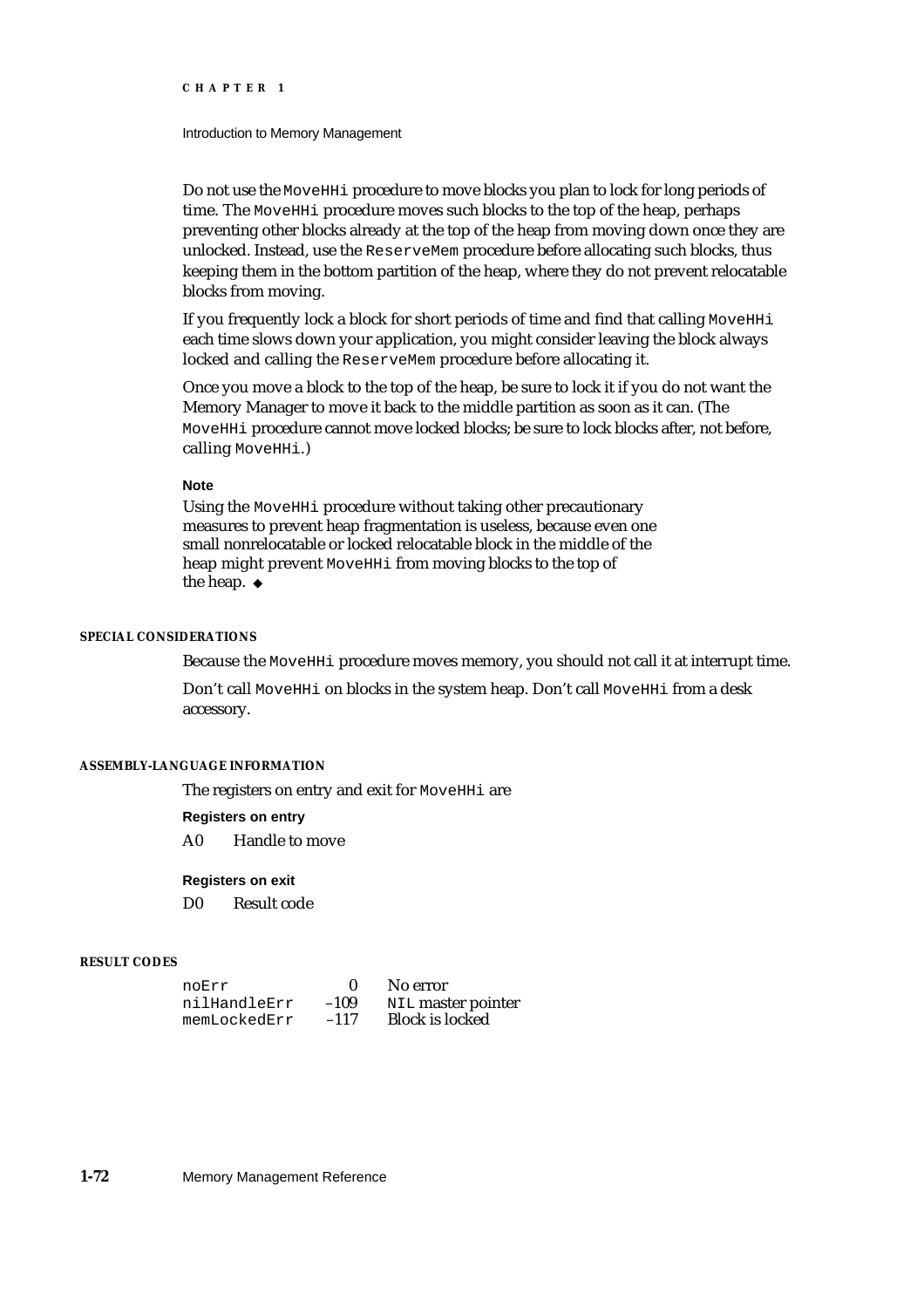```
CHAPTER 1
```
## **HLockHi**

You can use the HLockHi procedure to move a relocatable block to the top of the heap and lock it.

PROCEDURE HLockHi (h: Handle);

h A handle to a relocatable block.

## **DESCRIPTION**

The HLockHi procedure attempts to move the relocatable block referenced by the handle h upward until it reaches a nonrelocatable block, a locked relocatable block, or the top of the heap. Then HLockHi locks the block.

The HLockHi procedure is simply a convenient replacement for the pair of procedures MoveHHi and HLock.

## **SPECIAL CONSIDERATIONS**

Because the HLockHi procedure moves memory, you should not call it at interrupt time.

Don't call HLockHi on blocks in the system heap. Don't call HLockHi from a desk accessory.

## **ASSEMBLY-LANGUAGE INFORMATION**

The registers on entry and exit for HLockHi are

## **Registers on entry**

A0 Handle to move and lock

## **Registers on exit**

D0 Result code

## **RESULT CODES**

| noErr        |        | No error                           |
|--------------|--------|------------------------------------|
| nilHandleErr | $-109$ | NIL master pointer                 |
| memWZErr     | $-111$ | Attempt to operate on a free block |
| memLockedErr | $-117$ | <b>Block is locked</b>             |

## Manipulating Blocks of Memory

The Memory Manager provides a routine for copying blocks of memory referenced by pointers. To copy a block of memory to a nonrelocatable block, you can use the BlockMove procedure.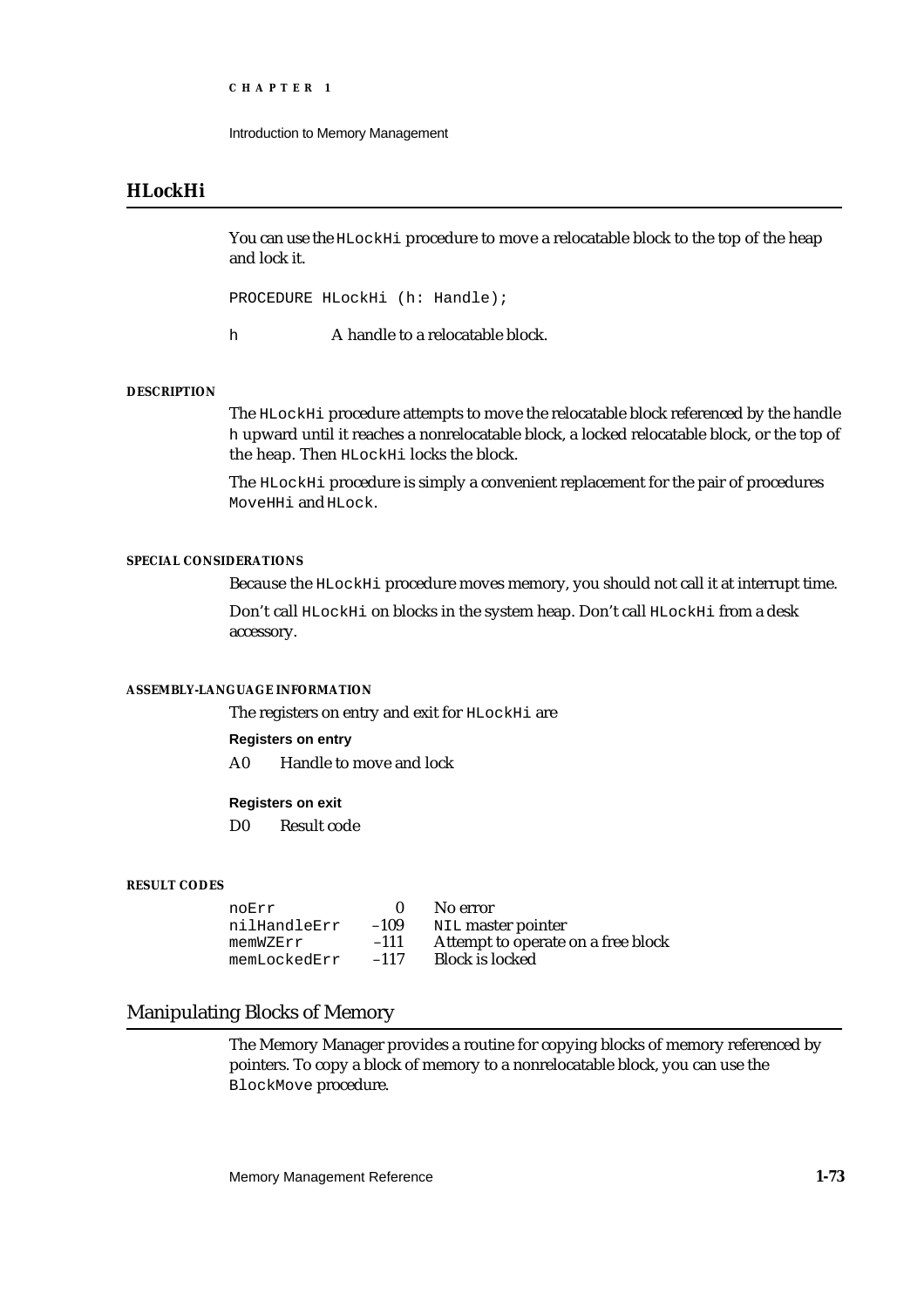## **BlockMove**

To copy a sequence of bytes from one location in memory to another, you can use the BlockMove procedure.

PROCEDURE BlockMove (sourcePtr, destPtr: Ptr; byteCount: Size);

sourcePtr The address of the first byte to copy.

destPtr The address of the first byte to copy to.

byteCount The number of bytes to copy. If the value of byteCount is 0, BlockMove does nothing.

## **DESCRIPTION**

The BlockMove procedure moves a block of byteCount consecutive bytes from the address designated by sourcePtr to that designated by destPtr. It updates no pointers.

The BlockMove procedure works correctly even if the source and destination blocks overlap.

## **SPECIAL CONSIDERATIONS**

You can safely call BlockMove at interrupt time. Even though it moves memory, BlockMove does not move relocatable blocks, but simply copies bytes.

The BlockMove procedure currently flushes the processor caches whenever the number of bytes to be moved is greater than 12. This behavior can adversely affect your application's performance. You might want to avoid calling BlockMove to move small amounts of data in memory if there is no possibility of moving stale data or instructions. For more information about stale data and instructions, see the discussion of the processor caches in the chapter "Memory Management Utilities" in this book.

## **ASSEMBLY-LANGUAGE INFORMATION**

The registers on entry and exit for BlockMove are

## **Registers on entry**

- A0 Pointer to source
- A1 Pointer to destination
- D0 Number of bytes to copy

### **Registers on exit**

D0 Result code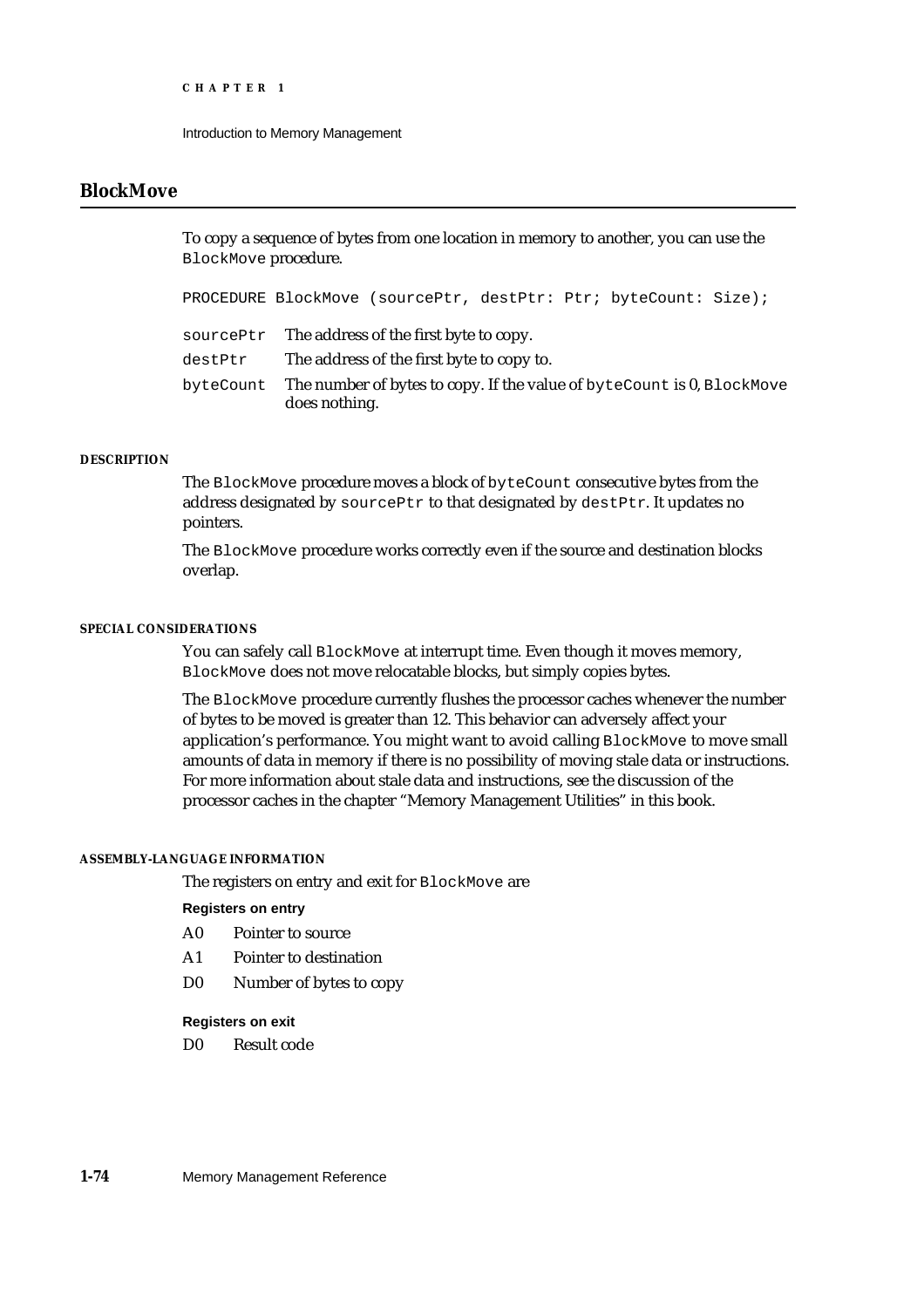Introduction to Memory Management

### **RESULT CODE**

noErr 0 No error

## Assessing Memory Conditions

The Memory Manager provides routines to test how much memory is available. To determine the total amount of free space in the current heap zone or the size of the maximum block that could be obtained after a purge of the heap, call the PurgeSpace function.

To find out whether a Memory Manager operation finished successfully, use the MemError function.

## **PurgeSpace**

Use the PurgeSpace procedure to determine the total amount of free memory and the size of the largest allocatable block after a purge of the heap.

PROCEDURE PurgeSpace (VAR total: LongInt; VAR contig: LongInt);

- total On exit, the total amount of free memory in the current heap zone if it were purged.
- contig On exit, the size of the largest contiguous block of free memory in the current heap zone if it were purged.

## **DESCRIPTION**

The PurgeSpace procedure returns, in the total parameter, the total amount of space (in bytes) that could be obtained after a general purge of the current heap zone; this amount includes space that is already free. In the contig parameter, PurgeSpace returns the size of the largest allocatable block in the current heap zone that could be obtained after a purge of the zone.

The PurgeSpace procedure does not actually purge the current heap zone.

## **ASSEMBLY-LANGUAGE INFORMATION**

The registers on exit for PurgeSpace are

## **Registers on exit**

- A0 Maximum number of contiguous bytes after purge
- D0 Total free memory after purge

### **RESULT CODES**

noErr 0 No error

Memory Management Reference **1-75**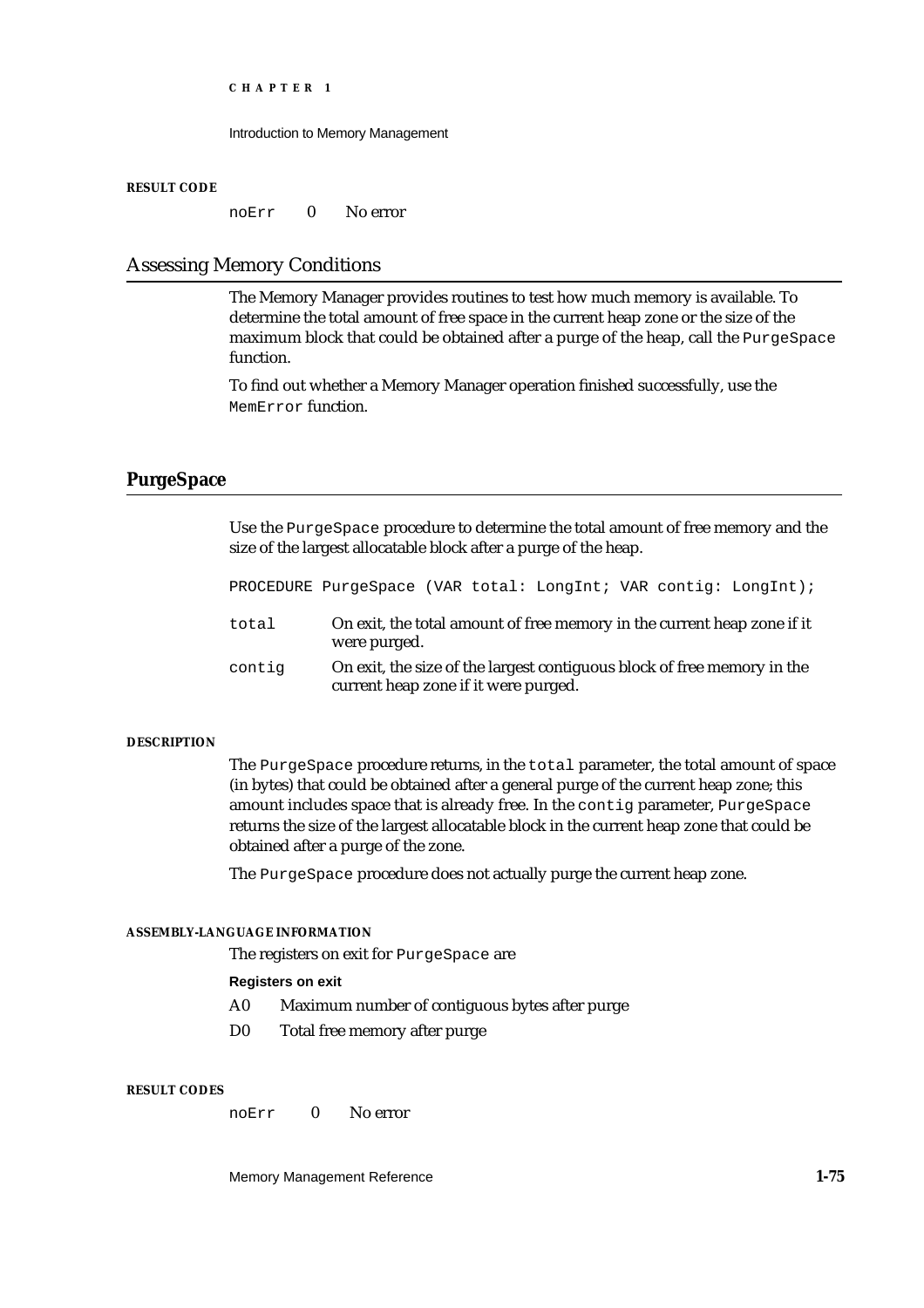Introduction to Memory Management

## **MemError**

To find out whether your application's last direct call to a Memory Manager routine executed successfully, use the MemError function.

FUNCTION MemError: OSErr;

### **DESCRIPTION**

The MemError function returns the result code produced by the last Memory Manager routine your application called directly.

This function is useful during application debugging. You might also use the function as one part of a memory-management scheme to identify instances in which the Memory Manager rejects overly large memory requests by returning the error code memFullErr.

#### **WARNING**  $\mathbf{S}$

Do not rely on the MemError function as the only component of a memory-management scheme. For example, suppose you call NewHandle or NewPtr and receive the result code noErr, indicating that the Memory Manager was able to allocate sufficient memory. In this case, you have no guarantee that the allocation did not deplete your application's memory reserves to levels so low that simple operations might cause your application to crash. Instead of relying on MemError, check before making a memory request that there is enough memory both to fulfill the request and to support essential operations.

## **ASSEMBLY-LANGUAGE INFORMATION**

Because most Memory Manager routines return a result code in register D0, you do not ordinarily need to call the MemError function if you program in assembly language. See the description of an individual routine to find out whether it returns a result code in register D0. If not, you can examine the global variable MemErr. When MemError returns, register D0 contains the result code.

### **Registers on exit**

D0 Result code

## **RESULT CODES**

| Attempt to operate on a free block |
|------------------------------------|
| Attempt to purge a locked block    |
|                                    |
|                                    |
|                                    |

### **1-76** Memory Management Reference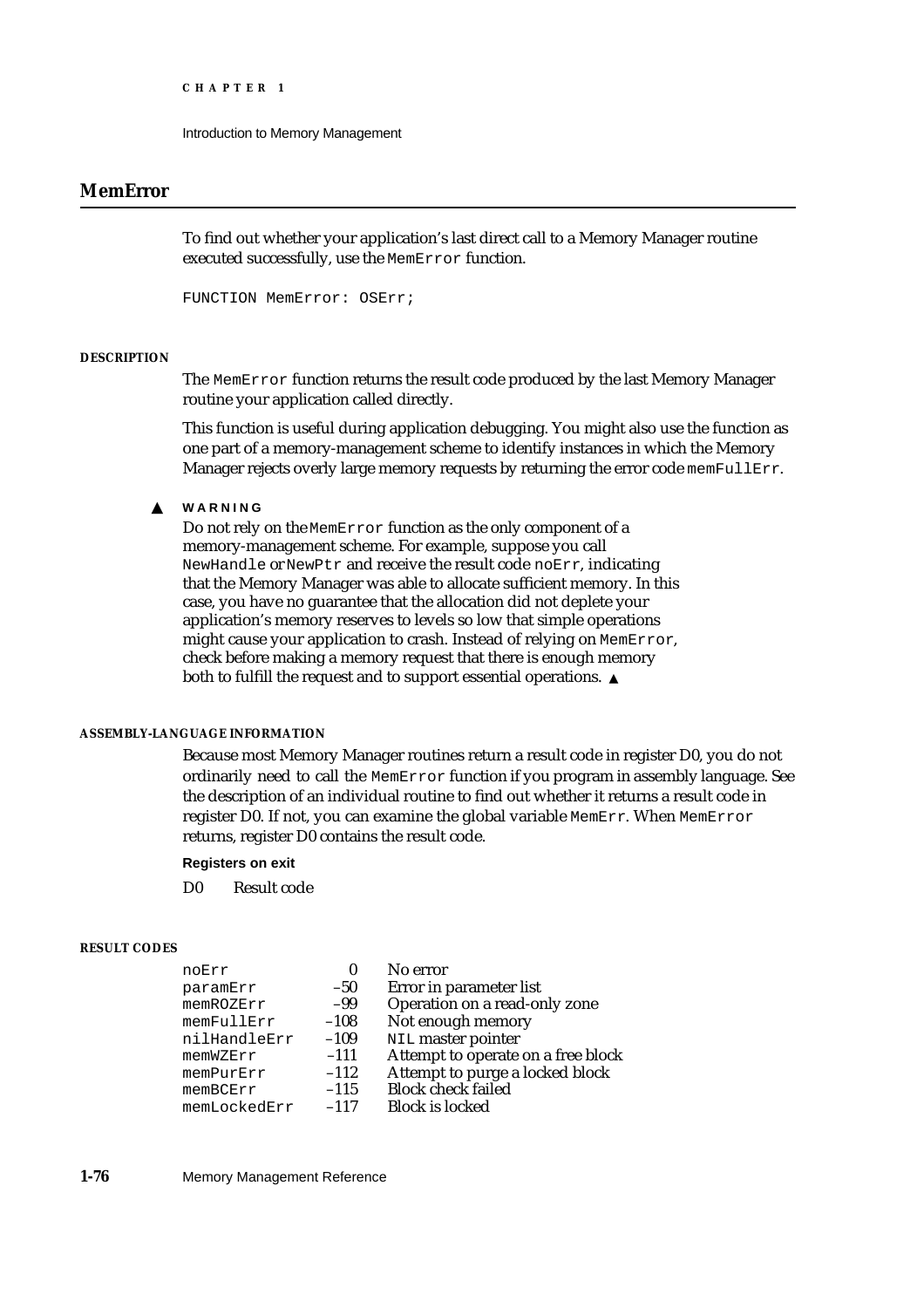Introduction to Memory Management

## Grow-Zone Operations

You can implement a grow-zone function that the Memory Manager calls when it cannot fulfill a memory request. You should use the grow-zone function only as a last resort to free memory when all else fails.

The SetGrowZone procedure specifies which function the Memory Manager should use for the current zone. The grow-zone function should call the GZSaveHnd function to receive a handle to a relocatable block that the grow-zone function must not move or purge.

## **SetGrowZone**

To specify a grow-zone function for the current heap zone, pass a pointer to that function to the SetGrowZone procedure. Ordinarily, you call this procedure early in the execution of your application.

If you initialize your own heap zones besides the application and system zones, you can alternatively specify a grow-zone function as a parameter to the InitZone procedure.

PROCEDURE SetGrowZone (growZone: ProcPtr);

growZone A pointer to the grow-zone function.

## **DESCRIPTION**

The SetGrowZone procedure sets the current heap zone's grow-zone function as designated by the growZone parameter. A NIL parameter value removes any grow-zone function the zone might previously have had.

The Memory Manager calls the grow-zone function only after exhausting all other avenues of satisfying a memory request, including compacting the zone, increasing its size (if it is the original application zone and is not yet at its maximum size), and purging blocks from it.

See "Grow-Zone Functions" on page 1-80 for a complete description of a grow-zone function.

### **ASSEMBLY-LANGUAGE INFORMATION**

The registers on entry and exit for SetGrowZone are

## **Registers on entry**

A0 Pointer to new grow-zone function

## **Registers on exit**

D0 Result code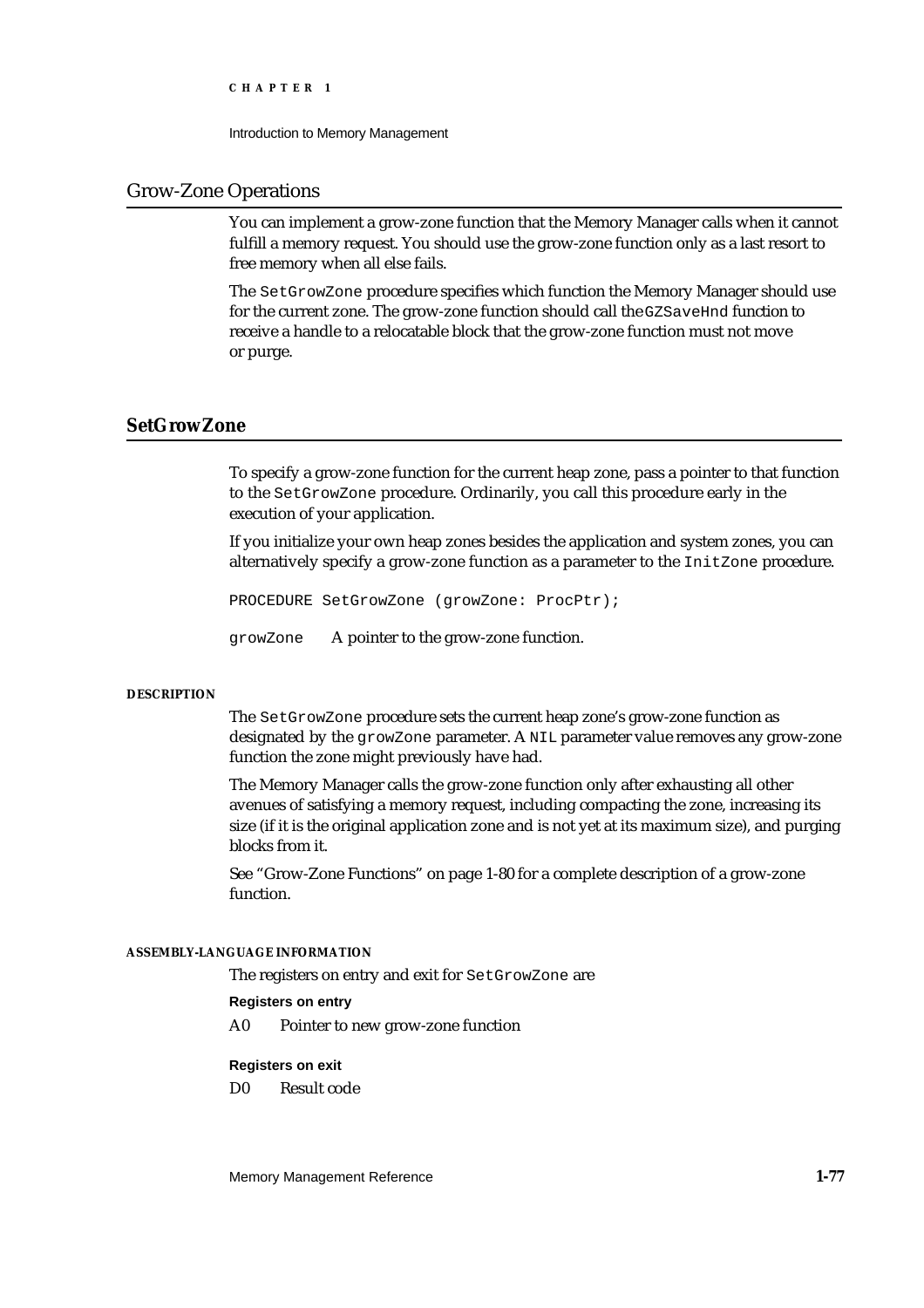Introduction to Memory Management

## **RESULT CODES**

noErr 0 No error

## **SEE ALSO**

See "Defining a Grow-Zone Function" on page 1-48 for a description of a grow-zone function.

## **GZSaveHnd**

Your grow-zone function must call the GZSaveHnd function to obtain a handle to a protected relocatable block that the grow-zone function must not move, purge, or delete.

FUNCTION GZSaveHnd: Handle;

## **DESCRIPTION**

The GZSaveHnd function returns a handle to a relocatable block that the grow-zone function must not move, purge, or delete. It returns NIL if there is no such block. The returned handle is a handle to the block of memory being manipulated by the Memory Manager at the time that the grow-zone function is called.

## **ASSEMBLY-LANGUAGE INFORMATION**

You can find the same handle in the global variable GZROOtHnd.

## Setting and Restoring the A5 Register

Any code that runs asynchronously or as a callback routine and that accesses the calling application's A5 world must ensure that the A5 register correctly points to the boundary between the application parameters and the application global variables. To accomplish this, you can call the SetCurrentA5 function at the beginning of any asynchronous or callback code that isn't executed at interrupt time. If the code is executed at interrupt time, you must use the SetA5 function to set the value of the A5 register. (You determine this value at noninterrupt time by calling SetCurrentA5.) Then you must restore the A5 register to its previous value before the interrupt code returns.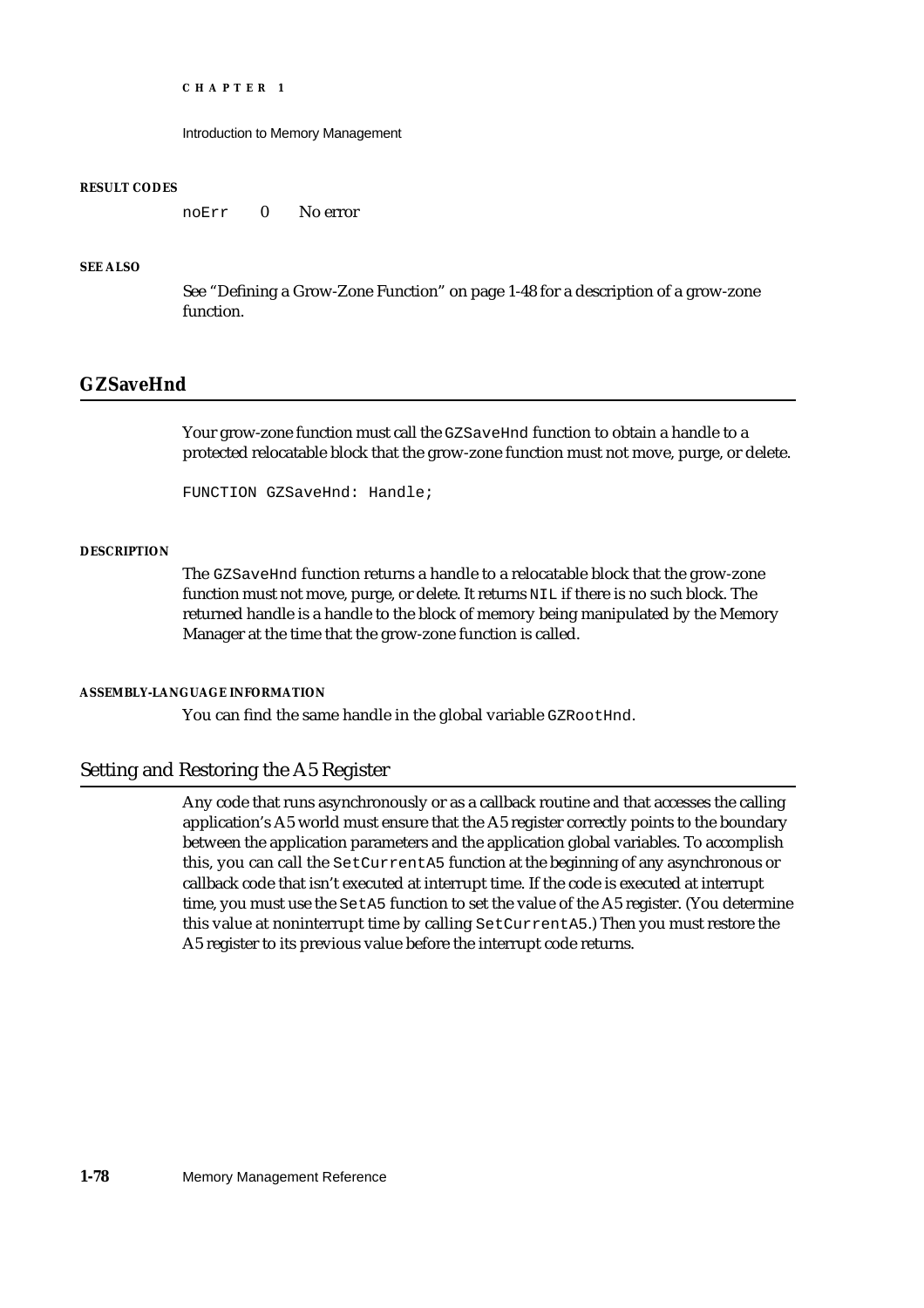Introduction to Memory Management

## **SetCurrentA5**

You can use the SetCurrentA5 function to get the current value of the system global variable CurrentA5.

FUNCTION SetCurrentA5: LongInt;

### **DESCRIPTION**

The SetCurrentA5 function does two things: First, it gets the current value in the A5 register and returns it to your application. Second, SetCurrentA5 sets register A5 to the value of the low-memory global variable CurrentA5. This variable points to the boundary between the parameters and global variables of the current application.

### **SPECIAL CONSIDERATIONS**

You cannot reliably call SetCurrentA5 in code that is executed at interrupt time unless you first guarantee that your application is the current process (for example, by calling the Process Manager function GetCurrentProcess). In general, you should call SetCurrentA5 at noninterrupt time and then pass the returned value to the interrupt code.

## **ASSEMBLY-LANGUAGE INFORMATION**

You can access the value of the current application's A5 register with the low-memory global variable CurrentA5.

## **SetA5**

In interrupt code that accesses application global variables, use the SetA5 function first to restore a value previously saved using SetCurrentA5, and then, at the end of the code, to restore the A5 register to the value it had before the first call to SetA5.

FUNCTION SetA5 (newA5: LongInt): LongInt;

newA5 The value to which the A5 register is to be changed.

## **DESCRIPTION**

The SetA5 function performs two tasks: it returns the address in the A5 register when the function is called, and it sets the A5 register to the address specified in newA5.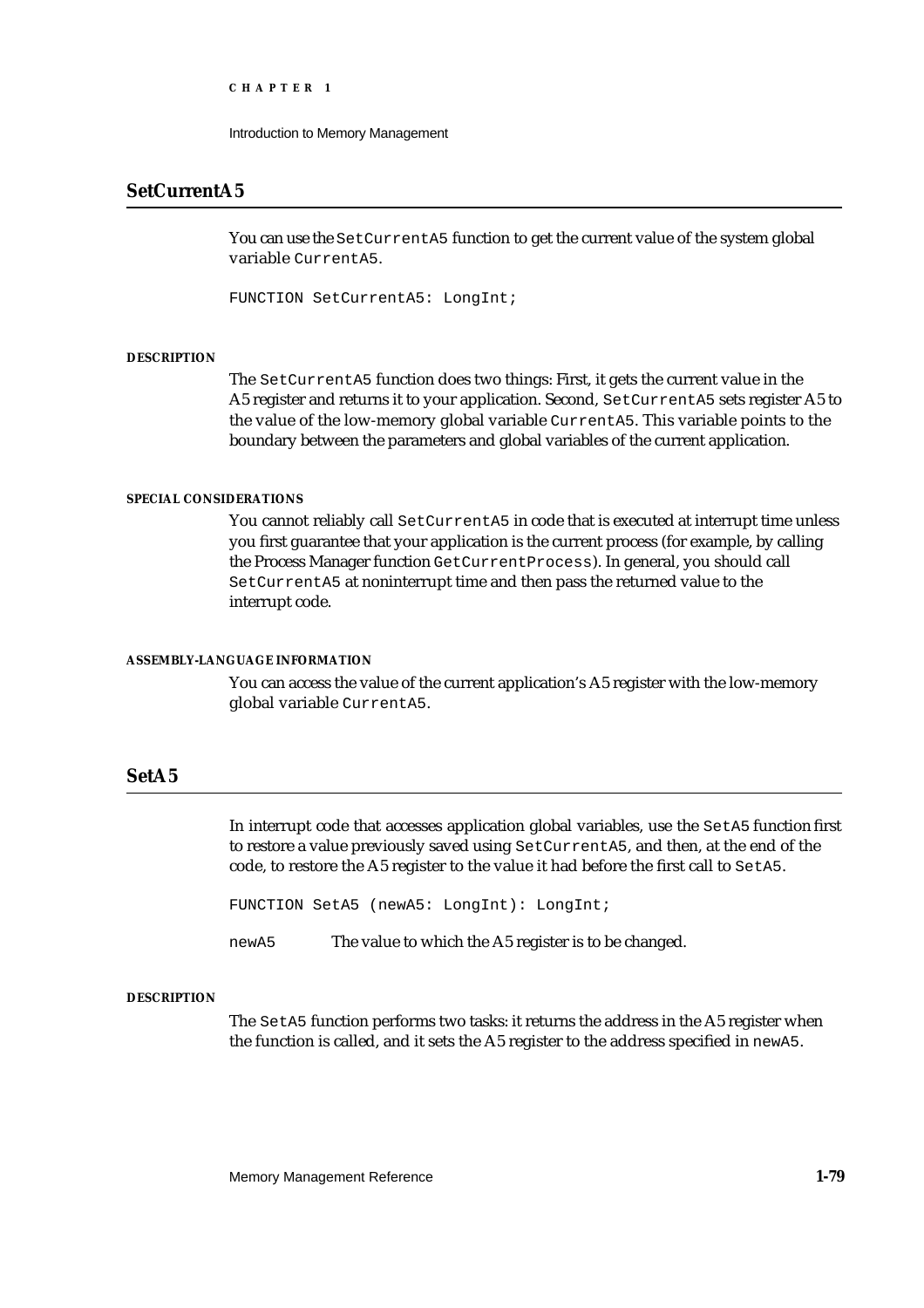Introduction to Memory Management

## Application-Defined Routines

The techniques illustrated in this chapter use only one application-defined routine, a grow-zone function.

## Grow-Zone Functions

The Memory Manager calls your application's grow-zone function whenever it cannot find enough contiguous memory to satisfy a memory allocation request and has exhausted other means of obtaining the space.

## **MyGrowZone**

A grow-zone function should have the following form:

FUNCTION MyGrowZone (cbNeeded: Size): LongInt;

cbNeeded The physical size, in bytes, of the needed block, including the block header. The grow-zone function should attempt to create a free block of at least this size.

## **DESCRIPTION**

Whenever the Memory Manager has exhausted all available means of creating space within your application heap—including purging, compacting, and (if possible) expanding the heap—it calls your application-defined grow-zone function. The grow-zone function can do whatever is necessary to create free space in the heap. Typically, a grow-zone function marks some unneeded blocks as purgeable or releases an emergency memory reserve maintained by your application.

The grow-zone function should return a nonzero value equal to the number of bytes of memory it has freed, or zero if it is unable to free any. When the function returns a nonzero value, the Memory Manager once again purges and compacts the heap zone and tries to reallocate memory. If there is still insufficient memory, the Memory Manager calls the grow-zone function again (but only if the function returned a nonzero value the previous time it was called). This mechanism allows your grow-zone function to release just a little bit of memory at a time. If the amount it releases at any time is not enough, the Memory Manager calls it again and gives it the opportunity to take more drastic measures.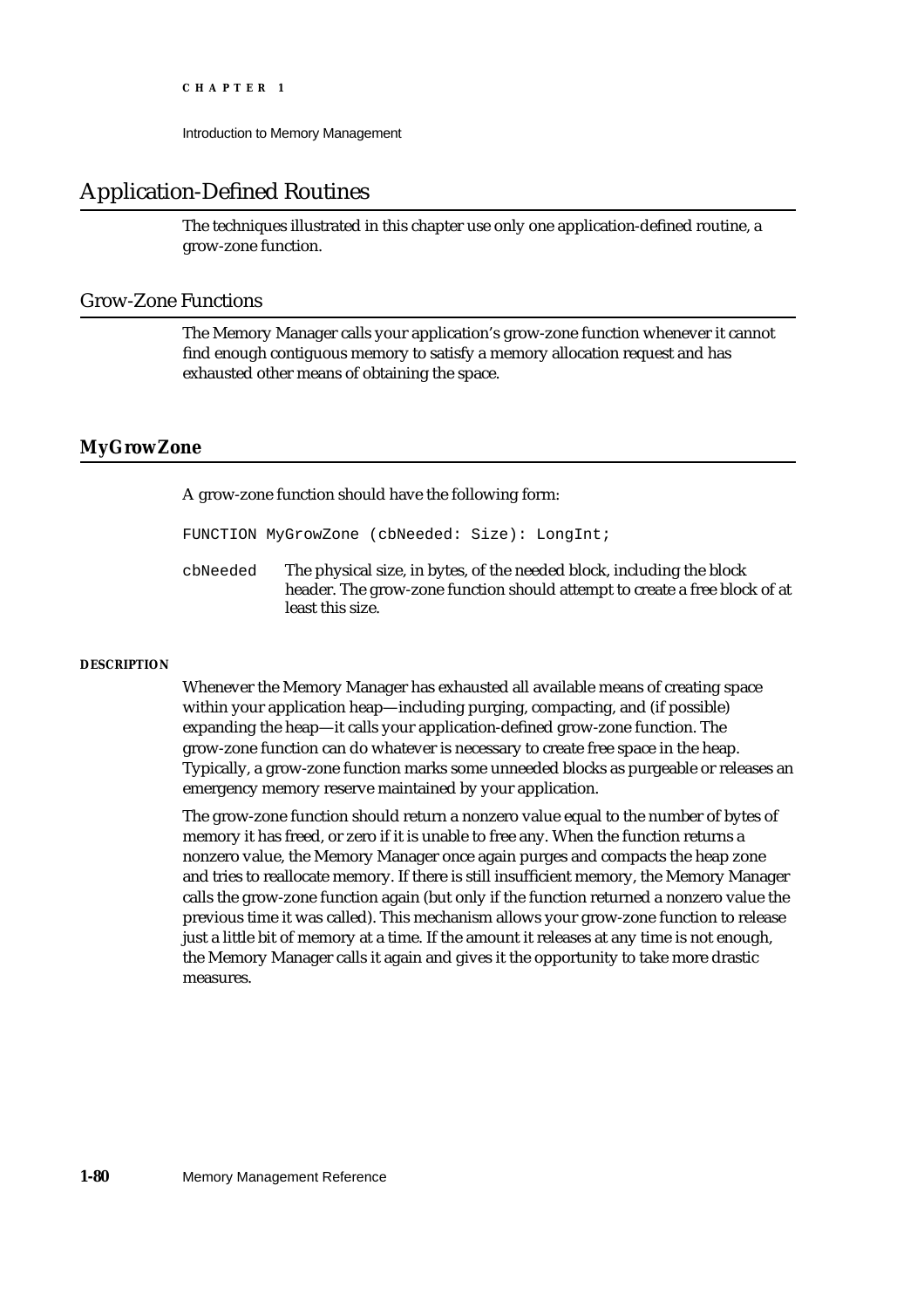Introduction to Memory Management

The Memory Manager might designate a particular relocatable block in the heap as protected; your grow-zone function should not move or purge that block. You can determine which block, if any, the Memory Manager has protected by calling the GZSaveHnd function in your grow-zone function.

Remember that a grow-zone function is called while the Memory Manager is attempting to allocate memory. As a result, your grow-zone function should not allocate memory itself or perform any other actions that might indirectly cause memory to be allocated (such as calling routines in unloaded code segments or displaying dialog boxes).

You install a grow-zone function by passing its address to the InitZone procedure when you create a new heap zone or by calling the SetGrowZone procedure at any other time.

### **SPECIAL CONSIDERATIONS**

Your grow-zone function might be called at a time when the system is attempting to allocate memory and the value in the A5 register is not correct. If your function accesses your application's A5 world or makes any trap calls, you need to set up and later restore the A5 register by calling SetCurrentA5 and SetA5.

Because of the optimizations performed by some compilers, the actual work of the grow-zone function and the setting and restoring of the A5 register might have to be placed in separate procedures.

## **SEE ALSO**

See "Defining a Grow-Zone Function" on page 1-48 for a definition of a sample grow-zone function.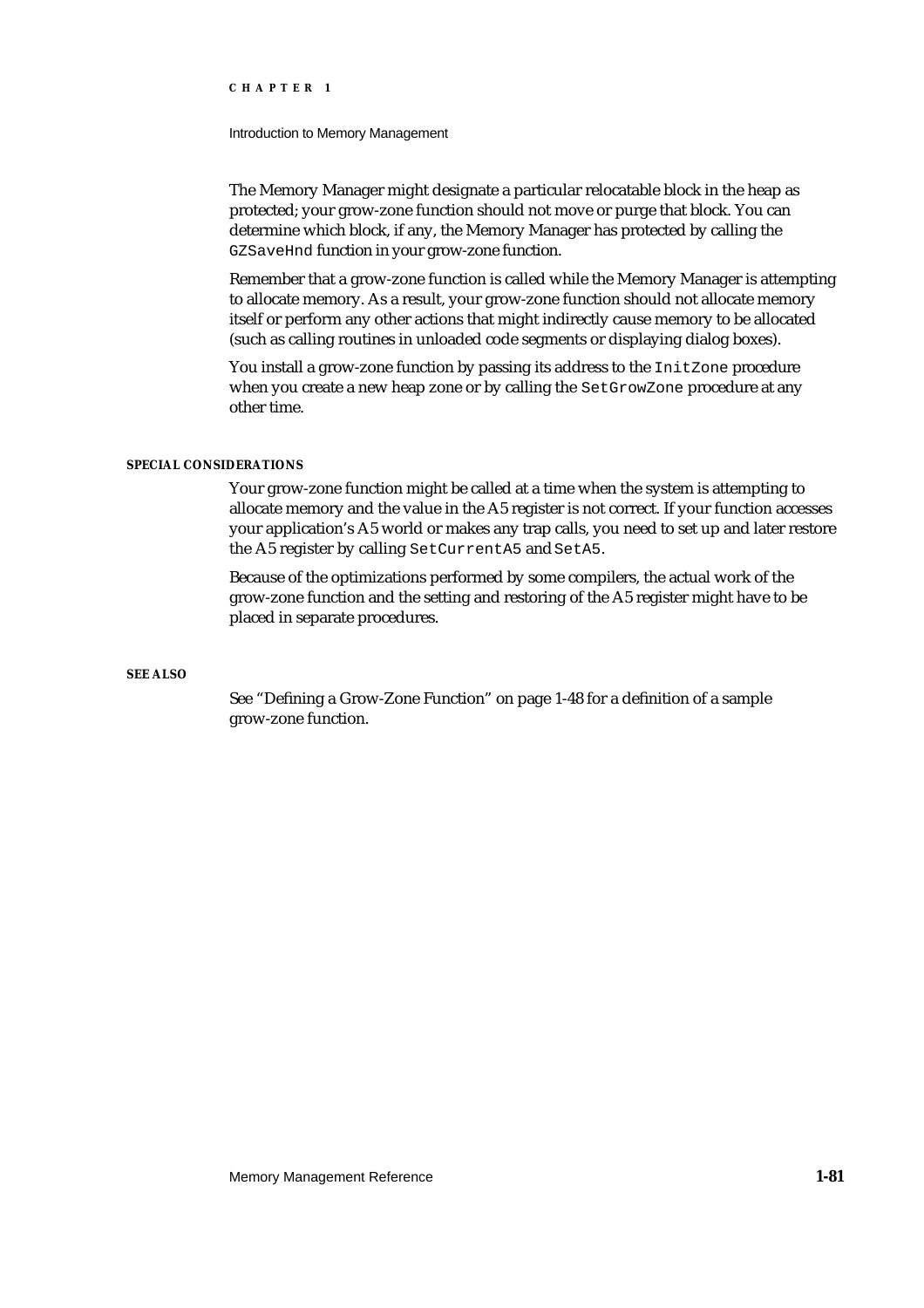# Summary of Memory Management

## Pascal Summary

| Data Types |                          |                                  |
|------------|--------------------------|----------------------------------|
|            |                          |                                  |
| TYPE       |                          |                                  |
| SignedByte | $= -128.127i$            | {arbitrary byte of memory}       |
| Byte       | $= 0.0255i$              | {unsigned, arbitrary byte}       |
| Ptr        | $=$ $\Delta$ SiqnedByte; | pointer to nonrelocatable block} |
| Handle     | $=$ $^{\circ}$ Ptr;      | {handle to relocatable block}    |
| ProcPtr    | $=$ Ptr;                 | {procedure pointer}              |
| Size       | $=$ LongInt;             | {size, in bytes, of block}       |

## Memory Management Routines

## **Setting Up the Application Heap**

| PROCEDURE MaxApplZone; |                   |
|------------------------|-------------------|
| PROCEDURE MoreMasters; |                   |
| FUNCTION GetApplLimit  | $:$ Ptr;          |
| PROCEDURE SetApplLimit | (zoneLimit: Ptr); |

## **Allocating and Releasing Relocatable Blocks of Memory**

| FUNCTION NewHandle      | (logicalSize: Size): Handle; |  |
|-------------------------|------------------------------|--|
| FUNCTION NewHandleClear | (logicalSize: Size): Handle; |  |
| PROCEDURE DisposeHandle | $(h: \text{Handle})$ ;       |  |

## **Allocating and Releasing Nonrelocatable Blocks of Memory**

| FUNCTION NewPtr      | (logicalSize: Size): Ptr; |
|----------------------|---------------------------|
| FUNCTION NewPtrClear | (logicalSize: Size): Ptr; |
| PROCEDURE DisposePtr | $(p: Ptr)$ ;              |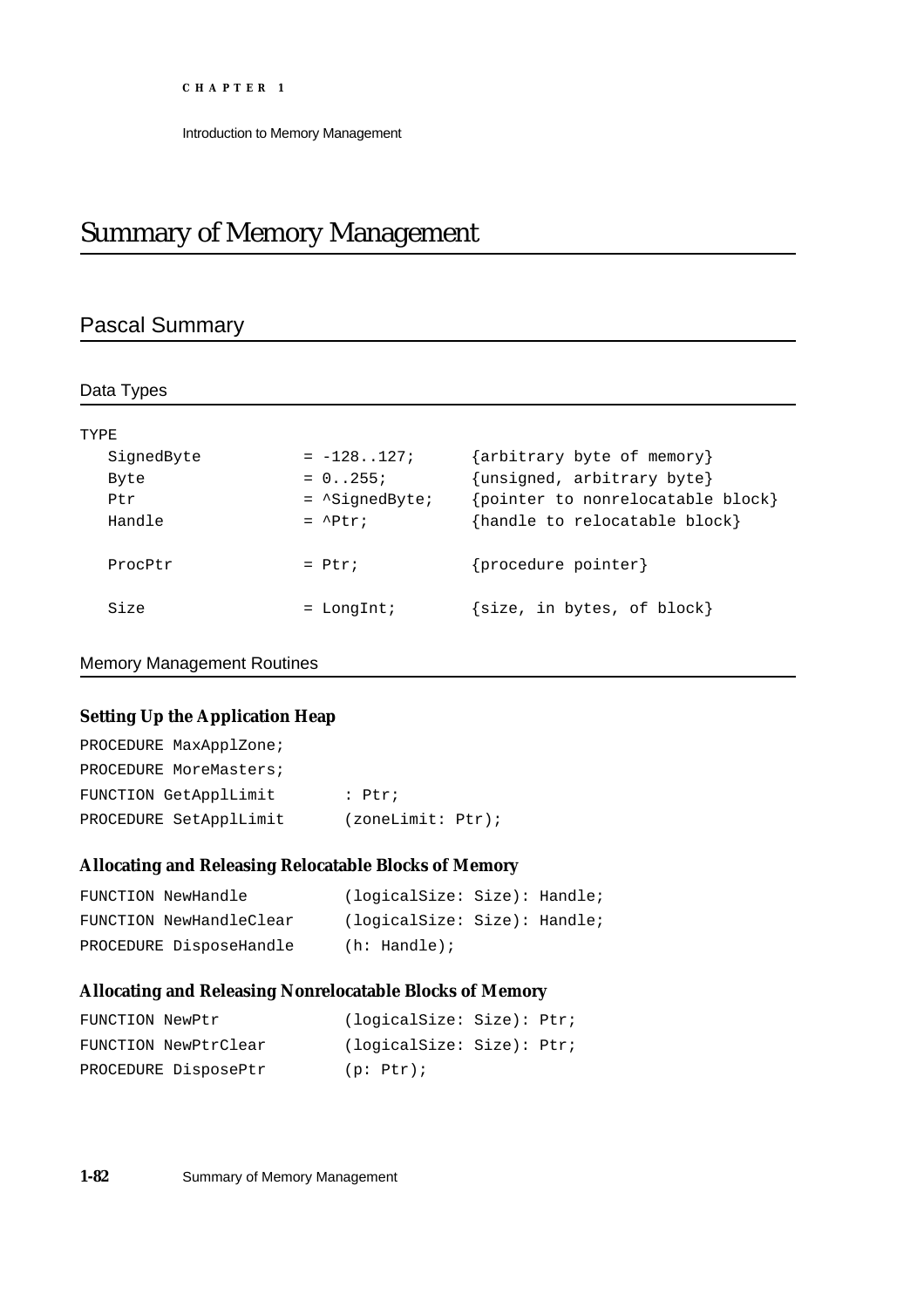Introduction to Memory Management

## **Setting the Properties of Relocatable Blocks**

| FUNCTION HGetState  |  | $(h: \text{Handle}): \text{SignedByte};$ |  |
|---------------------|--|------------------------------------------|--|
| PROCEDURE HSetState |  | (h: Handle; flags: SignedByte);          |  |
| PROCEDURE HLOCK     |  | $(h: \text{Handle})$ ;                   |  |
| PROCEDURE HUnlock   |  | $(h: \text{Handle})$ ;                   |  |
| PROCEDURE HPurge    |  | $(h: \text{Handle})$ ;                   |  |
| PROCEDURE HNoPurge  |  | $(h: \text{Handle})$ ;                   |  |

## **Managing Relocatable Blocks**

|                   | PROCEDURE EmptyHandle | $(h: \text{Handle})$ ;                                     |
|-------------------|-----------------------|------------------------------------------------------------|
|                   |                       | PROCEDURE ReallocateHandle (h: Handle; logicalSize: Size); |
|                   | PROCEDURE ReserveMem  | (cbNeeded: Size);                                          |
| PROCEDURE MoveHHi |                       | $(h: \text{Handle})$ ;                                     |
| PROCEDURE HLOCKHi |                       | $(h: \text{Handle})$ ;                                     |

## **Manipulating Blocks of Memory**

| PROCEDURE BlockMove | (sourcePtr, destPtr: Ptr; byteCount: Size); |  |  |
|---------------------|---------------------------------------------|--|--|
|                     |                                             |  |  |

## **Assessing Memory Conditions**

| PROCEDURE PurgeSpace | (VAR total: LongInt; VAR contig: LongInt); |  |
|----------------------|--------------------------------------------|--|
| FUNCTION MemError:   | : OSErr;                                   |  |

## **Grow-Zone Operations**

| PROCEDURE SetGrowZone | (growZone: ProcPtr); |  |
|-----------------------|----------------------|--|
| FUNCTION GZSaveHnd    | : Handle;            |  |

## **Setting and Restoring the A5 Register**

|                | FUNCTION SetCurrentA5 | : LongInt; |                             |  |  |
|----------------|-----------------------|------------|-----------------------------|--|--|
| FUNCTION SetA5 |                       |            | (newA5: LondInt) : LondInt; |  |  |

## Application-Defined Routines

## **Grow-Zone Functions**

| FUNCTION MyGrowZone | (cbNeeded: Size): LongInt; |  |
|---------------------|----------------------------|--|
|                     |                            |  |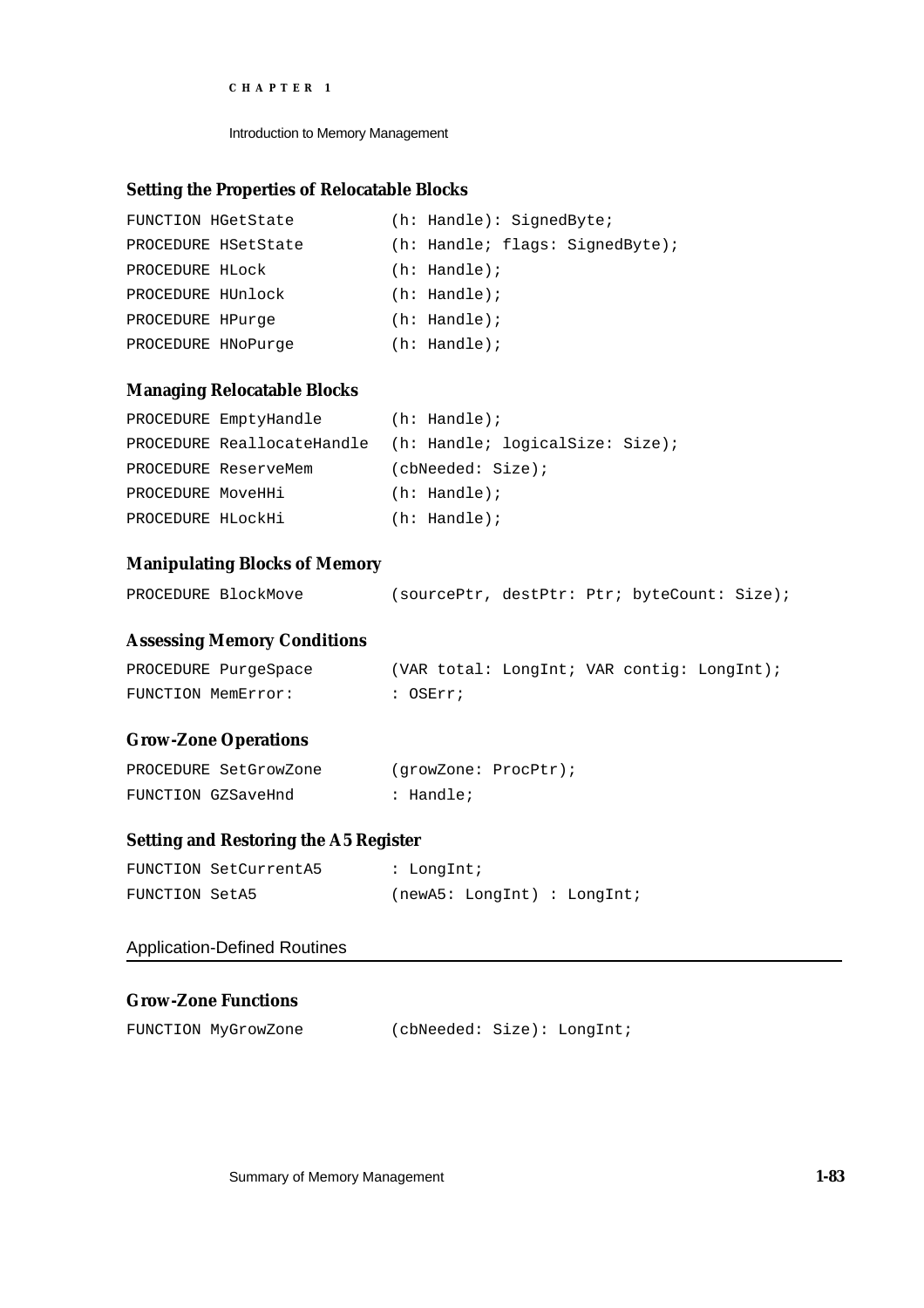## C Summary

## Data Types

```
typedef char SignedByte; /*arbitrary byte of memory*/
typedef unsigned char Byte; \overline{\phantom{a}} /*unsigned, arbitrary byte*/
typedef char *Ptr; \overline{\phantom{a}} /*pointer to nonrelocatable block*/
typedef Ptr *Handle; /*handle to relocatable block*/
typedef long (*ProcPtr)(); /*procedure pointer*/
typedef long Size; /*size in bytes of block*/
```
## Memory Management Routines

## **Setting Up the Application Heap**

| pascal void MaxApplZone  | $(void)$ ;             |
|--------------------------|------------------------|
| pascal void MoreMasters  | $(void)$ ;             |
| #define GetApplLimit()   | $(*$ (Ptr*) $0x0130$ ) |
| pascal void SetApplLimit | $(void *zoneLimit)$ ;  |

## **Allocating and Releasing Relocatable Blocks of Memory**

```
pascal Handle NewHandle (Size byteCount);
pascal Handle NewHandleClear(Size byteCount);
pascal void DisposeHandle (Handle h);
```
## **Allocating and Releasing Nonrelocatable Blocks of Memory**

```
pascal Ptr NewPtr (Size byteCount);
pascal Ptr NewPtrClear (Size byteCount);
pascal void DisposePtr (Ptr p);
```
## **Setting the Properties of Relocatable Blocks**

|                   | pascal char HGetState | (Handle h); |  |                         |
|-------------------|-----------------------|-------------|--|-------------------------|
|                   | pascal void HSetState |             |  | (Handle h, char flags); |
| pascal void HLock |                       | (Handle h); |  |                         |
|                   | pascal void HUnlock   | (Handle h); |  |                         |
|                   | pascal void HPurge    | (Handle h); |  |                         |
|                   | pascal void HNoPurge  | (Handle h); |  |                         |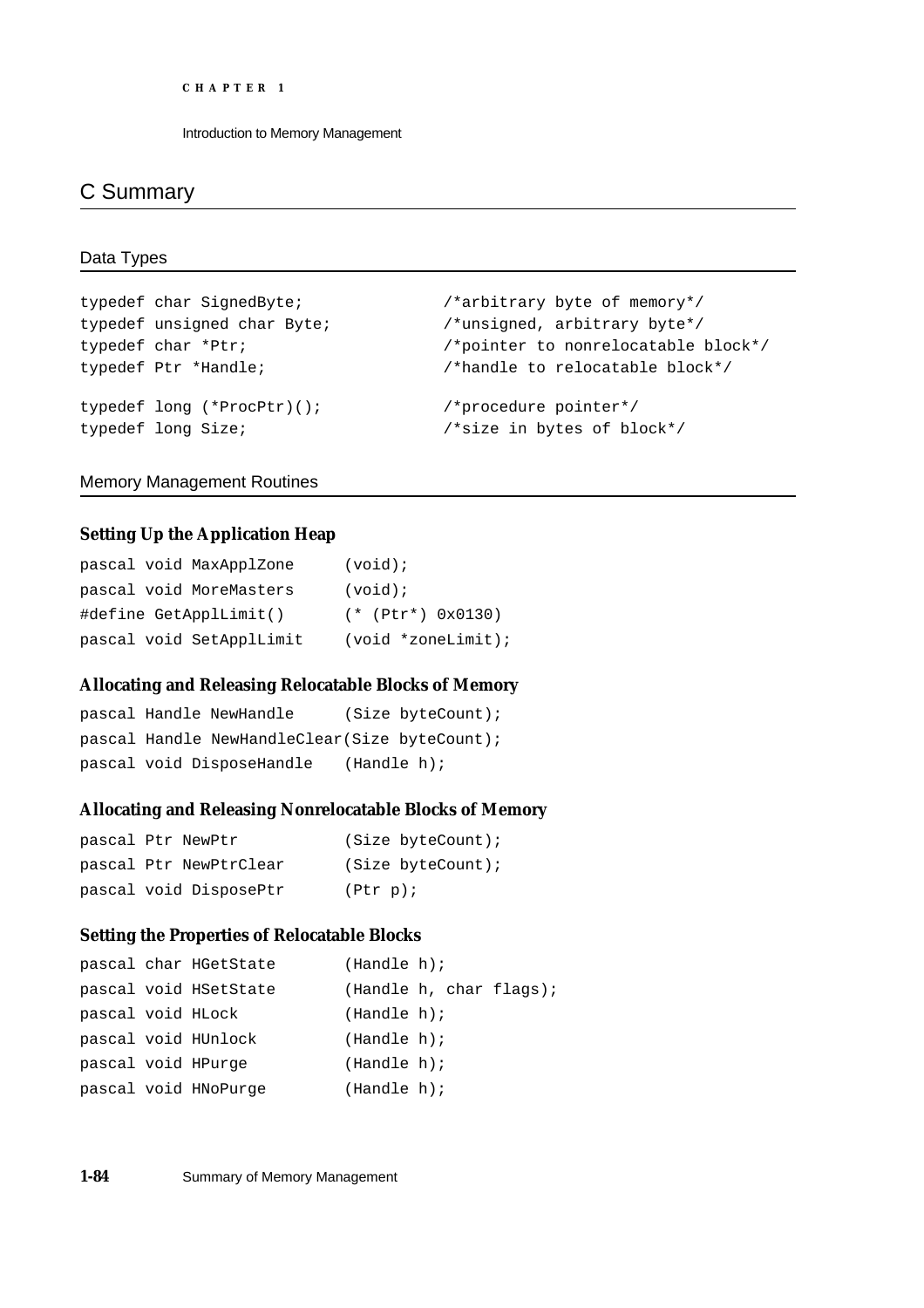Introduction to Memory Management

## **Managing Relocatable Blocks**

|  | pascal void EmptyHandle                                 | (Handle h);        |  |  |
|--|---------------------------------------------------------|--------------------|--|--|
|  | pascal void ReallocateHandle(Handle h, Size byteCount); |                    |  |  |
|  | pascal void ReserveMem                                  | $(Size$ cbNeeded); |  |  |
|  | pascal void MoveHHi                                     | (Handle h);        |  |  |
|  | pascal void HLockHi                                     | (Handle h);        |  |  |

## **Manipulating Blocks of Memory**

|  | pascal void BlockMove |                  |  | (const void *srcPtr, void *destPtr, |
|--|-----------------------|------------------|--|-------------------------------------|
|  |                       | Size byteCount); |  |                                     |

## **Assessing Memory Conditions**

| pascal void PurgeSpace | $\frac{1}{\pi}$ (long *total, long *contig); |
|------------------------|----------------------------------------------|
| #define MemError()     | $(* (OSErr*) 0x0220)$                        |

## **Grow-Zone Operations**

| pascal void SetGrowZone | (GrowZoneProcPtr growZone); |
|-------------------------|-----------------------------|
| #define GZSaveHnd()     | $(*$ (Handle*) $0x0328)$    |

## **Setting and Restoring the A5 Register**

| long SetCurrentA5 | $(void)$ ;    |
|-------------------|---------------|
| long SetA5        | (long newA5); |

## Application-Defined Routines

## **Grow-Zone Functions**

pascal long MyGrowZone (Size cbNeeded);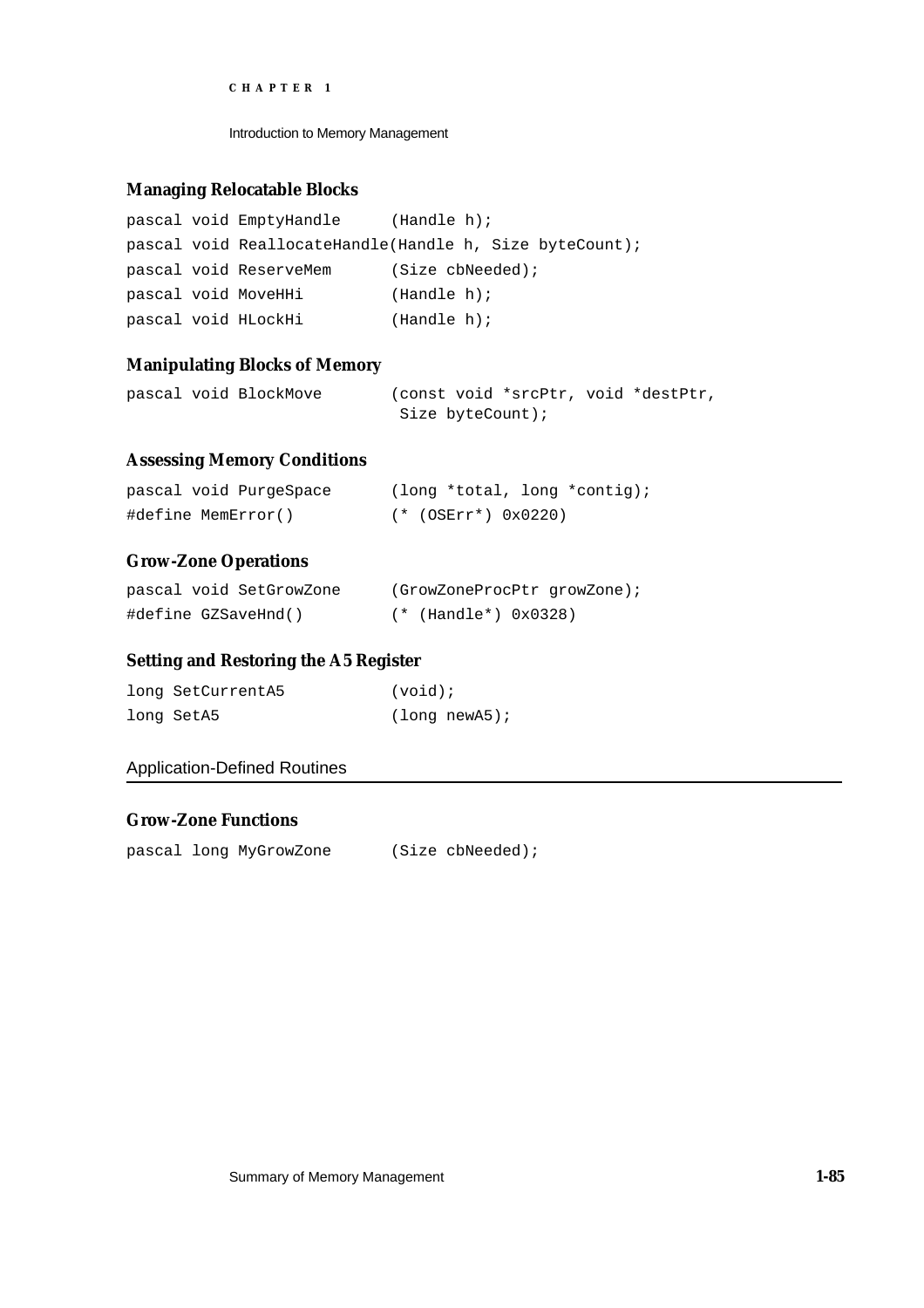# Assembly-Language Summary

## Global Variables

| ApplLimit<br>ApplZone | long<br>long | The application heap limit, beyond which the heap cannot expand.<br>A pointer to the original application heap zone.           |
|-----------------------|--------------|--------------------------------------------------------------------------------------------------------------------------------|
| BufPtr                | long         | Address of highest byte of allocatable memory.                                                                                 |
| CurrentA5             | long         | Address of the boundary between the application global variables and the<br>application parameters of the current application. |
| GZRootHnd             | long         | A handle to a block that the grow-zone function must not move.                                                                 |

## Result Codes

| noErr        | 0      | No error                           |
|--------------|--------|------------------------------------|
| paramErr     | $-50$  | Error in parameter list            |
| memROZErr    | -99    | Heap zone is read-only             |
| memFullErr   | $-108$ | Not enough memory                  |
| nilHandleErr | $-109$ | NIL master pointer                 |
| memWZErr     | $-111$ | Attempt to operate on a free block |
| memPurErr    | $-112$ | Attempt to purge a locked block    |
| memBCErr     | $-115$ | <b>Block</b> check failed          |
| memLockedErr | $-117$ | <b>Block is locked</b>             |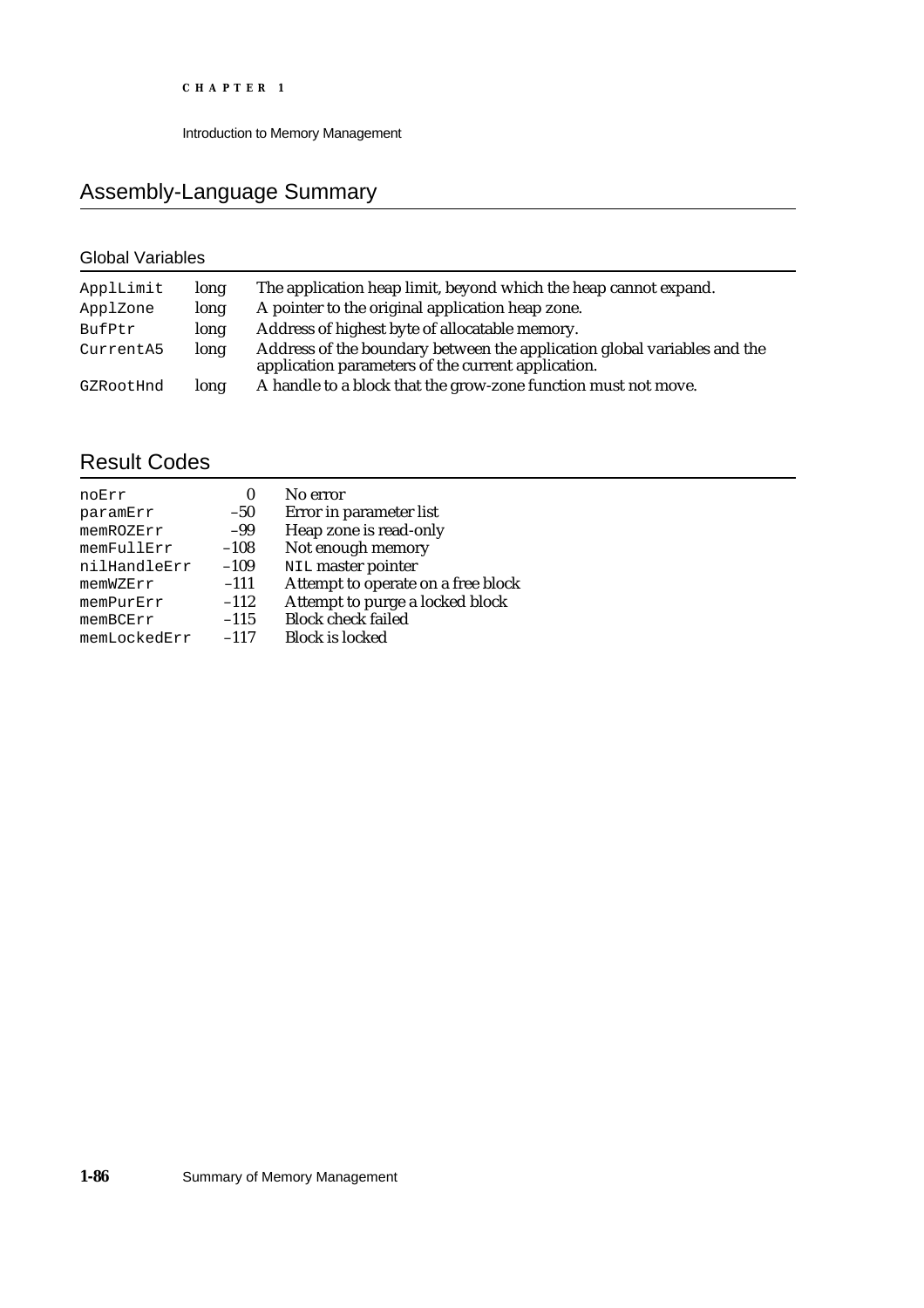# Memory Manager

## **Contents**

About the Memory Manager 2-3 Temporary Memory 2-4 Multiple Heap Zones 2-5 The System Global Variables 2-6 Using the Memory Manager 2-7 Reading and Writing System Global Variables 2-8 Extending an Application's Memory 2-9 Allocating Temporary Memory 2-10 Determining the Features of Temporary Memory 2-11 Using the System Heap 2-12 Allocating Memory at Startup Time 2-13 Creating Heap Zones 2-14 Installing a Purge-Warning Procedure 2-16 Organization of Memory 2-19 Heap Zones 2-19 Block Headers 2-22 Memory Manager Reference 2-24 Data Types 2-24 Memory Manager Routines 2-26 Setting Up the Application Heap 2-27 Allocating and Releasing Relocatable Blocks of Memory 2-29 Allocating and Releasing Nonrelocatable Blocks of Memory 2-35 Changing the Sizes of Relocatable and Nonrelocatable Blocks 2-39 Setting the Properties of Relocatable Blocks 2-43 Managing Relocatable Blocks 2-51 Manipulating Blocks of Memory 2-59 Assessing Memory Conditions 2-66 Freeing Memory 2-71 Grow-Zone Operations 2-76 Allocating Temporary Memory 2-77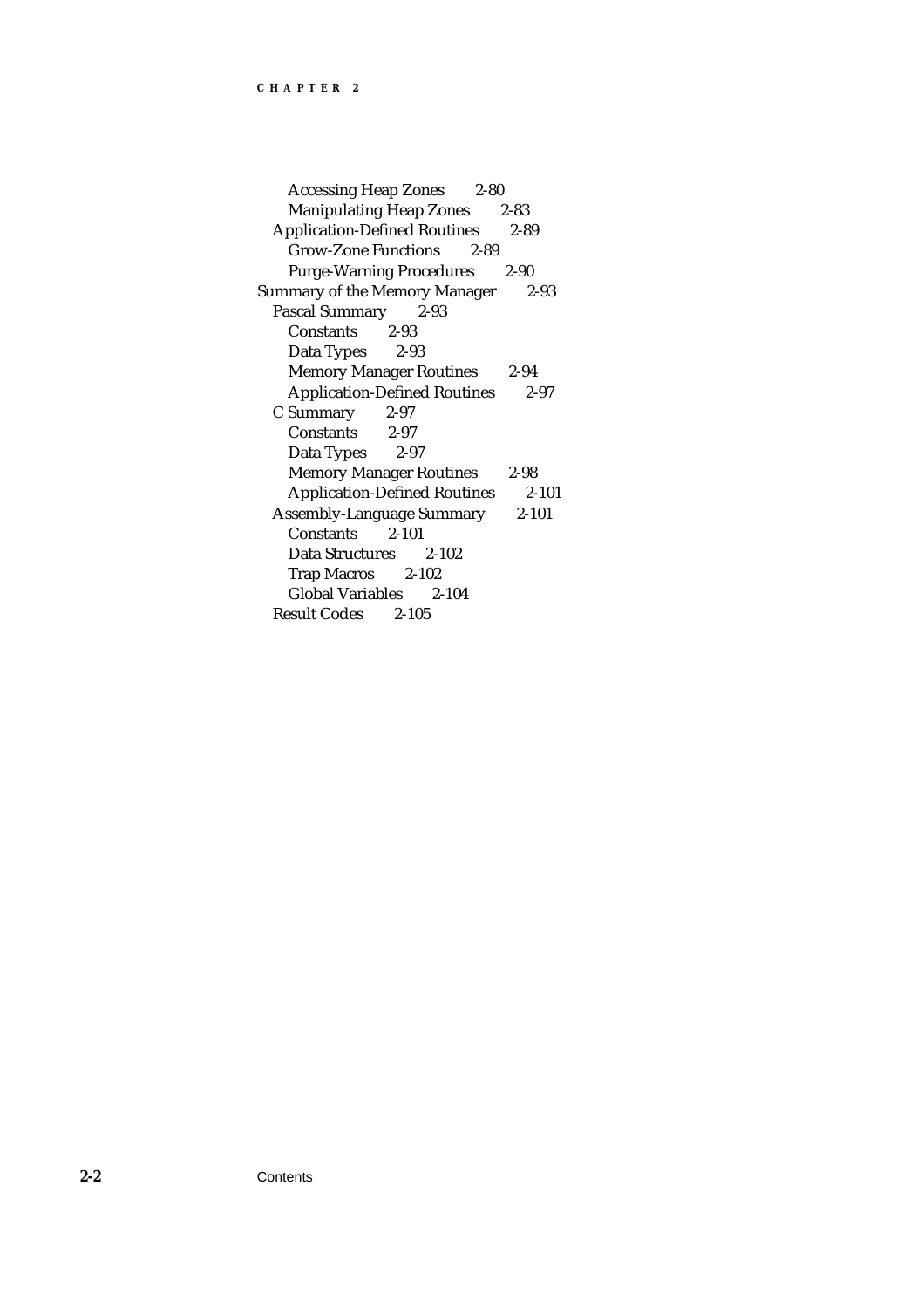### Memory Manager

This chapter describes how your application can use the Memory Manager to manage memory both in its own partition and outside its partition. Ordinarily, you allocate memory in your application heap only. You might, however, occasionally need to access memory outside of your application partition, or you might want to create additional heap zones within your application partition.

You need to read this chapter if you want to use Memory Manager routines other than those described in the chapter "Introduction to Memory Management" in this book. That chapter shows how to use the Memory Manager and other system software components to perform the most common memory-manipulation operations while avoiding heap fragmentation and low memory situations. This chapter addresses a number of other important memory-related issues.

This chapter begins with a description of areas of memory that are outside your application's partition and their typical uses. Then it describes how you can

- n allocate temporary memory
- allocate memory in and install code into the system heap  $\overline{p}$
- read and change the values of system global variables
- allocate high memory during the startup process  $\mathsf{n}$
- create additional heap zones within your application's partition  $\overline{D}$
- n install a purge-warning procedure for a heap zone

This chapter also addresses some advanced topics that are generally of use only to developers of very specialized applications or memory utilities. These advanced topics include

- n how the Memory Manager organizes heap zones
- n how the Memory Manager organizes memory blocks

To use this chapter, you should be familiar with ordinary use of the Memory Manager and other system software components that allow you to manage memory, as described in the chapter "Introduction to Memory Management" earlier in this book.

The "Memory Manager Reference" and "Summary of the Memory Manager" sections in this chapter provide a complete reference and summary of the constants, data types, and routines provided by the Memory Manager.

# About the Memory Manager

The Memory Manager is the part of the Macintosh Operating System that controls the dynamic **allocation** of memory space. Ordinarily, you need to access information only within your own application's heap, stack, and A5 world. Occasionally, however, you might need to use the Memory Manager to allocate temporary memory outside of your application's partition or to initialize new heap zones within your application partition. You might also need to read a system global variable to obtain information about the environment in which your application is executing.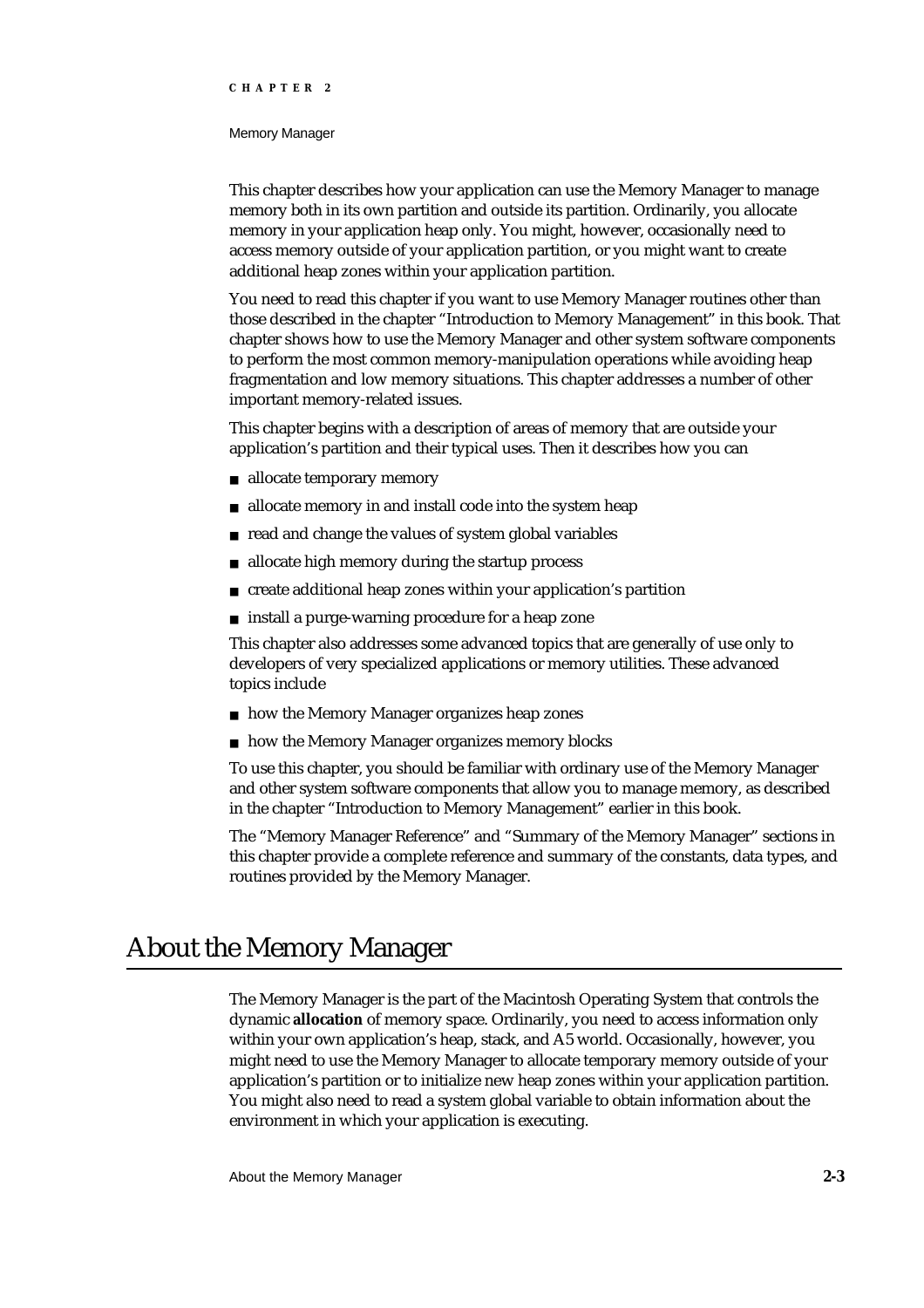### Memory Manager

The Memory Manager provides a large number of routines that you can use to perform various operations on blocks within your application partition. You can use the Memory Manager to

- set up your application partition
- allocate and release both relocatable and nonrelocatable blocks in your  $n$ application heap
- copy data from nonrelocatable blocks to relocatable blocks, and vice versa
- determine how much space is free in your heap  $\mathsf{n}$
- determine the location of the top of your stack  $\overline{p}$
- determine the size of a memory block and, if necessary, change that size  $\overline{p}$
- change the properties of relocatable blocks  $\overline{p}$
- install or remove a grow-zone function for your heap n.
- obtain the result code of the most recent Memory Manager routine executed  $\mathsf{n}$

The Memory Manager also provides routines that you can use to access areas of memory outside your application partition. You can use the Memory Manager to

- n allocate memory outside your partition that is currently unused by any open application or by the Operating System
- allocate memory in the system heap

This section describes the areas of memory that lie outside your application partition. It also describes multiple heap zones.

## Temporary Memory

In the Macintosh multitasking environment, your application is limited to a particular memory partition (whose size is determined by information in the 'SIZE' resource of your application). The size of your application's partition places certain limits on the size of your application heap and hence on the sizes of the buffers and other data structures that your application can use.

If for some reason you need more memory than is currently available in your application heap, you can ask the Operating System to let you use any available memory that is not yet allocated to any other application. This memory, called **temporary memory,** is allocated from the available unused RAM; in general, that memory is not contiguous with the memory in your application's zone

Your application should use temporary memory only for occasional short-term purposes that could be accomplished in less space, though perhaps less efficiently. For example, if you want to copy a large file, you might try to allocate a fairly large buffer of temporary memory. If you receive the temporary memory, you can use the large buffer to copy data from the source file into the destination file. If, however, the request for temporary memory fails, you can instead use a smaller buffer within your application heap. Although the use of a smaller buffer might prolong the copy operation, the file is nonetheless copied.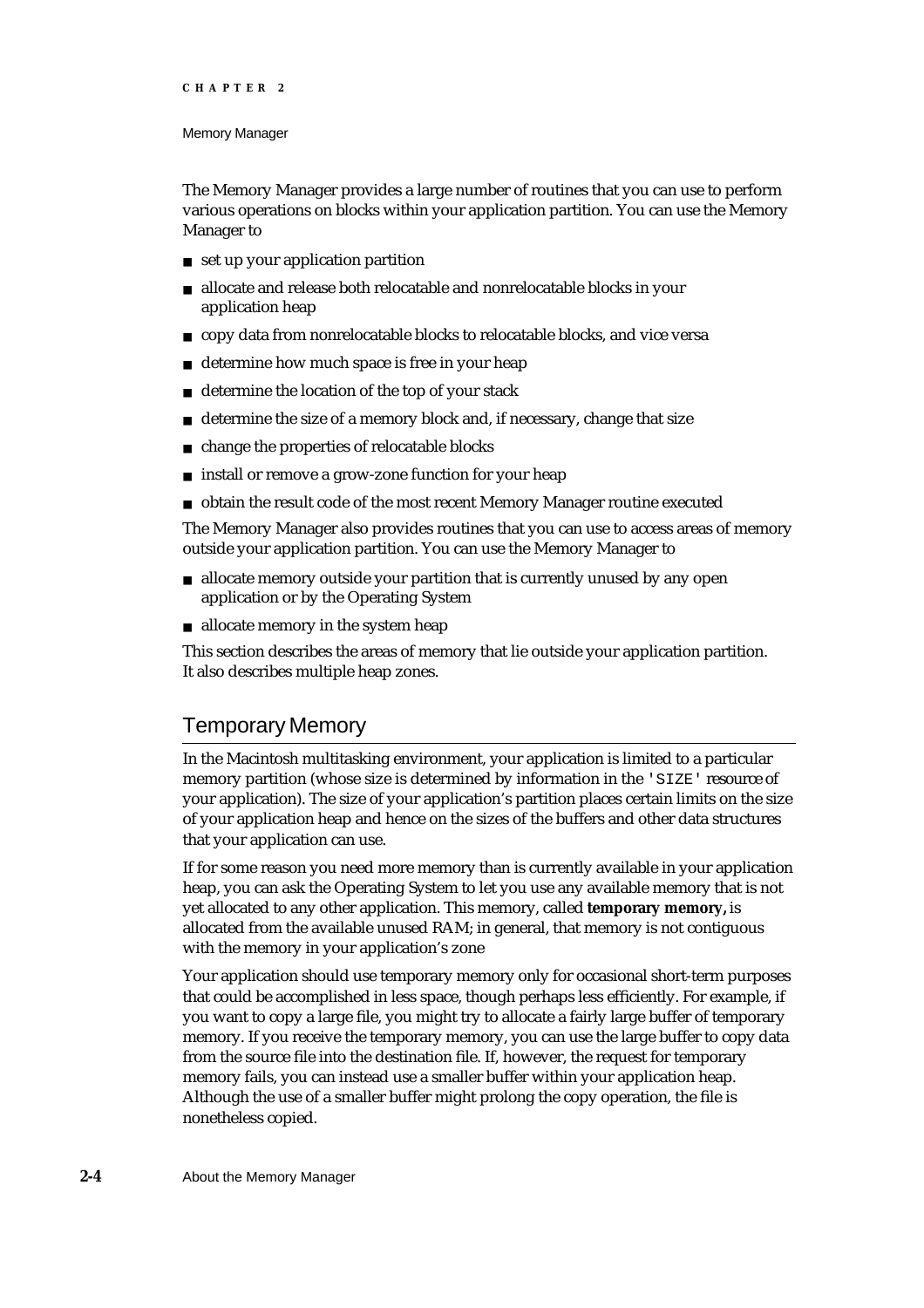### Memory Manager

One good reason for using temporary memory only occasionally is that you cannot assume that you will always receive the temporary memory you request. For example, if two or more applications use all available memory outside the system partition, then a request by any of them for some temporary memory would fail.

Another strategy for using temporary memory is to use it, when possible, for all nonessential memory requests. For example, you could allocate window records and any associated window data using temporary memory. This scheme allows you to keep your application partition relatively small (because you don't need space for nonessential tasks) but assumes that users will not fill up the available memory with other applications.

## Multiple Heap Zones

A **heap zone** is a heap (that is, an area in which you can dynamically allocate and release memory on demand) together with a zone header and a zone trailer. The **zone header** is an area of memory that contains essential information about the heap, such as the number of free bytes in the heap and the addresses of the heap's grow-zone function and purge-warning procedure. The **zone trailer** is just a minimum-sized block placed as a marker at the end of the heap zone. (See "Heap Zones" on page 2-19 for a complete description of zone headers and trailers.)

When your application is executing, there exist at least two heap zones: your application's heap zone (created when your application was launched) and the system heap zone (created when the system was started up). The **system heap zone** is the heap zone that contains the system heap. Your **application heap zone** (also known as the **original application heap zone**) is the heap zone initially provided by the Memory Manager for use by your application and any system software routines your application calls.

Ordinarily, you allocate and release blocks of memory in the **current heap zone,** which by default is your application heap zone. Unless you change the current heap zone (for example, by calling the InitZone or SetZone procedures), you do not need to worry about which is the current zone; all blocks that you access are taken from the current heap zone, that is, your application heap zone.

Occasionally, however, you might need to allocate memory in the system heap zone. System software uses the system heap to store information it needs. Although, in general, you should not allocate memory in the system heap, there are several valid reasons for doing so. First, if you are implementing a system extension, the extension can use the system heap to store information. Second, if you want the Time Manager or Vertical Retrace Manager to execute some interrupt code when your application is not the current application, you might in certain cases need to store the task record and the task code in the system heap. Third, if you write interrupt code that itself uses heap memory, you should either place that memory in the system heap or hold it in real RAM to prevent page faults at interrupt time, as discussed in the chapter "Virtual Memory Manager" in this book.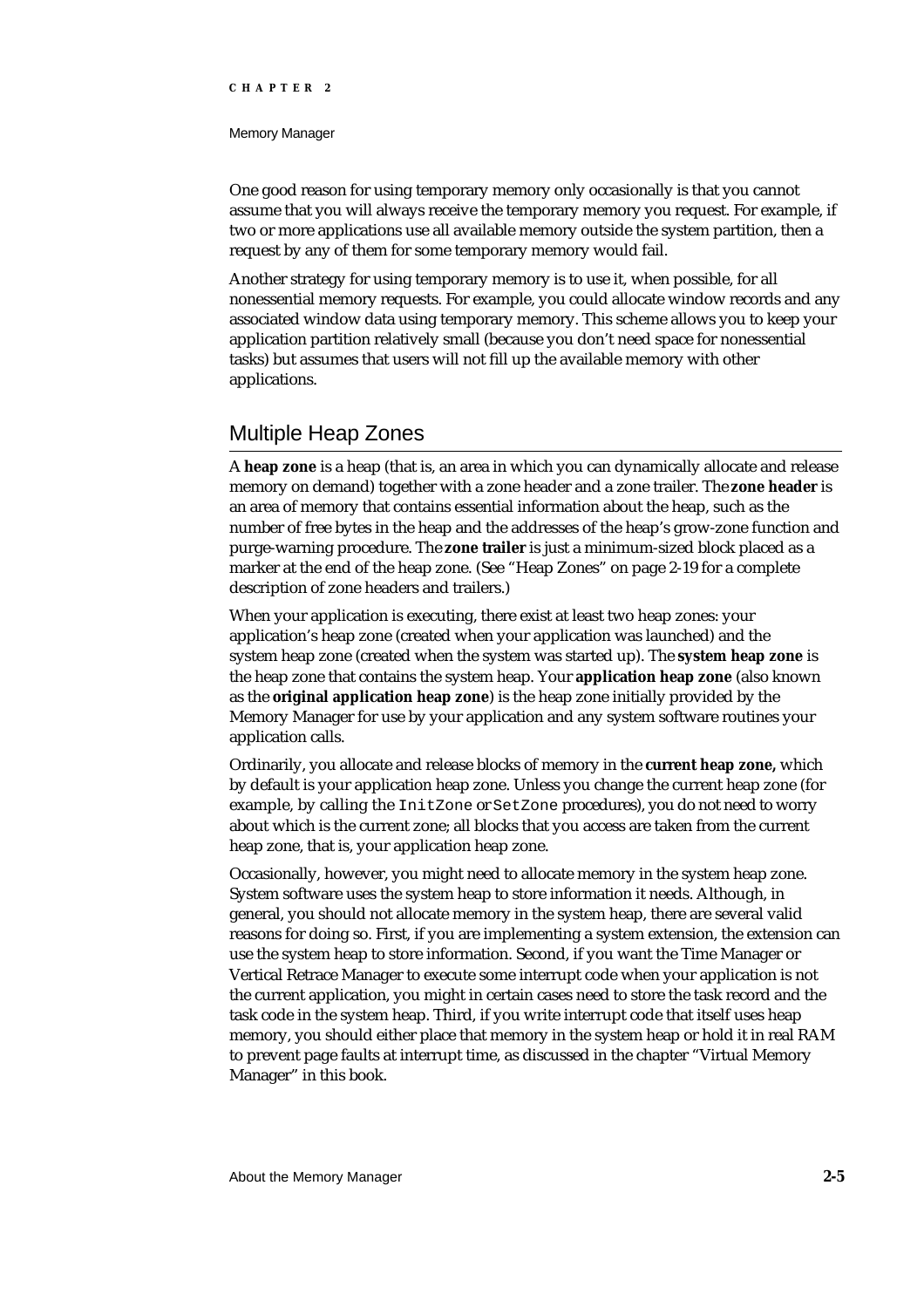### Memory Manager

You can create additional heap zones for your application's own use by calling the InitZone procedure. If you do maintain more than one heap zone, you can find out which heap zone is the current one at any time by calling the GetZone function, and you can switch zones by calling the SetZone procedure. Almost all Memory Manager operations implicitly apply to the current heap zone. To refer to the system heap zone or to the (original) application heap zone, you can call the functions SystemZone or ApplicationZone. To find out which zone a particular block resides in, you can call the HandleZone function (if the block is relocatable) or the PtrZone function (if it's nonrelocatable).

#### **WARNING**  $\mathbf{s}$

Be sure, when calling routines that access blocks, that the zone in which the block is located is the current zone. If, for example, you attempt to release an empty resource in the system zone when the current zone is not the system zone, the Operating System might incorrectly update the list of free master pointers in your partition.

Once you have created a heap zone, it remains fixed in size and location. For this reason, it usually makes more sense to use the undivided application heap zone for all of your memory-allocation needs. You might, however, choose to initialize an additional heap zone in circumstances like these:

- If you are implementing a software development environment and want to launch applications within the development environment's partition, you can initialize a heap zone for the launched application to use as its heap zone.
- n If you want to avoid heap fragmentation but cannot prevent allocation of small nonrelocatable blocks in the middle of your program's execution, you could, soon after your application starts up, allocate a small heap zone to hold the nonrelocatable blocks you allocate during execution.
- If you need to resize a particular handle quite often, you can minimize the resizing time by creating a heap zone whose size is set to the maximum size the handle will ever be assigned. Because there is only one relocatable block in the new heap zone, the resizing is likely to happen more quickly than if that block were in the original heap zone (where other relocatable blocks in the zone might need to be moved).

Before deciding to create additional heap zones, however, make sure that you really need to. Maintaining multiple heap zones requires a considerable amount of extra work. You must always make sure to allocate or release memory in the correct zone, and you must monitor memory conditions in each zone so that your application doesn't run out of memory.

## The System Global Variables

Just as the Toolbox stores information about your drawing environment in a set of QuickDraw global variables within your application partition, the Operating System and Toolbox store information about the entire multiple-application environment in a set of **system global variables,** also called low-memory global variables. The system global variables are stored in the lowest part of the physical RAM, in the system partition.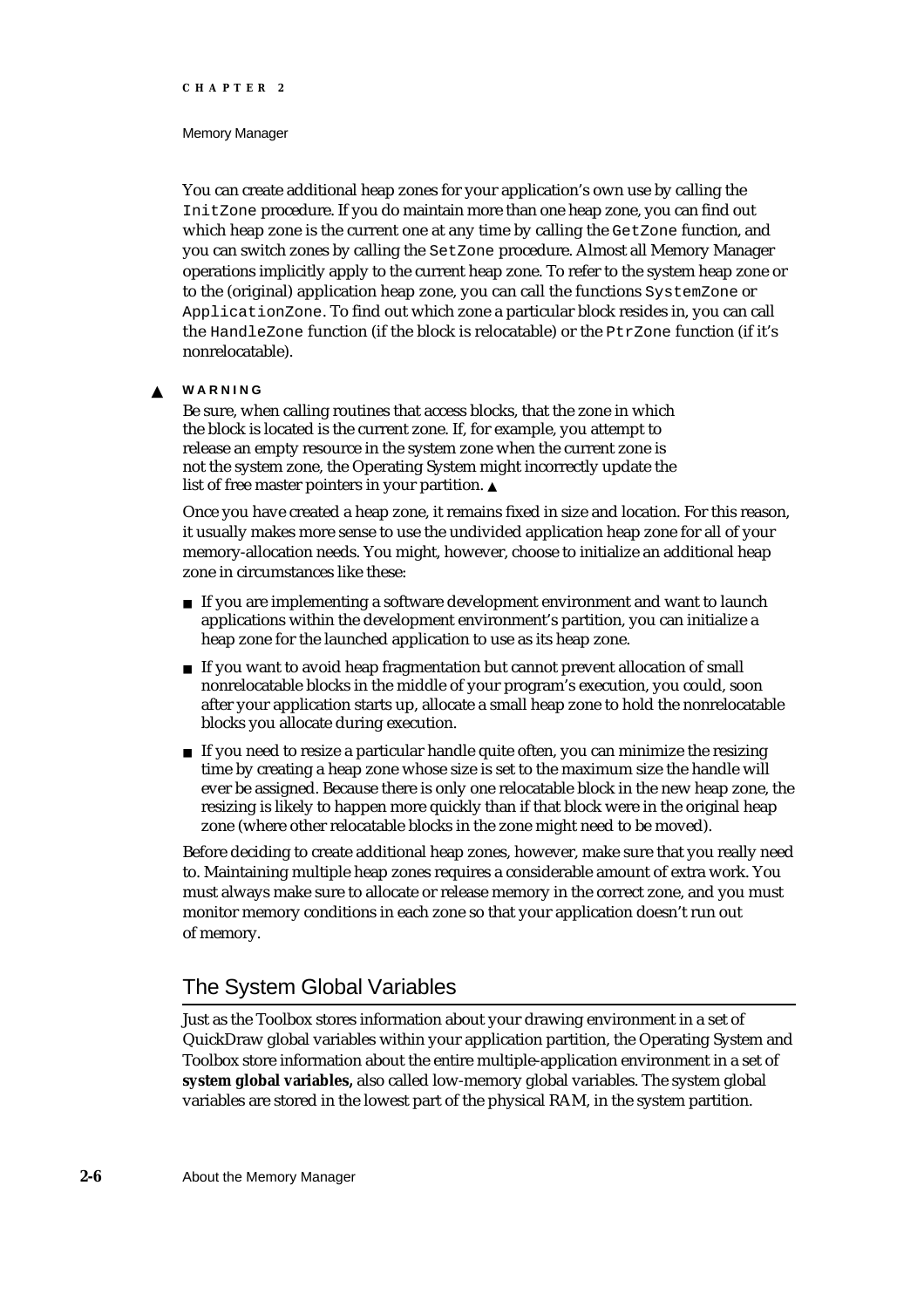### Memory Manager

Most system global variables are intended for use by system software only, and you should never need to read or write them directly. Current versions of system software contain functions that return values equivalent to most of the important system global variables. Use those routines whenever they are available. However, you might occasionally need to access the value of a system global variable to maintain compatibility with previous versions of system software, or you might need to access a system global variable whose value no equivalent function returns.

The MPW interface file  $SysEqu$ . p defines the memory locations at which system global variables are stored in the latest version of system software. For example, SysEqu.p contains lines like these:

### CONST

| RndSeed    | $= $156; \{ random number seed (long) \}$        |
|------------|--------------------------------------------------|
| Ticks      | = \$16A; {ticks since last boot (unsigned long)} |
| DeskHook   | = \$A6C; {hook for painting desktop (pointer)}   |
| MBarHeight | $=$ \$BAA; {height of menu bar (integer)}        |

You can use these memory locations to examine the value of one of these variables. See "Reading and Writing System Global Variables" on page 2-8 for instructions on reading and writing the values of system global variables from a high-level language.

You should avoid relying on the value of a system global variable whenever possible. The meanings of many global variables have changed in the past and will change again in the future. Using the system global variables documented in *Inside Macintosh* is fairly safe, but you risk incompatibility with future versions of system software if you attempt to access global variables defined in the interface files but not explicitly documented.

Even when *Inside Macintosh* does document a particular system global variable, you should use any available routines to access that variable's value instead of examining it directly. For example, you should use the TickCount function to find the number of ticks since startup instead of examining the Ticks global variable directly.

### **IMPORTANT**

You should read or write the value of a system global variable only when that variable is documented in *Inside Macintosh* and when there is no alternate method of reading or writing the information you need.

# Using the Memory Manager

This section discusses the techniques you can use both to deal with memory outside of your application's partition and to manipulate your own application's partition.

You can use the techniques in this section to

 $n$  read and write the values of system global variables when there is no Toolbox routine that would accomplish the work for you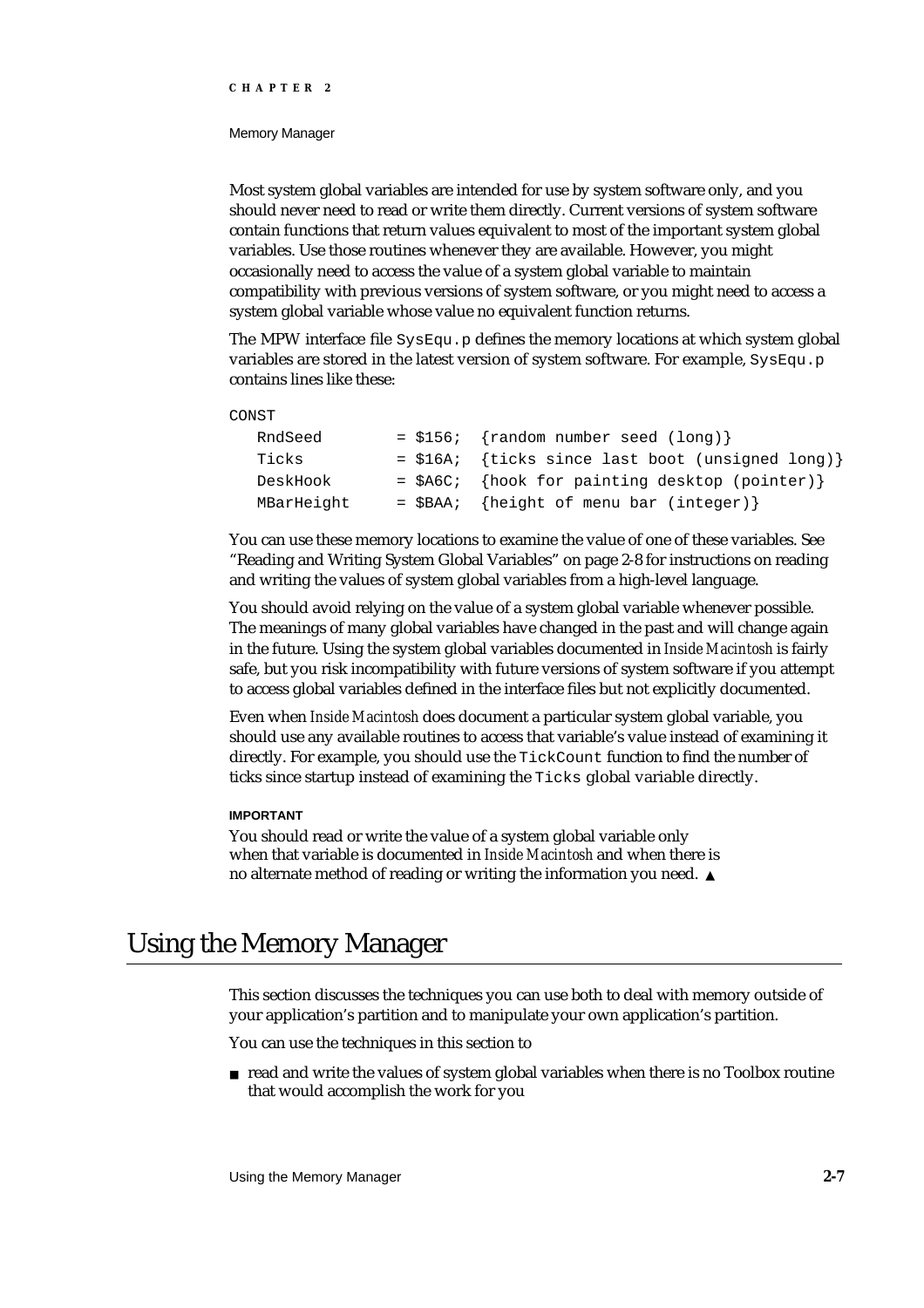### Memory Manager

- $n$  check for the availability of temporary memory and use it to speed operations that depend on memory buffers
- allocate memory in the system heap
- install code into the system heap n.
- $n$  allocate memory at the high end of the available RAM from within a system extension during the startup process
- $n$  initialize new heap zones within your application heap zone, on your application's stack, or in the application global variables area
- n install a purge-warning procedure for your application heap zone

## Reading and Writing System Global Variables

In general, you should avoid relying on the values of system global variables whenever possible. However, you might occasionally need to access the value of one of these variables. Because the actual values associated with global variables in MPW's SysEqu.p interface file are memory locations, you can access the value of a low-memory variable simply by dereferencing a memory location.

Many system global variables are process-independent, but some are process-specific. The Operating System swaps the values of the process-specific variables as it switches processes. If you write interrupt code that reads low memory, that code could execute at a time when another process's system global variables are installed. Therefore, before reading low memory from interrupt code, you should call the Process Manager to ensure that your process is the current process. If it is not, you should not rely on the value of system global variables that could conceivably be process-specific.

## **Note**

No available documentation distinguishes process-specific from process-independent system global variables.

The routine defined in Listing 2-1 illustrates how you can read a system global variable, in this case the system global variable  $\text{Buffer},$  which gives the address of the highest byte of allocatable memory.

**Listing 2-1** Reading the value of a system global variable

```
FUNCTION FindHighestByte: LongInt;
TYPE
   LongPtr = \DeltaLongInt;
BEGIN
   FindHighestByte := LongPtr(BufPtr)^;
END;
```
In Pascal, the main technique for reading system global variables is to define a new data type that points to the variable type you want to read. In this example, the address is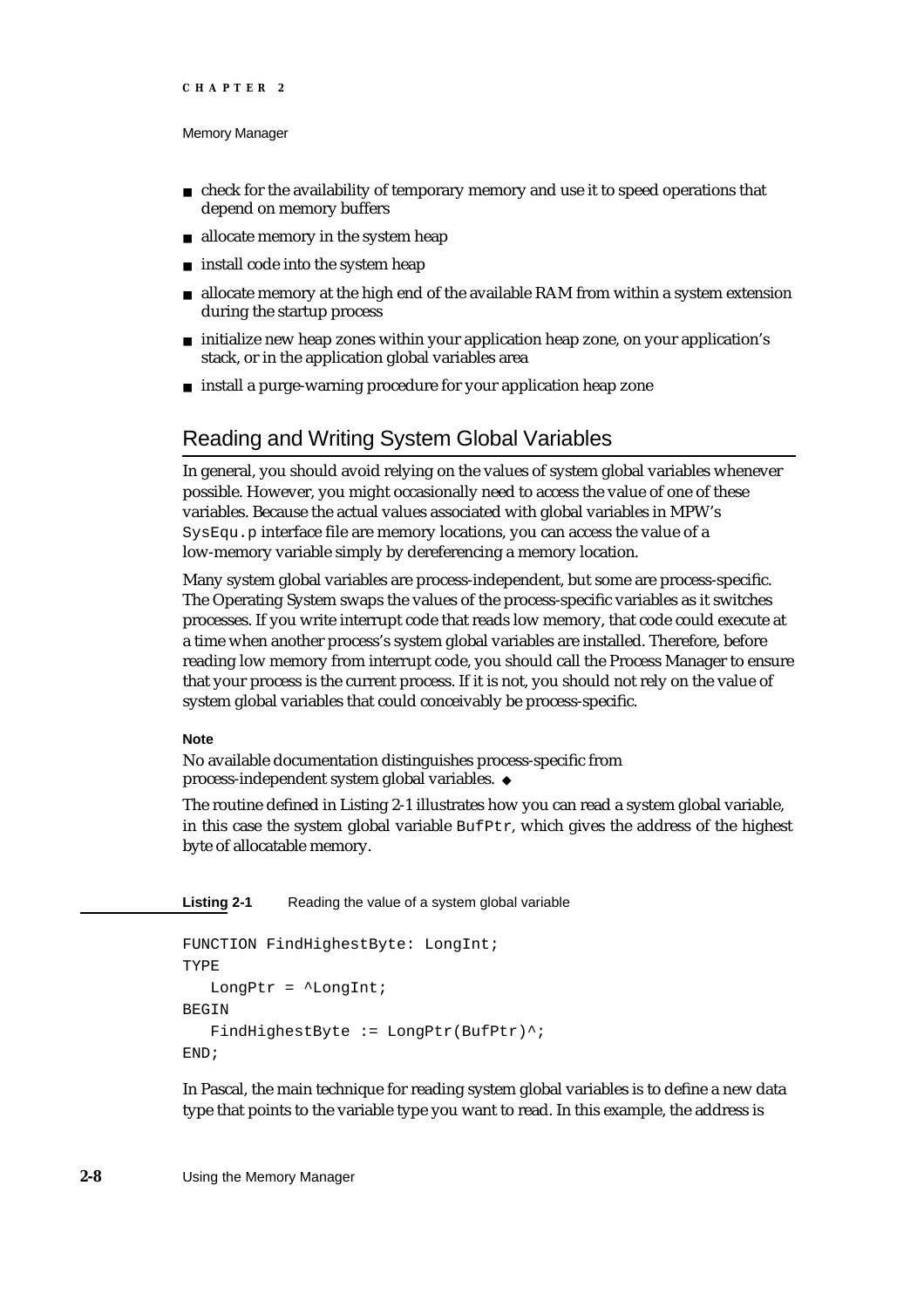#### Memory Manager

stored as a long integer. Thus, the memory location  $\text{Buffer}$  is really a pointer to a long integer. Because of Pascal's strict typing rules, you must cast the low-memory address into a pointer to a long integer. Then, you can dereference the pointer and return the long integer itself as the function result.

You can use a similar technique to change the value of a system global variable. For example, suppose you are writing an extension that displays a window at startup time. To maintain compatibility with pre-Macintosh II systems, you need to clear the system global variable named  $DeskHook$ . This global variable holds a  $ProcPtx$  that references a procedure called by system software to paint the desktop. If the value of the pointer is NIL, the system software uses the standard desktop pattern. If you do not set DeskHook to NIL, the system software might attempt to use whatever random data it contains to call an updating procedure when you move or close your window. The procedure defined in Listing 2-2 sets DeskHook to NIL.

**Listing 2-2** Changing the value of a system global variable

```
PROCEDURE ClearDeskHook;
TYPE
  ProcPtrPtr = ^ProcPtr; \{pointer to Procltr\}VAR
  deskHookProc: ProcPtrPtr;
BEGIN
  deskHookProc := ProcPtrPtr(DeskHook); {initialize variable}
  deskHookProc^ := NIL; {c} {clear DeskHook proc}
END;
```
You can use a similar technique to change the value of any other documented system global variable.

# Extending an Application's Memory

Rather than using your application's 'SIZE' resource to specify a preferred partition size that is large enough to contain the largest possible application heap, you should specify a smaller but adequate partition size. When you need more memory for temporary use, you can use a set of Memory Manager routines for the allocation of temporary memory.

By using the routines for allocating temporary memory, your application can request some additional memory for occasional short-term needs. For example, the Finder uses these temporary-memory routines to secure buffer space for use during file copy operations. Any available memory (that is, memory currently unallocated to any application's partition) is dedicated to this purpose. The Finder releases this memory as soon as the copy is completed, thus making the memory available to other applications or to the Operating System for launching new applications.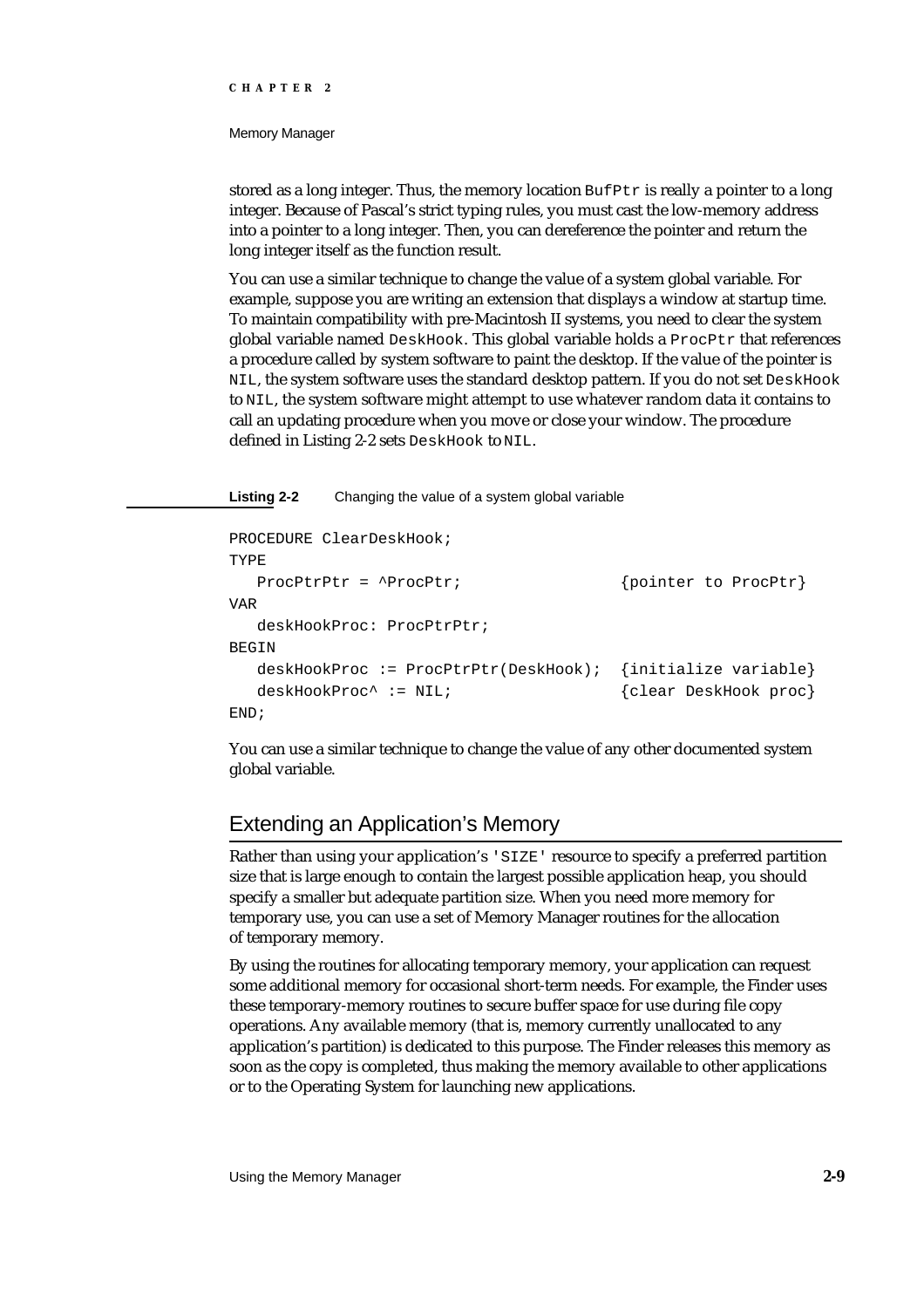#### Memory Manager

Because the requested amount of memory might not be available, you cannot be sure that every request for temporary memory will be honored. Thus, you should make sure that your application will work even if your request for temporary memory is denied. For example, if the Finder cannot allocate a large temporary copy buffer, it uses a reserved small copy buffer from within its own heap zone, prolonging the copying but performing it nonetheless.

Temporary memory is taken from RAM that is reserved for (but not yet used by) other applications. Thus, if you use too much temporary memory or hold temporary memory for long periods of time, you might prevent the user from being able to launch other applications. In certain circumstances, however, you can hold temporary memory indefinitely. For example, if the temporary memory is used for open files and the user can free that memory simply by closing those files, it is safe to hold onto that memory as long as necessary.

Temporary memory is tracked (or monitored) for each application, and so you must use it only for code that is running on an application's behalf. Moreover, the Operating System frees all temporary memory allocated to an application when the application quits or crashes. As a result, you should not use temporary memory for VBL tasks, Time Manager tasks, or other procedures that should continue to be executed after your application quits. Similarly, it is wise not to use temporary memory for an interprocess buffer (that is, a buffer whose address is passed to another application in a high-level event) because the originating application could crash, quit, or be terminated, thereby causing the temporary memory to be released before (or even while) the receiving application uses that memory.

Although you can usually perform ordinary Memory Manager operations on temporary memory, there are two restrictions. First, you must never lock temporary memory across calls to GetNextEvent or WaitNextEvent. Second, although you can determine the zone from which temporary memory is generated (using the HandleZone function), you should not use this information to make new blocks or perform heap operations on your own.

# Allocating Temporary Memory

You can request a block of memory for temporary use by calling the Memory Manager's TempNewHandle function. This function attempts to allocate a new relocatable block of the specified size for temporary use. For example, to request a block that is one-quarter megabyte in size, you might issue this command:

myHandle := TempNewHandle(\$40000, myErr); {request temp memory}

If the routine succeeds, it returns a handle to the block of memory. The block of memory returned by a successful call to TempNewHandle is initially unlocked. If an error occurs and TempNewHandle fails, it returns a NIL handle. You should always check for NIL handles before using any temporary memory. If you detect a NIL handle, the second parameter (in this example, myErr) contains the result code from the function.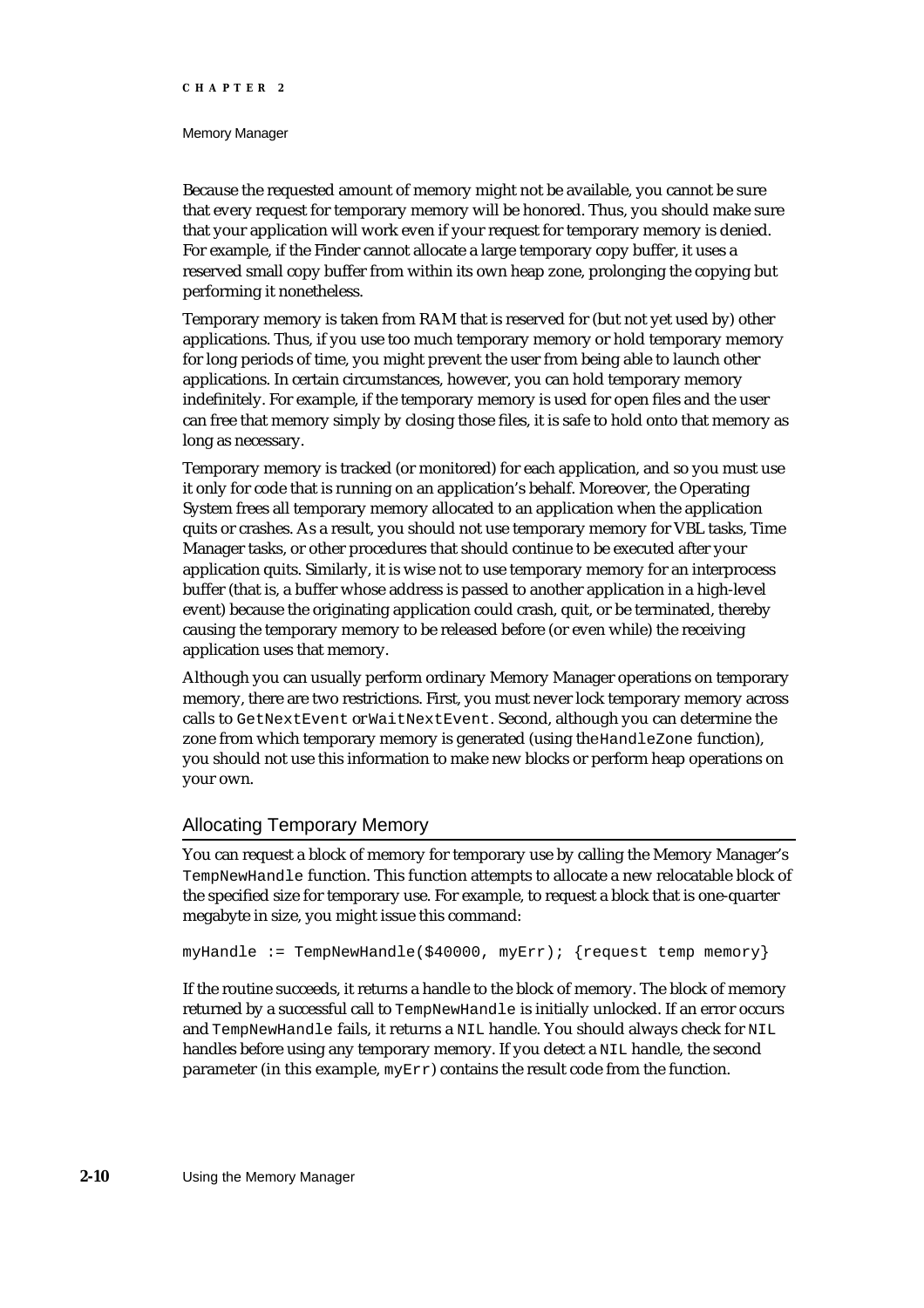Memory Manager

Instead of asking for a specific amount of memory and then checking the returned handle to find out whether it was allocated, you might prefer to determine beforehand how much temporary memory is available. There are two functions that return information on the amount of free memory available for temporary allocation. The first is the TempFreeMem function, which you can use as follows:

memFree := TempFreeMem; {find amount of free temporary memory}

The result is a long integer containing the amount, in bytes, of free memory available for temporary allocation. It usually isn't possible to allocate a block of this size because of fragmentation. Consequently, you'll probably want to use the second function, TempMaxMem, to determine the size of the largest contiguous block of space available. To allocate that block, you can write

 $mySize := TempMaxMem(grow);$ myHandle := TempNewHandle(mySize, myErr);

The TempMaxMem function returns the size, in bytes, of the largest contiguous free block available for temporary allocation. (The TempMaxMem function is analogous to the MaxMem function.) The grow parameter is a variable parameter of type Size; after the function returns, it always contains 0, because the temporary memory does not come from the application's heap. Even when you use TempMaxMem to determine the size of the available memory, you should check that the handle returned by TempNewHandle is not NIL.

# Determining the Features of Temporary Memory

Only computers running system software version 7.0 and later can use temporary memory as described in this chapter. For this reason, you should always check that the routines are available and that they have the features you require before calling them.

#### **Note**

The temporary-memory routines are available in some earlier system software versions when MultiFinder is running. However, the handles to blocks of temporary memory are neither tracked nor real.

The Gestalt function includes a selector to determine whether the temporary-memory routines are present in the operating environment and, if they are, whether the temporary-memory handles are tracked and whether they are real. If temporary-memory handles are not tracked, you must release temporary memory before your next call to GetNextEvent or WaitNextEvent. If temporary-memory handles are not real, then you cannot use normal Memory Manager routines such as HLock to manipulate them.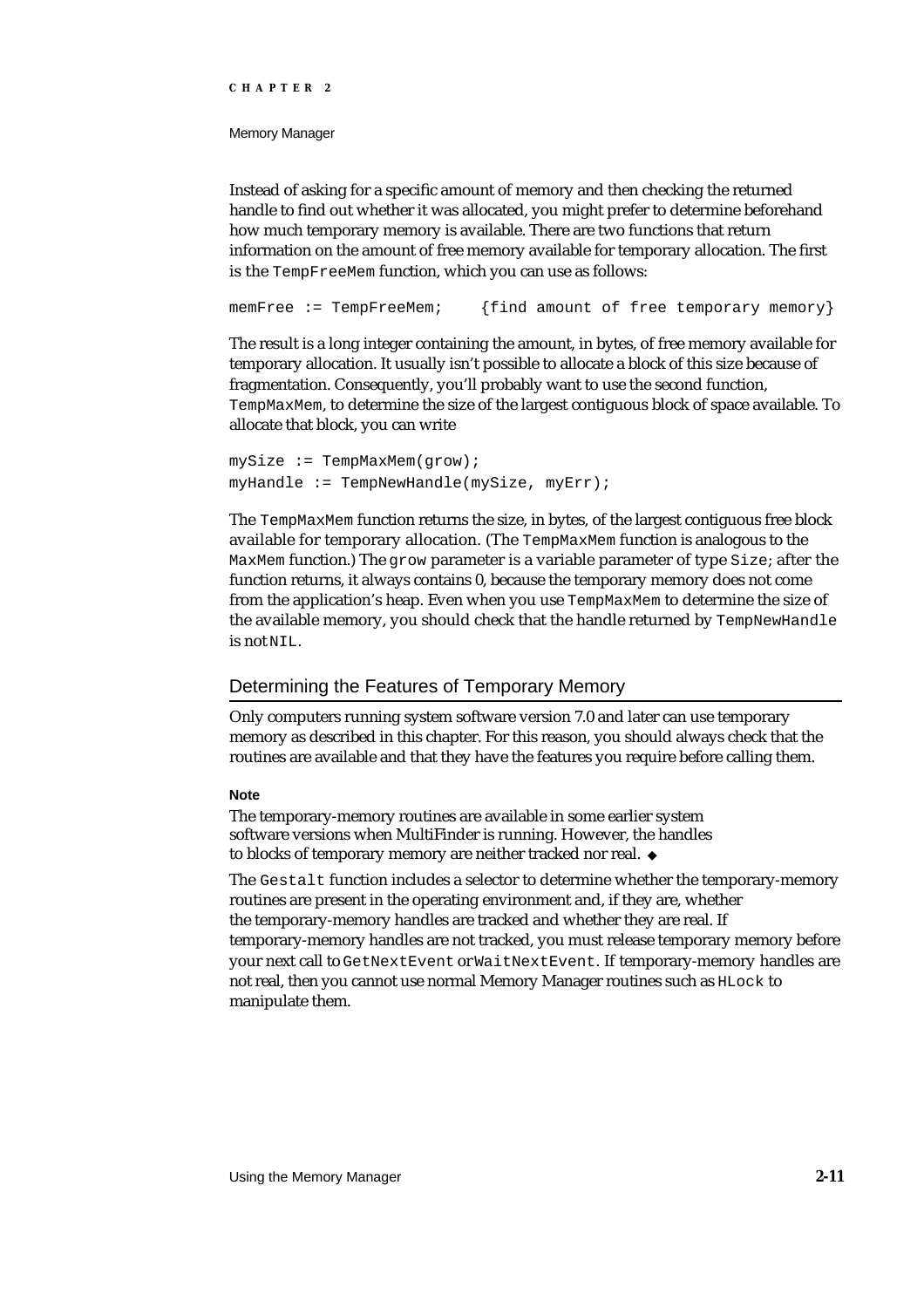```
CHAPTER 2
```
To determine whether the temporary-memory routines are implemented, you can check the value returned by the TempMemCallsAvailable function, defined in Listing 2-3.

**Listing 2-3** Determining whether temporary-memory routines are available

```
FUNCTION TempMemCallsAvailable: Boolean;
VAR
  myErr: OSErr; {Gestalt result code}
  myRsp: LongInt; {response returned by Gestalt}
BEGIN
  TempMemCallsAvailable := FALSE;
  myErr := Gestalt(gestaltOSAttr, myRsp);
  IF myErr <> noErr THEN
     DoError(myErr) {Gestalt failed}
  ELSE \{check\} finit for temp mem support
     TempMemCallsAvailable :=
          BAND(myRsp, gestaltTempMemSupport) <> 0;
END;
```
You can use similar code to determine whether temporary-memory handles are real and whether the temporary memory is tracked.

# Using the System Heap

The system heap is used to store most of the information needed by the Operating System and other system software components. As a result, it is ideal for storing information needed by a system extension (which by definition extends the capabilities of system software). You might also need to use the system heap to store a task record and the code for an interrupt task that should continue to be executed when your application is not the current application.

Allocating blocks in the system heap is straightforward. Most ordinary Memory Manager routines have counterparts that allocate memory in the system heap zone instead of the current heap zone. For example, the counterpart of the NewPtx function is the NewPtrSys function. The following line of code allocates a new nonrelocatable block of memory in the system heap to store a Time Manager task record:

myTaskPtr := QElemPtr(NewPtrSys(SizeOf(TMTask)));

Alternatively, you can change the current zone and use ordinary Memory Manager operations, as follows:

```
SetZone(SystemZone);
myTaskPtr := QElemPtr(NewPtr(SizeOf(TMTask)));
...
SetZone(ApplicationZone);
```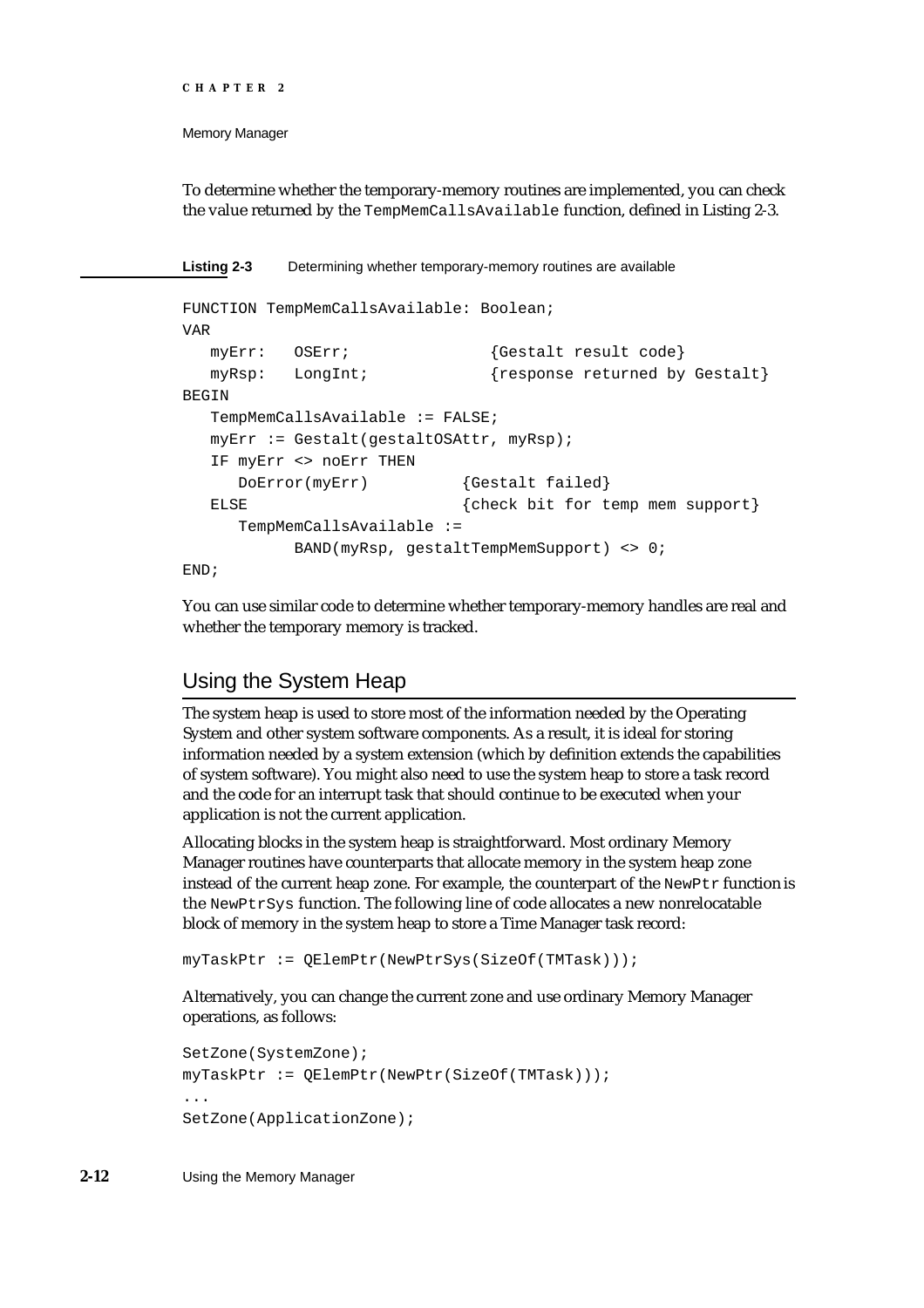#### Memory Manager

You might also need to store the interrupt code itself in the system heap. For example, when an application that installed a vertical retrace task with the VInstall function is in the background, the Vertical Retrace Manager executes the task only if the  $vblAddr$ field of the task record points to a routine in the system heap.

Unfortunately, manually copying a routine into the system heap is difficult in Pascal. The easiest way to install code into the system heap is to place the code into a separate stand-alone code resource in your application's resource fork. You should set the system heap bit and the locked bit of the code resource's attributes. Then, when you need to use the code, you must load the resource from the resource file and cast the resource handle's master pointer into a procedure pointer (a variable of type ProcPtr), as follows:

```
myProcHandle := GetResource(kProcType, kProcID);
IF myProcHandle <> NIL THEN
   myTaskPtr^.vblAddr := ProcPtr(myProcHandle^);
```
Because the resource is locked in memory, you don't have to worry about creating a dangling pointer when you dereference a handle to the resource. If you want the code to remain in the system heap after the user quits your application, you can call the Resource Manager procedure DetachResource so that closing your application's resource fork does not destroy the resource data. Note, however, that if you do so and your application crashes, the code still remains in the system heap.

Once you have loaded a code resource into memory and created a ProcPtr that references the entry point of the code resource, you can use that  $Proofer$  just as you can use any such variable. For example, you could assign the value of the variable to the vblAddr field of a vertical retrace task record (as shown just above). If you are programming in assembly language, you can then call the code directly. To call the routine from a high-level language such as Pascal, you'll need to use some inline assembly-language code. Listing 2-4 defines a routine that you can use to execute a procedure by address.

**Listing 2-4** Calling a procedure by address

PROCEDURE CallByAddress (aRoutine: ProcPtr); INLINE \$205F, {MOVE.L (SP)+,A0}  $$4ED0;$  {JMP (A0)}

# Allocating Memory at Startup Time

If you are implementing a system extension, you might need to allocate memory at startup time. As explained in the previous section, an ideal place to allocate such memory is in the system heap. To allocate memory in the system heap under system software version 7.0 and later, you merely need to call the appropriate Memory Manager routines, and the system heap expands dynamically to meet your request. In earlier versions of system software, you must use a 'sysz' resource to indicate how much the Operating System should increase the size of the system zone.

Using the Memory Manager **2-13**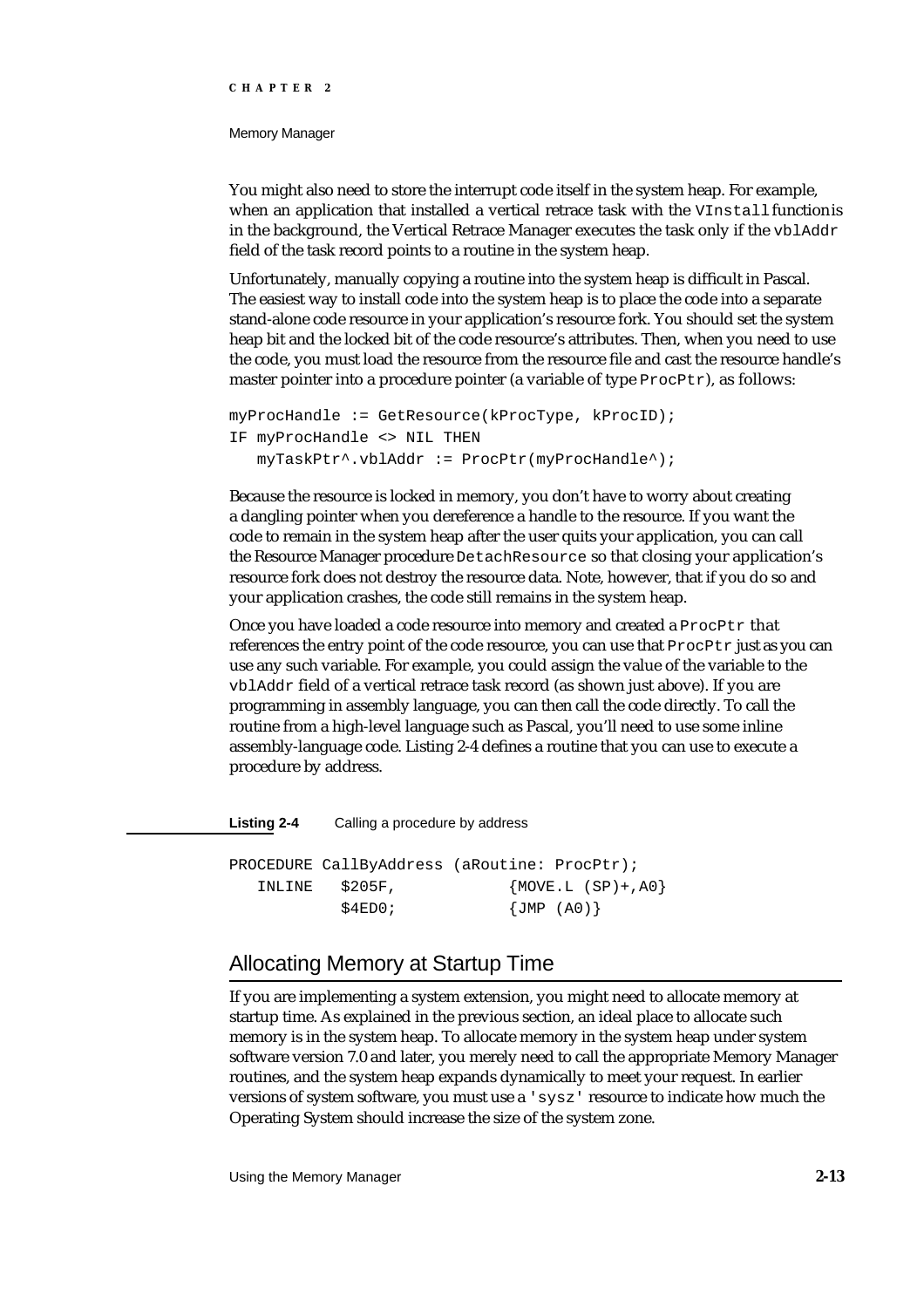#### Memory Manager

Alternatively, however, you can allocate blocks in high memory. The global variable BufPtr always references the highest byte in memory that might become part of an application partition. You can lower the value of  $\text{Buffer}$  and then use the memory between the old and new values of BufPtr.

#### **Note**

In general, if you are implementing a system extension, you should allocate memory in the system heap instead of high memory. In this way, you avoid the problems associated with lowering the value of BufPtr too far (described in the following paragraphs) and ensure that the extension is not paged out if virtual memory is operating.

Lowering the value of BufPtr too far can be dangerous for several reasons. In 128K ROM Macintosh computers running system software version 4.1, you must avoid lowering the value of  $\text{Buffer }$  so that it points in the system startup blocks. The highest byte of these blocks can always be found relative to the global variable MemTop, at MemTop DIV 2 + 1024.

In later versions of the Macintosh system software, the system startup blocks were no longer barriers to BufPtr, but new barriers arose, including Macintosh IIci video storage, for example. To maintain compatibility with extensions that rely on the ability to lower BufPtr relative to MemTop, the system software simply adjusts MemTop so that the formula still holds. Thus, at startup, the MemTop global variable currently does not reference any memory location in particular. Instead, it holds a value that guarantees that the formula allowing you to lower BufPtr as low as MemTop DIV  $2 + 1024$  but no further still holds.

Beginning in system software version 7.0, the Operating System can detect excessive lowering of BufPtr, but only after the fact. When the Operating System does detect that the value of BufPtr has fallen too low, it generates an out-of-memory system error.

#### **WARNING**  $\mathbf{c}$

Although the above formula has been true since system software version 4.1, a bug in the Macintosh IIci and later ROMs made it invalid in certain versions of system software 6.x.

Because there is no calling interface for lowering BufPtr, you must do it manually, by changing the value of the system variable, as explained in "Reading and Writing System Global Variables" on page 2-8. To obtain the value of the MemTop global variable, you can use the TopMem function.

# Creating Heap Zones

You can create heap zones as subzones of your application heap zone or (in rare instances) either in space reserved for the application global variables or on the stack. You can also create heap zones in a block of temporary memory or within the system heap zone. This section describes how to create new heap zones by calling the InitZone procedure.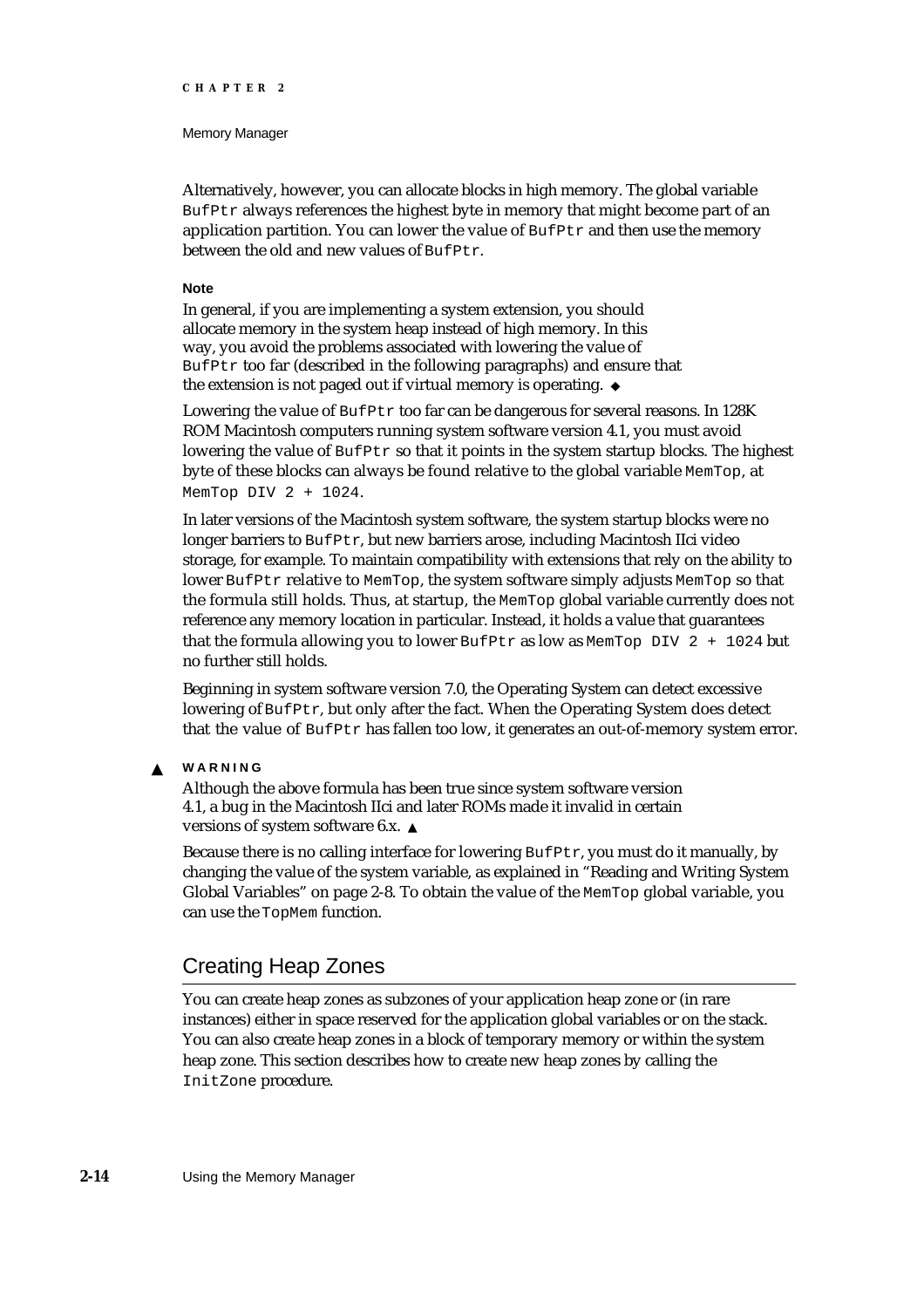#### **Note**

Most applications do not need to create heap zones. u

To create a new heap zone in the application heap, you must allocate nonrelocatable blocks in your application heap to hold new subzones of the application heap. In addition to being able to create subzones of the application zone, you can create subzones of any other zone to which you have access, including a zone that is itself a subzone of another zone.

You create a heap zone by calling the InitZone procedure, which takes four parameters. The first parameter specifies a grow-zone function for the new zone, or NIL if you do not want the zone to have a grow-zone function. The second parameter specifies the number of new master pointers that you want each block of master pointers in the zone to contain. The InitZone procedure allocates one such block to start with, and you can allocate more by calling the MoreMasters procedure. The third and fourth parameters specify, respectively, the first byte beyond the end of the new zone and the first byte of the zone.

When initializing a zone with the InitZone procedure, make sure that you are subdividing the current zone. When InitZone returns, the new zone becomes current. Thus, if you subdivide the application zone into several subzones, you must call SetZone(ApplicationZone) before you create the second and each of the subsequent subzones. Listing 2-5 shows a technique for creating a single subzone of the original application zone, assuming that the application zone is the current zone. The technique for subdividing subzones is similar.

**Listing 2-5** Creating a subzone of the original application heap zone

```
FUNCTION CreateSubZone: THz;
CONST
  kZonesize = 10240; {10K zone}
  kNumMasterPointers = 16; {num of master ptrs for new zone}
VAR
  start: Ptr; \{first byte in zone\}limit: Ptr; \{first byte beyond zone\}BEGIN
  start := NewPtr(kZoneSize); {allocate storage for zone}
  IF MemError <> noErr THEN
  BEGIN {allocation successful}limit := Ptr(ORD4(start) + kZoneSize);
                             {compute byte beyond end of zone}
     InitZone(NIL, kNumMasterPointers, limit, start);
                             {initialize zone header, trailer}
  END;
  CreateSubZone := THz(start); { cast storage to a zone pointer}
END;
```
Using the Memory Manager **2-15**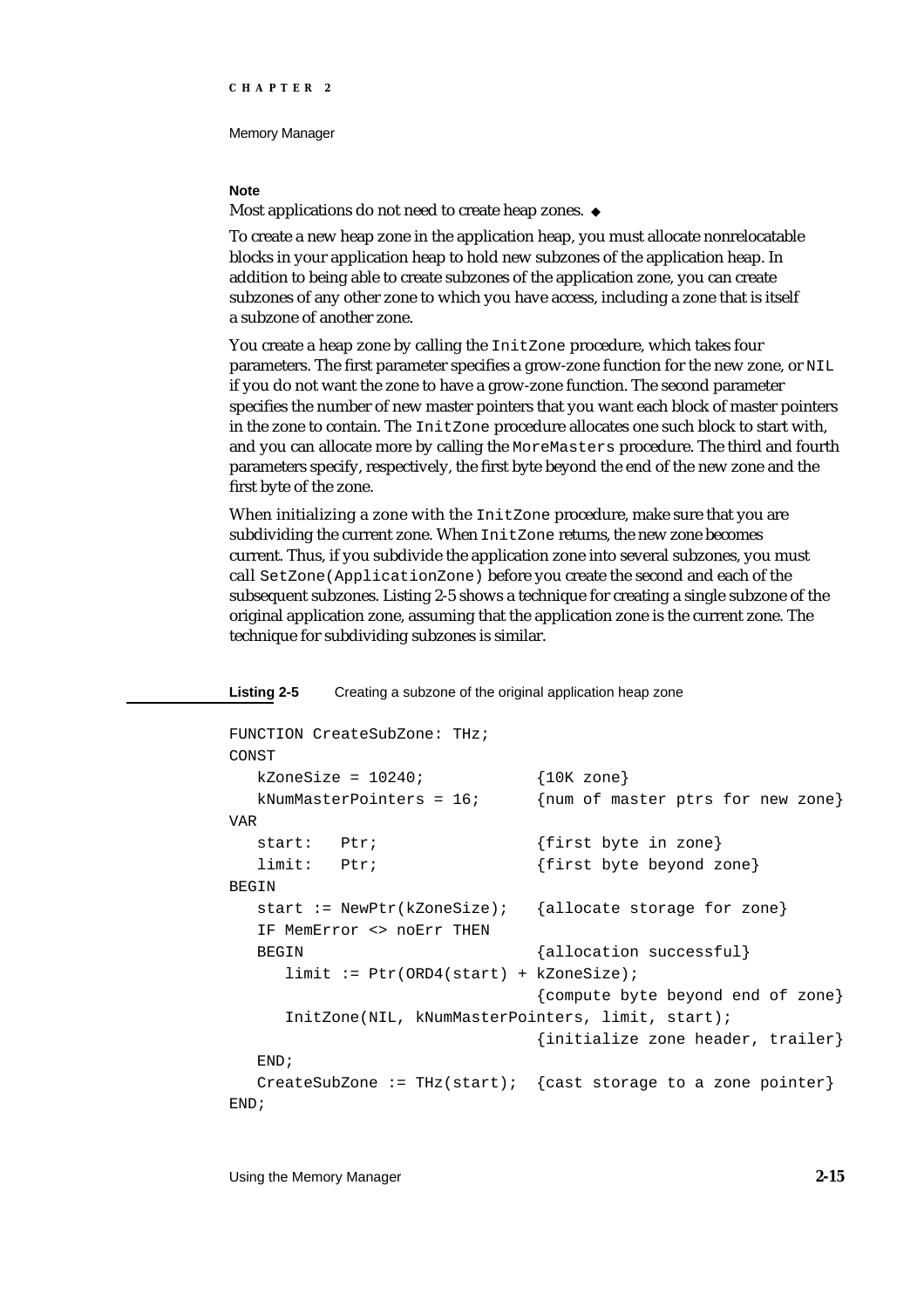#### Memory Manager

To create a subzone in the system heap zone, you can call SetZone(SystemZone) at the beginning of the procedure in Listing 2-5. You might find this technique useful if you are implementing a system extension but want to manage your extension's memory much as you manage memory in an application. Instead of simply allocating blocks in the system heap, you can make your zone current whenever your extension is executed. Then, you can call regular Memory Manager routines to allocate memory in your subzone of the system heap, and you can compact and purge your subzone without compacting and purging the entire system heap zone.

When you allocate memory for a subzone, you must allocate that memory in a nonrelocatable block (as in Listing 2-5) or in a locked relocatable block. If you create a subzone within an unlocked relocatable block, the Memory Manager might move your entire subzone during memory operations in the zone containing your subzone. If so, any references to nonrelocatable blocks that you allocated in the subzone would become invalid. Even handles to relocatable blocks in the subzone would no longer be valid, because the Memory Manager does not update the handles' master pointers correctly. This happens because the Memory Manager views a subzone of another zone as a single block. If that subzone is a relocatable block, the Memory Manager updates only that block's master pointer when moving it, and does not update the block's contents (that is, the blocks allocated within the subzone).

If you use a block of temporary memory as a heap zone, you must lock the temporary memory immediately after allocating it. Then, you can pass to InitZone a dereferenced copy of a handle to the temporary memory. If you find (after a call to the Gestalt function) that temporary memory handles are not real, then you must dispose of the new zone before any calls to GetNextEvent or WaitNextEvent. You must dispose of the new zone because you cannot lock a handle to temporary memory across event calls if the handle is not real.

Once you have created a subzone as a nonrelocatable block or a locked relocatable block, you can allocate both relocatable and nonrelocatable blocks within it. Although the Memory Manager can move such relocatable blocks only within the subzone, it correctly updates those blocks' master pointers, which are also in the subzone.

# Installing a Purge-Warning Procedure

You can define a **purge-warning procedure** that the Memory Manager calls whenever it is about to purge a block from your application heap. You can use this procedure to save the data in the block, if necessary, or to perform other processing in response to this notification.

## **Note**

Most applications don't need to install a purge-warning procedure. This capability is provided primarily for applications that require greater control over their heap. Examples are applications that maintain purgeable handles containing important data and applications that for any other reason need notification when a block is about to be purged.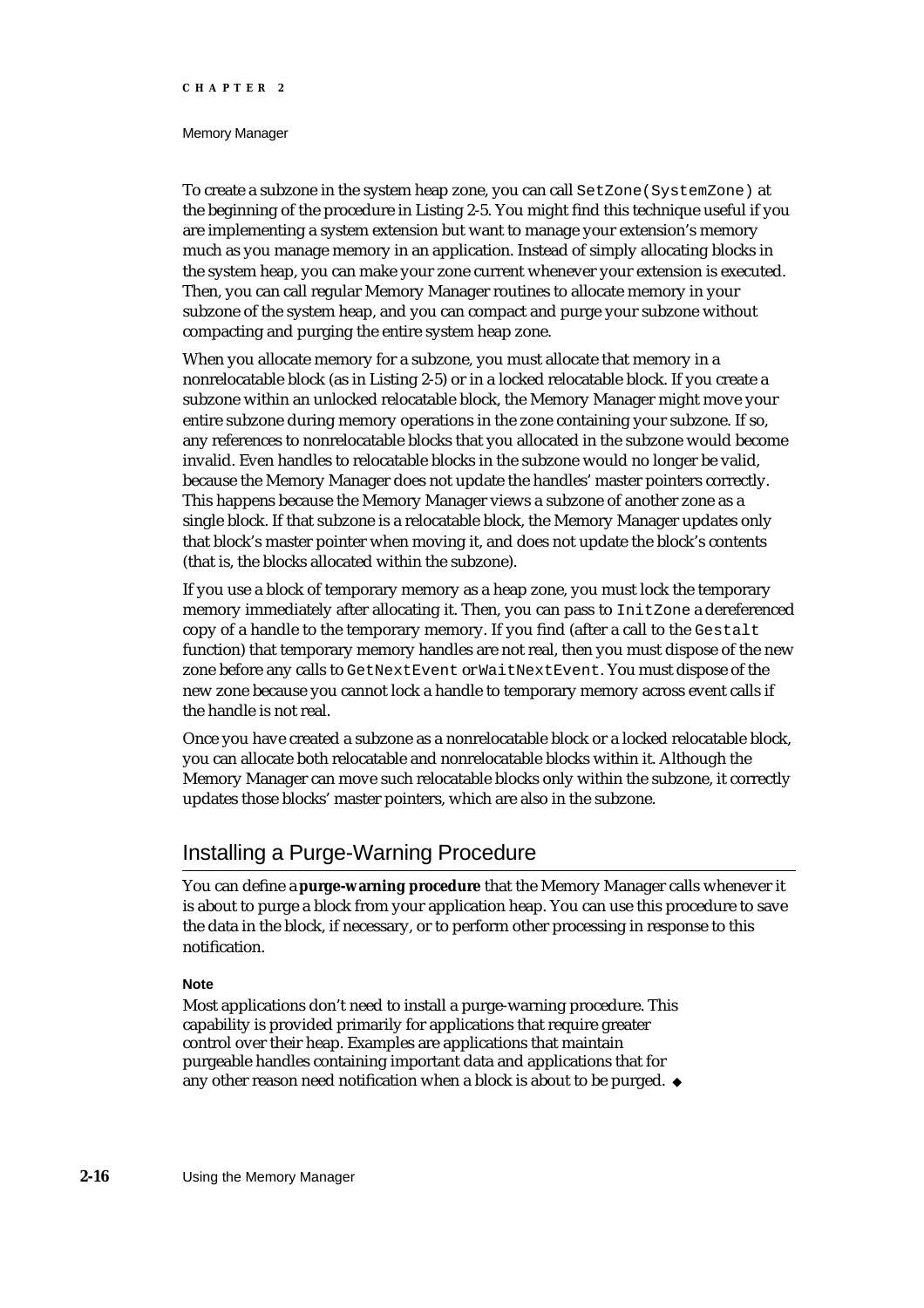#### Memory Manager

When your purge-warning procedure is called, the Memory Manager passes it a handle to the block about to be purged. In your procedure, you can test the handle to determine whether it contains data that needs to be saved; if so, you can save the data (possibly by writing it to some open file). Listing 2-6 defines a very simple purge-warning procedure.

#### Listing 2-6 A purge-warning procedure

```
PROCEDURE MyPurgeProc (h: Handle);
VAR
  theA5: LongInt; {value of AB when procedure is called}BEGIN
  theA5 := SetCurrentA5; {remember current value of A5; install ours}
  IF BAND(HGetState(h), $20) = 0 THEN
     BEGIN \{if the handle isn't a resource handle\}IF InSaveList(h) THEN
          WriteData(h); {save the data in the block}
     END;
  theA5 := SetA5(theA5); {restore previous value of A5}
END;
```
The MyPurgeProc procedure defined in Listing 2-6 inspects the handle's properties (using HGetState) to see whether its resource bit is clear. If so, the procedure next determines whether the handle is contained in an application-maintained list of handles whose data should be saved before purging. If the handle is in that list, the purge-warning procedure writes its data to disk. (The file into which the data is written should already be open at the time the procedure is called, because opening a file might cause memory to move.)

Note that MyPurgeProc sets up the A5 register with the application's A5 value upon entry and restores it to its previous value before exiting. This is necessary because you cannot rely on the A5 register within a purge-warning procedure.

#### **WARNING** <sub>S</sub>

Because of the optimizations performed by some compilers, the actual work of the purge-warning procedure and the setting and restoring of the A5 register might have to be placed in separate procedures. See the chapter "Vertical Retrace Manager" in *Inside Macintosh: Processes* for an illustration of how you can do this.

To install a purge-warning procedure, you need to install the address of the procedure into the purgeProc field of your application's heap zone header. Listing 2-7 illustrates one way to do this.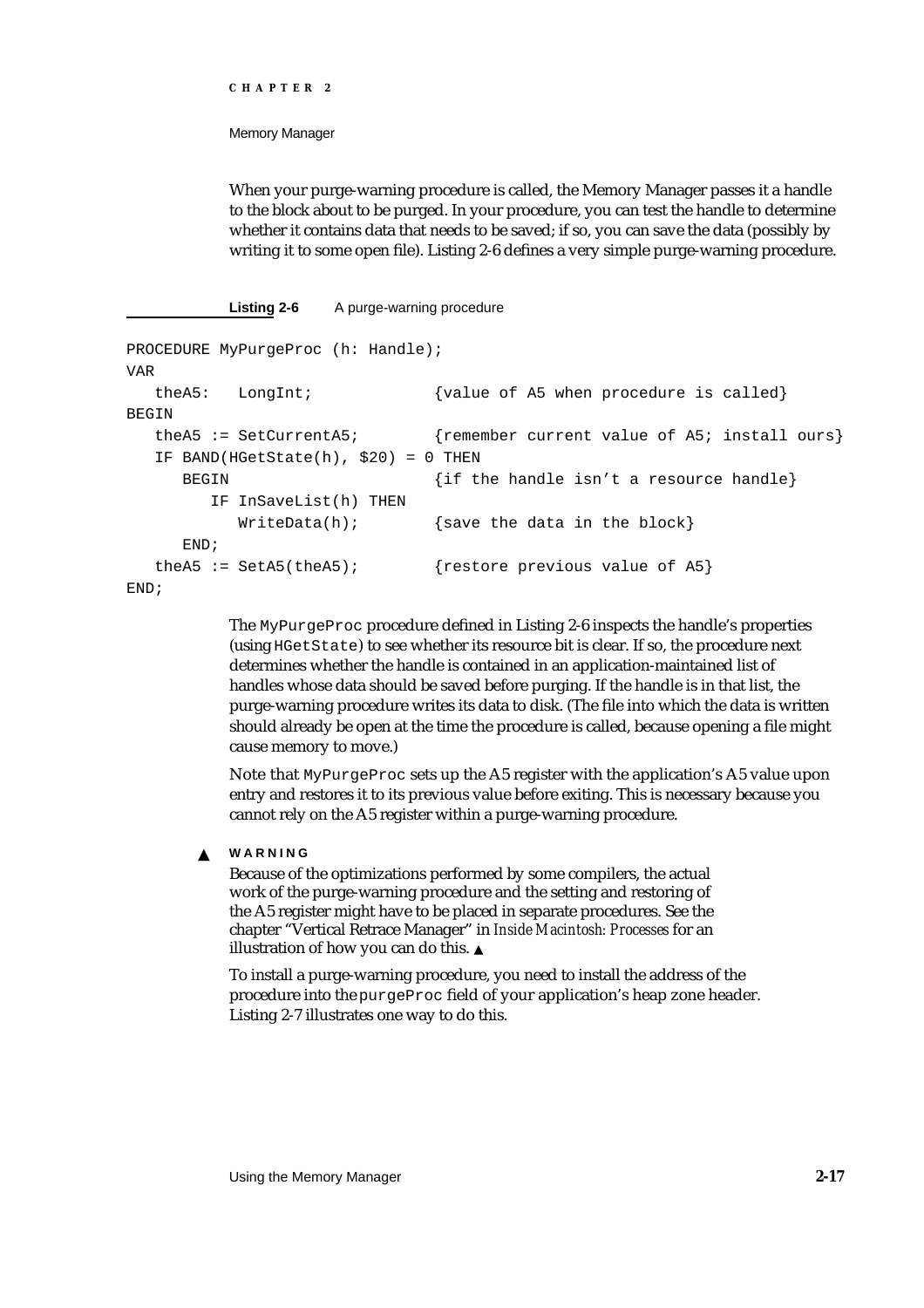```
CHAPTER 2
```
**Listing 2-7** Installing a purge-warning procedure

```
PROCEDURE InstallPurgeProc;
VAR
  myZone: THz;
BEGIN
  myZone := GetZone; {find the current zone header}
  gPrevProc := myZone^.purgeProc; {remember previous procedure}
  myZone^.purgeProc := @MyPurgeProc; {install new procedure}
END;
```
The InstallPurgeProc procedure defined in Listing 2-7 first obtains the address of the current heap zone by calling the GetZone function. Then it saves the address of any existing purge-warning procedure in the global variable gPrevProc. Finally, InstallPurgeProc installs the new procedure by putting its address directly into the purgeProc field of the zone header. (For more information on zone headers, see "Heap Zones" on page 2-19.)

Keep in mind that the Memory Manager calls your purge-warning procedure each time it decides to purge any purgeable block, and it might call your procedure far more often than you would expect. Your purge-warning procedure might be passed handles not only to blocks that you explicitly mark as purgeable (by calling  $HPurge)$ , but also to resources whose purgeable attribute is set. (In general, applications don't need to take any action on handles that belong to the Resource Manager.) Because of the potentially large number of times your purge-warning procedure might be called, it should be able to determine quickly whether a handle that is about to be purged needs additional processing.

Remember that a purge-warning procedure is called during the execution of some Memory Manager routine. As a result, your procedure cannot cause memory to be moved or purged. In addition, it should not dispose of the handle it is passed or change the purge status of the handle. See "Purge-Warning Procedures" on page 2-90 for a complete description of the limitations on purge-warning procedures.

#### **WARNING**  $\mathbf{s}$

If your application calls the Resource Manager procedure SetResPurge with the parameter TRUE (to have the Resource Manager automatically save any modified resources that are about to be purged), you should avoid using a purge-warning procedure. This is because the Resource Manager installs its own purge-warning procedure when you call SetResPurge in this way. If you must install your own purge-warning procedure, you should remove your procedure, call SetResPurge, then reinstall your procedure as shown in Listing 2-7. You then need to make sure that your procedure calls the Resource Manager's purge-warning procedure (which is saved in the global variable gPrevProc) before exiting. Most applications do not need to call SetResPurge at all.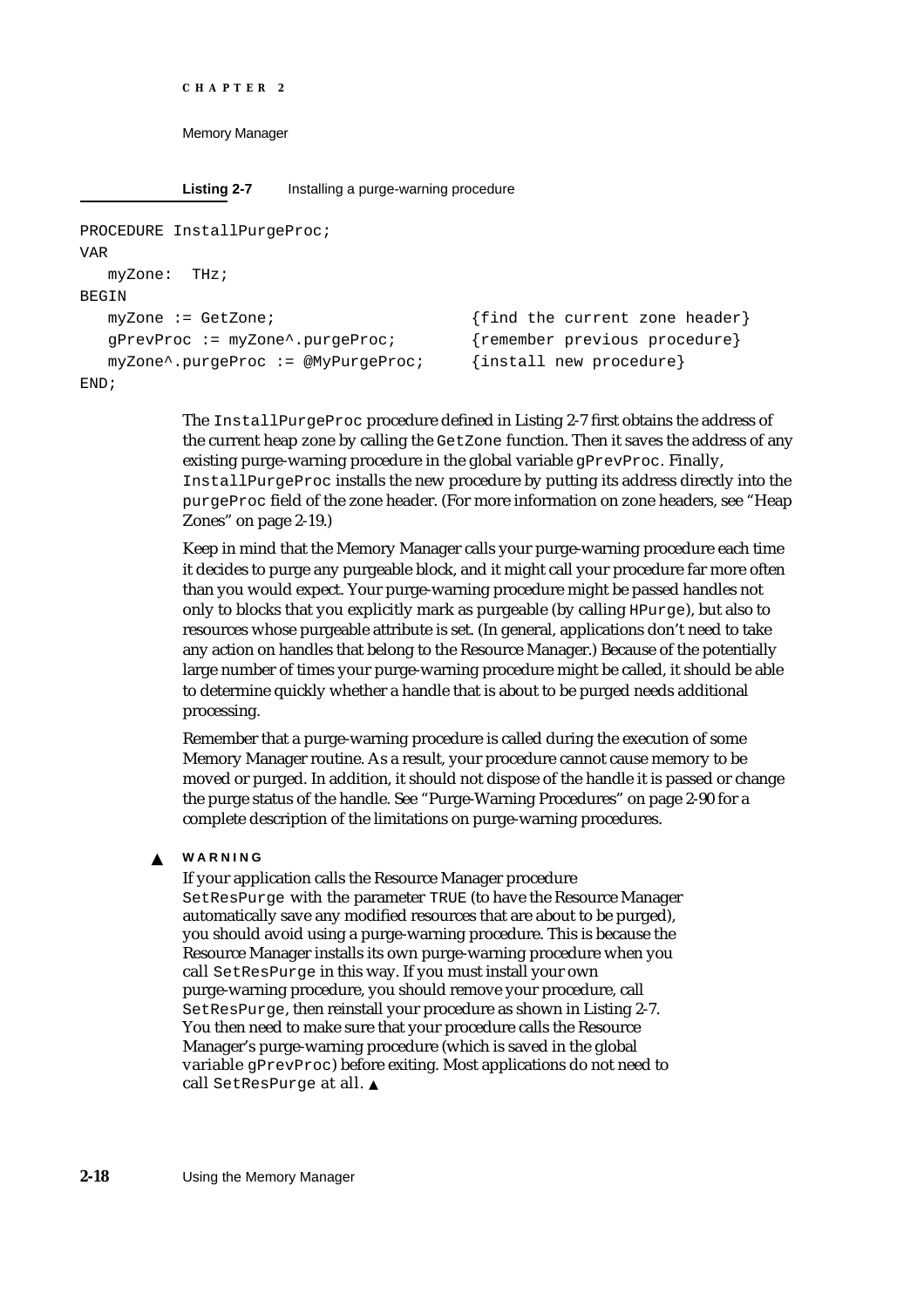```
CHAPTER 2
```
If your application does call SetResPurge(TRUE), you should use the version of MyPurgeProc defined in Listing 2-8. It is just like the version defined in Listing 2-6 except that it calls the Resource Manager's purge-warning procedure before exiting.

**Listing 2-8** A purge-warning procedure that calls the Resource Manager's procedure

```
PROCEDURE MyPurgeProc (h: Handle);
VAR
  theA5: LongInt; {value of A5 when procedure is called}BEGIN
  theA5 := SetCurrentA5; {remember current value of A5; install ours}IF BAND(HGetState(h), $20) = 0 THEN
     BEGIN \{if the handle isn't a resource handle\}IF InSaveList(h) THEN
          WriteData(h); {save the data in the block}
     END
  ELSE IF gPrevProc <> NIL THEN
     CallByAddress(gPrevProc);
  theA5 := SetA5(theA5); {r} {restore previous value of A5}
END;
```
See Listing 2-4 on page 2-13 for a definition of the procedure CallByAddress.

# Organization of Memory

This section describes the organization of heap zones and block headers. In general, you do not need to know how the Memory Manager organizes heap zones or block headers if your application simply allocates and releases blocks of memory. The information described in this section is used by the Memory Manager for its own purposes. Developers of some specialized applications and utilities might, however, need to know exactly how zones and block headers are organized. This information is also sometimes useful for debugging.

**WARNING**  $\mathbf{s}$ 

> This section is provided primarily for informational purposes. The organization and size of heap zones and block headers is subject to change in future system software versions.

# Heap Zones

Except for temporary memory blocks, all relocatable and nonrelocatable blocks exist within heap zones. A heap zone consists of a zone header, a zone trailer block, and usable bytes in between. The header contains all of the information the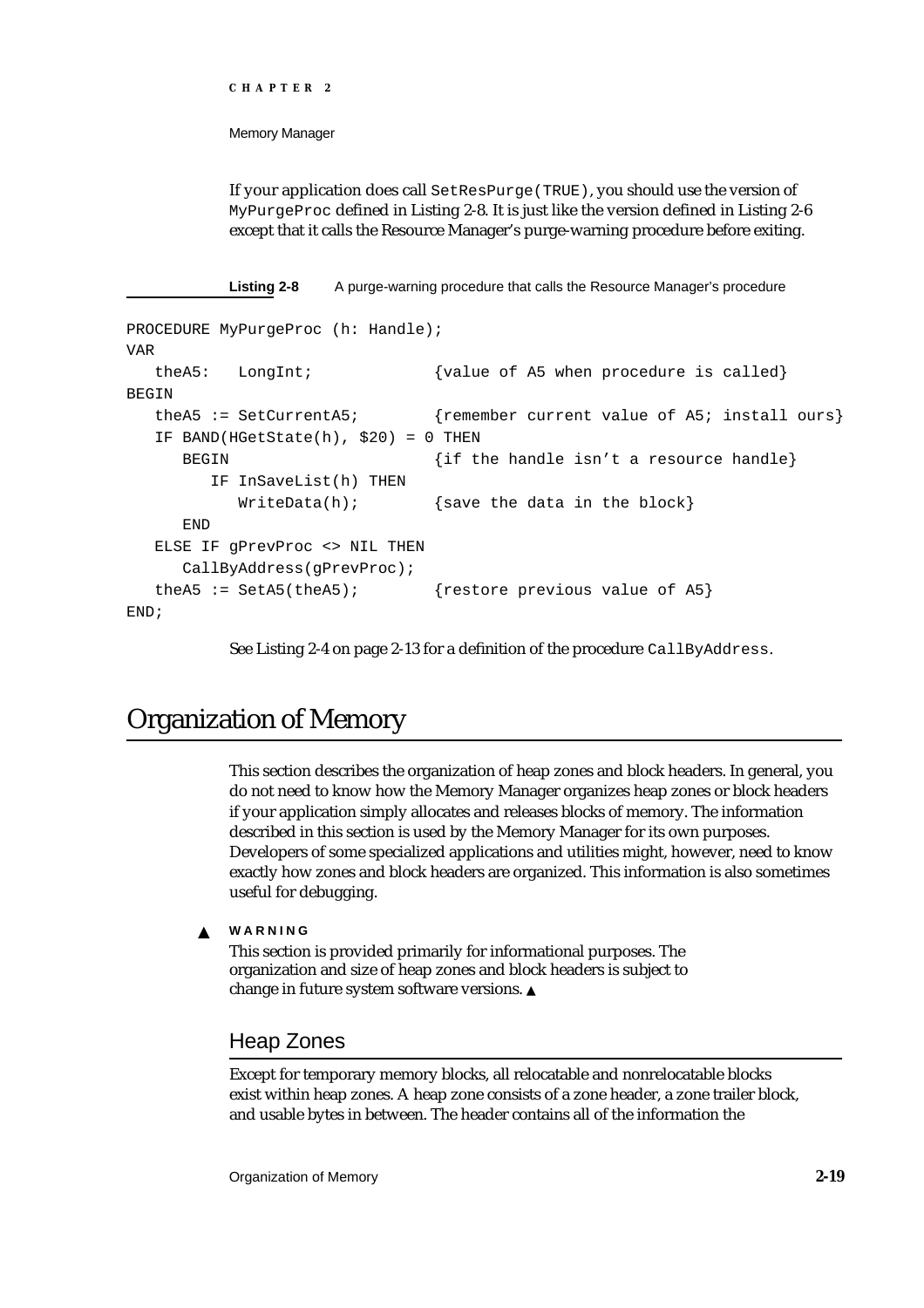#### Memory Manager

Memory Manager needs about that heap zone; the trailer is just a minimum-sized free block placed as a marker at the end of the zone.

In Pascal, a heap zone is defined as a **zone record** of type Zone. The zone record contains all of the fields of the zone header. A heap zone is always referred to with a **zone pointer** of data type THz.

#### **WARNING**  $\mathbf{s}$

The fields of the zone header are for the Memory Manager's own internal use. You can examine the contents of the zone's fields, but in general it doesn't make sense for your application to try to change them. The only fields of the zone record that you can safely modify directly are the moreMast and purgeProc fields.

| TYPE Zone =             |          |                                   |
|-------------------------|----------|-----------------------------------|
| RECORD                  |          |                                   |
| bkLim:                  | Ptri     | {first usable byte after zone}    |
| purgePtr:               | Ptri     | {used internally}                 |
| hFstFree:               | Ptri     | {first free master pointer}       |
| $z$ c $b$ Free:         | LongInt; | {number of free bytes in zone}    |
| gzProc:                 | ProcPtr; | {grow-zone function}              |
| moreMast:               | Integer; | {num. of master ptrs to allocate} |
| flags:                  | Integer; | {used internally}                 |
| cntRel:                 | Integer; | ${reserved}$                      |
| maxRe1:                 | Integer; | ${reserved}$                      |
| cntNRel:                | Integer; | {reserved}                        |
| $maxNRe1$ :             | Integer; | ${reserved}$                      |
| cntEmpty:               | Integer; | ${reserved}$                      |
| cntHandles:             | Integer; | ${reserved}$                      |
| minCBFree:              | LongInt; | ${reserved}$                      |
| purgeProc:              | ProcPtr; | {purge-warning procedure}         |
| sparePtr:               | Ptr:     | {used internally}                 |
| allocPtr:               | Ptx:     | $\{used$ internally $\}$          |
| heapData:               | Integer; | {first usable byte in zone}       |
| END;                    |          |                                   |
| THz = $^{\wedge}$ Zone; |          | zone pointer}                     |

#### **Field descriptions**

| bkLim    | A pointer to the byte following the last byte of usable space in<br>the zone.                                                                                                                                                                                                                                                                                                                                             |
|----------|---------------------------------------------------------------------------------------------------------------------------------------------------------------------------------------------------------------------------------------------------------------------------------------------------------------------------------------------------------------------------------------------------------------------------|
| purgePtr | Used internally.                                                                                                                                                                                                                                                                                                                                                                                                          |
| hFstFree | A pointer to the first free master pointer in the zone. All master<br>pointers that are allocated but not currently in use are linked<br>together into a list. The hFstFree field references the head node of<br>this list. The Memory Manager updates this list every time it<br>allocates a new relocatable block or releases one, so that the list<br>contains all unused master pointers. If the Memory Manager needs |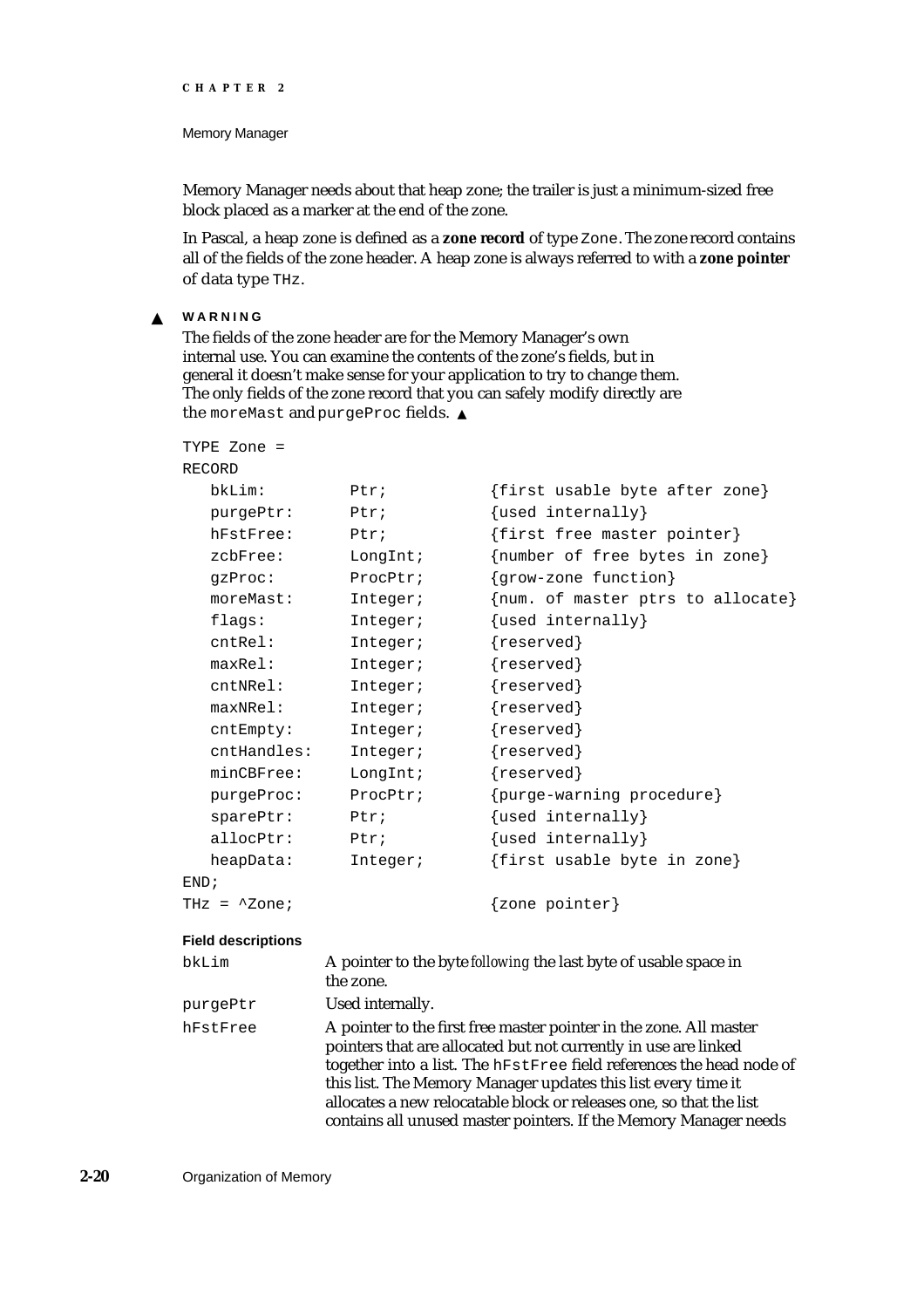## Memory Manager

|            | a new master pointer but this field is set to NIL, it allocates a new<br>nonrelocatable block of master pointers. You can check the value of<br>this field to see whether allocating a relocatable block would cause a<br>new block of master pointers to be allocated.                                                                                                                                                                                                                                                |
|------------|------------------------------------------------------------------------------------------------------------------------------------------------------------------------------------------------------------------------------------------------------------------------------------------------------------------------------------------------------------------------------------------------------------------------------------------------------------------------------------------------------------------------|
| zcbFree    | The number of free bytes remaining in the zone. As blocks are<br>allocated and released, the Memory Manager adjusts this field<br>accordingly. You can use the FreeMem function to determine the<br>value of this field for the current heap zone.                                                                                                                                                                                                                                                                     |
| gzProc     | A pointer to a grow-zone function that system software uses to<br>maintain control over the heap. The system's grow-zone function<br>subsequently calls the grow-zone function you specify for your<br>heap, if any. You can change a heap zone's grow-zone function at<br>any time but should do so only by calling the InitZone or<br>SetGrowZone procedures. Note that in current versions of system<br>software, this field does not contain a pointer to the grow-zone<br>function that your application defines. |
| moreMast   | The number of master pointers the Memory Manager should<br>allocate at a time. The Memory Manager allocates this many<br>automatically when a heap zone is initialized. By default, master<br>pointers are allocated 32 at a time for the system heap zone and 64<br>at a time for the application heap zone, but this might change in<br>future versions of system software.                                                                                                                                          |
| flags      | Used internally.                                                                                                                                                                                                                                                                                                                                                                                                                                                                                                       |
| cntRel     | Reserved.                                                                                                                                                                                                                                                                                                                                                                                                                                                                                                              |
| maxRel     | Reserved.                                                                                                                                                                                                                                                                                                                                                                                                                                                                                                              |
| cntNRel    | Reserved.                                                                                                                                                                                                                                                                                                                                                                                                                                                                                                              |
| maxNRel    | Reserved.                                                                                                                                                                                                                                                                                                                                                                                                                                                                                                              |
| cntEmpty   | Reserved.                                                                                                                                                                                                                                                                                                                                                                                                                                                                                                              |
| cntHandles | Reserved.                                                                                                                                                                                                                                                                                                                                                                                                                                                                                                              |
| minCBFree  | Reserved.                                                                                                                                                                                                                                                                                                                                                                                                                                                                                                              |
| purgeProc  | A pointer to the zone's purge-warning procedure, or NIL if there is<br>none. The Memory Manager calls this procedure before it purges a<br>block from the zone. Note that whenever you call the Resource<br>Manager procedure SetResPurge with the parameter set to TRUE,<br>the Resource Manager installs its own purge-warning procedure,<br>overriding any purge-warning procedure you have specified here.                                                                                                         |
| sparePtr   | Used internally.                                                                                                                                                                                                                                                                                                                                                                                                                                                                                                       |
| allocPtr   | Used internally.                                                                                                                                                                                                                                                                                                                                                                                                                                                                                                       |
| heapData   | A dummy field marking the beginning of the zone's usable<br>memory space. The integer in this field has no significance in<br>itself; it is just the first 2 bytes in the block header of the first<br>block in the zone. For example, if $myZ$ one is a zone pointer, then<br>@(myZone^.heapData) is the address of the first usable byte in<br>the zone, and myZone <sup>^</sup> . bkLim is a pointer to the byte following<br>the last usable byte in the zone.                                                     |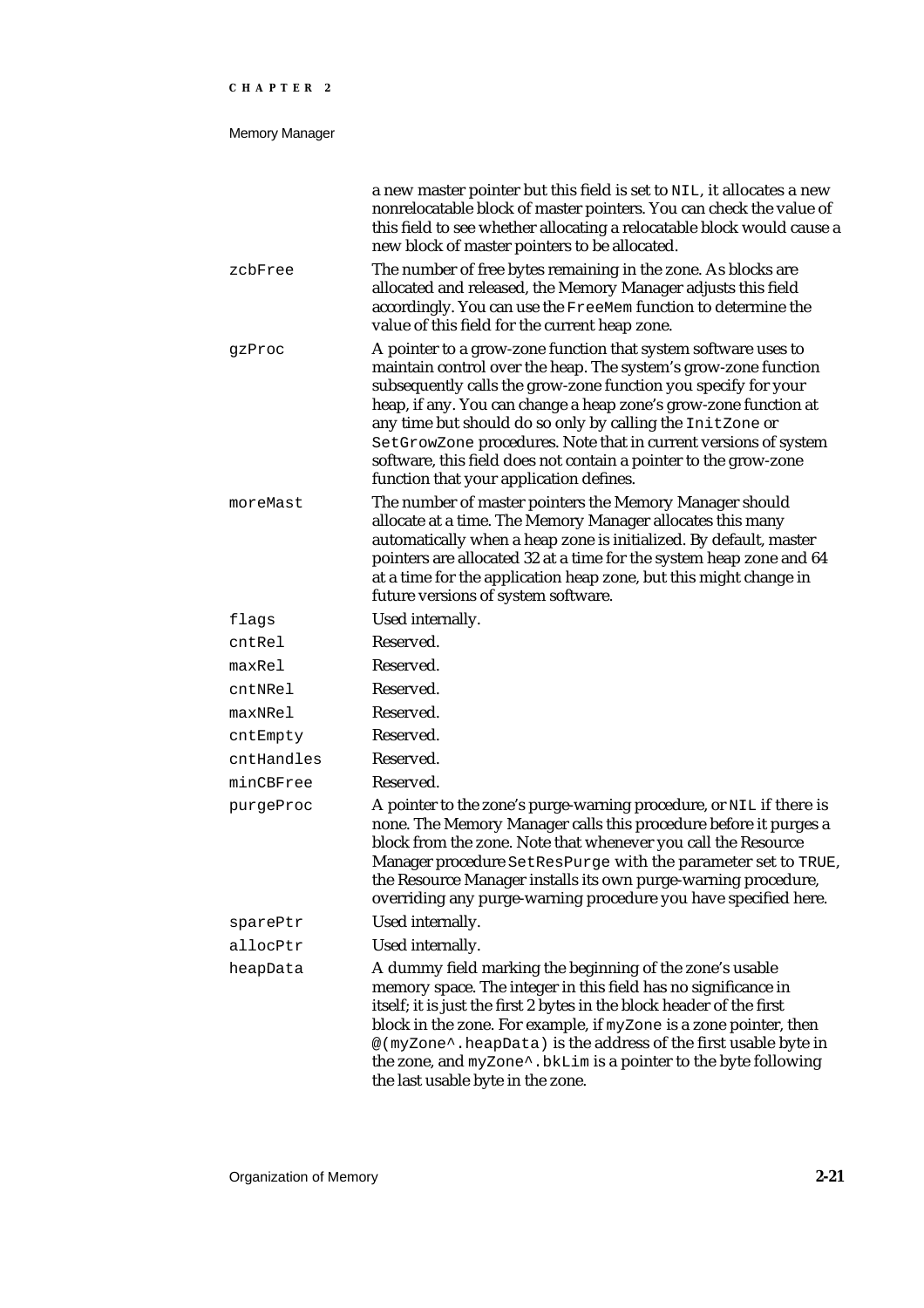#### Memory Manager

The structure of a heap zone is the same in both 24-bit and 32-bit addressing modes. The use of several of the fields that are reserved or used internally, however, may differ in 24-bit and 32-bit heap zones.

# Block Headers

Every block in a heap zone, whether allocated or free, has a **block header** that the Memory Manager uses to find its way around in the zone. Block headers are completely transparent to your application. All pointers and handles to allocated blocks reference the beginning of the block's logical contents, following the end of the header. Similarly, whenever you use a variable of type Size, that variable refers to the number of bytes in the block's logical contents, not including the block header. That size is known as the block's **logical size,** as opposed to its **physical size,** the number of bytes it actually occupies in memory, including the header and any unused bytes at the end of the block.

There are two reasons that a block might contain such unused bytes:

- $n$  The Memory Manager allocates space only in even numbers of bytes. (This practice guarantees that both the contents and the address of a master pointer are even.) If a block's logical size is odd, an extra, unused byte is added at the end to make the physical size an even number. On computers containing the MC68020, MC68030, or MC68040 microprocessor, blocks are padded to 4-byte boundaries.
- $n$  The minimum number of bytes in a block is 12. This minimum applies to all blocks, free as well as allocated. If allocating the required number of bytes from a free block would leave a fragment of fewer than 12 free bytes, the leftover bytes are included unused at the end of the newly allocated block instead of being returned to free storage.

There is no Pascal record type defining the structure of block headers because you shouldn't normally need to access them directly. In addition, the structure of a block header depends on whether the block is located in a 24-bit or 32-bit zone.

In a 24-bit zone, a block header consists of 8 bytes, which together make up two long words, as shown in Figure 2-1.



#### **Figure 2-1** A block header in a 24-bit zone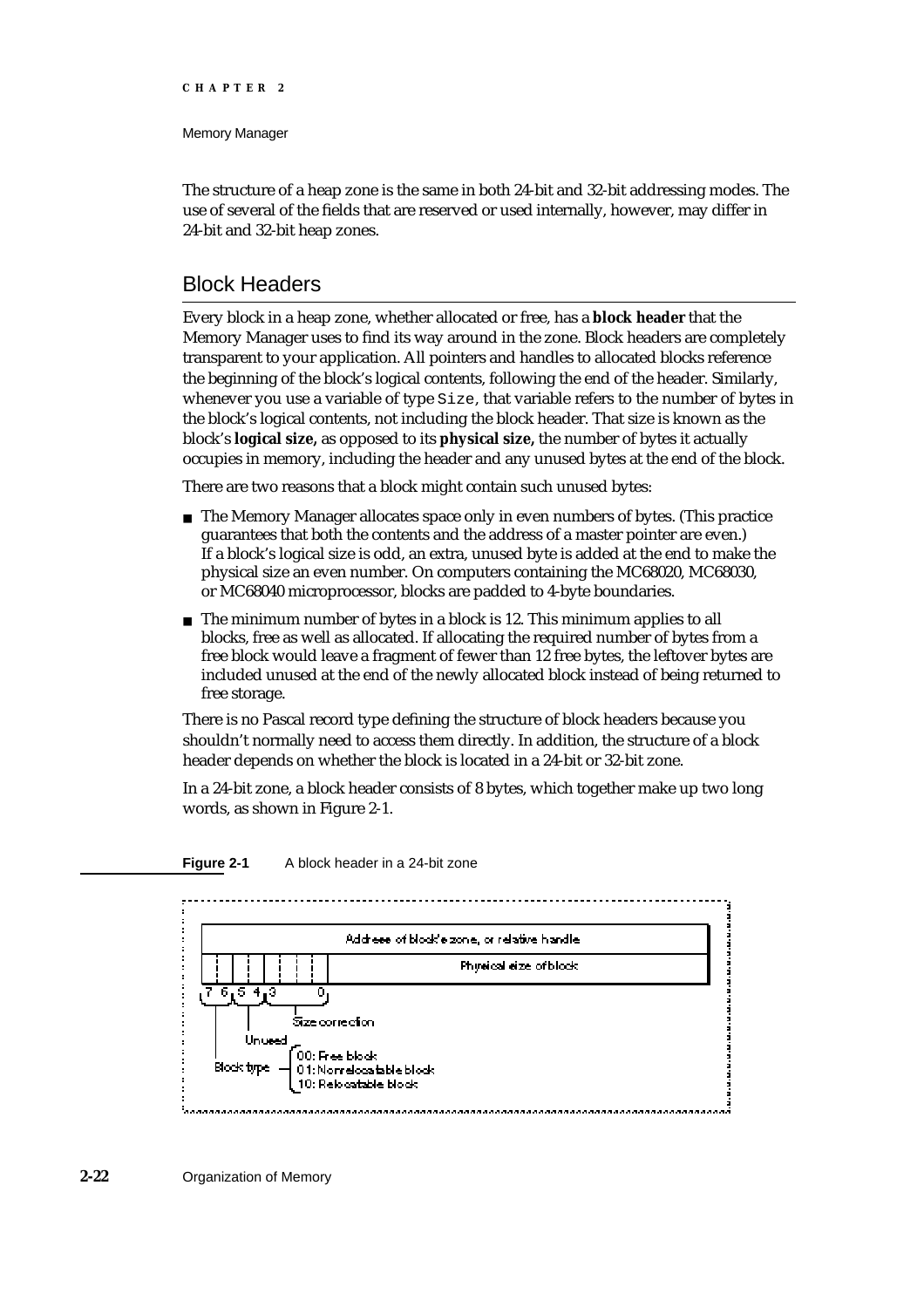Memory Manager

In the first long word, the low-order 3 bytes contain the block's physical size in bytes. Adding this number to the block's address gives the address of the next block in the zone. The first byte of the block header is a **tag byte** that provides other information on the block. The bits in the tag byte have these meanings:

- **Bit Meaning**
- 0–3 The block's size correction
- 4–5 Reserved
- 6–7 The block type

In the tag byte, the high-order 2 bits determine whether a block is free (binary 00), relocatable (binary 10), or nonrelocatable (binary 01). The low-order 4 bits contain a block's **size correction,** the number of unused bytes at the end of the block, beyond the end of the block's contents. This correction is equal to the difference between the block's logical and physical sizes, excluding the 8 bytes of overhead for the block header, as in the following formula:

physicalSize = logicalSize + sizeCorrection + 8

The contents of the second long word (4 bytes) in the 24-bit block header depend on the type of block. For relocatable blocks, the second long word contains the block's **relative handle:** a pointer to the block's master pointer, expressed as an offset relative to the start of the heap zone rather than as an absolute memory address. Adding the relative handle to the zone pointer produces a true handle for this block. For nonrelocatable blocks, the second long word of the header is just a pointer to the block's zone. For free blocks, the contents of these 4 bytes are undefined.

In a 32-bit zone, a block header consists of 12 bytes, which together make up three long words, as shown in Figure 2-2.



**Figure 2-2** A block header in a 32-bit zone

Organization of Memory **2-23**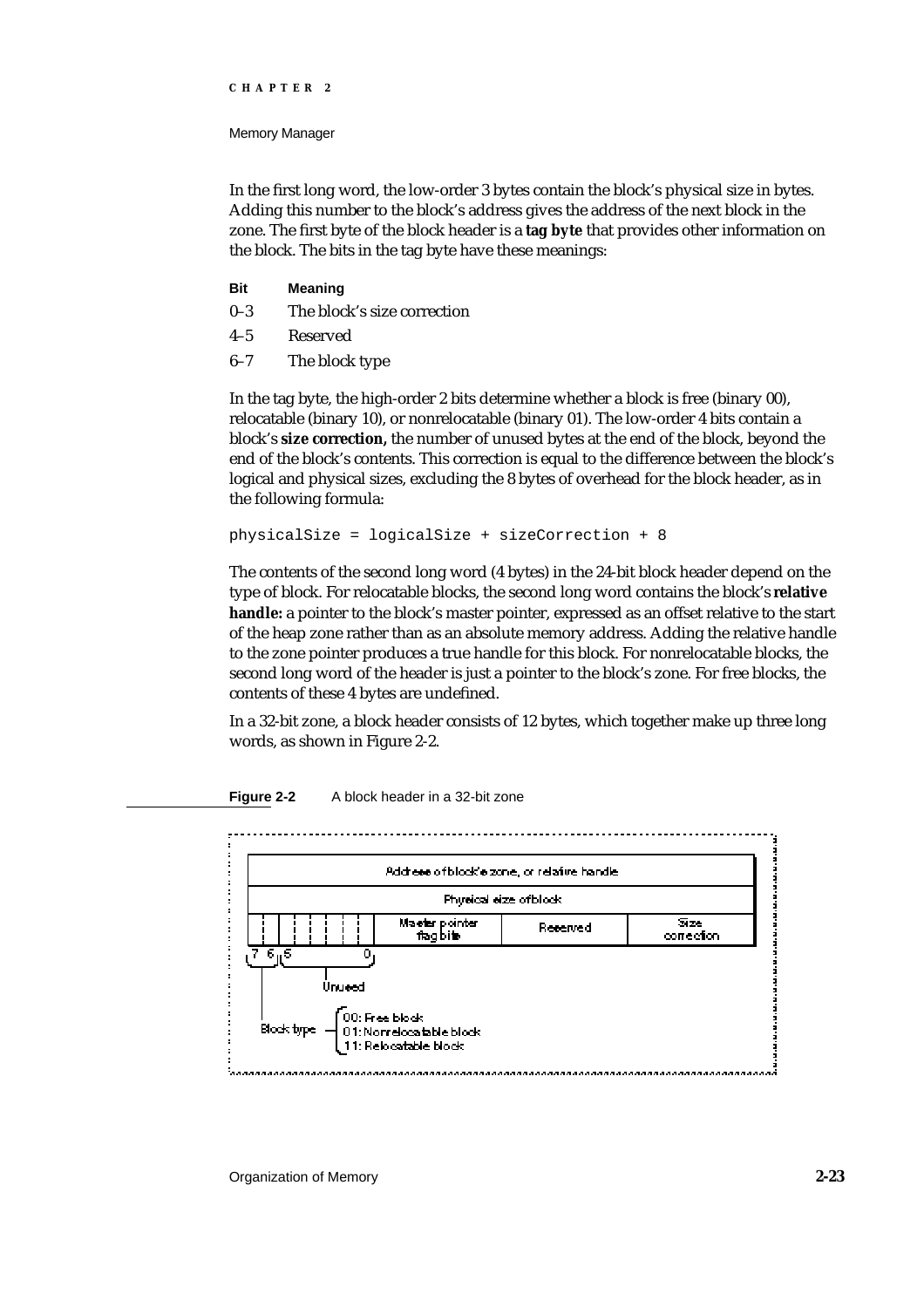Memory Manager

The first byte of the block header is a tag byte that indicates the type of the block. The bits in the tag byte have these meanings:

| Bit | <b>Meaning</b> |
|-----|----------------|
| 0–5 | Reserved       |
| 6–7 | The block type |

In the tag byte, the high-order 2 bits determine whether a block is free (binary 00), relocatable (binary 10), or nonrelocatable (binary 01).

The second byte in the block header contains the master pointer flag bits, if the block is a relocatable block. Otherwise, this byte is undefined. The bits in this byte have these meanings:

| <b>Bit</b> | <b>Meaning</b>  |
|------------|-----------------|
| $0 - 4$    | <b>Reserved</b> |

- 5 If set, block contains resource data
- 6 If set, block is purgeable
- 7 If set, block is locked

The low-order byte of the high-order long word contains the block's size correction. This correction is equal to the difference between the block's logical and physical sizes, excluding the 12 bytes of overhead for the block header, as follows:

physicalSize = logicalSize + sizeCorrection + 12

The second long word in the 32-bit block header contains the block's physical size, and the third long word contains the block's relative handle. These fields have the same meaning as the corresponding fields in the 24-bit block header.

# Memory Manager Reference

This section describes the data types and routines provided by the Memory Manager. It describes the general-purpose data types the Memory Manager defines and all routines that relate to manipulating blocks of memory or managing memory in the application heap zone. This section also describes the data structures and routines that allow your application to allocate temporary memory and to use multiple heap zones.

# Data Types

This section discusses the general-purpose data types defined by the Memory Manager. Most of these types are used throughout the system software.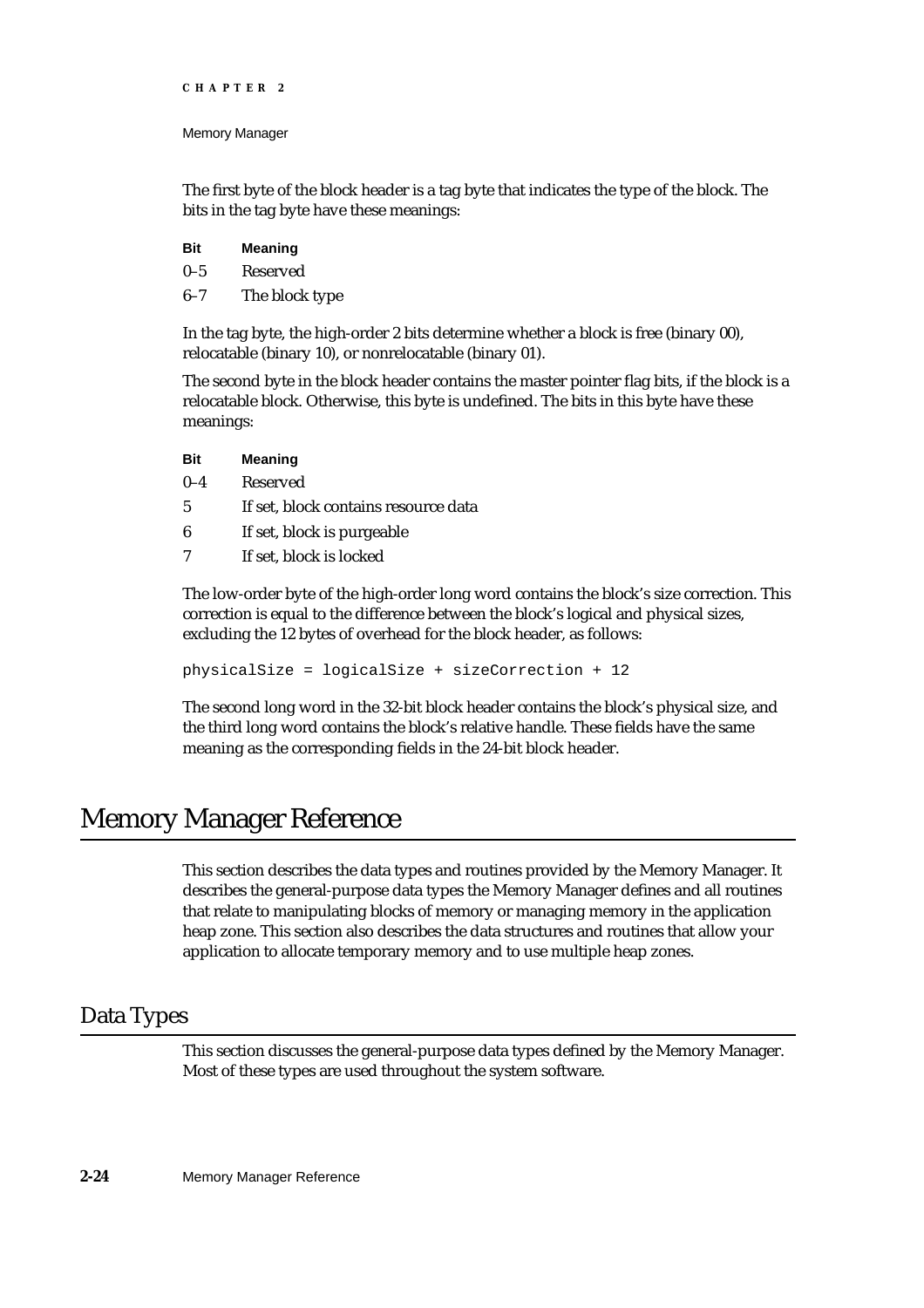Memory Manager

The Memory Manager uses pointers and handles to reference nonrelocatable and relocatable blocks, respectively. The data types Ptr and Handle define pointers and handles as follows:

```
TYPE
  SignedByte = -128...127;
  Byte = 0.0255iPtr = ^SignedByte;
  Handle = \Delta P t r;
```
The SignedByte type stands for an arbitrary byte in memory, just to give Ptr and Handle something to point to. The Byte type is an alternative definition that treats byte-length data as an unsigned rather than a signed quantity.

Many other data types also use the concept of pointers and handles. For example, the Macintosh system software stores strings in arrays of up to 255 characters, with the first byte of the array storing the length of the string. Some Toolbox routines allow you to pass such a string directly; others require that you pass a pointer or handle to a string. The following type definitions define character strings:

```
TYPE
  Str255 = STRING[255];
  StringPtr = ^*Str255;StringHandle = ^StringPtr;
```
Some Toolbox routines allow you to execute code after a certain amount of time elapses or after a certain condition is met. Any such routine requires you to pass the address of the routine containing the code to be executed so that it knows what routine to call when the time has elapsed or the condition has been met. You use the data type  $Proofer$  to define a pointer to a procedure or function.

```
TYPE ProcPtr = Ptr;
```
For example, after the declarations

```
VAR
   aProcPtr: ProcPtr;
PROCEDURE MyProc;
BEGIN
             ...
END;
```
you can make aProcPtr reference the MyProc procedure by using the @ operator, as follows:

aProcPtr := @MyProc;

Memory Manager Reference **2-25**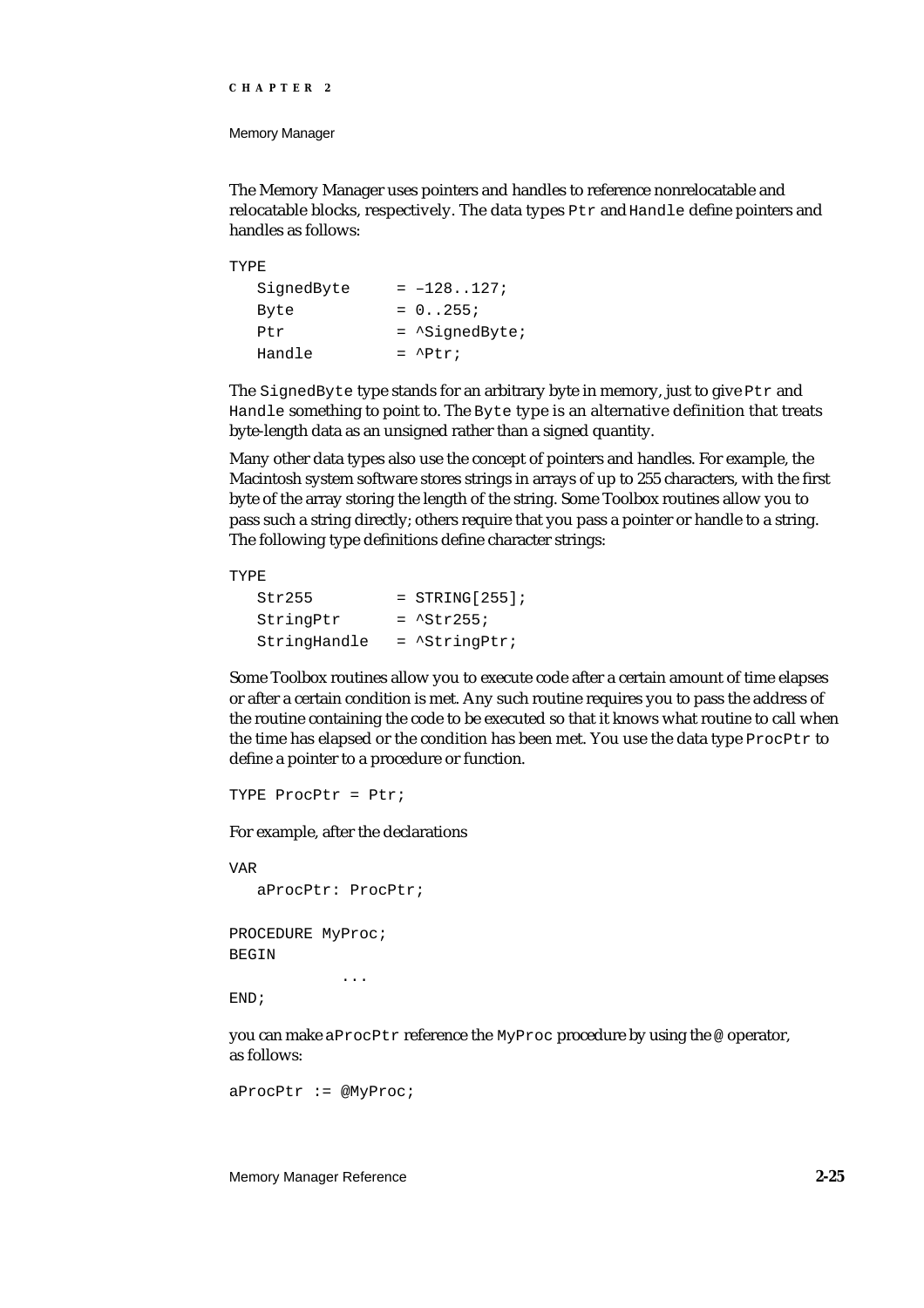#### Memory Manager

With the @ operator, you can assign procedures and functions to variables of type ProcPtr, embed them in data structures, and pass them as arguments to other routines. Notice, however, that the data type ProcPtr technically points to an arbitrary byte, not an actual routine. As a result, there's no direct way in Pascal to access the underlying routine via this pointer in order to call it. (See Listing 2-4 on page 2-13 for some assembly-language code you can use to do so.) The routines in the Operating System and Toolbox, which are written in assembly language, can however, call routines designated by pointers of type ProcPtr.

#### **Note**

You can't use the @ operator to reference procedures or functions whose declarations are nested within other routines.

The Memory Manager uses the Size data type to refer to the size, in bytes, of memory blocks. For example, when specifying how large a relocatable block you want to allocate, you pass a parameter of type Size. The Size data type is also defined as a long integer.

TYPE Size = LongInt;

# Memory Manager Routines

This section describes the routines provided by the Memory Manager. You can use these routines to set up your application's partition, allocate and dispose of relocatable and nonrelocatable blocks, manipulate those blocks, assess the availability of memory in your application's heap, free memory from the heap, and install a grow-zone function for your heap. The Memory Manager also provides routines that allow you to allocate temporary memory and manipulate heap zones.

#### **Note**

The result codes listed for Memory Manager routines are usually not directly returned to your application. You need to call the MemError function (or, from assembly language, inspect the MemErr global variable) to get a routine's result code.

You cannot call most Memory Manager routines at interrupt time for several reasons. You cannot allocate memory at interrupt time because the Memory Manager might already be handling a memory-allocation request and the heap might be in an inconsistent state. More generally, you cannot call at interrupt time any Memory Manager routine that returns its result code via the MemError function, even if that routine doesn't allocate or move memory. Resetting the MemErr global variable at interrupt time can lead to unexpected results if the interrupted code depends on the value of MemErr. Note that Memory Manager routines like HLock return their results via MemError and therefore should not be called in interrupt code.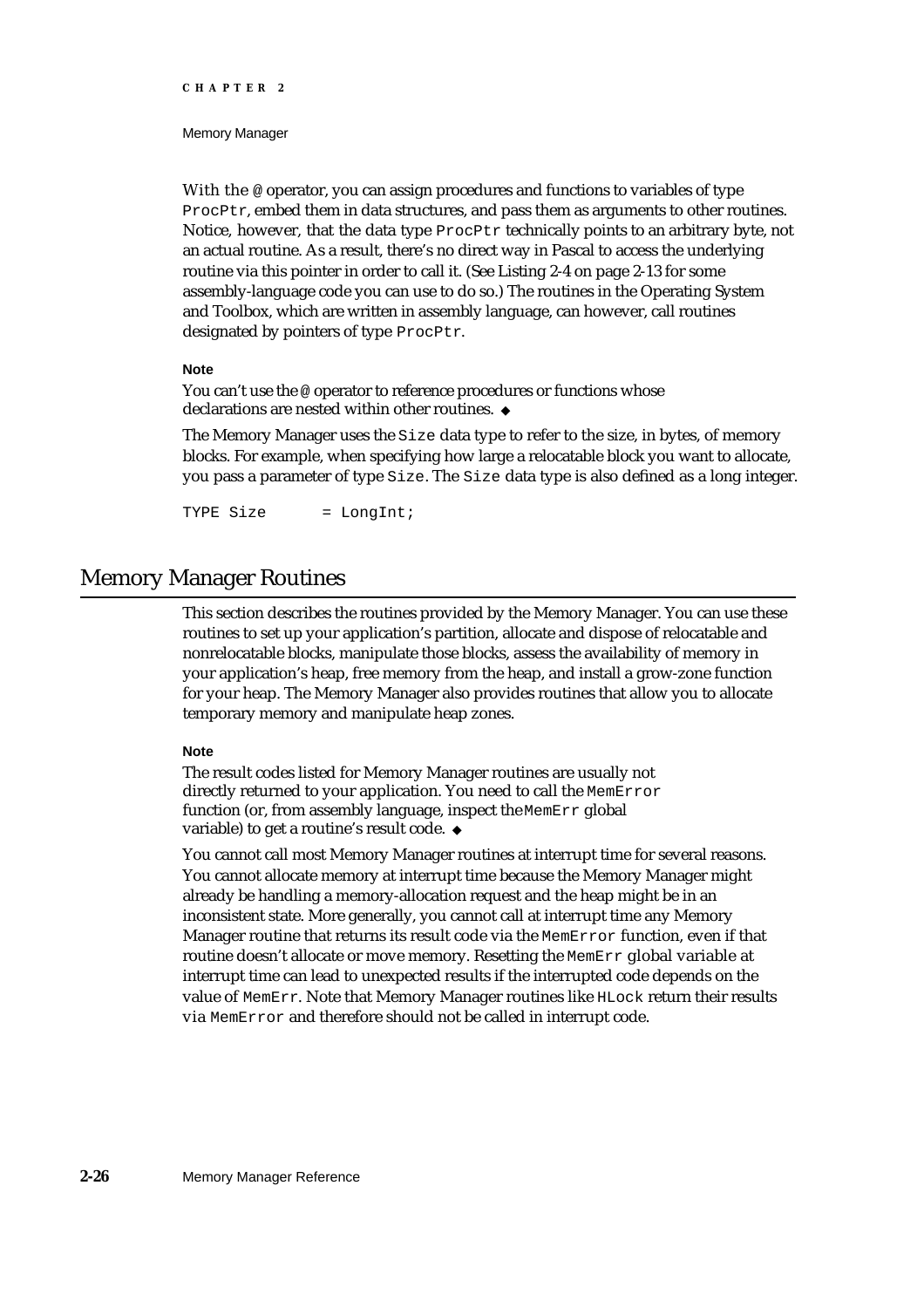Memory Manager

# Setting Up the Application Heap

The Operating System automatically initializes your application's heap when your application is launched. To help prevent heap fragmentation, you should call the procedures in this section before you allocate any blocks of memory in your heap.

Use the MaxApplZone procedure to extend the application heap zone to the application heap limit so that the Memory Manager does not do so gradually as memory requests require. Use the MoreMasters procedure to preallocate enough blocks of master pointers so that the Memory Manager never needs to allocate new master pointer blocks for you.

# **MaxApplZone**

To help ensure that you can use as much of the application heap zone as possible, call the MaxApplZone procedure. Call this once near the beginning of your program, after you have expanded your stack.

PROCEDURE MaxApplZone;

#### **DESCRIPTION**

The MaxApplZone procedure expands the application heap zone to the application heap limit. If you do not call MaxApplZone, the application heap zone grows as necessary to fulfill memory requests. The MaxApplZone procedure does not purge any blocks currently in the zone. If the zone already extends to the limit, MaxApplZone does nothing.

It is a good idea to call MaxApplZone once at the beginning of your program if you intend to maintain an effectively partitioned heap. If you do not call MaxApplZone and then call MoveHHi to move relocatable blocks to the top of the heap zone before locking them, the heap zone could later grow beyond these locked blocks to fulfill a memory request. If the Memory Manager were to allocate a nonrelocatable block in this new space, your heap would be fragmented.

## **ASSEMBLY-LANGUAGE INFORMATION**

The registers on exit for MaxApplZone are

#### **Registers on exit**

D0 Result code

#### **RESULT CODES**

noErr 0 No error

Memory Manager Reference **2-27**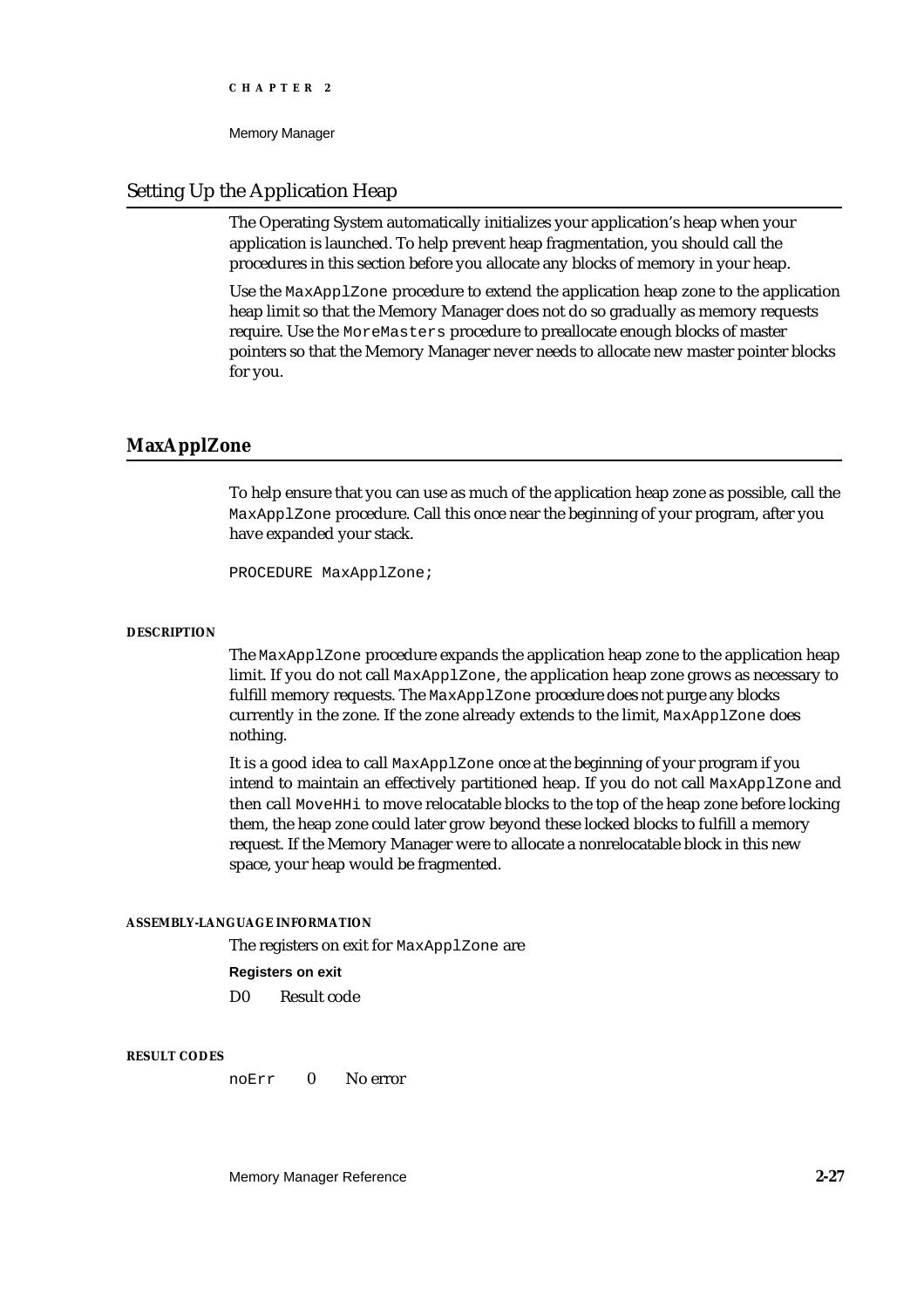# **MoreMasters**

Call the MoreMasters procedure several times at the beginning of your program to prevent the Memory Manager from running out of master pointers in the middle of application execution. If it does run out, it allocates more, possibly causing heap fragmentation.

PROCEDURE MoreMasters;

#### **DESCRIPTION**

The MoreMasters procedure allocates another block of master pointers in the current heap zone. In the application heap, a block of master pointers consists of 64 master pointers, and in the system heap, a block consists of 32 master pointers. (These values, however, might change in future versions of system software.) When you initialize additional heap zones, you can specify the number of master pointers you want to have in a block of master pointers.

The Memory Manager automatically calls MoreMasters once for every new heap zone, including the application heap zone.

You should call MoreMasters at the beginning of your program enough times to ensure that the Memory Manager never needs to call it for you. For example, if your application never allocates more than 300 relocatable blocks in its heap zone, then five calls to the MoreMasters should be enough. It's better to call MoreMasters too many times than too few. For instance, if your application usually allocates about 100 relocatable blocks but might allocate 1000 in a particularly busy session, call MoreMasters enough times at the beginning of the program to accommodate times of greater memory use.

If you are forced to call MoreMasters so many times that it causes a significant slowdown, you could change the moreMast field of the zone header to the total number of master pointers you need and then call MoreMasters just once. Afterward, be sure to restore the moreMast field to its original value.

#### **SPECIAL CONSIDERATIONS**

Because MoreMasters allocates memory, you should not call it at interrupt time.

The calls to MoreMasters at the beginning of your application should be in the main code segment of your application or in a segment that the main segment never unloads.

## **ASSEMBLY-LANGUAGE INFORMATION**

The registers on exit for MoreMasters are

#### **Registers on exit**

D0 Result code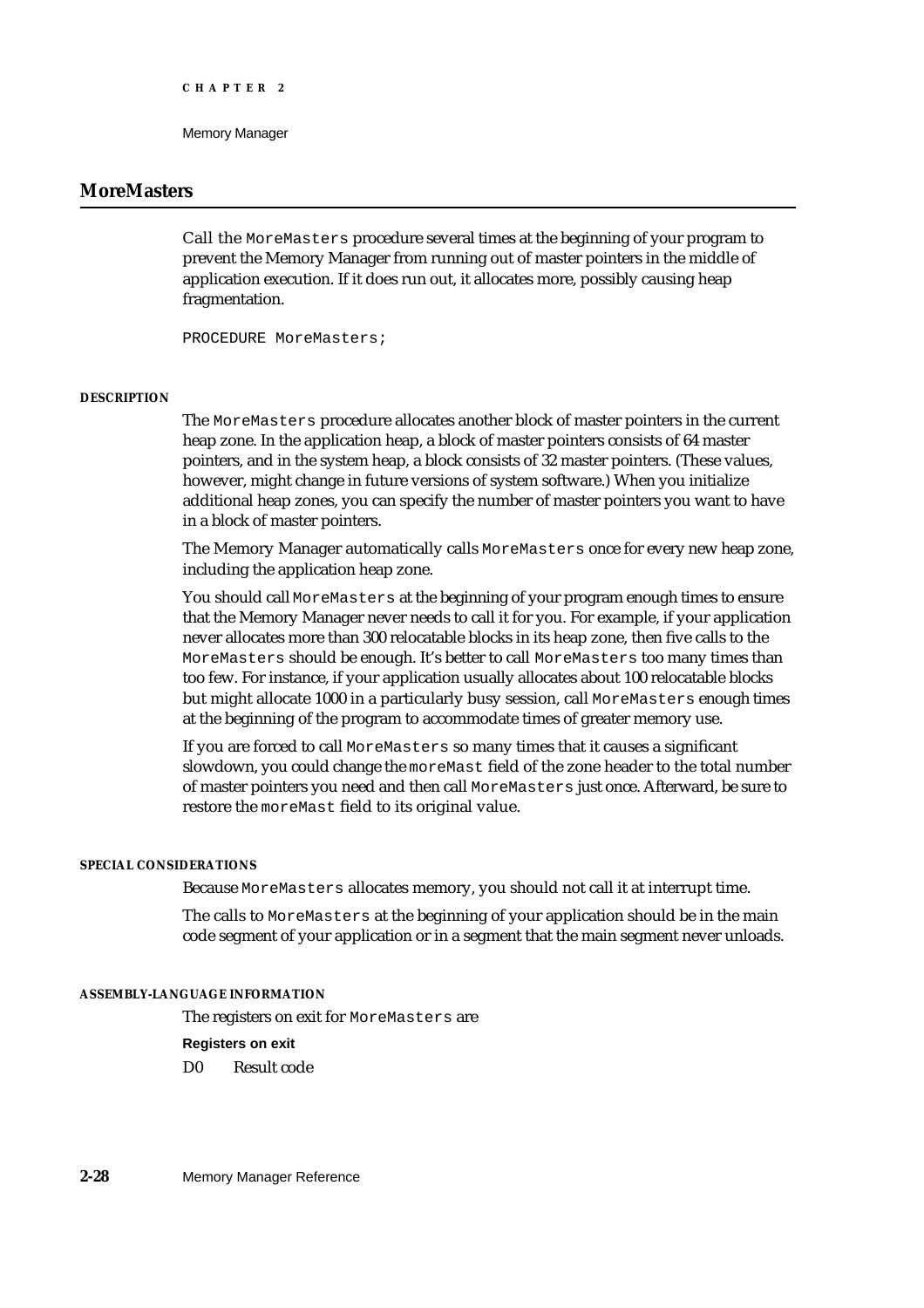Memory Manager

#### **RESULT CODES**

noErr 0 No error<br>memFullErr -108 Notenou memFullErr –108 Not enough memory

## **SEE ALSO**

If you initialize a new zone, you can specify the number of master pointers that a master pointer block should contain. See the description of the InitZone procedure on page 2-86 for details.

# Allocating and Releasing Relocatable Blocks of Memory

You can use the NewHandle function to allocate a relocatable block of memory, or the NewEmptyHandle function to allocate handles for which you do not yet need blocks of memory. If you want to allocate new blocks of memory in the system heap or with their bits precleared to 0, you can use the functions NewHandleSys, NewHandleClear, and NewHandleSysClear.

#### **WARNING**  $\mathbf{S}$

You should not call any of these memory-allocation routines at interrupt time.

You can use the DisposeHandle procedure to free relocatable blocks of memory you have allocated.

# **NewHandle**

You can use the NewHandle function to allocate a relocatable memory block of a specified size.

FUNCTION NewHandle (logicalSize: Size): Handle;

logicalSize

The requested size (in bytes) of the relocatable block.

#### **DESCRIPTION**

The NewHandle function attempts to allocate a new relocatable block in the current heap zone with a logical size of logicalSize bytes and then return a handle to the block.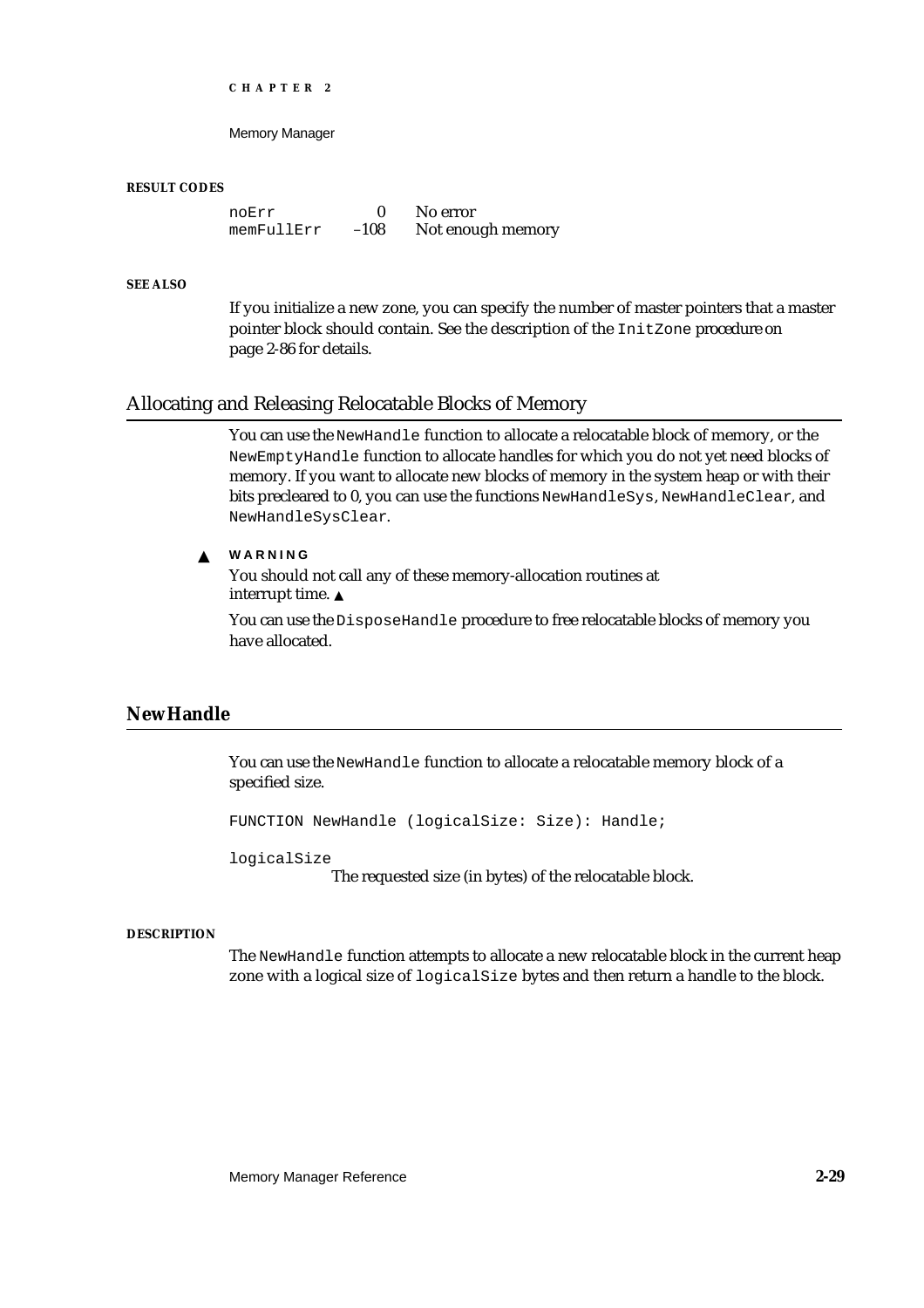#### Memory Manager

The new block is unlocked and unpurgeable. If NewHandle cannot allocate a block of the requested size, it returns NIL.

**WARNING**  $\mathbf{s}$ 

> Do not try to manufacture your own handles without this function by simply assigning the address of a variable of type Ptr to a variable of type Handle. The resulting "fake handle" would not reference a relocatable block and could cause a system crash.

The NewHandle function pursues all available avenues to create a block of the requested size, including compacting the heap zone, increasing its size, and purging blocks from it. If all of these techniques fail and the heap zone has a grow-zone function installed, NewHandle calls the function. Then NewHandle tries again to free the necessary amount of memory, once more compacting and purging the heap zone if necessary. If memory still cannot be allocated, NewHandle calls the grow-zone function again, unless that function had returned 0, in which case NewHandle gives up and returns NIL.

#### **SPECIAL CONSIDERATIONS**

Because NewHandle allocates memory, you should not call it at interrupt time.

#### **ASSEMBLY-LANGUAGE INFORMATION**

The registers on entry and exit for NewHandle are

**Registers on entry**

A0 Number of logical bytes requested

**Registers on exit**

- A0 Address of the new block's master pointer or NIL
- D0 Result code

You can specify that the NewHandle function apply to the system heap zone instead of the current zone by setting bit 10 of the routine trap word. In most development systems, you can do this by supplying the word SYS as the second argument to the routine macro, as follows:

\_NewHandle ,SYS

If you want to clear the bytes of a block of memory to 0 when you allocate it with the NewHandle function, set bit 9 of the routine trap word. You can usually do this by supplying the word CLEAR as the second argument to the routine macro, as follows:

\_NewHandle ,CLEAR

You can combine SYS and CLEAR in the same macro call, but SYS must come first.

\_NewHandle ,SYS,CLEAR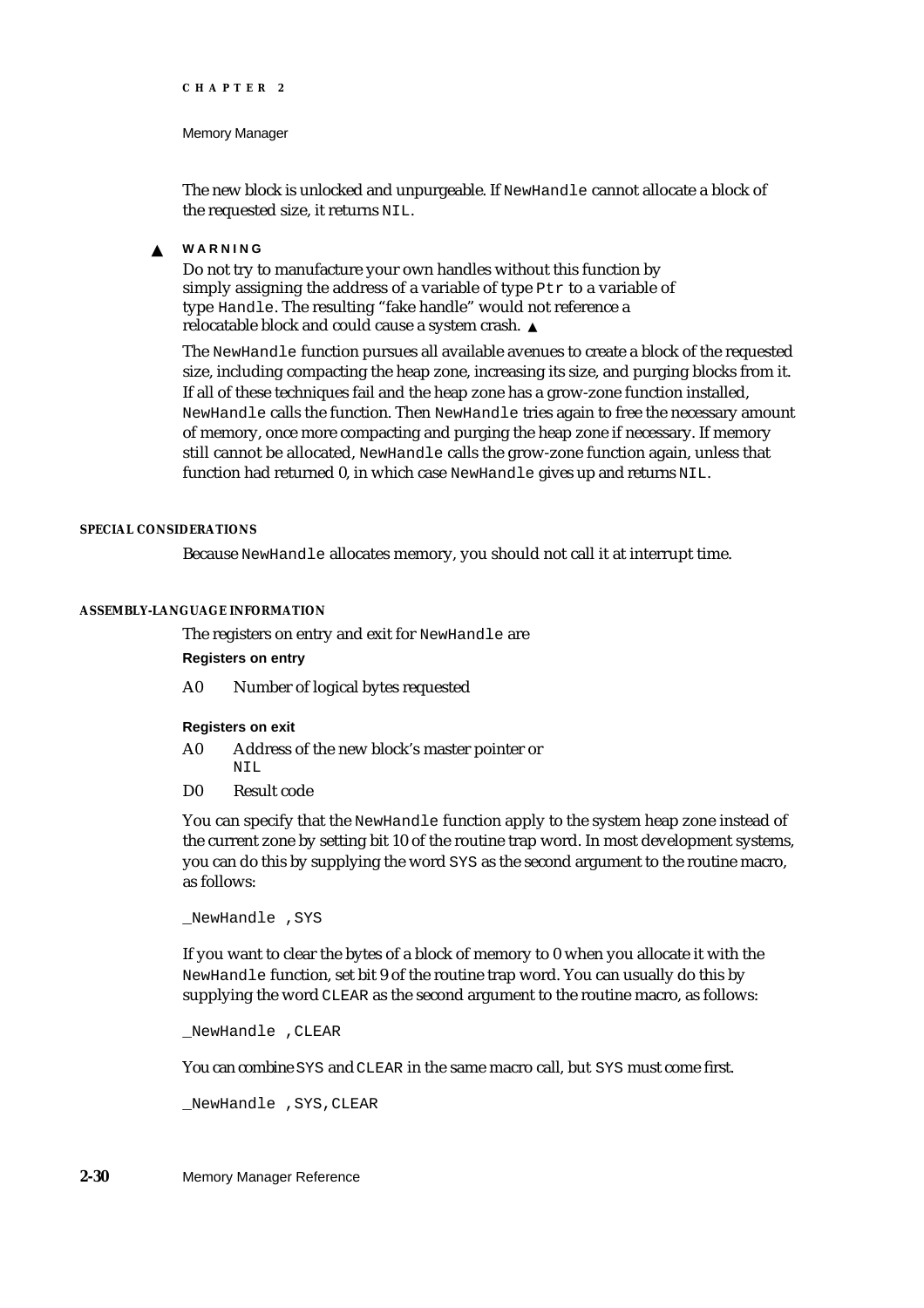Memory Manager

#### **RESULT CODES**

noErr 0 No error<br>memFullErr -108 Notenou memFullErr –108 Not enough memory in heap zone

## **SEE ALSO**

If you allocate a relocatable block that you plan to lock for long periods of time, you can prevent heap fragmentation by allocating the block as low as possible in the heap zone. To do this, see the description of the ReserveMem procedure on page 2-55.

If you plan to lock a relocatable block for short periods of time, you might want to move it to the top of the heap zone to prevent heap fragmentation. For more information, see the description of the MoveHHi procedure on page 2-56.

## **NewHandleSys**

You can use the NewHandleSys function to allocate a relocatable block of memory of a specified size in the system heap.

FUNCTION NewHandleSys (logicalSize: Size): Handle;

logicalSize

The requested size (in bytes) of the relocatable block.

#### **DESCRIPTION**

The NewHandleSys function works much as the NewHandle function does, but attempts to allocate the requested block in the system heap zone instead of in the current heap zone. If it cannot, it returns NIL.

#### **RESULT CODES**

noErr 0 No error<br>memFullErr -108 Notenou

Not enough memory in heap zone

# **NewHandleClear**

You can use the NewHandleClear function to allocate prezeroed memory in a relocatable block of a specified size.

FUNCTION NewHandleClear (logicalSize: Size): Handle;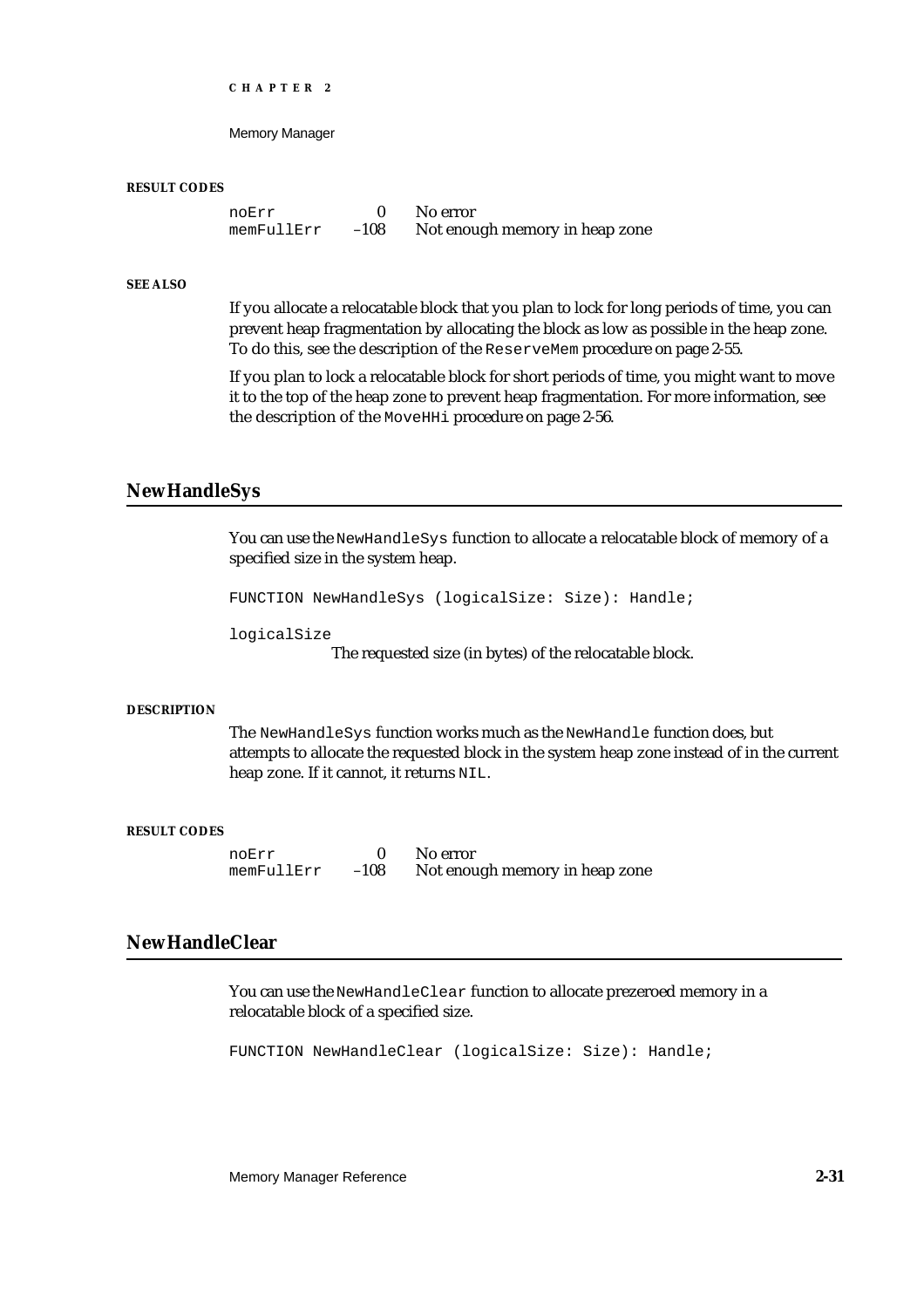```
CHAPTER 2
```
logicalSize

The requested size (in bytes) of the relocatable block. The NewHandleClear function sets each of these bytes to 0.

#### **DESCRIPTION**

The NewHandleClear function works much as the NewHandle function does but sets all bytes in the new block to 0 instead of leaving the contents of the block undefined.

Currently, NewHandleClear clears the block one byte at a time. For a large block, it might be faster to clear the block manually a long word at a time.

#### **RESULT CODES**

noErr 0 No error<br>memFullErr -108 Notenou Not enough memory in heap zone

# **NewHandleSysClear**

You can use the NewHandleSysClear function to allocate, in the system heap, prezeroed memory in a relocatable block of a specified size.

FUNCTION NewHandleSysClear (logicalSize: Size): Handle;

logicalSize

The requested size (in bytes) of the relocatable block. The NewHandleSysClear function sets each of these bytes to 0.

#### **DESCRIPTION**

The NewHandleSysClear function works much as the NewHandleClear function does, but attempts to allocate the requested block in the system heap zone instead of in the current heap zone. NewHandleSysClear sets all bytes in the new block to 0 instead of leaving the contents of the block undefined.

#### **RESULT CODES**

noErr 0 No error<br>memFullErr -108 Notenou Not enough memory in heap zone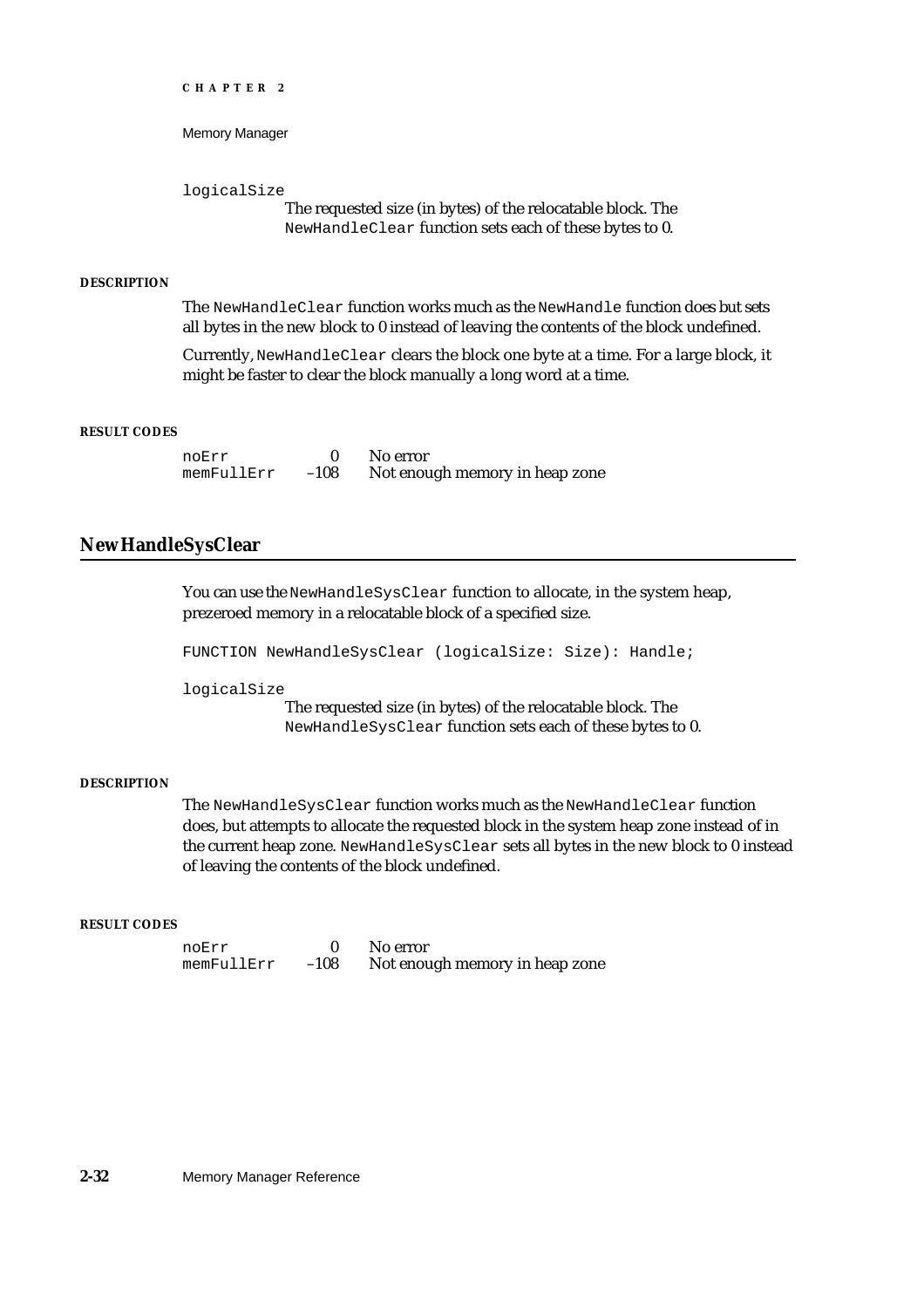```
CHAPTER 2
```
# **NewEmptyHandle**

If you want to initialize a handle but not allocate any space for it, use the NewEmptyHandle function. The Resource Manager uses this function extensively, but you probably won't need to use it.

FUNCTION NewEmptyHandle: Handle;

#### **DESCRIPTION**

The NewEmptyHandle function initializes a new handle by allocating a master pointer for it, but it does not allocate any memory for the handle to control. NewEmptyHandle sets the handle's master pointer to NIL.

## **SPECIAL CONSIDERATIONS**

Because NewEmptyHandle might need to call the MoreMasters procedure to allocate new master pointers, it might allocate memory. Thus, you should not call NewEmptyHandle at interrupt time.

#### **ASSEMBLY-LANGUAGE INFORMATION**

The registers on exit for NewEmptyHandle are

#### **Registers on exit**

- A0 Address of the new block's master pointer
- D0 Result code

You can specify that the NewEmptyHandle function apply to the system heap zone instead of the current zone. To do so, set bit 10 of the routine trap word. In most development systems, you can do this by supplying the word SYS as the second argument to the routine macro, as follows:

\_NewEmptyHandle ,SYS

#### **RESULT CODES**

noErr 0 No error<br>memFullErr -108 Notenou Not enough memory

## **SEE ALSO**

When you want to allocate memory for the empty handle, use the ReallocateHandle procedure, described on page 2-52.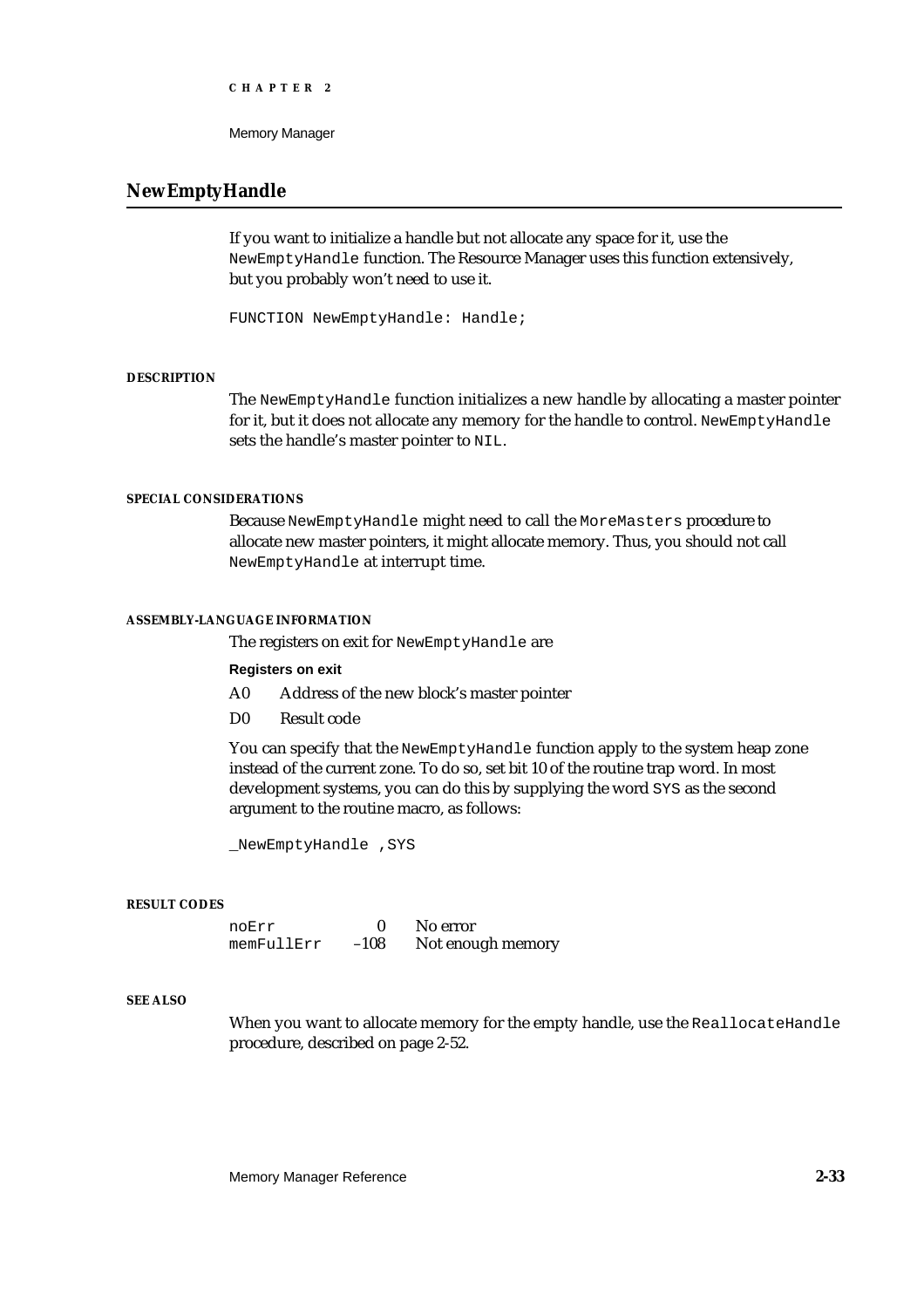# **NewEmptyHandleSys**

If you want to initialize a handle in the system heap but not allocate any space for it, use the NewEmptyHandleSys function. The Resource Manager uses this function extensively, but you probably won't need to use it.

FUNCTION NewEmptyHandleSys: Handle;

## **DESCRIPTION**

The NewEmptyHandleSys function initializes a new handle in the system heap by allocating a master pointer for it, but it does not allocate any memory for the handle to control. NewEmptyHandleSys sets the handle's master pointer to NIL.

#### **SPECIAL CONSIDERATIONS**

Because NewEmptyHandleSys might need to call the MoreMasters procedure to allocate new master pointers, it might allocate memory. Thus, you should not call NewEmptyHandleSys at interrupt time.

#### **ASSEMBLY-LANGUAGE INFORMATION**

The registers on exit for NewEmptyHandleSys are

## **Registers on exit**

- A0 Address of the new block's master pointer
- D0 Result code

#### **RESULT CODES**

| noErr      |        | No error          |
|------------|--------|-------------------|
| memFullErr | $-108$ | Not enough memory |

## **SEE ALSO**

When you want to allocate memory for the empty handle, use the ReallocateHandle procedure, described on page 2-52.

# **DisposeHandle**

When you are completely done with a relocatable block, call the DisposeHandle procedure to free it and its master pointer for other uses.

PROCEDURE DisposeHandle (h: Handle);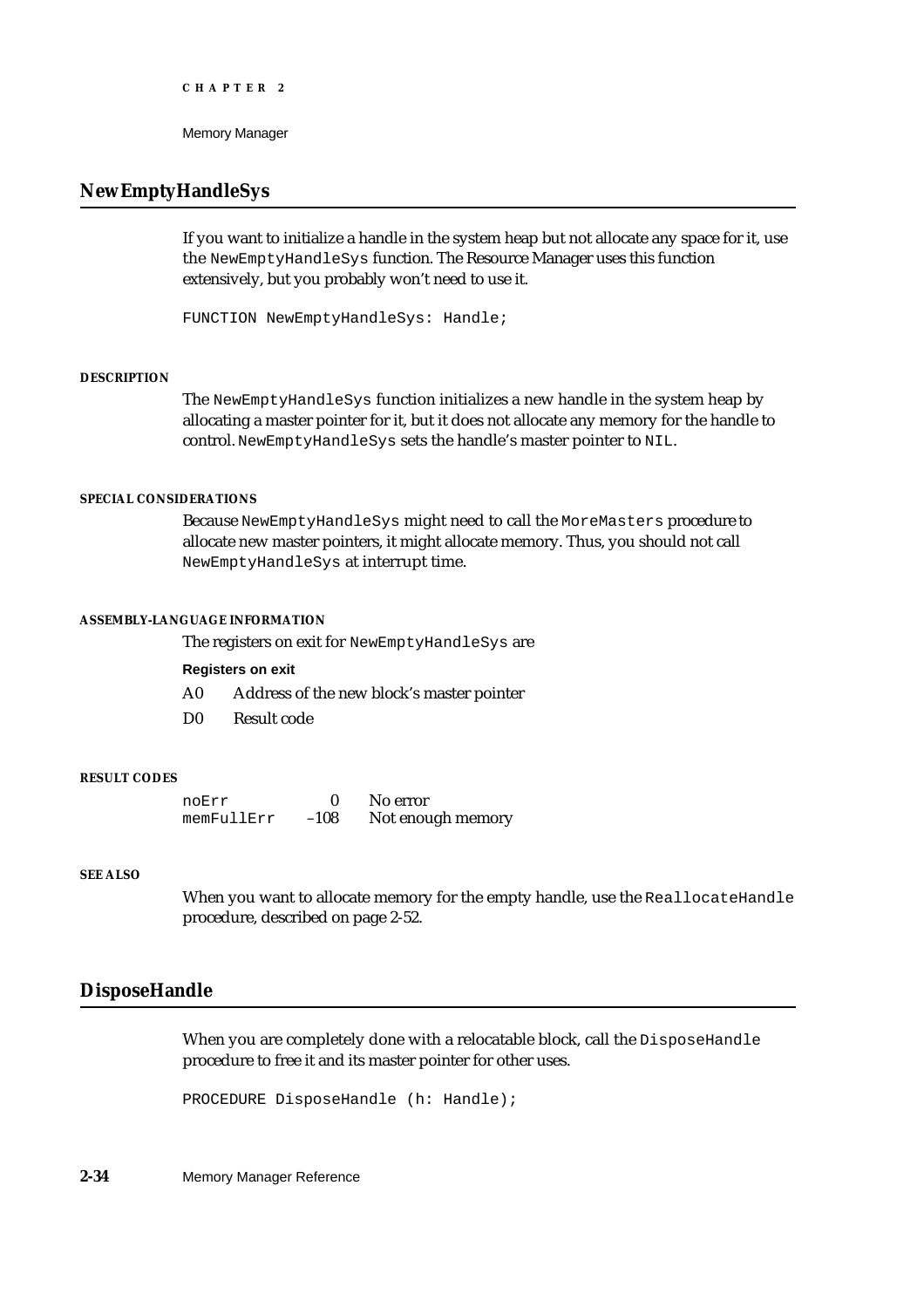```
CHAPTER 2
```
h **A** handle to a relocatable block.

#### **DESCRIPTION**

The DisposeHandle procedure releases the memory occupied by the relocatable block whose handle is h. It also frees the handle's master pointer for other uses.

**WARNING**  $\mathbf{S}$ 

> After a call to DisposeHandle, all handles to the released block become invalid and should not be used again. Any subsequent calls to DisposeHandle using an invalid handle might damage the master pointer list. s

Do not use DisposeHandle to dispose of a handle obtained from the Resource Manager (for example, by a previous call to GetResource); use ReleaseResource instead. If, however, you have called DetachResource on a resource handle, you should dispose of the storage by calling DisposeHandle.

#### **SPECIAL CONSIDERATIONS**

Because DisposeHandle purges memory, you should not call it at interrupt time.

#### **ASSEMBLY-LANGUAGE INFORMATION**

The registers on entry and exit for DisposeHandle are

#### **Registers on entry**

A0 Handle to the relocatable block to be disposed of

#### **Registers on exit**

D0 Result code

#### **RESULT CODES**

noErr 0 No error<br>memWZErr -111 Attempt Attempt to operate on a free block

# Allocating and Releasing Nonrelocatable Blocks of Memory

You can use the NewPtr function to allocate a nonrelocatable block of memory. If you want to allocate new blocks of memory in the system heap or with their bits precleared to 0, you can use the NewPtrSys, NewPtrClear, and NewPtrSysClear functions.

**WARNING** <sub>S</sub>

> You should not call any of these memory-allocation routines at interrupt time.

You can use the DisposePtr procedure to free nonrelocatable blocks of memory you have allocated.

Memory Manager Reference **2-35**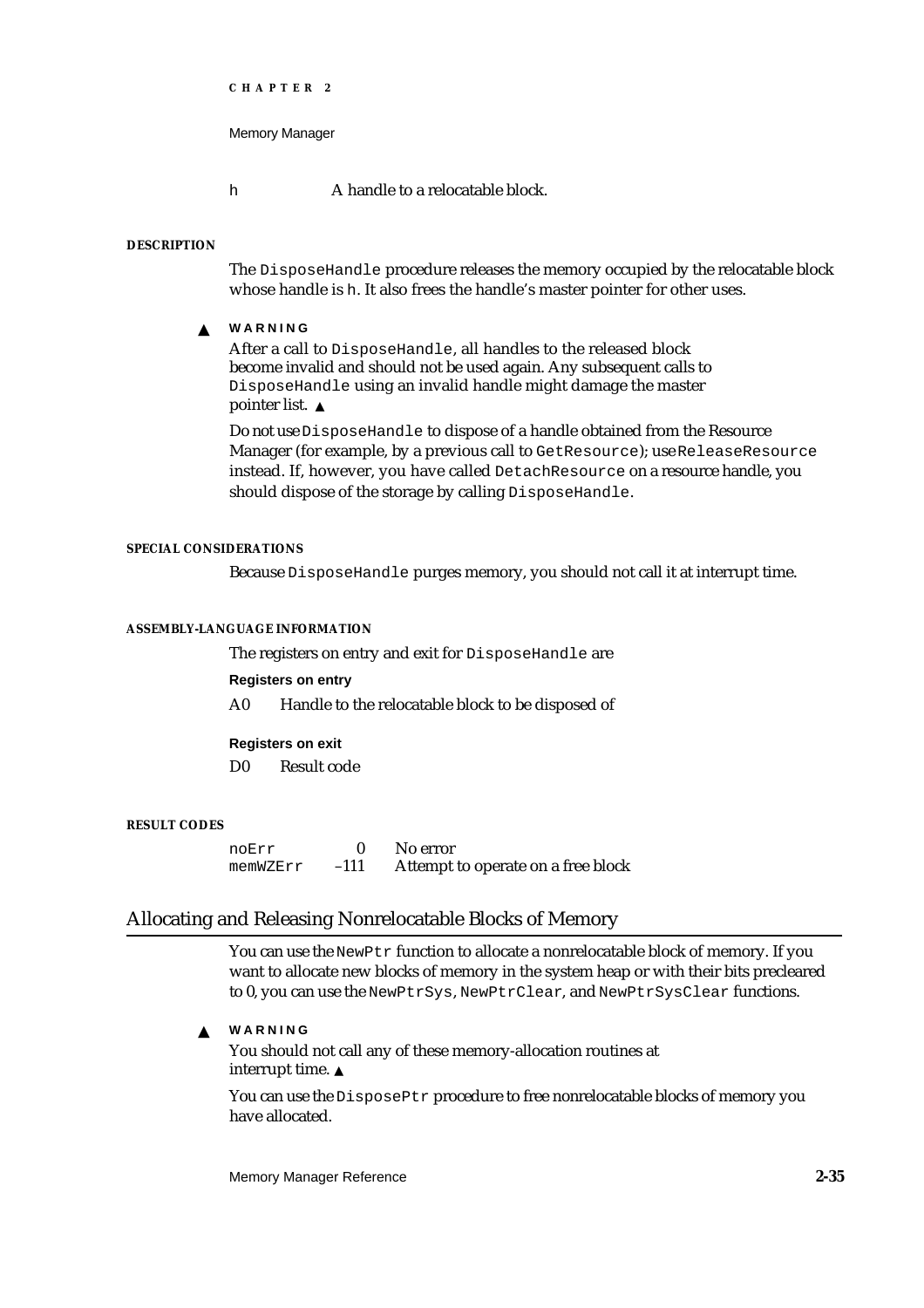## **NewPtr**

You can use the NewPtr function to allocate a nonrelocatable block of memory of a specified size.

```
FUNCTION NewPtr (logicalSize: Size): Ptr;
```
logicalSize

The requested size (in bytes) of the nonrelocatable block.

#### **DESCRIPTION**

The NewPtr function attempts to allocate, in the current heap zone, a nonrelocatable block with a logical size of logicalSize bytes and then return a pointer to the block. If the requested number of bytes cannot be allocated, NewPtr returns NIL.

The NewPtr function attempts to reserve space as low in the heap zone as possible for the new block. If it is able to reserve the requested amount of space, NewPtr allocates the nonrelocatable block in the gap ReserveMem creates. Otherwise, NewPtr returns NIL and generates a memFullErr error.

#### **SPECIAL CONSIDERATIONS**

Because NewPtr allocates memory, you should not call it at interrupt time.

#### **ASSEMBLY-LANGUAGE INFORMATION**

The registers on entry and exit for NewPtr are

#### **Registers on entry**

A0 Number of logical bytes requested

#### **Registers on exit**

- A0 Address of the new block or NIL
- D0 Result code

You can specify that the NewPtr function apply to the system heap zone instead of the current zone. To do so, set bit 10 of the routine trap word. In most development systems, you can do this by supplying the word SYS as the second argument to the routine macro, as follows:

\_NewPtr ,SYS

If you want to clear the bytes of a block of memory to 0 when you allocate it with the NewPtr function, set bit 9 of the routine trap word. You can usually do this by supplying the word CLEAR as the second argument to the routine macro, as follows:

\_NewPtr ,CLEAR

**2-36** Memory Manager Reference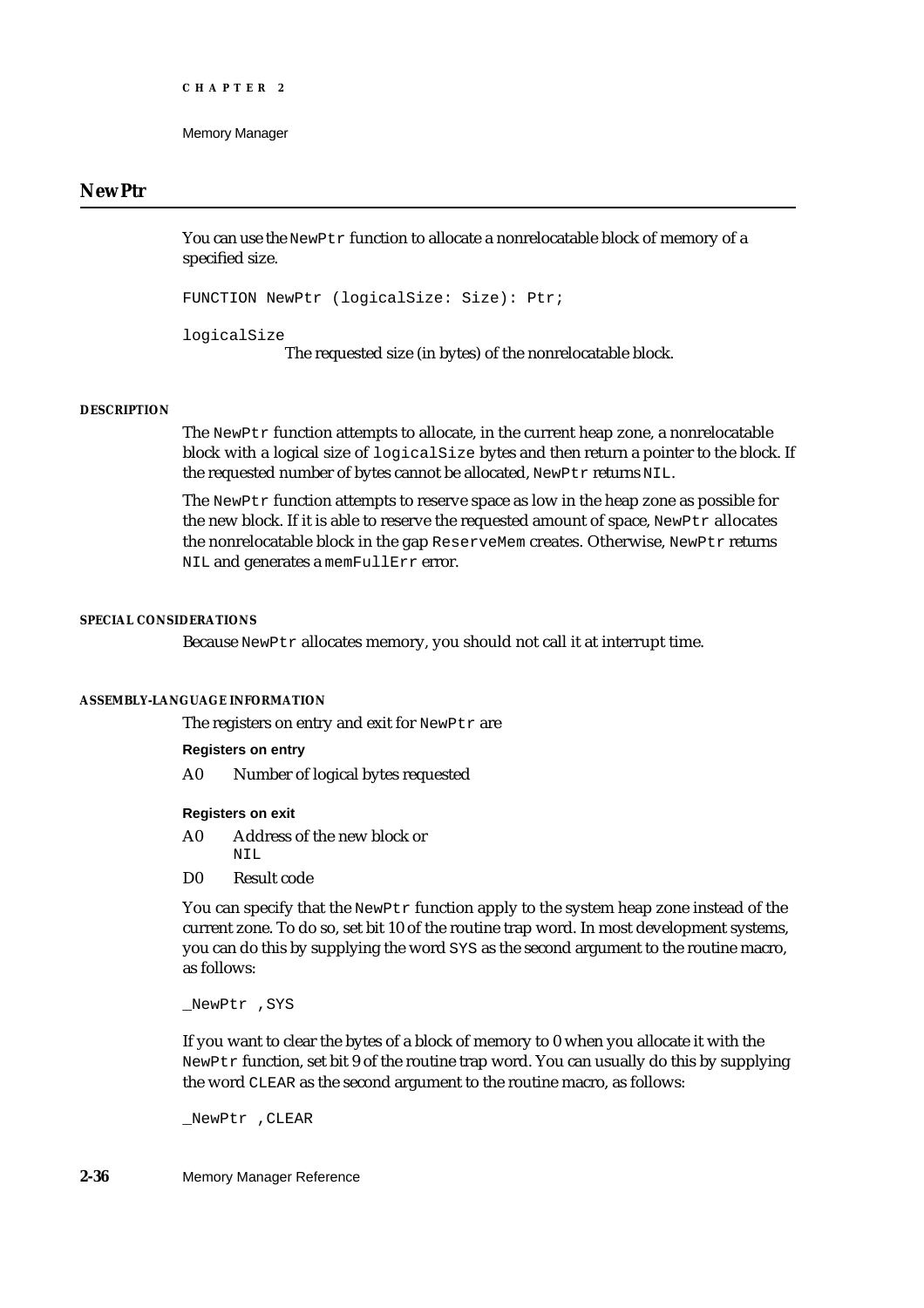Memory Manager

You can combine SYS and CLEAR in the same macro call, but SYS must come first.

\_NewPtr ,SYS,CLEAR

#### **RESULT CODES**

| noErr      |        | No error          |
|------------|--------|-------------------|
| memFullErr | $-108$ | Not enough memory |

# **NewPtrSys**

You can use the NewPtrSys function to allocate a nonrelocatable block of memory of a specified size in the system heap.

FUNCTION NewPtrSys (logicalSize: Size): Ptr;

logicalSize

The requested size (in bytes) of the nonrelocatable block.

#### **DESCRIPTION**

The NewPtrSys function works much as the NewPtr function does, but attempts to allocate the requested block in the system heap zone instead of in the current heap zone.

#### **RESULT CODES**

noErr 0 No error<br>memFullErr -108 Not enough memory  $memFullErr -108$ 

# **NewPtrClear**

You can use the NewPtrClear function to allocate prezeroed memory in a nonrelocatable block of a specified size.

FUNCTION NewPtrClear (logicalSize: Size): Ptr;

logicalSize

The requested size (in bytes) of the nonrelocatable block.

## **DESCRIPTION**

The NewPtrClear function works much as the NewPtr function does, but sets all bytes in the new block to 0 instead of leaving the contents of the block undefined.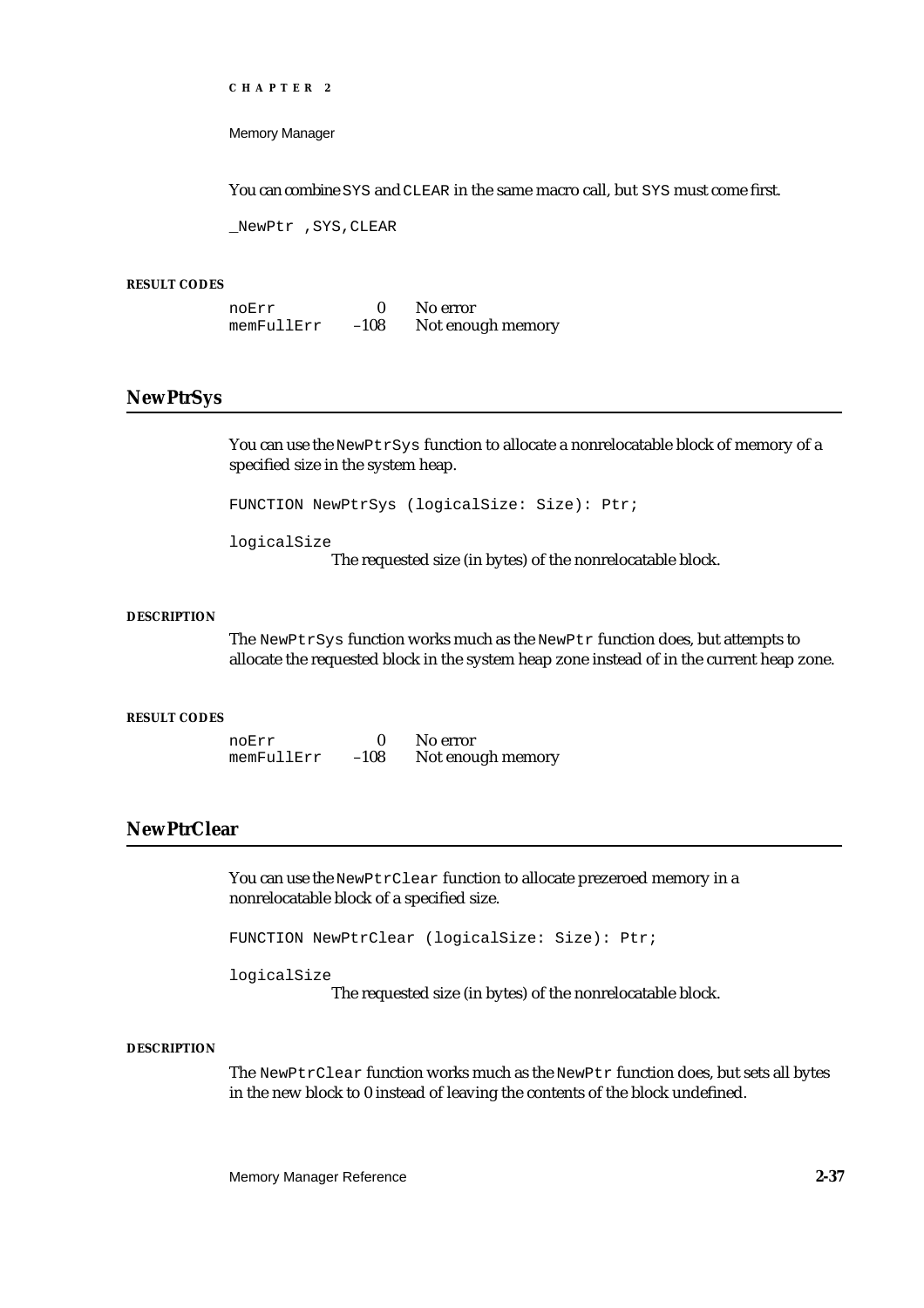Memory Manager

Currently, NewPtrClear clears the block one byte at a time. For a large block, it might be faster to clear the block manually a long word at a time.

#### **RESULT CODES**

noErr 0 No error<br>memFullErr -108 Notenou memFullErr –108 Not enough memory

## **NewPtrSysClear**

You can use the NewPtrSysClear function to allocate, in the system heap, prezeroed memory in a nonrelocatable block of a specified size.

FUNCTION NewPtrSysClear (logicalSize: Size): Ptr;

logicalSize

The requested size (in bytes) of the nonrelocatable block.

#### **DESCRIPTION**

The NewPtrSysClear function works much as the NewPtr function does, but attempts to allocate the requested block in the system heap zone instead of in the current heap zone. Also, it sets all bytes in the new block to 0 instead of leaving the contents of the block undefined.

### **RESULT CODES**

noErr 0 No error<br>memFullErr -108 Notenou Not enough memory

#### **DisposePtr**

When you are completely done with a nonrelocatable block, call the DisposePtr procedure to free it for other uses.

```
PROCEDURE DisposePtr (p: Ptr);
```
p A pointer to the nonrelocatable block you want to dispose of.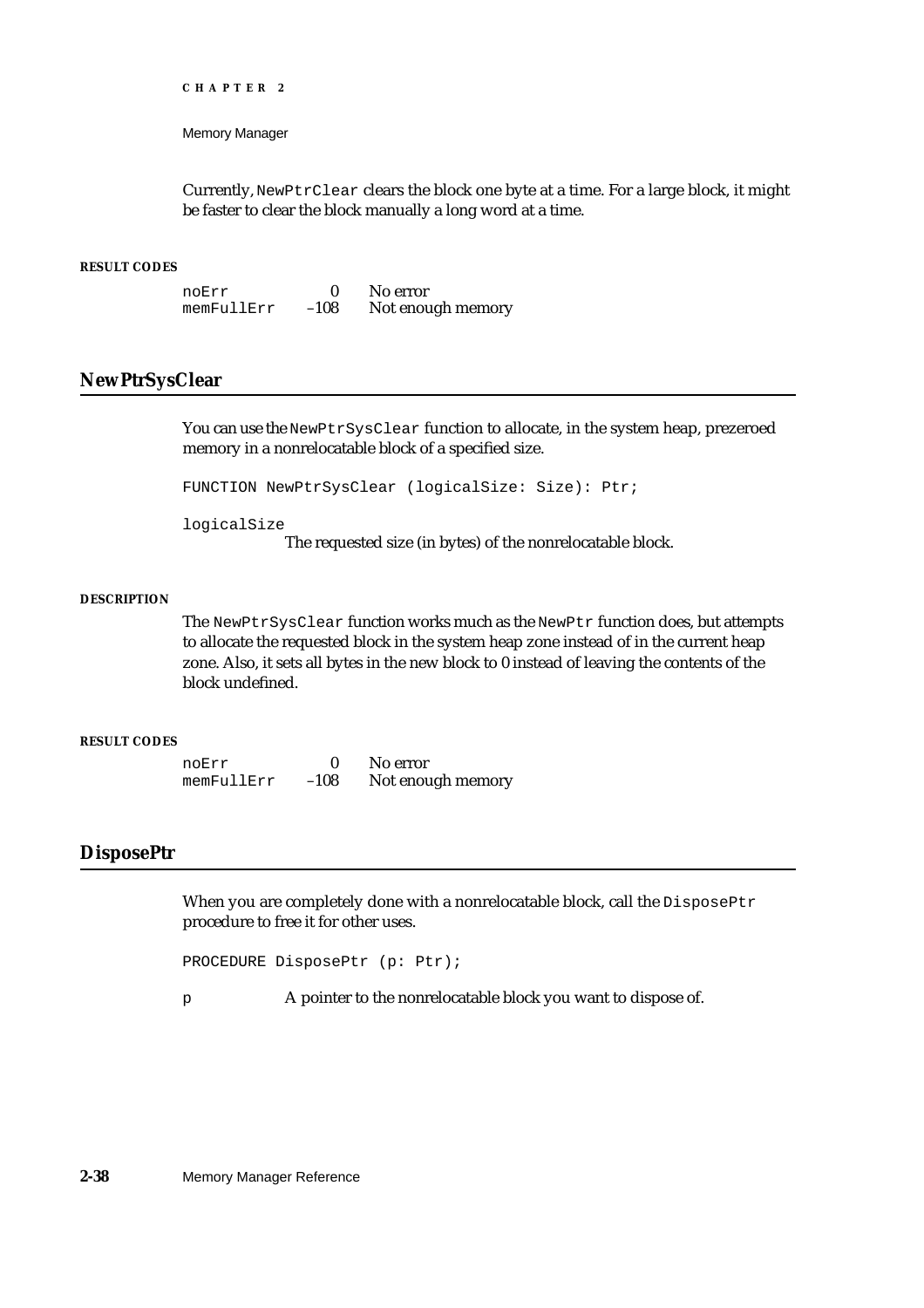Memory Manager

#### **DESCRIPTION**

The DisposePtr procedure releases the memory occupied by the nonrelocatable block specified by p.

#### **WARNING**  $\mathbf{s}$

After a call to DisposePtr, all pointers to the released block become invalid and should not be used again. Any subsequent use of a pointer to the released block might cause a system error.

#### **SPECIAL CONSIDERATIONS**

Because DisposePtr purges memory, you should not call it at interrupt time.

#### **ASSEMBLY-LANGUAGE INFORMATION**

The registers on entry and exit for DisposePtr are

**Registers on entry**

A0 Pointer to the nonrelocatable block to be disposed of

#### **Registers on exit**

D0 Result code

#### **RESULT CODES**

noErr 0 No error memWZErr –111 Attempt to operate on a free block

# Changing the Sizes of Relocatable and Nonrelocatable Blocks

You can use the GetHandleSize function and the SetHandleSize procedure to find out and change the logical size of a relocatable block, and you can use the GetPtrSize function and the SetPtrSize procedure to find out and change the logical size of a nonrelocatable block.

# **GetHandleSize**

You can use the GetHandleSize function to find out the logical size of the relocatable block corresponding to a handle.

FUNCTION GetHandleSize (h: Handle): Size;

h A handle to a relocatable block.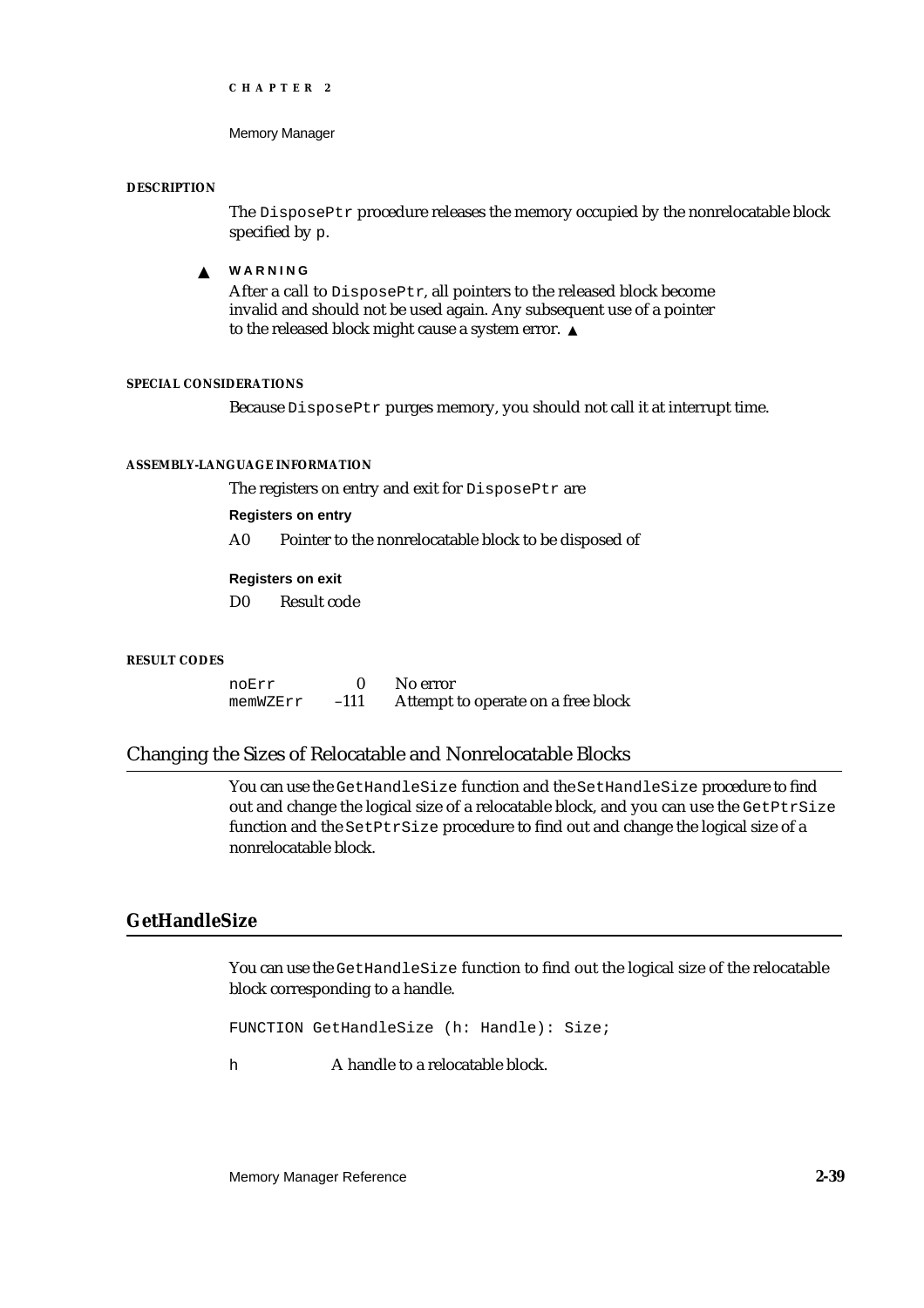```
CHAPTER 2
```
#### **DESCRIPTION**

The GetHandleSize function returns the logical size, in bytes, of the relocatable block whose handle is h. In case of an error, GetHandleSize returns 0.

#### **ASSEMBLY-LANGUAGE INFORMATION**

The registers on entry and exit for GetHandleSize are

#### **Registers on entry**

A0 Handle to the relocatable block

#### **Registers on exit**

D0 If >=0, number of bytes in relocatable block

If <0, result code

The trap dispatcher sets the condition codes before returning from a trap by testing the low-order word of register D0 with a TST. W instruction. Because the block size returned in D0 by \_GetHandleSize is a full 32-bit long word, the word-length test sets the condition codes incorrectly in this case. To branch on the contents of D0, use your own TST.L instruction on return from the trap to test the full 32 bits of the register.

#### **SPECIAL CONSIDERATIONS**

You shouldn't call GetHandleSize at interrupt time because the heap might be in an inconsistent state.

#### **RESULT CODES**

| noErr        |        | No error                           |
|--------------|--------|------------------------------------|
| nilHandleErr | $-109$ | NIL master pointer                 |
| memWZErr     | $-111$ | Attempt to operate on a free block |

# **SetHandleSize**

You can use the SetHandleSize procedure to change the logical size of the relocatable block corresponding to a handle.

PROCEDURE SetHandleSize (h: Handle; newSize: Size);

- h **A** handle to a relocatable block.
- newSize The desired new logical size, in bytes, of the relocatable block.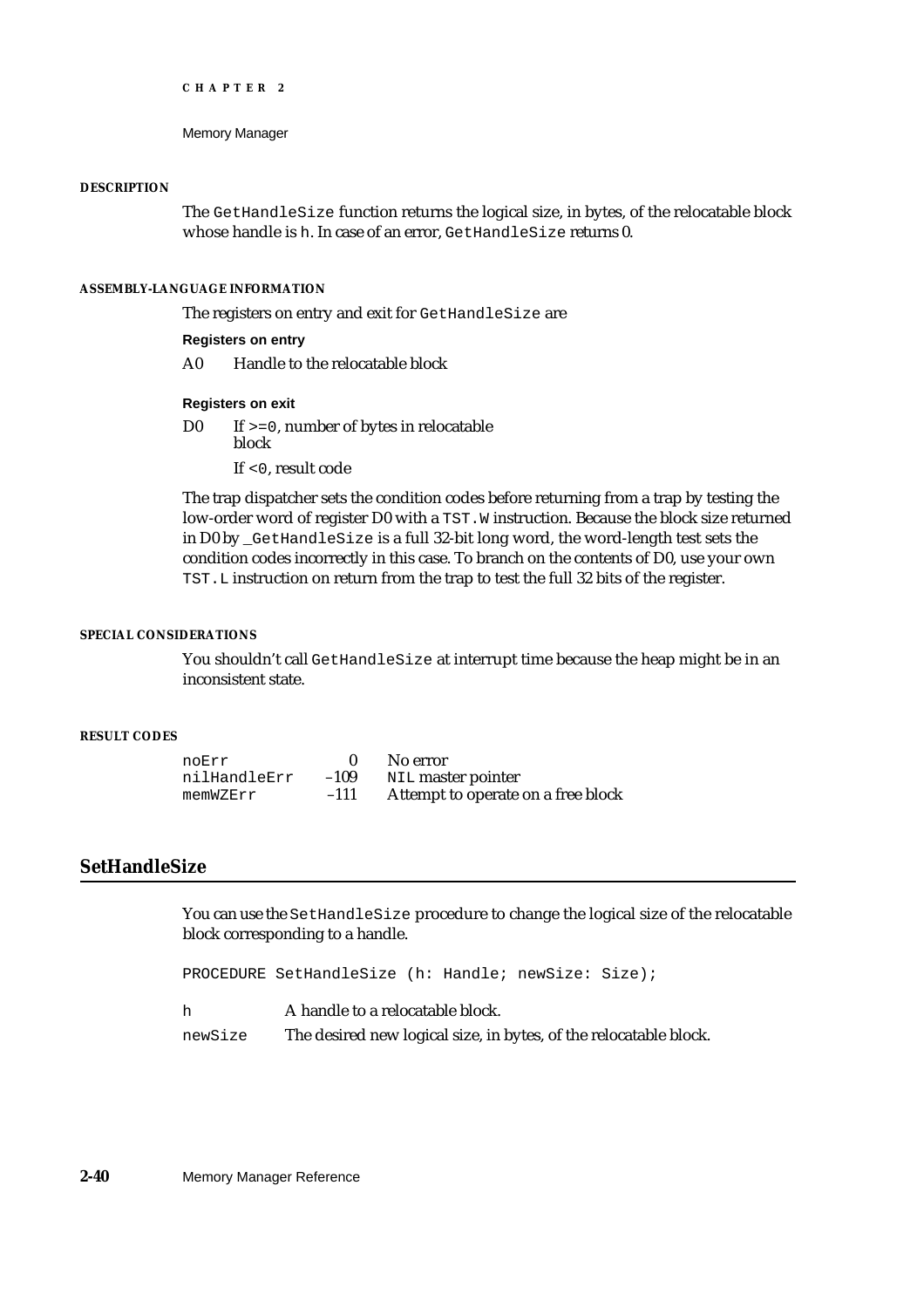Memory Manager

#### **DESCRIPTION**

The SetHandleSize procedure attempts to change the logical size of the relocatable block whose handle is h. The new logical size is specified by newSize. SetHandleSize might need to move the relocatable block to obtain enough space for the resized block. Thus, for best results you should unlock a block before resizing it.

An attempt to increase the size of a locked block might fail, because of blocks above and below it that are either nonrelocatable or locked. You should be prepared for this possibility.

#### **SPECIAL CONSIDERATIONS**

Because SetHandleSize allocates memory, you should not call it at interrupt time.

#### **ASSEMBLY-LANGUAGE INFORMATION**

The registers on entry and exit for SetHandleSize are

### **Registers on entry**

- A0 Handle to the relocatable block
- D0 Desired new size of relocatable block

#### **Registers on exit**

D0 Result code

#### **RESULT CODES**

| noErr        |        | No error                           |
|--------------|--------|------------------------------------|
| memFullErr   | $-108$ | Not enough memory                  |
| nilHandleErr | $-109$ | NIL master pointer                 |
| memWZErr     | $-111$ | Attempt to operate on a free block |

## **SEE ALSO**

Instead of using the SetHandleSize procedure to set the size of a handle to 0, you can use the EmptyHandle procedure, described on page 2-51.

# **GetPtrSize**

You can use the GetPtrSize function to find out the logical size of the nonrelocatable block corresponding to a pointer.

FUNCTION GetPtrSize (p: Ptr): Size;

p A pointer to a nonrelocatable block.

Memory Manager Reference **2-41**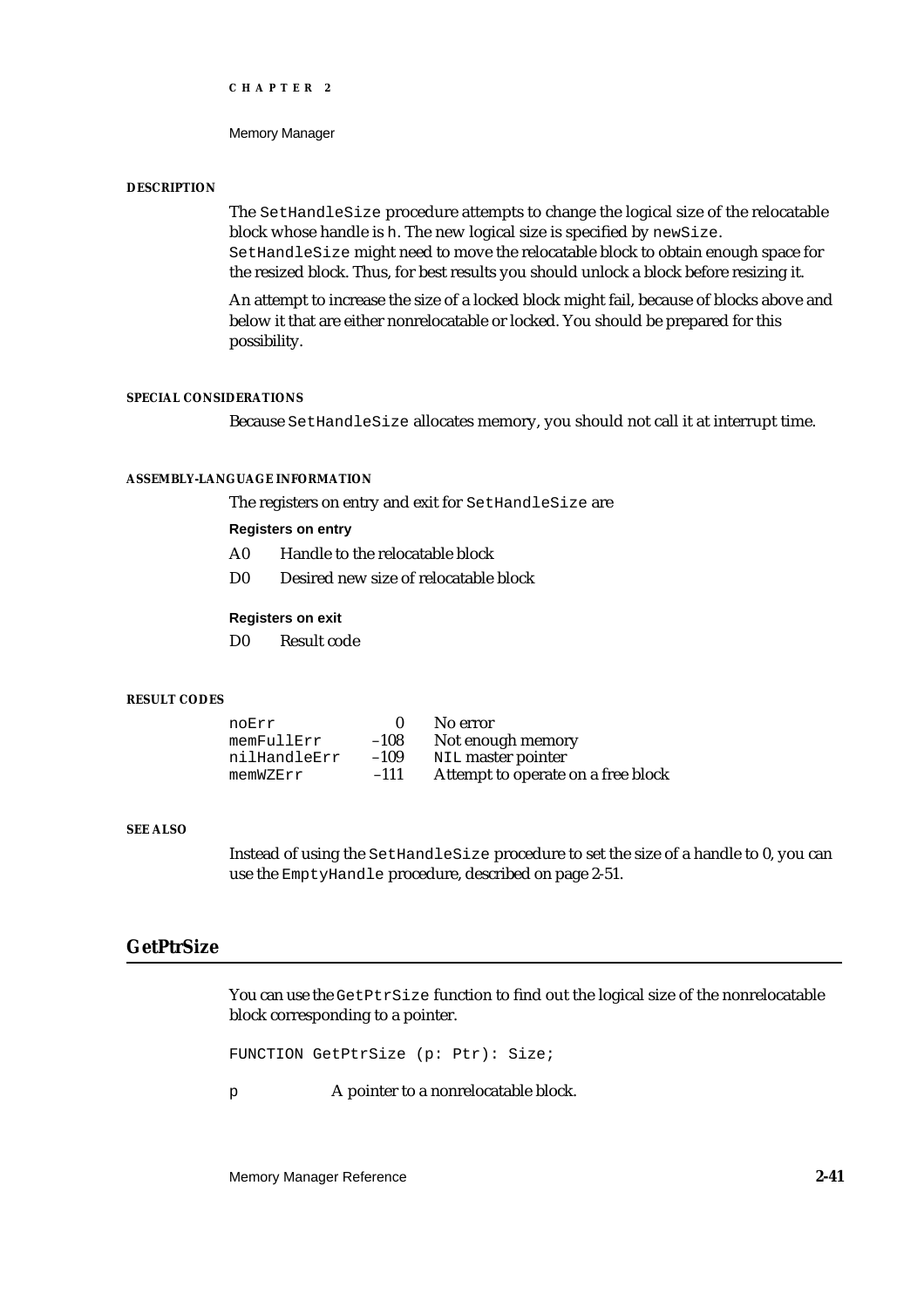```
CHAPTER 2
```
#### **DESCRIPTION**

The GetPtrSize function returns the logical size, in bytes, of the nonrelocatable block pointed to by p. In case of an error, GetPtrSize returns 0.

## **ASSEMBLY-LANGUAGE INFORMATION**

The registers on entry and exit for GetPtrSize are

#### **Registers on entry**

A0 Pointer to the nonrelocatable block

#### **Registers on exit**

D0 If >=0, number of bytes in nonrelocatable block

If <0, result code

The trap dispatcher sets the condition codes before returning from a trap by testing the low-order word of register D0 with a TST. W instruction. Because the block size returned in D0 by \_GetPtrSize is a full 32-bit long word, the word-length test sets the condition codes incorrectly in this case. To branch on the contents of D0, use your own TST.L instruction on return from the trap to test the full 32 bits of the register.

#### **RESULT CODES**

noErr 0 No error memWZErr -111 Attempt to operate on a free block

# **SetPtrSize**

You can use the SetPtrSize procedure to change the logical size of the nonrelocatable block corresponding to a pointer.

PROCEDURE SetPtrSize (p: Ptr; newSize: Size);

p A pointer to a nonrelocatable block.

newSize The desired new logical size, in bytes, of the nonrelocatable block.

#### **DESCRIPTION**

The SetPtrSize procedure attempts to change the logical size of the nonrelocatable block pointed to by p. The new logical size is specified by newSize.

An attempt to increase the size of a nonrelocatable block might fail because of a block above it that is either nonrelocatable or locked. You should be prepared for this possibility.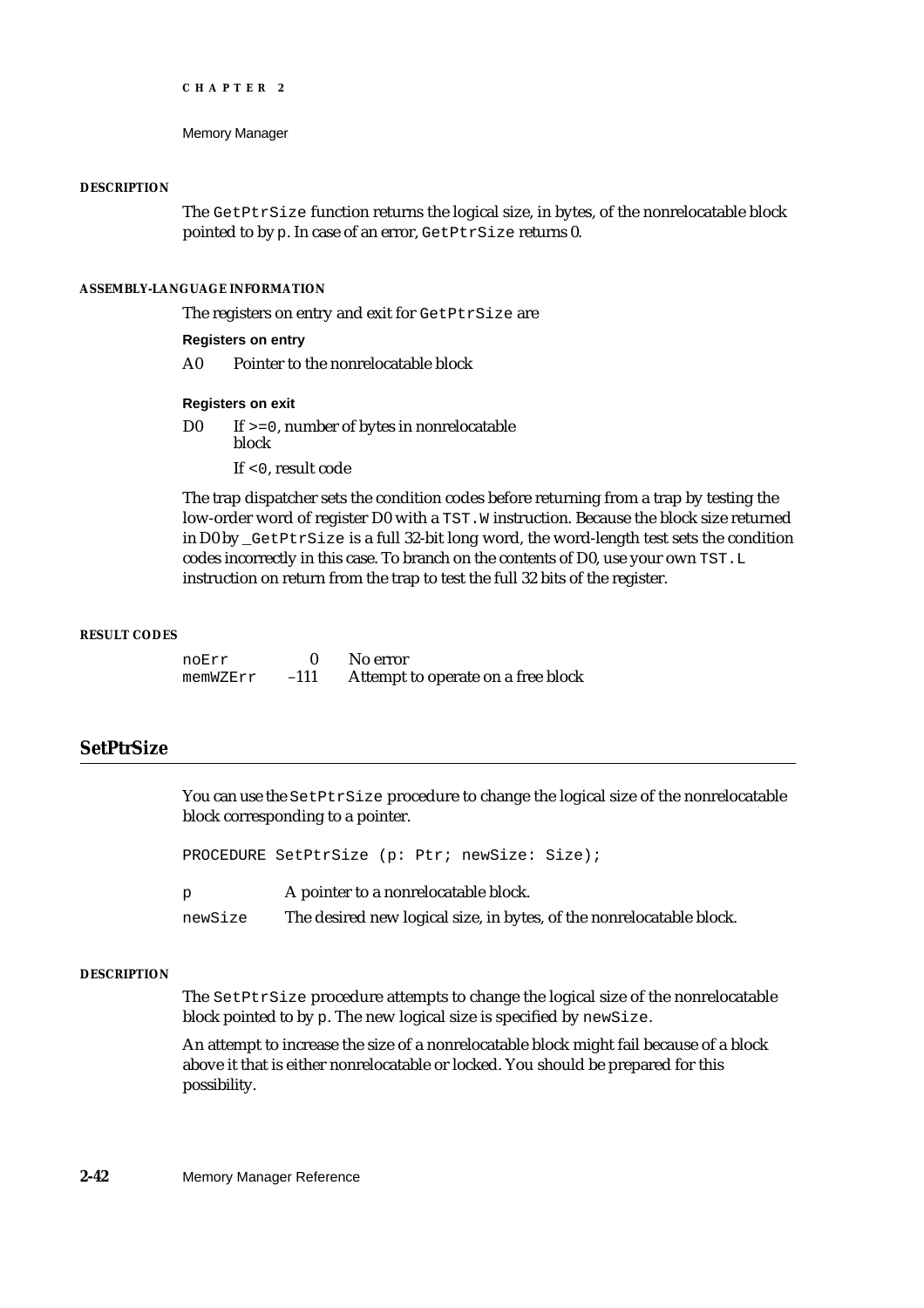Memory Manager

#### **SPECIAL CONSIDERATIONS**

Because SetPtrSize allocates memory, you should not call it at interrupt time.

#### **ASSEMBLY-LANGUAGE INFORMATION**

The registers on entry and exit for SetPtrSize are

# **Registers on entry**

- A0 Pointer to the nonrelocatable block
- D0 Desired new size of nonrelocatable block

#### **Registers on exit**

D0 Result code

#### **RESULT CODES**

| noErr      |        | No error                           |
|------------|--------|------------------------------------|
| memFullErr | $-108$ | Not enough memory                  |
| memWZErr   | $-111$ | Attempt to operate on a free block |

#### Setting the Properties of Relocatable Blocks

A relocatable block can be either locked or unlocked and either purgeable or unpurgeable. In addition, it can have its resource bit either set or cleared. To determine the state of any of these properties, use the HGetState function. To change these properties, use the HLock, HUnlock, HPurge, HNoPurge, HSetRBit, and HClrRBit procedures. To restore these properties, use the HSetState procedure.

#### **WARNING**  $\mathsf{s}$

Be sure to use these procedures to get and set the properties of relocatable blocks. In particular, do not rely on the structure of master pointers, because their structure in 24-bit mode is different from their structure in 32-bit mode.

# **HGetState**

You can use the HGetState function to get the current properties of a relocatable block (perhaps so that you can change and then later restore those properties).

FUNCTION HGetState (h: Handle): SignedByte;

h **A** handle to a relocatable block.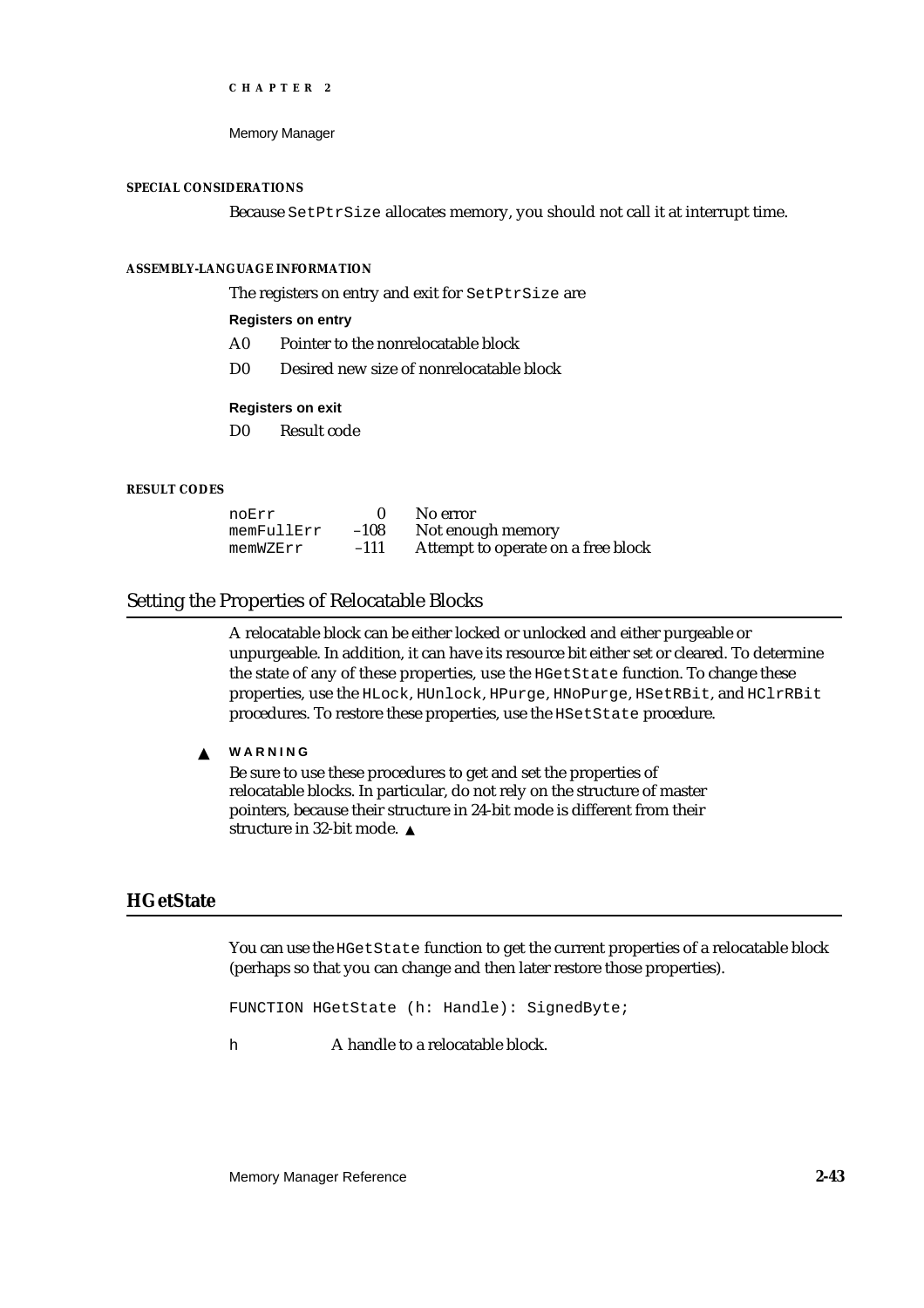#### **DESCRIPTION**

The HGetState function returns a signed byte containing the flags of the master pointer for the given handle. You can save this byte, change the state of any of the flags using the routines described on page 2-45 through page 2-50, and then restore their original states by passing the byte to the HSetState procedure, described next.

You can use bit-manipulation functions on the returned signed byte to determine the value of a given attribute. Currently the following bits are used:

- **Bit Meaning**
- 0–4 Reserved
- 5 Set if relocatable block is a resource
- 6 Set if relocatable block is purgeable
- 7 Set if relocatable block is locked

If an error occurs during an attempt to get the state flags of the specified relocatable block, HGetState returns the low-order byte of the result code as its function result. For example, if the handle h points to a master pointer whose value is NIL, then the signed byte returned by HGetState will contain the value –109.

#### **ASSEMBLY-LANGUAGE INFORMATION**

The registers on entry and exit for HGetState are

**Registers on entry**

A0 Handle whose properties you want to get

#### **Registers on exit**

D0 Byte containing flags

#### **RESULT CODES**

| noErr        |        | No error                           |
|--------------|--------|------------------------------------|
| nilHandleErr | $-109$ | NIL master pointer                 |
| memWZErr     | $-111$ | Attempt to operate on a free block |

# **HSetState**

You can use the HSetState procedure to restore properties of a block after a call to HGetState.

PROCEDURE HSetState (h: Handle; flags: SignedByte);

| h     | A handle to a relocatable block.                                                           |
|-------|--------------------------------------------------------------------------------------------|
| flags | A signed byte specifying the properties to which you want to set the<br>relocatable block. |

**2-44** Memory Manager Reference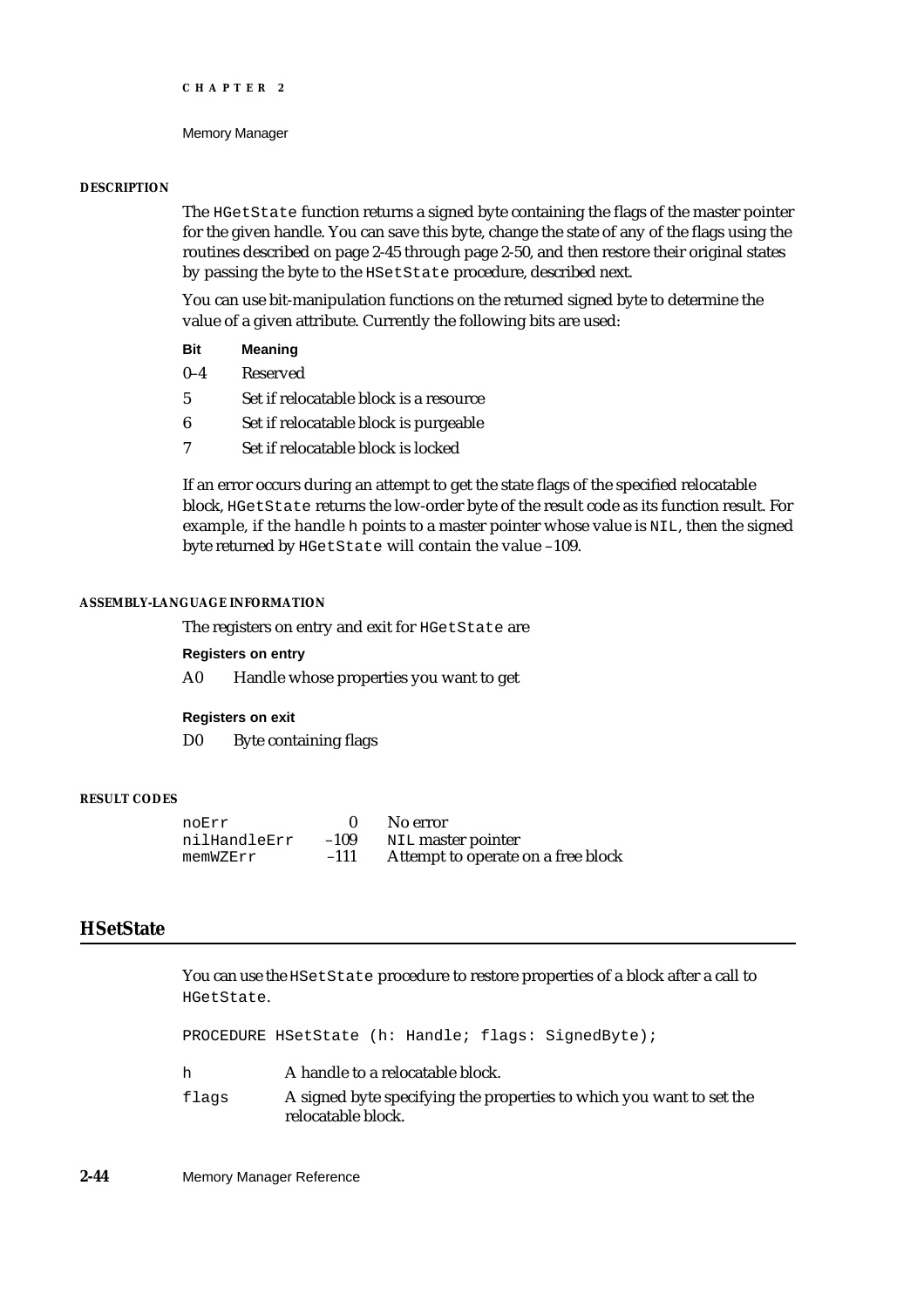Memory Manager

#### **DESCRIPTION**

The HSetState procedure restores to the handle h the properties specified in the flags signed byte. See the description of the HGetState function for a list of the currently used bits in that byte. Because additional bits of the  $flags$  byte could become significant in future versions of system software, use HSetState only with a byte returned by HGetState. If you need to set two or three properties of a relocatable block at once, it is better to use the procedures that set individual properties than to manipulate the bits returned by HGetState and then call HSetState.

# **ASSEMBLY-LANGUAGE INFORMATION**

The registers on entry and exit for HSetState are

#### **Registers on entry**

- A0 Handle whose properties you want to set
- D0 Byte containing flags indicating the handle's new properties

#### **Registers on exit**

D0 Result code

#### **RESULT CODES**

| noErr        |        | No error                           |
|--------------|--------|------------------------------------|
| nilHandleErr | $-109$ | NIL master pointer                 |
| memWZErr     | $-111$ | Attempt to operate on a free block |

# **HLock**

You can use the HLock procedure to lock a relocatable block so that it does not move in the heap. If you plan to dereference a handle and then allocate, move, or purge memory (or call a routine that does so), then you should lock the handle before using the dereferenced handle.

PROCEDURE HLock (h: Handle);

h **A** handle to a relocatable block.

#### **DESCRIPTION**

The HLock procedure locks the relocatable block to which h is a handle, preventing it from being moved within its heap zone. If the block is already locked, HLock does nothing.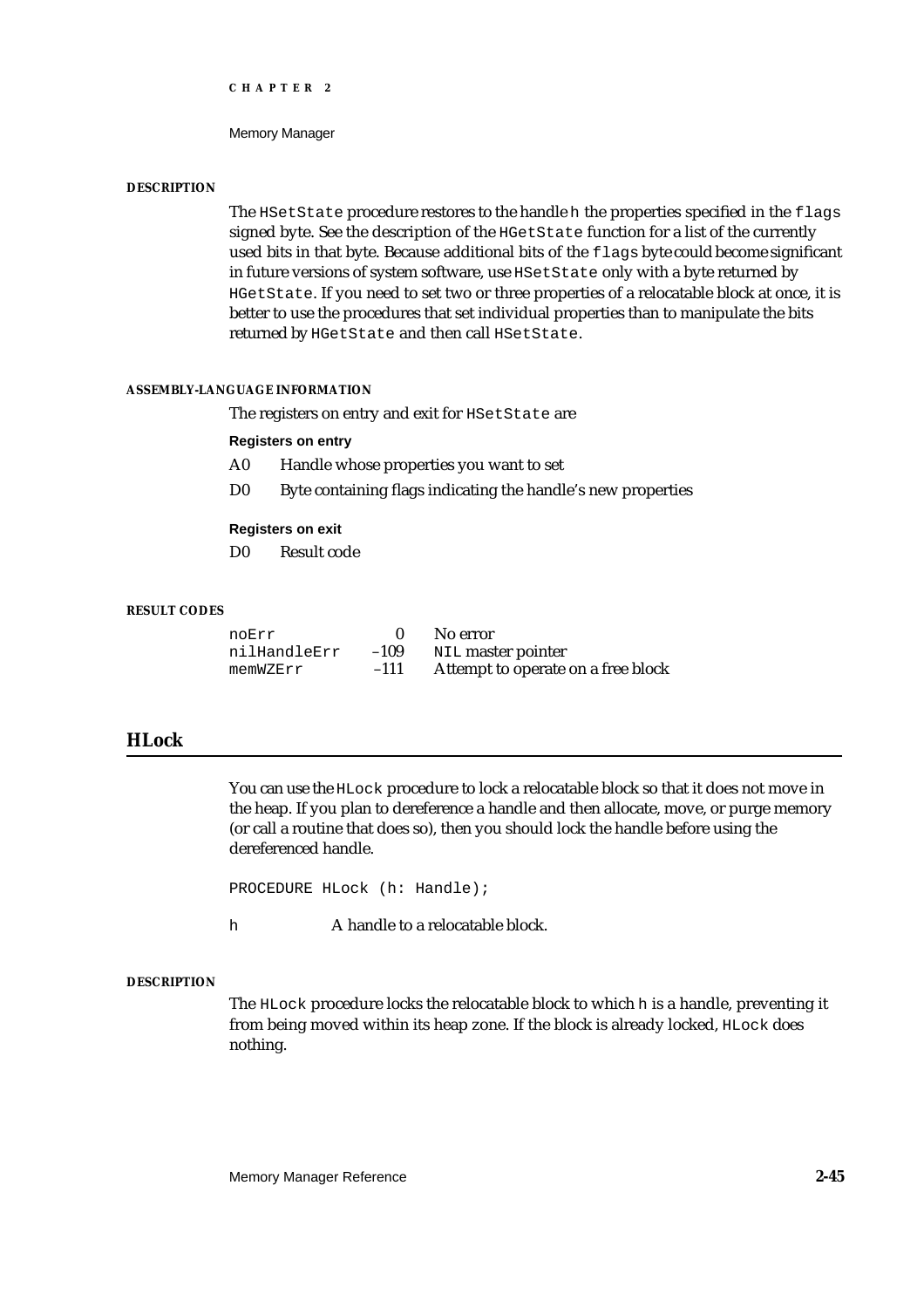Memory Manager

#### **ASSEMBLY-LANGUAGE INFORMATION**

The registers on entry and exit for HLock are

**Registers on entry**

A0 Handle to lock

**Registers on exit**

D0 Result code

# **RESULT CODES**

| noErr        |        | No error                           |
|--------------|--------|------------------------------------|
| nilHandleErr | $-109$ | NIL master pointer                 |
| memWZErr     | $-111$ | Attempt to operate on a free block |

#### **SEE ALSO**

If you plan to lock a relocatable block for long periods of time, you can prevent fragmentation by ensuring that the block is as low as possible in the heap zone. To do this, see the description of the ReserveMem procedure on page 2-55.

If you plan to lock a relocatable block for short periods of time, you can prevent heap fragmentation by moving the block to the top of the heap zone before locking. For more information, see the description of the MoveHHi procedure on page 2-56.

# **HUnlock**

You can use the HUnlock procedure to unlock a relocatable block so that it is free to move in its heap zone.

PROCEDURE HUnlock (h: Handle);

h **A** handle to a relocatable block.

## **DESCRIPTION**

The HUnlock procedure unlocks the relocatable block to which h is a handle, allowing it to be moved within its heap zone. If the block is already unlocked, HUnlock does nothing.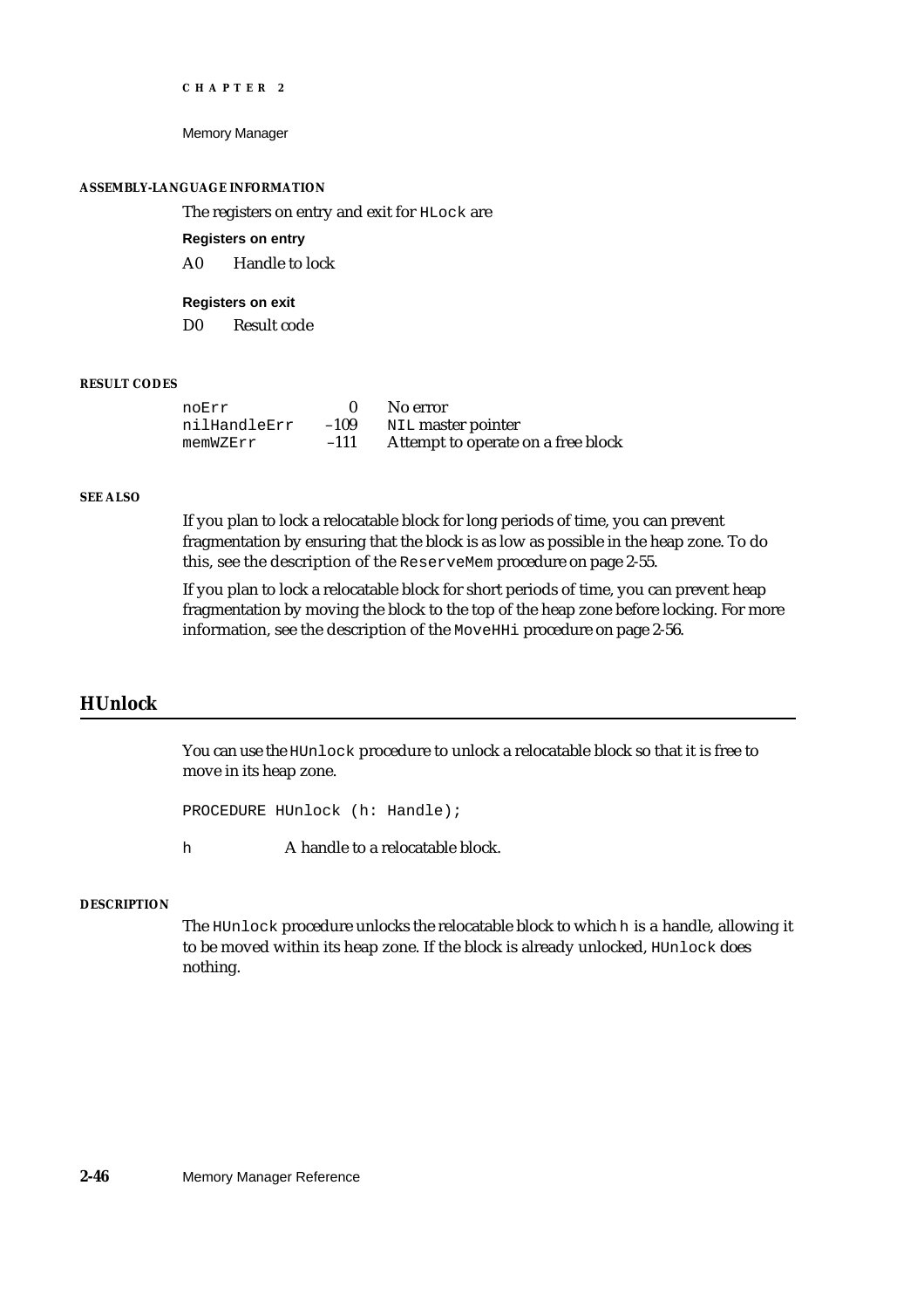Memory Manager

#### **ASSEMBLY-LANGUAGE INFORMATION**

The registers on entry and exit for HUnlock are

**Registers on entry**

A0 Handle to unlock

**Registers on exit**

D0 Result code

# **RESULT CODES**

| noErr        |        | No error                           |
|--------------|--------|------------------------------------|
| nilHandleErr | $-109$ | NIL master pointer                 |
| memWZErr     | $-111$ | Attempt to operate on a free block |

# **HPurge**

You can use the HPurge procedure to mark a relocatable block so that it can be purged if a memory request cannot be fulfilled after compaction.

```
PROCEDURE HPurge (h: Handle);
```
h **A** handle to a relocatable block.

## **DESCRIPTION**

The HPurge procedure makes the relocatable block to which h is a handle purgeable. If the block is already purgeable, HPurge does nothing.

The Memory Manager might purge the block when it needs to purge the heap zone containing the block to satisfy a memory request. A direct call to the PurgeMem procedure or the MaxMem function would also purge blocks marked as purgeable.

Once you mark a relocatable block as purgeable, you should make sure that handles to the block are not empty before you access the block. If they are empty, you must reallocate space for the block and recopy the block's data from another source, such as a resource file, before using the information in the block.

If the block to which h is a handle is locked, HPurge does not unlock the block but does mark it as purgeable. If you later call HUnlock on h, the block is subject to purging.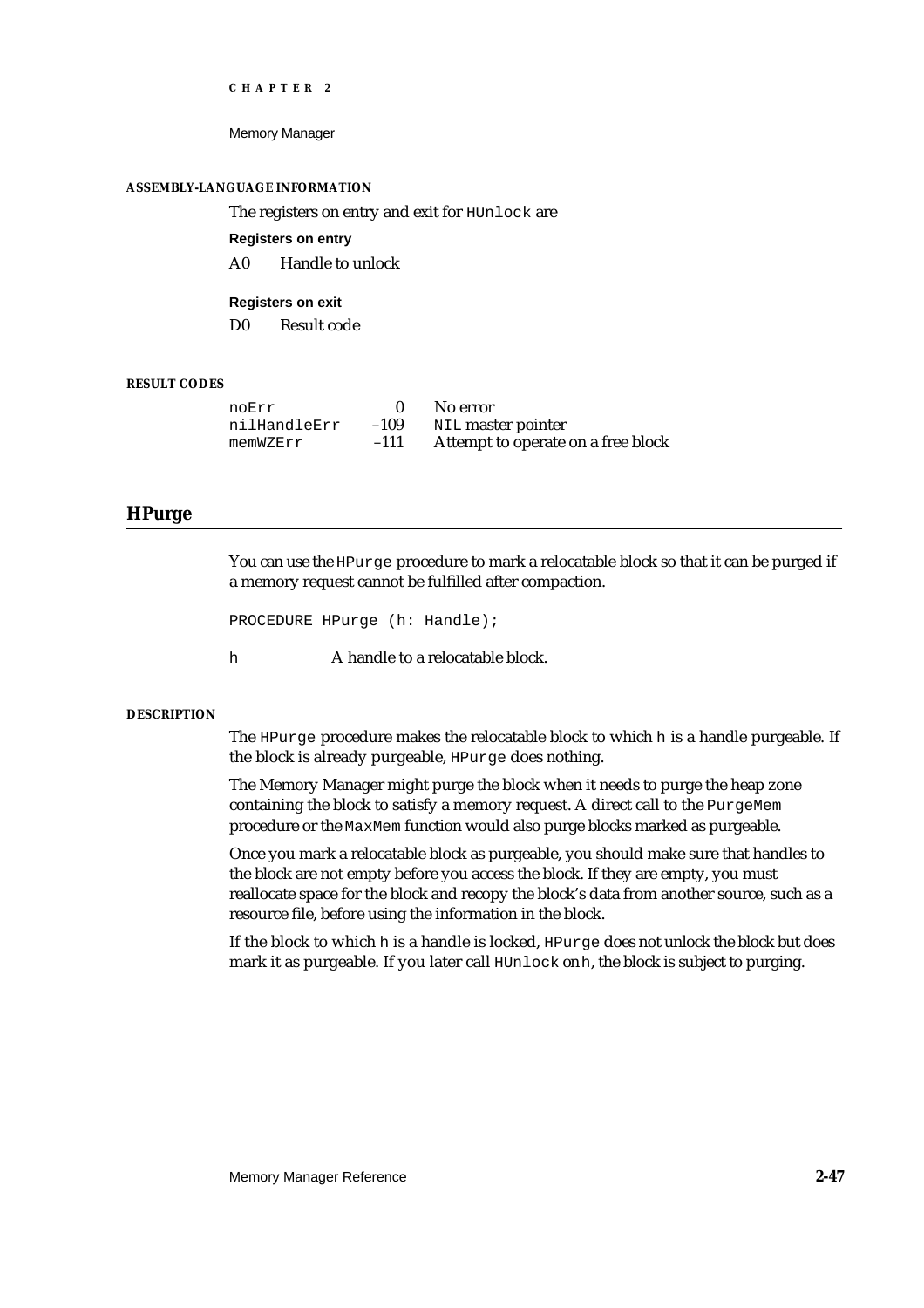Memory Manager

## **ASSEMBLY-LANGUAGE INFORMATION**

The registers on entry and exit for HPurge are

**Registers on entry**

A0 Handle to make purgeable

**Registers on exit**

D0 Result code

# **RESULT CODES**

| noErr        |        | No error                           |
|--------------|--------|------------------------------------|
| nilHandleErr | $-109$ | NIL master pointer                 |
| memWZErr     | $-111$ | Attempt to operate on a free block |

#### **SEE ALSO**

If the Memory Manager has purged a block, you can reallocate space for it by using the ReallocateHandle procedure, described on page 2-52.

You can immediately free the space taken by a handle without disposing of it by calling EmptyHandle. This procedure, described on page 2-51, does not require that the block be purgeable.

# **HNoPurge**

You can use the HNoPurge procedure to mark a relocatable block so that it cannot be purged.

PROCEDURE HNoPurge (h: Handle);

h **A** handle to a relocatable block.

## **DESCRIPTION**

The HNoPurge procedure makes the relocatable block to which h is a handle unpurgeable. If the block is already unpurgeable, HNoPurge does nothing.

The HNoPurge procedure does not reallocate memory for a handle if it has already been purged.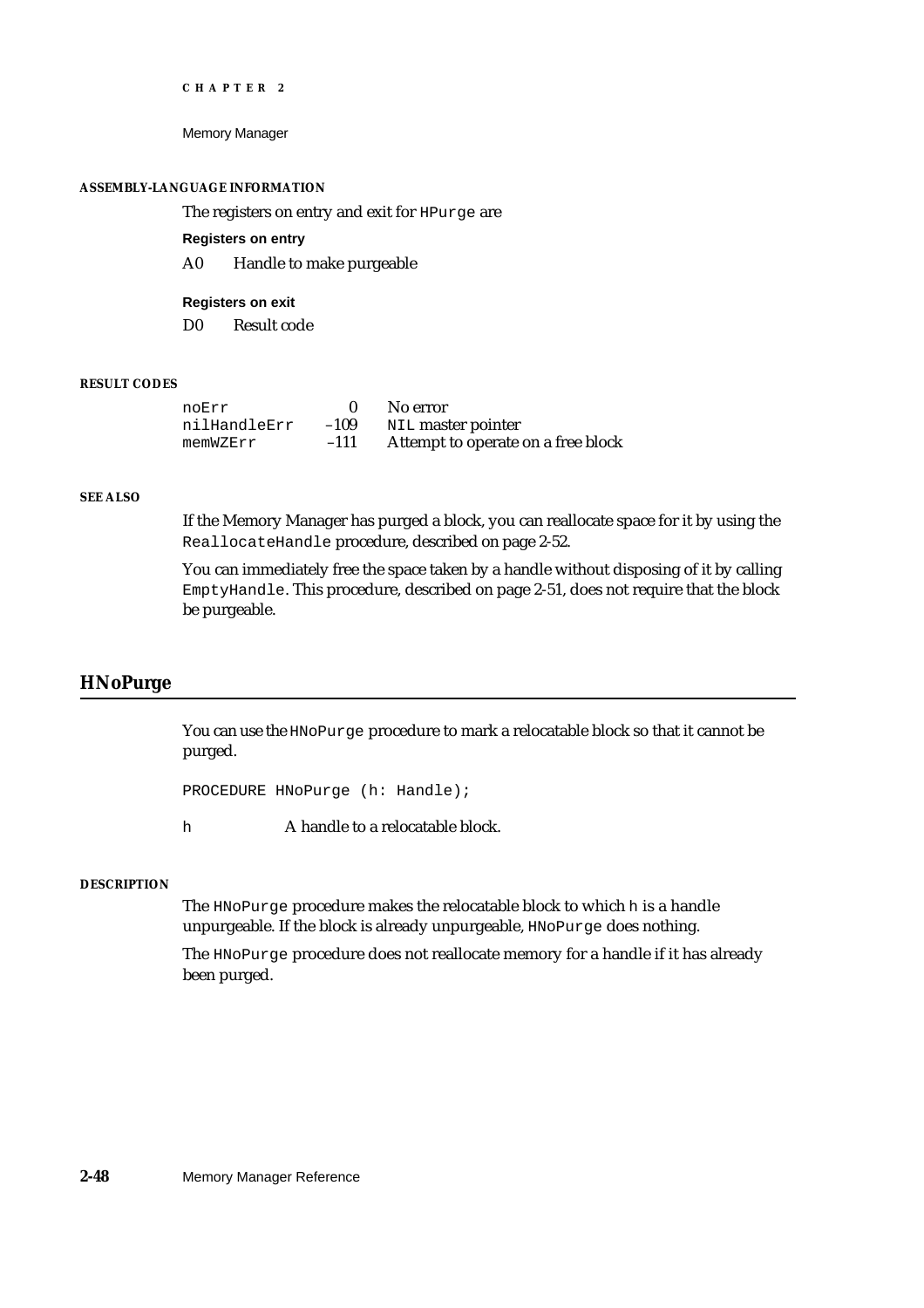Memory Manager

#### **ASSEMBLY-LANGUAGE INFORMATION**

The registers on entry and exit for HNoPurge are

**Registers on entry**

A0 Handle to make unpurgeable

**Registers on exit** D0 Result code

# **RESULT CODES**

| noErr        |        | No error                           |
|--------------|--------|------------------------------------|
| nilHandleErr | $-109$ | NIL master pointer                 |
| memWZErr     | $-111$ | Attempt to operate on a free block |

## **SEE ALSO**

If you want to reallocate memory for a relocatable block that has already been purged, you can use the ReallocateHandle procedure, described on page 2-52.

# **HSetRBit**

You can use the HSetRBit procedure to set the resource flag of a relocatable block. The Resource Manager uses this routine extensively, but you should never need to use it.

PROCEDURE HSetRBit (h: Handle);

h A handle to a relocatable block.

#### **DESCRIPTION**

The HSetRBit procedure sets the resource flag of the relocatable block to which h is a handle. It does nothing if the flag is already set.

 $\mathbf{s}$ **WARNING**

> When the resource flag is set, the Resource Manager identifies the associated relocatable block as belonging to a resource. This can cause problems if that block wasn't actually read from a resource.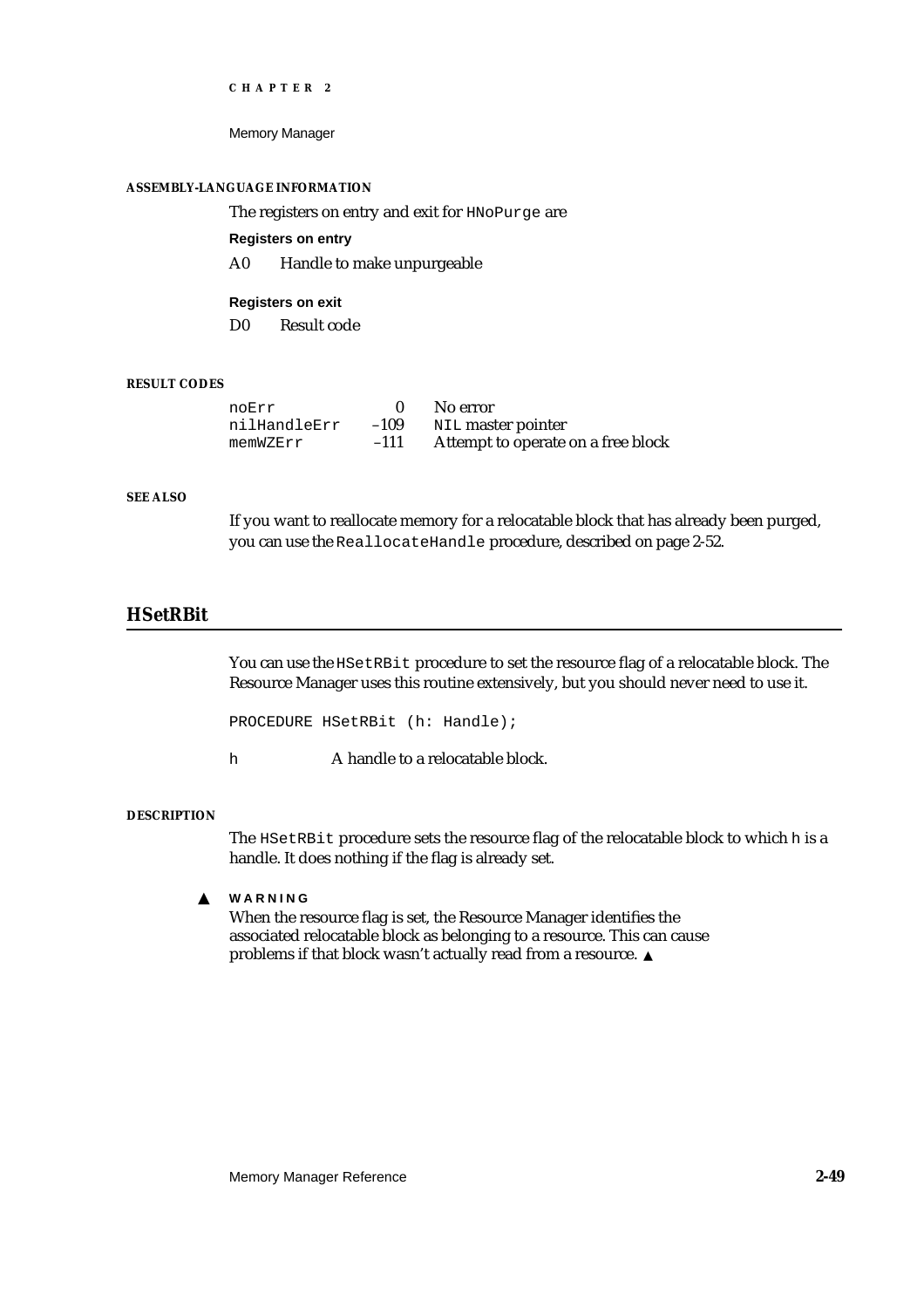Memory Manager

## **ASSEMBLY-LANGUAGE INFORMATION**

The registers on entry and exit for HSetRBit are

**Registers on entry**

A0 Handle whose resource flag you want to set

**Registers on exit**

D0 Result code

# **RESULT CODES**

| noErr        |        | No error                           |
|--------------|--------|------------------------------------|
| nilHandleErr | $-109$ | NIL master pointer                 |
| memWZErr     | $-111$ | Attempt to operate on a free block |

# **HClrRBit**

You can use the HClrRBit procedure to clear the resource flag of a relocatable block. The Resource Manager uses this routine extensively, but you probably won't need to use it.

```
PROCEDURE HClrRBit (h: Handle);
```
h A handle to a relocatable block.

# **DESCRIPTION**

The HClrRBit procedure clears the resource flag of a relocatable block. It does nothing if the flag is already cleared.

# **ASSEMBLY-LANGUAGE INFORMATION**

The registers on entry and exit for HClrRBit are

# **Registers on entry**

A0 Handle whose resource flag you want to clear

# **Registers on exit**

D0 Result code

# **RESULT CODES**

| noErr        |        | No error                           |
|--------------|--------|------------------------------------|
| nilHandleErr | $-109$ | NIL master pointer                 |
| memWZErr     | $-111$ | Attempt to operate on a free block |

**2-50** Memory Manager Reference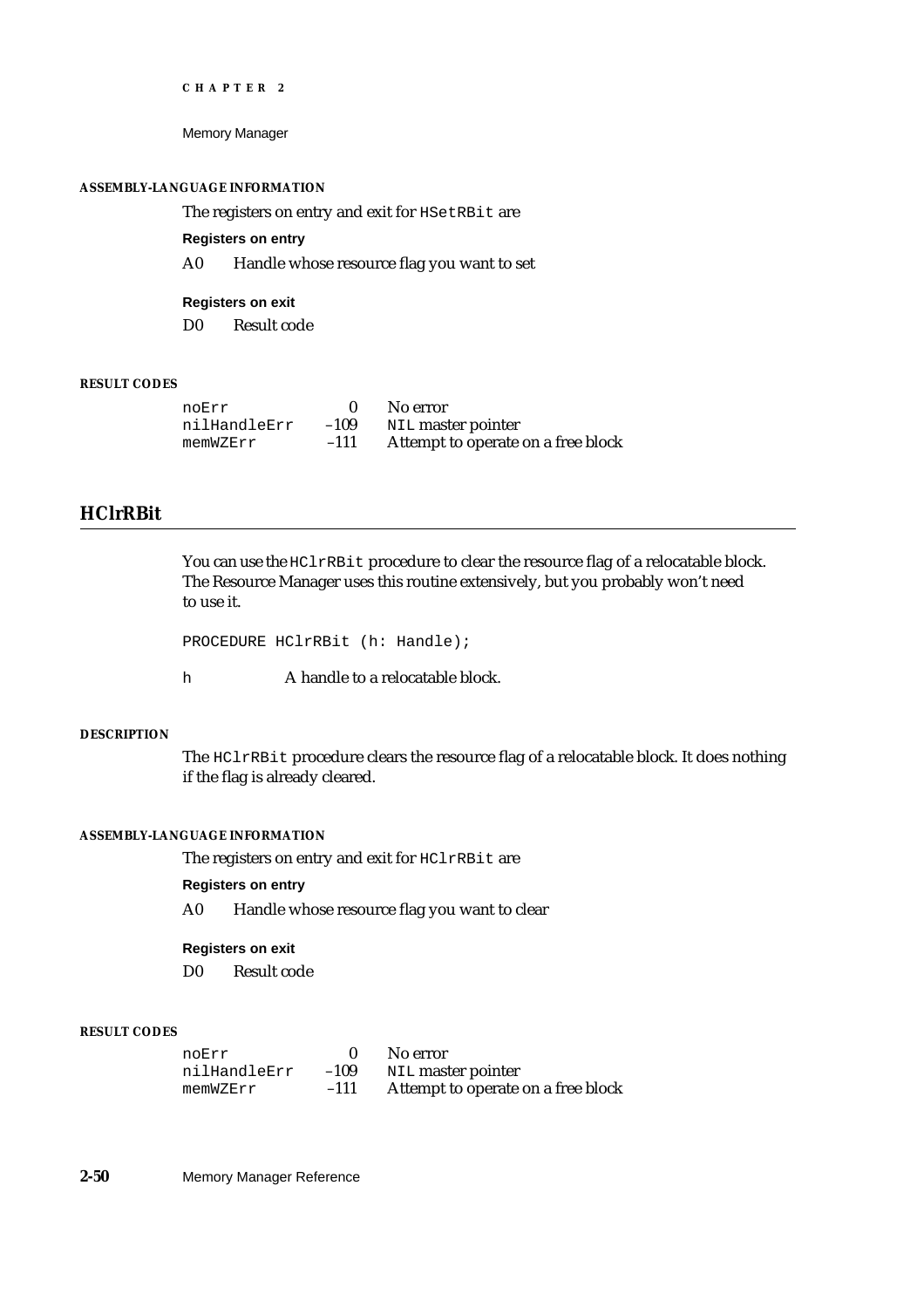Memory Manager

## **SEE ALSO**

To disassociate the data in a resource handle from the resource file, you should use the Resource Manager procedure DetachResource instead of this procedure.

# Managing Relocatable Blocks

The Memory Manager provides routines that allow you to purge and later reallocate space for relocatable blocks, recreate handles to relocatable blocks if you have access to their master pointers, and control where in their heap zone relocatable blocks are located.

To free the memory taken up by a relocatable block without releasing the master pointer to the block for other uses, use the EmptyHandle procedure. To reallocate space for a handle that you have emptied or the Memory Manager has purged, use the ReallocateHandle procedure.

If, because you have dereferenced a handle, you no longer have access to it but do have access to its master pointer, you can use the RecoverHandle function to recreate the handle.

To ensure that a relocatable block that you plan to lock for short or long periods of time does not cause heap fragmentation, use the MoveHHi and the ReserveMem procedures, respectively.

# **EmptyHandle**

The EmptyHandle procedure allows you to free memory taken by a relocatable block without freeing the relocatable block's master pointer for other uses.

PROCEDURE EmptyHandle (h: Handle);

h **A** handle to a relocatable block.

## **DESCRIPTION**

The EmptyHandle procedure purges the relocatable block whose handle is h and sets the handle's master pointer to NIL. The block whose handle is h must be unlocked but need not be purgeable.

#### **Note**

If there are multiple handles to the relocatable block, then calling the EmptyHandle procedure empties them all, because all of the handles share a common master pointer. When you later use ReallocateHandle to reallocate space for the block, the master pointer is updated, and all of the handles reference the new block correctly. u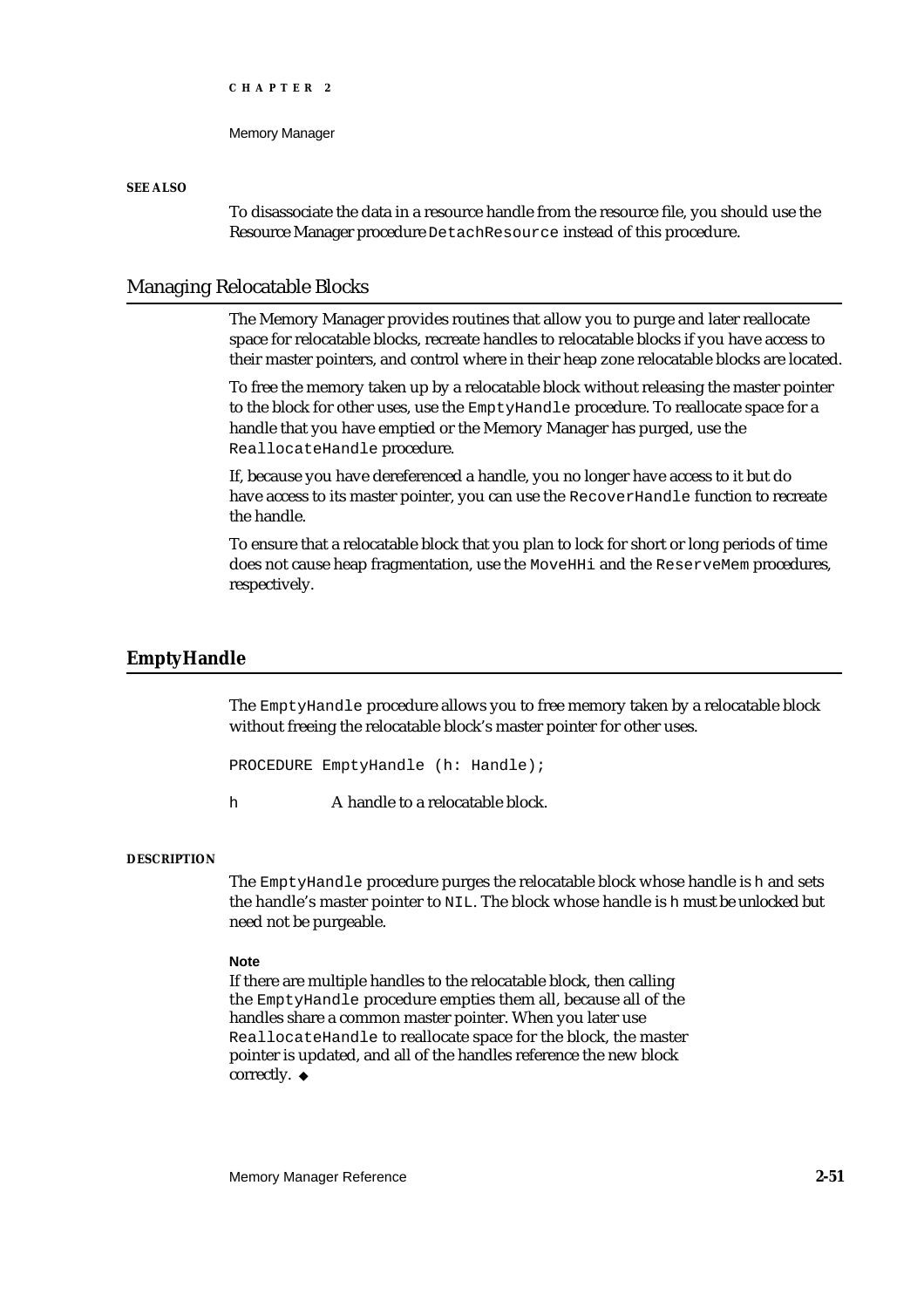```
CHAPTER 2
```
## **SPECIAL CONSIDERATIONS**

Because EmptyHandle purges memory, you should not call it at interrupt time.

# **ASSEMBLY-LANGUAGE INFORMATION**

The registers on entry and exit for EmptyHandle are

**Registers on entry**

A0 Handle to relocatable block

# **Registers on exit**

- A0 Handle to relocatable block
- D0 Result code

# **RESULT CODES**

| noErr     |        | No error                           |
|-----------|--------|------------------------------------|
| memWZErr  | $-111$ | Attempt to operate on a free block |
| memPurErr | $-112$ | Attempt to purge a locked block    |

# **SEE ALSO**

To purge all of the blocks in a heap zone that are marked purgeable, use the PurgeMem procedure, described on page 2-73.

To free the memory taken up by a relocatable block and release the block's master pointer for other uses, use the DisposeHandle procedure, described on page 2-34.

# **ReallocateHandle**

To recover space for a relocatable block that you have emptied or the Memory Manager has purged, use the ReallocateHandle procedure.

PROCEDURE ReallocateHandle (h: Handle; logicalSize: Size);

h A handle to a relocatable block.

logicalSize

The desired new logical size (in bytes) of the relocatable block.

# **DESCRIPTION**

The ReallocateHandle procedure allocates a new relocatable block with a logical size of logicalSize bytes. It updates the handle h by setting its master pointer to point to the new block. The new block is unlocked and unpurgeable.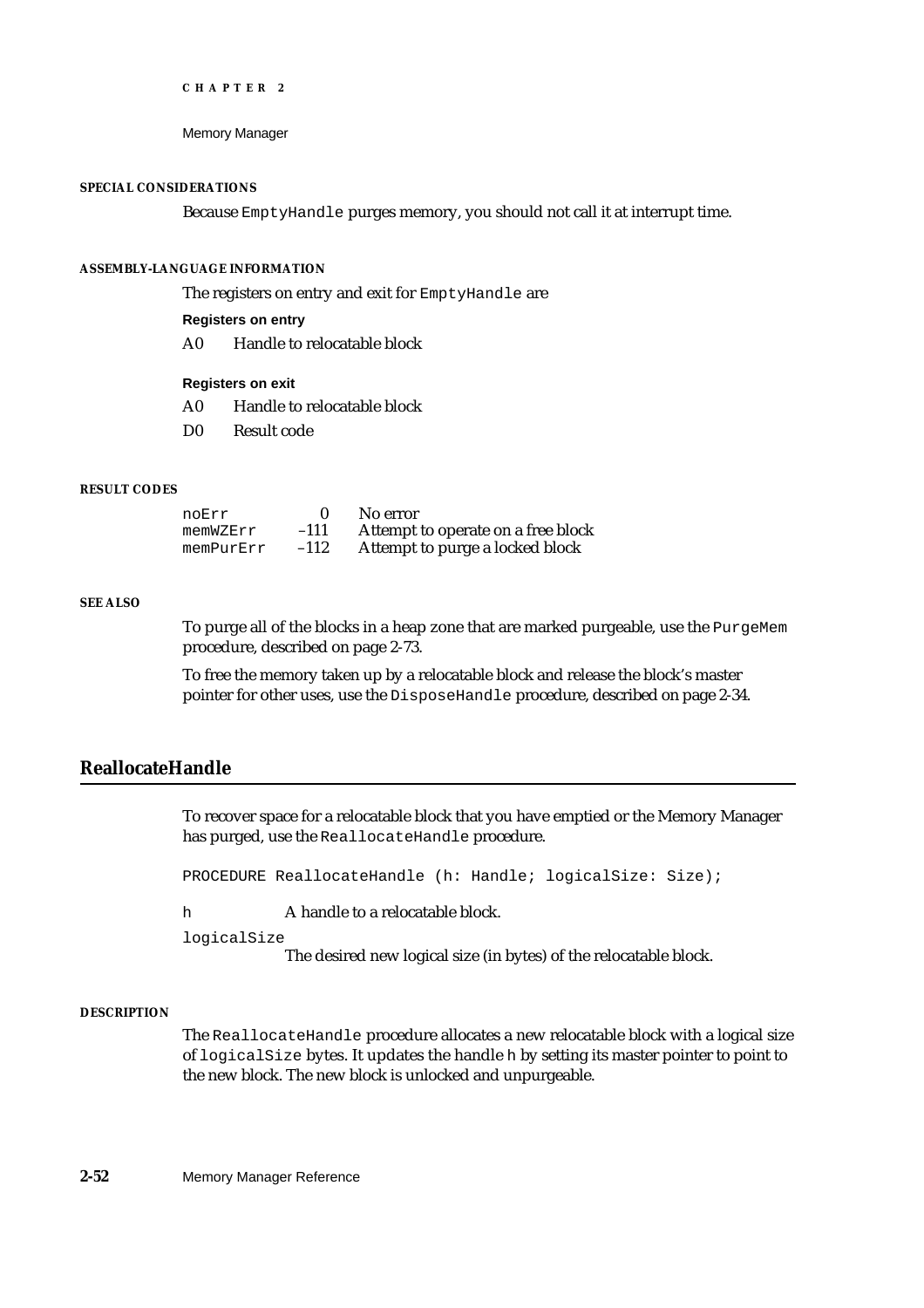Memory Manager

Usually you use ReallocateHandle to reallocate space for a block that you have emptied or the Memory Manager has purged. If the handle references an existing block, ReallocateHandle releases that block before creating a new one.

#### **Note**

To reallocate space for a resource that has been purged, you should call LoadResource, not ReallocateHandle.

If many handles reference a single purged, relocatable block, you need to call ReallocateHandle on just one of them.

In case of an error, ReallocateHandle neither allocates a new block nor changes the master pointer to which handle h points.

# **SPECIAL CONSIDERATIONS**

Because ReallocateHandle might purge and allocate memory, you should not call it at interrupt time.

# **ASSEMBLY-LANGUAGE INFORMATION**

The registers on entry and exit for ReallocateHandle are

# **Registers on entry**

- A0 Handle for new relocatable block
- D0 Desired logical size, in bytes, of new block

## **Registers on exit**

D0 Result code

# **RESULT CODES**

| noErr      |        | No error                           |
|------------|--------|------------------------------------|
| memROZErr  | -99    | Heap zone is read-only             |
| memFullErr | $-108$ | Not enough memory                  |
| memWZErr   | $-111$ | Attempt to operate on a free block |
| memPurErr  | $-112$ | Attempt to purge a locked block    |

# **SEE ALSO**

Because ReallocateHandle releases any existing relocatable block referenced by the handle h before allocating a new one, it does not provide an efficient technique for resizing relocatable blocks. To do that, use the SetHandleSize procedure, described on page 2-40.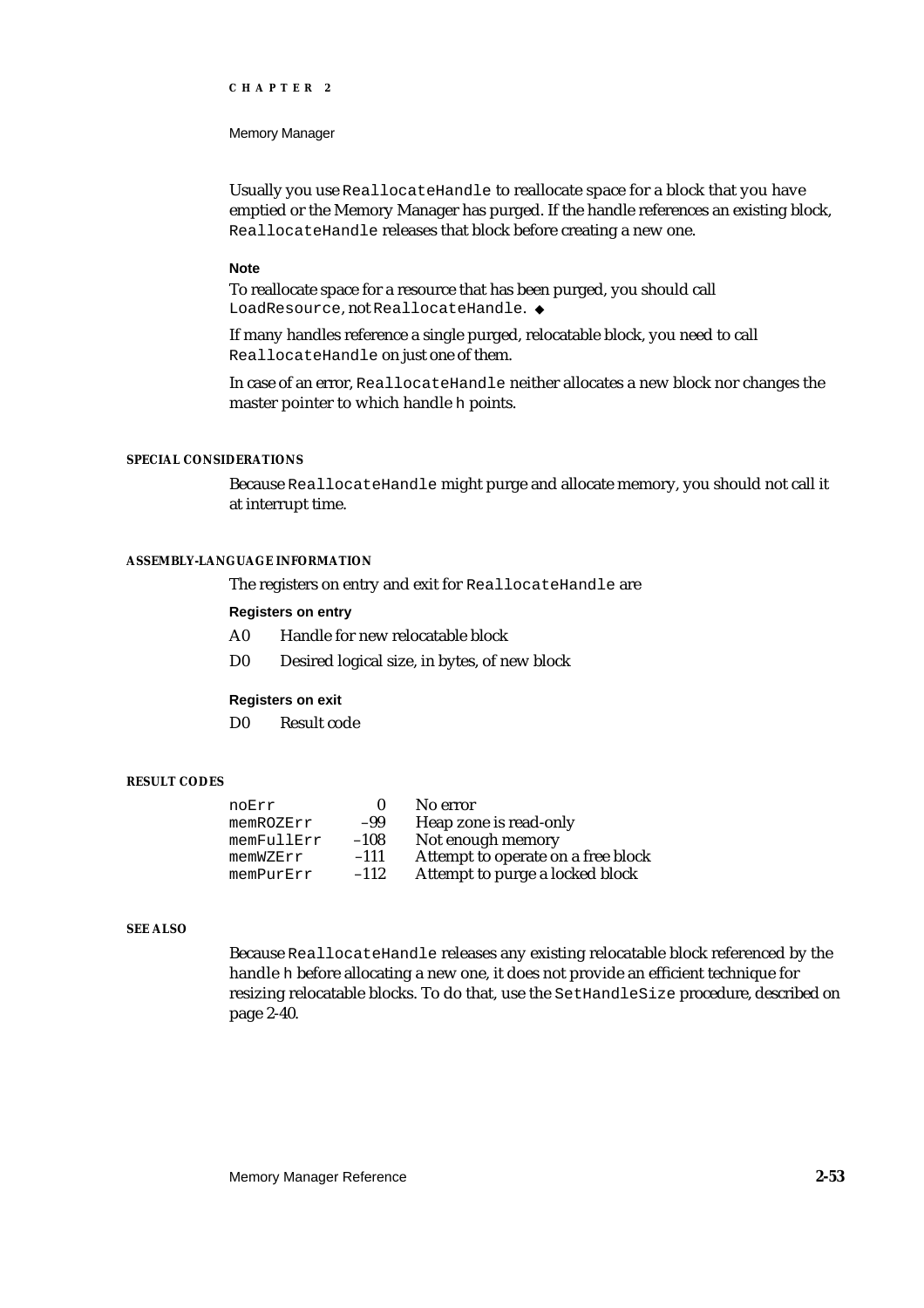# **RecoverHandle**

The Memory Manager does not allow you to change relocatable blocks into nonrelocatable blocks, or vice-versa. However, if you no longer have access to a handle but still have access to its master pointer, you can use the RecoverHandle function to recreate a handle to the relocatable block referenced by the master pointer.

FUNCTION RecoverHandle (p: Ptr): Handle;

p The master pointer to a relocatable block.

# **DESCRIPTION**

The RecoverHandle function returns a handle to the relocatable block pointed to by p. If p doesn't point to a valid block, the results of RecoverHandle are undefined.

#### **SPECIAL CONSIDERATIONS**

Even though RecoverHandle does not move or purge memory, you should not call it at interrupt time.

#### **ASSEMBLY-LANGUAGE INFORMATION**

The registers on entry and exit for RecoverHandle are

**Registers on entry**

A0 Master pointer

# **Registers on exit**

- A0 Handle to master pointer's relocatable block
- D0 Unchanged

Unlike most other Memory Manager routines, RecoverHandle does not return a result code in register D0; the previous contents of D0 are preserved unchanged. The result code is, however, returned by MemError.

The RecoverHandle function looks only in the current heap zone for the relocatable block pointed to by the parameter p. If you want to use the RecoverHandle function to recover a handle for a relocatable block in the system heap, set bit 10 of the routine trap word. In most development systems, you can do this by supplying the word SYS as the second argument to the routine macro, as follows:

\_RecoverHandle ,SYS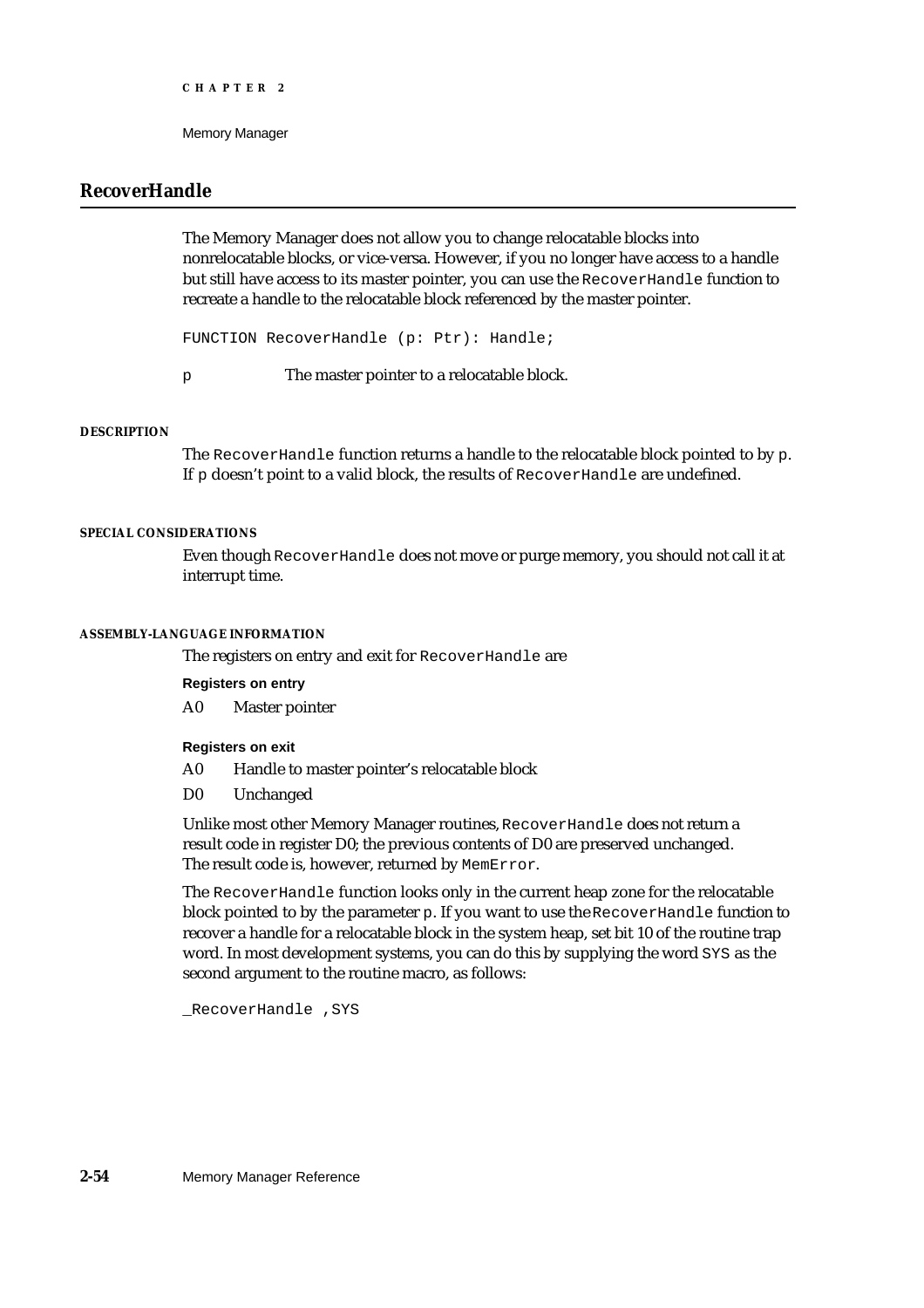Memory Manager

#### **RESULT CODES**

noErr 0 No error<br>memBCErr -115 Block che Block check failed

# **ReserveMem**

Use the ReserveMem procedure when you allocate a relocatable block that you intend to lock for long periods of time. This helps prevent heap fragmentation because it reserves space for the block as close to the bottom of the heap as possible. Consistent use of ReserveMem for this purpose ensures that all locked, relocatable blocks and nonrelocatable blocks are together at the bottom of the heap zone and thus do not prevent unlocked relocatable blocks from moving about the zone.

PROCEDURE ReserveMem (cbNeeded: Size);

cbNeeded The number of bytes to reserve near the bottom of the heap.

#### **DESCRIPTION**

The ReserveMem procedure attempts to create free space for a block of cbNeeded contiguous logical bytes at the lowest possible position in the current heap zone. It pursues every available means of placing the block as close as possible to the bottom of the zone, including moving other relocatable blocks upward, expanding the zone (if possible), and purging blocks from it.

Because ReserveMem does not actually allocate the block, you must combine calls to ReserveMem with calls to the NewHandle function.

Do not use the ReserveMem procedure for a relocatable block you intend to lock for only a short period of time. If you do so and then allocate a nonrelocatable block above it, the relocatable block becomes trapped under the nonrelocatable block when you unlock that relocatable block.

#### **Note**

It isn't necessary to call ReserveMem to reserve space for a nonrelocatable block, because the NewPtr function calls it automatically. Also, you do not need to call ReserveMem to reserve memory before you load a locked resource into memory, because the Resource Manager calls ReserveMem automatically.

# **SPECIAL CONSIDERATIONS**

Because the ReserveMem procedure could move and purge memory, you should not call it at interrupt time.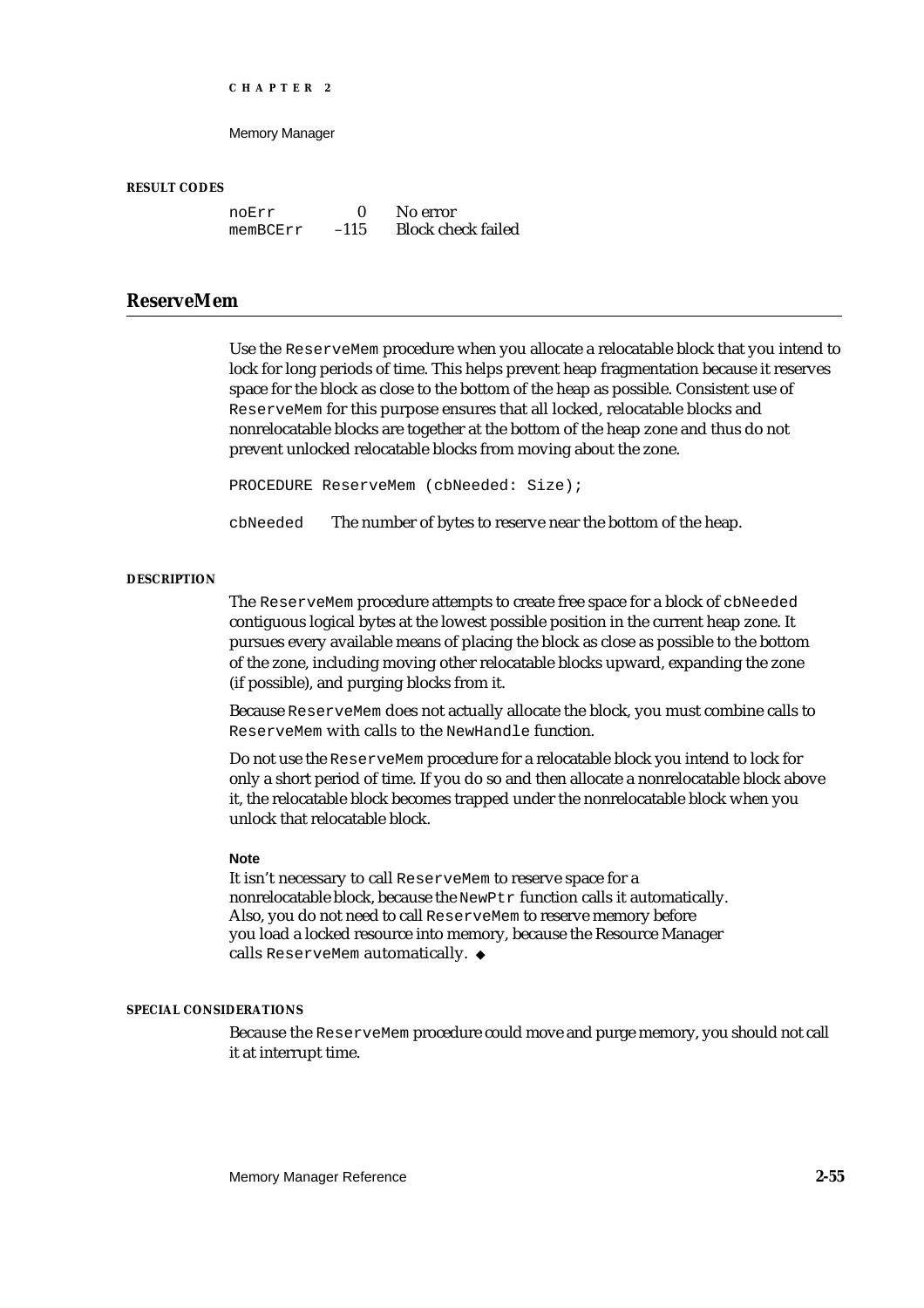Memory Manager

#### **ASSEMBLY-LANGUAGE INFORMATION**

The registers on entry and exit for ReserveMem are

**Registers on entry**

D0 Number of bytes to reserve

**Registers on exit**

D0 Result code

The ReserveMem procedure reserves memory in the current heap zone. If you want to reserve memory in the system heap zone rather than in the current heap zone, set bit 10 of the routine trap word. In most development systems, you can do this by supplying the word SYS as the second argument to the routine macro, as follows:

\_ResrvMem ,SYS

# **RESULT CODES**

| noErr      |        | No error          |
|------------|--------|-------------------|
| memFullErr | $-108$ | Not enough memory |

# **ReserveMemSys**

If you plan to lock a relocatable block for long periods of time in the system heap zone, use the ReserveMemSys procedure to reserve space for the block as low in the system heap as possible.

PROCEDURE ReserveMemSys (cbNeeded: Size);

cbNeeded The number of bytes to reserve near the bottom of the system heap.

# **DESCRIPTION**

The ReserveMemSys procedure works much as the ReserveMem procedure does, but reserves memory in the system heap zone rather than in the current heap zone.

# **MoveHHi**

If you plan to lock a relocatable block for a short period of time, use the MOVEHHi procedure, which moves the block to the top of the heap and thus helps prevent heap fragmentation.

PROCEDURE MoveHHi (h: Handle);

**2-56** Memory Manager Reference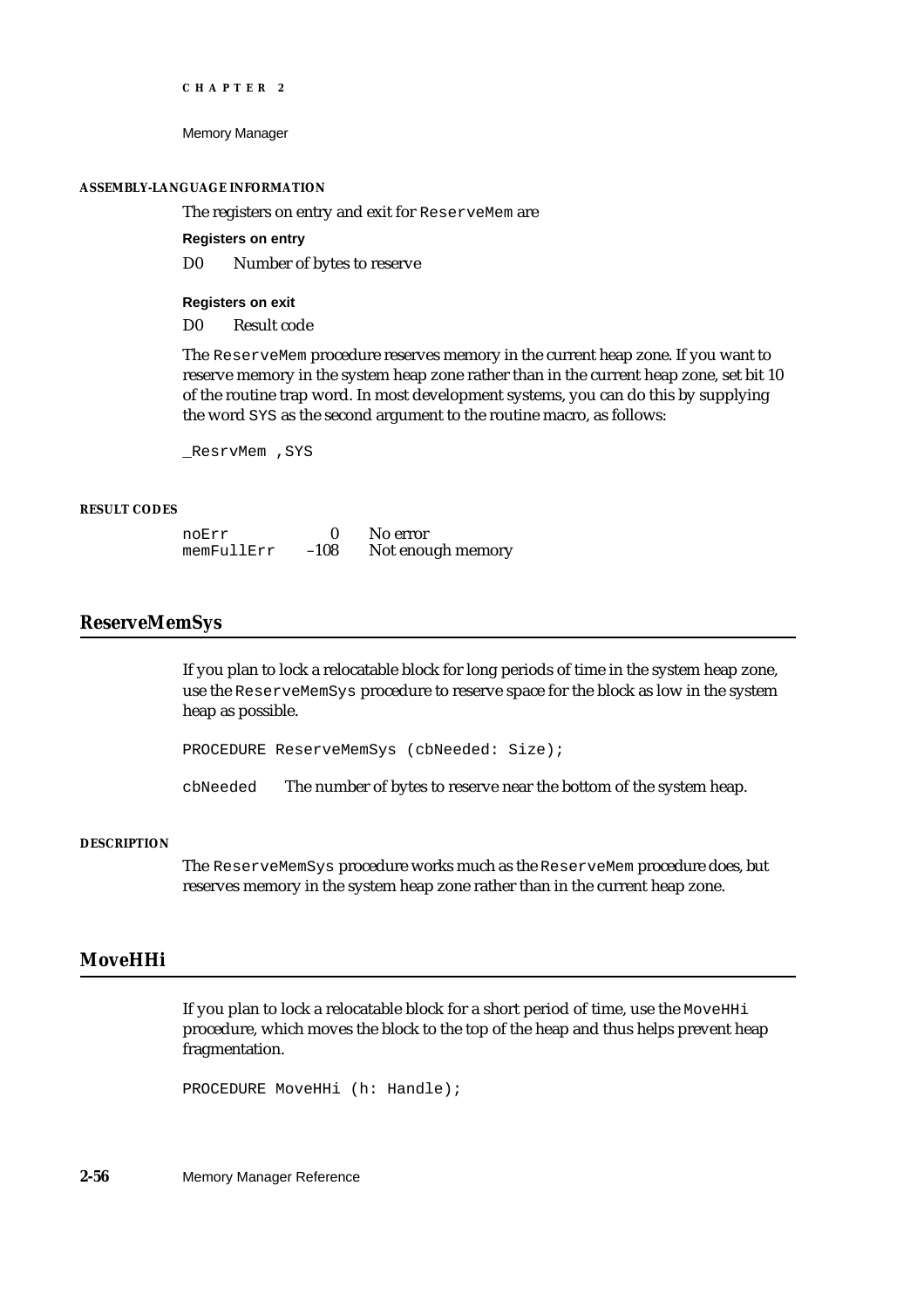```
CHAPTER 2
```
h **A** handle to a relocatable block.

# **DESCRIPTION**

The MoveHHi procedure attempts to move the relocatable block referenced by the handle h upward until it reaches a nonrelocatable block, a locked relocatable block, or the top of the heap.

#### **WARNING**  $\mathbf{s}$

If you call MoveHHi to move a handle to a resource that has its resChanged bit set, the Resource Manager updates the resource by using the WriteResource procedure to write the contents of the block to disk. If you want to avoid this behavior, call the Resource Manager procedure SetResPurge(FALSE) before you call MoveHHi, and then call SetResPurge(TRUE) to restore the default setting.

By using the MoveHHi procedure on relocatable blocks you plan to allocate for short periods of time, you help prevent islands of immovable memory from accumulating in (and thus fragmenting) the heap.

Do not use the MoveHHi procedure to move blocks you plan to lock for long periods of time. The MoveHHi procedure moves such blocks to the top of the heap, perhaps preventing other blocks already at the top of the heap from moving down once they are unlocked. Instead, use the ReserveMem procedure before allocating such blocks, thus keeping them in the bottom partition of the heap, where they do not prevent relocatable blocks from moving.

If you frequently lock a block for short periods of time and find that calling MoveHHi each time slows down your application, you might consider leaving the block always locked and calling the ReserveMem procedure before allocating it.

Once you move a block to the top of the heap, be sure to lock it if you do not want the Memory Manager to move it back to the middle partition as soon as it can. (The MoveHHi procedure cannot move locked blocks; be sure to lock blocks after, not before, calling MoveHHi.)

## **Note**

Using the MoveHHi procedure without taking other precautionary measures to prevent heap fragmentation is useless, because even one small nonrelocatable or locked relocatable block in the middle of the heap might prevent MoveHHi from moving blocks to the top of the heap. u

## **SPECIAL CONSIDERATIONS**

Because the MoveHHi procedure moves memory, you should not call it at interrupt time.

Don't call MoveHHi on blocks in the system heap. Don't call MoveHHi from a desk accessory.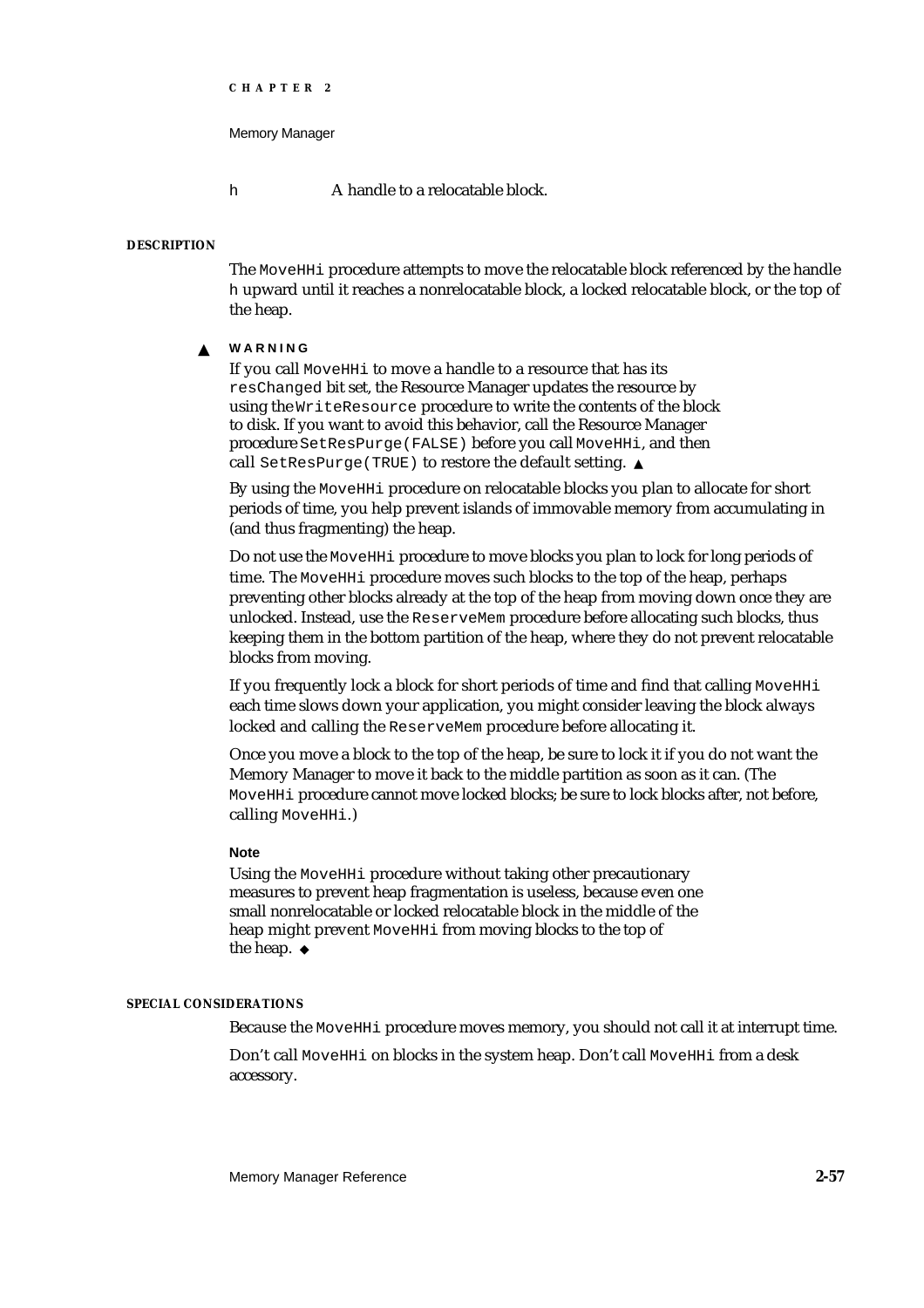Memory Manager

## **ASSEMBLY-LANGUAGE INFORMATION**

The registers on entry and exit for MoveHHi are

**Registers on entry**

A0 Handle to move

**Registers on exit**

D0 Result code

# **RESULT CODES**

| noErr        |        | No error               |
|--------------|--------|------------------------|
| nilHandleErr | $-109$ | NIL master pointer     |
| memLockedErr | $-117$ | <b>Block is locked</b> |

# **HLockHi**

You can use the HLockHi procedure to move a relocatable block to the top of the heap and lock it.

```
PROCEDURE HLockHi (h: Handle);
```
h **A** handle to a relocatable block.

## **DESCRIPTION**

The HLockHi procedure attempts to move the relocatable block referenced by the handle h upward until it reaches a nonrelocatable block, a locked relocatable block, or the top of the heap. Then HLockHi locks the block.

The HLockHi procedure is simply a convenient replacement for the pair of procedures MoveHHi and HLock.

# **SPECIAL CONSIDERATIONS**

Because the HLockHi procedure moves memory, you should not call it at interrupt time.

Don't call HLockHi on blocks in the system heap. Don't call HLockHi from a desk accessory.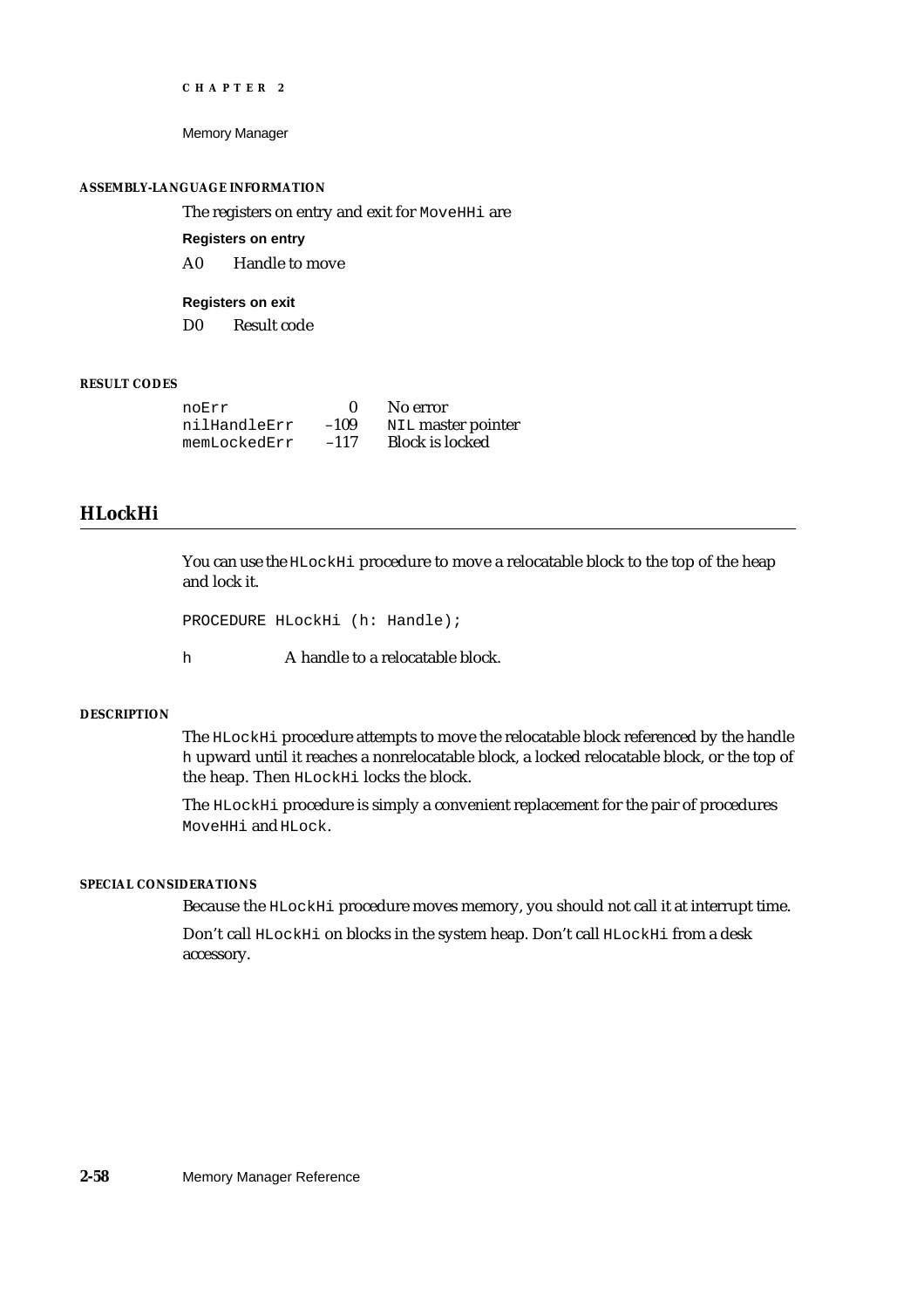Memory Manager

#### **ASSEMBLY-LANGUAGE INFORMATION**

The registers on entry and exit for HLockHi are

## **Registers on entry**

A0 Handle to move and lock

# **Registers on exit**

D0 Result code

# **RESULT CODES**

|        | No error                           |
|--------|------------------------------------|
| $-109$ | NIL master pointer                 |
| $-111$ | Attempt to operate on a free block |
| $-117$ | <b>Block is locked</b>             |
|        |                                    |

# Manipulating Blocks of Memory

The Memory Manager provides three routines for copying blocks of memory referenced by pointers. To copy a block of memory to a nonrelocatable block, use the BlockMove procedure. To copy to a new relocatable block, use the PtrToHand function. To copy to an existing relocatable block, use the PtrToXHand function. If you want to use any of these routines to copy memory you access with a handle, you must first dereference and lock the handle. A fourth routine, HandToHand, allows you to copy information from one handle to another.

To concatenate blocks of memory, you can use the HandAndHand and PtrAndHand functions.

# **BlockMove**

To copy a sequence of bytes from one location in memory to another, you can use the BlockMove procedure.

| PROCEDURE BlockMove (sourcePtr, destPtr: Ptr; byteCount: Size);                                   |  |  |
|---------------------------------------------------------------------------------------------------|--|--|
| sourcePtr The address of the first byte to copy.                                                  |  |  |
| $destPtr$ The address of the first byte to copy to.                                               |  |  |
| byteCount The number of bytes to copy. If the value of byteCount is 0, BlockMove<br>does nothing. |  |  |

#### **DESCRIPTION**

The BlockMove procedure moves a block of byteCount consecutive bytes from the address designated by sourcePtr to that designated by destPtr. It updates no pointers.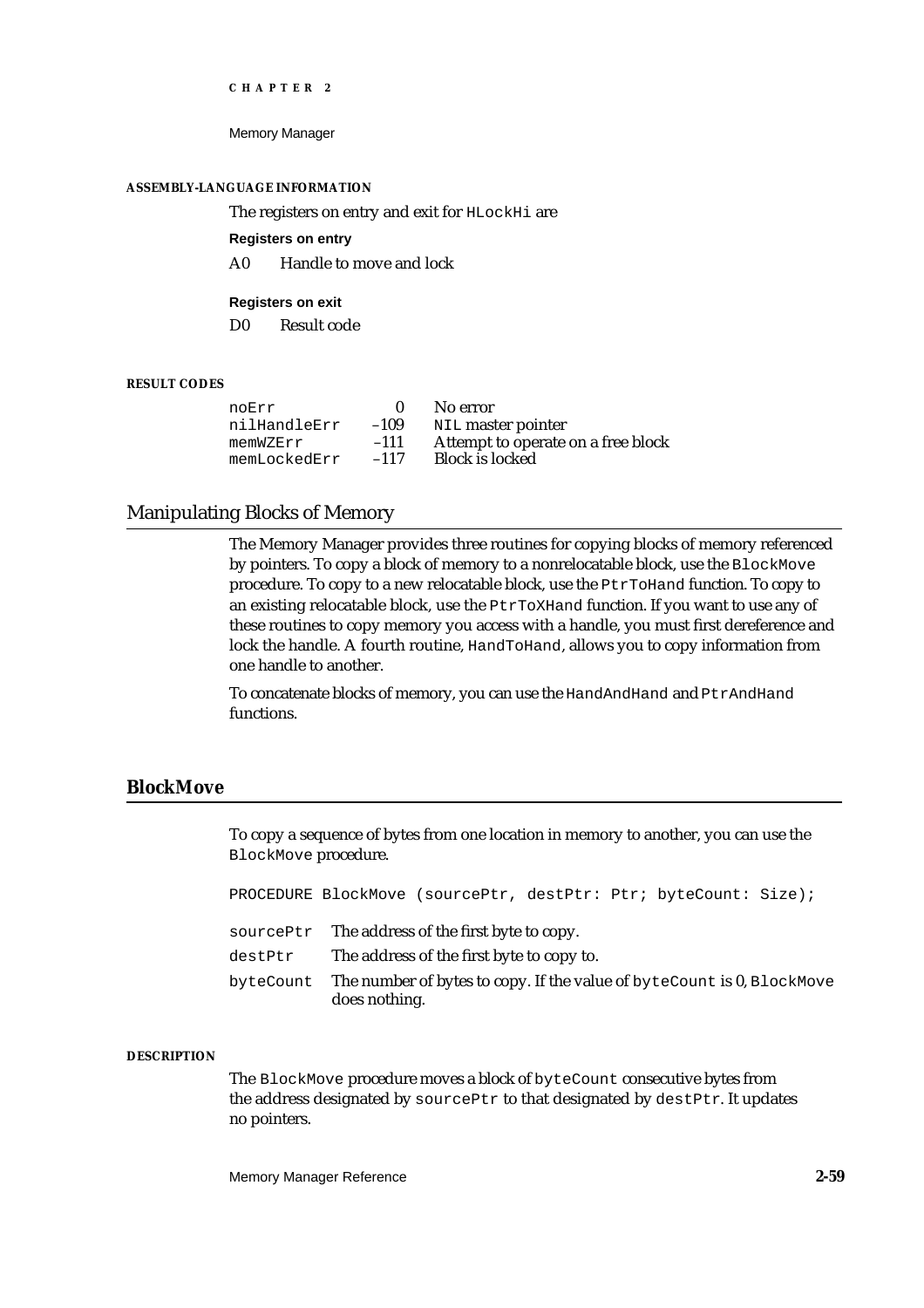Memory Manager

The BlockMove procedure works correctly even if the source and destination blocks overlap.

## **SPECIAL CONSIDERATIONS**

You can safely call BlockMove at interrupt time. Even though it moves memory, BlockMove does not move relocatable blocks, but simply copies bytes.

The BlockMove procedure currently flushes the processor caches whenever the number of bytes to be moved is greater than 12. This behavior can adversely affect your application's performance. You might want to avoid calling BlockMove to move small amounts of data in memory if there is no possibility of moving stale data or instructions. For more information about stale data and instructions, see the discussion of the processor caches in the chapter "Memory Management Utilities" in this book.

## **ASSEMBLY-LANGUAGE INFORMATION**

The registers on entry and exit for BlockMove are

## **Registers on entry**

- A0 Pointer to source
- A1 Pointer to destination
- D0 Number of bytes to copy

## **Registers on exit**

D0 Result code

# **RESULT CODE**

noErr 0 No error

# **PtrToHand**

To copy data referenced by a pointer to a new relocatable block, use the PtrToHand function.

FUNCTION PtrToHand (srcPtr: Ptr; VAR dstHndl: Handle; size: LongInt): OSErr;

- srcPtr The address of the first byte to copy.
- dst Hndl A handle for which you have not yet allocated any memory. The PtrToHand function allocates memory for the handle and copies size bytes beginning at srcPtr into it.
- size The number of bytes to copy.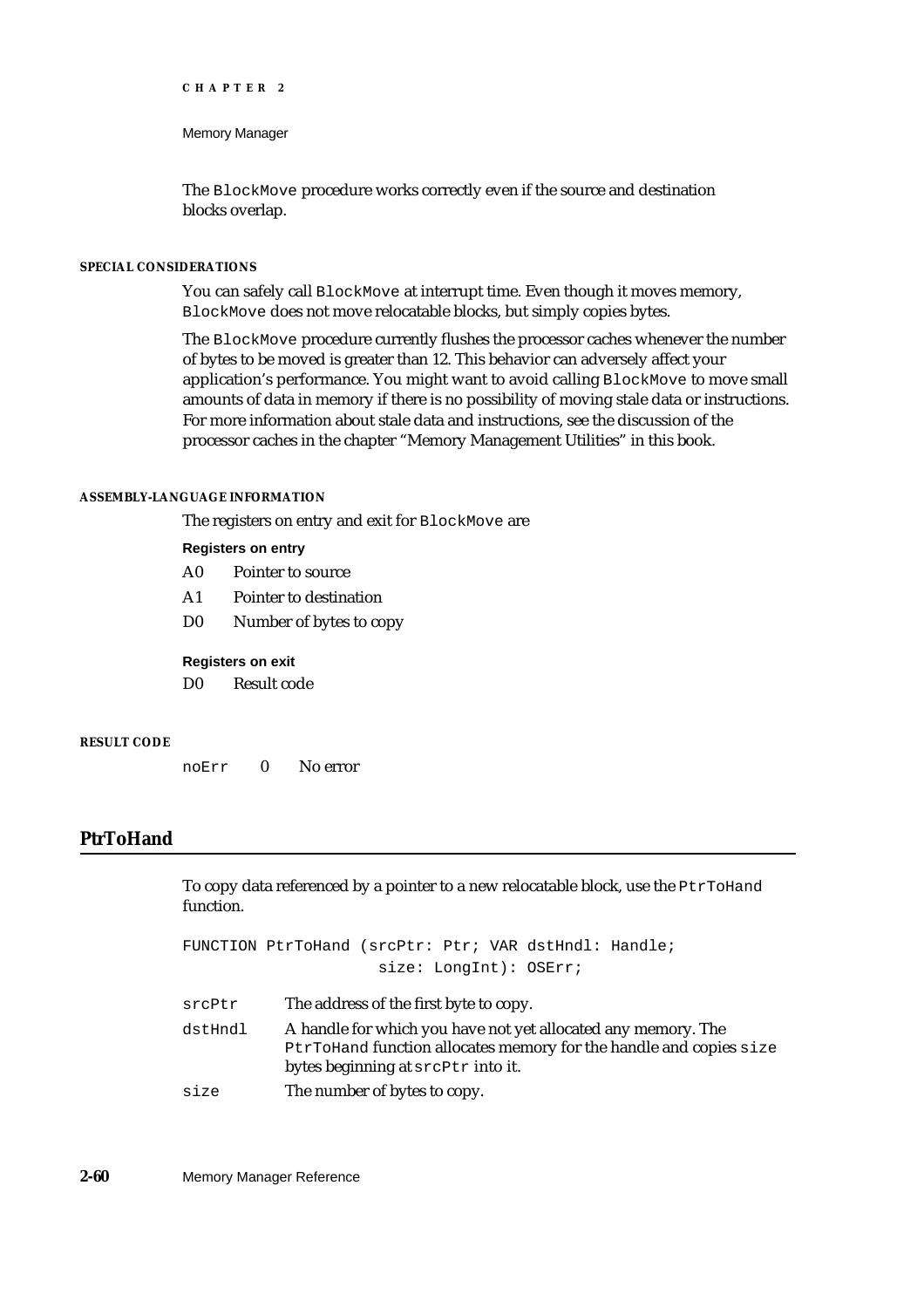Memory Manager

#### **DESCRIPTION**

The PtrToHand function returns, in dstHndl, a newly created handle to a copy of the number of bytes specified by the size parameter, beginning at the location specified by srcPtr. The dstHndl parameter must be a handle variable that is not empty and is not a handle to an allocated block of size 0.

# **SPECIAL CONSIDERATIONS**

Because PtrToHand allocates memory, you should not call it at interrupt time.

#### **ASSEMBLY-LANGUAGE INFORMATION**

The registers on entry and exit for PtrToHand are

#### **Registers on entry**

- A0 Pointer to source
- D0 Number of bytes to copy

#### **Registers on exit**

- A0 Destination handle
- D0 Result code

## **RESULT CODES**

noErr 0 No error<br>memFullErr -108 Notenou Not enough memory

#### **SEE ALSO**

You can use the PtrToHand function to copy data from one handle to a new handle if you dereference and lock the source handle. However, if you want to copy all of the data from one handle to another, the HandToHand function (described on page 2-62) is more efficient.

# **PtrToXHand**

To copy data referenced by a pointer to an already existing relocatable block, use the PtrToXHand function.

FUNCTION PtrToXHand (srcPtr: Ptr; dstHndl: Handle; size: LongInt): OSErr;

srcPtr The address of the first byte to copy.

Memory Manager Reference **2-61**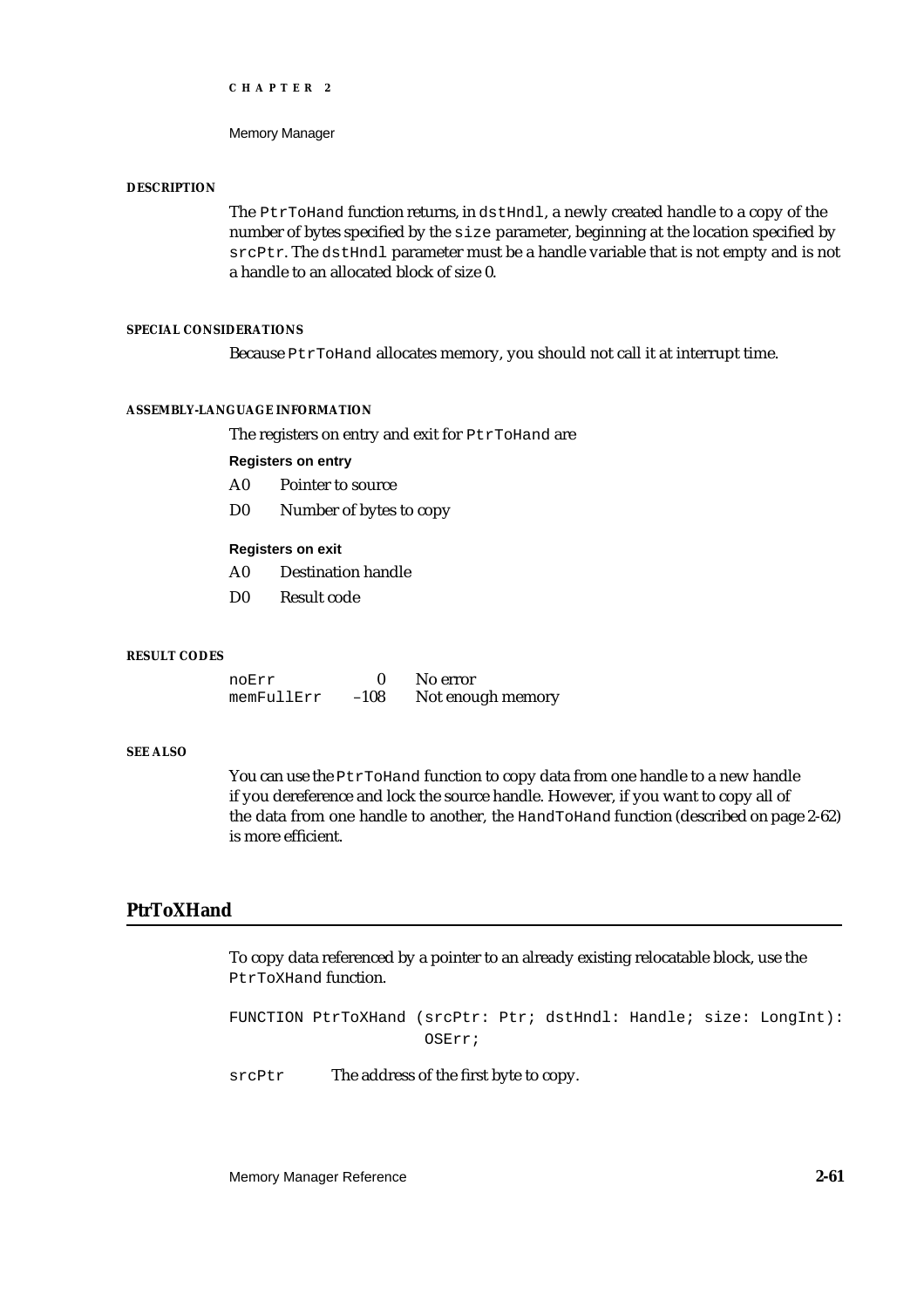Memory Manager

| dstHndl | A handle to an already existing relocatable block to which to copy size |
|---------|-------------------------------------------------------------------------|
|         | bytes, beginning at srcPtr.                                             |
| size    | The number of bytes to copy.                                            |

## **DESCRIPTION**

The PtrToXHand function makes the existing handle, specified by dstHndl, a handle to a copy of the number of bytes specified by the size parameter, beginning at the location specified by srcPtr.

#### **SPECIAL CONSIDERATIONS**

Because PtrToXHand affects memory, you should not call it at interrupt time.

# **ASSEMBLY-LANGUAGE INFORMATION**

The registers on entry and exit for PtrToXHand are

**Registers on entry**

- A0 Pointer to source
- A1 Handle to destination
- D0 Number of bytes to copy

# **Registers on exit**

- A0 Handle to destination
- D0 Result code

# **RESULT CODES**

| noErr        |        | No error                           |
|--------------|--------|------------------------------------|
| memFullErr   | $-108$ | Not enough memory                  |
| nilHandleErr | $-109$ | NIL master pointer                 |
| memWZErr     | $-111$ | Attempt to operate on a free block |

# **HandToHand**

Use the HandToHand function to copy all of the data from one relocatable block to a new relocatable block.

FUNCTION HandToHand (VAR theHndl: Handle): OSErr;

theHndl On entry, a handle to the relocatable block whose data is to be copied. On exit, a handle to a new relocatable block whose data duplicates that of the original.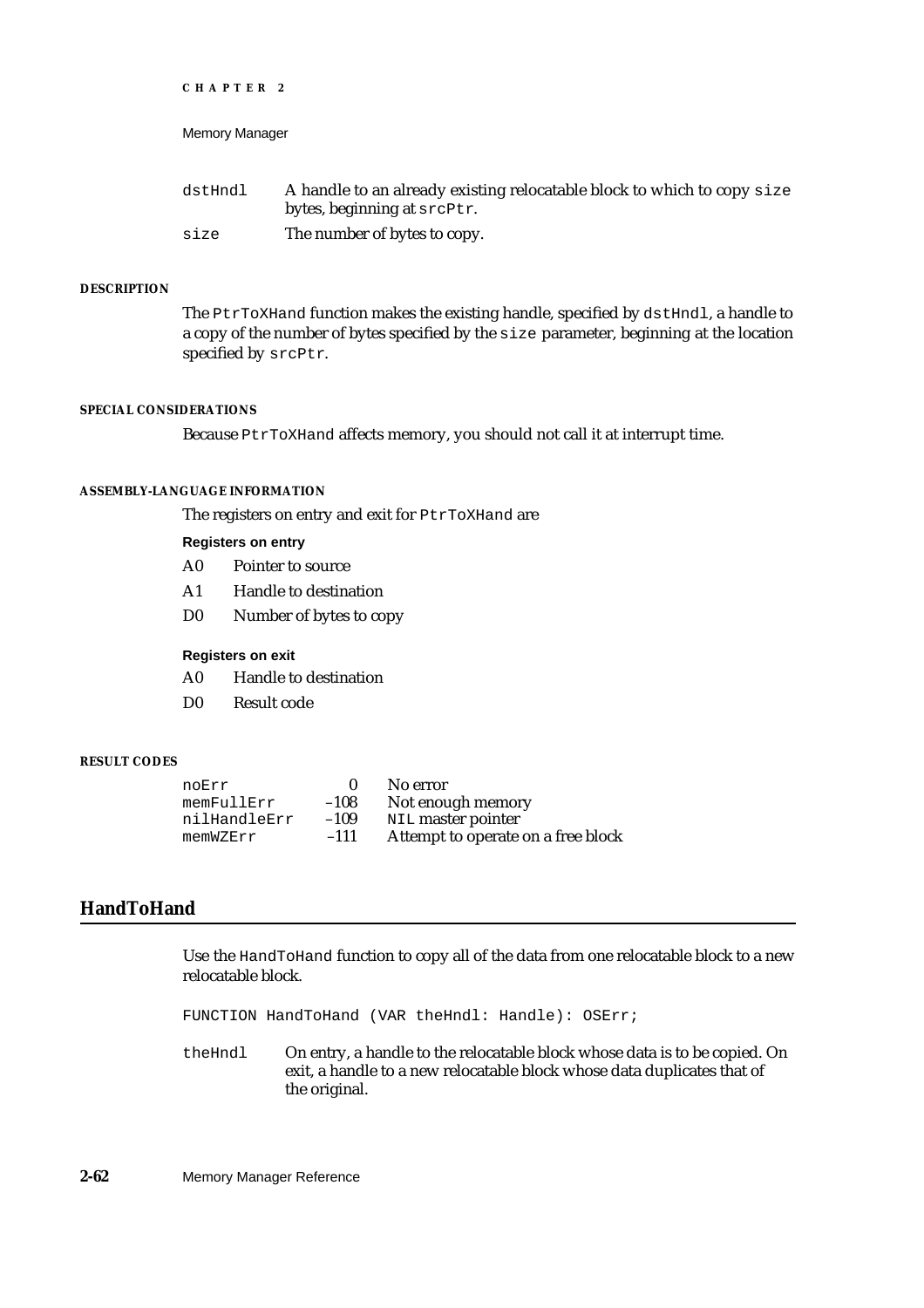Memory Manager

#### **DESCRIPTION**

The HandToHand function attempts to copy the information in the relocatable block to which theHndl is a handle; if successful, HandToHand returns a handle to the new relocatable block in the Hndl. The new relocatable block is created in the same heap zone as the original block (which might not be the current heap zone).

Because HandToHand replaces its input parameter with the new handle, you should retain the original value of the input parameter somewhere else, or you won't be able to access it. Here is an example:

```
VAR
```

```
original, copy: Handle; 
  myErr: OSErr;
...
  copy := original; {both handles access same block}
  myErr := \text{HandToHand}(copy); {copy now points to copy of block}
```
# **SPECIAL CONSIDERATIONS**

If successful in creating a new relocatable block, the HandToHand function does not duplicate the properties of the original block. The new block is unlocked, unpurgeable, and not a resource. You might need to call HLock, HPurge, or HSetRBit (or the combination of HGetState and HSetState) to adjust the properties of the new block.

Because HandToHand allocates memory, you should not call it at interrupt time.

# **ASSEMBLY-LANGUAGE INFORMATION**

The registers on entry and exit for HandToHand are

# **Registers on entry**

A0 Handle to original data

# **Registers on exit**

- A0 Handle to copy of data
- D0 Result code

# **RESULT CODES**

| noErr        |        | No error                           |
|--------------|--------|------------------------------------|
| memFullErr   | $-108$ | Not enough memory                  |
| nilHandleErr | $-109$ | NIL master pointer                 |
| memWZErr     | $-111$ | Attempt to operate on a free block |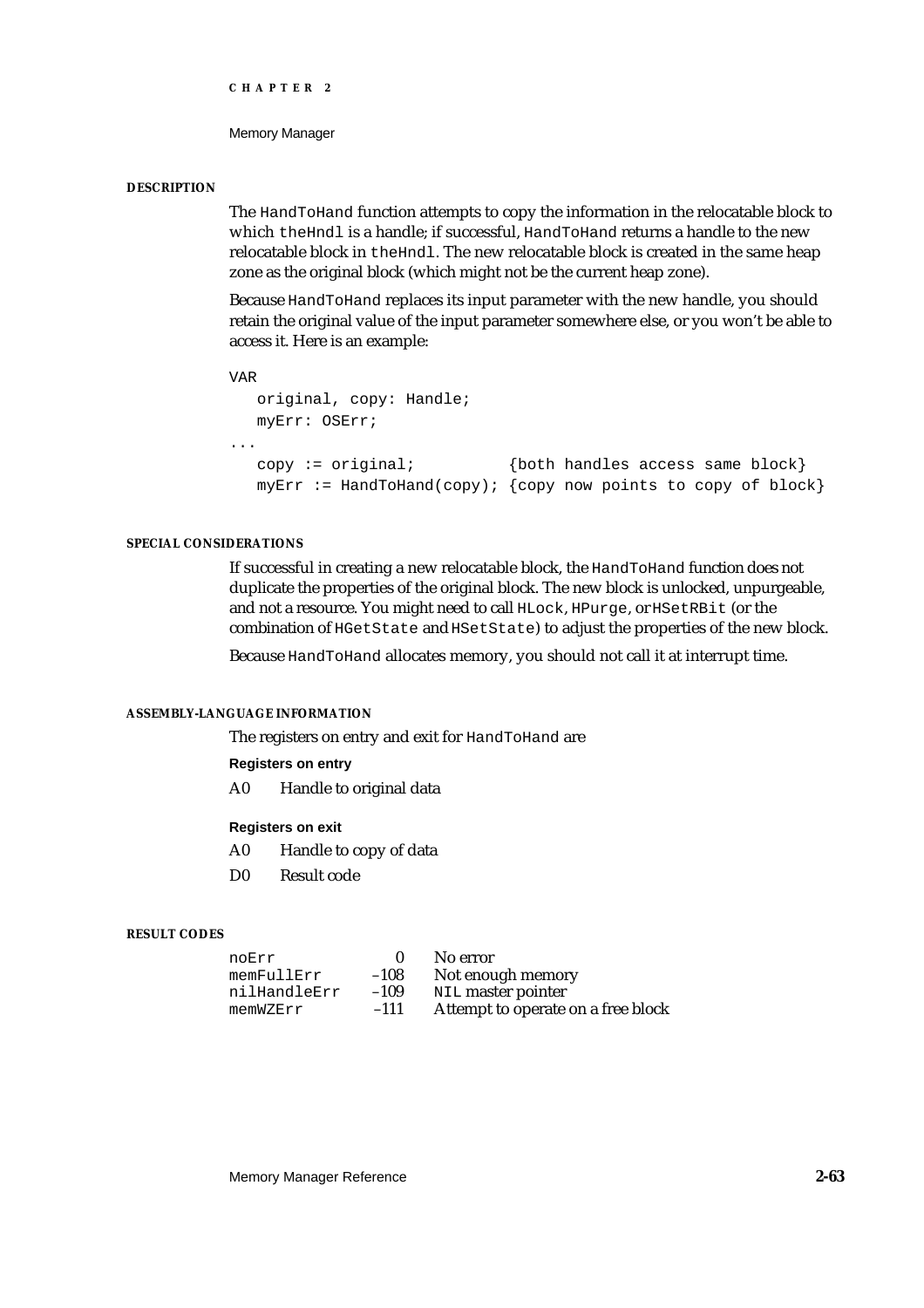```
CHAPTER 2
```
# **SEE ALSO**

If you want to copy only part of a relocatable block into a new relocatable block, use the PtrToHand function, described on page 2-60, after locking and dereferencing a handle to the relocatable block to be copied.

# **HandAndHand**

Use the HandAndHand function to concatenate two relocatable blocks.

FUNCTION HandAndHand (aHndl, bHndl: Handle): OSErr;

- aHndl A handle to the first relocatable block, whose contents do not change but are concatenated to the end of the second relocatable block.
- bHndl A handle to the second relocatable block, whose size the Memory Manager expands so that it can concatenate the information from aHndl to the end of the contents of this block.

# **DESCRIPTION**

The HandAndHand function concatenates the information from the relocatable block to which aHndl is a handle onto the end of the relocatable block to which bHndl is a handle. The aHndl variable remains unchanged.

#### **WARNING**  $\mathbf{s}$

The HandAndHand function dereferences the handle aHndl. You must call the HLock procedure to lock the block before calling HandAndHand. Afterward, you can call the HUnlock procedure to unlock it. Alternatively, you can save the block's original state by calling the HGetState function, lock the block by calling HLock, and then restore the original settings by calling HSetState. s

# **SPECIAL CONSIDERATIONS**

Because HandAndHand moves memory, you should not call it at interrupt time.

# **ASSEMBLY-LANGUAGE INFORMATION**

The registers on entry and exit for HandAndHand are

## **Registers on entry**

- A0 Handle to be concatenated
- A1 Handle to contain itself, data from A0's handle

## **Registers on exit**

- A0 Handle to concatenated data
- D0 Result code

**2-64** Memory Manager Reference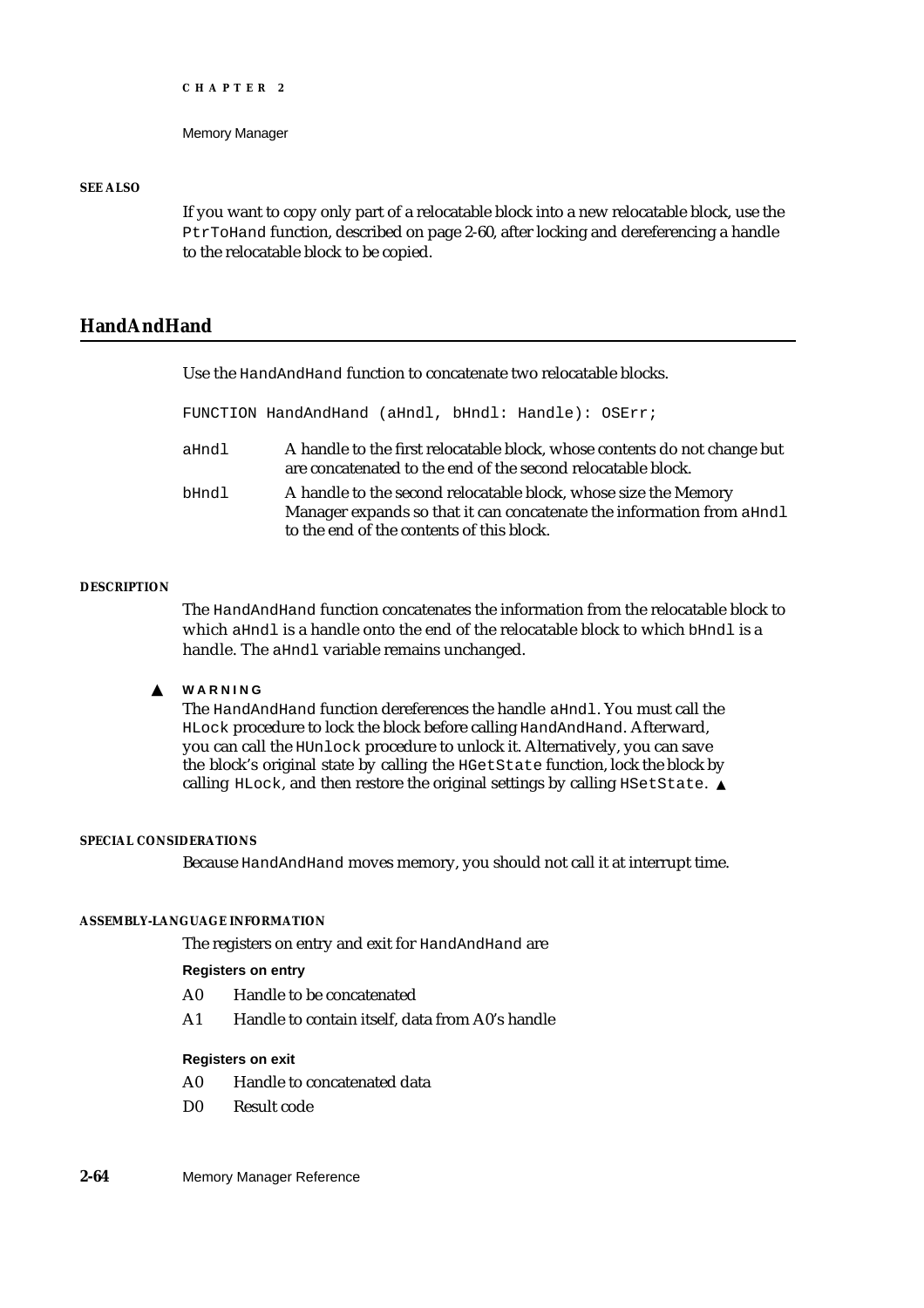Memory Manager

#### **RESULT CODES**

|        | No error                           |
|--------|------------------------------------|
| $-108$ | Not enough memory                  |
| $-109$ | NIL master pointer                 |
| $-111$ | Attempt to operate on a free block |
|        |                                    |

# **PtrAndHand**

Use the PtrAndHand function to concatenate part or all of a memory block to the end of a relocatable block.

FUNCTION PtrAndHand (pntr: Ptr; hndl: Handle; size: LongInt): OSErr; pntr A pointer to the beginning of the data that the Memory Manager is to concatenate onto the end of the relocatable block. hndl A handle to the relocatable block, whose size the Memory Manager expands so that it can concatenate the information from pntr onto the end of this block. size The number of bytes of the block referenced by pntr to be copied.

# **DESCRIPTION**

The PtrAndHand function takes the number of bytes specified by the size parameter, beginning at the location specified by pntr, and concatenates them onto the end of the relocatable block to which hndl is a handle.

The contents of the source block remain unchanged.

#### **SPECIAL CONSIDERATIONS**

Because PtrAndHand allocates memory, you should not call it at interrupt time.

#### **ASSEMBLY-LANGUAGE INFORMATION**

The registers on entry and exit for PtrAndHand are

# **Registers on entry**

- A0 Pointer to data to copy
- A1 Handle to relocatable block at whose end the copied data concatenated
- A2 Number of bytes to concatenate

#### **Registers on exit**

- A0 Handle to now-concatenated relocatable block
- D0 Result code

Memory Manager Reference **2-65**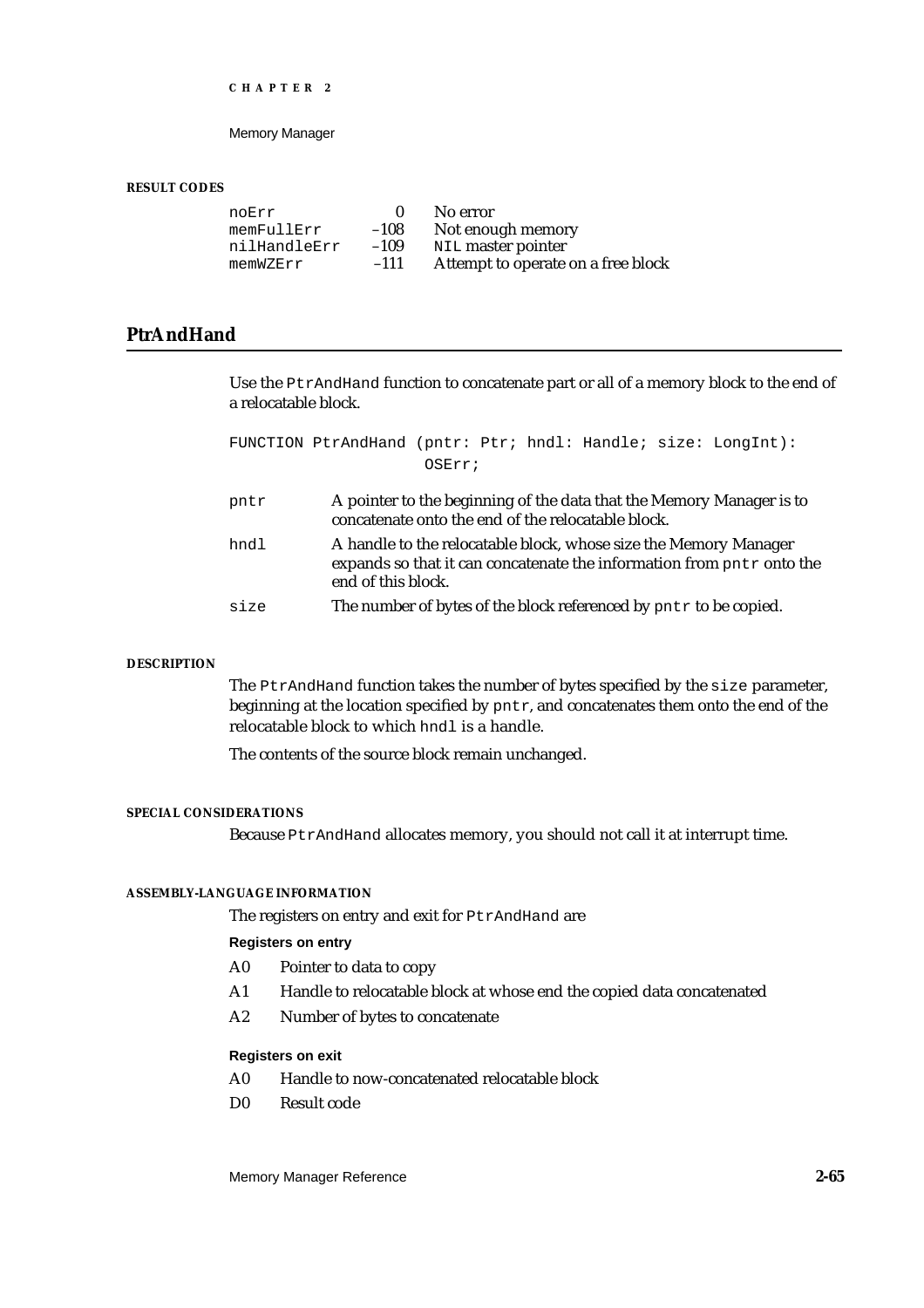#### Memory Manager

#### **RESULT CODES**

noErr 0 No error<br>memFullErr -108 Notenou memFullErr -108 Not enough memory<br>nilHandleErr -109 NIL master pointer  $-109$  NIL master pointer<br>-111 Attempt to operate memWZErr –111 Attempt to operate on a free block

# Assessing Memory Conditions

The Memory Manager provides four routines to test how much memory is available, one routine used after memory operations to determine if an error occurred, and one routine to determine the location in memory of the top of your application's partition.

To determine the total amount of free space in the current heap zone or the size of the maximum block that could be obtained after compacting the heap, use the FreeMem and MaxBlock functions, respectively. To determine what those values would be after a purge of the heap zone, call the PurgeSpace procedure. Finally, to find out how much your stack can grow before it collides with the heap, use the StackSpace function.

To find out whether a Memory Manager operation finished successfully, use the MemError function.

# **FreeMem**

By calling the FreeMem function, you can find out the total amount of free space, in bytes, in the current heap zone.

```
FUNCTION FreeMem: LongInt;
```
### **DESCRIPTION**

The FreeMem function returns the total amount of free space (in bytes) in the current heap zone. Note that it usually isn't possible to allocate a block of that size, because of heap fragmentation due to nonrelocatable or locked blocks.

## **SPECIAL CONSIDERATIONS**

Even though FreeMem does not move or purge memory, you should not call it at interrupt time because the heap might be in an inconsistent state.

## **ASSEMBLY-LANGUAGE INFORMATION**

The registers on exit for FreeMem are

**Registers on exit**

D0 Number of bytes available in heap zone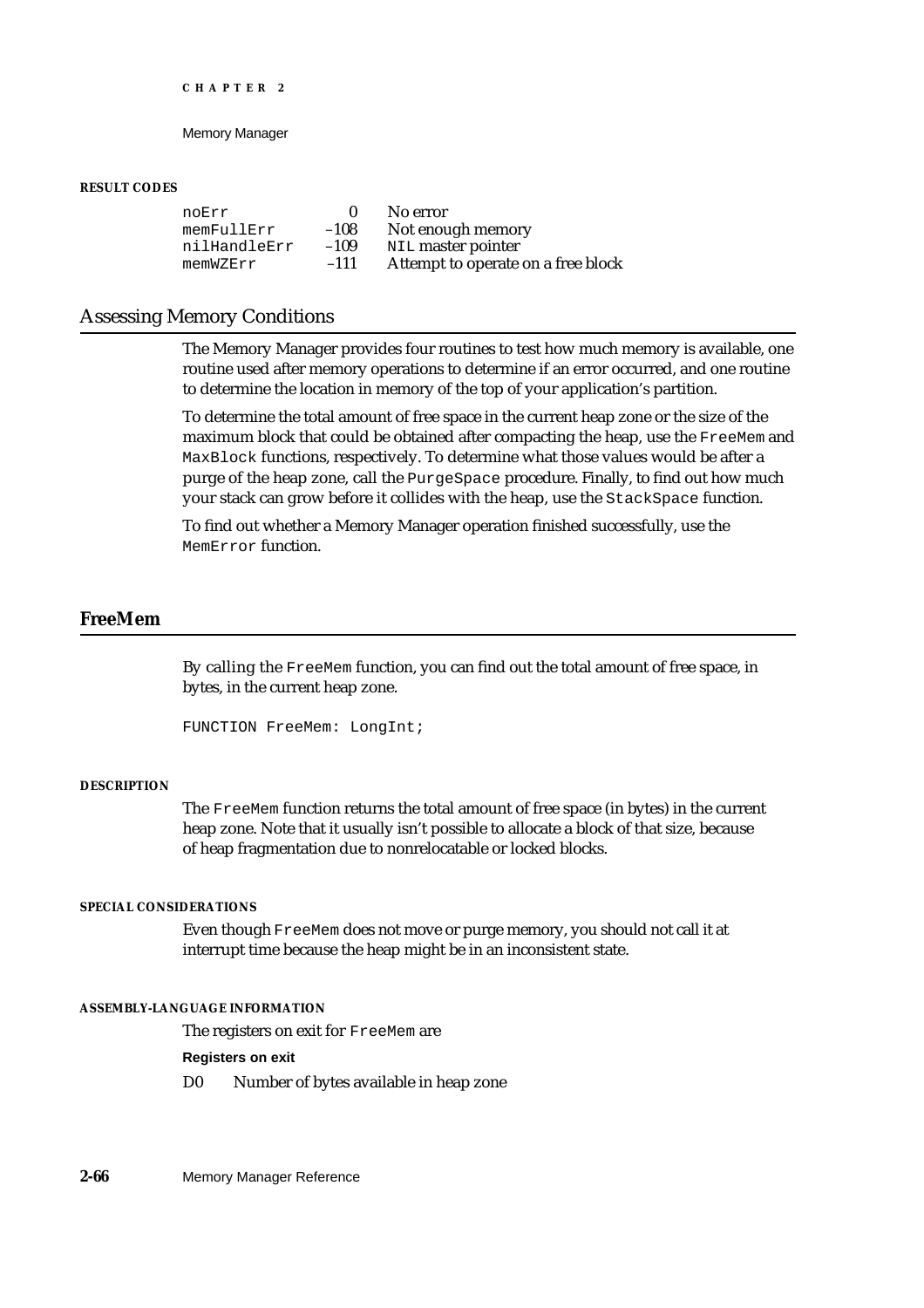Memory Manager

The FreeMem function reports the number of free bytes in the current heap zone. If you want to know how many bytes are available in the system heap zone rather than in the current heap zone, set bit 10 of the routine trap word. In most development systems, you can do this by supplying the word SYS as the second argument to the routine macro, as follows:

\_FreeMem ,SYS

# **RESULT CODES**

noErr 0 No error

# **FreeMemSys**

To determine how much free space remains in the system heap zone, use the FreeMemSys function.

FUNCTION FreeMemSys: LongInt;

#### **DESCRIPTION**

The FreeMemSys function works much as the FreeMem function does, but returns the total amount of free memory in the system heap zone instead of in the current heap zone.

## **RESULT CODES**

noErr 0 No error

# **MaxBlock**

Use the MaxBlock function to determine the size of the largest block you could allocate in the current heap zone after a compaction.

FUNCTION MaxBlock: LongInt;

#### **DESCRIPTION**

The MaxBlock function returns the maximum contiguous space, in bytes, that you could obtain after compacting the current heap zone. MaxBlock does not actually do the compaction.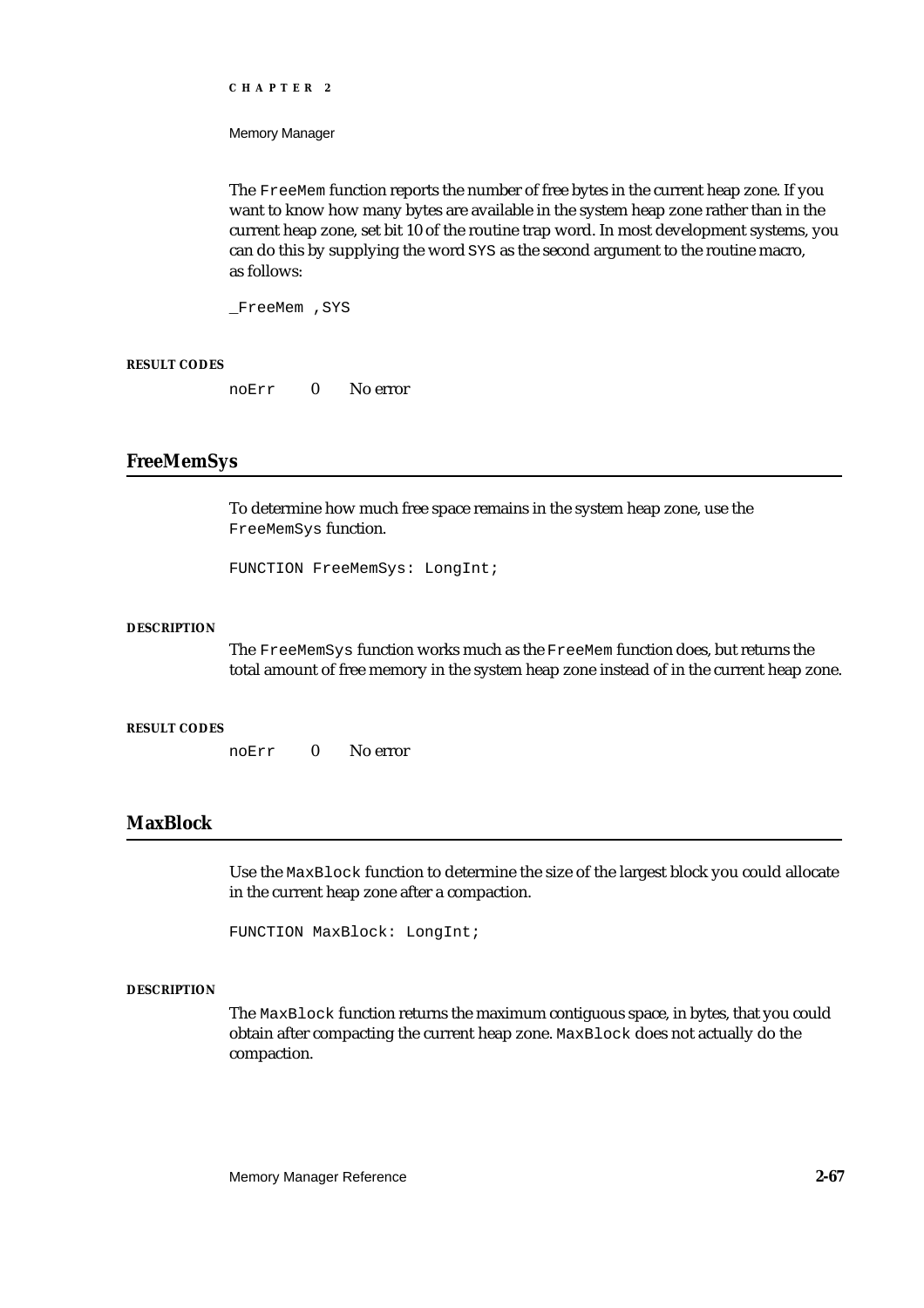Memory Manager

#### **ASSEMBLY-LANGUAGE INFORMATION**

The registers on exit for MaxBlock are

**Registers on exit**

D0 Size of largest allocatable block

If you want to know the size of the largest allocatable block in the system heap zone, rather than in the current heap zone, set bit 10 of the routine trap word. In most development systems, you can do this by supplying the word SYS as the second argument to the routine macro, as follows:

\_MaxBlock ,SYS

#### **RESULT CODES**

noErr 0 No error

# **MaxBlockSys**

Use the MaxBlockSys function to determine the size of the largest block you could allocate in the system heap after a compaction.

FUNCTION MaxBlockSys: LongInt;

# **DESCRIPTION**

The MaxBlockSys function works much as the MaxBlock function does, but returns the maximum contiguous space, in bytes, that you could obtain after compacting the system heap. MaxBlockSys does not actually do the compaction.

#### **RESULT CODES**

noErr 0 No error

# **PurgeSpace**

Use the PurgeSpace procedure to determine the total amount of free memory and the size of the largest allocatable block after a purge of the heap.

PROCEDURE PurgeSpace (VAR total: LongInt; VAR contig: LongInt);

total On exit, the total amount of free memory in the current heap zone if it were purged.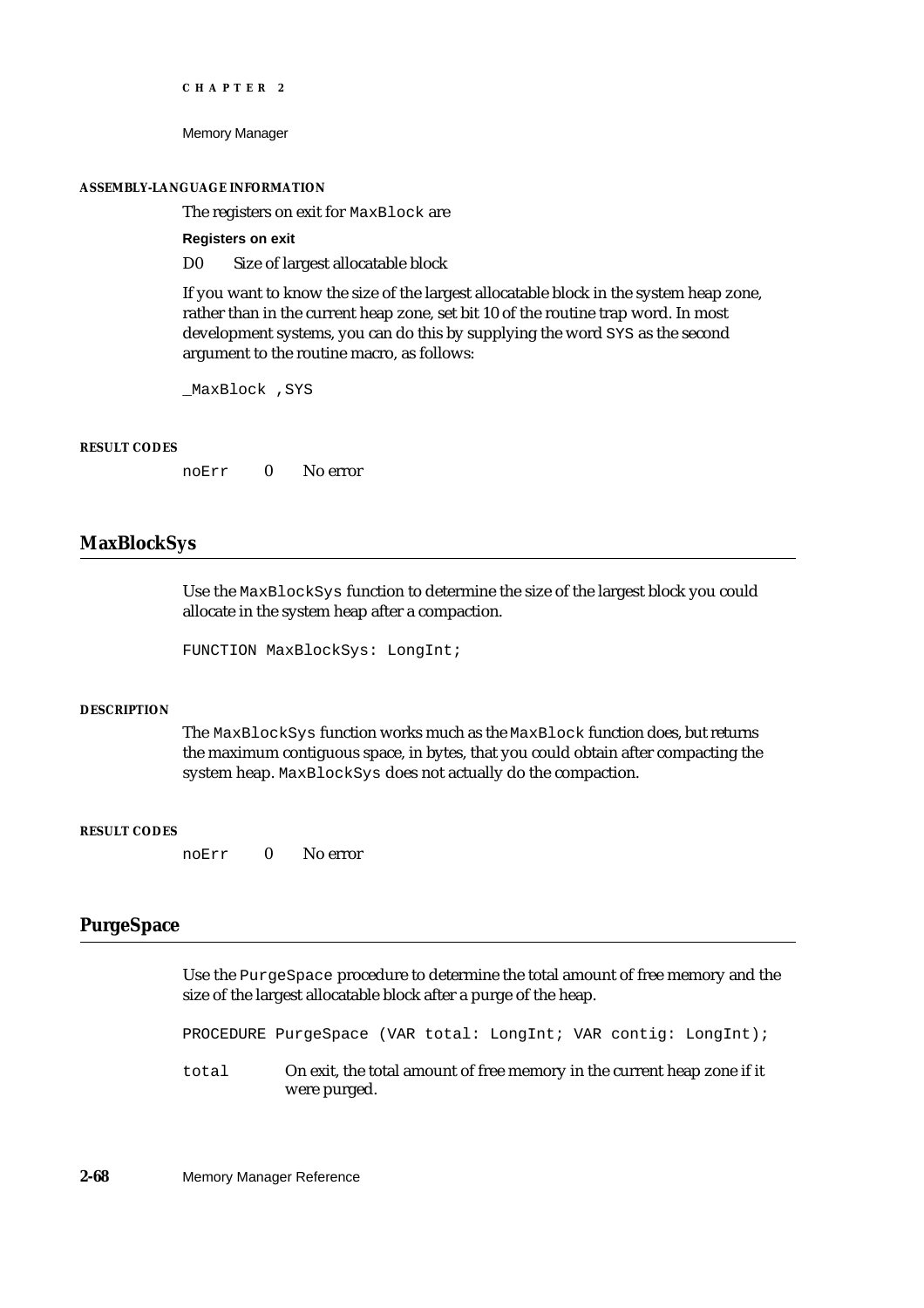```
CHAPTER 2
```
contig On exit, the size of the largest contiguous block of free memory in the current heap zone if it were purged.

# **DESCRIPTION**

The PurgeSpace procedure returns, in the total parameter, the total amount of space (in bytes) that could be obtained after a general purge of the current heap zone; this amount includes space that is already free. In the contig parameter, PurgeSpace returns the size of the largest allocatable block in the current heap zone that could be obtained after a purge of the zone.

The PurgeSpace procedure does not actually purge the current heap zone.

## **ASSEMBLY-LANGUAGE INFORMATION**

The registers on exit for PurgeSpace are

# **Registers on exit**

- A0 Maximum number of contiguous bytes after purge
- D0 Total free memory after purge

If you want to test the system heap zone instead of the current zone, set bit 10 of the routine trap word. In most development systems, you can do this by supplying the word SYS as the second argument to the routine macro, as follows:

\_PurgeSpace ,SYS

#### **RESULT CODES**

noErr 0 No error

# **StackSpace**

Use the StackSpace function to find out how much space there is between the bottom of the stack and the top of the application heap.

FUNCTION StackSpace: LongInt;

## **DESCRIPTION**

The StackSpace function returns the current amount of stack space (in bytes) between the current stack pointer and the application heap at the instant of return from the trap.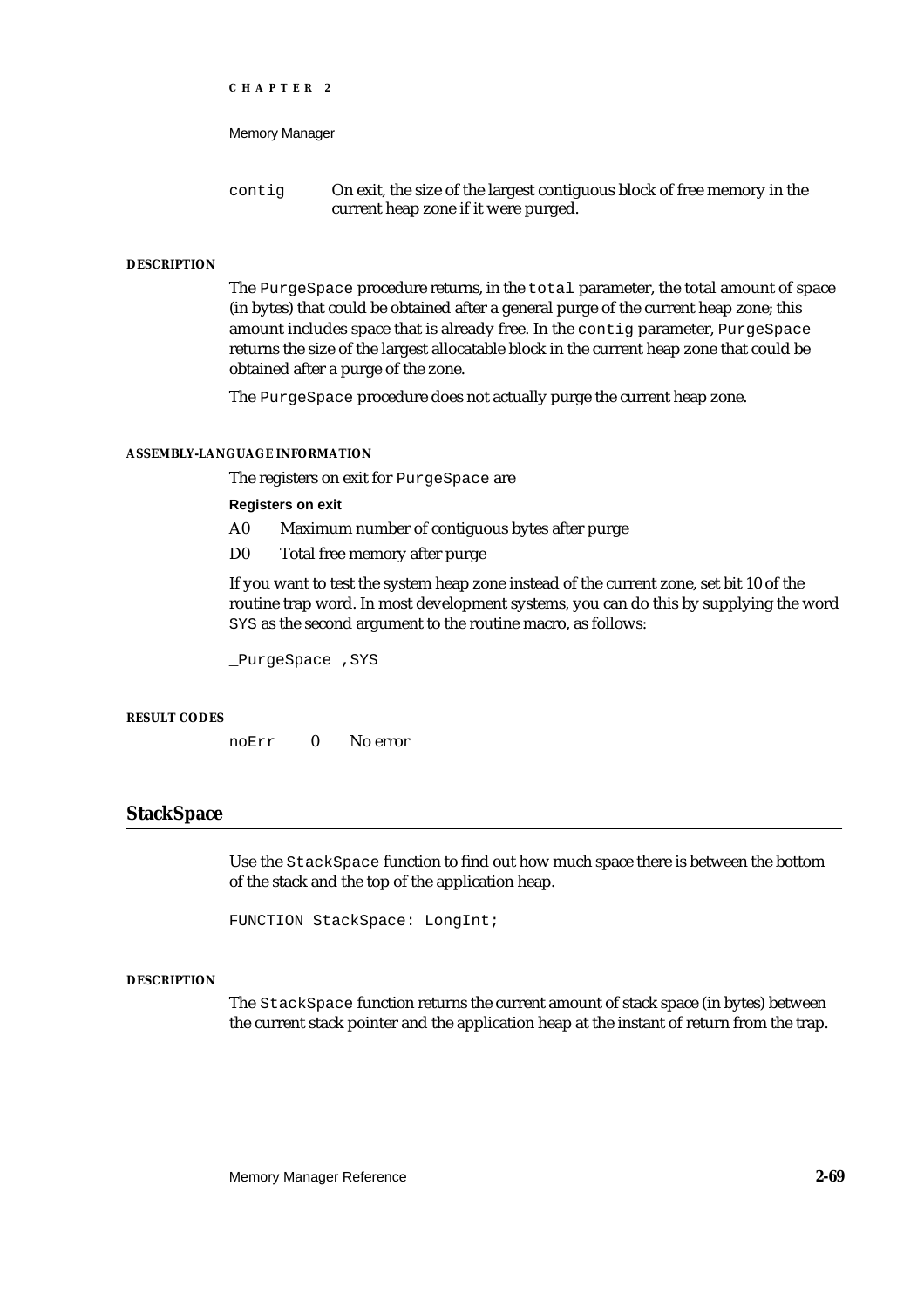Memory Manager

## **SPECIAL CONSIDERATIONS**

Ordinarily, you determine the maximum amount of stack space you need before you ship your application. In general, therefore, this routine is useful only during debugging to determine how big to make the stack. However, if your application calls a recursive function that conceivably could call itself many times, that function should keep track of the stack space and take appropriate action if it becomes too low.

## **ASSEMBLY-LANGUAGE INFORMATION**

The registers on exit for StackSpace are

## **Registers on exit**

D0 Number of bytes between stack and heap

#### **RESULT CODES**

noErr 0 No error

# **MemError**

To find out whether your application's last direct call to a Memory Manager routine executed successfully, use the MemError function.

FUNCTION MemError: OSErr;

#### **DESCRIPTION**

The MemError function returns the result code produced by the last Memory Manager routine your application called directly.

This function is useful during application debugging. You might also use the function as one part of a memory-management scheme to identify instances in which the Memory Manager rejects overly large memory requests by returning the error code memFullErr.

#### **WARNING**  $S$

Do not rely on the MemError function as the only component of a memory-management scheme. For example, suppose you call NewHandle or NewPtr and receive the result code noErr, indicating that the Memory Manager was able to allocate sufficient memory. In this case, you have no guarantee that the allocation did not deplete your application's memory reserves to levels so low that simple operations might cause your application to crash. Instead of relying on MemError, check before making a memory request that there is enough memory both to fulfill the request and to support essential operations.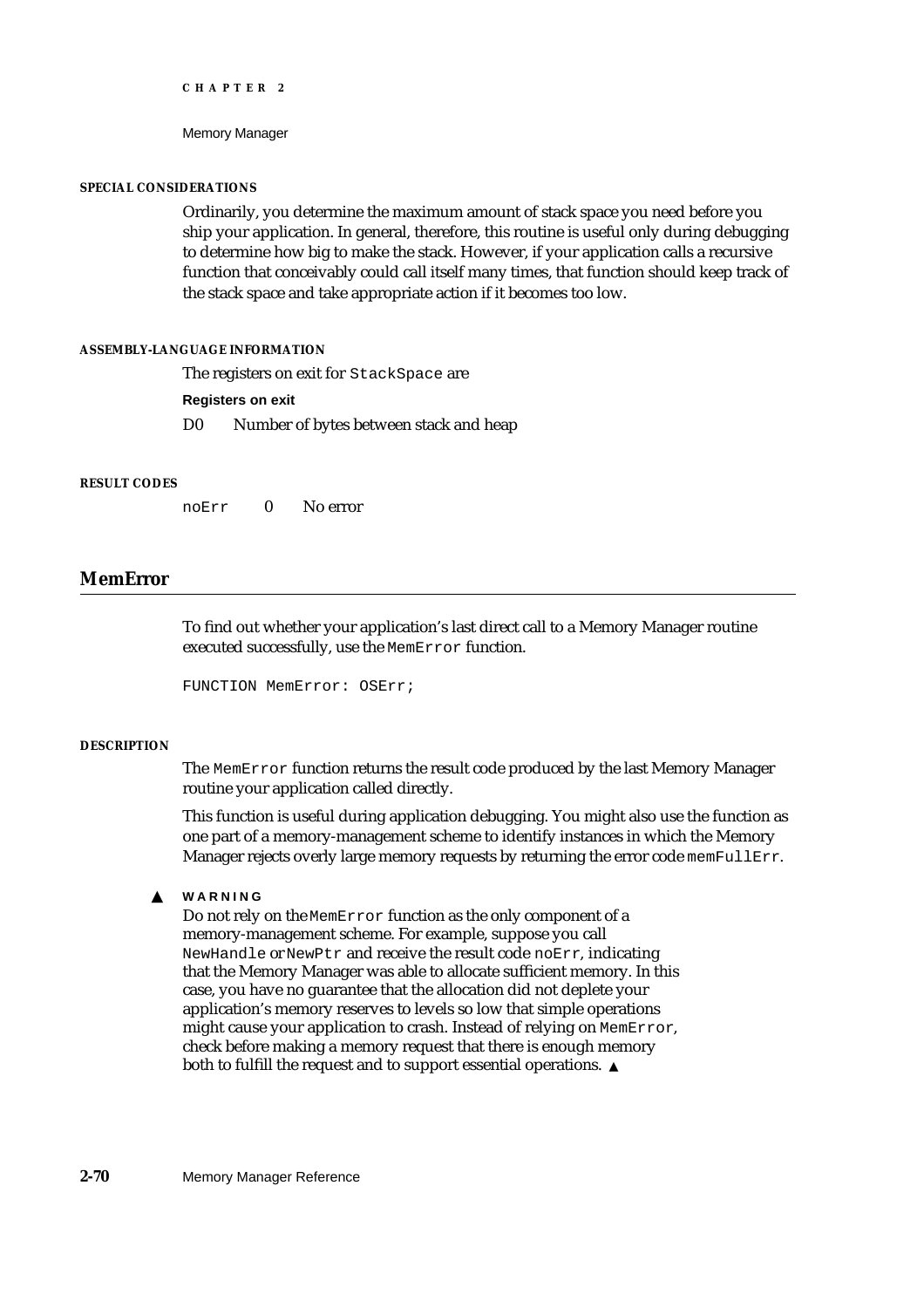#### Memory Manager

#### **ASSEMBLY-LANGUAGE INFORMATION**

Because most Memory Manager routines return a result code in register D0, you do not ordinarily need to call the MemError function if you program in assembly language. See the description of an individual routine to find out whether it returns a result code in register D0. If not, you can examine the global variable MemErr. When MemError returns, register D0 contains the result code.

# **Registers on exit**

D0 Result code

# **RESULT CODES**

| noErr        | 0      | No error                           |
|--------------|--------|------------------------------------|
| paramErr     | $-50$  | Error in parameter list            |
| memROZErr    | -99    | Operation on a read-only zone      |
| memFullErr   | $-108$ | Not enough memory                  |
| nilHandleErr | $-109$ | NIL master pointer                 |
| memWZErr     | $-111$ | Attempt to operate on a free block |
| memPurErr    | $-112$ | Attempt to purge a locked block    |
| memBCErr     | $-115$ | <b>Block check failed</b>          |
| memLockedErr | $-117$ | <b>Block is locked</b>             |
|              |        |                                    |

# Freeing Memory

The Memory Manager compacts and purges the heap whenever necessary to satisfy requests for memory. You can also compact or purge the heap manually. To compact the current heap zone manually, use the CompactMem function. To purge it manually, use the PurgeMem procedure. To do both at once, use the MaxMem function. To perform the same operations on the system heap zone, use the CompactMemSys function, the PurgeMemSys procedure, and the MaxMemSys function.

#### **Note**

Most applications don't need to call the routines described in this section. Normally you should let the Memory Manager compact or purge your application heap. u

# **CompactMem**

The Memory Manager compacts the heap for you when you make a memory request that it can't fill. However, you can use the CompactMem function to compact the current heap zone manually.

FUNCTION CompactMem (cbNeeded: Size): Size;

cbNeeded The size, in bytes, of the block for which CompactMem should attempt to make room.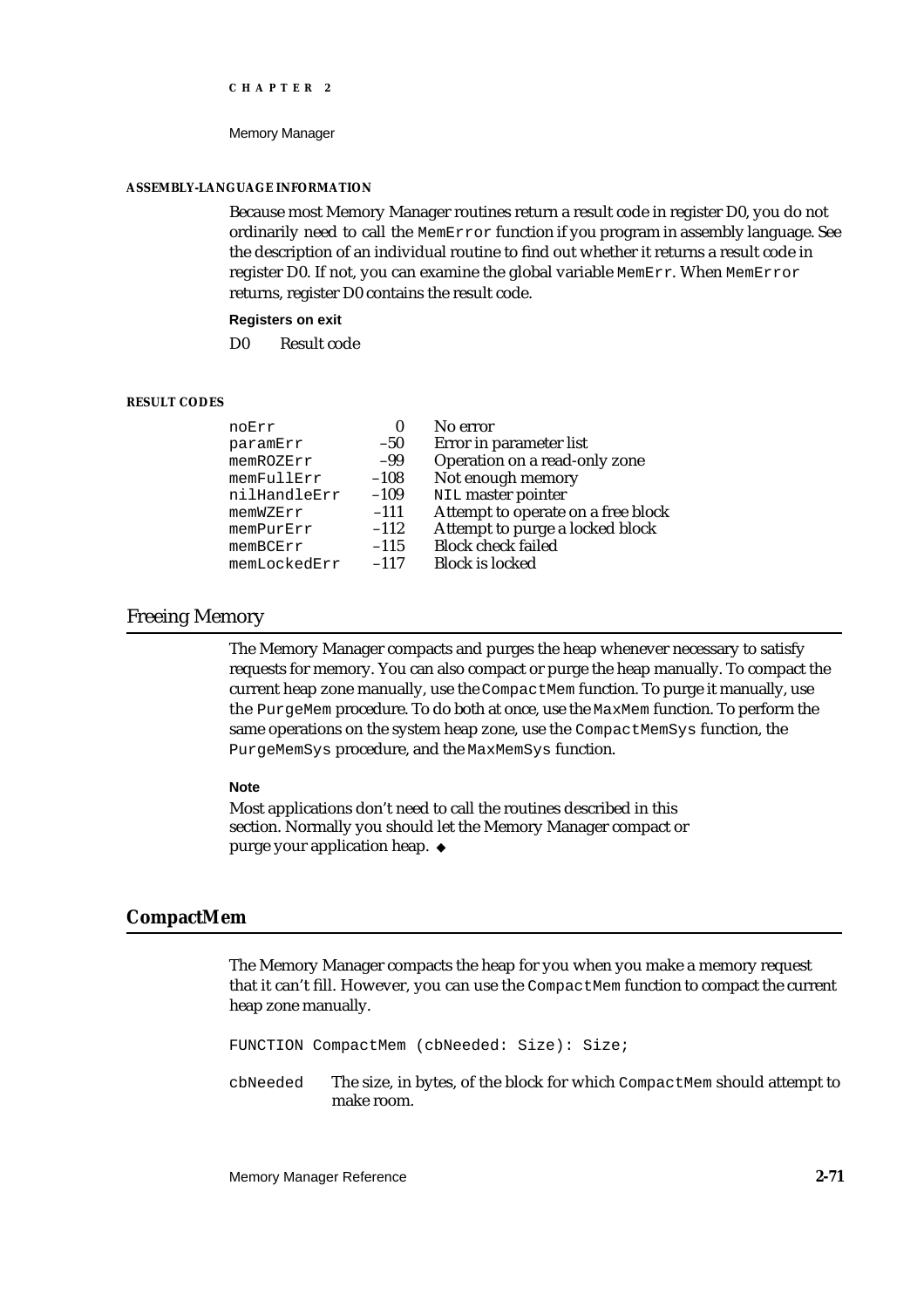Memory Manager

#### **DESCRIPTION**

The CompactMem function compacts the current heap zone by moving unlocked, relocatable blocks down until they encounter nonrelocatable blocks or locked, relocatable blocks, but not by purging blocks. It continues compacting until it either finds a contiguous block of at least cbNeeded free bytes or has compacted the entire zone.

The CompactMem function returns the size, in bytes, of the largest contiguous free block for which it could make room, but it does not actually allocate that block.

To compact the entire heap zone, call CompactMem(maxSize). The Memory Manager defines the constant  $maxSize$  for the largest contiguous block possible in the 24-bit Memory Manager:

CONST

maxSize  $= $800000$ ;  ${\{\text{maximum size of a block}\}}$ 

# **SPECIAL CONSIDERATIONS**

Because CompactMem moves memory, you should not call it at interrupt time.

# **ASSEMBLY-LANGUAGE INFORMATION**

The registers on entry and exit for CompactMem are

# **Registers on entry**

D0 Size of block to make room for

#### **Registers on exit**

D0 Size of largest allocatable block

The CompactMem function compacts the current heap zone. If you want to compact the system heap zone rather than the current heap zone, set bit 10 of the routine trap word. In most development systems, you can do this by supplying the word SYS as the second argument to the routine macro, as follows:

\_CompactMem , SYS

# **RESULT CODES**

noErr 0 No error

# **CompactMemSys**

You can use the CompactMemSys function to compact the system heap zone manually.

FUNCTION CompactMemSys (cbNeeded: Size): Size;

**2-72** Memory Manager Reference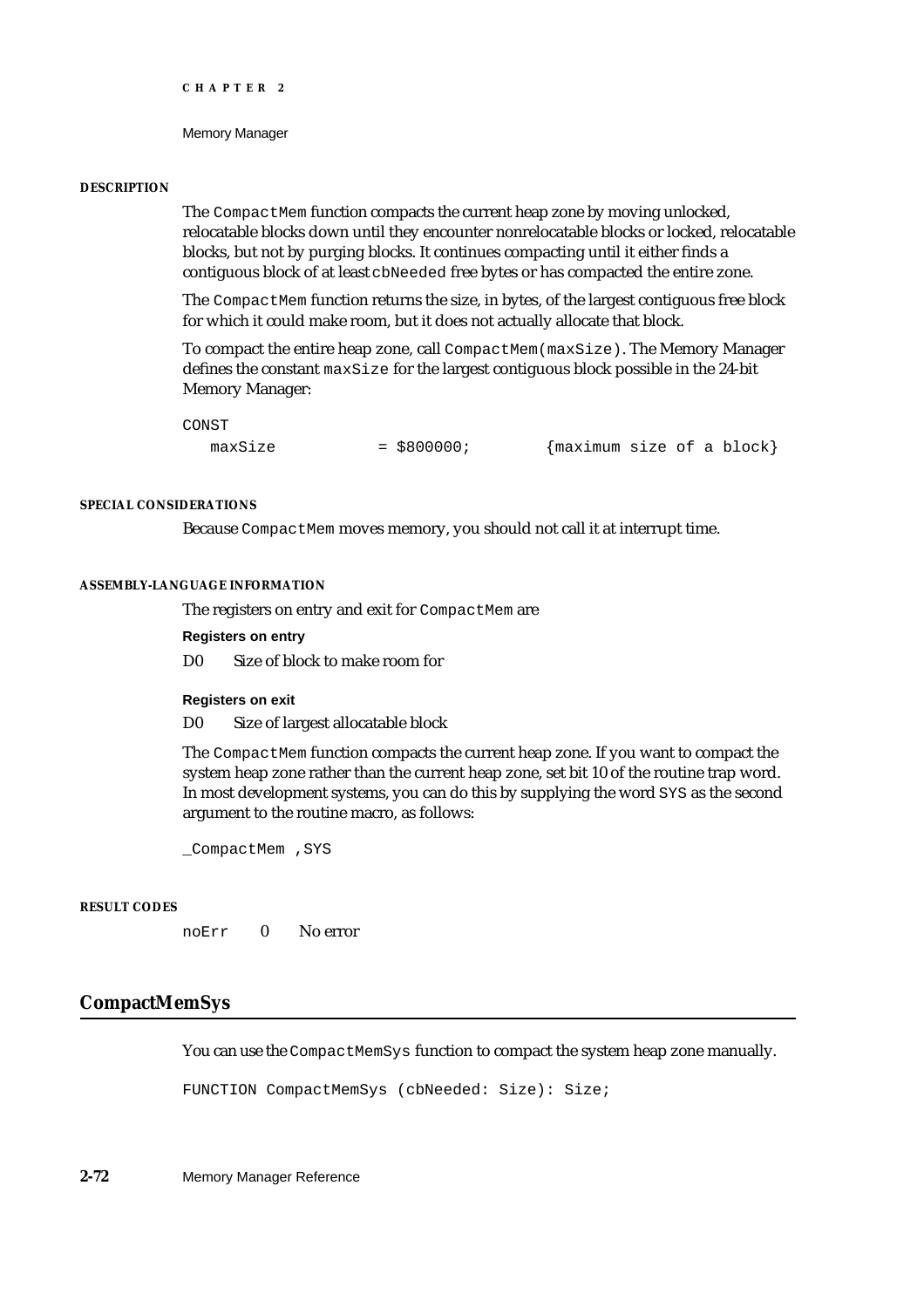```
CHAPTER 2
```
cbNeeded The size in bytes of the block for which CompactMemSys should attempt to make room.

# **DESCRIPTION**

The CompactMemSys function works much as the CompactMem function does, but compacts the system heap instead of the current heap.

## **RESULT CODES**

noErr 0 No error

# **PurgeMem**

The Memory Manager purges the heap for you when you make a memory request that it can't fill. However, you can use the PurgeMem procedure to purge the current heap zone manually.

PROCEDURE PurgeMem (cbNeeded: Size);

cbNeeded The size, in bytes, of the block for which PurgeMem should attempt to make room.

#### **DESCRIPTION**

The PurgeMem procedure sequentially purges blocks from the current heap zone until it either allocates a contiguous block of at least cbNeeded free bytes or has purged the entire zone. If it purges the entire zone without creating a contiguous block of at least cbNeeded free bytes, PurgeMem generates a memFullErr.

The PurgeMem procedure purges only relocatable, unlocked, purgeable blocks.

The PurgeMem procedure does not actually attempt to allocate a block of cbNeeded bytes.

To purge the entire heap zone, call PurgeMem(maxSize).

# **SPECIAL CONSIDERATIONS**

Because PurgeMem purges memory, you should not call it at interrupt time.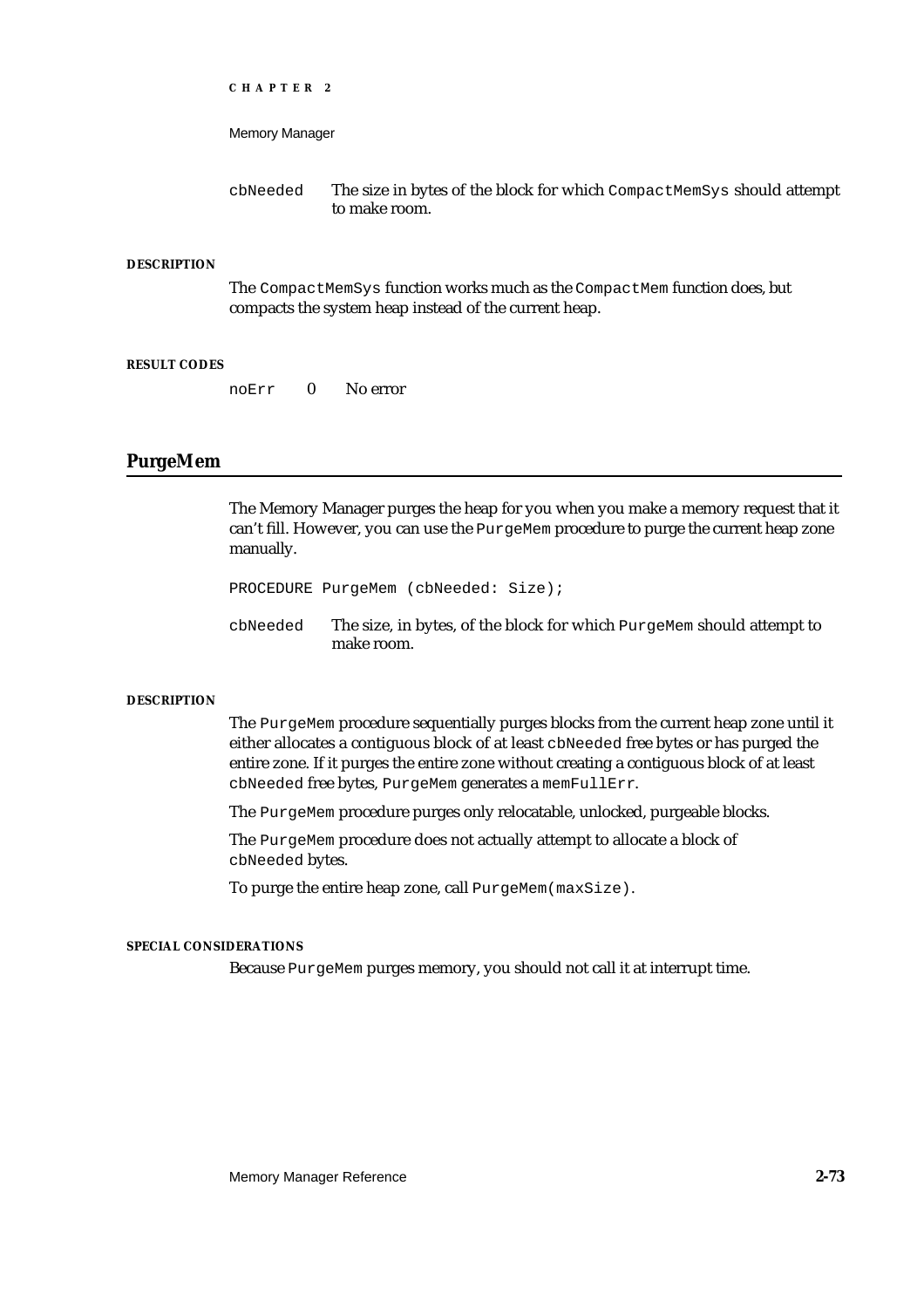Memory Manager

#### **ASSEMBLY-LANGUAGE INFORMATION**

The registers on entry and exit for PurgeMem are

**Registers on entry**

D0 Size of block to make room for

**Registers on exit**

D0 Result code

The PurgeMem procedure purges the current heap zone. If you want to purge the system heap zone rather than the current heap zone, set bit 10 of the routine trap word. In most development systems, you can do this by supplying the word SYS as the second argument to the routine macro, as follows:

\_PurgeMem ,SYS

# **RESULT CODES**

| noErr      |        | No error          |
|------------|--------|-------------------|
| memFullErr | $-108$ | Not enough memory |

# **PurgeMemSys**

You can use the PurgeMemSys procedure to purge the system heap manually.

PROCEDURE PurgeMemSys (cbNeeded: Size);

cbNeeded The size, in bytes, of the block for which PurgeMemSys should attempt to make room.

# **DESCRIPTION**

The PurgeMemSys procedure works much as the PurgeMem procedure does, but purges the system heap instead of the current heap.

#### **RESULT CODES**

noErr 0 No error<br>memFullErr -108 Not enough memory  $memFullErr -108$ 

# **MaxMem**

Use the MaxMem function to compact and purge the current heap zone.

FUNCTION MaxMem (VAR grow: Size): Size;

**2-74** Memory Manager Reference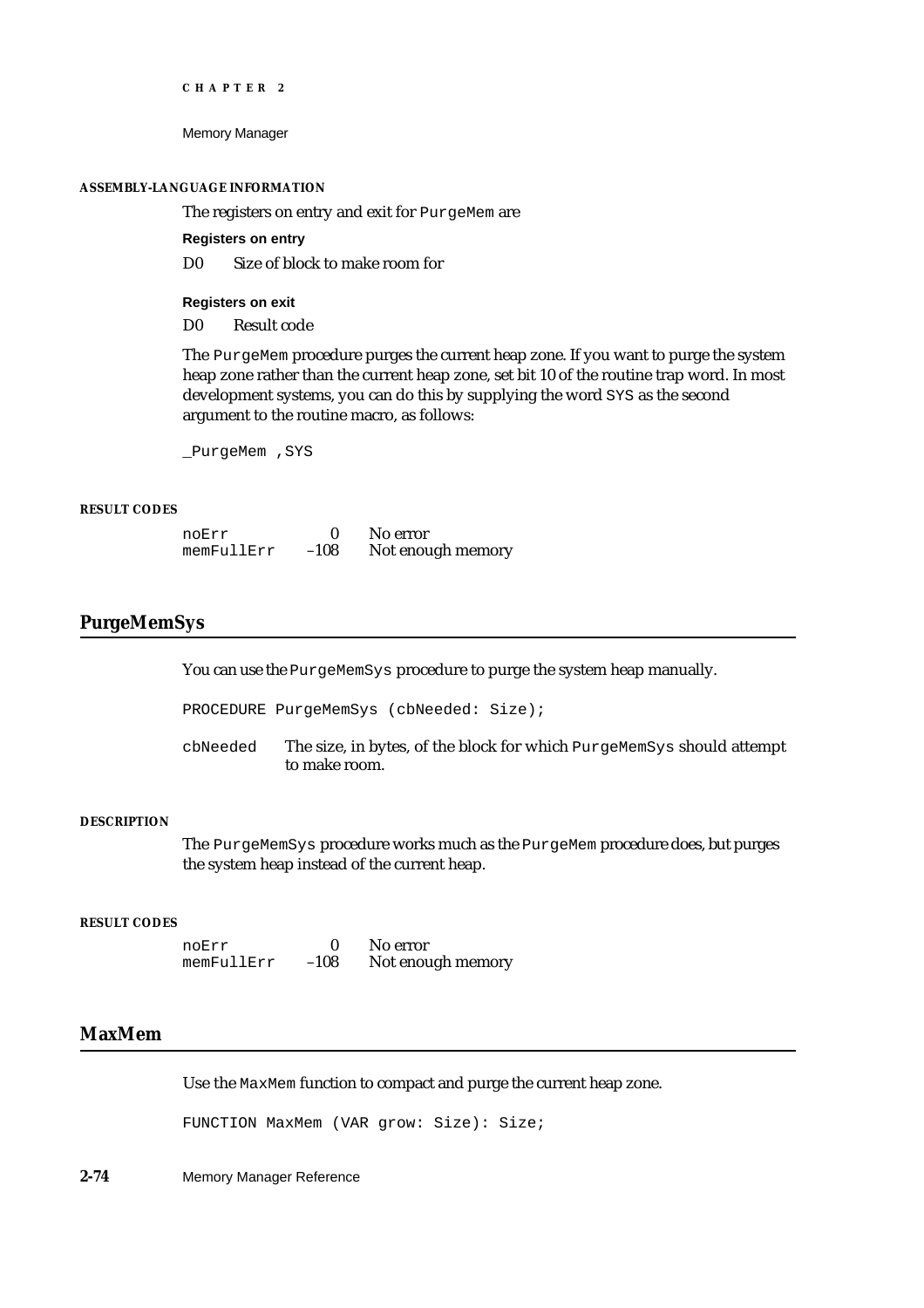```
CHAPTER 2
```
grow On exit, the maximum number of bytes by which the current heap zone can grow. After a call to MaxApplZone, MaxMem always returns 0 in this parameter.

# **DESCRIPTION**

The MaxMem function compacts the current heap zone and purges all relocatable, unlocked, and purgeable blocks from the zone. It returns the size, in bytes, of the largest contiguous free block in the zone after the compacting and purging. If the current zone is the original application zone, the grow parameter is set to the maximum number of bytes by which the zone can grow. For any other heap zone, grow is set to 0. MaxMem doesn't actually expand the zone or call the zone's grow-zone function.

## **SPECIAL CONSIDERATIONS**

Because MaxMem moves and purges memory, you should not call it at interrupt time.

# **ASSEMBLY-LANGUAGE INFORMATION**

The registers on exit for MaxMem are

## **Registers on exit**

- A0 Number of bytes zone can grow
- D0 Size in bytes of largest allocatable block

The MaxMem function compacts the current heap zone. If you want to compact and purge the system heap zone rather than the current heap zone, set bit 10 of the routine trap word. In most development systems, you can do this by supplying the word SYS as the second argument to the routine macro, as follows:

\_MaxMem ,SYS

## **RESULT CODES**

noErr 0 No error

# **MaxMemSys**

You can use the MaxMemSys function to purge and compact the system heap zone manually.

FUNCTION MaxMemSys (VAR grow: Size): Size;

grow On exit, the MaxMemSys function sets this parameter to 0. Ignore this parameter.

Memory Manager Reference **2-75**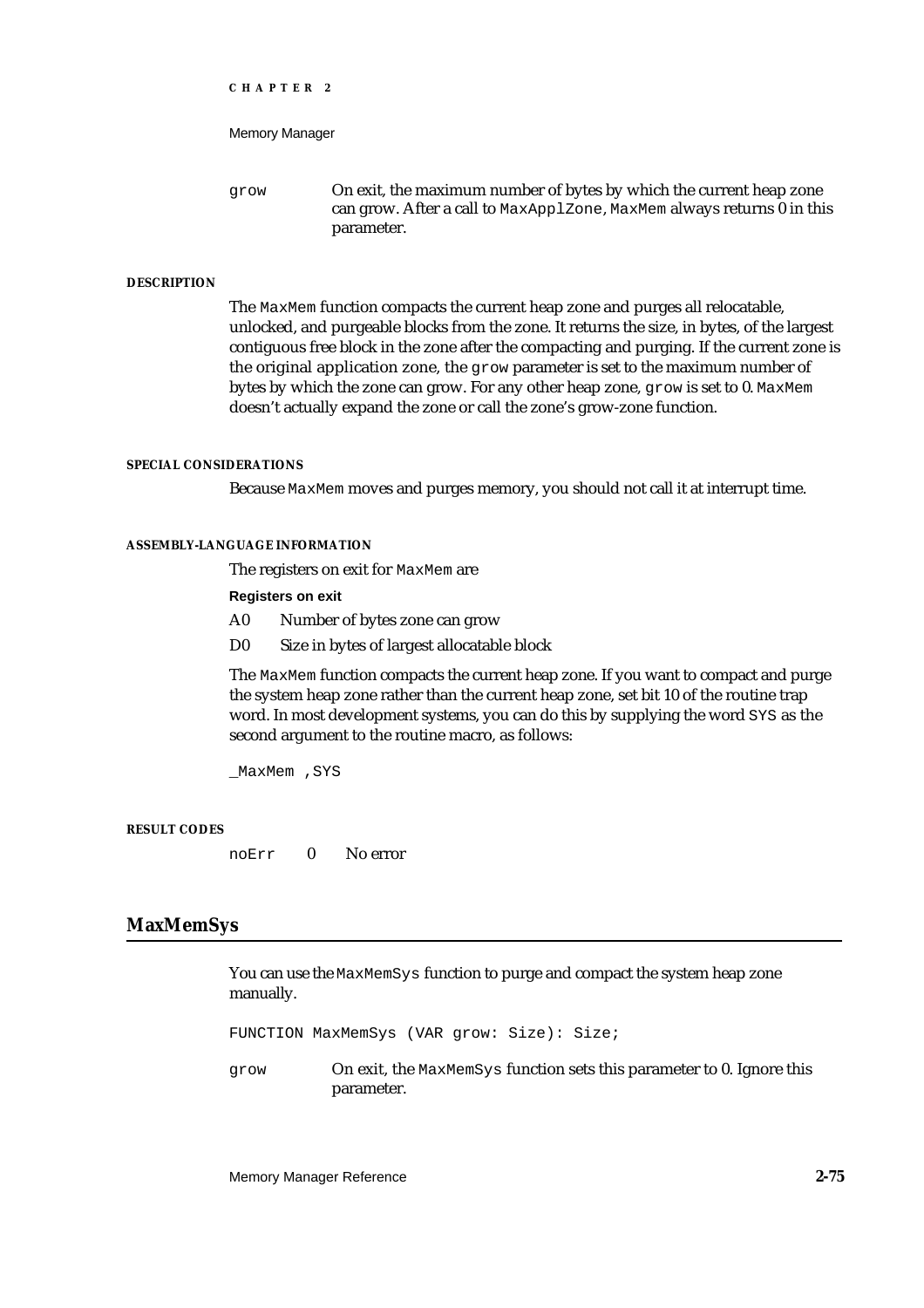Memory Manager

## **DESCRIPTION**

The MaxMemSys function works much as the MaxMem function does, but compacts and purges the system heap instead of the current heap. It returns the size, in bytes, of the largest block you can allocate in the system heap.

# **RESULT CODES**

noErr 0 No error

# Grow-Zone Operations

You can implement a grow-zone function that the Memory Manager calls when it cannot fulfill a memory request. You should use the grow-zone function only as a last resort to free memory when all else fails. For explanations of how grow-zone functions work and an example of a memory-management scheme that uses a grow-zone function, see the discussion of low-memory conditions in the chapter "Introduction to Memory Management" in this book.

The SetGrowZone procedure specifies which function the Memory Manager should use for the current zone. The grow-zone function should call the GZSaveHnd function to receive a handle to a relocatable block that the grow-zone function must not move or purge.

# **SetGrowZone**

To specify a grow-zone function for the current heap zone, pass a pointer to that function to the SetGrowZone procedure. Ordinarily, you call this procedure early in the execution of your application.

If you initialize your own heap zones besides the application and system zones, you can alternatively specify a grow-zone function as a parameter to the InitZone procedure.

PROCEDURE SetGrowZone (growZone: ProcPtr);

growZone A pointer to the grow-zone function.

#### **DESCRIPTION**

The SetGrowZone procedure sets the current heap zone's grow-zone function as designated by the growZone parameter. A NIL parameter value removes any grow-zone function the zone might previously have had.

The Memory Manager calls the grow-zone function only after exhausting all other avenues of satisfying a memory request, including compacting the zone, increasing its size (if it is the original application zone and is not yet at its maximum size), and purging blocks from it.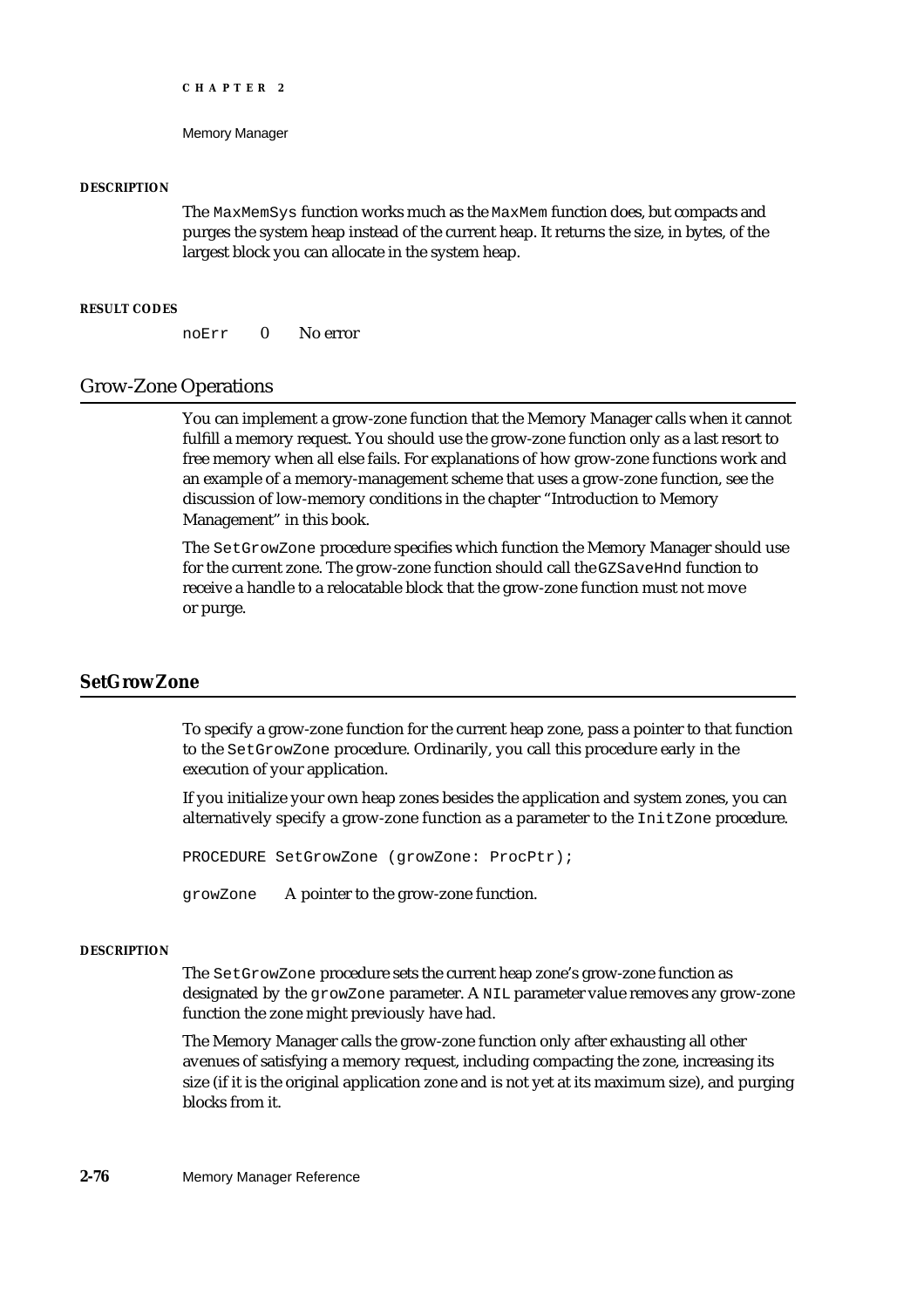Memory Manager

See "Grow-Zone Functions" on page 2-89 for a complete description of a grow-zone function.

# **ASSEMBLY-LANGUAGE INFORMATION**

The registers on entry and exit for SetGrowZone are

# **Registers on entry**

A0 Pointer to new grow-zone function

# **Registers on exit**

D0 Result code

## **RESULT CODES**

noErr 0 No error

# **GZSaveHnd**

Your grow-zone function must call the GZSaveHnd function to obtain a handle to a protected relocatable block that the grow-zone function must not move, purge, or delete.

FUNCTION GZSaveHnd: Handle;

## **DESCRIPTION**

The GZSaveHnd function returns a handle to a relocatable block that the grow-zone function must not move, purge, or delete. It returns NIL if there is no such block. The returned handle is a handle to the block of memory being manipulated by the Memory Manager at the time that the grow-zone function is called.

## **ASSEMBLY-LANGUAGE INFORMATION**

You can find the same handle in the global variable GZROOtHnd.

# Allocating Temporary Memory

In system software version 7.0 and later, you can manipulate temporary memory with three routines that are counterparts to other Memory Manager routines. The TempNewHandle function allocates a new block of relocatable memory, the TempFreeMem function returns the total amount of free memory available for temporary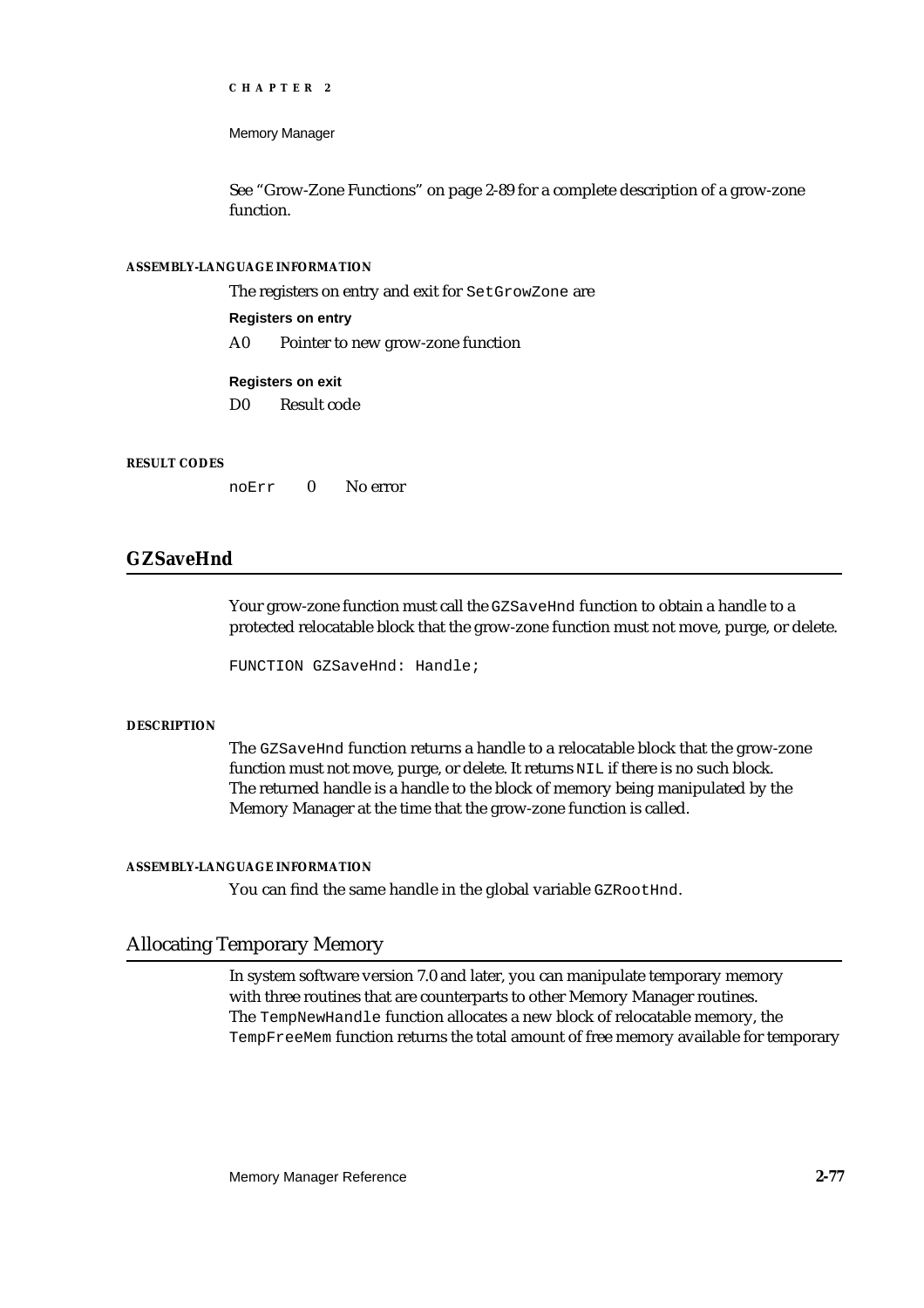Memory Manager

allocation, and the TempMaxMem function compacts the heap zone and returns the size of the largest contiguous block available for temporary allocation.

s **WARNING** You should not call any of these memory-allocation routines at interrupt time.

# **TempNewHandle**

To allocate a new relocatable block of temporary memory, call the TempNewHandle function after making sure that there is enough free space to satisfy the request.

FUNCTION TempNewHandle (logicalSize: Size; VAR resultCode: OSErr): Handle;

logicalSize

The requested logical size, in bytes, of the new temporary block of memory.

resultCode

On exit, the result code from the function call.

# **DESCRIPTION**

The TempNewHandle function returns a handle to a block of size logicalSize. If it cannot allocate a block of that size, the function returns NIL. Before you use the returned handle, make sure its value is not NIL.

#### **ASSEMBLY-LANGUAGE INFORMATION**

The trap macro and routine selector for TempNewHandle are

| Trap macro | <b>Selector</b> |
|------------|-----------------|
| OSDispatch | <b>S001D</b>    |

# **SPECIAL CONSIDERATIONS**

Because TempNewHandle might allocate memory, you should not call it at interrupt time.

Note that TempNewHandle returns its result code in a parameter, not through MemError.

# **RESULT CODES**

noErr 0 No error<br>memFullErr -108 Not enough memory  $memFullErr -108$ 

**2-78** Memory Manager Reference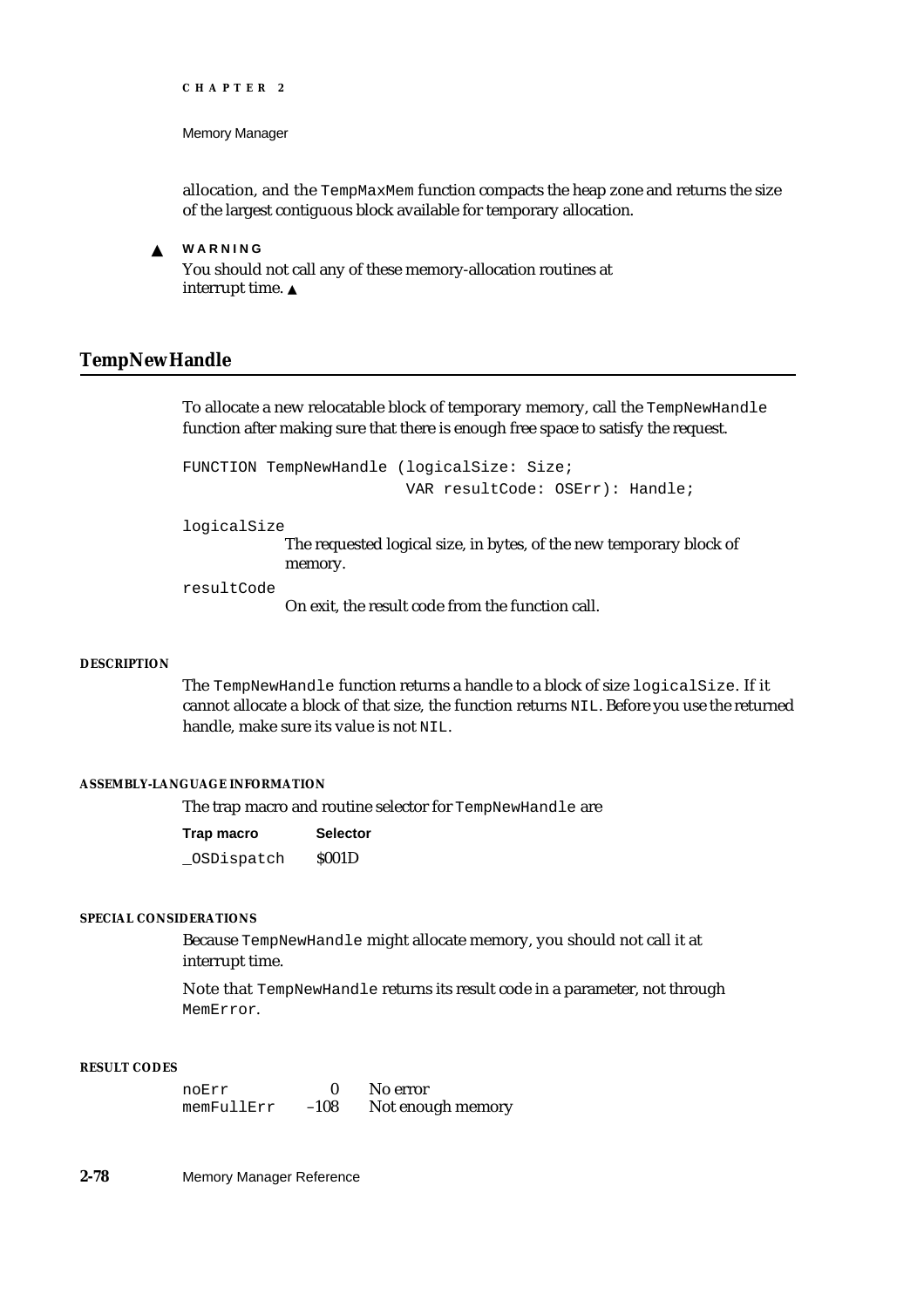```
CHAPTER 2
```
# **TempFreeMem**

To find out the total amount of memory available for temporary allocation, use the TempFreeMem function.

FUNCTION TempFreeMem: LongInt;

## **DESCRIPTION**

The TempFreeMem function returns the total amount of free temporary memory that you could allocate by calling TempNewHandle. The returned value is the total number of free bytes. Because these bytes might be dispersed throughout memory, it is ordinarily not possible to allocate a single relocatable block of that size.

## **ASSEMBLY-LANGUAGE INFORMATION**

The trap macro and routine selector for TempFreeMem are

| Trap macro | <b>Selector</b> |
|------------|-----------------|
| OSDispatch | <b>S0018</b>    |

## **SPECIAL CONSIDERATIONS**

Even though TempFreeMem does not move or purge memory, you should not call it at interrupt time.

# **TempMaxMem**

To find the size of the largest contiguous block available for temporary allocation, use the TempMaxMem function.

FUNCTION TempMaxMem (VAR grow: Size): Size;

grow On exit, this parameter always contains 0 after the function call because temporary memory does not come from the application's heap zone, and only that zone can grow. Ignore this parameter.

# **DESCRIPTION**

The TempMaxMem function compacts the current heap zone and returns the size of the largest contiguous block available for temporary allocation.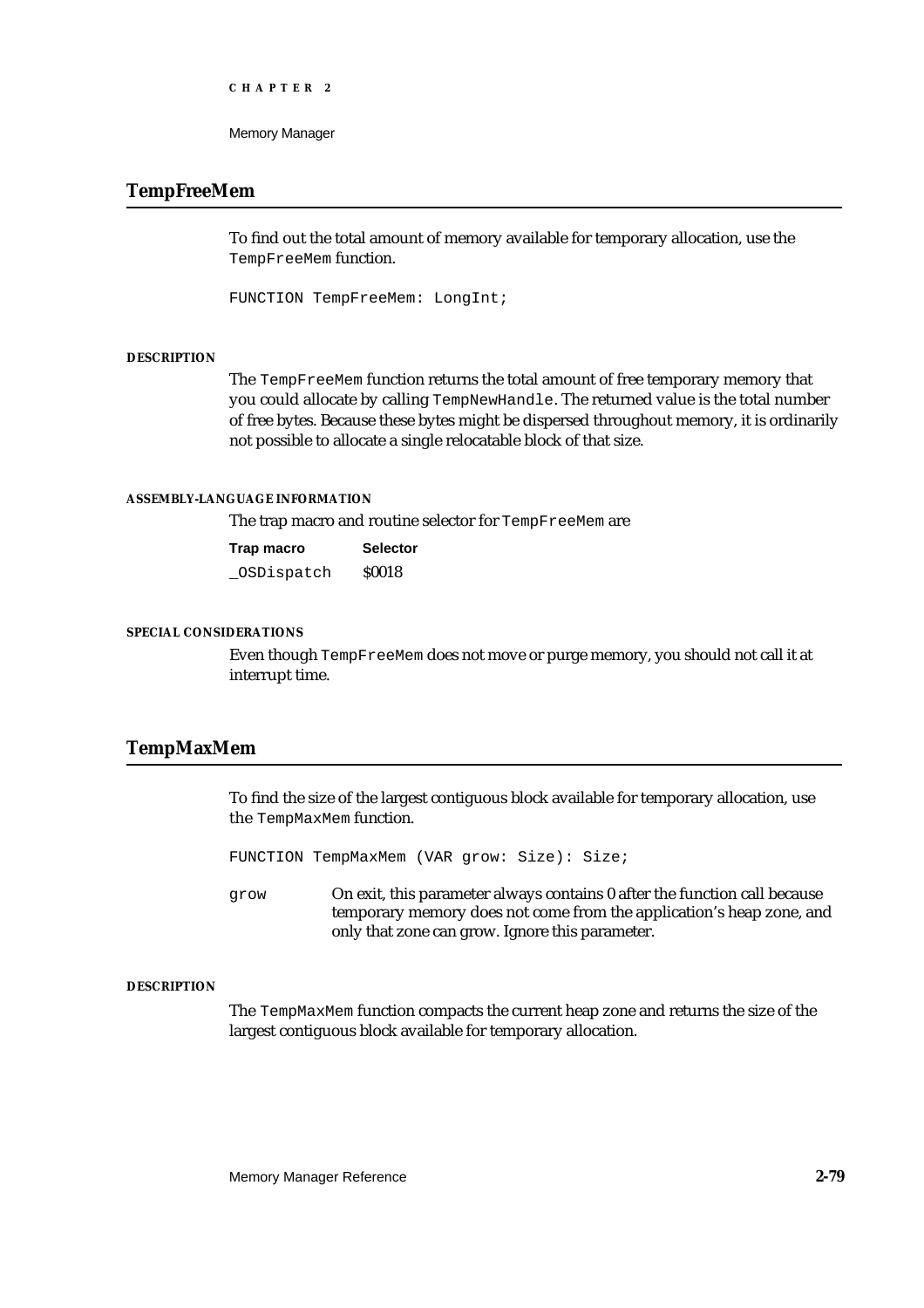Memory Manager

#### **ASSEMBLY-LANGUAGE INFORMATION**

The trap macro and routine selector for TempMaxMem are

| Trap macro | <b>Selector</b> |
|------------|-----------------|
| OSDispatch | <b>S0015</b>    |

# **SPECIAL CONSIDERATIONS**

Because TempMaxMem could move memory, you should not call it at interrupt time.

# Accessing Heap Zones

The majority of applications, which allocate memory in their application heap zone only, do not need to use any of the routines in this section. The few applications that do allocate memory in zones other than the application heap zone can use the GetZone function and the SetZone procedure to get and set the current zone, the ApplicationZone and SystemZone functions to obtain pointers to the application and system zones, and the HandleZone and PtrZone functions to find the zones in which relocatable and nonrelocatable blocks lie.

# **GetZone**

To find which zone is current, use the GetZone function.

```
FUNCTION GetZone: THz;
```
# **DESCRIPTION**

The GetZone function returns a pointer to the current heap zone.

## **ASSEMBLY-LANGUAGE INFORMATION**

The registers on exit for GetZone are

## **Registers on exit**

- A0 Pointer to current heap zone
- D0 Result code

The global variable TheZone contains a pointer to the current heap zone.

#### **RESULT CODES**

noErr 0 No error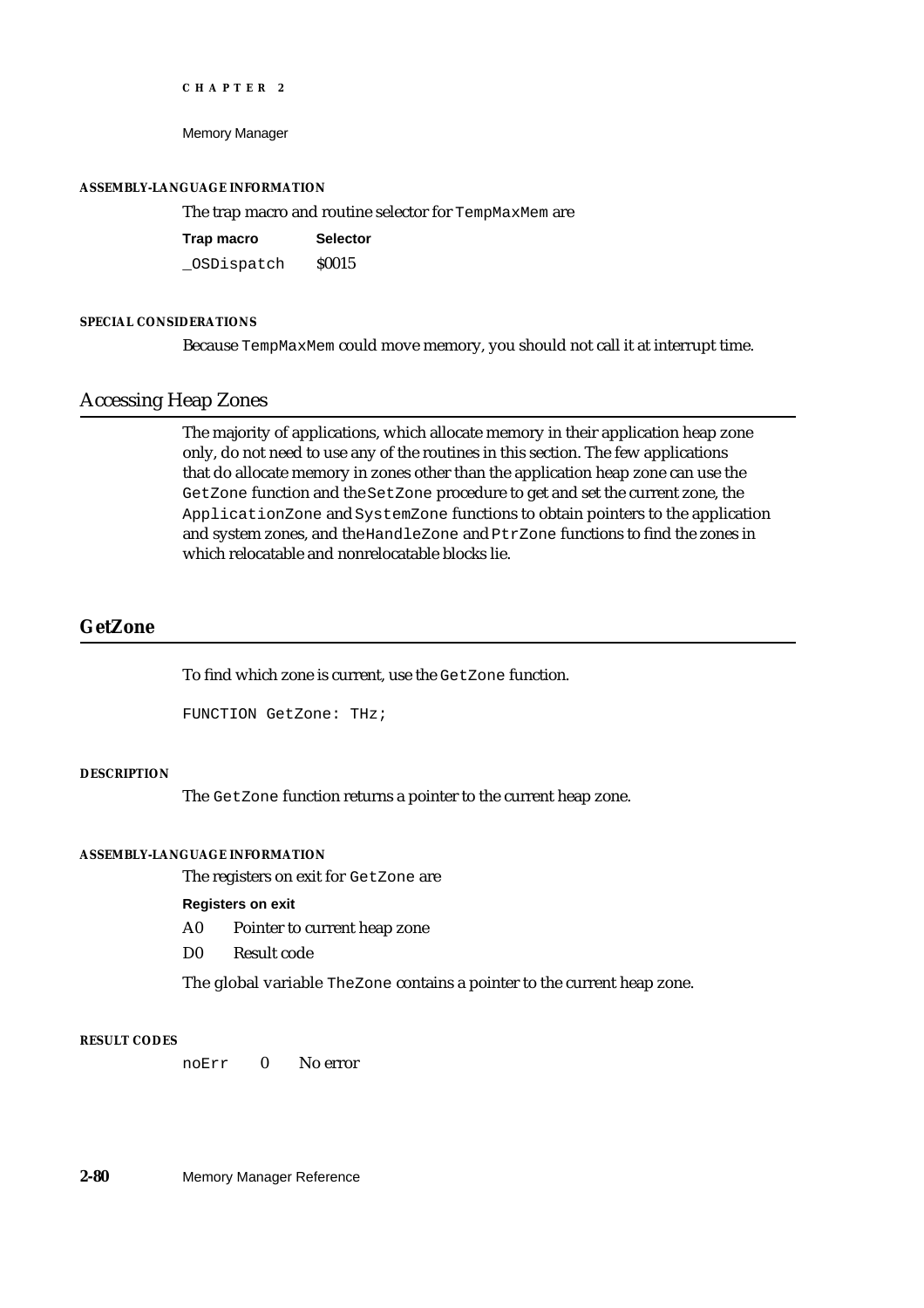```
CHAPTER 2
```
# **SetZone**

To change the current heap zone, you can use the SetZone procedure.

PROCEDURE SetZone (hz: THz);

hz A pointer to the heap zone to make current.

#### **DESCRIPTION**

The SetZone procedure makes the zone to which hz points the current heap zone. Often, you use the SetZone procedure in conjunction with one of the ApplicationZone, SystemZone, HandleZone, and PtrZone functions. For example, the code SetZone(SystemZone) makes the system heap zone current.

## **ASSEMBLY-LANGUAGE INFORMATION**

The registers on entry and exit for SetZone are

# **Registers on entry**

A0 Pointer to new current heap zone

## **Registers on exit**

D0 Result code

#### **RESULT CODES**

noErr 0 No error

# **ApplicationZone**

To obtain a pointer to the application heap zone, you can use the ApplicationZone function.

FUNCTION ApplicationZone: THz;

#### **DESCRIPTION**

The ApplicationZone function returns a pointer to the original application heap zone.

# **ASSEMBLY-LANGUAGE INFORMATION**

The global variable ApplZone contains a pointer to the original application heap zone.

Memory Manager Reference **2-81**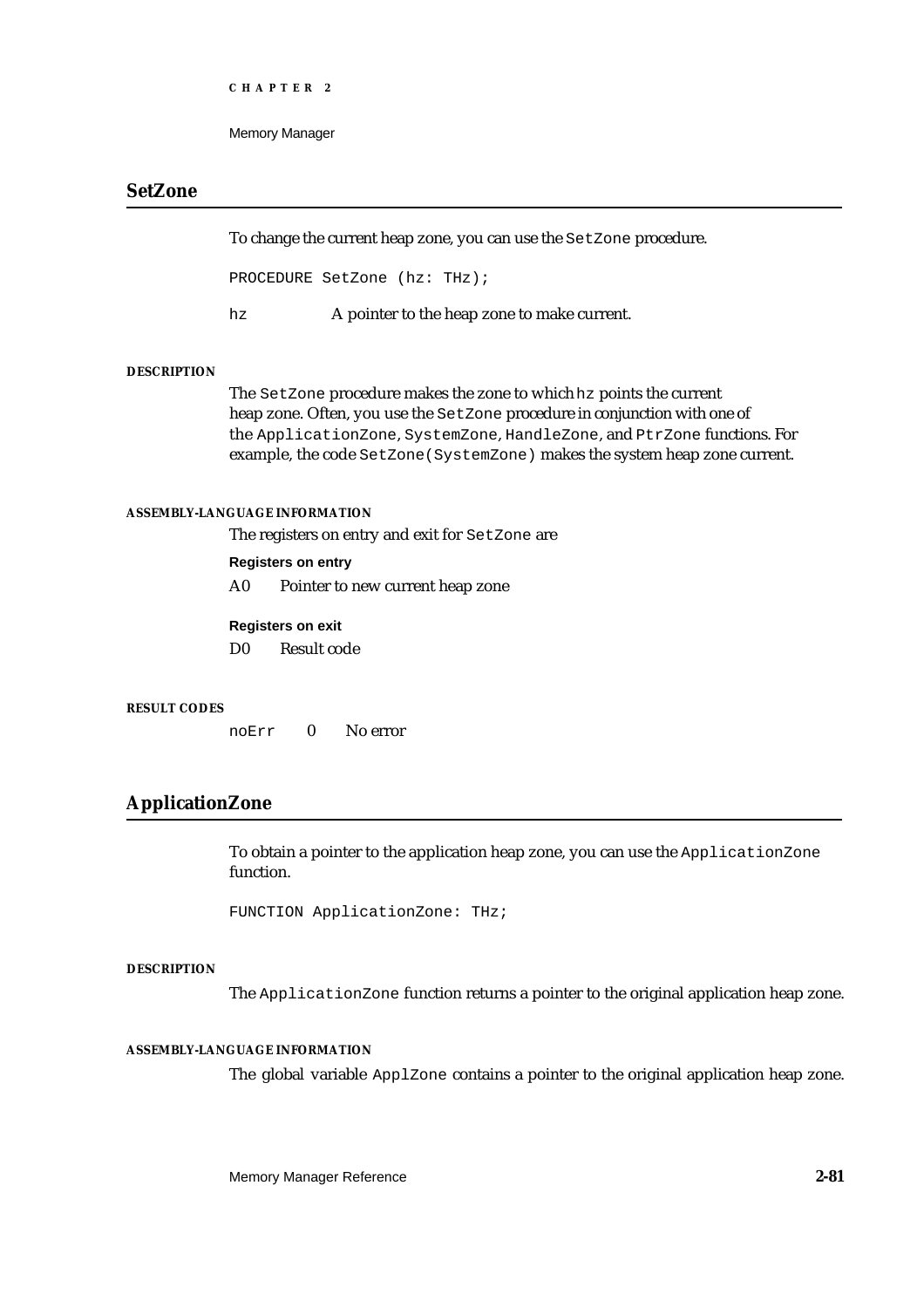Memory Manager

# **SystemZone**

To obtain a pointer to the system heap zone, you can use the SystemZone function.

FUNCTION SystemZone: THz;

## **DESCRIPTION**

The SystemZone function returns a pointer to the system heap zone.

## **ASSEMBLY-LANGUAGE INFORMATION**

The global variable SysZone contains a pointer to the system heap zone.

# **HandleZone**

If you need to know which heap zone contains a particular relocatable block, you can use the HandleZone function.

```
FUNCTION HandleZone (h: Handle): THz;
```
h **A** handle to a relocatable block.

#### **DESCRIPTION**

The HandleZone function returns a pointer to the heap zone containing the relocatable block whose handle is h. In case of an error, the result returned by HandleZone is undefined and should be ignored.

# **IMPORTANT**

If the handle h is empty (that is, if it points to a NIL master pointer), HandleZone returns a pointer to the heap zone that contains the master pointer. s

# **ASSEMBLY-LANGUAGE INFORMATION**

The registers on entry and exit for HandleZone are

# **Registers on entry**

A0 Handle whose zone is to be found

# **Registers on exit**

- A0 Pointer to handle's heap zone
- D0 Result code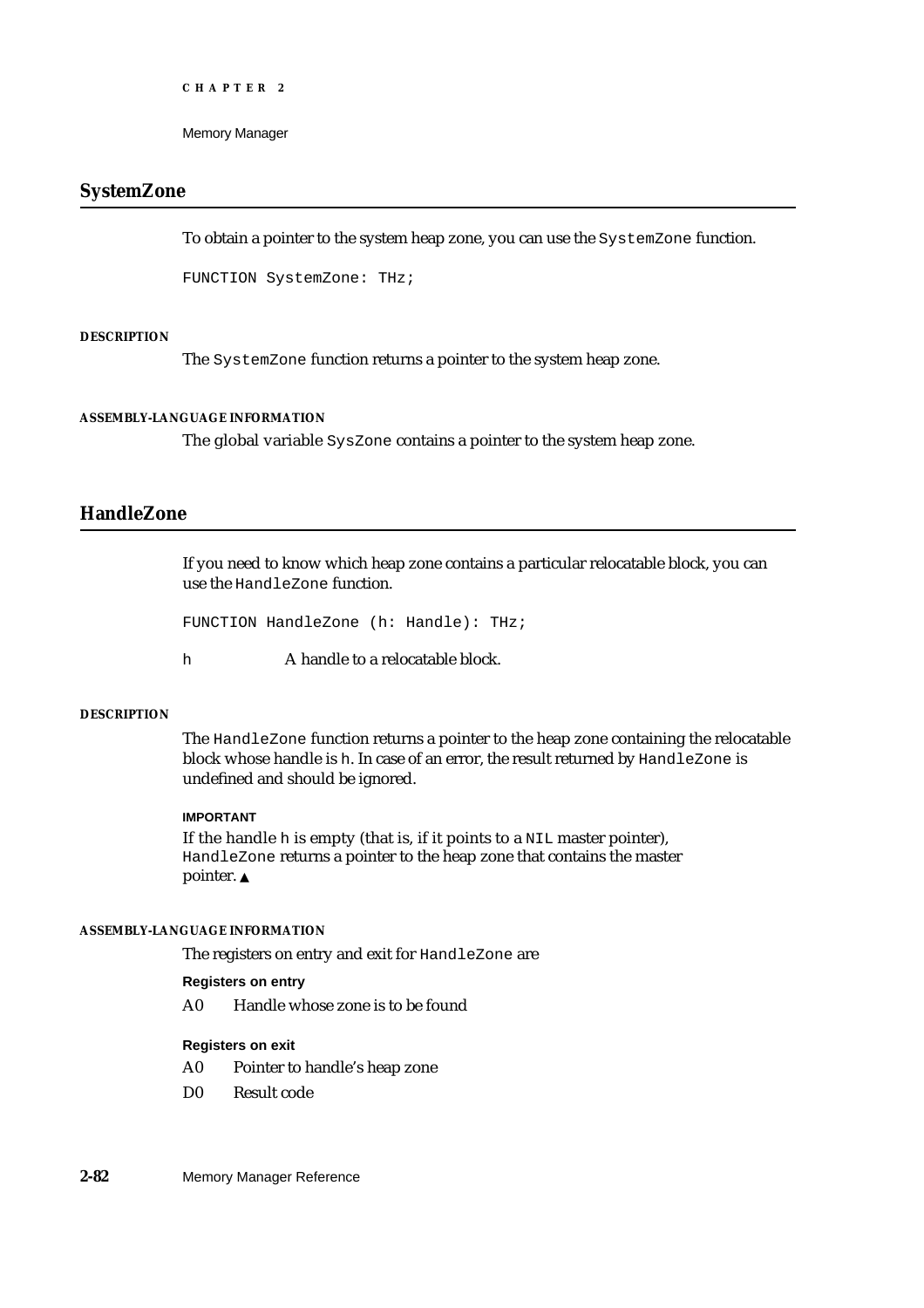Memory Manager

#### **RESULT CODES**

noErr 0 No error<br>
memWZErr -111 Attempt memWZErr –111 Attempt to operate on a free block

# **PtrZone**

If you have allocated a nonrelocatable block and need to know in which zone it lies, you can use the PtrZone function.

FUNCTION PtrZone (p: Ptr): THz;

p A pointer to a nonrelocatable block.

#### **DESCRIPTION**

The PtrZone function returns a pointer to the heap zone containing the nonrelocatable block pointed to by p.

In case of an error, the result returned by PtrZone is undefined and should be ignored.

## **ASSEMBLY-LANGUAGE INFORMATION**

The registers on entry and exit for PtrZone are

#### **Registers on entry**

A0 Pointer whose zone is to be found

#### **Registers on exit**

- A0 Pointer to heap zone of nonrelocatable block
- D0 Result code

#### **RESULT CODES**

noErr 0 No error<br>memWZErr -111 Attemnt memWZErr –111 Attempt to operate on a free block

# Manipulating Heap Zones

The Memory Manager provides several routines for initializing and resizing heap zones.

To obtain information about the current application partition, applications can call the GetApplLimit function and the TopMem function. If your application uses the stack extensively, you might want to ensure that the stack is set to at least some minimum size, at the expense of the heap. To do so, use the SetApplLimit procedure to change the application heap limit before you call the MaxApplZone procedure.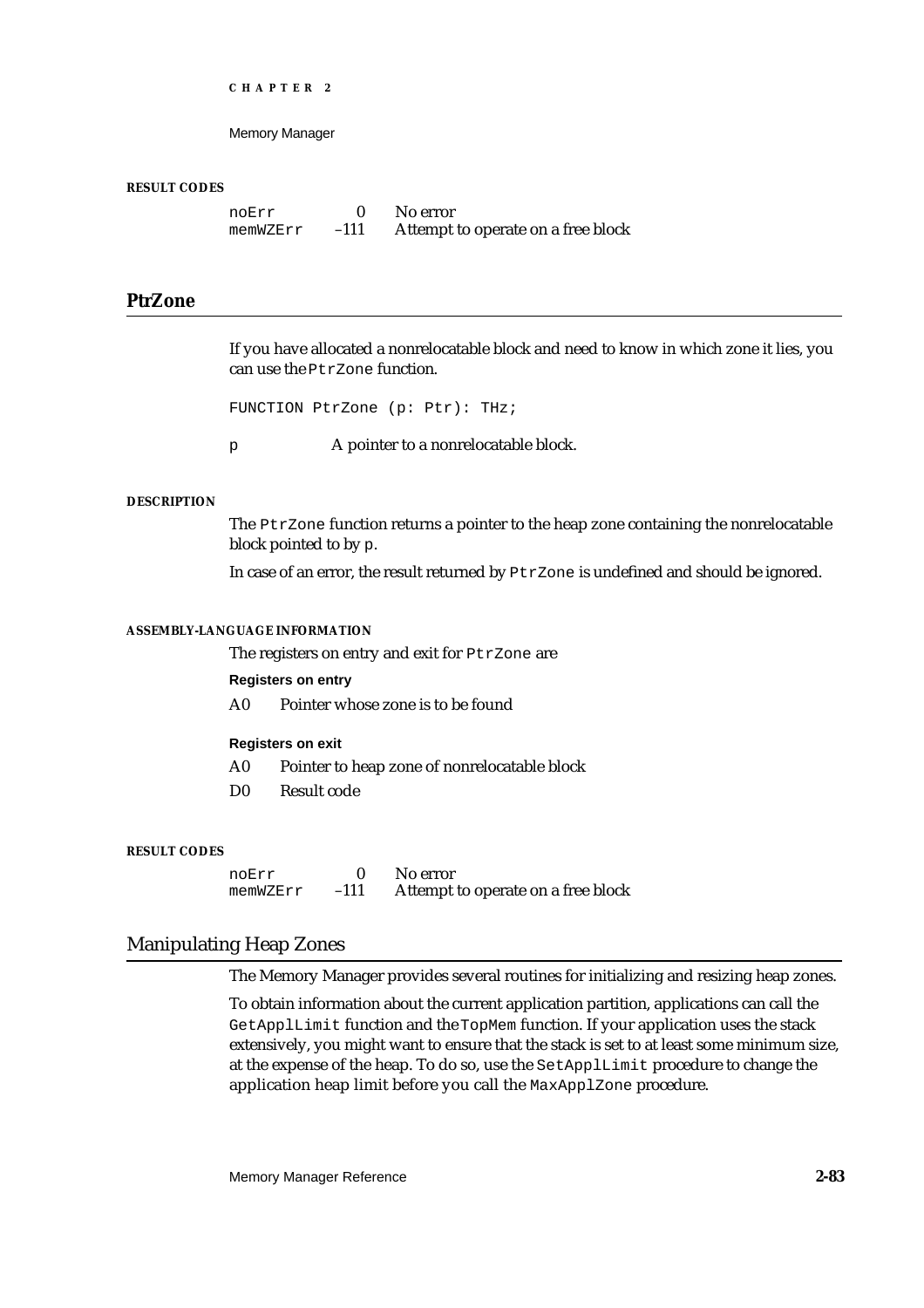Memory Manager

To initialize a new heap zone, use the InitZone procedure. The Operating System automatically initializes the application zone by calling the SetApplBase procedure, which subsequently calls the InitApplZone procedure.

# **GetApplLimit**

Use the GetApplLimit function to get the application heap limit, beyond which the application heap cannot expand.

```
FUNCTION GetApplLimit: Ptr;
```
#### **DESCRIPTION**

The GetApplLimit function returns the current application heap limit. The Memory Manager expands the application heap only up to the byte preceding this limit.

Nothing prevents the stack from growing below the application limit. If the Operating System detects that the stack has crashed into the heap, it generates a system error. To avoid this, use GetApplLimit and the SetApplLimit procedure to set the application limit low enough so that a growing stack does not encounter the heap.

#### **Note**

The GetApplLimit function does not indicate the amount of memory available to your application.

#### **ASSEMBLY-LANGUAGE INFORMATION**

The global variable ApplLimit contains the current application heap limit.

# **SetApplLimit**

Use the SetApplLimit procedure to set the application heap limit, beyond which the application heap cannot expand.

PROCEDURE SetApplLimit (zoneLimit: Ptr);

zoneLimit A pointer to a byte in memory demarcating the upper boundary of the application heap zone. The zone can grow to include the byte preceding zoneLimit in memory, but no further.

# **DESCRIPTION**

The SetApplLimit procedure sets the current application heap limit to zoneLimit. The Memory Manager then can expand the application heap only up to the byte

#### **2-84** Memory Manager Reference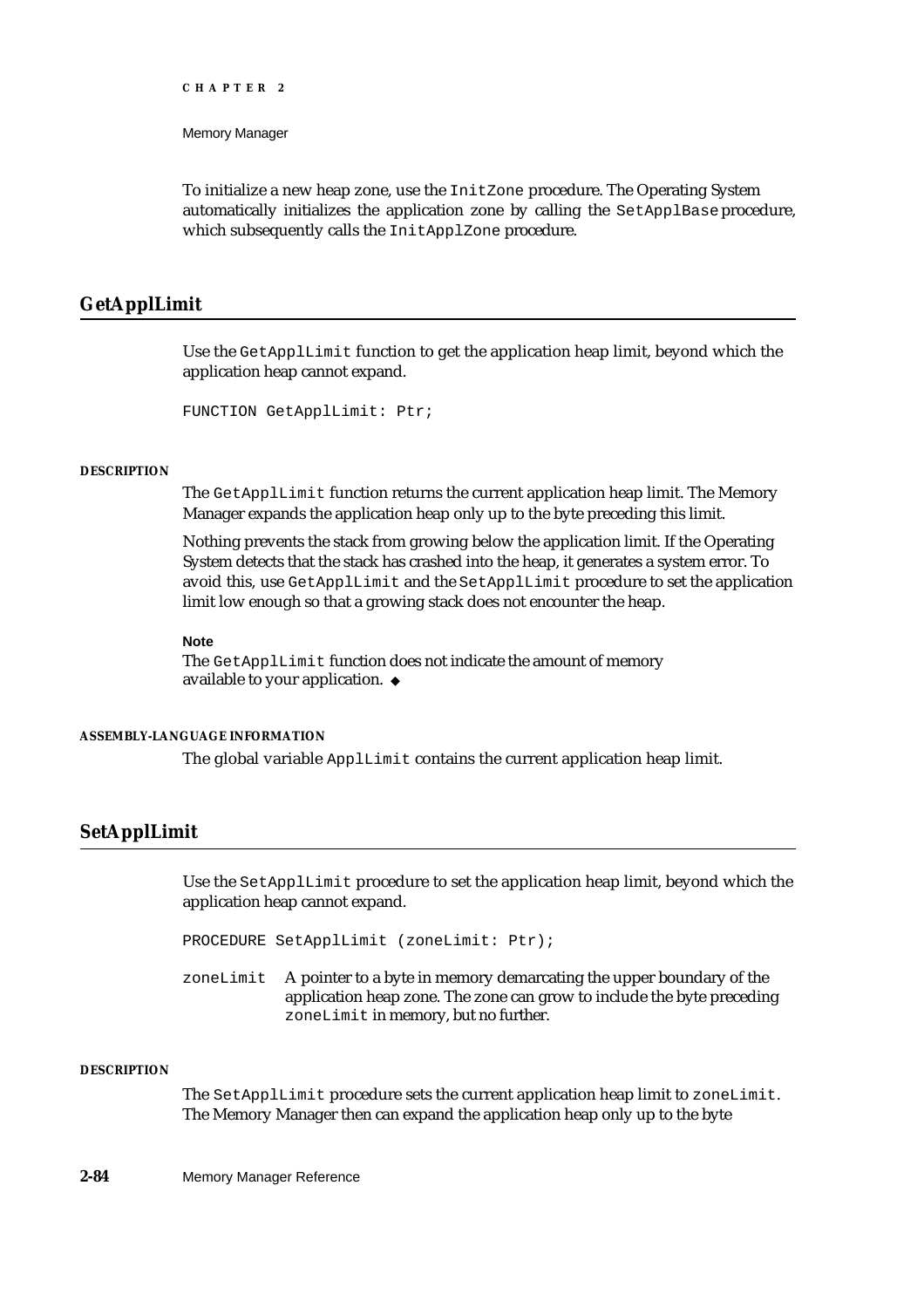#### Memory Manager

preceding the application limit. If the zone already extends beyond the specified limit, the Memory Manager does not cut it back but does prevent it from growing further.

#### **Note**

The zoneLimit parameter is not a byte count, but an absolute byte in memory. Thus, you should use the SetApplLimit procedure only with a value obtained from the Memory Manager functions GetApplLimit or ApplicationZone.

You cannot change the limit of zones other than the application heap zone.

#### **ASSEMBLY-LANGUAGE INFORMATION**

The registers on entry and exit for SetApplLimit are

#### **Registers on entry**

A0 Pointer to desired new zone limit

#### **Registers on exit**

D0 Result code

#### **RESULT CODES**

noErr 0 No error<br>memFullErr -108 Notenou memFullErr –108 Not enough memory

# **TopMem**

To find out the location of the top of an application's partition, you can use the TopMem function, which exhibits special behavior during the startup process.

FUNCTION TopMem: Ptr;

#### **DESCRIPTION**

Except during the startup process, the TopMem function returns a pointer to the byte at the top of an application's partition, directly above the jump table. The function does this to maintain compatibility with programs that check TopMem to find out how much memory is installed in a computer. To obtain this information, you can currently use the Gestalt function.

The function exhibits special behavior at startup time, and the value it returns controls the amount by which an extension can lower the value of the global variable  $\text{Buffer }$  at startup time. If you are writing a system extension, you should not lower the value of BufPtr by more than MemTop DIV 2 + 1024. If you do lower BufPtr too far, the startup process generates an out-of-memory system error.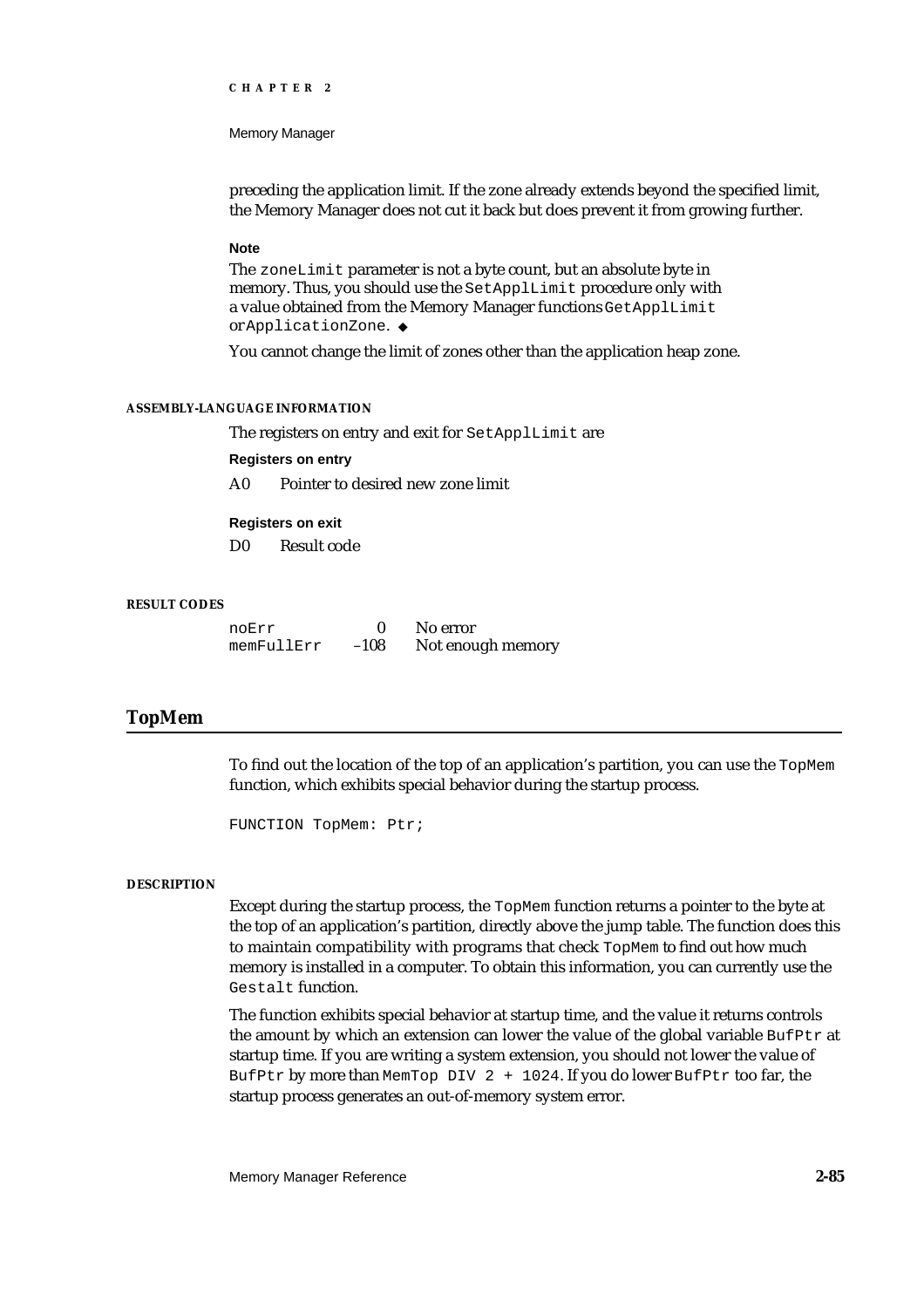Memory Manager

You should never need to call TopMem except during the startup process.

# **ASSEMBLY-LANGUAGE INFORMATION**

The TopMem function returns the value of the MemTop global variable.

# **InitZone**

If you want to use heap zones other than the original application heap zone, a temporary memory zone, or the system heap zone, you can use the InitZone procedure to initialize a new heap zone.

PROCEDURE InitZone (pGrowZone: ProcPtr; cMoreMasters: Integer; limitPtr, startPtr: Ptr);

pGrowZone A pointer to a grow-zone function for the new heap zone. If you do not want the new zone to have a grow-zone function, set this parameter to NIL.

cMoreMasters

The number of master pointers that should be allocated at a time for the new zone. The Memory Manager allocates this number initially, and, if it needs to allocate more later, allocates them in increments of this same number.

- limitPtr The first byte beyond the end of the zone.
- startPtr The first byte of the new zone.

## **DESCRIPTION**

The InitZone procedure creates a new heap zone, initializes its header and trailer, and makes it the current zone. Although the new zone occupies memory addresses from startPtr through limitPtr–1, the new zone includes a zone header and a zone trailer. In addition, the new zone contains a block header for the master pointer block and 4 bytes for each master pointer. If you need to create a zone with some specific number of usable bytes, see "Organization of Memory," beginning on page 2-19, for details on the sizes of the zone header, zone trailer, and block header.

#### **Note**

The sizes of zones and block headers may change in future system software versions. You should ensure that your zones are large enough to accommodate a reasonable increase in the sizes of those structures.

#### **SPECIAL CONSIDERATIONS**

Because InitZone changes the current zone, you should not call it at interrupt time.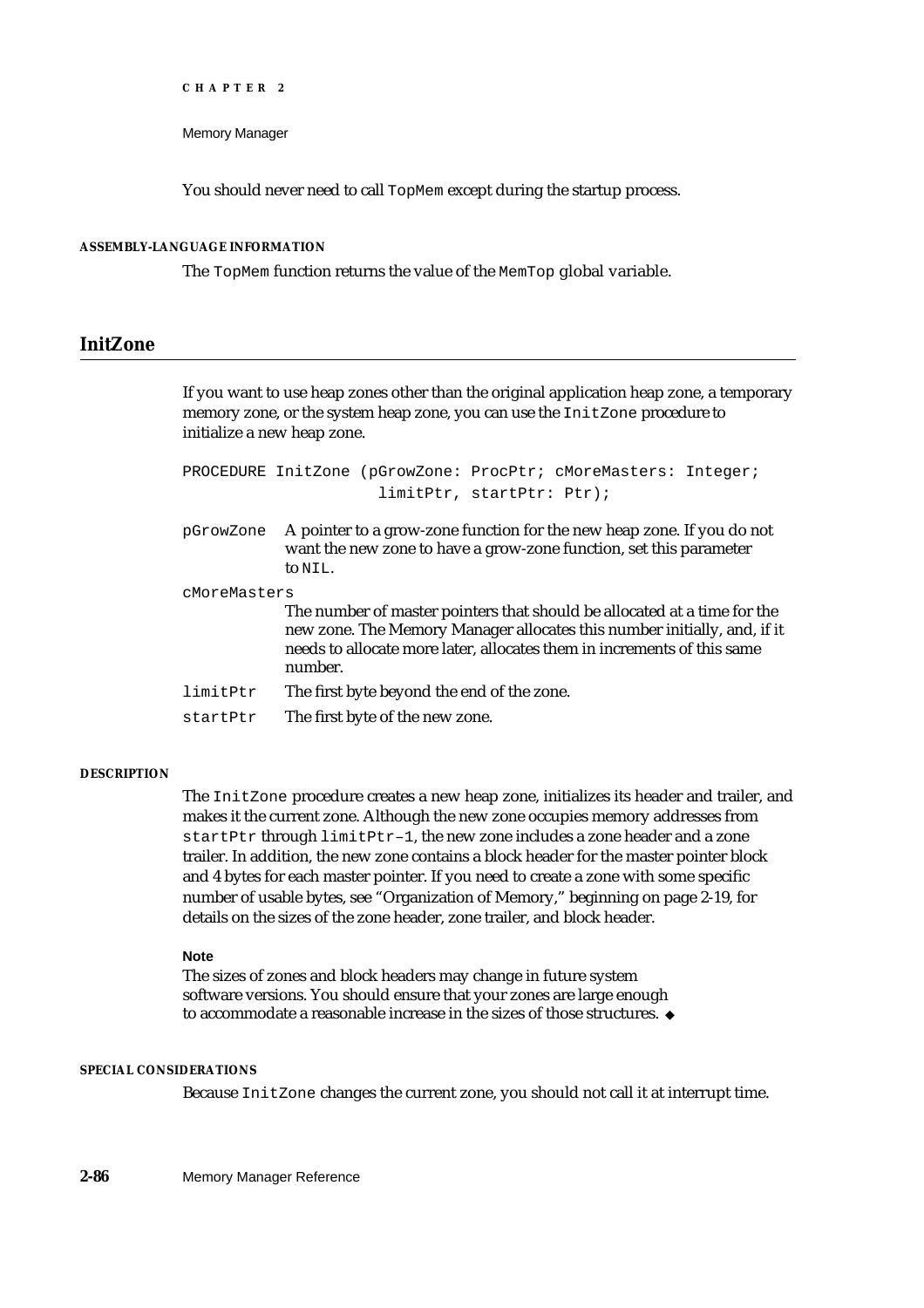Memory Manager

#### **ASSEMBLY-LANGUAGE INFORMATION**

The registers on entry and exit for InitZone are

**Registers on entry**

A0 Pointer to parameter block

**Registers on exit**

D0 Result code

The parameter block whose address is passed in register A0 has no Pascal type definition. It has this structure:

#### **Parameter block**

| startPtr     | Ptr     | The first byte of the new zone.                                    |
|--------------|---------|--------------------------------------------------------------------|
| limitPtr     | Ptr     | The first byte beyond the new zone.                                |
| cMoreMasters | Integer | The number of master pointers to be allocated<br>at a time.        |
| pGrowZone    | ProcPtr | A pointer to the new zone's grow-zone<br>function, or NIL if none. |

## **RESULT CODES**

noErr 0 No error

# **InitApplZone**

The Process Manager calls the InitApplZone procedure indirectly when it starts up your application. You should never need to call it. It is documented for completeness only.

PROCEDURE InitApplZone;

#### **DESCRIPTION**

The InitApplZone procedure initializes the application heap zone and makes it the current zone. The Memory Manager discards the contents of any previous application zone and discards all previously existing blocks in that zone. The procedure sets the zone's grow-zone function to NIL.

**WARNING**  $\mathbf{s}$ 

> Reinitializing the application zone from within a running program is dangerous, because the application's code itself normally resides in the application zone. To do so safely, you must make sure that the code containing the InitApplZone call is not in the application zone. s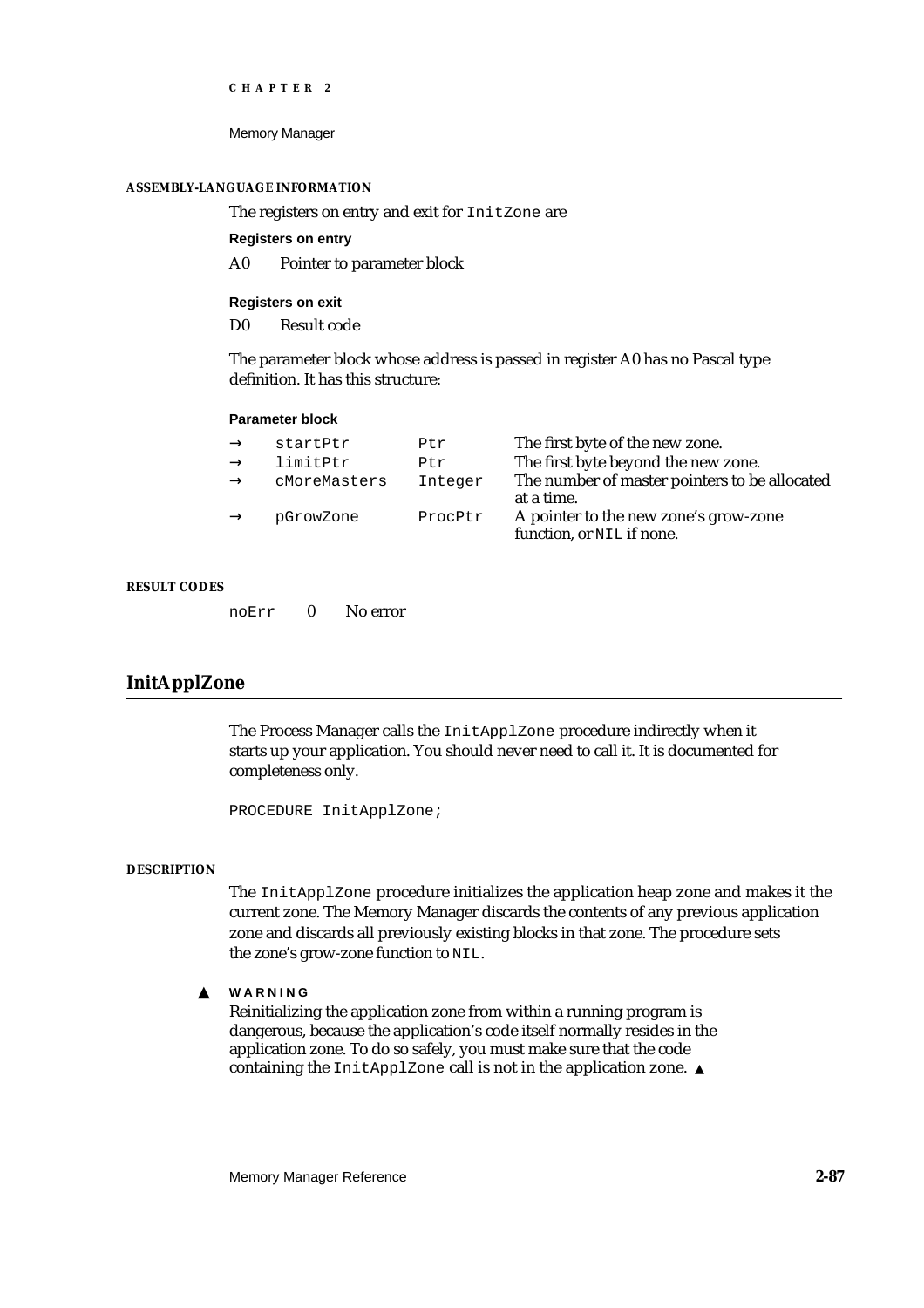Memory Manager

#### **SPECIAL CONSIDERATIONS**

You should not call InitApplZone at all, but, if you must, be sure not to call it at interrupt time because it could purge and allocate memory.

# **ASSEMBLY-LANGUAGE INFORMATION**

The registers on exit for InitApplZone are

**Registers on exit** D0 Result code

#### **RESULT CODES**

noErr 0 No error

# **SetApplBase**

The Process Manager calls the SetApplBase procedure when it starts up your application. You should never need to call it. It is documented for completeness only.

```
PROCEDURE SetApplBase (startPtr: Ptr);
```
startPtr The starting address for the application heap zone to be initialized.

#### **DESCRIPTION**

The SetApplBase procedure sets the starting address of the application heap zone for the application being initialized to the address designated by startPtr, and then calls the InitApplZone procedure.

#### $\mathbf{s}$ **WARNING**

Like InitApplZone, SetApplBase is a potentially dangerous operation, because the program's code itself normally resides in the application heap zone. To do so safely, you must make sure that the code containing the SetApplBase call is not in the application zone. s

#### **SPECIAL CONSIDERATIONS**

You should not call SetApplBase at all, but, if you must, be sure not to call it at interrupt time because it affects memory.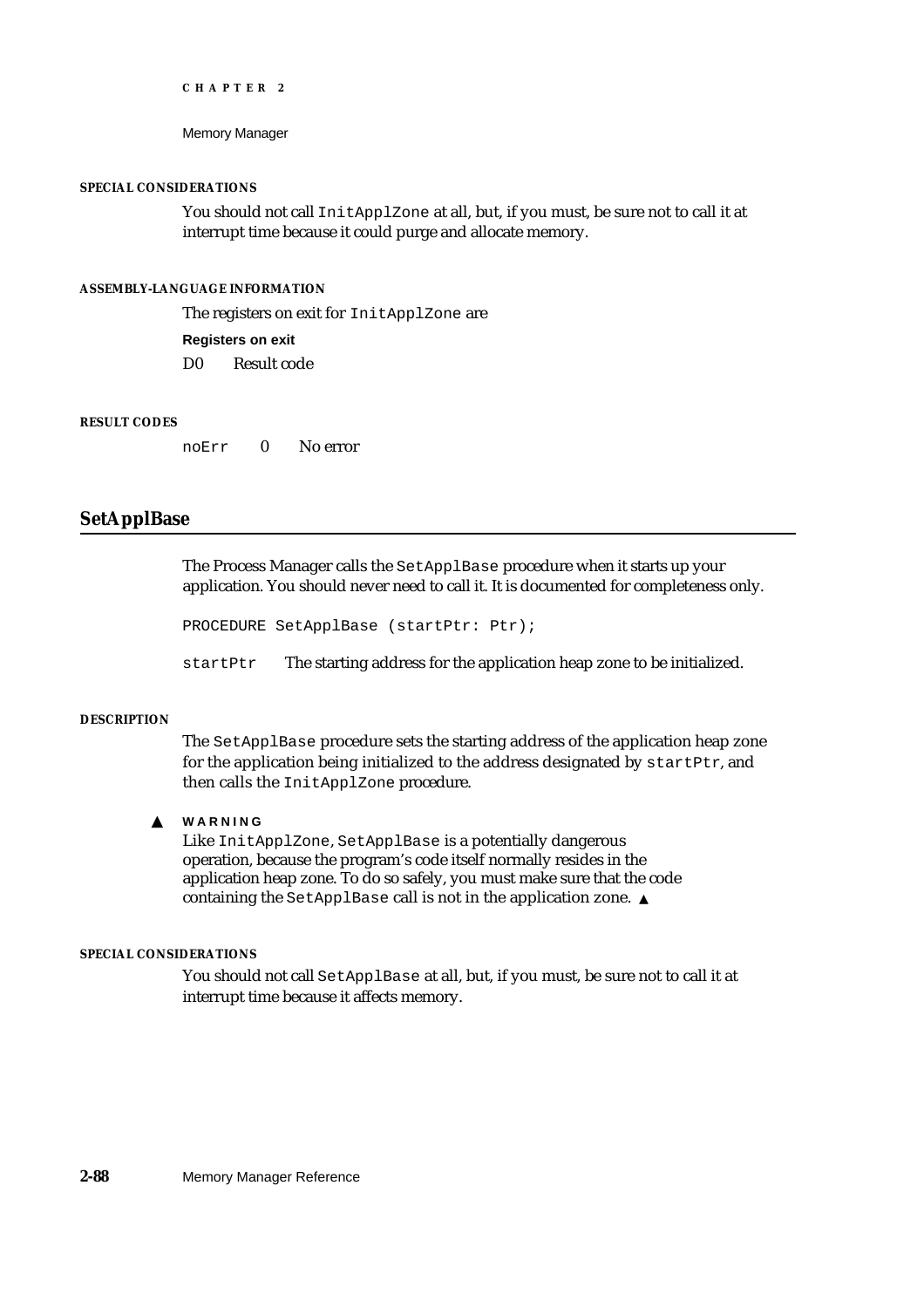Memory Manager

#### **ASSEMBLY-LANGUAGE INFORMATION**

The registers on exit for SetApplBase are

#### **Registers on exit**

D0 Result code

#### **RESULT CODES**

noErr 0 No error

# Application-Defined Routines

The Memory Manager provides a means for you to intervene in its otherwise automatic operations by allowing you to define a grow-zone function and a purge-warning procedure.

#### **Note**

Many applications use a grow-zone function as part of a general strategy to prevent low-memory situations. Most applications, however, do not need to use purge-warning procedures.

# Grow-Zone Functions

The Memory Manager calls your application's grow-zone function whenever it cannot find enough contiguous memory to satisfy a memory allocation request and has exhausted other means of obtaining the space.

# **MyGrowZone**

A grow-zone function should have the following form:

FUNCTION MyGrowZone (cbNeeded: Size): LongInt;

cbNeeded The physical size, in bytes, of the needed block, including the block header. The grow-zone function should attempt to create a free block of at least this size.

# **DESCRIPTION**

Whenever the Memory Manager has exhausted all available means of creating space within your application heap—including purging, compacting, and (if possible) expanding the heap—it calls your application-defined grow-zone function. The grow-zone function can do whatever is necessary to create free space in the heap. Typically, a grow-zone function marks some unneeded blocks as purgeable or releases an emergency memory reserve maintained by your application.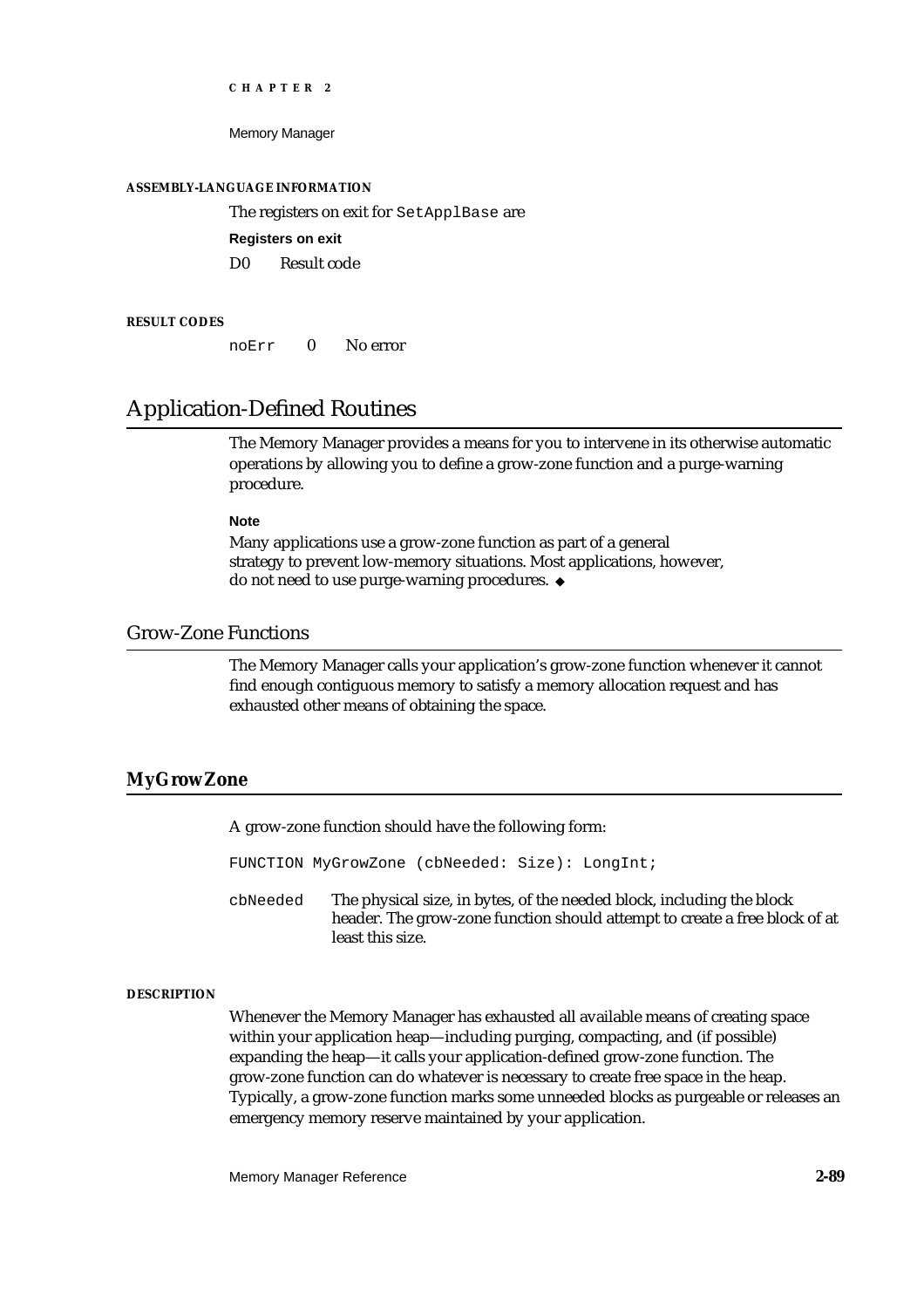#### Memory Manager

The grow-zone function should return a nonzero value equal to the number of bytes of memory it has freed, or zero if it is unable to free any. When the function returns a nonzero value, the Memory Manager once again purges and compacts the heap zone and tries to reallocate memory. If there is still insufficient memory, the Memory Manager calls the grow-zone function again (but only if the function returned a nonzero value the previous time it was called). This mechanism allows your grow-zone function to release just a little bit of memory at a time. If the amount it releases at any time is not enough, the Memory Manager calls it again and gives it the opportunity to take more drastic measures.

The Memory Manager might designate a particular relocatable block in the heap as protected; your grow-zone function should not move or purge that block. You can determine which block, if any, the Memory Manager has protected by calling the GZSaveHnd function in your grow-zone function.

Remember that a grow-zone function is called while the Memory Manager is attempting to allocate memory. As a result, your grow-zone function should not allocate memory itself or perform any other actions that might indirectly cause memory to be allocated (such as calling routines in unloaded code segments or displaying dialog boxes).

You install a grow-zone function by passing its address to the InitZone procedure when you create a new heap zone or by calling the SetGrowZone procedure at any other time.

#### **SPECIAL CONSIDERATIONS**

Your grow-zone function might be called at a time when the system is attempting to allocate memory and the value in the A5 register is not correct. If your function accesses your application's A5 world or makes any trap calls, you need to set up and later restore the A5 register by calling SetCurrentA5 and SetA5. See the chapter "Memory Management Utilities" in this book for a description of these two functions.

Because of the optimizations performed by some compilers, the actual work of the grow-zone function and the setting and restoring of the A5 register might have to be placed in separate procedures.

#### **SEE ALSO**

See the chapter "Introduction to Memory Management" in this book for a definition of a sample grow-zone function.

# Purge-Warning Procedures

The Memory Manager calls your application's purge-warning procedure whenever it is about to purge a relocatable block from your application heap.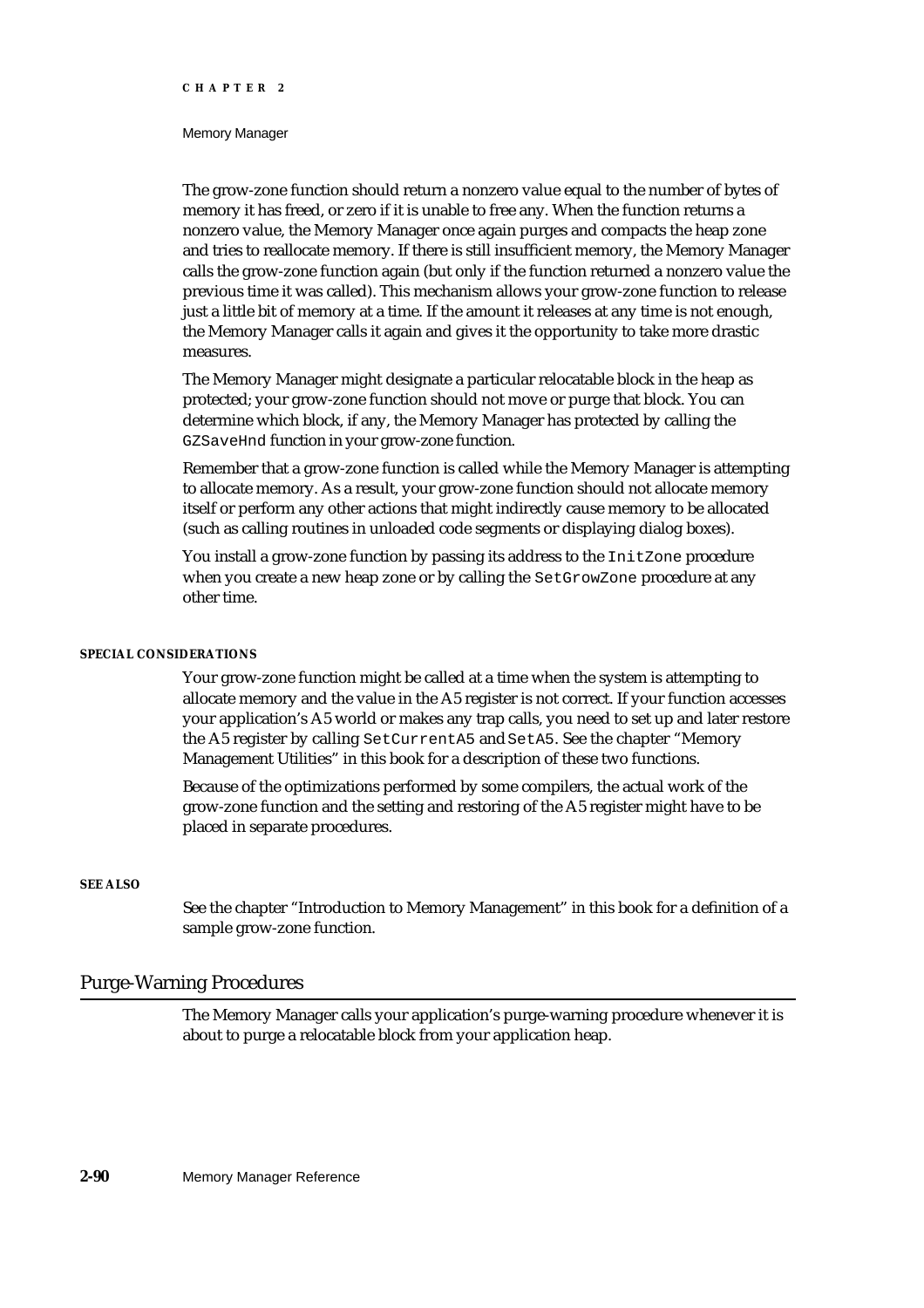```
CHAPTER 2
```
# **MyPurgeProc**

A purge-warning procedure should have the following form:

PROCEDURE MyPurgeProc (h: Handle);

h A handle to the block that is about to be purged.

#### **DESCRIPTION**

Whenever the Memory Manager needs to purge a block from the application heap, it first calls any application-defined purge-warning procedure that you have installed. The purge-warning procedure can, if necessary, save the contents of that block or otherwise respond to the warning.

Your purge-warning procedure is called during a memory-allocation request. As a result, you should not call any routines that might cause memory to be moved or purged. In particular, if you save the data of the block in a file, the file should already be open when your purge-warning procedure is called, and you should write the data synchronously.

You should not dispose of or change the purgeable status of the block whose handle is passed to your procedure.

To install a purge-warning procedure, you need to assign its address to the purgeProc field of the associated zone header.

#### **Note**

If you call the Resource Manager procedure SetResPurge with the parameter TRUE, any existing purge-warning procedure is replaced by a purge-warning procedure installed by the Resource Manager. You can execute both warning procedures by calling SetResPurge, saving the existing value of the purgeProc field of the zone header, and then reinstalling your purge-warning procedure. Your purge-warning procedure should call the Resource Manager's purge-warning procedure internally. u

#### **SPECIAL CONSIDERATIONS**

Your purge-warning procedure might be called at a time when the system is attempting to allocate memory and the value in the A5 register is not correct. If your function accesses your application's A5 world or makes any trap calls, you need to set up and later restore the A5 register by calling SetCurrentA5 and SetA5.

Because of the optimizations performed by some compilers, the actual work of the purge-warning procedure and the setting and restoring of the A5 register might have to be placed in separate procedures.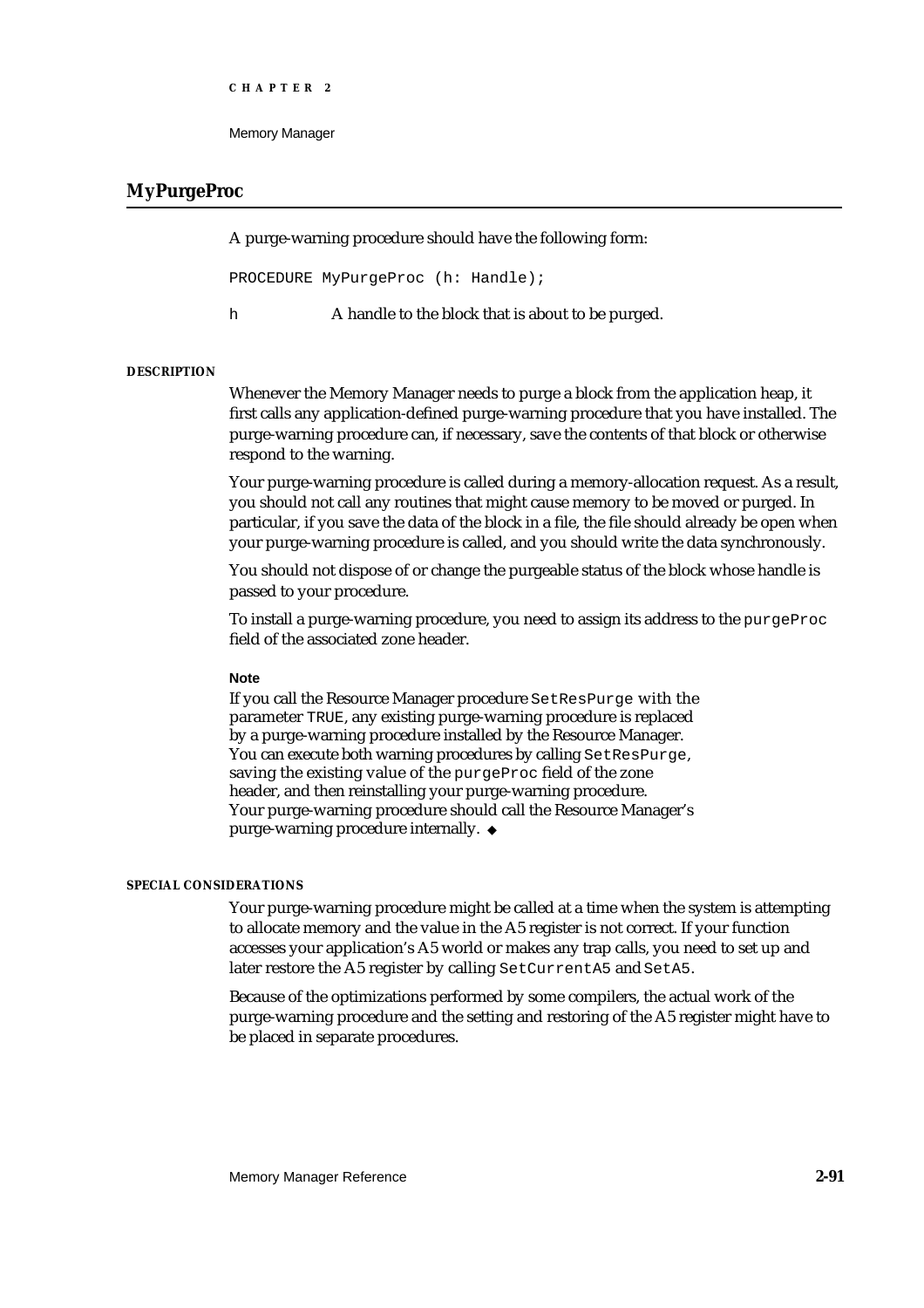#### Memory Manager

Your purge-warning procedure is called for *every* handle that is about to be purged (not necessarily for every purgeable handle in your heap, however). Your procedure should be able to determine quickly whether the handle it is passed is one whose associated data needs to be saved or otherwise processed.

# **SEE ALSO**

See "Installing a Purge-Warning Procedure" on page 2-16 for a definition of a sample purge-warning procedure and for instructions on installing the procedure.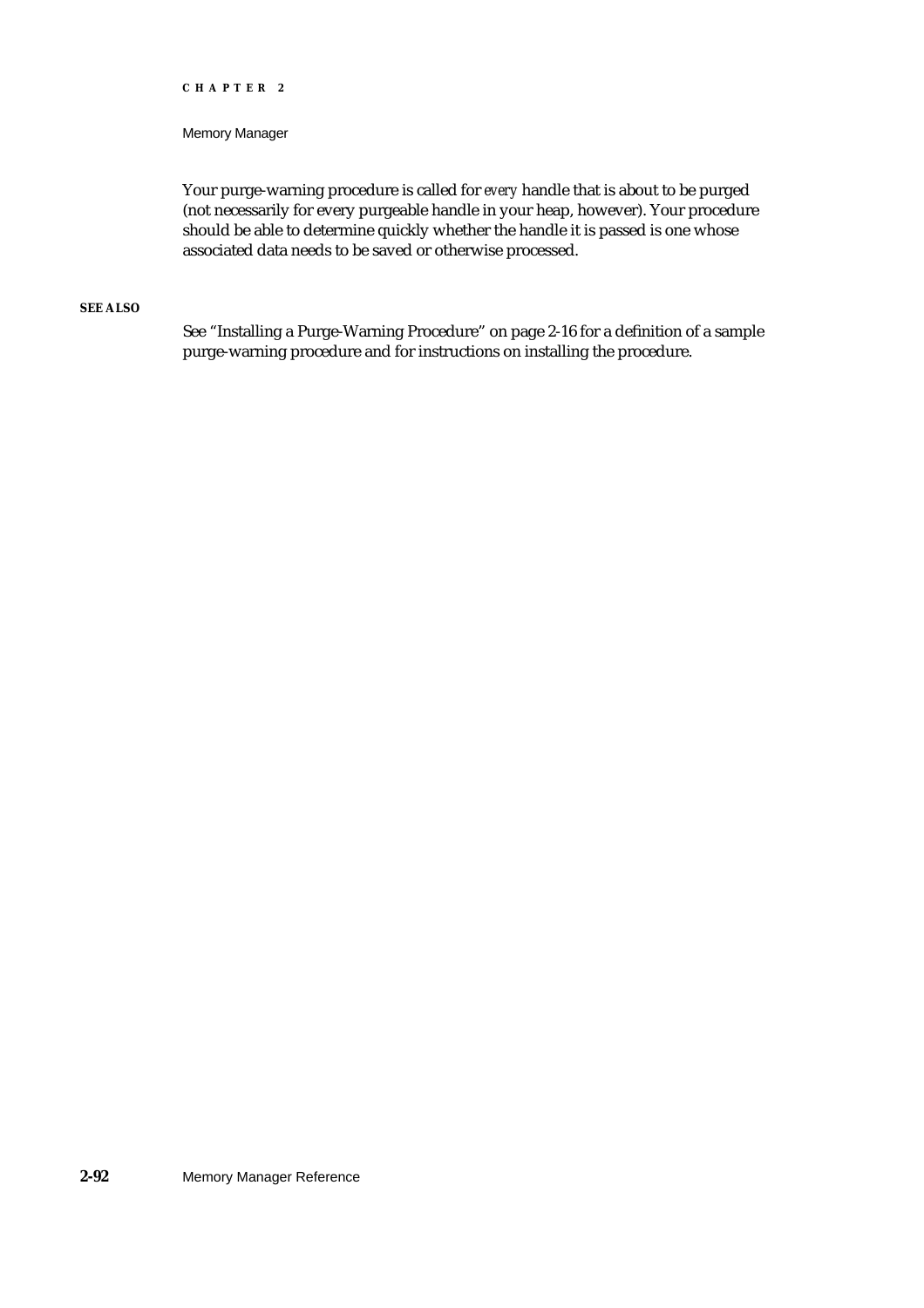# Summary of the Memory Manager

# Pascal Summary

# **Constants**

| CONST                 |                      |                                |
|-----------------------|----------------------|--------------------------------|
| {Gestalt constants}   |                      |                                |
| qestaltOSAttr         | $= 'os$<br>$\cdot$ : | ${O/S}$ attributes}            |
| qestaltTempMemSupport | $= 4i$               | {temp memory support present}  |
| qestaltRealTempMemory | $= 5i$               | {temp memory handles are real} |
| qestaltTempMemTracked | $= 6;$               | {temp memory handles tracked}  |
|                       |                      |                                |
| maxSize               | $=$ \$800000;        | {maximum size of a block}      |

# Data Types

| TYPR.        |                          |                                   |
|--------------|--------------------------|-----------------------------------|
| SignedByte   | $= -128127;$             | {arbitrary byte of memory}        |
| Byte         | $= 0.0255i$              | {unsigned, arbitrary byte}        |
| Ptr          | $=$ $\Delta$ SiqnedByte; | {pointer to nonrelocatable block} |
| Handle       | $=$ $^{\circ}$ Ptr;      | {handle to relocatable block}     |
| Str255       | $=$ STRING[255];         | {Pascal string}                   |
| StringPtr    | $=$ $^{\sim}$ Str255;    |                                   |
| StringHandle | $=$ $\Delta$ StringPtr;  |                                   |
| ProcPtr      | $=$ Ptr;                 | {procedure pointer}               |
| Size         | LongInt;                 | {size in bytes of block}          |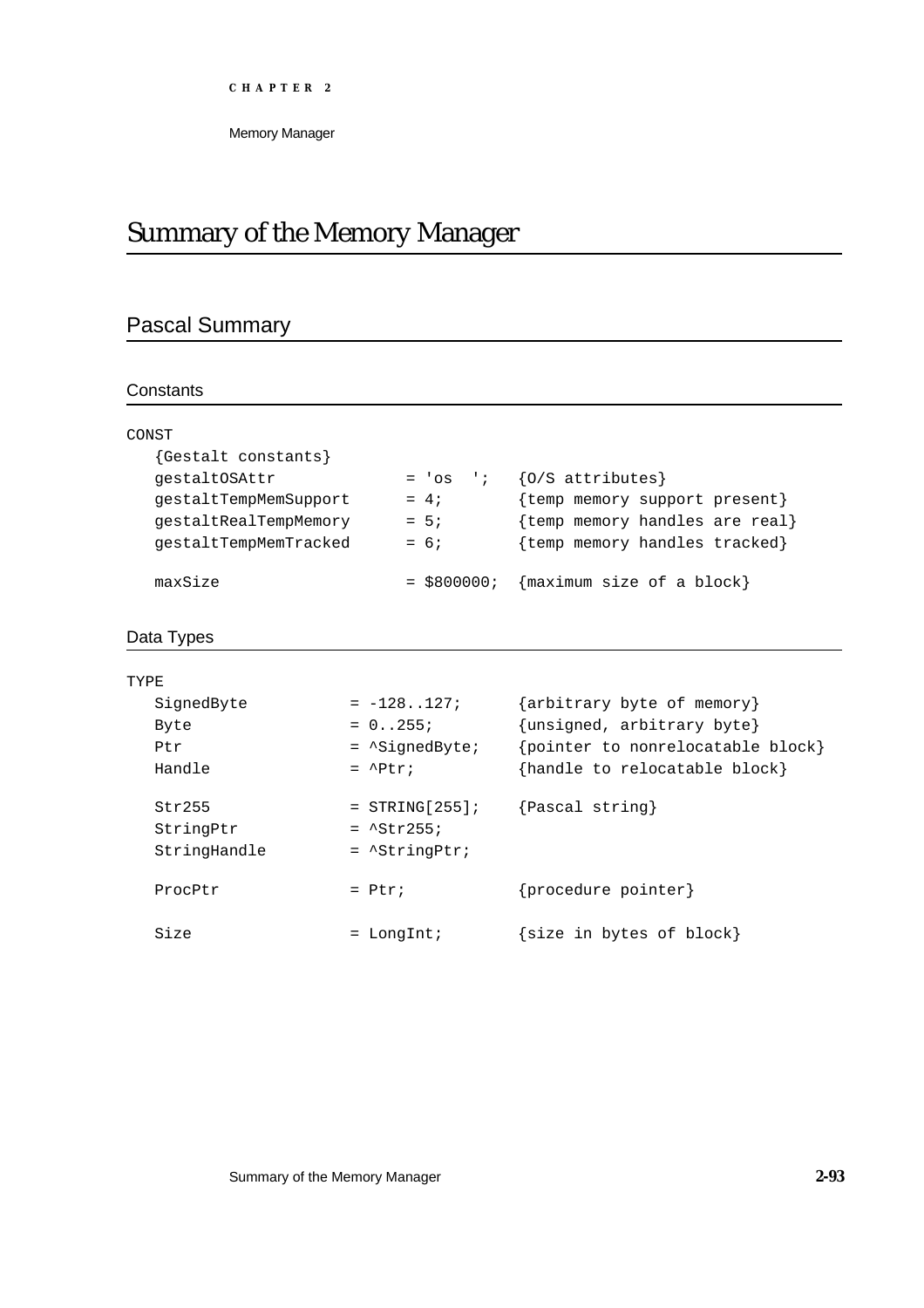```
CHAPTER 2
```

```
Zone =
RECORD
 bkLim: Ptr; {first usable byte after zone}
 purgePtr: Ptr; \{used \text{ internally}\}hFstFree: Ptr; {first free master pointer}zcbFree: LongInt; {number of free bytes}
 gzProc: ProcPtr; {grow-zone function}
 moreMast: Integer; {\{number\ of\ master\ bytes\ to\ allocate\}}flags: Integer; {used internally}
 cntRel: Integer; {reserved}
 maxRel: Integer; {reserved}
 cntNRel: Integer; {reserved}
 maxNRel: Integer; {reserved}
 cntEmpty: Integer; {reserved}
 cntHandles: Integer; {reserved}
 minCBFree: LongInt; {reserved}
 purgeProc: ProcPtr; {purge-warning procedure}
 sparePtr: Ptr; \{used \text{ internally}\}allocPtr: Ptr; {\text{used internally}}heapData: Integer; {first} usable byte in zone}
END;
THz = ^2Zone; \{zone\}
```
# Memory Manager Routines

# **Setting Up the Application Heap**

PROCEDURE MaxApplZone; PROCEDURE MoreMasters;

# **Allocating and Releasing Relocatable Blocks of Memory**

```
FUNCTION NewHandle (logicalSize: Size): Handle;
FUNCTION NewHandleSys (logicalSize: Size): Handle;
FUNCTION NewHandleClear (logicalSize: Size): Handle;
FUNCTION NewHandleSysClear (logicalSize: Size): Handle;
FUNCTION NewEmptyHandle : Handle;
FUNCTION NewEmptyHandleSys : Handle;
PROCEDURE DisposeHandle (h: Handle);
```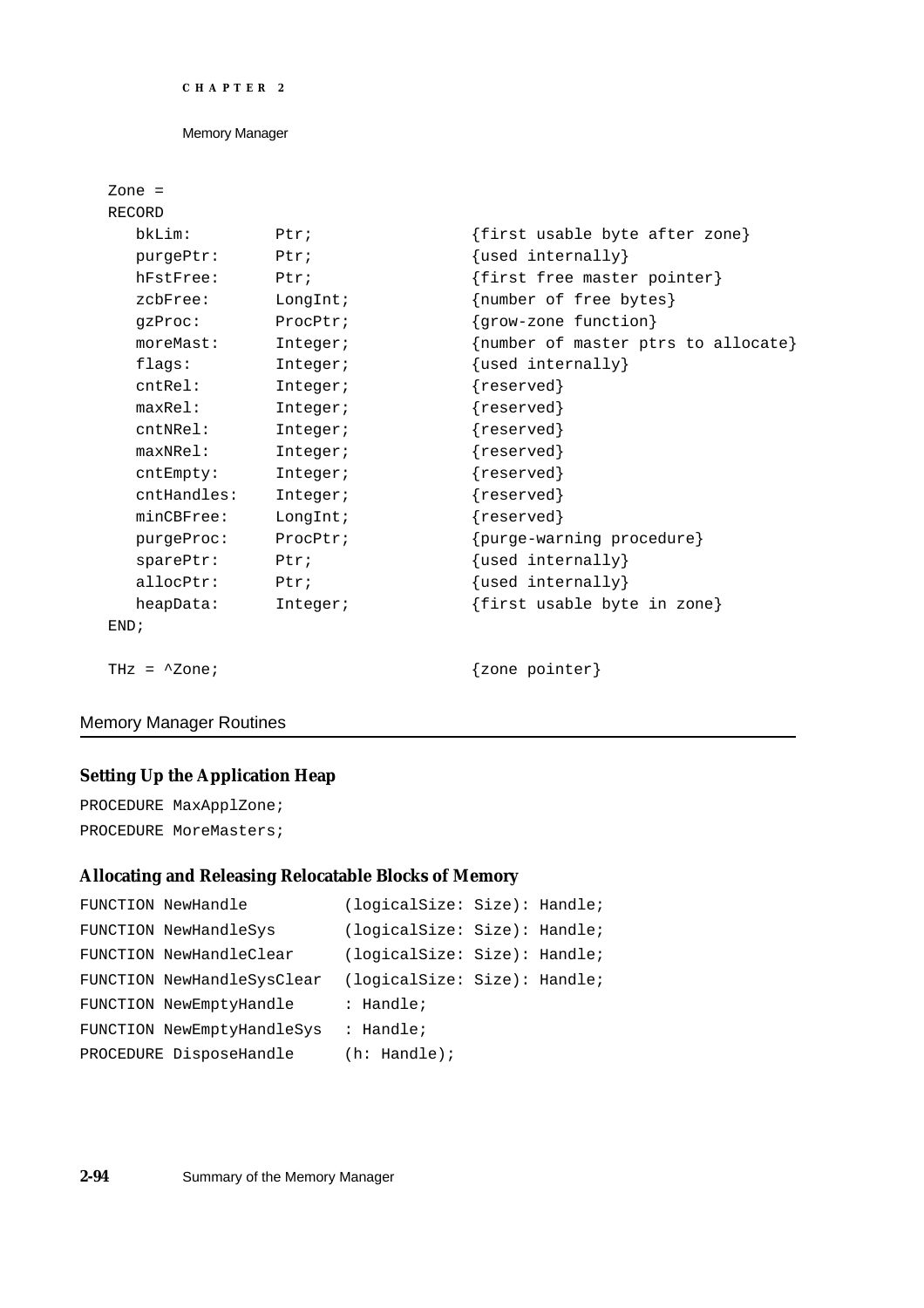Memory Manager

# **Allocating and Releasing Nonrelocatable Blocks of Memory**

| FUNCTION NewPtr |                         | (loqicalSize: Size): Ptr: |  |
|-----------------|-------------------------|---------------------------|--|
|                 | FUNCTION NewPtrSys      | (logicalSize: Size): Ptr; |  |
|                 | FUNCTION NewPtrClear    | (logicalSize: Size): Ptr; |  |
|                 | FUNCTION NewPtrSysClear | (logicalSize: Size): Ptr; |  |
|                 | PROCEDURE DisposePtr    | (p: Ptr);                 |  |

# **Changing the Sizes of Relocatable and Nonrelocatable Blocks**

| FUNCTION GetHandleSize  | $(h: \text{Handle}): \text{Size:}$                 |
|-------------------------|----------------------------------------------------|
| PROCEDURE SetHandleSize | $(h: \text{Handle}; \text{newSize}: \text{Size});$ |
| FUNCTION GetPtrSize     | (p: Ptr): Size;                                    |
| PROCEDURE SetPtrSize    | (p: Ptr: newSize: Size);                           |

# **Setting the Properties of Relocatable Blocks**

| FUNCTION HGetState  |  | $(h: \text{Handle}): \text{SignedByte};$ |                                                       |
|---------------------|--|------------------------------------------|-------------------------------------------------------|
| PROCEDURE HSetState |  |                                          | $(h: \text{Handle}; \text{flags}: \text{SignedByte};$ |
| PROCEDURE HLOCK     |  | $(h: \text{Handle})$ ;                   |                                                       |
| PROCEDURE HUnlock   |  | $(h: \text{Handle})$ ;                   |                                                       |
| PROCEDURE HPurge    |  | $(h: \text{Handle})$ ;                   |                                                       |
| PROCEDURE HNoPurge  |  | $(h: \text{Handle})$ ;                   |                                                       |
| PROCEDURE HSetRBit  |  | $(h: \text{Handle})$ ;                   |                                                       |
| PROCEDURE HC1rRBit  |  | $(h: \text{Handle})$ ;                   |                                                       |

# **Managing Relocatable Blocks**

| PROCEDURE EmptyHandle   |                            | $(h: \text{Handle})$ ; |                                 |  |
|-------------------------|----------------------------|------------------------|---------------------------------|--|
|                         | PROCEDURE ReallocateHandle |                        | (h: Handle; logicalSize: Size); |  |
| FUNCTION RecoverHandle  |                            | $(p: Ptr):$ Handle;    |                                 |  |
| PROCEDURE ReserveMem    |                            | (cbNeeded: Size);      |                                 |  |
| PROCEDURE ReserveMemSys |                            | (cbNeeded: Size);      |                                 |  |
| PROCEDURE MoveHHi       |                            | $(h: \text{Handle})$ ; |                                 |  |
| PROCEDURE HLOCKHi       |                            | $(h: \text{Handle})$ ; |                                 |  |

# **Manipulating Blocks of Memory**

| PROCEDURE BlockMove | (sourcePtr, destPtr: Ptr; byteCount: Size);                    |
|---------------------|----------------------------------------------------------------|
| FUNCTION PtrToHand  | (srcPtr: Ptr; VAR dstHndl: Handle;<br>$size:$ LongInt): OSErr; |
| FUNCTION PtrToXHand | (srcPtr: Ptr; dstHndl: Handle; size: LonqInt):<br>OSErr;       |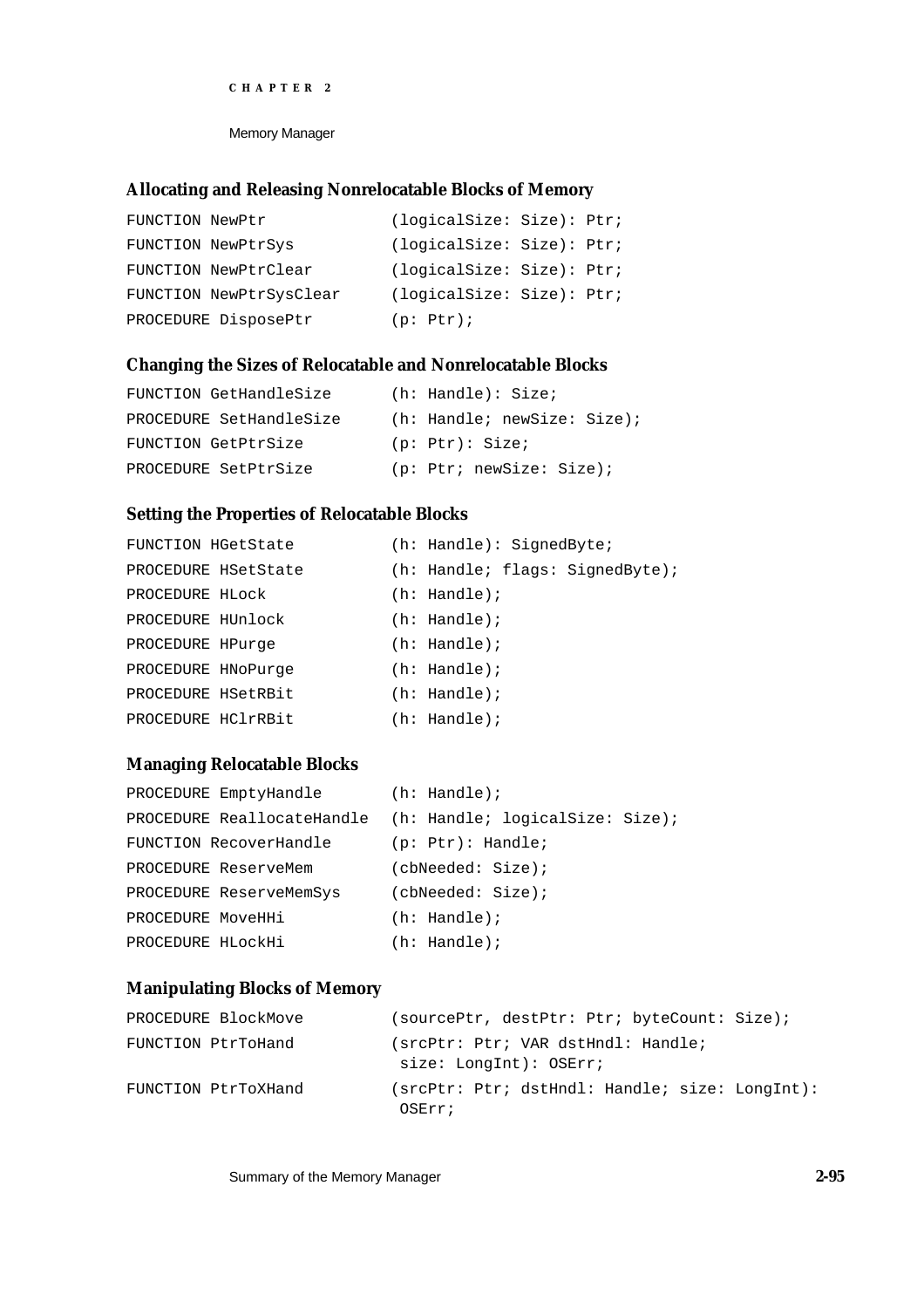Memory Manager

| FUNCTION HandToHand  | (VAR theHndl: Handle): OSErr;                    |
|----------------------|--------------------------------------------------|
| FUNCTION HandAndHand | (aHndl, bHndl: Handle): OSErr;                   |
| FUNCTION PtrAndHand  | (pntr: Ptr; hndl: Handle; size: LongInt): OSErr; |

# **Assessing Memory Conditions**

| FUNCTION FreeMem     | : LongInt;                                 |
|----------------------|--------------------------------------------|
| FUNCTION FreeMemSys  | : LongInt;                                 |
| FUNCTION MaxBlock    | : LongInt;                                 |
| FUNCTION MaxBlockSys | : LongInt;                                 |
| PROCEDURE PurgeSpace | (VAR total: LongInt; VAR contig: LongInt); |
| FUNCTION StackSpace  | : LongInt;                                 |
| FUNCTION MemError    | : OSErr;                                   |

# **Freeing Memory**

| FUNCTION CompactMem    |                   | (cbNeeded: Size): Size; |
|------------------------|-------------------|-------------------------|
| FUNCTION CompactMemSys |                   | (cbNeeded: Size): Size; |
| PROCEDURE PurgeMem     | (cbNeeded: Size); |                         |
| PROCEDURE PurgeMemSys  | (cbNeeded: Size); |                         |
| FUNCTION MaxMem        |                   | (VAR grow: Size): Size; |
| FUNCTION MaxMemSys     |                   | (VAR grow: Size): Size; |

# **Grow-Zone Operations**

| PROCEDURE SetGrowZone |           | (growZone: ProcPtr); |
|-----------------------|-----------|----------------------|
| FUNCTION GZSaveHnd    | : Handle; |                      |

# **Allocating Temporary Memory**

| FUNCTION TempNewHandle | Handle;                 |  | (logicalSize: Size; VAR resultCode: OSErr): |  |
|------------------------|-------------------------|--|---------------------------------------------|--|
| FUNCTION TempFreeMem   | : LongInt;              |  |                                             |  |
| FUNCTION TempMaxMem    | (VAR qrow: Size): Size; |  |                                             |  |

# **Accessing Heap Zones**

| FUNCTION GetZone         | : $THz$ ;                        |
|--------------------------|----------------------------------|
| PROCEDURE SetZone        | $(hz: THz)$ ;                    |
| FUNCTION ApplicationZone | : $THz$ ;                        |
| FUNCTION SystemZone      | : $THz$ ;                        |
| FUNCTION HandleZone      | $(h: \text{Handle}): \text{THz}$ |
| FUNCTION PtrZone         | (p: Ptx): THz;                   |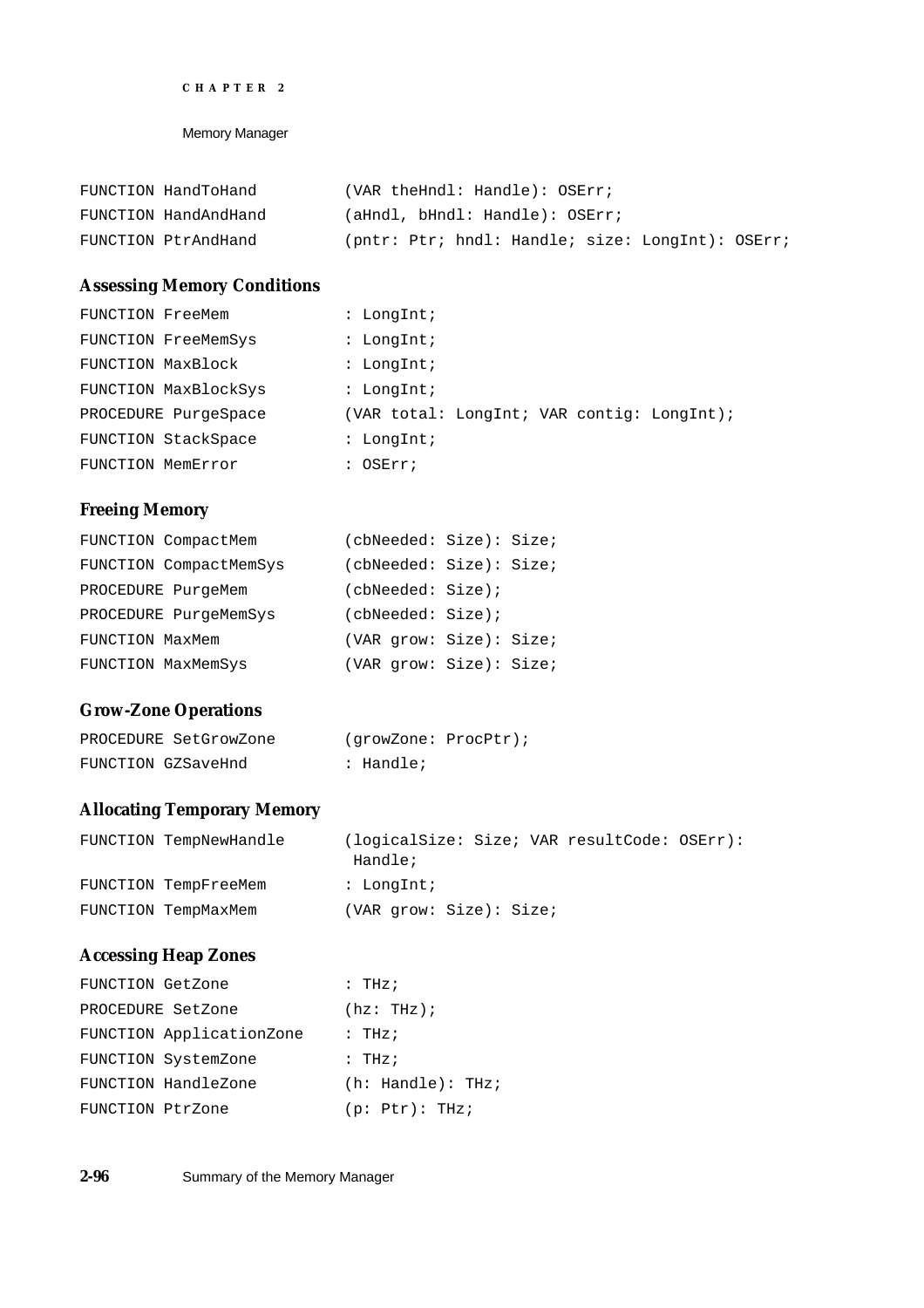Memory Manager

# **Manipulating Heap Zones**

| FUNCTION GetApplLimit   | $:$ Ptr;                                                                 |
|-------------------------|--------------------------------------------------------------------------|
| PROCEDURE SetApplLimit  | (zoneLimit: Ptr);                                                        |
| FUNCTION TopMem         | $:$ Ptr;                                                                 |
| PROCEDURE InitZone      | (pGrowZone: ProcPtr; cMoreMasters: Integer;<br>limitPtr, startPtr: Ptr); |
| PROCEDURE InitApplZone; |                                                                          |
| PROCEDURE SetApplBase   | (startPtr: Ptr);                                                         |

Application-Defined Routines

| <b>Grow-Zone Functions</b>      |                            |
|---------------------------------|----------------------------|
| FUNCTION MyGrowZone             | (cbNeeded: Size): LongInt; |
| <b>Purge-Warning Procedures</b> |                            |
| PROCEDURE MyPurgeProc           | $(h: \text{Handle})$ ;     |

# C Summary

# **Constants**

| /*Gestalt constants*/         |           |                                  |
|-------------------------------|-----------|----------------------------------|
| #define gestaltOSAttr         | $'$ os '; | /*0/S attributes*/               |
| #define gestaltTempMemSupport | 4;        | /*temp memory support present*/  |
| #define qestaltRealTempMemory | 5;        | /*temp memory handles are real*/ |
| #define gestaltTempMemTracked | 6 i       | /*temp memory handles tracked*/  |
| #define maxSize               | 0x800000i | /*maximum size of a block*/      |

# Data Types

| typedef char SignedByte;    | /*arbitrary byte of memory*/        |
|-----------------------------|-------------------------------------|
| typedef unsigned char Byte; | /*unsigned, arbitrary byte*/        |
| typedef char *Ptr;          | /*pointer to nonrelocatable block*/ |
| typedef Ptr *Handle;        | /*handle to relocatable block*/     |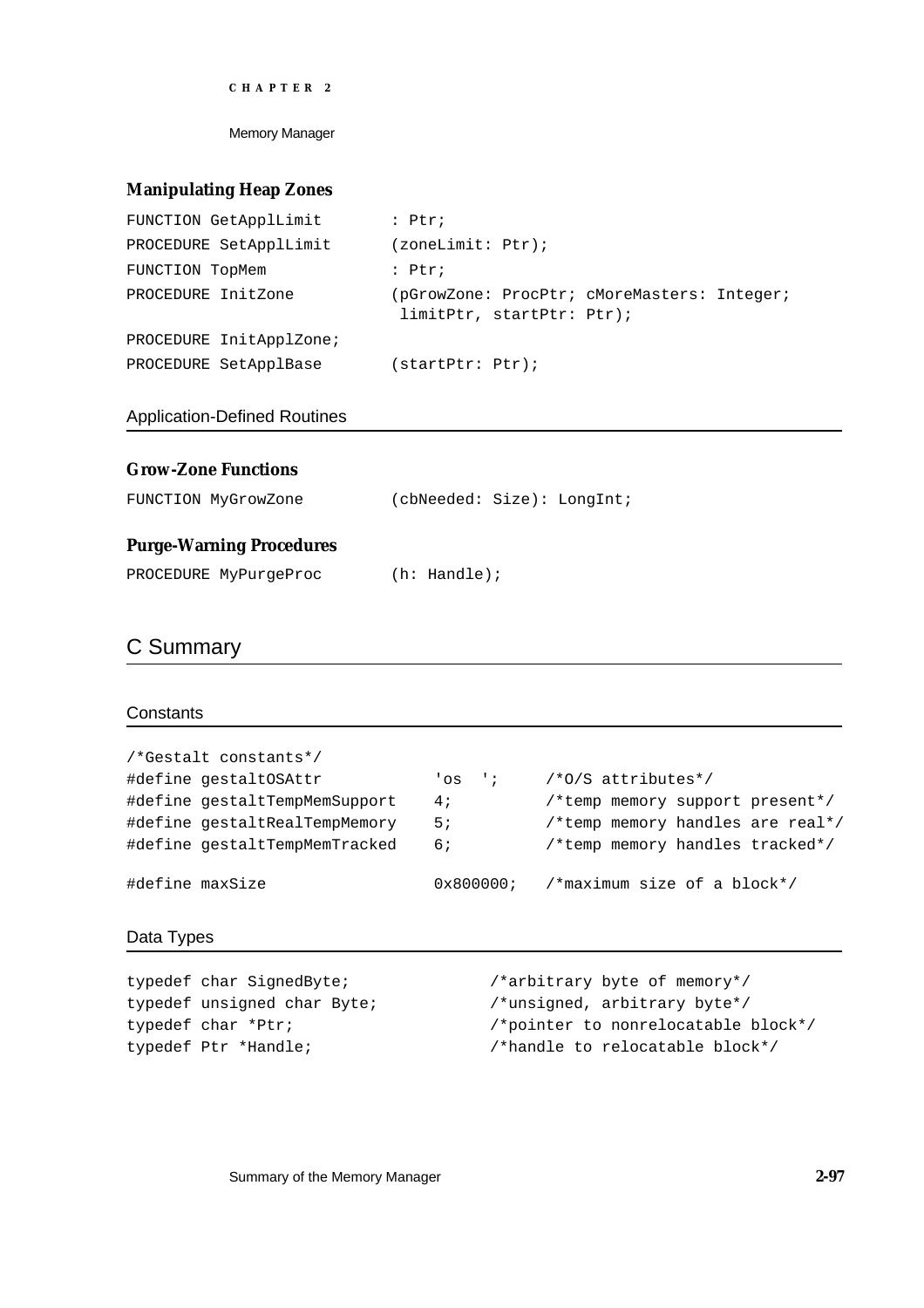```
CHAPTER 2
```

```
typedef unsigned char Str255[256]; /*Pascal string*/
typedef unsigned char *StringPtr;
typedef unsigned char **StringHandle;
typedef long (*ProcPtr)(); /*procedure pointer*/
typedef long Size; /*size in bytes of block*/
struct Zone {
  Ptr bkLim; \frac{1}{2} bkLim; \frac{1}{2} bkLim; \frac{1}{2} bkLim; \frac{1}{2} bkLim; \frac{1}{2} bkLim; \frac{1}{2} bkLim; \frac{1}{2} bkLim; \frac{1}{2} bkLim; \frac{1}{2} bkLim; \frac{1}{2} bkLim; \frac{1}{2} bkLim; \frac{1}{2} bkLim; \frac{1}{2Ptr purgePtr; /*used internally*/
  Ptr hFstFree; /*first free master pointer*/
   long zcbFree; /*number of free bytes*/
  GrowZoneProcPtr gzProc; /*grow-zone function*/
   short moreMast; \gamma*number of master ptrs to allocate*/
   short flags; \frac{1}{2} flags; \frac{1}{2} flags; \frac{1}{2} flags; \frac{1}{2} flags; \frac{1}{2} flags; \frac{1}{2} flags; \frac{1}{2} flags; \frac{1}{2} flags; \frac{1}{2} flags; \frac{1}{2} flags; \frac{1}{2} flags; \frac{1}{2} flags; \frac{1short cntRel; \sqrt{\text{reserved*}}/
   short maxRel; /*reserved*/
   short cntNRel; \sqrt{\text{``respect}''}short maxNRel; \frac{1}{2} /*reserved*/
   short cntEmpty; /*reserved*/
  short cntHandles; /*reserved*/
  long minCBFree; /*reserved*/
  ProcPtr purgeProc; /*purge-warning procedure*/
   Ptr sparePtr; /*used internally*/
  Ptr allocPtr; /*used internally*/
   short heapData; /*first usable byte in zone*/
};
typedef struct Zone Zone;
typedef Zone *THz; /*zone pointer*/
```
# Memory Manager Routines

# **Setting Up the Application Heap**

```
pascal void MaxApplZone (void);
pascal void MoreMasters (void);
```
# **Allocating and Releasing Relocatable Blocks of Memory**

```
pascal Handle NewHandle (Size byteCount);
pascal Handle NewHandleSys (Size byteCount);
pascal Handle NewHandleClear(Size byteCount);
```
**2-98** Summary of the Memory Manager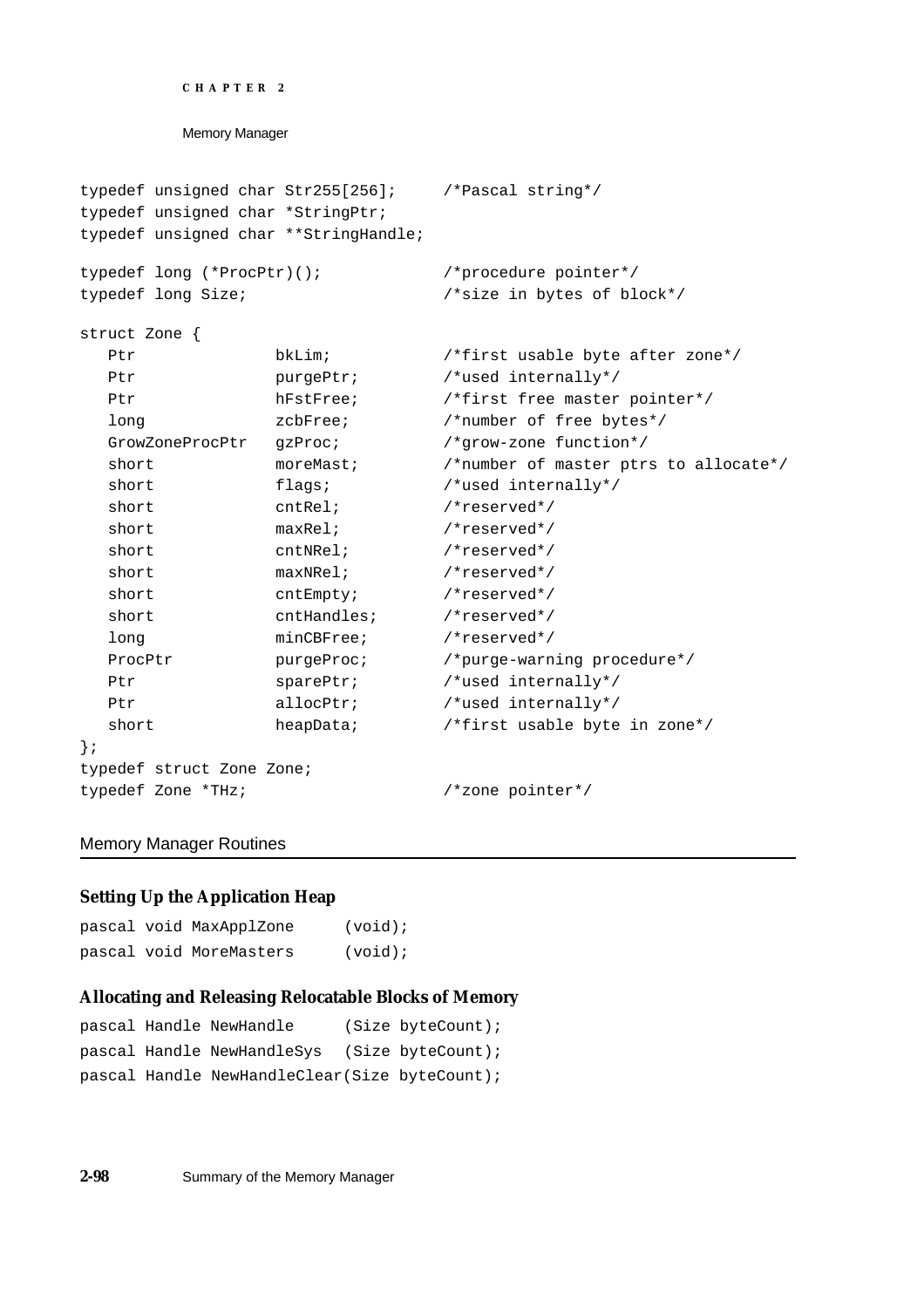Memory Manager

```
pascal Handle NewHandleSysClear
                            (Size byteCount);
pascal Handle NewEmptyHandle(void);
pascal Handle NewEmptyHandleSys
                            (void);
pascal void DisposeHandle (Handle h);
```
# **Allocating and Releasing Nonrelocatable Blocks of Memory**

```
pascal Ptr NewPtr (Size byteCount);
pascal Ptr NewPtrSys (Size byteCount);
pascal Ptr NewPtrClear (Size byteCount);
pascal Ptr NewPtrSysClear (Size byteCount);
pascal void DisposePtr (Ptr p);
```
# **Changing the Sizes of Relocatable and Nonrelocatable Blocks**

|  | pascal Size GetHandleSize | (Handle h);               |
|--|---------------------------|---------------------------|
|  | pascal void SetHandleSize | (Handle h, Size newSize); |
|  | pascal Size GetPtrSize    | (Ptr p);                  |
|  | pascal void SetPtrSize    | (Ptr p, Size newSize);    |

## **Setting the Properties of Relocatable Blocks**

|                    | pascal char HGetState | (Handle h); |  |                         |
|--------------------|-----------------------|-------------|--|-------------------------|
|                    | pascal void HSetState |             |  | (Handle h, char flags); |
| pascal void HLock  |                       | (Handle h); |  |                         |
|                    | pascal void HUnlock   | (Handle h); |  |                         |
| pascal void HPurge |                       | (Handle h); |  |                         |
|                    | pascal void HNoPurge  | (Handle h); |  |                         |
|                    | pascal void HSetRBit  | (Handle h); |  |                         |
|                    | pascal void HClrRBit  | (Handle h); |  |                         |

# **Managing Relocatable Blocks**

```
pascal void EmptyHandle (Handle h);
pascal void ReallocateHandle(Handle h, Size byteCount);
pascal Handle RecoverHandle (Ptr p);
pascal void ReserveMem (Size cbNeeded);
pascal void ReserveMemSys (Size cbNeeded);
pascal void MoveHHi (Handle h);
pascal void HLockHi (Handle h);
```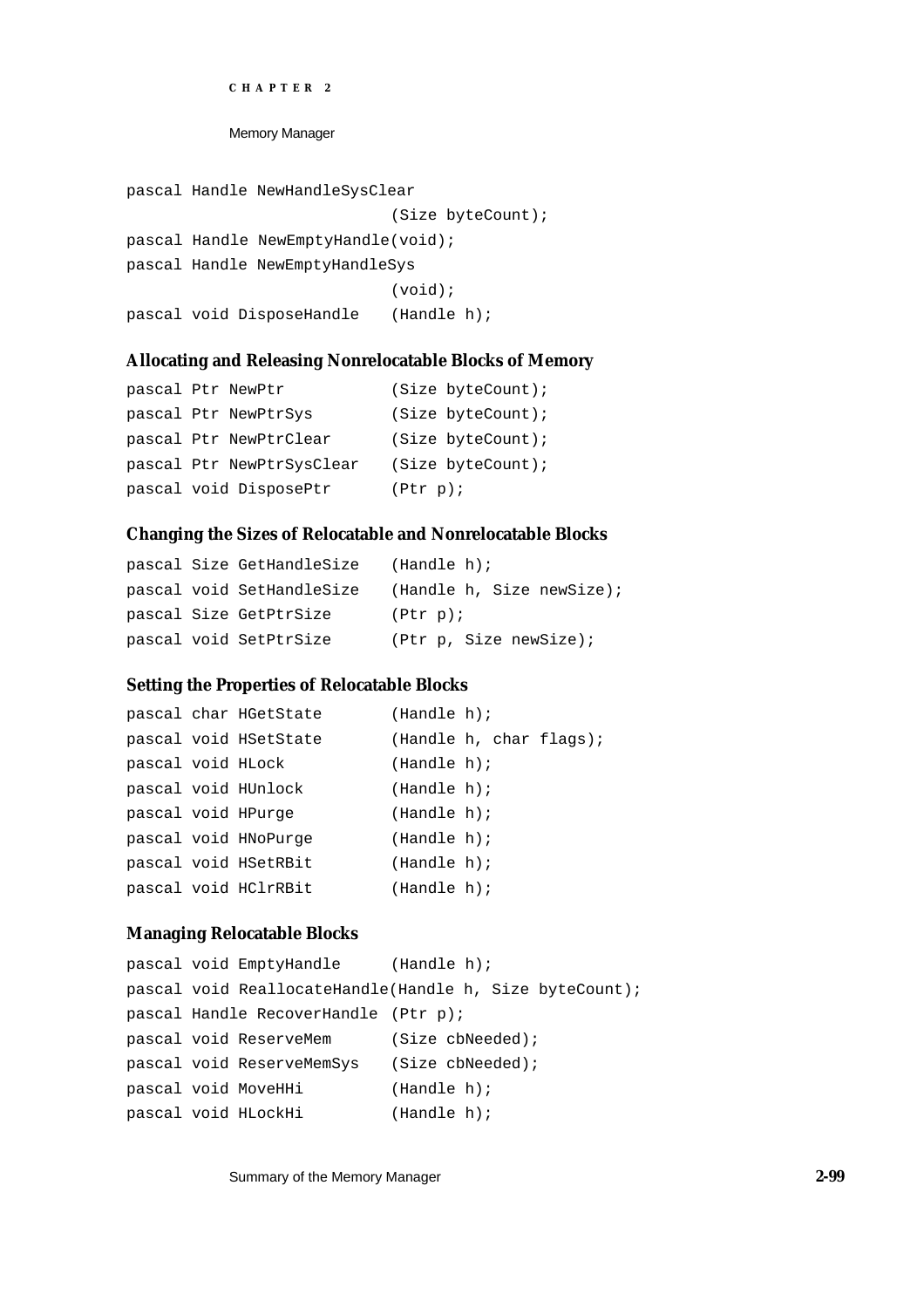Memory Manager

# **Manipulating Blocks of Memory**

| pascal void BlockMove    | (const void *srcPtr, void *destPtr,<br>Size $byteCount)$ ; |
|--------------------------|------------------------------------------------------------|
| pascal OSErr PtrToHand   | (Ptr srcPtr, Handle *dstHndl, long size);                  |
| pascal OSErr PtrToXHand  | (Ptr srcPtr, Handle dstHndl, long size);                   |
| pascal OSErr HandToHand  | (Handle *theHndl);                                         |
| pascal OSErr HandAndHand | (Handle hand1, Handle hand2);                              |
| pascal OSErr PtrAndHand  | (Ptr ptr1, Handle hand2, long size);                       |

# **Assessing Memory Conditions**

|                    | pascal long FreeMem     | $(void)$ ;                                   |
|--------------------|-------------------------|----------------------------------------------|
|                    | pascal long FreeMemSys  | $(void)$ ;                                   |
|                    | pascal long MaxBlock    | $(void)$ ;                                   |
|                    | pascal long MaxBlockSys | $(void)$ ;                                   |
|                    | pascal void PurgeSpace  | $\frac{1}{\pi}$ (long *total, long *contig); |
|                    | pascal long StackSpace  | $(void)$ ;                                   |
| #define MemError() |                         | $(* (OSErr*) 0x0220)$                        |

# **Freeing Memory**

|                    | pascal Size CompactMem    | (Size cbNeeded); |
|--------------------|---------------------------|------------------|
|                    | pascal Size CompactMemSys | (Size cbNeeded); |
|                    | pascal void PurgeMem      | (Size cbNeeded); |
|                    | pascal void PurgeMemSys   | (Size cbNeeded); |
| pascal Size MaxMem |                           | $(Size *grow);$  |
|                    | pascal Size MaxMemSys     | $(Size *grow);$  |

# **Grow-Zone Operations**

| pascal void SetGrowZone | (GrowZoneProcPtr growZone); |
|-------------------------|-----------------------------|
| #define GZSaveHnd()     | (* (Handle*) 0x0328)        |

# **Allocating Temporary Memory**

|                         | pascal Handle TempNewHandle (Size logicalSize, OSErr *resultCode); |
|-------------------------|--------------------------------------------------------------------|
| pascal long TempFreeMem | $(void)$ ;                                                         |
| pascal Size TempMaxMem  | (Size *grow);                                                      |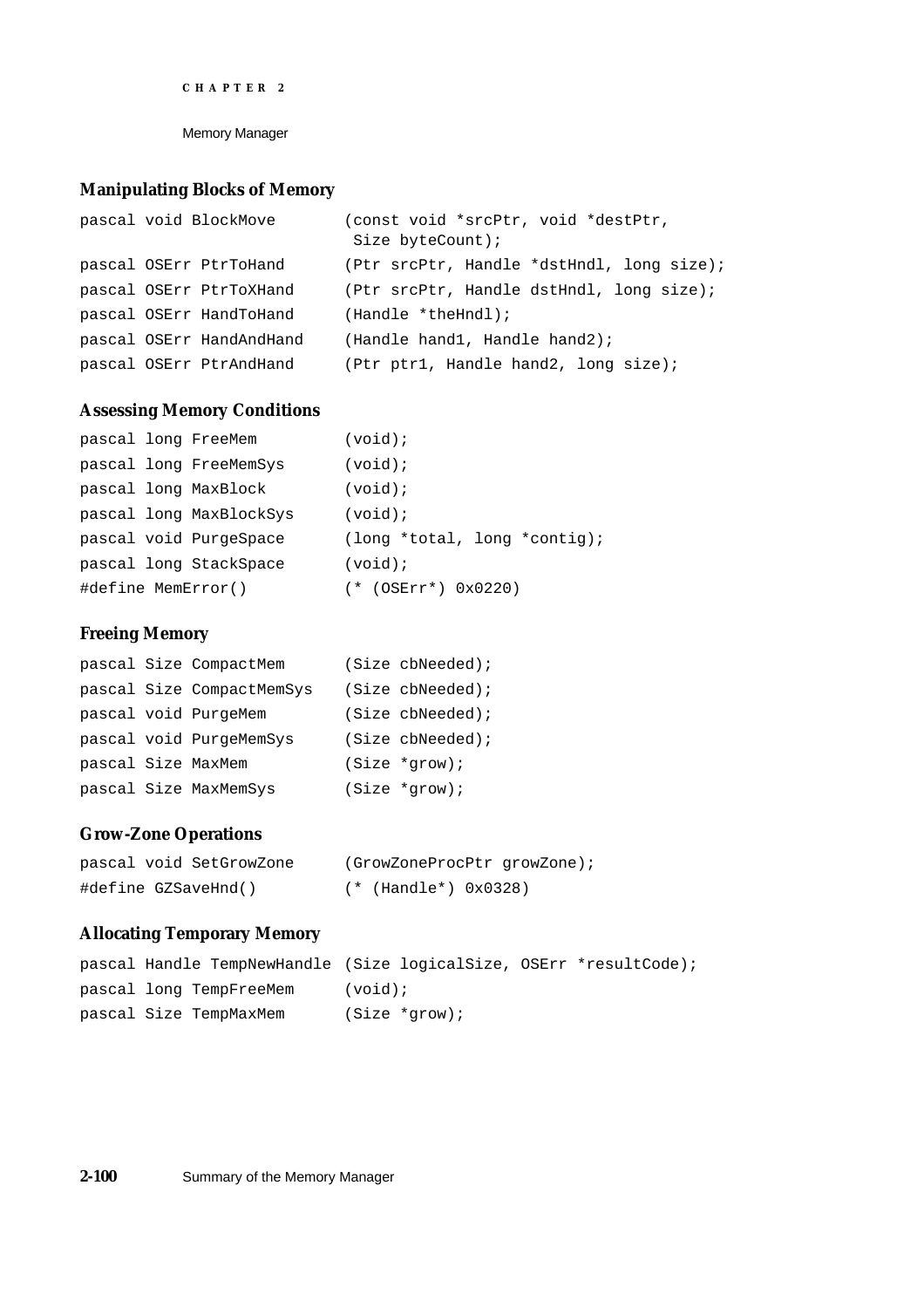Memory Manager

# **Accessing Heap Zones**

| pascal THz GetZone        | $(void)$ ;             |
|---------------------------|------------------------|
| pascal void SetZone       | (THz hz);              |
| #define ApplicationZone() | $(*$ (THz*) $0x02AA)$  |
| #define SystemZone()      | $(*$ (THz*) $0x02A6$ ) |
| pascal THz HandleZone     | (Handle h);            |
| pascal THz PtrZone        | (Ptr p);               |

# **Manipulating Heap Zones**

| #define GetApplLimit() (* (Ptr*) 0x0130) |                                                                                     |
|------------------------------------------|-------------------------------------------------------------------------------------|
| pascal void SetApplLimit                 | (void *zoneLimit);                                                                  |
| #define TopMem()                         | $(*$ (Ptr*) $0x0108$ )                                                              |
| pascal void InitZone                     | (GrowZoneProcPtr pgrowZone, short cmoreMasters,<br>void *limitPtr, void *startPtr); |
| pascal void InitApplZone                 | $(void)$ ;                                                                          |
| pascal void SetApplBase                  | $(void *startPtr);$                                                                 |

# Application-Defined Routines

# **Grow-Zone Functions**

|  | pascal long MyGrowZone | $(Size$ cbNeeded); |
|--|------------------------|--------------------|
|  |                        |                    |

# **Purge-Warning Procedures**

pascal void MyPurgeProc (Handle h);

# Assembly-Language Summary

# **Constants**

| <i>i</i> flags in trap words                       |     |       |                              |
|----------------------------------------------------|-----|-------|------------------------------|
| CLEAR                                              | EOU | \$200 | iset all bytes in block to 0 |
| SYS                                                | EOU | \$400 | <i>i</i> use the system heap |
| <i>i</i> values for the tag byte of a block header |     |       |                              |
| tyBkFree                                           | EOU | 0     | <i>i</i> free block          |
| tyBkNRel                                           | EOU | 1     | ; nonrelocatable block       |
| tyBkRel                                            | EOU | 2     | <i>i</i> relocatable block   |

Summary of the Memory Manager **2-101**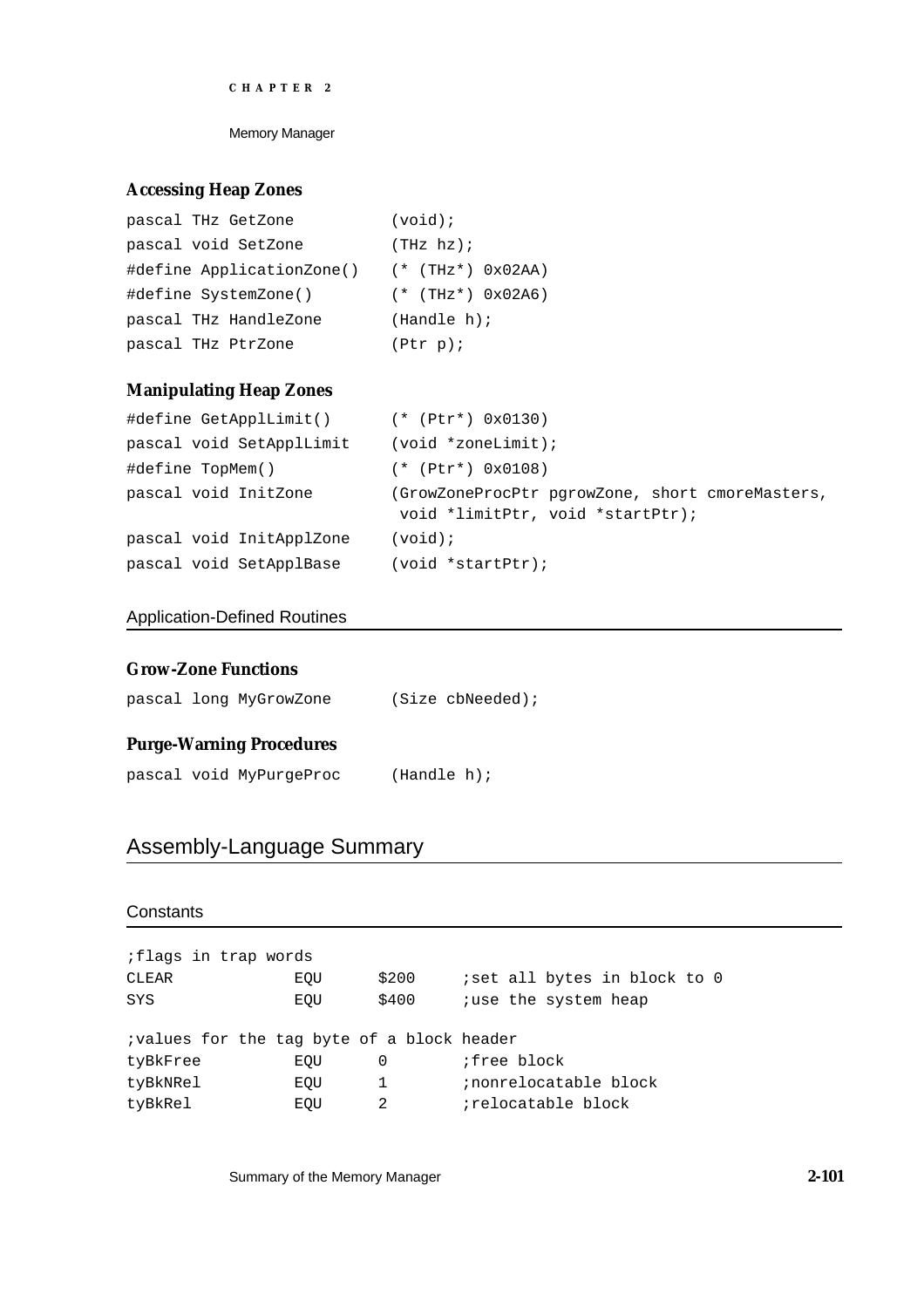```
CHAPTER 2
```

|          |  |     |    | iflags for the high-order byte of a 24-bit master pointer |  |
|----------|--|-----|----|-----------------------------------------------------------|--|
| lock     |  | EOU |    | ;lock bit                                                 |  |
| purge    |  | EOU | h  | ;purge bit                                                |  |
| resource |  | EOU | ь. | <i>iresource</i> bit                                      |  |

# Data Structures

# **Zone Data Structure**

| $\bf{0}$ | bkLim      | long    | pointer to first usable byte after zone |
|----------|------------|---------|-----------------------------------------|
| 4        | purgePtr   | long    | used internally                         |
| 8        | hFstFree   | long    | first free master pointer               |
| 12       | zcbFree    | 4 bytes | number of free bytes in zone            |
| 16       | qzProc     | long    | grow-zone function                      |
| 20       | mAllocCnt  | word    | number of master pointers to allocate   |
| 22       | flags      | word    | used internally                         |
| 24       | cntRel     | word    | reserved                                |
| 26       | maxRe1     | word    | reserved                                |
| 28       | cntNRel    | word    | reserved                                |
| 30       | maxNRe1    | word    | reserved                                |
| 32       | cntEmpty   | word    | reserved                                |
| 34       | cntHandles | word    | reserved                                |
| 36       | minCBFree  | long    | reserved                                |
| 40       | purgeProc  | long    | purge-warning procedure                 |
| 44       | sparePtr   | long    | used internally                         |
| 48       | allocPtr   | long    | used internally                         |
| 52       | heapData   | word    | first usable byte in zone               |

# **Parameter Block for** InitZone **Procedure**

| - 0 | startPtr     | long | first byte of new zone                              |
|-----|--------------|------|-----------------------------------------------------|
| 4   | limitPtr     | long | first byte beyond new zone                          |
| -8  | cMoreMasters | word | number of master pointers to be allocated at a time |
| 10  | pGrowZone    | long | pointer to grow-zone function for new zone          |

# Trap Macros

# **Trap Macro Names**

| Pascal name   | Trap macro name |
|---------------|-----------------|
| BlockMove     | BlockMove       |
| CompactMem    | CompactMem      |
| CompactMemSys | CompactMem      |
| DisposeHandle | DisposeHandle   |
| DisposePtr    | _DisposePtr     |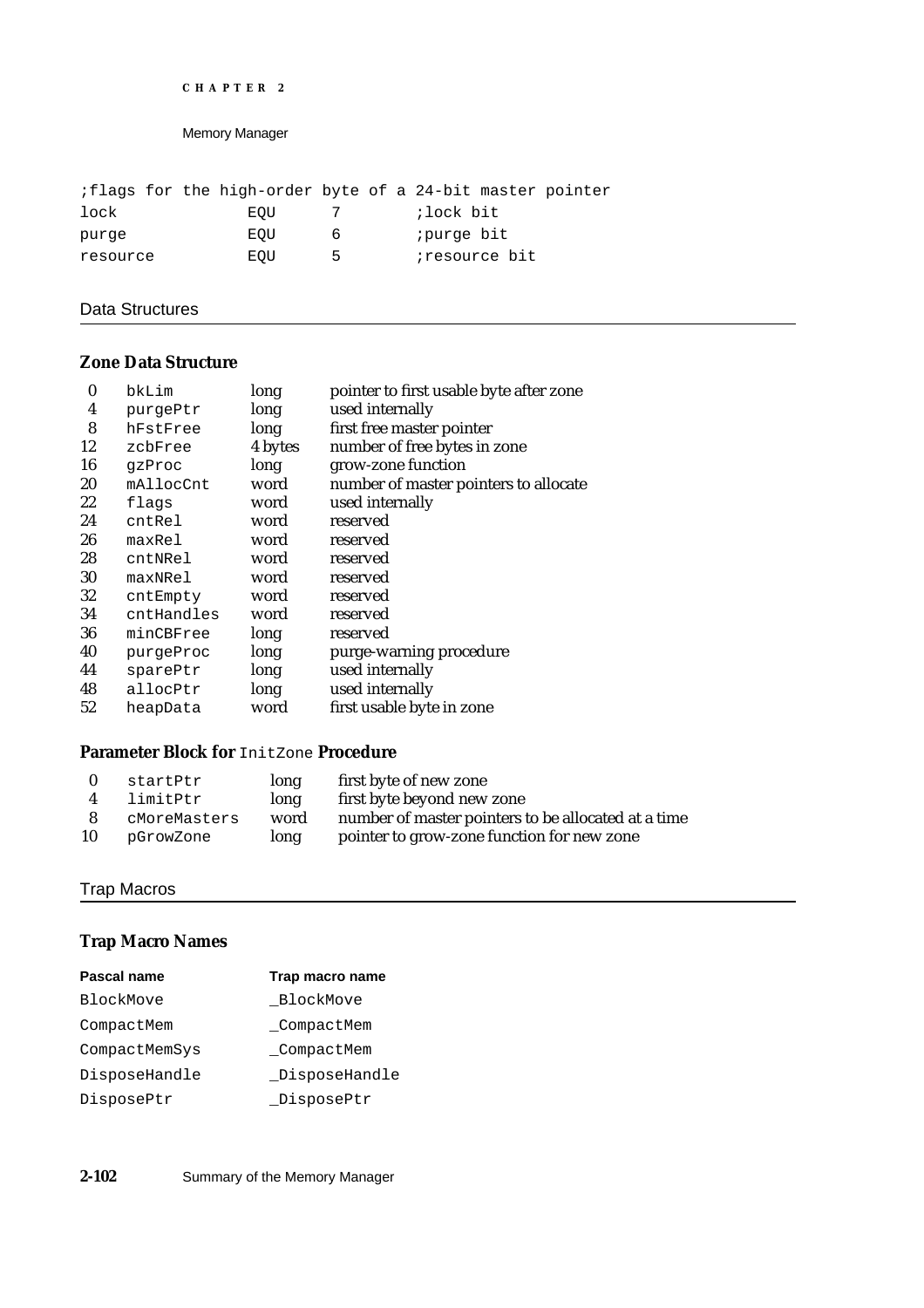| Pascal name       | Trap macro name |
|-------------------|-----------------|
| EmptyHandle       | EmptyHandle     |
| FreeMem           | FreeMem         |
| FreeMemSys        | FreeMem         |
| GetHandleSize     | GetHandleSize   |
| GetPtrSize        | _GetPtrSize     |
| GetZone           | GetZone         |
| HandAndHand       | HandAndHand     |
| HandleZone        | _HandleZone     |
| HandToHand        | HandToHand      |
| HClrRBit          | HClrRBit        |
| HGetState         | _HGetState      |
| HLock             | HLock           |
| HNoPurge          | _HNoPurge       |
| HPurge            | _HPurge         |
| HSetRBit          | _HSetRBit       |
| HSetState         | HSetState       |
| HUnlock           | _HUnlock        |
| InitApplZone      | _InitApplZone   |
| InitZone          | InitZone        |
| MaxApplZone       | _MaxApplZone    |
| MaxBlock          | MaxBlock        |
| MaxBlockSys       | MaxBlock        |
| MaxMem            | MaxMem          |
| MaxMemSys         | MaxMem          |
| MoreMasters       | MoreMasters     |
| MoveHHi           | MoveHHi         |
| NewEmptyHandle    | NewEmptyHandle  |
| NewEmptyHandleSys | NewEmptyHandle  |
| NewHandle         | NewHandle       |
| NewHandleClear    | _NewHandle      |
| NewHandleSys      | NewHandle       |
| NewHandleSysClear | NewHandle       |
| NewPtr            | NewPtr          |
| NewPtrClear       | NewPtr          |
| NewPtrSys         | NewPtr          |
| NewPtrSysClear    | NewPtr          |

Summary of the Memory Manager **2-103**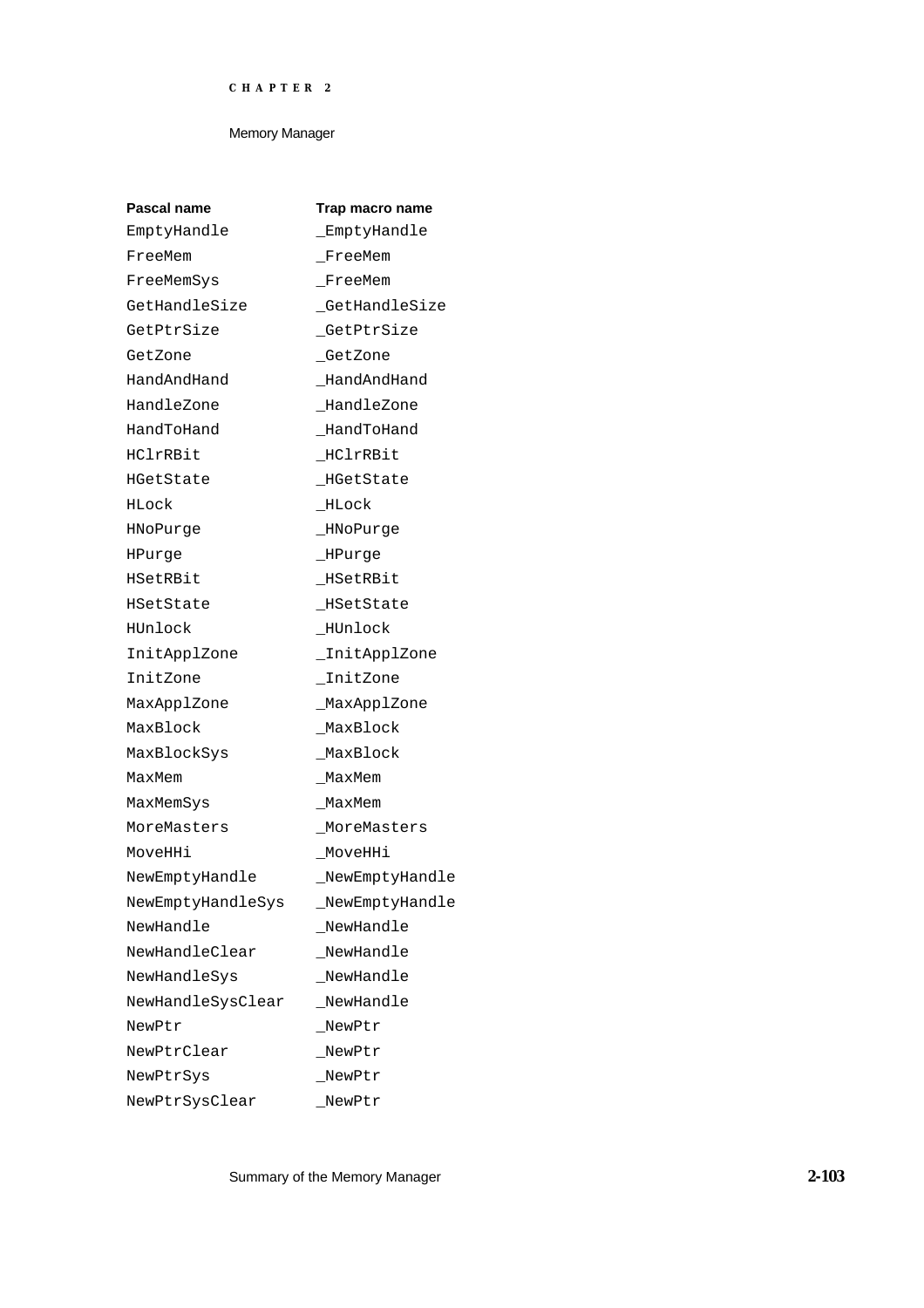| Pascal name      | Trap macro name |
|------------------|-----------------|
| PtrAndHand       | PtrAndHand      |
| PtrToHand        | PtrToHand       |
| PtrToXHand       | PtrToXHand      |
| PtrZone          | PtrZone         |
| PurgeMem         | _PurgeMem       |
| PurgeMemSys      | _PurgeMem       |
| PurqeSpace       | PurqeSpace      |
| ReallocateHandle | ReallocHandle   |
| RecoverHandle    | RecoverHandle   |
| ReserveMem       | ResrvMem        |
| ReserveMemSys    | ResrvMem        |
| SetApplBase      | SetApplBase     |
| SetApplLimit     | _SetApplLimit   |
| SetGrowZone      | SetGrowZone     |
| SetHandleSize    | SetHandleSize   |
| SetPtrSize       | _SetPtrSize     |
| SetZone          | SetZone         |
| StackSpace       | StackSpace      |

# **Trap Macro Requiring Routine Selectors**

\_OSDispatch

| <b>Selector</b> | Routine       |
|-----------------|---------------|
| <b>S0015</b>    | TempMaxMem    |
| <b>S0018</b>    | TempFreeMem   |
| <b>S001D</b>    | TempNewHandle |

# Global Variables

| ApplLimit    | long | The application heap limit, beyond which the heap cannot expand.          |  |  |
|--------------|------|---------------------------------------------------------------------------|--|--|
| ApplZone     | long | A pointer to the original application heap zone.                          |  |  |
| BufPtr       | long | Address of highest byte of allocatable memory.                            |  |  |
| CurStackBase | long | Address of base of stack; start of application global variables.          |  |  |
| GZRootHnd    | long | A handle to a block that the grow-zone function must not move.            |  |  |
| HeapEnd      | long | Address of end of application heap zone.                                  |  |  |
| MemErr       | word | The current value that MemError would return.                             |  |  |
| MemTop       | long | After startup time, the address at the end of an application's partition. |  |  |
| SysZone      | long | A pointer to the system heap zone.                                        |  |  |
| TheZone      | long | A pointer to the current heap zone.                                       |  |  |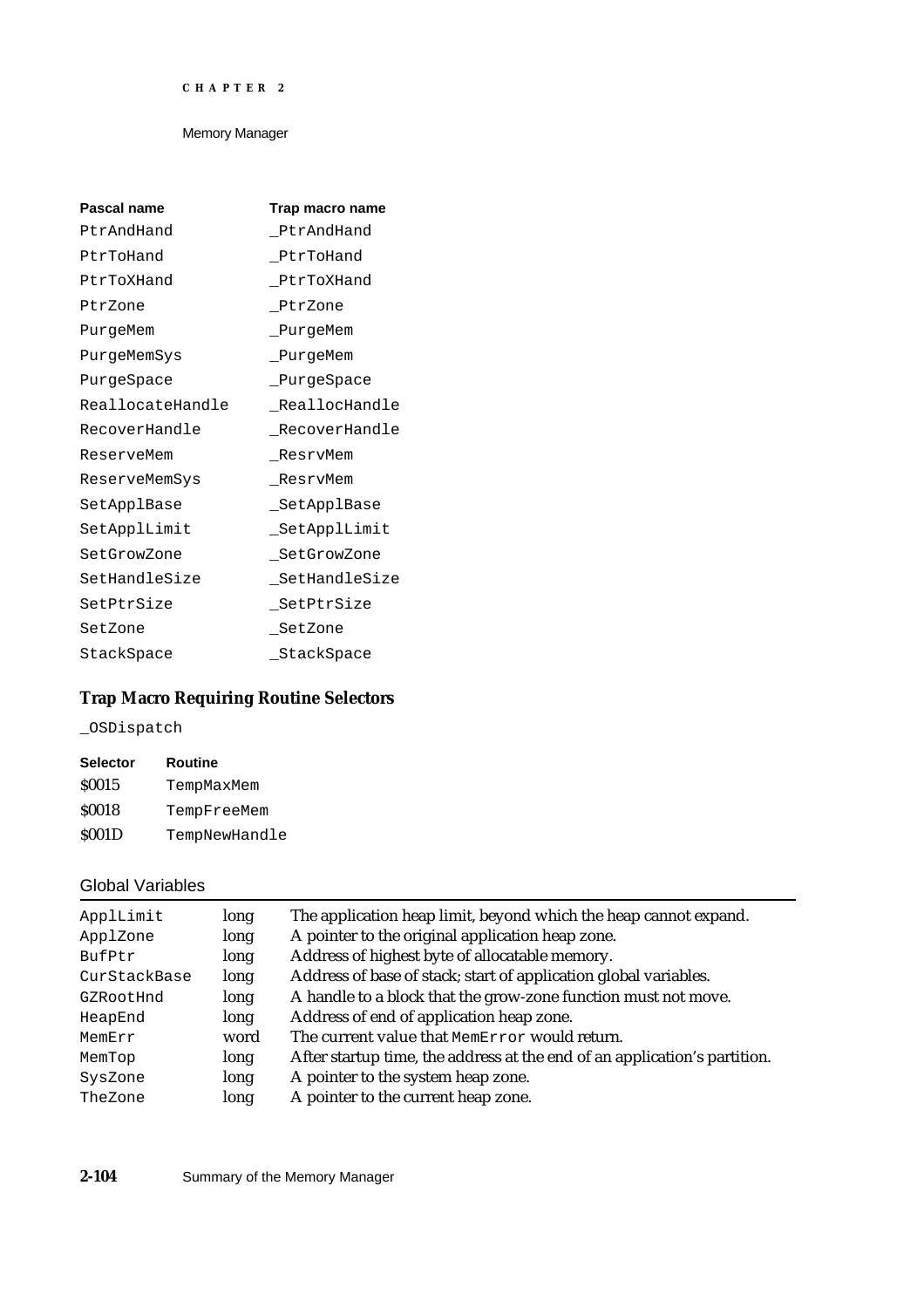Memory Manager

# Result Codes

| noErr        | 0      | No error                           |
|--------------|--------|------------------------------------|
| paramErr     | $-50$  | Error in parameter list            |
| memROZErr    | $-99$  | Operation on a read-only zone      |
| memFullErr   | $-108$ | Not enough memory                  |
| nilHandleErr | $-109$ | NIL master pointer                 |
| memWZErr     | $-111$ | Attempt to operate on a free block |
| memPurErr    | $-112$ | Attempt to purge a locked block    |
| memBCErr     | $-115$ | <b>Block check failed</b>          |
| memLockedErr | $-117$ | <b>Block is locked</b>             |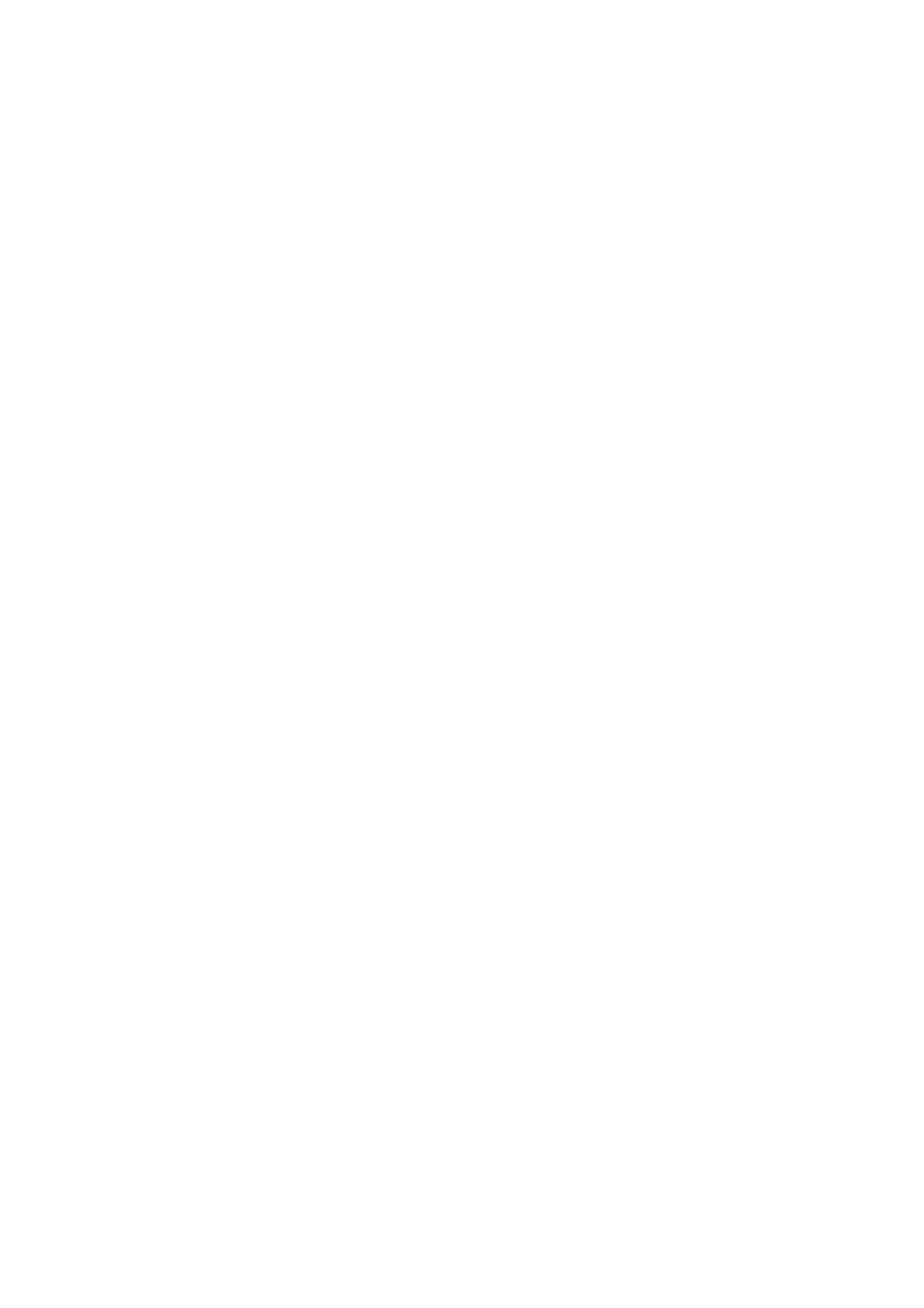# Virtual Memory Manager

# **Contents**

| <b>About the Virtual Memory Manager</b><br>$3 - 3$     |          |
|--------------------------------------------------------|----------|
| <b>Virtual Memory</b><br>$3-4$                         |          |
| The Logical Address Space<br>$3 - 5$                   |          |
| 24-Bit Addressing<br>$3-5$                             |          |
| 32-Bit Addressing<br>$3 - 7$                           |          |
| The Physical Address Space<br>$3-9$                    |          |
| Page Faults 3-11                                       |          |
| <b>Using the Virtual Memory Manager</b><br>$3 - 13$    |          |
| <b>Obtaining Information About Virtual Memory</b> 3-14 |          |
| <b>Holding and Releasing Memory</b><br>$3 - 14$        |          |
| <b>Locking and Unlocking Memory</b><br>$3 - 15$        |          |
| <b>Mapping Logical to Physical Addresses</b>           | $3 - 16$ |
| Deferring User Interrupt Handling 3-20                 |          |
| <b>Virtual Memory and Debuggers</b><br>$3-21$          |          |
| <b>Bus-Error Vectors</b><br>$3 - 22$                   |          |
| Special Nonmaskable Interrupt Needs                    | $3 - 22$ |
| <b>Supervisor Mode</b> 3-23                            |          |
| The Debugging State 3-23                               |          |
| <b>Keyboard Input</b> 3-23                             |          |
| Page States 3-24                                       |          |
| <b>Virtual Memory Manager Reference</b><br>$3 - 24$    |          |
| <b>Data Structures</b><br>$3 - 24$                     |          |
| Memory-Block Record 3-24                               |          |
| <b>Translation Table 3-25</b>                          |          |
| Routines<br>$3 - 25$                                   |          |
| <b>Virtual Memory Management</b><br>$3 - 25$           |          |
| <b>Virtual Memory Debugger Support Routines</b>        | $3 - 34$ |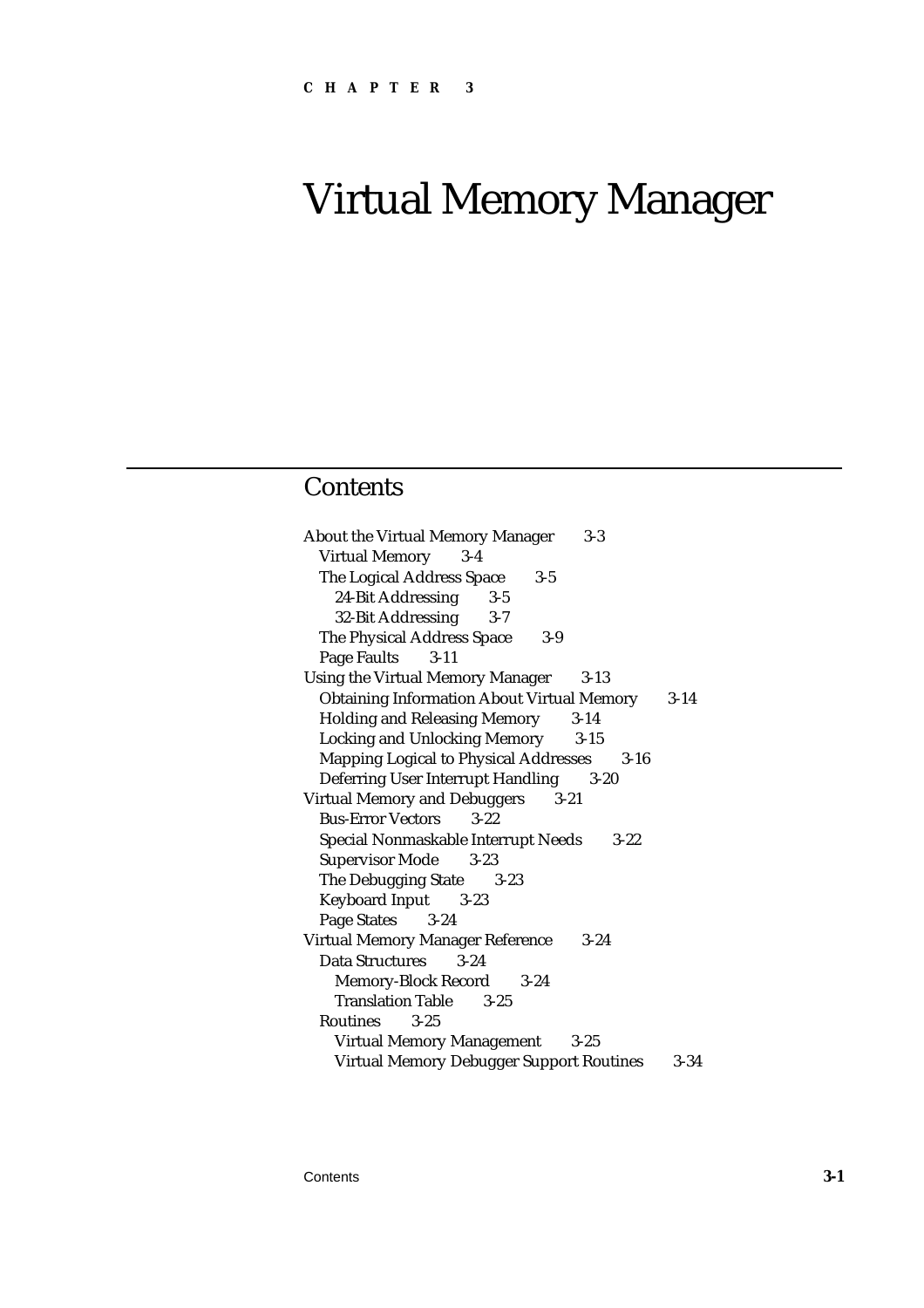```
Summary of the Virtual Memory Manager 3-41
  Pascal Summary 3-41
    Constants 3-41
    Data Types 3-41<br>Routines 3-42
    Routines
  C Summary 3-42
    Constants 3-42<br>Data Types 3-43
    Data Types
    Routines 3-43
  Assembly-Language Summary 3-44
    Data Types
    Trap Macros 3-44
  Result Codes 3-45
```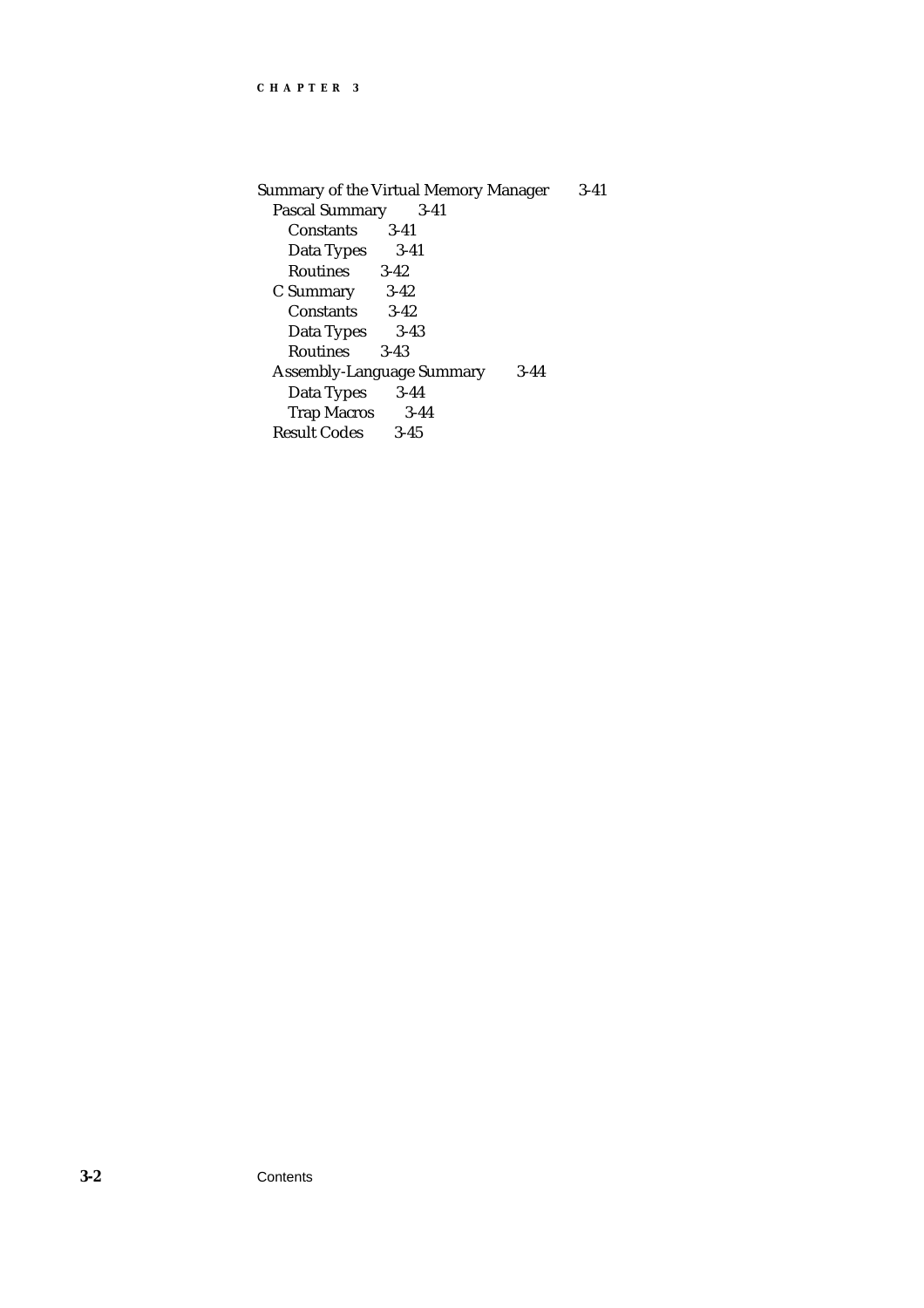#### Virtual Memory Manager

This chapter describes the Virtual Memory Manager, the part of the Operating System that allows memory to be extended beyond the limits of the physical address space provided by the available RAM. A user can select (in the Memory control panel) whether to enable this larger or "virtual" address space.

Most applications are completely unaffected by the operation of the Virtual Memory Manager and have no need to know whether any virtual memory is available. You might, however, need to intervene in the otherwise automatic workings of the Virtual Memory Manager if your application has critical timing requirements, executes code at interrupt time, or performs debugging operations.

The Virtual Memory Manager also offers services that might be of use to software components even if virtual memory is not enabled on a particular computer. On some Macintosh computers, the physical address space is discontiguous and is therefore not identical with the logical address space. In normal operations, the Operating System uses the MMU coprocessor to map logical addresses to their corresponding physical addresses. In some cases, however, you might need to perform this address mapping yourself. For example, if you are writing software that runs in the Macintosh Operating System but communicates addresses to NuBus™ expansion cards with bus master or direct memory access (DMA) capabilities, you need to pass physical and not logical addresses. You can use the Virtual Memory Manager to determine those physical addresses.

To use this chapter, you should be familiar with the normal operation of the Memory Manager, as described in the chapter "Introduction to Memory Management" in this book. If your application or other software executes code at interrupt time, you should also be familiar with the process of scheduling interrupt code, as described in the chapter "Introduction to Processes and Tasks" in *Inside Macintosh: Processes.*

This chapter begins with a description of how the Virtual Memory Manager provides virtual memory. It explains how the logical and physical address spaces are mapped to one another and when you might need to use the services provided by the Virtual Memory Manager. Then it explains how you can use the Virtual Memory Manager to

- make portions of the logical address space resident in physical RAM  $\sf n$
- make portions of the logical address space immovable in physical RAM n.
- map logical to physical addresses  $\mathsf{n}$
- n defer execution of application-defined interrupt code until a safe time

This chapter also provides information about a number of routines that are useful only for the implementation of debuggers that operate under virtual memory.

# About the Virtual Memory Manager

The Virtual Memory Manager is the part of the Operating System that provides **virtual memory,** addressable memory beyond the limits of the available physical RAM. The principal benefit of using virtual memory is that a user can run more applications at once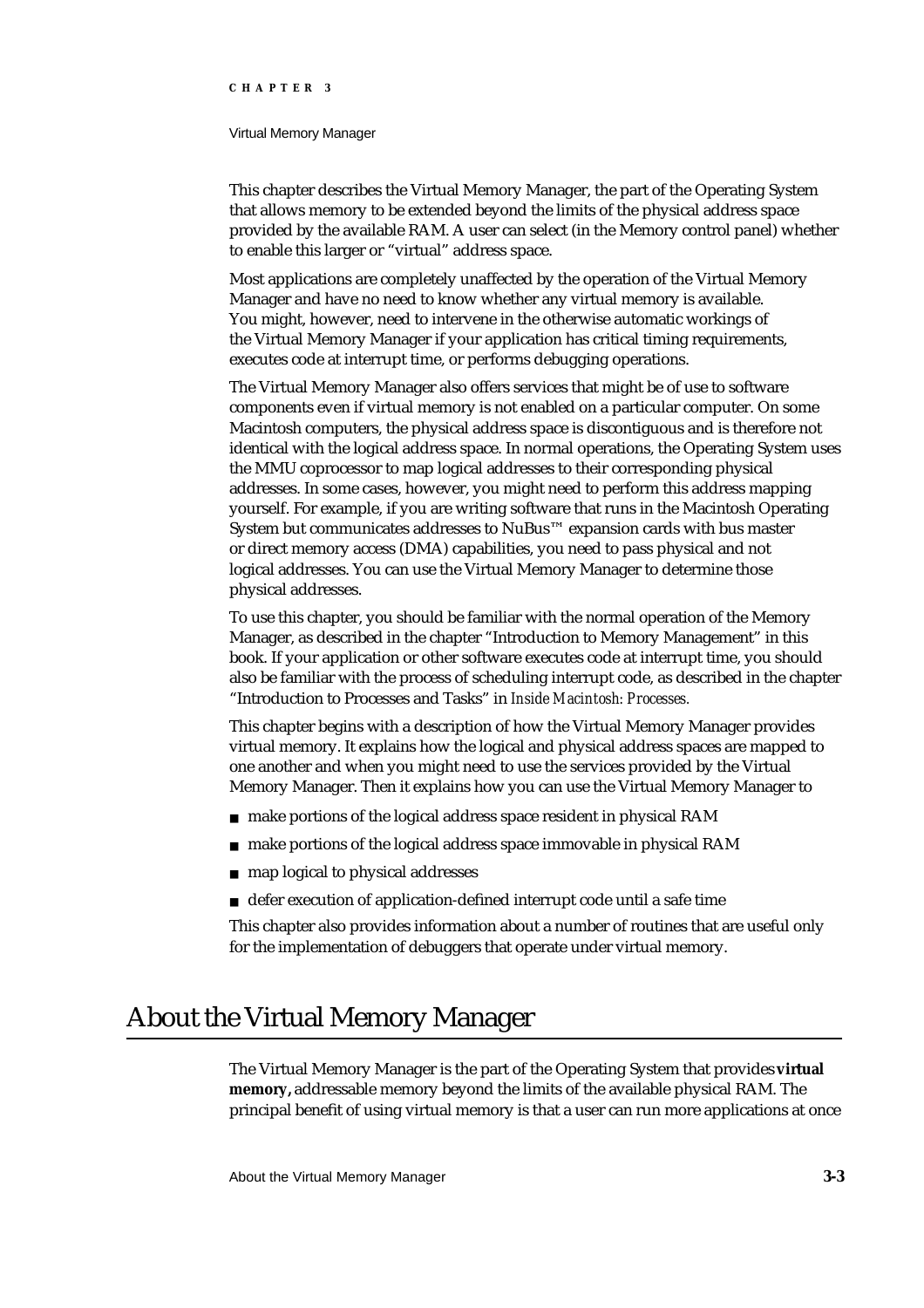#### Virtual Memory Manager

and work with larger amounts of data than would be possible if the logical address space were limited to the available RAM. Instead of equipping a computer with amounts of RAM large enough to handle all possible needs, the user can install only enough RAM to meet average needs. Then, during those occasional times when more memory is needed for large tasks or many applications, the user can take advantage of virtual memory. When virtual memory is present, the perceived amount of RAM can be extended to as much as 14 MB on systems with 24-bit addressing and as much as 1 GB on systems with 32-bit addressing.

The Virtual Memory Manager also provides a number of routines that your software can use to modify or get information about its operations. You can use the Virtual Memory Manager to

- hold portions of the logical address space in physical RAM
- $n$  lock portions of the logical address space in their physical RAM locations
- determine whether a particular portion of the logical address space is currently in  $n$ physical RAM
- determine, from a logical address, the physical address of a block of memory

This section describes how the Virtual Memory Manager provides virtual memory. It also explains why you might need to use certain Virtual Memory Manager routines even when virtual memory is not available.

# Virtual Memory

The Virtual Memory Manager extends the logical address space by using part of the available secondary storage (such as a hard disk) to hold portions of applications and data that are not currently in use in physical memory. When an application needs to operate on portions of memory that have been transferred to disk, the Virtual Memory Manager loads those portions back into physical memory by making them trade places with other, unused segments of memory. This process of moving portions (or **pages**) of memory between physical RAM and the hard disk is called **paging.**

For the most part, the Virtual Memory Manager operates invisibly to applications and to the user. Most applications do not need to know whether virtual memory is installed unless they have critical timing requirements, execute code at interrupt time, or perform debugging operations. The only time that users need to know about virtual memory is when they configure it in the Memory control panel. One visible cost of this extra memory is the use of an equivalent amount of storage on a storage device, such as a SCSI hard disk. Another cost of using virtual memory is a possible perception of sluggishness as paged-out segments of memory are pulled back into physical memory. Performance degradation due to the use of virtual memory ranges from unnoticeable to severe, depending on the ratio of virtual memory to physical RAM and the behavior of the actual applications running.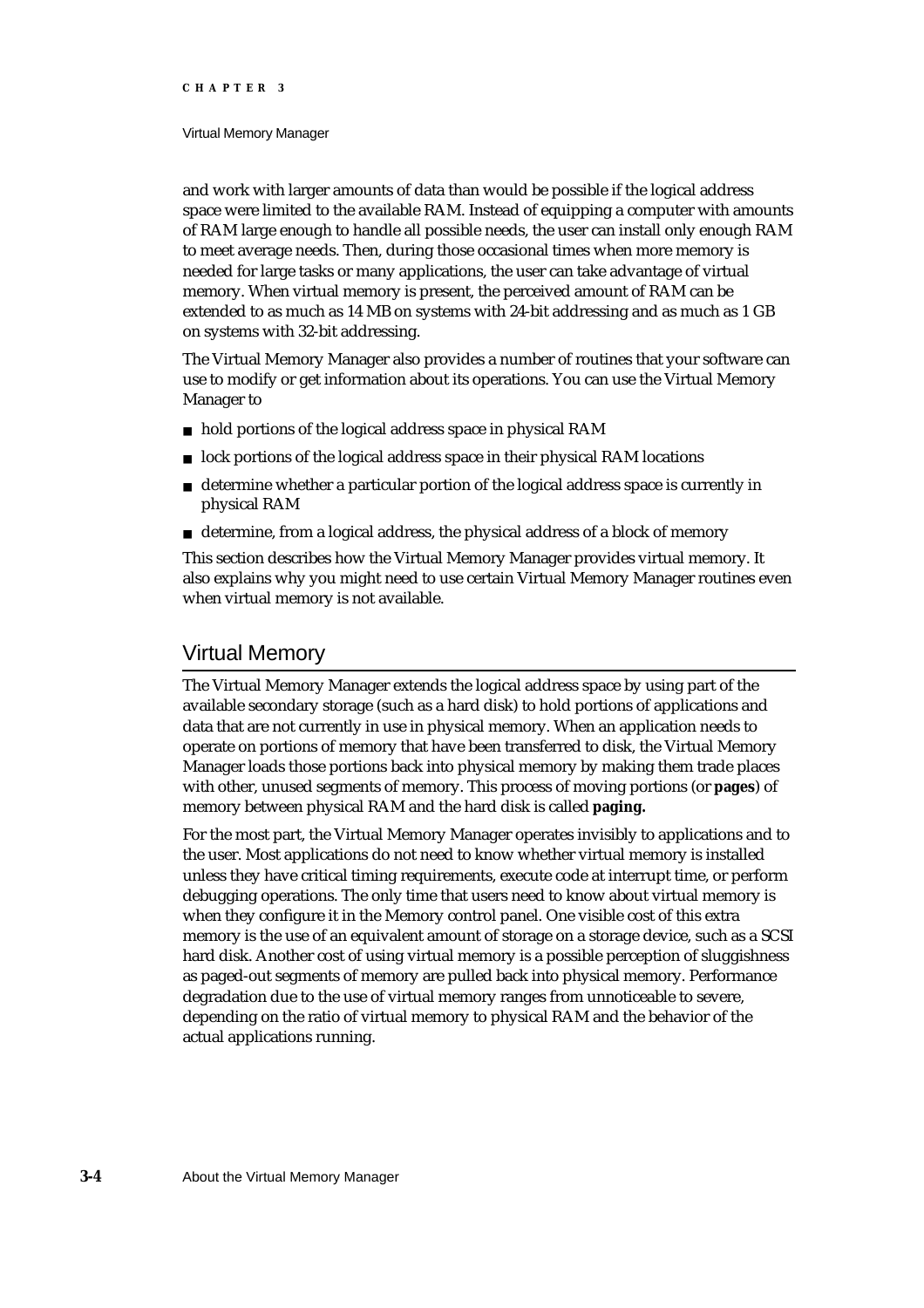#### Virtual Memory Manager

There are two main requirements for running virtual memory. First, the computer must be running system software version 7.0 or later. Second, the computer must be equipped with an **MMU** or **PMMU** coprocessor. Apple's 68040- and 68030-based machines have an MMU built into the CPU and are ready to run virtual memory with no additional hardware. A Macintosh II (68020-based) computer can take advantage of virtual memory if it has the 68851 PMMU coprocessor on its main logic board in place of the standard **Address Management Unit (AMU).** (The PMMU is the same coprocessor needed to run A/UX.) Apple's 68000-based machines cannot take advantage of virtual memory.

Users control and configure virtual memory through the Memory control panel. Controls in this panel allow the user to turn virtual memory on or off, set the size of virtual memory, and set the volume on which the invisible backing-store file resides. (The **backing-store file** is the file in which the Operating System stores the contents of nonresident pages of memory.) Other memory-related user controls appear in this control panel. These include settings for the disk cache and for 24-bit or 32-bit Memory Manager addressing. If users change the virtual memory, addressing, or disk cache settings, they must restart the computer for the changes to take effect.

The virtual memory setting in the control panel reflects the total amount of memory available to the system (and not simply the amount of memory to be added to available RAM). Also, the backing-store file is as large as the amount of virtual memory. This backing-store file can be located on any HFS volume that allows block-level access. (This volume is known as the **paging device** or **backing volume.**) Because the paging device must support block-level access, users cannot select as the paging device a volume mounted through AppleShare. Also, users cannot select removable disks, including floppy disks, as paging devices.

# The Logical Address Space

When virtual memory is present, the logical address space is larger than the physical address space provided by the available RAM. The actual size of the logical address space, and hence the amount of virtual memory, depends on a number of factors, including

- n the addressing mode currently used by the Memory Manager
- $n$  the amount of space available on a secondary storage device for use by the backing-store file
- $n$  if 24-bit addressing is in operation, the number of NuBus expansion cards, if any, installed in the computer

# 24-Bit Addressing

When running with **24-bit addressing,** the Memory Manager can address at most 2<sup>24</sup> bytes, or 16 MB. Of these 16 MB, at most 8 MB can be used to address physical RAM. The remaining 8 MB are devoted to ROM addresses, I/O device addresses, and NuBus slot addresses. Figure 3-1 illustrates the logical address space mapping used by the 24-bit Memory Manager.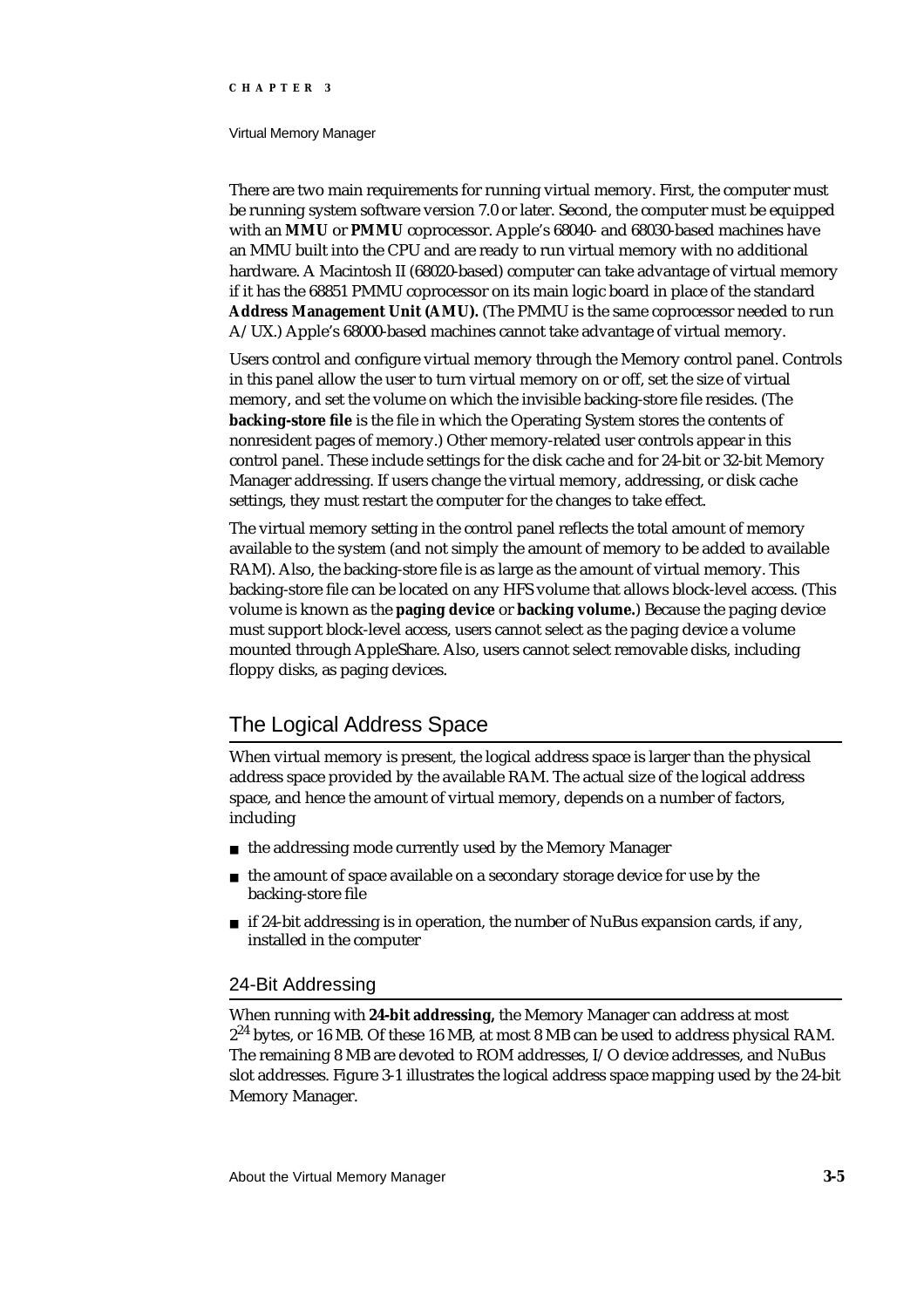Virtual Memory Manager

# **Note**

In some Macintosh computers, the ROM is mapped to the address range \$01000000 to \$010FFFFF (indicated as belonging to slot \$A in Figure 3-1). In these computers, the maximum amount of physical RAM is 10 MB instead of 8 MB. The remainder of this section describes the original layout of the 24-bit logical address space only. u



**Figure 3-1** 24-bit Memory Manager logical address space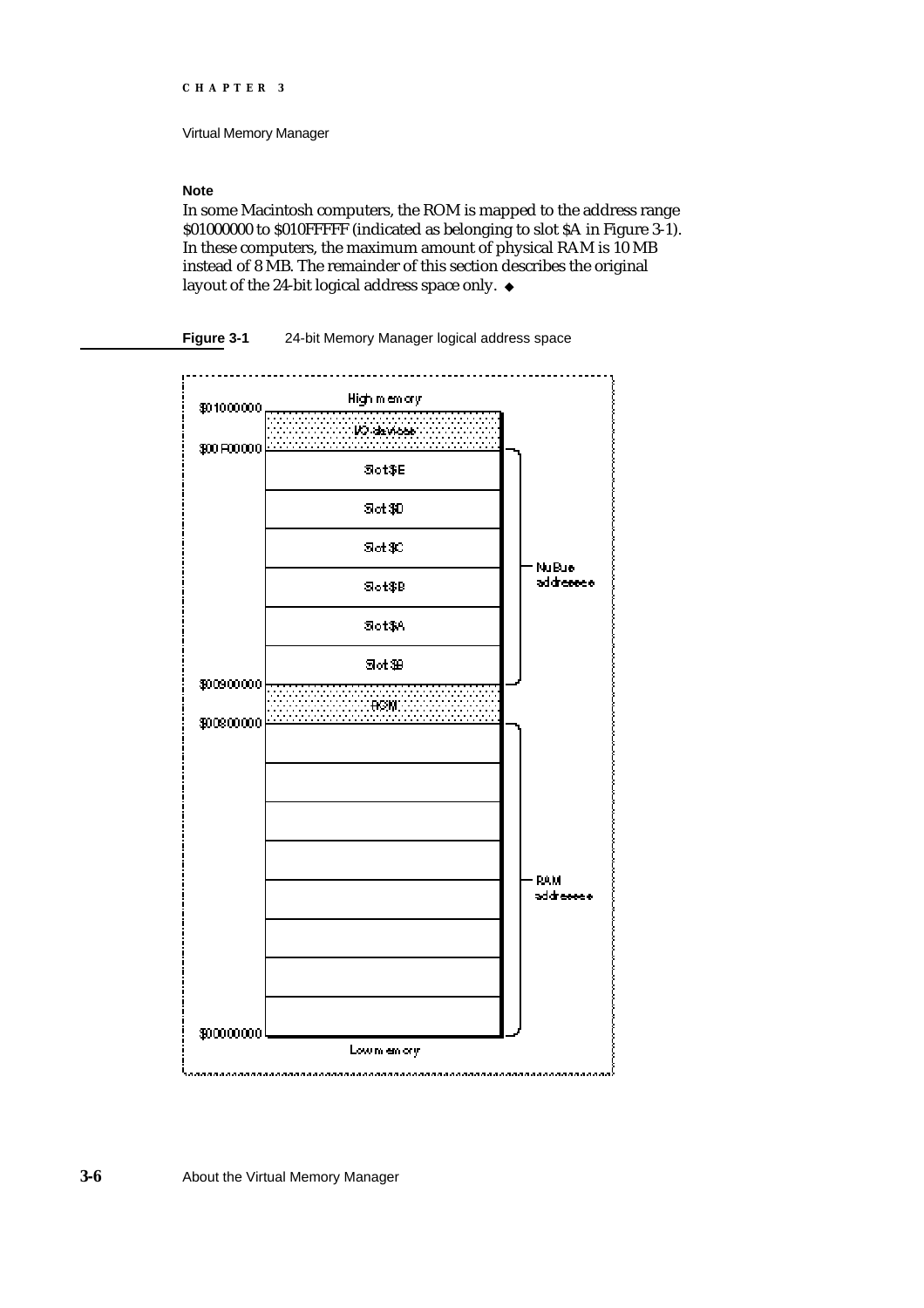#### Virtual Memory Manager

When 24-bit addressing is in operation and virtual memory is available, the Virtual Memory Manager uses, as part of the addressable application memory, any 1 MB segments not assigned to a NuBus card. For example, if a Macintosh computer has three NuBus expansion cards installed, that computer can address at most 11 MB of virtual memory. The maximum amount of virtual memory possible in a 24-bit environment is 14 MB (that is, 8 MB of physical RAM + 6 MB of additional space previously reserved for the NuBus); this maximum is achievable only on a computer with no NuBus expansion cards installed.

Notice in Figure 3-1 that addresses from \$00800000 to \$008FFFFF are reserved for ROM. In other words, the largest contiguous block of space that an application can allocate when virtual memory is available is somewhat less than 8 MB, even though the total amount of virtual memory available can be as large as 14 MB. The rest of the virtual memory can be in a contiguous block as large as 4 or 5 MB, unless the user has fragmented the NuBus space by making a poor choice of slots in which to install expansion cards. To maximize the amount of contiguous virtual memory, users should place cards in consecutive slots at either end of the expansion bus. A haphazard placement of NuBus cards may result in a number of 1 MB or 2 MB "islands" in the upper portion of the 24-bit address space; in general, this kind of fragmentation reduces the effectiveness of a large virtual address space.

#### **Note**

Some Macintosh computers have fewer than six NuBus slots, and the numbering of the slots is not consistent across different models. In a Macintosh IIcx, the three available slots are numbered \$9 through \$B, so expansion cards should be grouped toward the lowest-numbered slot (contiguous with the ROM space). In a Macintosh IIci, the slots are numbered \$C through \$E, so expansion cards should be grouped toward the highest-numbered slot (contiguous with the I/O space). However, the RAM-based video on the Macintosh IIci occupies addresses reserved for slot \$B; as a result, it is impossible to avoid some degree of fragmentation of the virtual address space when you use the RAM-based video option on that computer.

# 32-Bit Addressing

When running with **32-bit addressing,** the Memory Manager can address at most  $2^{32}$  bytes, or 4 GB. Of these 4 GB, at most 1 GB can be used to address physical RAM. The remaining 3 GB are devoted to ROM addresses, I/O device addresses, and NuBus slot addresses. Figure 3-2 illustrates the logical address space mapping used by the 32-bit Memory Manager.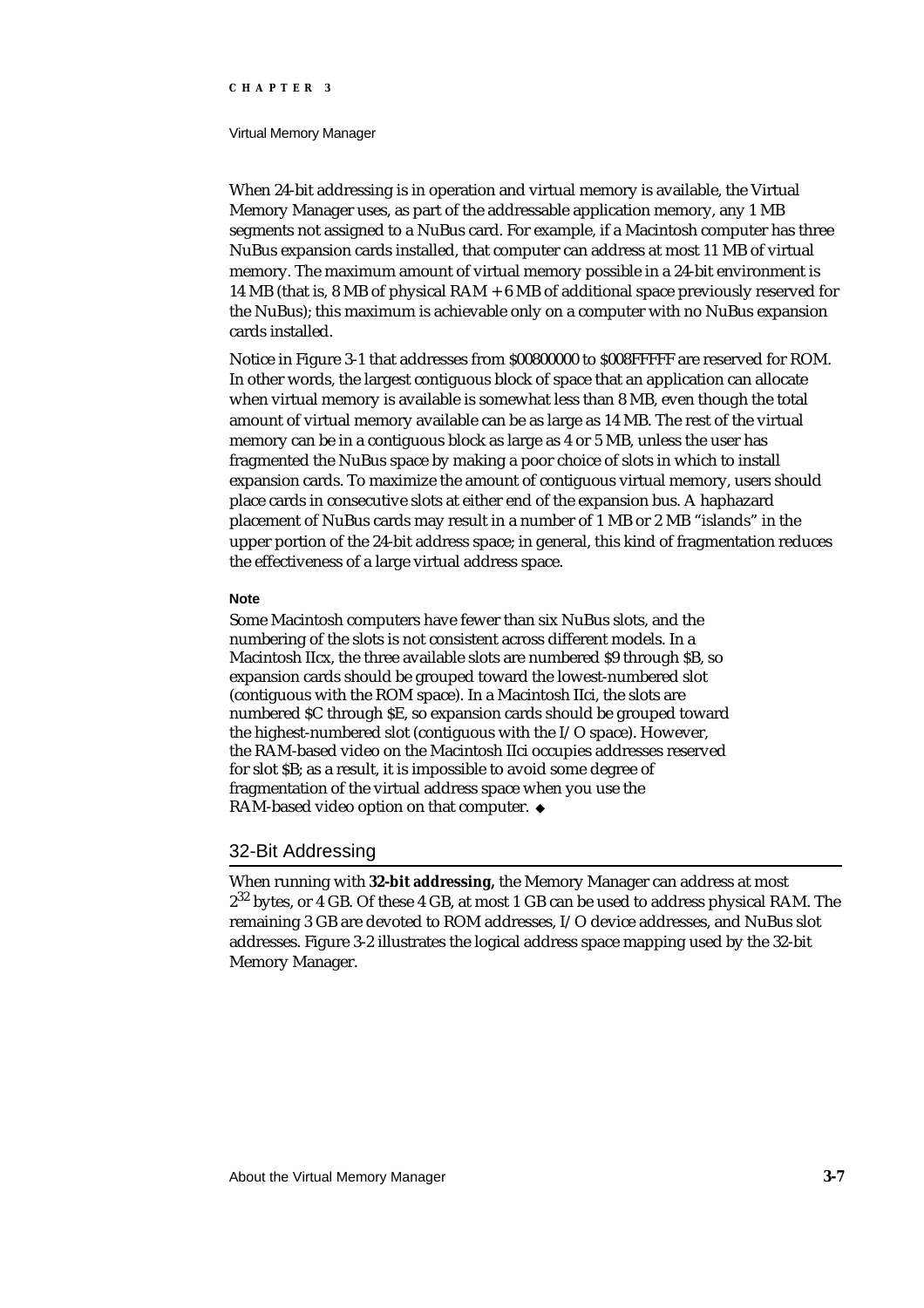```
CHAPTER 3
```
Virtual Memory Manager





**3-8** About the Virtual Memory Manager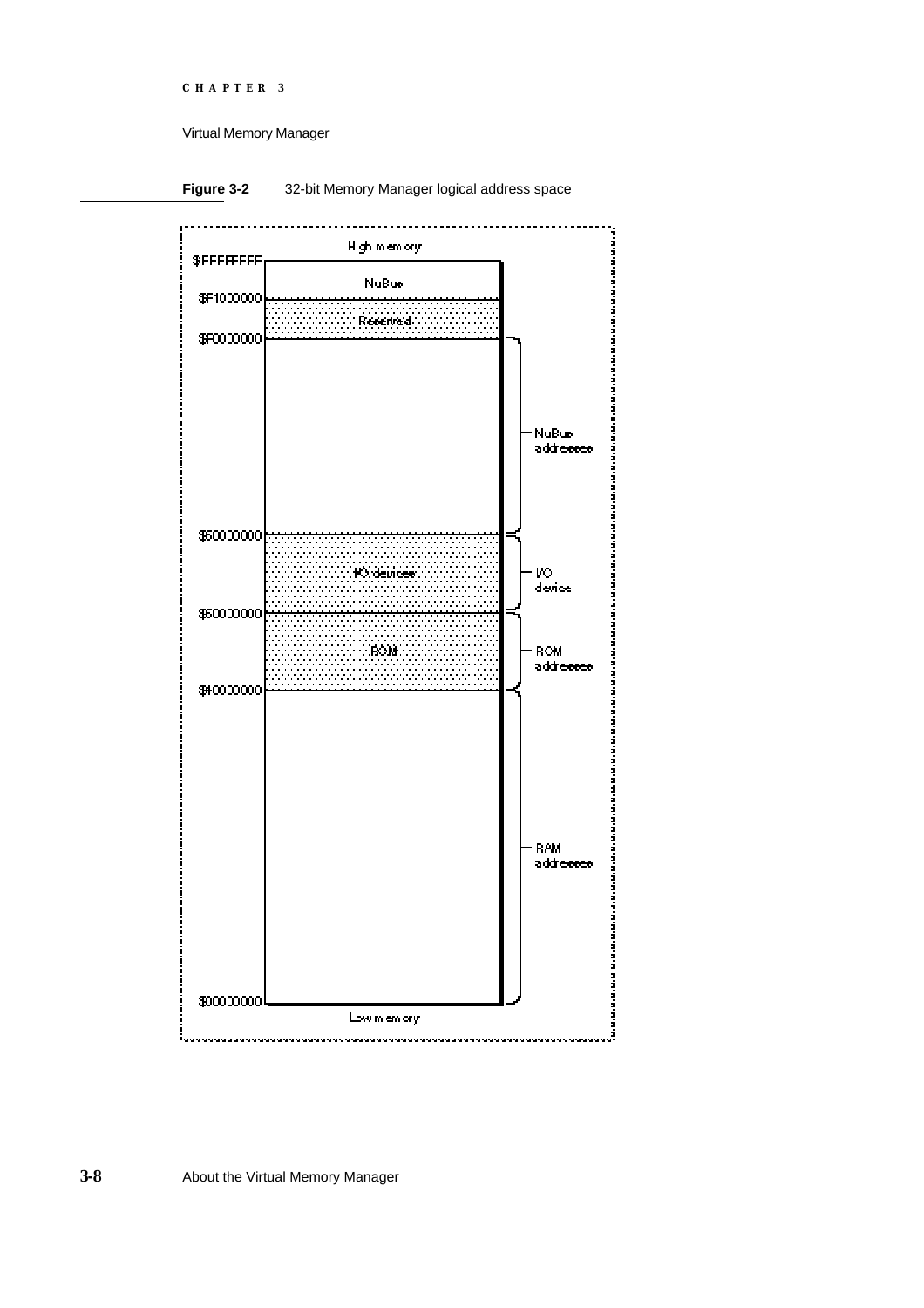Virtual Memory Manager

## **Note**

The fragmentation of the virtual address space that sometimes occurs when 24-bit addressing is in operation is never a problem when 32-bit addressing is in operation. In the 32-bit address space, virtual memory and the NuBus slots do not share space.

# The Physical Address Space

The original versions of the Macintosh Operating System used physical addresses exclusively. A particular location in RAM could be accessed by its physical address, regardless of whether that address was generated by an application, by the system software, or even by a NuBus expansion card. In short, there was no difference between the logical and the physical address spaces.

However, both hardware and software advances have forced the Operating System to abstract the logical address space from the physical address space. As you have seen, the logical address space is larger than the physical address space when virtual memory is available. The Operating System uses the MMU coprocessor to map logical addresses to their corresponding physical addresses.

In addition, some Macintosh computers have a discontiguous physical address space. For example, on a Macintosh IIci with 8 MB of physical RAM, the physical memory appears to the CPU and to the NuBus expansion bus as two separate 4 MB ranges (see Figure 3-3). As you can see, the physical RAM occupies two separate ranges: the RAM installed in bank A, ranging from \$00000000 to \$003FFFFF, and the RAM installed in bank B, ranging from \$04000000 to \$043FFFFF.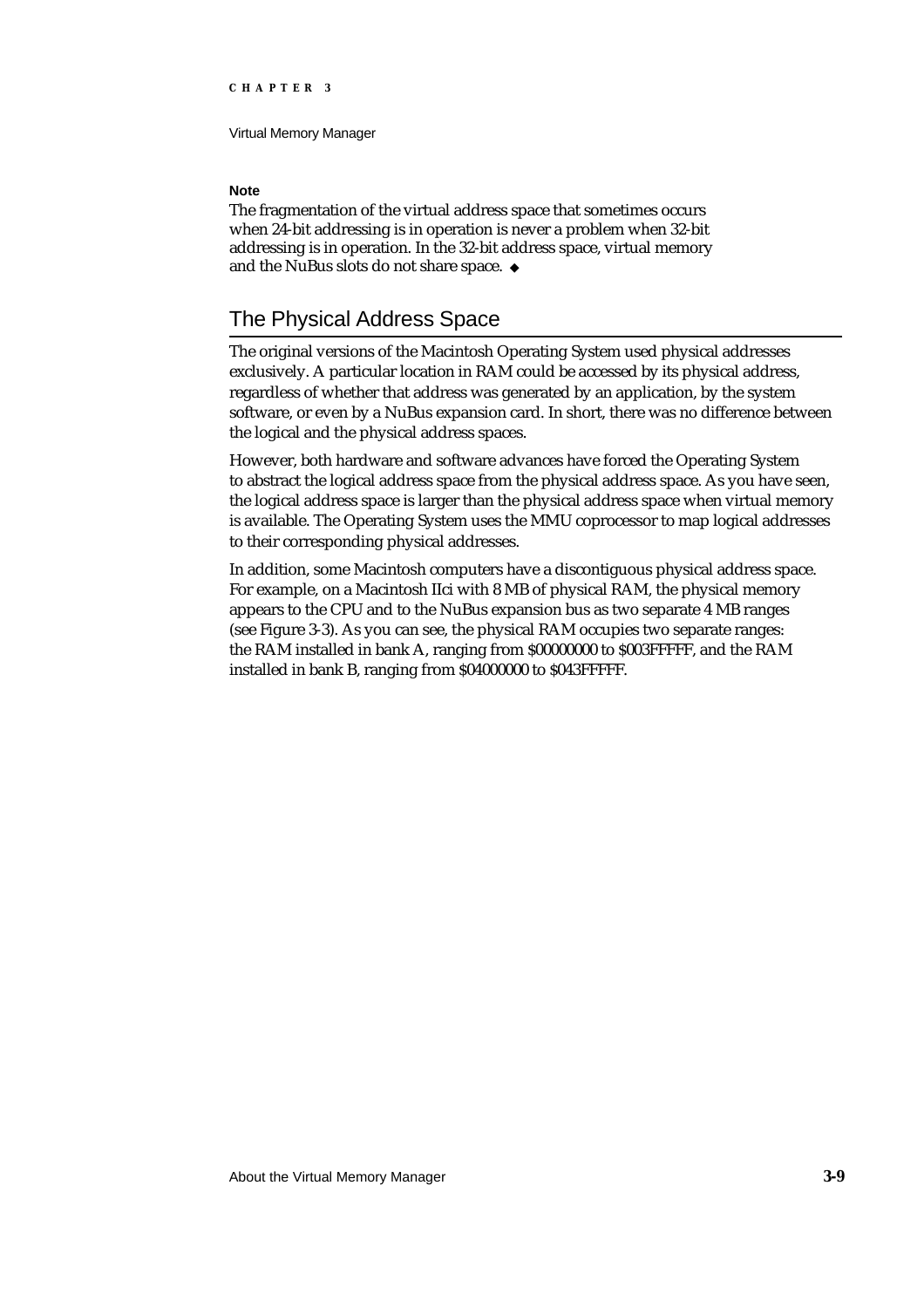Virtual Memory Manager



**Figure 3-3** The physical address space on a Macintosh IIci with 8 MB of RAM

In most cases, a discontiguous physical address space causes no problems, because the Operating System uses the MMU coprocessor to map the available physical memory into a single contiguous logical address space. All memory addresses returned to your application by the Memory Manager (for instance, when you allocate a new block by calling NewHandle) are logical addresses. When you read or write a logical memory address, the Operating System uses the MMU coprocessor to determine the physical address corresponding to your logical address. This address translation is completely transparent to your application. For example, if you read the system global variable located at address \$10C, it doesn't matter that the CPU actually looks at the physical address \$0400010C.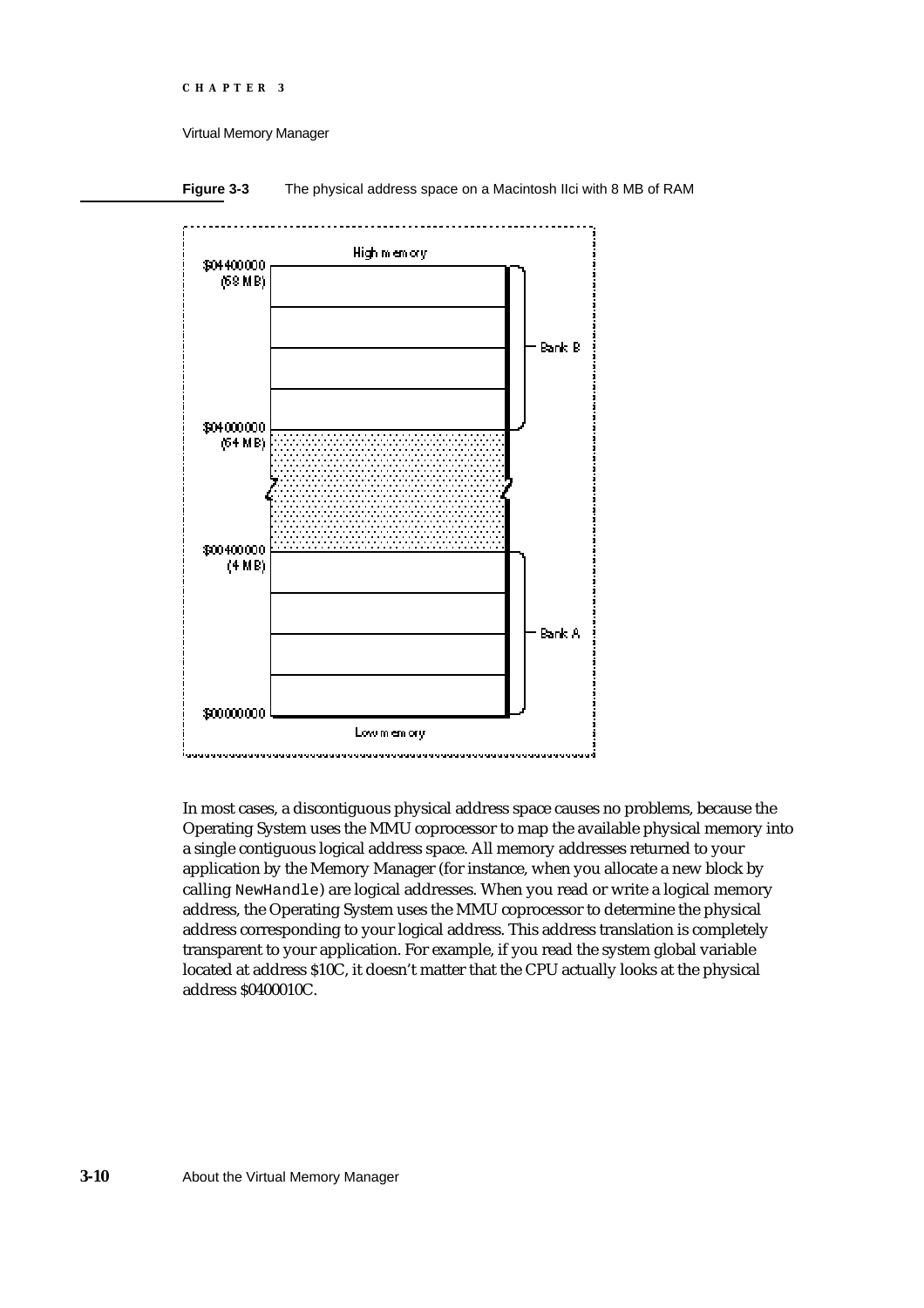#### Virtual Memory Manager

In some cases, however, you can run into problems if you don't account for the possibility that the logical address space and the physical address space might differ. Suppose, for instance, that you are developing a driver that passes addresses to NuBus master hardware. In this case, you need to take care to pass it *physical* addresses only, because NuBus hardware does not use the MMU to translate logical addresses into physical addresses. If your driver passes a logical address, the NuBus hardware cannot translate it into a physical address because it does not have access to the MMU's address-mapping tables. If your hardware then attempts to write data to that address, it is likely to overwrite some other portion of physical memory.

To prevent this problem, you need to make certain that you always convert logical addresses to their corresponding physical addresses before you pass those addresses to any alternate bus master. You can do this by calling the Get Physical function, as described later in "Mapping Logical to Physical Addresses," which begins on page 3-16. The GetPhysical function is implemented in ROM on all machines that have a discontiguous physical address space—whether or not virtual memory is available. Accordingly, before you pass addresses to an alternate bus master, you should check for the availability of the GetPhysical call; if it's available, you should use it to translate logical to physical addresses.

#### **Note**

Passive or slave NuBus cards (such as video cards) that do not read or write physical RAM are not likely to be affected by the presence of virtual memory or by a discontiguous physical address space. u

# Page Faults

When an application or other software component tries to access data in a page of memory that is not currently resident in RAM, the Operating System issues a special kind of bus error known as a **page fault.** The Virtual Memory Manager intercepts page faults and tries to load the affected page or pages into memory. It does so by executing its own internal page-fault handler, which handles page faults and passes other bus errors to the standard bus-error vector in low memory.

To load the required pages into memory, the Virtual Memory Manager's page-fault handler takes over the SCSI bus and makes calls directly to the driver of the backing-store file. While the Virtual Memory Manager is handling a page fault, it is essential that no other page faults occur. If a page fault did occur during page-fault handling—a condition known as a **double page fault**—the Virtual Memory Manager would have to interrupt the driver of the paging device to make a further request to load the needed page. Unless the driver of the paging device is **concurrent** (that is, able to handle several requests at once), the driver cannot handle this second request. Unfortunately, current versions of most SCSI disk drivers are not concurrent. As a result, a double page fault results in a system crash.

The Virtual Memory Manager takes special steps to avoid double page faults caused by user code (that is, code that is not executed as the result of an exception). It defers all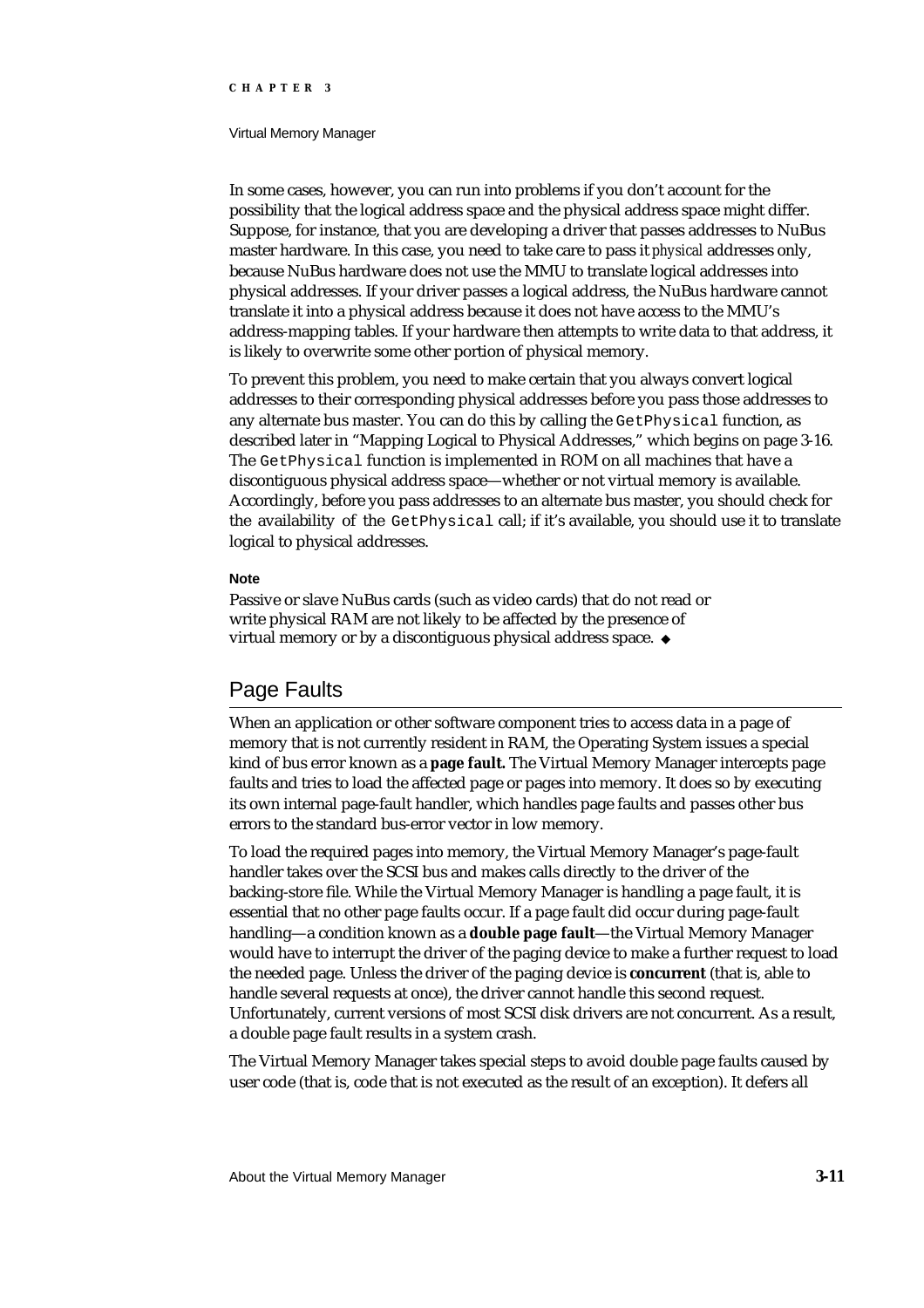#### Virtual Memory Manager

user code while the driver of the paging device is busy. In particular, the Virtual Memory Manager defers until a safe time the following types of code:

- VBL tasks
- n Slot-based VBL tasks
- n Time Manager tasks
- n I/O completion routines

#### **Note**

Because these types of tasks may be deferred under virtual memory, any application or device driver that uses them to achieve real-time performance might be adversely affected by the operation of the Virtual Memory Manager. u

Other software components must take care not to cause page faults at interrupt time. In particular, device drivers, which commonly run at interrupt time, should make certain that any data structures or buffers that they reference at interrupt time are in physical memory at that time. You can make sure that this happens by holding the required data in physical memory, as described in "Holding and Releasing Memory" on page 3-14.

In an effort to maintain compatibility with existing drivers, the Operating System automatically keeps the entire system heap in physical memory at all times. Therefore, if your device driver and its associated data structures are loaded into the system heap, you do not need to worry about causing page faults at interrupt time.

#### **WARNING**  $\mathbf{s}$

Future versions of the system software are not guaranteed to keep the entire system heap in physical memory. To be safe, you should explicitly hold in physical memory any code or data that you know might be accessed at interrupt time.

The Virtual Memory Manager provides this further level of protection against page faults caused by device drivers at interrupt time: it automatically holds in physical memory any buffers used by the Device Manager \_Read and \_Write operations. Any driver that uses the \_Read and \_Write calls to move data between main memory and the driver's associated hardware device is therefore automatically compatible with virtual memory. If, however, you use \_Status or \_Control calls to move data at interrupt time, you must explicitly hold or lock all buffers that are referenced in the \_Status or \_Control parameter block. If possible, you should rewrite your driver so that it uses \_Read and \_Write calls instead of \_Status and \_Control calls to move data.

The Virtual Memory Manager provides one other routine that you can use to help prevent double page faults. If your application or other code installs interrupt routines other than those handled automatically by the Virtual Memory Manager (such as VBL tasks, Time Manager tasks, and Device Manager completion calls), you can explicitly defer the execution of the routine by calling it via the function DeferUserFn. See "Deferring User Interrupt Handling" on page 3-20 for details on calling DeferUserFn.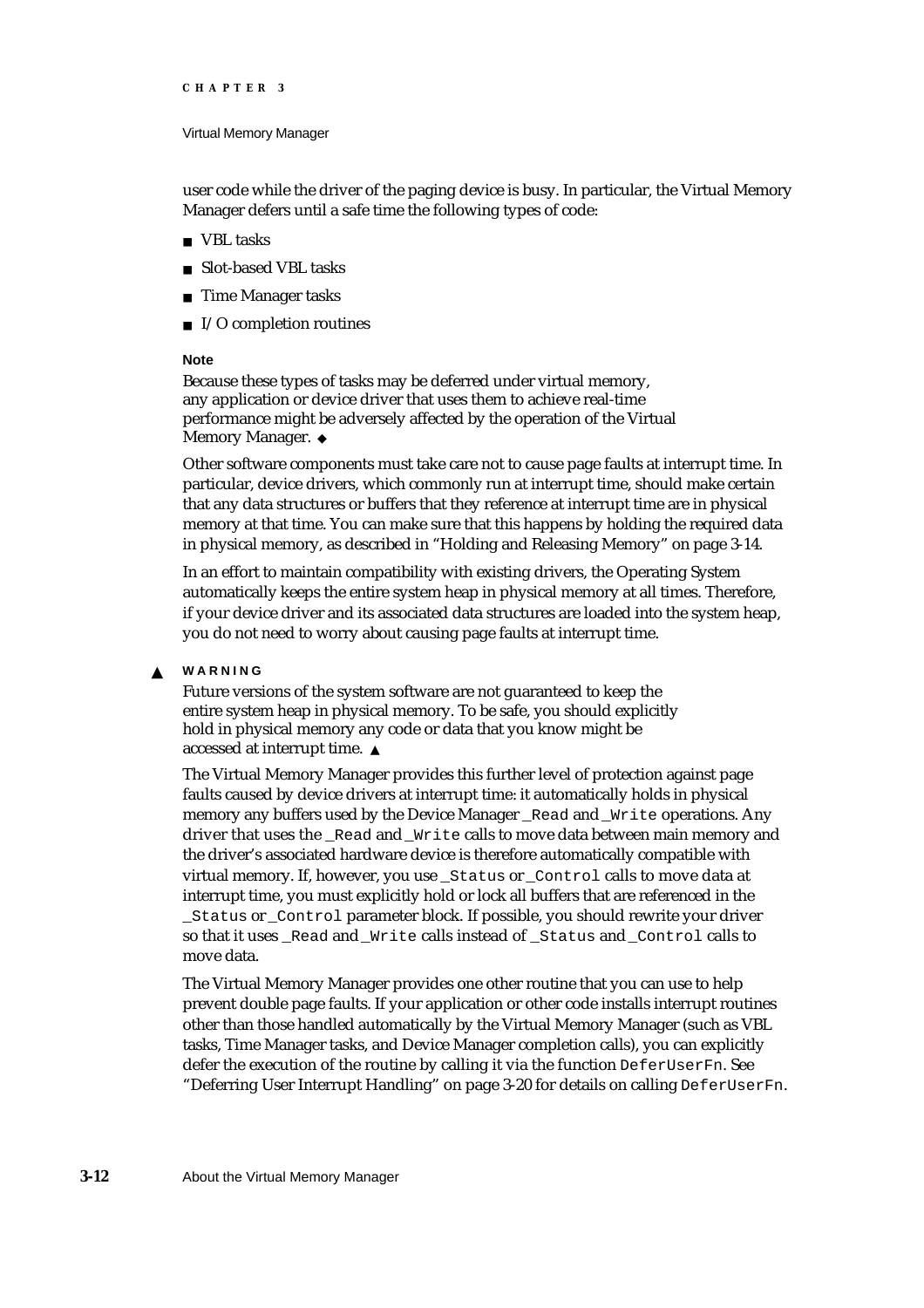# Using the Virtual Memory Manager

The routines described in this section allow drivers and applications with critical timing needs to intervene in the otherwise automatic workings of the Virtual Memory Manager's paging mechanism.

#### **Note**

The vast majority of applications do not need to use these routines. They are used primarily by drivers, debuggers, and other interrupt-servicing code.

If necessary, your software can request that a range of memory be held in physical memory. **Holding** means that the specified memory range cannot be paged out to disk, although it might be moved within physical RAM. As a result, no page faults can result from reading or writing memory addresses of pages that are held in memory.

Similarly, a page or range of pages can be locked in physical memory. **Locking** means that the specified memory cannot be paged out to disk and that the memory cannot change its real (physical) RAM location. You can also request that a range of pages be locked in a contiguous range of physical memory, although contiguity is not guaranteed. The need to lock pages in a contiguous area of memory arises primarily when external hardware transfers data directly into physical RAM. In this case, locking might be useful for keeping a contiguous range of memory stationary during operations of an external CPU (on a NuBus card, for example) that cannot support a DMA action.

Most applications do not need to hold or lock pages in physical RAM. The Virtual Memory Manager usually works quickly enough that your application is not affected by any delay that might result from paging. Device drivers or sound and animation applications with critical timing requirements usually need only to hold memory, not lock it. Here are some general rules regarding when to hold or lock memory:

- Avoid executing tasks that could cause page faults at interrupt time. The less work done at interrupt time, the better for all applications running.
- n You cannot hold or lock memory (or call any Memory Manager routines that move or purge memory) at interrupt time.
- Don't lock or hold everything in RAM. Sometimes you do need to hold or lock pages in RAM, but if you are in doubt, then probably you need to do neither.
- Your application must explicitly release or unlock whatever it held or locked. If for some reason an area of RAM is held and locked, or held twice, then it must be released and unlocked, or released twice.

The last directive is especially important. Your application is responsible for undoing the effects of locking or holding ranges of memory. In particular, the Virtual Memory Manager does not automatically unlock pages that have been locked. If you do not undo these effects in a timely fashion, you are likely to degrade performance. In the worst case, you could cause the system to run out of physical memory.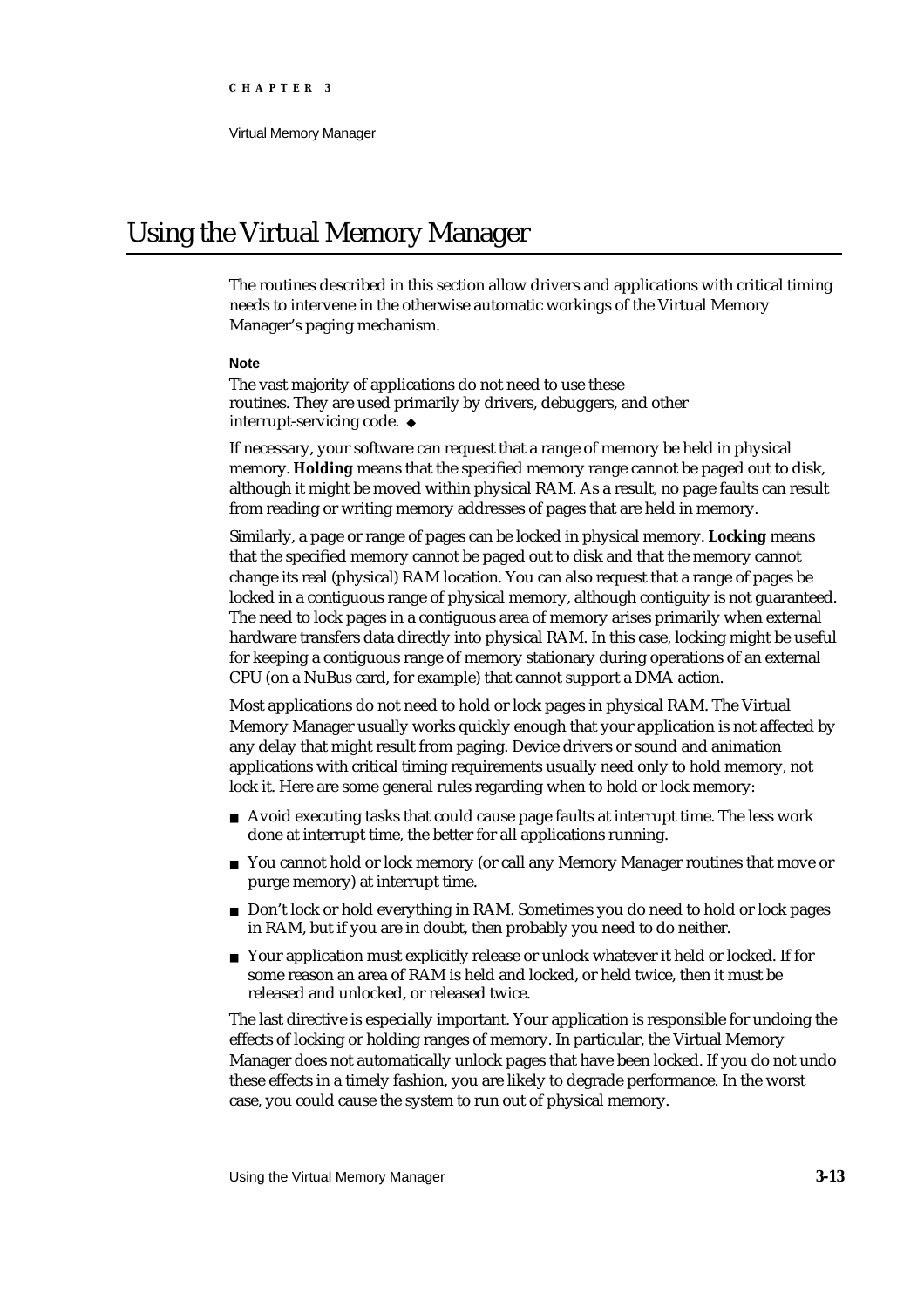# Obtaining Information About Virtual Memory

You should always determine whether virtual memory is available before attempting to use any Virtual Memory Manager routines. To do this, pass the Gestalt function the gestaltVMAttr selector. The Gestalt function's response indicates the version of virtual memory, if any, installed. If bit 0 of the response is set to 1, then the system software version 7.0 implementation of virtual memory is installed.

### **Note**

Sometimes you don't need to check whether virtual memory is actually available before calling some Virtual Memory Manager routines. For example, you might need to call the GetPhysical function even if virtual memory is not enabled. Instead of calling Gestalt to see whether virtual memory is available, you should simply test whether the appropriate trap is available. In the case of the GetPhysical function, you should check that the \_MemoryDispatchA0Result trap is available.

You can also use the Gestalt function to obtain information about the memory configuration of the system, in particular, information about the amount of physical memory installed in a computer, the amount of logical memory available in a computer, the version of virtual memory installed (if any), and the size of a logical page. By obtaining this information from Gestalt, you can help insulate your applications or drivers from possible future changes in the details of the virtual memory implementation.

# Holding and Releasing Memory

You can use the HoldMemory function to make a portion of the address space resident in physical memory and ineligible for paging. This function is intended primarily for use by drivers that access user data buffers at interrupt level, whether transferring data to or from them. Calling HoldMemory on the appropriate memory ranges thus prevents them from causing page faults at interrupt level and effectively prevents them from generating fatal double page faults. The contents of the specified range of virtual addresses can move in physical memory, but they are guaranteed always to be in physical memory when accessed.

### **Note**

If you use the device-level Read and Write functions when doing data transfers, the Virtual Memory Manager automatically ensures that the data buffers and parameter blocks are held before the transfer of data. u

The following sample code instructs the Virtual Memory Manager to hold in RAM an 8192-byte range of memory starting at address \$32500:

```
myAddress := $32500;myLength := 8192;myErr := HoldMemory(myAddress, myLength);
```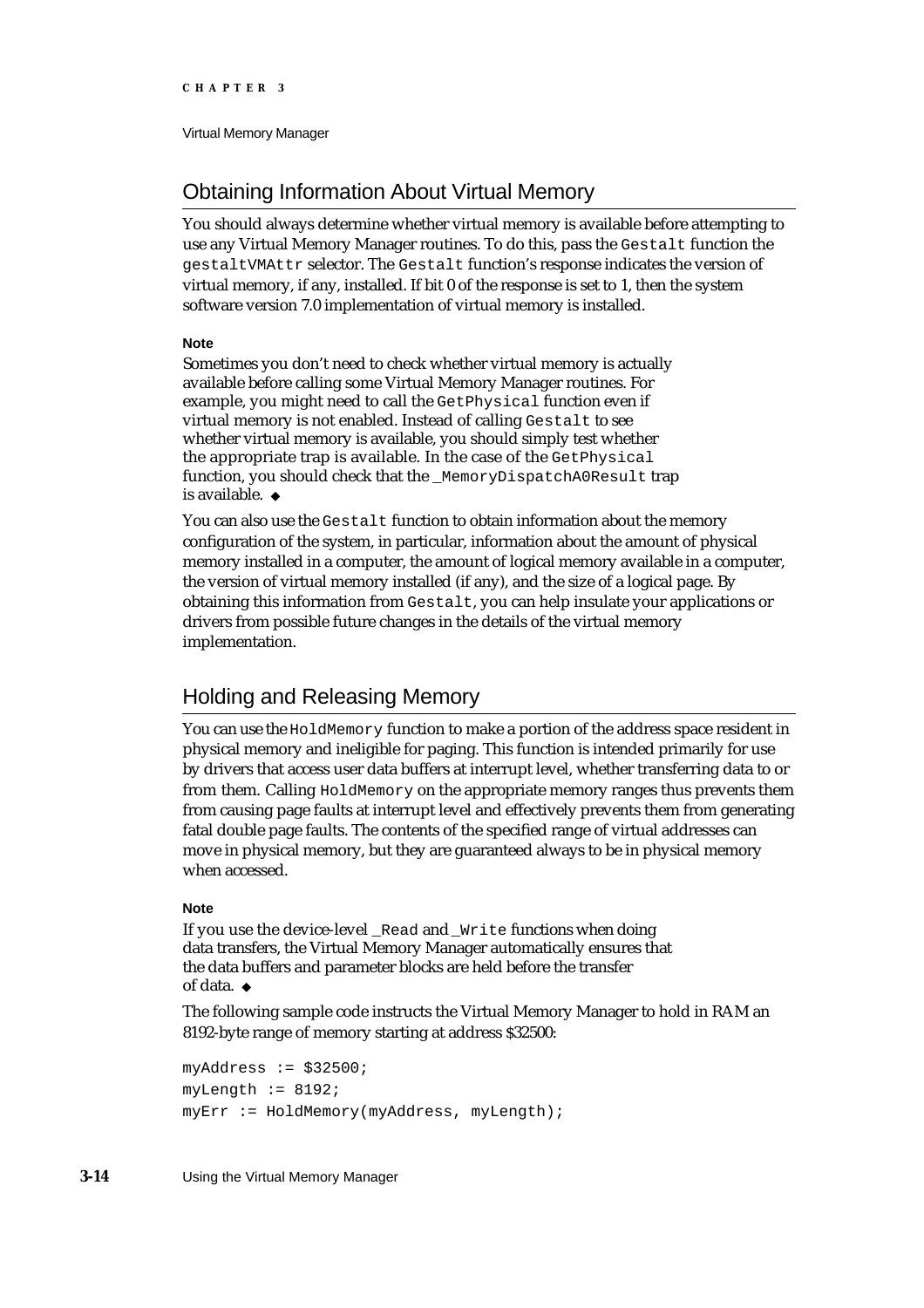#### Virtual Memory Manager

Note that whole pages of the virtual address space are held, regardless of the starting address and length parameters you supply. If the starting address parameter supplied to the HoldMemory function is not on a page boundary, then it is rounded down to the nearest page boundary. Similarly, if the specified range does not end on a page boundary, the length parameter is rounded up so that one or more whole pages are held. This rounding might result in the holding of several pages of physical memory, even if the specified range is less than a page in length.

To release memory held as a result of a call to HoldMemory, you must use the UnholdMemory function, which simply reverses the effects of the HoldMemory function. For example, the page or pages held in memory in the previous example can be released as follows:

myErr := UnholdMemory(myAddress, myLength);

Like holding, releasing applies to whole pages of the virtual address space. Similar rounding of the address and length parameters is performed, as required, to make the range begin and end on page boundaries.

### **Note**

In current versions of system software, the system heap is always held in memory and is never paged out.

# Locking and Unlocking Memory

You can use the LockMemory function to make a portion of the address space immovable in physical memory and ineligible for paging. The Operating System may move the contents of the specified range of logical addresses to a more convenient location in physical memory during the locking operation, but on completion, the contents of the specified range of logical addresses are resident and do not move in physical memory.

Locking a range of memory is a more drastic measure than just holding it. Locking not only forces the range to be held resident in RAM but also prevents its logical address from moving with respect to its physical address. The LockMemory function is used by drivers and other code when hardware other than the Macintosh CPU is transferring data to or from user buffers, such as any NuBus master peripheral card or DMA hardware. This function prevents both paging and physical relocation of a specified memory area and allows the physical addresses of a memory area to be exported to the non-CPU hardware. Typically, you would use this service for the duration of a single I/O request. However, you could use this service to lock data structures that are permanently shared between a driver (or other code) and a NuBus master.

### **Note**

Don't confuse locking address ranges in RAM (using LockMemory) with locking a handle (using HLock). A locked handle can still be paged out.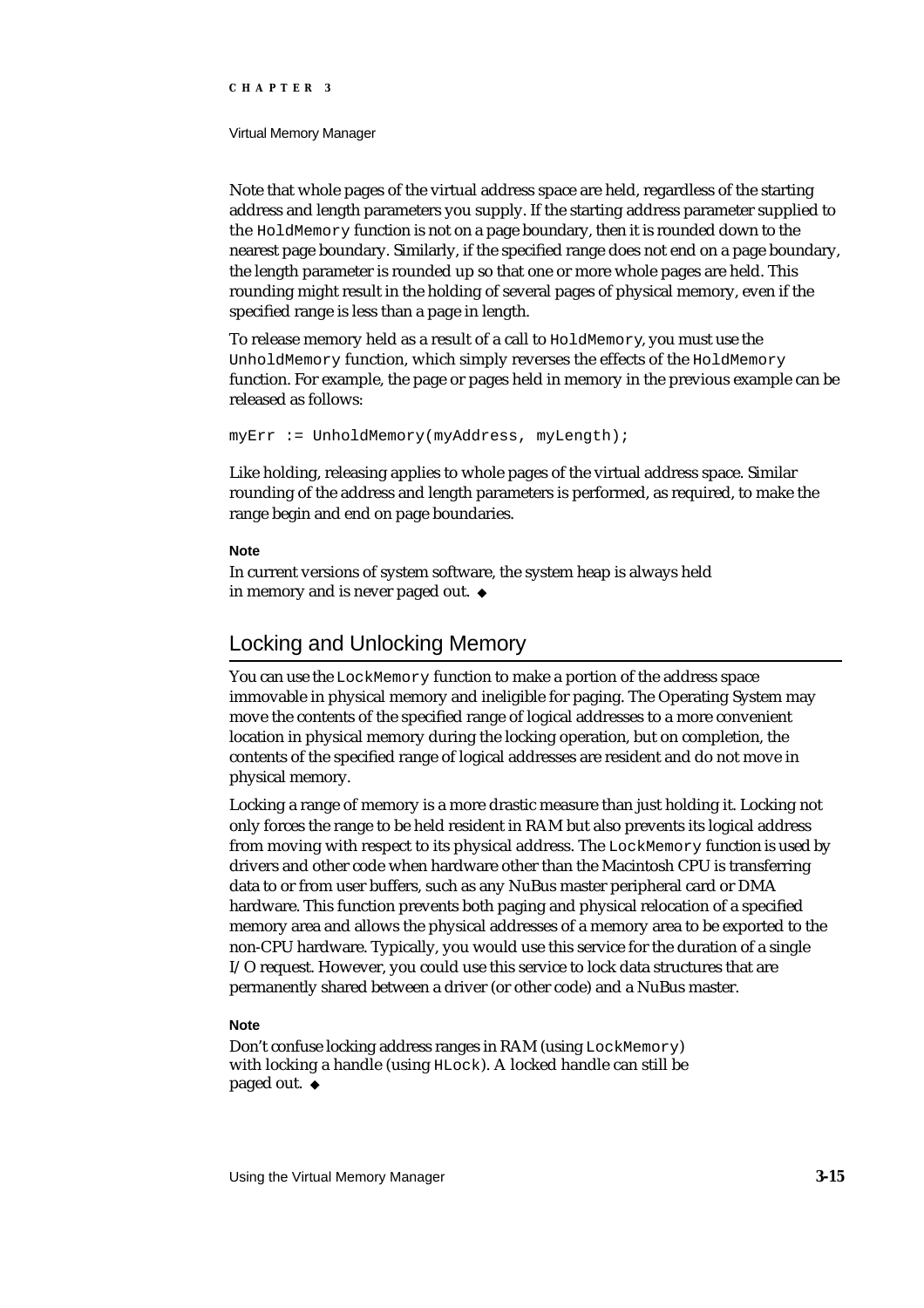#### Virtual Memory Manager

The main reason to disable movement of pages in physical memory is to allow translation of virtual memory addresses to physical addresses. This translation is needed by bus masters, which must write to memory in the physical address space. To avoid stale data, the memory locked in RAM is marked as noncacheable in the MMU page tables.

You can lock a range of memory in a contiguous range of physical memory by calling the LockMemoryContiguous function. This function can be used by driver and NuBus master or driver and DMA hardware combinations when a non-CPU device accessing memory cannot handle physically discontiguous data transfers. You can also use this service when the transfer of physically discontiguous data would degrade performance. However, the call to LockMemoryContiguous may be expensive, because sometimes entire pages must be copied to make a range contiguous.

#### **Note**

It might not be possible to make a range physically contiguous if any of the pages in the range are already locked. Because a call to LockMemoryContiguous is not guaranteed to return the desired results, you must include in your code an alternate method for locking the necessary ranges of memory. In general, you should avoid calling LockMemoryContiguous if at all possible. If you must call it, do so as early as possible—preferably at system startup time—to increase the likelihood of finding enough contiguous memory.

To unlock a range of previously locked pages, use the UnlockMemory function. This function reverses the effects of LockMemory or LockMemoryContiguous. Unlocked pages are marked as cacheable.

Locking, contiguous locking, and unlocking operations are applied to ranges of the logical address space. If necessary to force the ranges onto page boundaries, the Virtual Memory Manager performs rounding of addresses and sizes, as described in "Holding and Releasing Memory" on page 3-14.

# Mapping Logical to Physical Addresses

To obtain information about page mapping between logical and physical addresses, use the GetPhysical function, which translates logical addresses into their corresponding physical addresses. It provides drivers and other software with the actual physical memory addresses of a specified logical address range. Non-CPU devices need this information to access memory mapped by the CPU.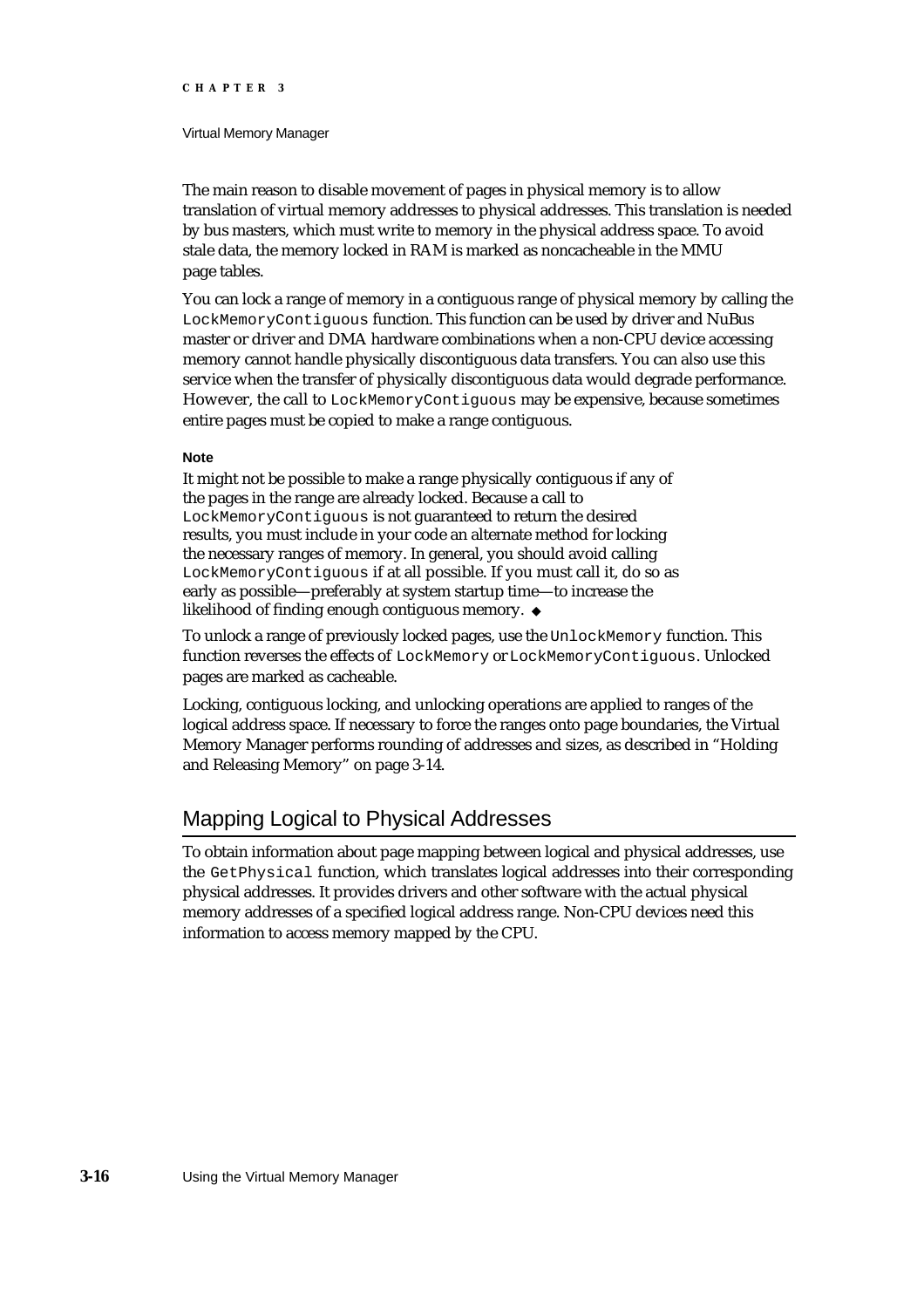#### Virtual Memory Manager

The GetPhysical function allows you to obtain the physical addresses that correspond to any logically addressable range of main memory. To specify the logical address range to be translated, you use a **memory-block record,** defined by the MemoryBlock data type.

```
TYPE MemoryBlock =
RECORD
  address: Ptr; {start of block}
  count: LongInt; {size of block}
END;
```
A memory-block record identifies a single contiguous block of memory by specifying the first byte in the block and the length of the block.

#### **Note**

Don't confuse the blocks of memory defined by the MemoryBlock data type with memory blocks as manipulated by the Memory Manager. The portion of the logical address space to be translated by GetPhysical can overlap several Memory Manager memory blocks or be just a part of one. Typically, however, that range coincides with the contents of a single Memory Manager block.

A single logical address range sometimes corresponds to more than one range of physical addresses. As a result, GetPhysical needs to pass back to your application an array of memory-block records. You pass a logical address range to Get Physical, and it returns an array of physical address ranges. This operation requires the use of a logical-to-physical **translation table,** defined by the LogicalToPhysicalTable data type.

```
TYPE LogicalToPhysicalTable =
RECORD
  logical: MemoryBlock; {a logical block}
  physical: ARRAY[0..defaultPhysicalEntryCount-1] OF
                     MemoryBlock; {equivalent physical blocks}
```
END;

To call GetPhysical, you need to pass a translation table whose logical field specifies the logical address range you want to translate. You also need to specify how many contiguous physical address ranges you want returned. In this way, you can adjust the number of elements in the array to suit your own needs. By default, a translation table contains enough space for eight physical memory blocks.

CONST defaultPhysicalEntryCount = 8;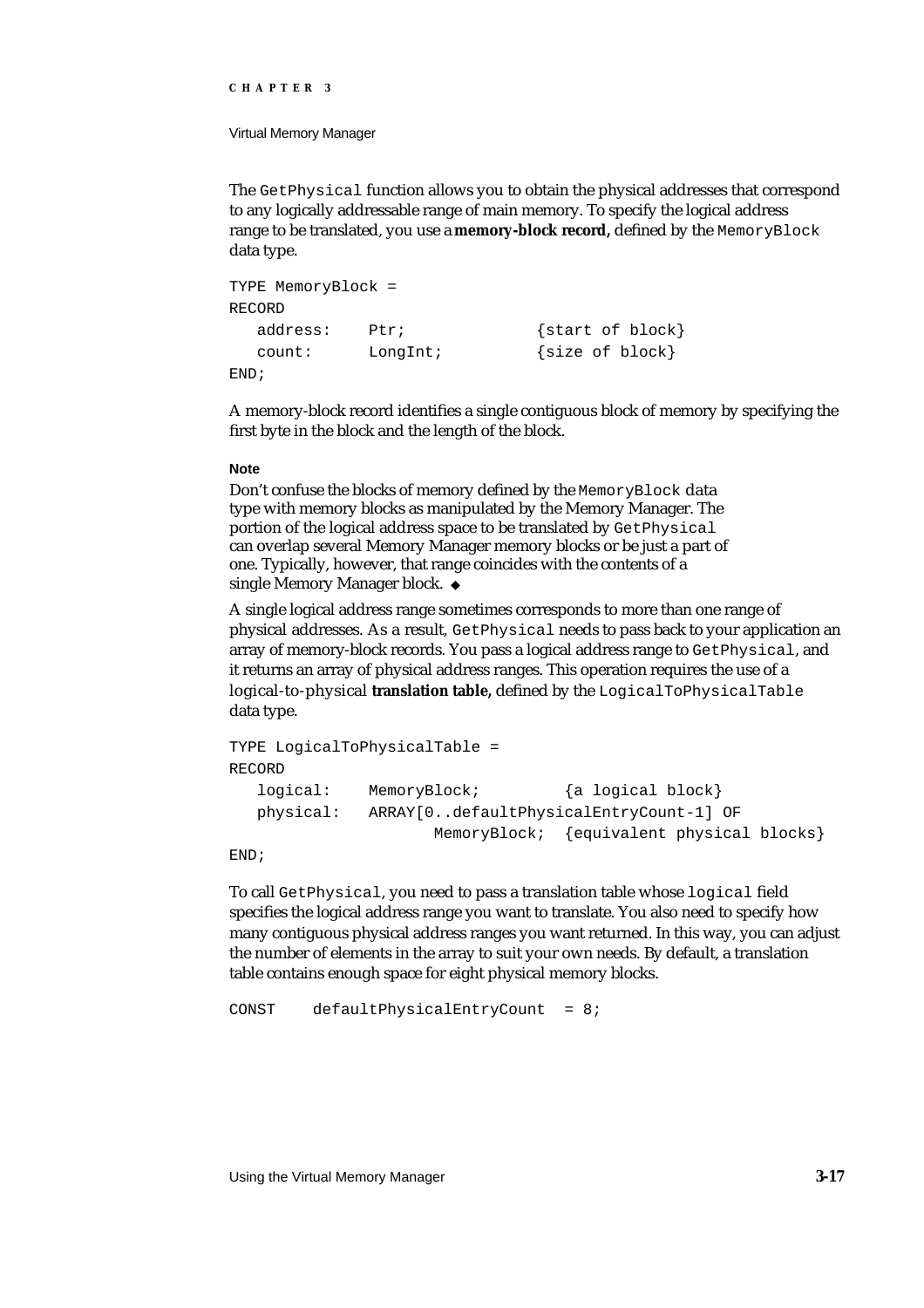Virtual Memory Manager

If the variable myTable is of type LogicalToPhysicalTable and myCount is of type LongInt, you can call GetPhysical as follows:

```
myCount := (SizeOf(myTable) DIV SizeOf(MemoryBlock)) - 1;
myErr := GetPhysical(myTable, myCount);
```
The algorithm used here to calculate the number of physical entries returned (myCount) allows you to change the size (and hence the type) of the myTable variable to include more or fewer memory blocks. The default size of the translation table is sufficient for most purposes. Before you do the translation, you can determine how many physical blocks you need to accommodate the entire logical address space specified in the table's logical parameter. To determine this, you pass a variable whose initial value is 0:

```
myCount := 0; {get number of blocks needed for given range}
myErr := GetPhysical(myTable, myCount);
```
If the value of its second parameter is 0, GetPhysical returns in that parameter the total number of physical blocks that would be required to translate the entire logical address range. In this case, both the logical and physical fields of the translation table are unchanged.

If the value of its second parameter is not 0, GetPhysical returns in the physical field of the translation table an array specifying the physical blocks that correspond to the logical address specified in the logical field. The GetPhysical function returns in its second parameter the number of entries in that array (which may be fewer than were asked for). If the translation table was not large enough to contain all the physical blocks corresponding to the logical block, GetPhysical updates the fields of the logical memory block to reflect the remaining number of bytes in the logical range left to translate (count field) and the next address in the logical address range to translate (start field).

#### **Note**

You must lock (using LockMemory) the address range passed to GetPhysical to guarantee that the translation data returned are accurate (that is, that the logical pages do not move around in physical memory and that paging activity has not invalidated the translation data). An error is returned if you call GetPhysical on an address range that is not locked. u

Recall that you sometimes need to call GetPhysical even if virtual memory is not available. (See "The Physical Address Space" on page 3-9 for details.) In general, if GetPhysical is available in the operating environment, then you should call it any time your software exports addresses to a NuBus expansion card that can read or write physical RAM directly. Listing 3-1 defines a general algorithm for implementing driver calls to a generic NuBus master card. To maximize compatibility with virtual memory, make sure that your hardware and device drivers support this method of issuing driver calls.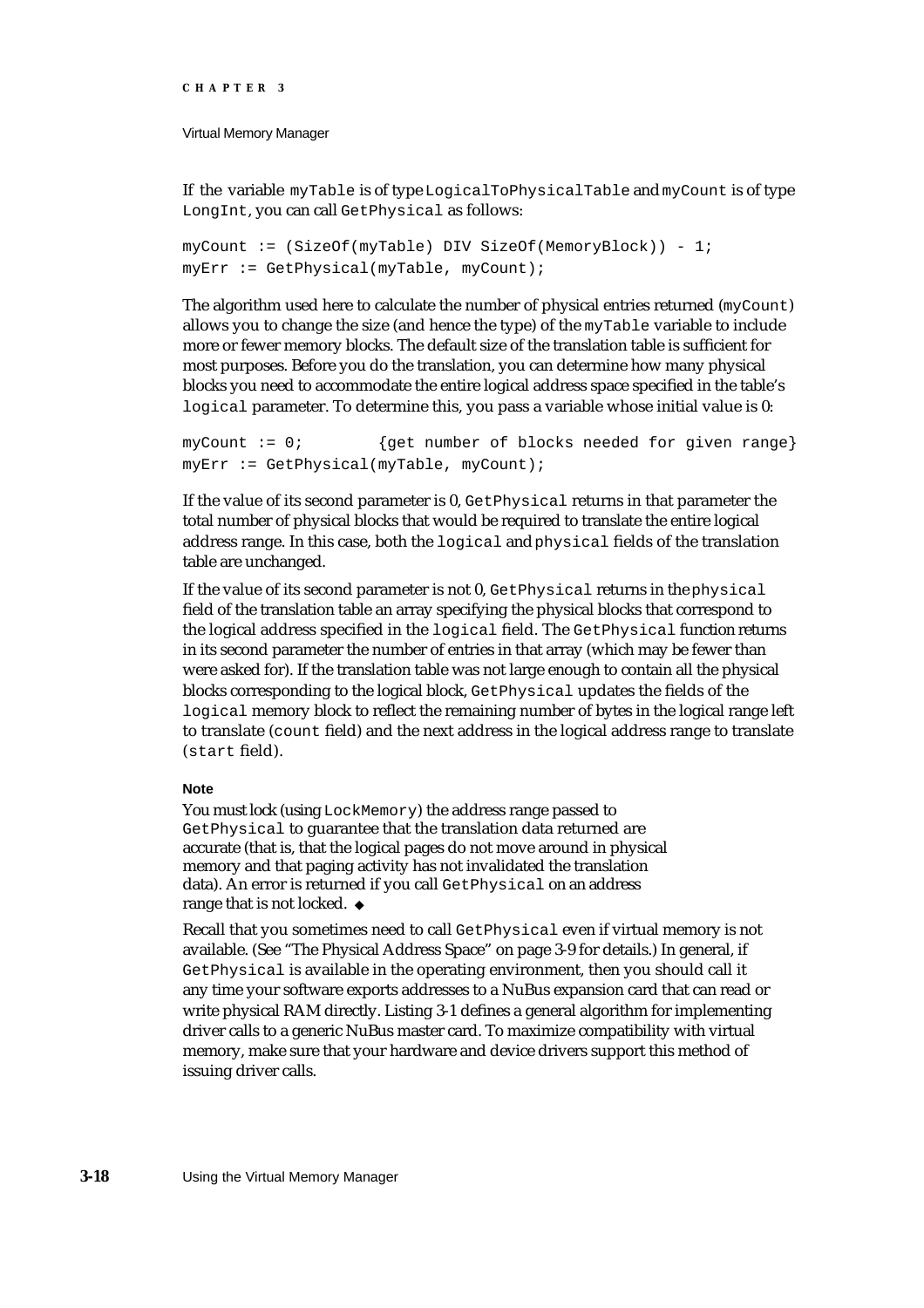```
CHAPTER 3
```

```
Listing 3-1 Translating logical to physical addresses
```

```
PROGRAM GetPhysicalUsage;
USES Types, Traps, Memory, Utilities;
CONST
  kTestPtrSize = $100000;
VAR
  myPtr: Ptr;
  myPtrSize: LongInt;
  hasGetPhysical: Boolean; {does this machine have GetPhysical?}
  lockOK: Boolean; {was the block successfully locked?}
  myErr: OSErr;
  myTable: LogicalToPhysicalTable;
  myCount: LongInt;
  index: Integer;
  PROCEDURE SendDMACmd (addr: Ptr; count: LongInt);
     BEGIN
        {This is where you would probably make a driver call }
        { to initiate DMA from a NuBus master or similar hardware.}
     END;
BEGIN
  myPtrSize := kTestPtrSize;
  myPtr := NewPtr(myPtrSize);
  IF myPtr <> NIL THEN
  BEGIN
     hasGetPhysical := TrapAvailable(_MemoryDispatch);
     IF hasGetPhysical THEN
     BEGIN
        myErr := LockMemory(myPtr, myPtrSize);
        lockOK := (myErr = noErr);IF lockOK THEN
        BEGIN
           myTable.logical.address := myPtr;
           myTable.logical.count := myPtrSize;
           myErr := noErr;WHILE (myErr = noErr) & (myTable.logical.count <> 0) DO
           BEGIN
              myCount := SizeOf(myTable) DIV SizeOf(MemoryBlock) - 1;
              myErr := GetPhysical(myTable, myCount);
              IF myErr = noErr THEN
                FOR index := 0 TO (myCount - 1) DO
                   WITH myTable DO
                      SendDMACmd(physical[index].address,
```
Using the Virtual Memory Manager **3-19**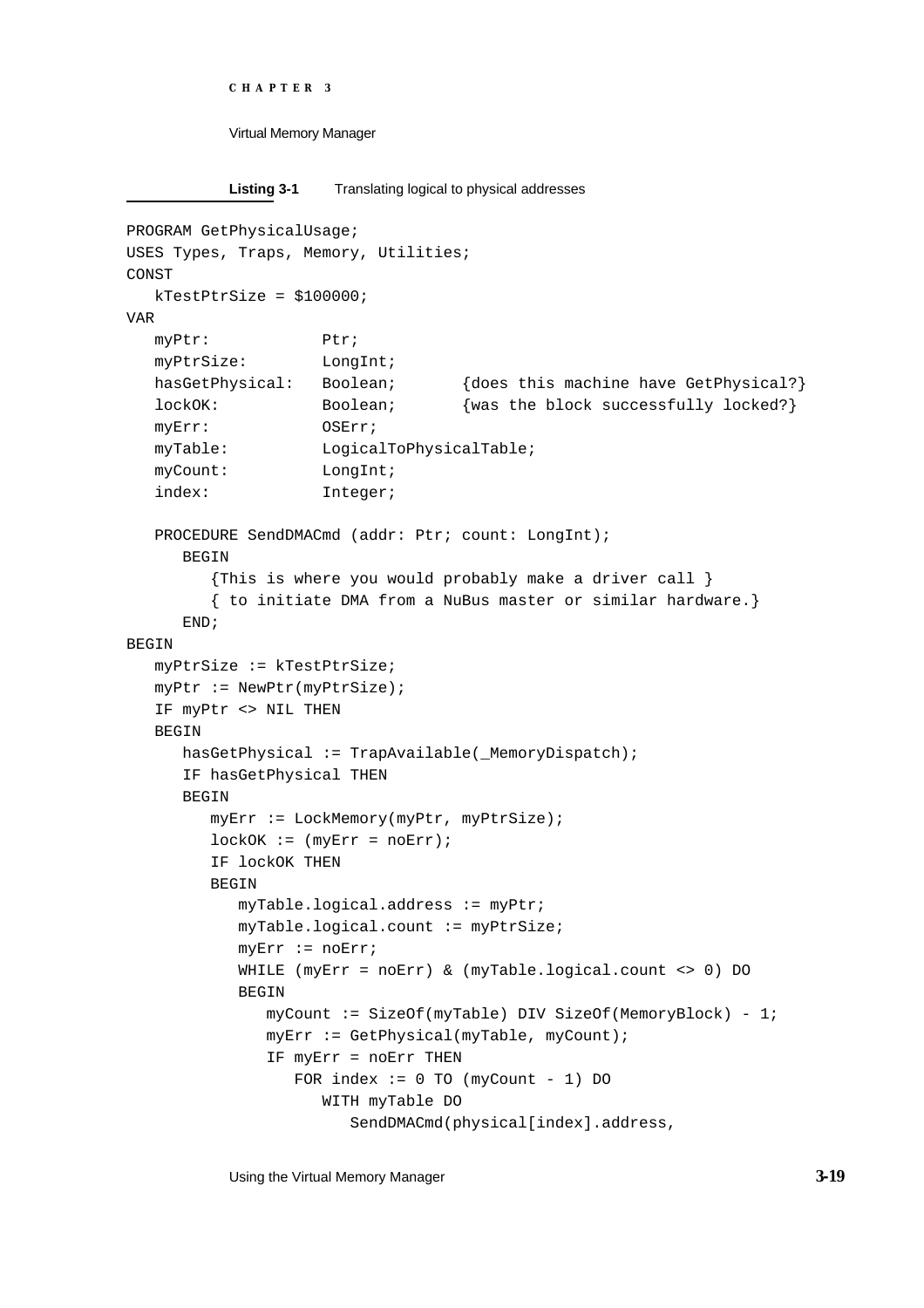```
CHAPTER 3
```

```
physical[index].count)
           ELSE
           BEGIN
              {Handle GetPhysical error indicated by myErr.}
              {Loop will terminate unless myErr is reset to noErr.}
           END;
        END; {WHILE}
        {Always unlock a range you locked; ignore any error here.}
        myErr := UnlockMemory(myPtr, myPtrSize);
     END
     ELSE {not lockOK}
     BEGIN
        {handle LockMemory error indicated by myErr}
     END;
  END
  ELSE {GetPhysical not available}SendDMACmd(myPtr, myPtrSize);
END; {IF myPtr}
```
END.

If the GetPhysical function is not available, the program defined in Listing 3-1 simply calls your routine to send a DMA command to the NuBus hardware. In that case, no address translation is necessary. If, however, GetPhysical is available, you need to lock the logical address range whose physical addresses you want to get. If you successfully lock the range, you can call GetPhysical as illustrated earlier. Be sure to unlock the range you previously locked before exiting the program.

**WARNING**  $\mathbf{s}$ 

> Some Macintosh computers contain the MemoryDispatch trap in ROM, even though they do not contain an MMU coprocessor. In this case, the system software patches the \_MemoryDispatch trap to make it appear unimplemented. However, software that executes before system patches are installed cannot use this as a test of whether to call GetPhysical or not. If your code is executed before the installation of system patches, you should use the Gestalt function to test directly for the existence of an MMU coprocessor.

# Deferring User Interrupt Handling

During the time that the Macintosh is handling a page fault, it is critical that no other page faults occur. Because the system performs no other work while it is handling a page fault, only code that runs as a result of an interrupt can generate a second page fault. For this reason, you must call the HoldMemory function on buffers or code that are to be referenced by any interrupt service routine. You must call this function at noninterrupt level because the MemoryDispatch calls may cause movement of logical memory or physical memory and possible I/O.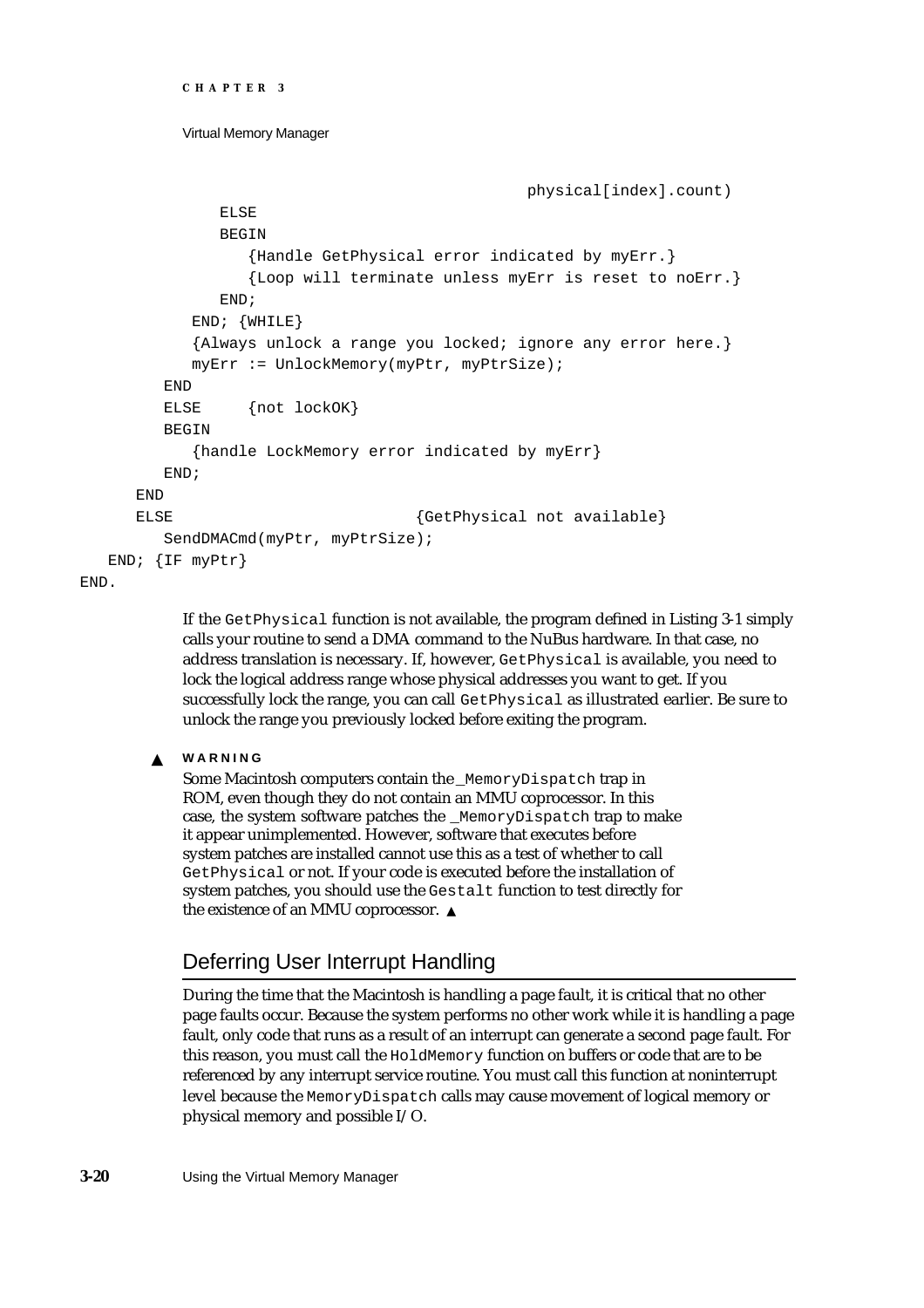#### Virtual Memory Manager

The use of procedure pointers (variables of type  $\text{Proofer}$ ) in specifying I/O completion routines, socket listeners, and so forth makes it impossible for drivers to know the exact location and size of all code or buffers that might be referenced when these routines are invoked. However, these routines must still be called only at a safe time, when paging is not currently in progress. Because the locations of all needed pages cannot be known, an alternate strategy is used to prevent a fatal double page fault.

The DeferUserFn function is provided to allow interrupt service routines to defer, until a safe time, code that might cause page faults. This function determines whether the call can be made immediately and, if it is safe, makes the call. If a page fault is in progress, the address of the service routine and its parameter are saved, and the routine is deferred until page faults are again permitted.

# Virtual Memory and Debuggers

#### **Note**

You need the information in this section only if you are writing a debugger that is to operate under virtual memory. u

Debuggers running under virtual memory can use any of the virtual memory routines discussed in the previous sections. For example, if a debugger is in a situation where page faulting would be fatal, it can use DeferUserFn to defer the debugging until paging is safe. However, debuggers running under virtual memory might require a few routines that differ from those available to other applications. In addition, debuggers might depend on some specific features of virtual memory that other applications should not depend on.

For example, because debugger code might be entered at a time when paging would be unsafe, you should lock (and not just hold) the debugger and all of its data and buffer space in memory. Normally, the locking operation is used to allow NuBus masters or other DMA devices to transfer data directly into physical memory. This requires that data caching be disabled on the locked page. You might, however, want your debugger to benefit from the performance of the data cache on pages belonging solely to the debugger. The DebuggerLockMemory function does exactly what LockMemory does, except that it leaves data caching enabled on the affected pages. You can call the DebuggerUnlockMemory function to reverse the effects of DebuggerLockMemory.

Other special debugger support functions

- determine whether paging is safe
- n allow the debugger to enter supervisor mode
- enter and exit the debugging state  $\overline{p}$
- obtain keyboard input while in the debugging state  $\overline{p}$
- determine the state of a page of logical memory $\overline{p}$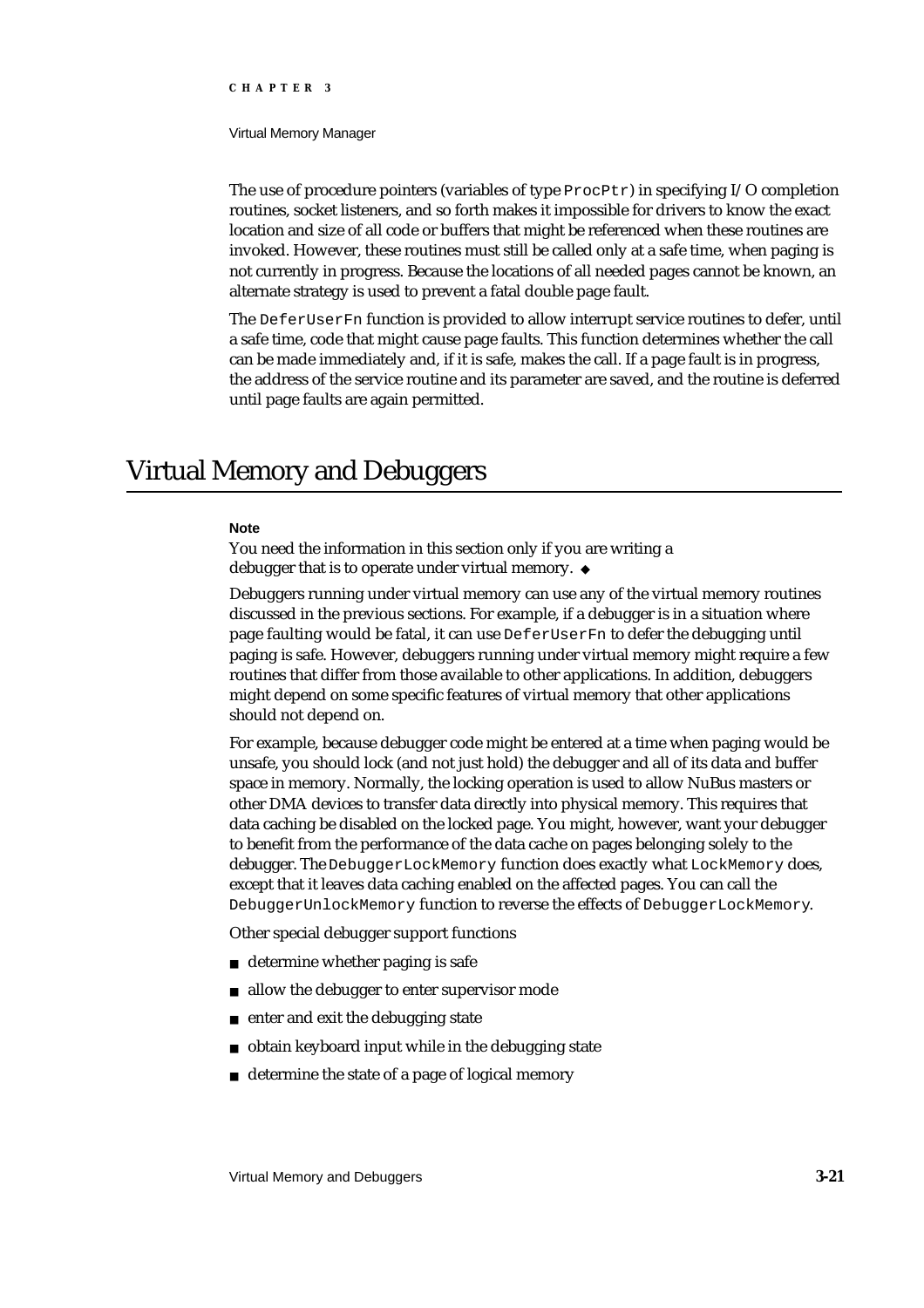#### Virtual Memory Manager

All of these functions are implemented as extensions of \_DebugUtil, a trap intended for use by debuggers to allow greater machine independence. This trap is not present in the Macintosh II, Macintosh IIx, Macintosh IIcx, or Macintosh SE/30 models, but it is present in all later models. The Virtual Memory Manager implements this trap for all machines that it supports, so a debugger can use DebugUtil (and functions defined in terms of DebugUtil) if Gestalt reports that virtual memory is present.

When the virtual memory extensions to \_DebugUtil are not present (that is, when the computer supports virtual memory but is *not* a Macintosh II, Macintosh IIx, Macintosh IIcx, or Macintosh  $SE/30$ , DebugUtil provides functions that can determine the highest \_DebugUtil function supported, enter the debugging state, poll the keyboard for input, and exit the debugging state.

# Bus-Error Vectors

The Operating System needs to intercept page faults and do the necessary paging. In addition, various applications and pieces of system software need to handle other kinds of bus errors. Virtual memory takes care of the complications of bus-error handling by providing two bus-error vectors. The vector that applications and other system software see is the one in low memory (at address \$8). The vector that virtual memory uses (the one actually used by the processor) is in virtual memory's private storage and is pointed to by the Vector Base Register (VBR). Virtual memory's bus-error handler handles page faults and passes other bus errors to the vector in low memory at address \$8.

When a debugger wants the contents of a page to be loaded into memory, it can read a byte from that page. The Operating System detects the page fault and loads the appropriate page (perhaps swapping another page to disk).

Note that a debugger will probably temporarily replace one or both of the bus-error vectors while it is executing. A debugger that wants virtual memory to continue paging while the debugger runs can put a handler only in the low-memory bus-error vector. A debugger that displays memory without allowing virtual memory to continue paging can put a handler in the virtual memory's bus-error vector (at  $VBR + S8$ ).

Because the current version of virtual memory is not reentrant, there are times when trying to load a page into memory would be fatal. To allow for this, you can use the PageFaultFatal function to determine whether a page fault would be fatal at that time. If this function returns TRUE, the debugger should not allow the virtual memory's bus-error handler to detect any page faults. Thus, you should always replace the virtual memory's bus-error vector if the PageFaultFatal function returns TRUE.

# Special Nonmaskable Interrupt Needs

Because a debugger can be triggered with a nonmaskable interrupt (level 7, triggered by the interrupt switch), it has special needs that other code in the system does not. For example, because a nonmaskable interrupt might occur while virtual memory is moving pages (to make them contiguous, for example), debugger code must be locked (instead of held, like most other code that must run at a time when page faults would be fatal).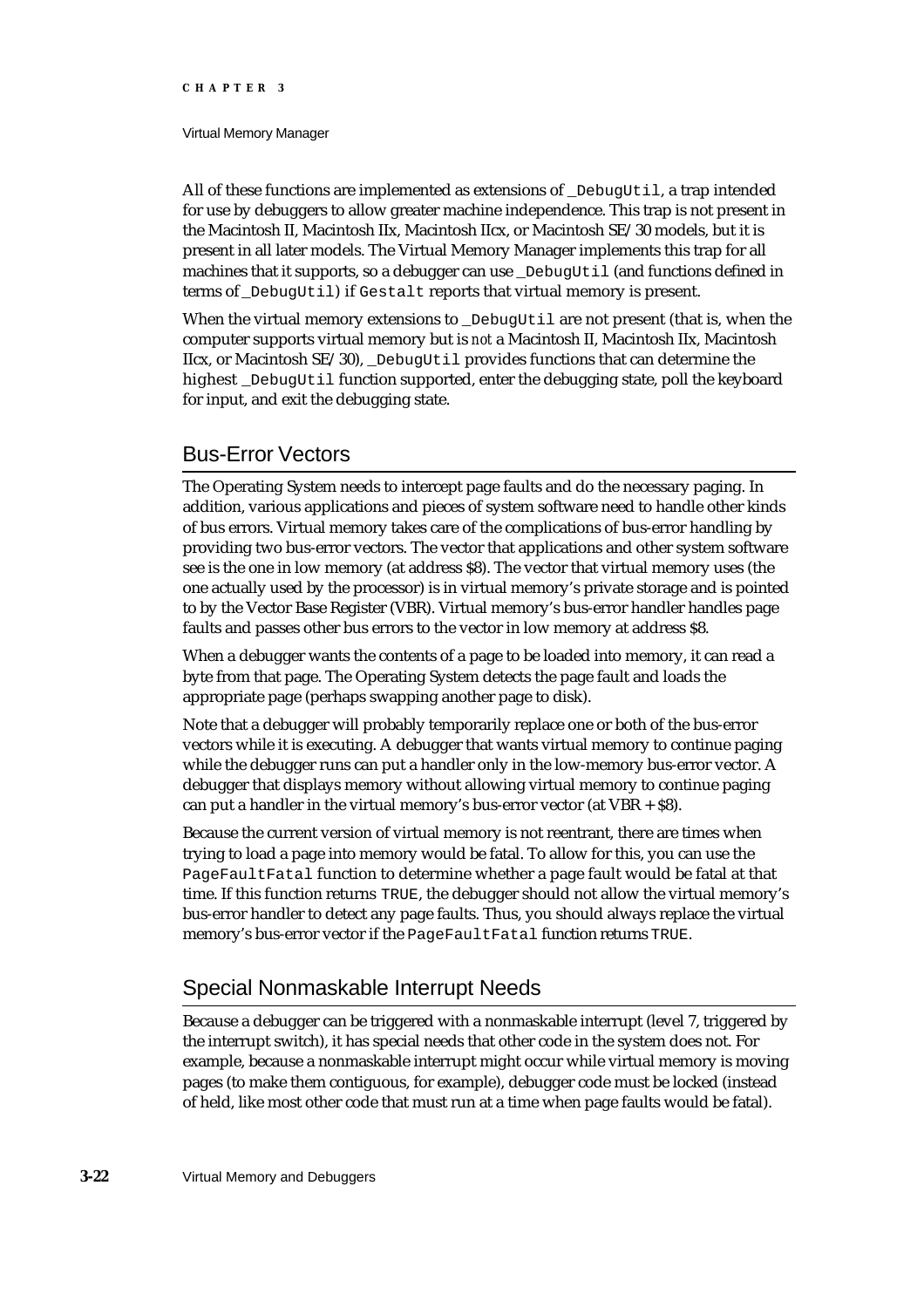Virtual Memory Manager

Unfortunately, the LockMemory function is intended for use by device drivers and automatically disables data caching for the locked pages. Because this is not desirable for the debugger, the functions DebuggerLockMemory and DebuggerUnlockMemory lock pages without inhibiting the caching of those pages. Note that both stack, code, and other storage used by the debugger might need to be locked in this way.

# Supervisor Mode

Because a debugger is typically activated through one of the processor vectors, it usually executes in supervisor mode, allowing it access to all of memory and all processor registers. When the debugger is entered in another way—for example, through the Debugger or DebugStr trap or when it is first loaded—it is necessary to enter supervisor mode. You can accomplish this with the following assembly-language instructions:

| MOVEO #EnterSupervisorMode,D0 |                                 |  |
|-------------------------------|---------------------------------|--|
| _DebugUtil                    | <i>i</i> OS trap to DebugUtils  |  |
|                               | ion exit, DO still holds old SR |  |

The code switches the caller into supervisor mode, and the previous status register is returned in register D0. Thus, when the debugger returns to the interrupted code, you can restore the previous interrupt level, condition codes, and so forth. When the debugger is ready to return to user mode, it simply loads the status register with the result returned in D0. Entering supervisor mode also switches the stack pointer from the user stack pointer (USP) to the interrupt stack pointer (ISP); reentering user mode changes the stack pointer back to the user stack pointer.

# The Debugging State

When activated by an exception, \_Debug or \_DebugStr trap, or any other means, the debugger should call the DebuggerEnter procedure to notify \_DebugUtil that the debugger is entering the debugging state. Then \_DebugUtil can place hardware in a quiescent state and prepare for subsequent DebugUtil calls.

Before returning to the interrupted application code, the debugger must call the DebuggerExit procedure to allow DebugUtil to return hardware affected by DebuggerEnter to its previous state.

# Keyboard Input

A debugger can obtain the user's keyboard input by calling the DebuggerPoll procedure. This routine can obtain keyboard input even when interrupts are disabled. After you call this service, you must then obtain keyboard events through the normal event-queue mechanism.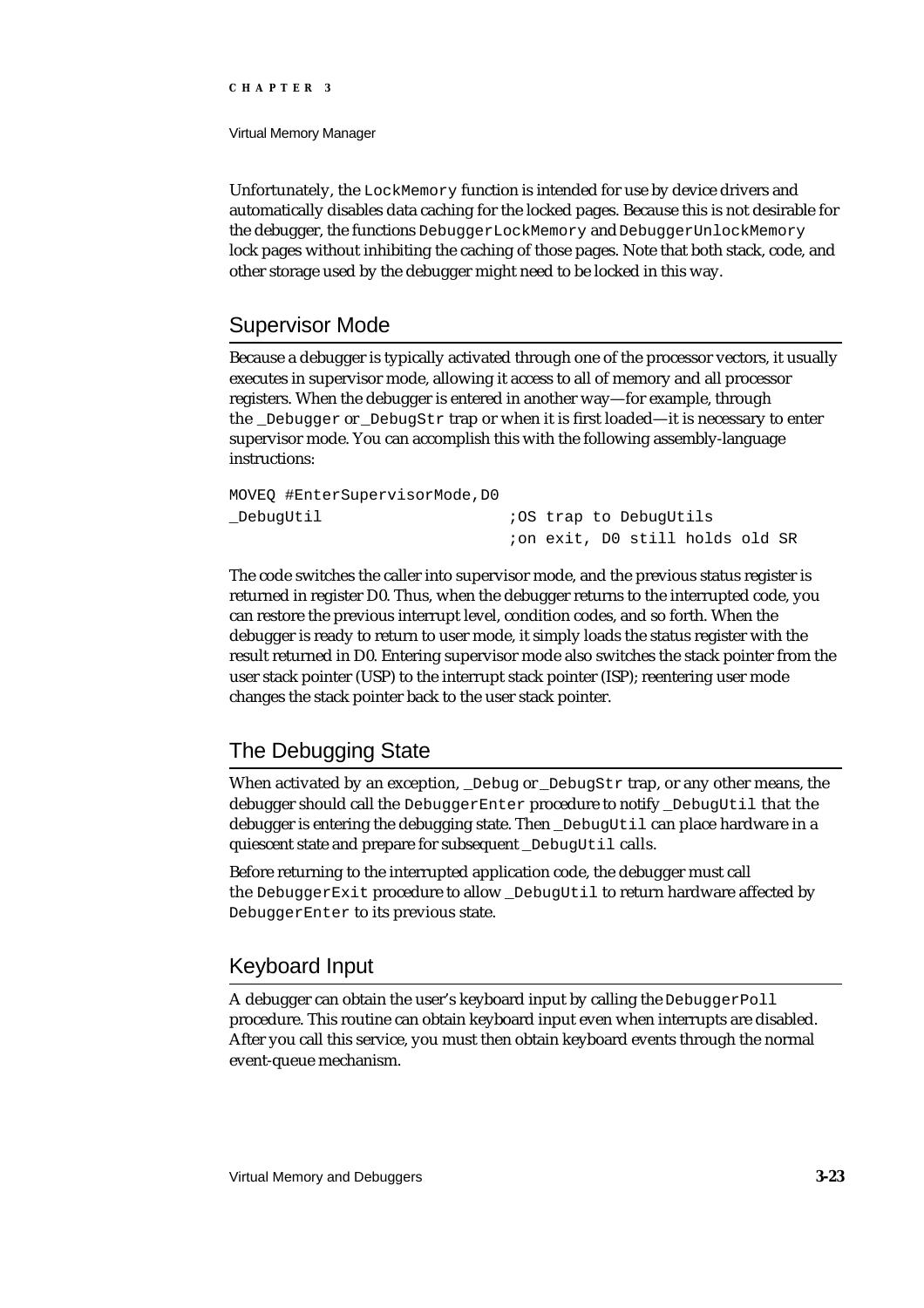```
CHAPTER 3
```
# Page States

Debuggers need a way to display the contents of memory without paging or to display the contents of pages currently on disk. The GetPageState function returns one of these values to specify the state of a page containing a virtual address:

```
TYPE PageState = Integer;
CONST
  kPaqeInMemory = 0; {page is in RAM}
  kPageOnDisk = 1; {page is on disk}
  kNotPaged = 2; {address is not paged}
```
A debugger can use this information to determine whether certain memory addresses should be referenced. Note that ROM and I/O space are not pageable and therefore are considered not paged.

# Virtual Memory Manager Reference

This section describes the data structures and routines that are provided by the Virtual Memory Manager.

# Data Structures

The Virtual Memory Manager defines two data structures for use with the GetPhysical function, the memory-block record and the translation table.

# Memory-Block Record

The GetPhysical function uses a memory-block record to hold information about a block of memory, either logical or physical. The memory-block record is a data structure of type MemoryBlock.

```
TYPE MemoryBlock =
RECORD
  address: Ptr; {start of block}
  count: LongInt; {size of block}
END;
```
### **Field descriptions**

| address | A pointer to the beginning of a block of memory. |
|---------|--------------------------------------------------|
| count   | The number of bytes in the block of memory.      |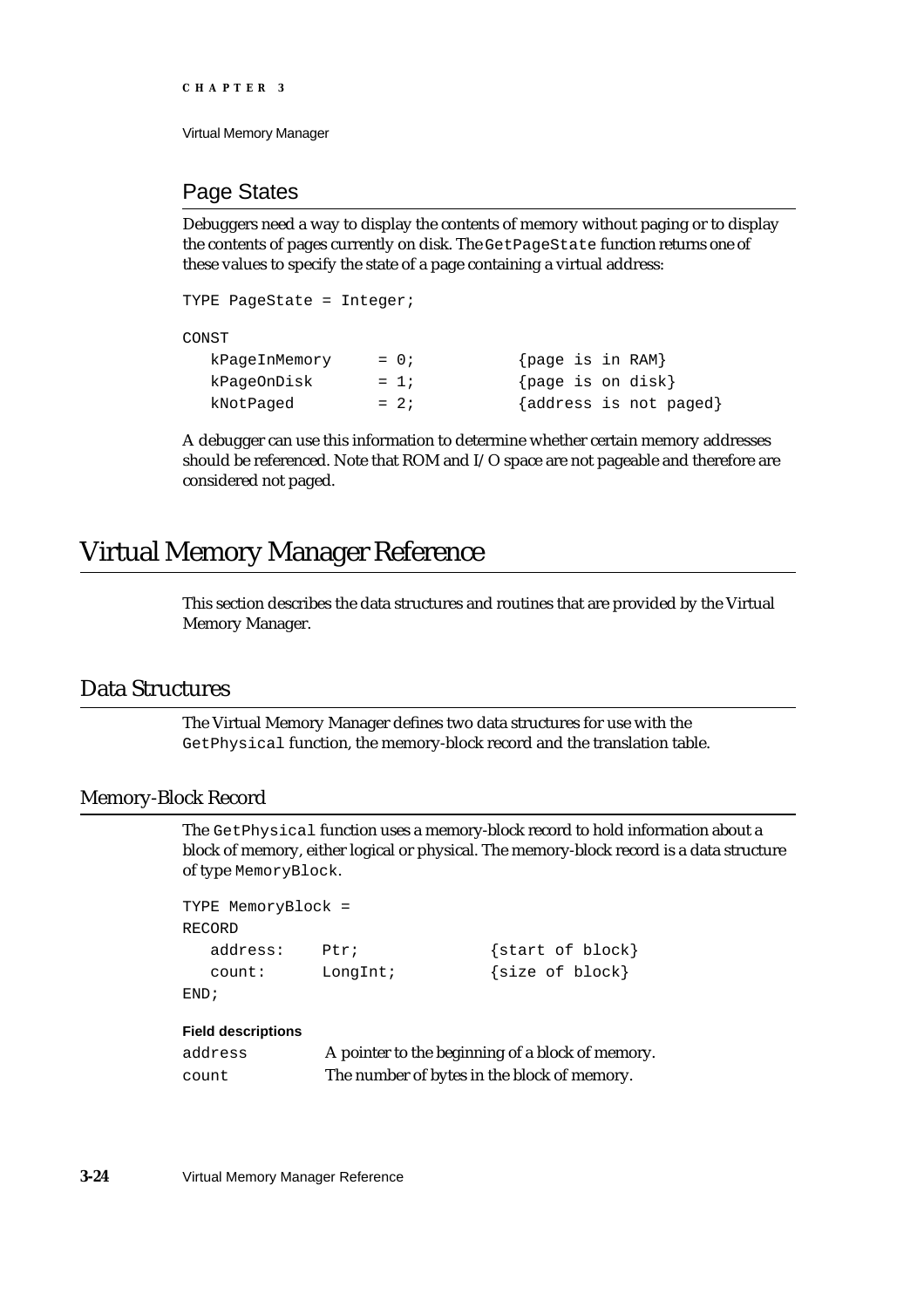```
CHAPTER 3
```
# Translation Table

The GetPhysical function uses a translation table to hold information about a logical address range and its corresponding physical addresses. A translation table is defined by the data type LogicalToPhysicalTable.

```
TYPE LogicalToPhysicalTable =
RECORD
  logical: MemoryBlock; {a logical block}
  physical: ARRAY[0..defaultPhysicalEntryCount-1] OF
                     MemoryBlock; {equivalent physical blocks}
```
END;

# **Field descriptions**

| logical  | A logical block of memory whose corresponding physical blocks are<br>to be determined.                                                               |
|----------|------------------------------------------------------------------------------------------------------------------------------------------------------|
| physical | A physical translation table that identifies the blocks of physical<br>memory corresponding to the logical block identified in the<br>logical field. |

# Routines

This section describes the routines you can use to control virtual memory. The section "Virtual Memory Management" describes the routines that allow you to control pages in physical memory, and the section "Virtual Memory Debugger Support Routines" describes the routines that only programmers implementing debuggers need to use.

# Virtual Memory Management

This section describes the routines you can use to hold logical pages in physical memory and let go of them, lock and unlock pages in physical memory, obtain information about page mapping, and handle interrupts. To hold and release pages, use the HoldMemory and UnholdMemory functions. To lock and unlock pages, use the LockMemory, LockMemoryContiguous, and UnlockMemory functions. To obtain page-mapping information, use the GetPhysical function. To defer user interrupt handling, use the DeferUserFn function.

# **HoldMemory**

To make a portion of the address space resident in physical memory and ineligible for paging, use the HoldMemory function.

FUNCTION HoldMemory (address: UNIV Ptr; count: LongInt): OSErr;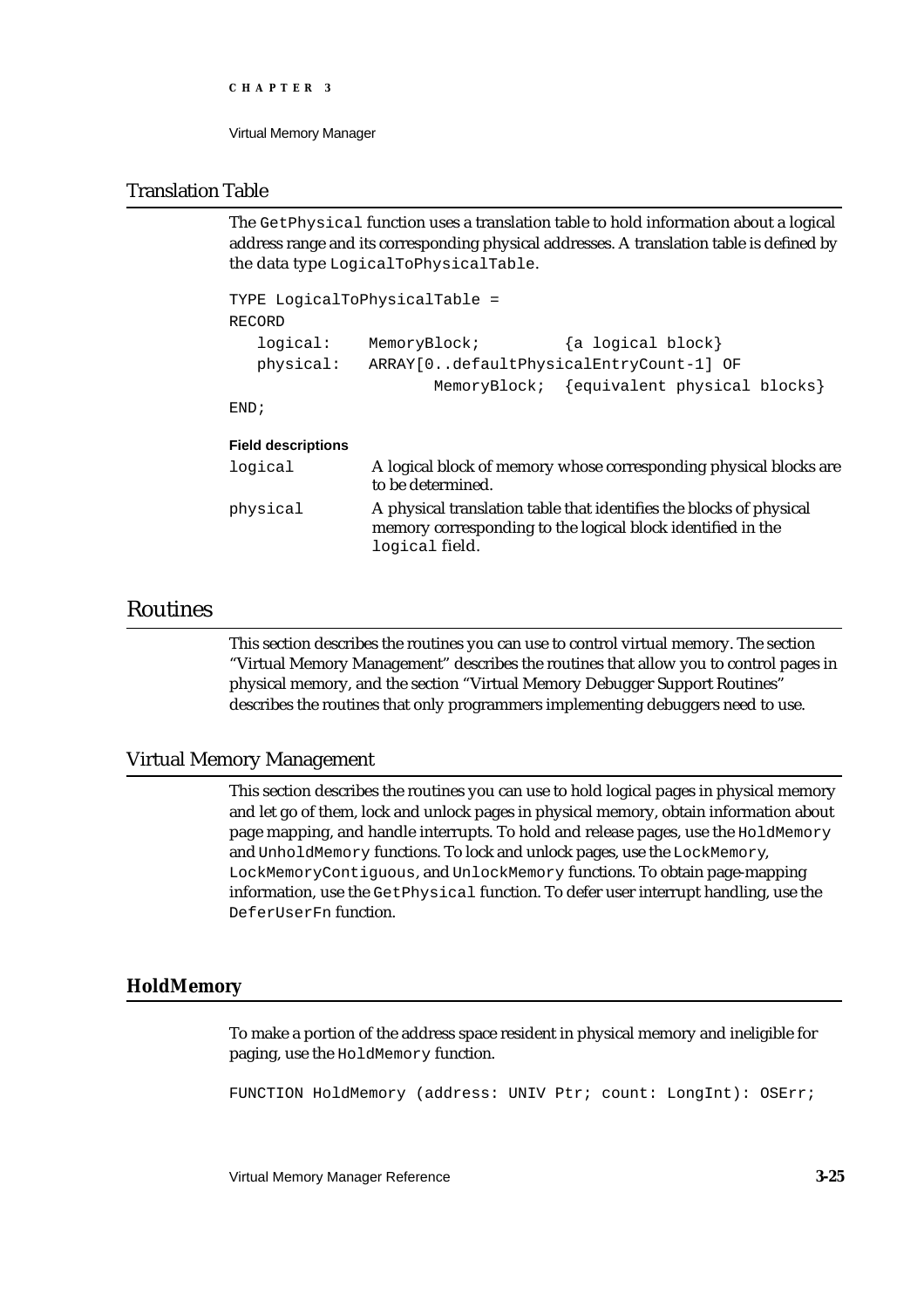Virtual Memory Manager

| address | The starting address of the range of memory to be held in RAM. |
|---------|----------------------------------------------------------------|
| count   | The size, in bytes, of the range of memory to be held in RAM.  |

#### **DESCRIPTION**

The HoldMemory function makes the portion of the address space beginning at address and having a size of count bytes resident in physical memory and ineligible for paging.

If the address parameter supplied to the HoldMemory function is not on a page boundary, then it is rounded down to the nearest page boundary. Similarly, if the specified range does not end on a page boundary, the count parameter is rounded up so that the entire range of memory is held.

#### **SPECIAL CONSIDERATIONS**

Even though HoldMemory does not move or purge memory, you should not call it at interrupt time.

#### **ASSEMBLY-LANGUAGE INFORMATION**

The trap macro and routine selector for the HoldMemory function are

| Trap macro     | <b>Selector</b> |
|----------------|-----------------|
| MemoryDispatch | <b>S0000</b>    |

The registers on entry and exit for this routine are

#### **Registers on entry**

- D0 Selector code
- A0 Starting address
- A1 Number of bytes to hold

# **Registers on exit**

D0 Result code

#### **RESULT CODES**

| noErr               | $\mathbf{u}$ | No error     |
|---------------------|--------------|--------------|
| paramErr            | $-50$        | Error in par |
| notEnoughMemoryErr  | $-620$       | Insufficient |
| interruptsMaskedErr | $-624$       | Called with  |

rameter list physical memory n interrupts masked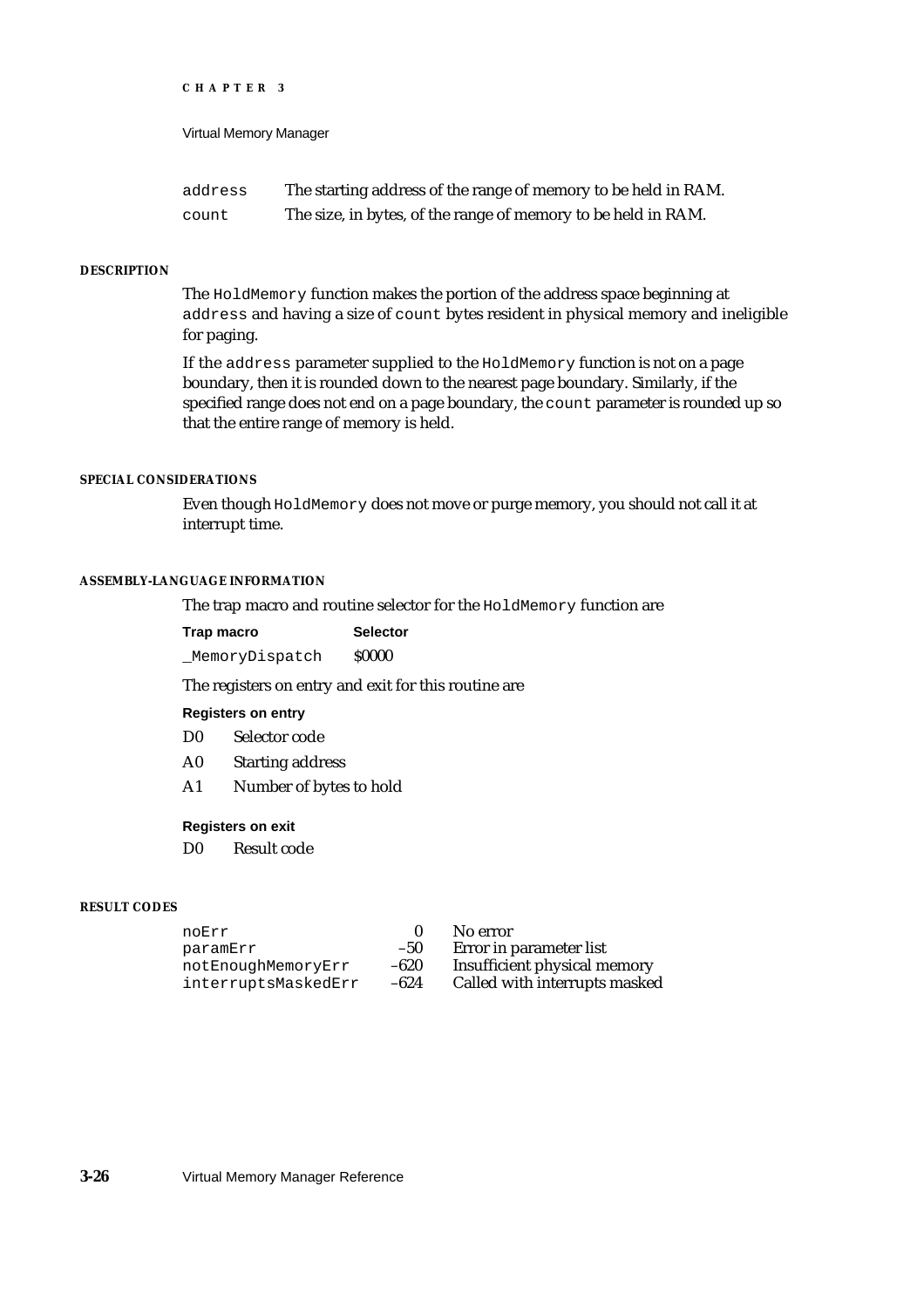Virtual Memory Manager

# **UnholdMemory**

To make a currently held range of memory eligible for paging again, use the UnholdMemory function.

FUNCTION UnholdMemory (address: UNIV Ptr; count: LongInt): OSErr;

| address | The starting address of the range of memory to be released. |
|---------|-------------------------------------------------------------|
| count   | The size, in bytes, of the range of memory to be released.  |

#### **DESCRIPTION**

The UnholdMemory function makes the portion of the address space beginning at address and having a size of count bytes eligible for paging.

If the address parameter supplied to the UnholdMemory function is not on a page boundary, then it is rounded down to the nearest page boundary. Similarly, if the specified range does not end on a page boundary, the count parameter is rounded up so that the entire range of memory is released.

#### **ASSEMBLY-LANGUAGE INFORMATION**

The trap macro and routine selector for the UnholdMemory function are

| Trap macro     | <b>Selector</b> |
|----------------|-----------------|
| MemoryDispatch | <b>S0001</b>    |

The registers on entry and exit for this routine are

#### **Registers on entry**

- D0 Selector code
- A0 Starting address
- A1 Number of bytes to release

### **Registers on exit**

D0 Result code

#### **RESULT CODES**

| noErr               |        | No error                              |
|---------------------|--------|---------------------------------------|
| paramErr            | $-50$  | Error in parameter list               |
| notHeldErr          | $-621$ | Specified range of memory is not held |
| interruptsMaskedErr | $-624$ | Called with interrupts masked         |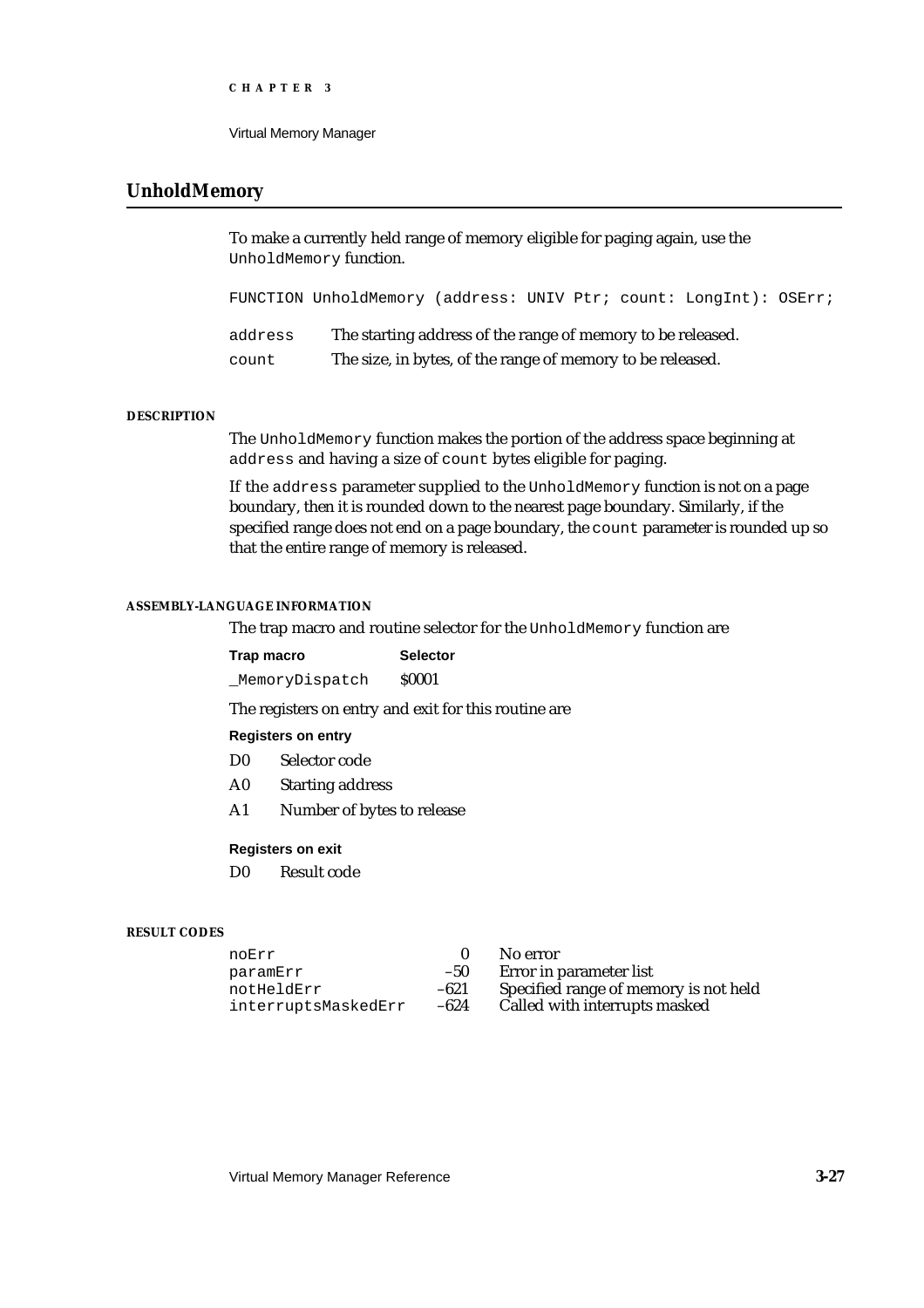# **LockMemory**

To make a portion of the address space immovable in physical memory and ineligible for paging, use the LockMemory function.

| FUNCTION LockMemory (address: UNIV Ptr; count: LongInt): OSErr; |  |  |  |
|-----------------------------------------------------------------|--|--|--|
|                                                                 |  |  |  |

| address | The starting address of the range of memory to be locked in RAM. |
|---------|------------------------------------------------------------------|
| count   | The size, in bytes, of the range of memory to be locked in RAM.  |

#### **DESCRIPTION**

The LockMemory function makes the portion of the address space beginning at address and having a size of count bytes immovable in physical memory and ineligible for paging.

If the address parameter supplied to the LockMemory function is not on a page boundary, it is rounded down to the nearest page boundary. Similarly, if the specified range does not end on a page boundary, the count parameter is rounded up so that the entire range of memory is locked.

The CPU marks locked pages as noncacheable. On Macintosh computers containing the Macintosh IIci ROM, all physical RAM is marked noncacheable.

### **ASSEMBLY-LANGUAGE INFORMATION**

The trap macro and routine selector for the LockMemory function are

| Trap macro     | <b>Selector</b> |
|----------------|-----------------|
| MemoryDispatch | <b>S0002</b>    |

The registers on entry and exit for this routine are

#### **Registers on entry**

- D0 Selector code
- A0 Starting address
- A1 Number of bytes to lock

#### **Registers on exit**

D0 Result code

#### **RESULT CODES**

| noErr               |        | No error                      |
|---------------------|--------|-------------------------------|
| paramErr            | $-50$  | Error in parameter list       |
| notEnoughMemoryErr  | $-620$ | Insufficient physical memory  |
| interruptsMaskedErr | $-624$ | Called with interrupts masked |

**3-28** Virtual Memory Manager Reference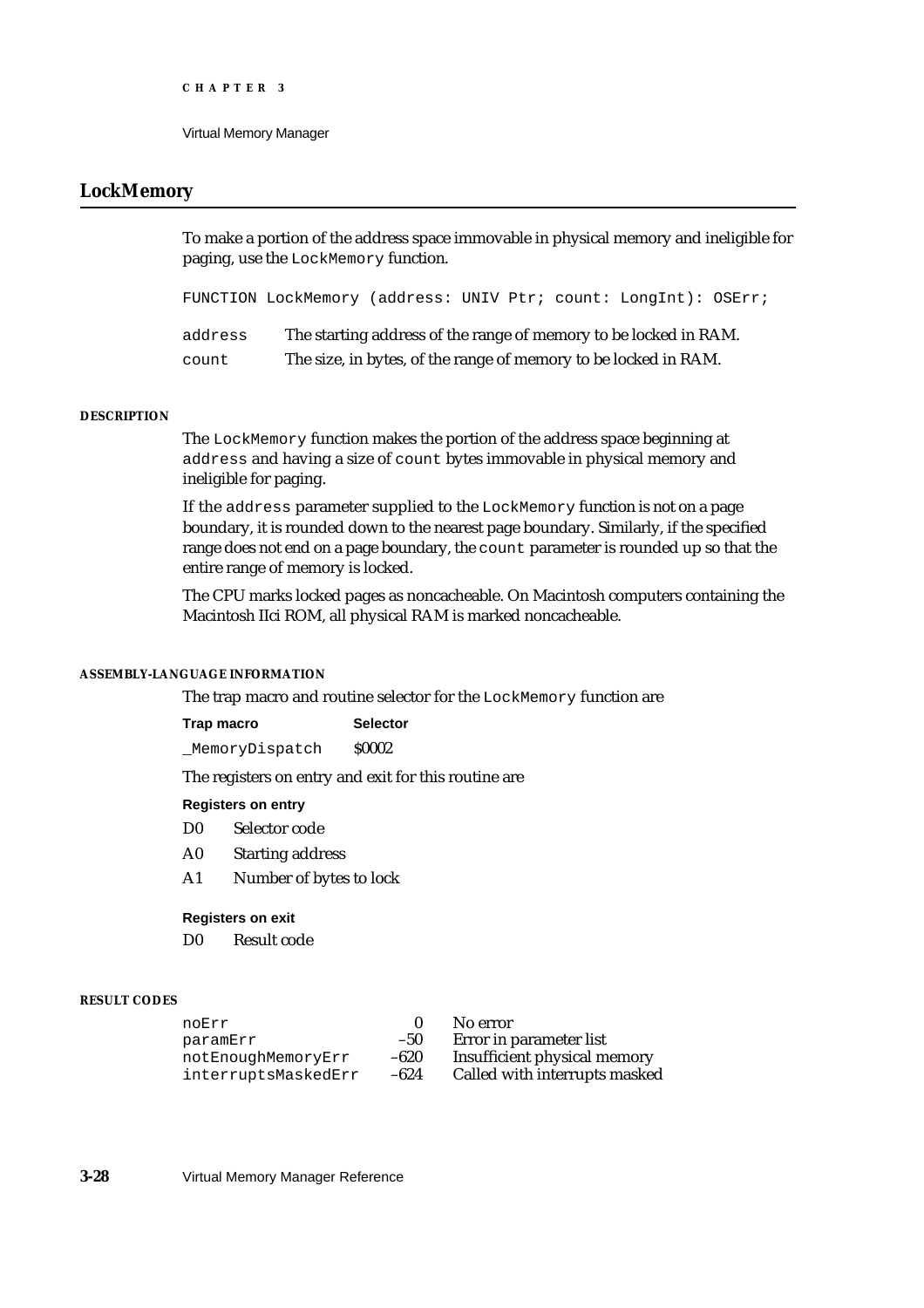Virtual Memory Manager

# **LockMemoryContiguous**

The LockMemoryContiguous function is exactly like the LockMemory function, except that it attempts to obtain a contiguous block of physical memory associated with the specified logical address range.

```
FUNCTION LockMemoryContiguous (address: UNIV Ptr; count: LongInt):
                              OSErr;
```
address The starting address of the range of memory to be locked in RAM. count The size, in bytes, of the range of memory to be locked in RAM.

#### **DESCRIPTION**

The LockMemoryContiguous function makes the portion of the address space beginning at address and having a size of count bytes immovable in physical memory and ineligible for paging. The function attempts to obtain a contiguous block of physical memory associated with the specified logical address range. It might not be possible to make a range physically contiguous if any of the pages contained in the range are already locked.

If the address parameter supplied to the LockMemoryContiguous function is not on a page boundary, it is rounded down to the nearest page boundary. Similarly, if the specified range does not end on a page boundary, the count parameter is rounded up so that the entire range of memory is locked.

The CPU marks locked pages as noncacheable. On Macintosh computers containing the Macintosh IIci ROM, all physical RAM is marked noncacheable.

### **SPECIAL CONSIDERATIONS**

Because a call to LockMemoryContiguous is not guaranteed to succeed, all code that uses LockMemoryContiguous must have an alternate method for locking the necessary ranges of memory. In general, you should avoid using LockMemoryContiguous if at all possible. If you must call it, do so as early as possible—preferably at system startup time—to increase the likelihood that enough contiguous memory can be found.

#### **ASSEMBLY-LANGUAGE INFORMATION**

The trap macro and routine selector for the LockMemoryContiguous function are

**Trap macro Selector** MemoryDispatch \$0004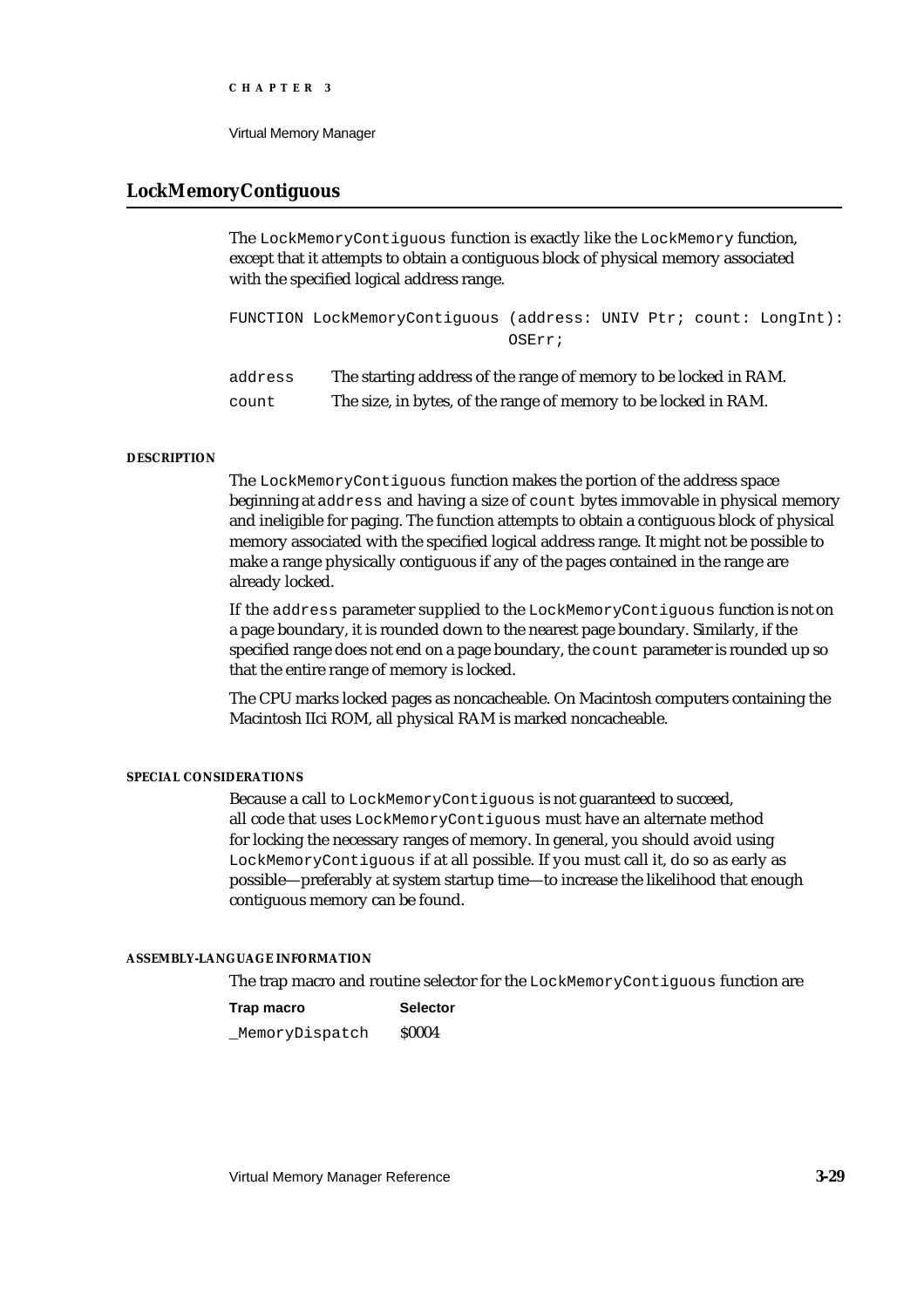Virtual Memory Manager

The registers on entry and exit for this routine are

### **Registers on entry**

D0 Selector code

- A0 Starting address
- A1 Number of bytes to unlock

### **Registers on exit**

D0 Result code

#### **RESULT CODES**

| 0      |
|--------|
| $-50$  |
| -620   |
| $-622$ |
| -624   |
|        |

No error

Error in parameter list

Insufficient physical memory

Cannot make specified range contiguous

Called with interrupts masked

## **UnlockMemory**

To undo the effects of either LockMemory or LockMemoryContiguous, use the UnlockMemory function.

|         | FUNCTION UnlockMemory (address: UNIV Ptr; count: LongInt): OSErr; |  |
|---------|-------------------------------------------------------------------|--|
| address | The starting address of the range of memory to be unlocked.       |  |
| count   | The size, in bytes, of the range of memory to be unlocked.        |  |

#### **DESCRIPTION**

The UnlockMemory function makes the portion of the address space beginning at address and having a size of count bytes movable in real memory and eligible for paging again.

If the address parameter supplied to the UnlockMemory function is not on a page boundary, then it is rounded down to the nearest page boundary. Similarly, if the specified range does not end on a page boundary, the count parameter is rounded up so that the entire range of memory is unlocked.

### **ASSEMBLY-LANGUAGE INFORMATION**

The trap macro and routine selector for the UnlockMemory function are

**Trap macro Selector** MemoryDispatch \$0003

**3-30** Virtual Memory Manager Reference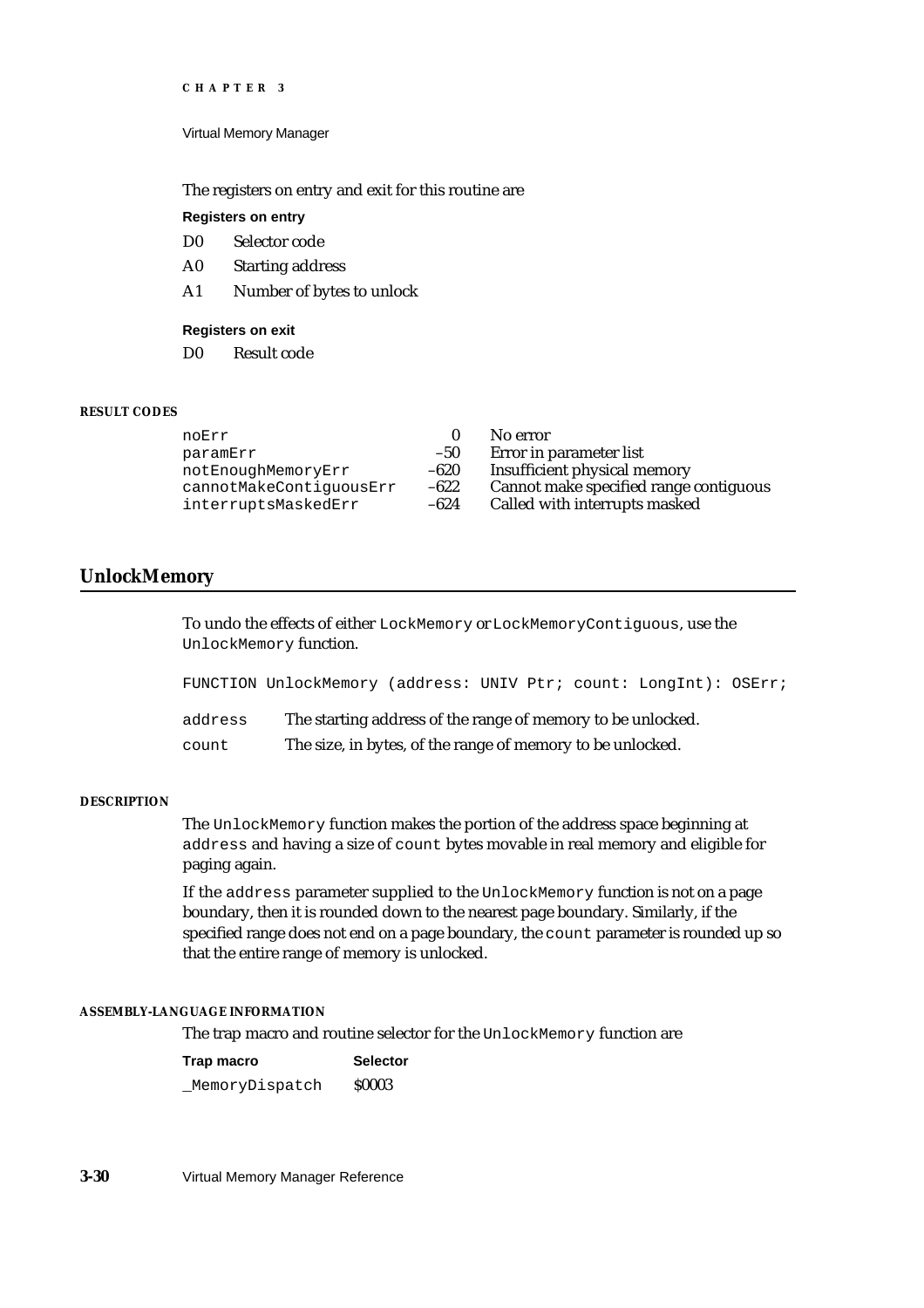Virtual Memory Manager

The registers on entry and exit for this routine are

#### **Registers on entry**

- D0 Selector code
- A0 Starting address
- A1 Number of bytes to unlock

### **Registers on exit**

D0 Result code

#### **RESULT CODES**

| Specified range of memory is not locked |
|-----------------------------------------|
|                                         |
|                                         |

# **GetPhysical**

To translate logical addresses into their corresponding physical addresses, use the GetPhysical function.

```
FUNCTION GetPhysical (VAR addresses: LogicalToPhysicalTable;
                              VAR physicalEntryCount: LongInt): OSErr;
addresses A translation table. On entry, set the logical field of this record to the 
             block of memory to translate. On exit, the physical field of this record 
             holds the corresponding physical address blocks.
physicalEntryCount
             The number of physical entries to translate. On entry, set this field to 0 if 
             you want GetPhysical to return the number of table entries needed to 
             translate the entire logical address range.
```
#### **DESCRIPTION**

The GetPhysical function translates a logical address range into its corresponding physical address ranges. The logical field of the addresses translation table specifies the logical address range to be translated. GetPhysical translates up to the size of the physical table or until it completes the translation, whichever occurs first.

If you call GetPhysical with the physicalEntryCount parameter set to 0, it returns in physicalEntryCount the number of table entries needed to translate the entire address range. In this case, the translation table specified by the addresses parameter is unchanged.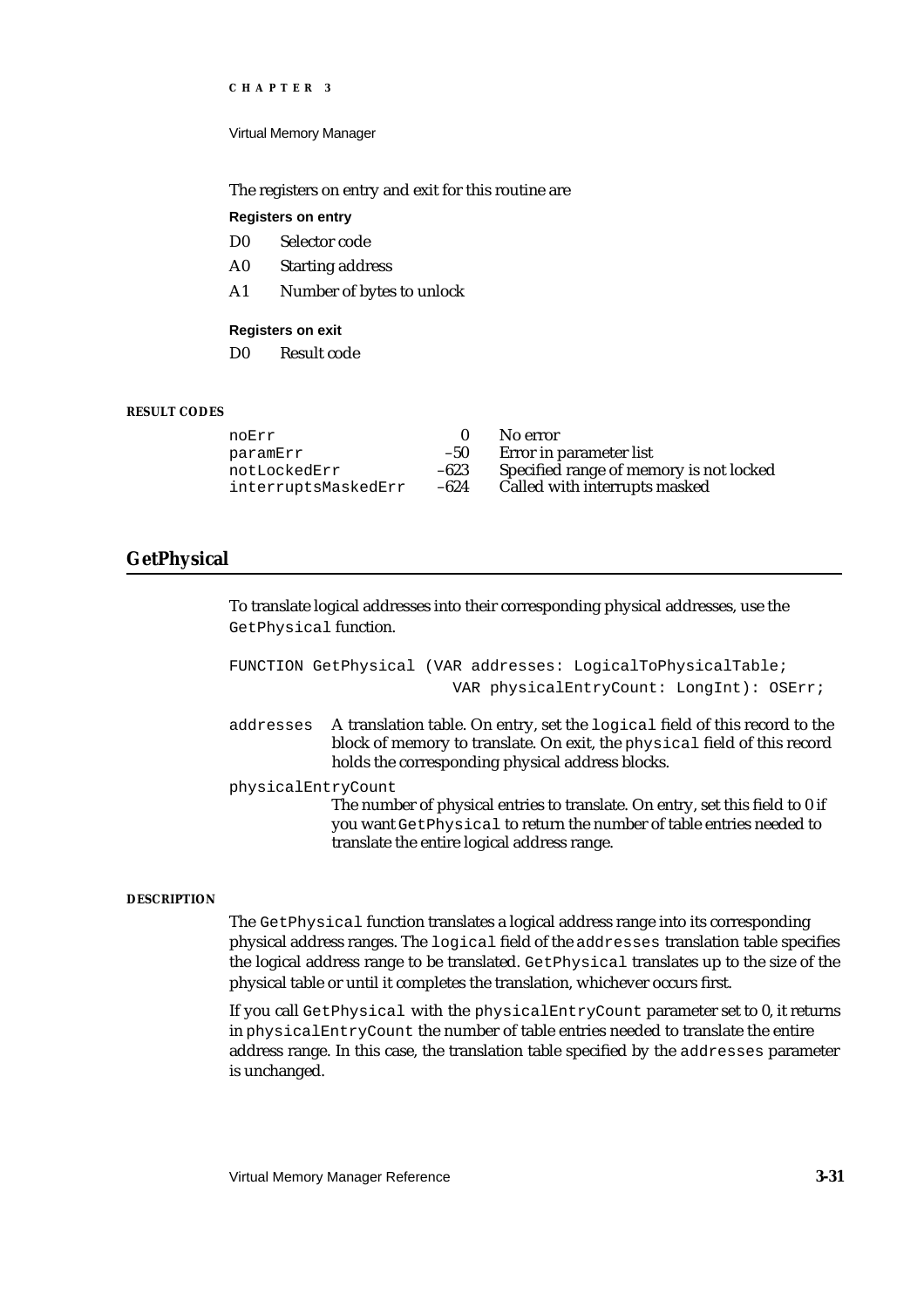#### Virtual Memory Manager

If you call GetPhysical with the physicalEntryCount parameter set to a number greater than 0, it returns in the physical field of the addresses translation table an array specifying the physical blocks that correspond to the logical address specified in the logical field. In the physicalEntryCount parameter, GetPhysical returns the number of entries in that array (which may be fewer than were asked for). If the physical field of the translation table was not large enough to contain all the physical blocks corresponding to the logical block, GetPhysical updates the fields of the logical memory block to reflect the remaining number of bytes in the logical range left to translate (count field) and the next address in the logical address range to translate (start field).

#### **Note**

The logical address range must be locked to ensure validity of the translation data. u

### **SPECIAL CONSIDERATIONS**

The GetPhysical function as currently implemented under virtual memory supports only logical RAM. You cannot use GetPhysical to translate addresses in the address spaces of the ROM, I/O devices, or NuBus slots. Some Macintosh computers map a portion of the physical RAM into NuBus space, to simulate the presence of a video expansion card. GetPhysical returns the result code paramErr if you attempt to read that memory.

#### **ASSEMBLY-LANGUAGE INFORMATION**

The trap macro and routine selector for the Get Physical function are

#### **Trap macro Selector**

MemoryDispatchA0Result \$0005

The registers on entry and exit for this routine are

#### **Registers on entry**

- D0 Selector code
- A0 Pointer to a translation table
- A1 physicalEntryCount in table

#### **Registers on exit**

- A0 physicalEntryCount translated
- D0 Result code

#### **RESULT CODES**

noErr 0 No error<br>paramErr -50 Error in p paramErr –50 Error in parameter list interruptsMaskedErr –624 Called with interrupts masked

notLockedErr –623 Specified range of memory is not locked<br>interruptsMaskedErr –624 Called with interrupts masked

**3-32** Virtual Memory Manager Reference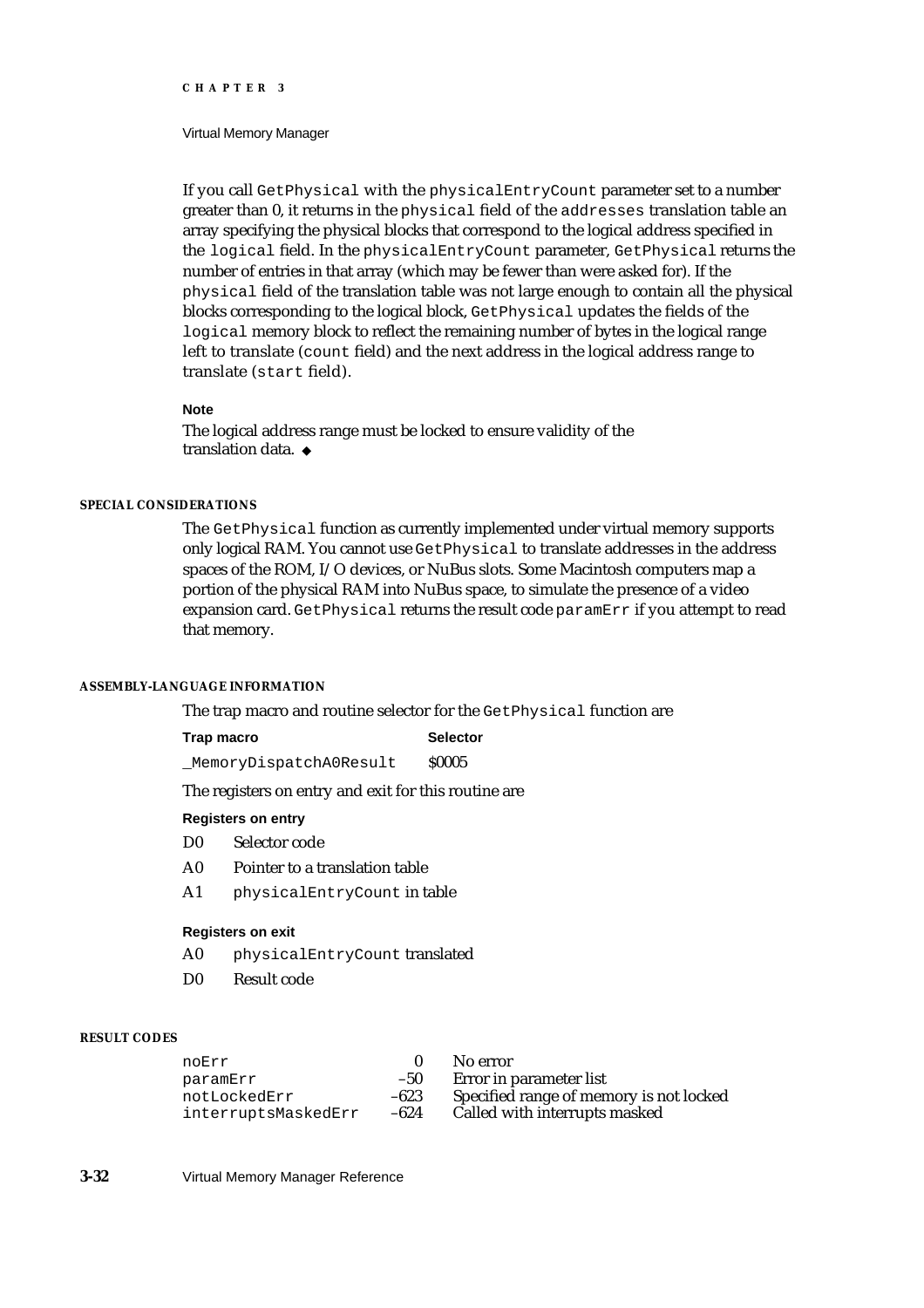Virtual Memory Manager

#### **SEE ALSO**

See "Mapping Logical to Physical Addresses," beginning on page 3-16, for a method of calling GetPhysical to translate addresses to be sent to a NuBus master card.

# **DeferUserFn**

To determine whether code that might cause page faults can safely be called immediately, use the DeferUserFn function.

```
FUNCTION DeferUserFn (userFunction: ProcPtr; 
                        argument: UNIV Ptr): OSErr;
```
userFunction

The address of the routine to run.

argument A pointer to the argument to pass to the specified routine.

### **DESCRIPTION**

The DeferUserFn function determines whether or not code that might call page faults can safely be called immediately. If the code can be called safely, DeferUserFn calls the routine designated by userFunction with register A0 containing the value designated by argument. If a page fault is in progress, however, the routine address and its parameter are saved, and the routine is deferred until page faults are again permitted.

Note that the routine might be called immediately (before returning to the caller of DeferUserFn). Deferred functions must follow the register conventions used by interrupt handlers: they can use registers A0–A3 and D0–D3, and they must restore all other registers used.

#### **ASSEMBLY-LANGUAGE INFORMATION**

The registers on entry and exit for the DeferUserFn function are

#### **Registers on entry**

- A0 Address of function
- D0 Argument for function

#### **Registers on exit**

D0 Result code

#### **RESULT CODES**

noErr 0 No error<br>cannotDeferErr -625 Unable to Unable to defer additional user functions

Virtual Memory Manager Reference **3-33**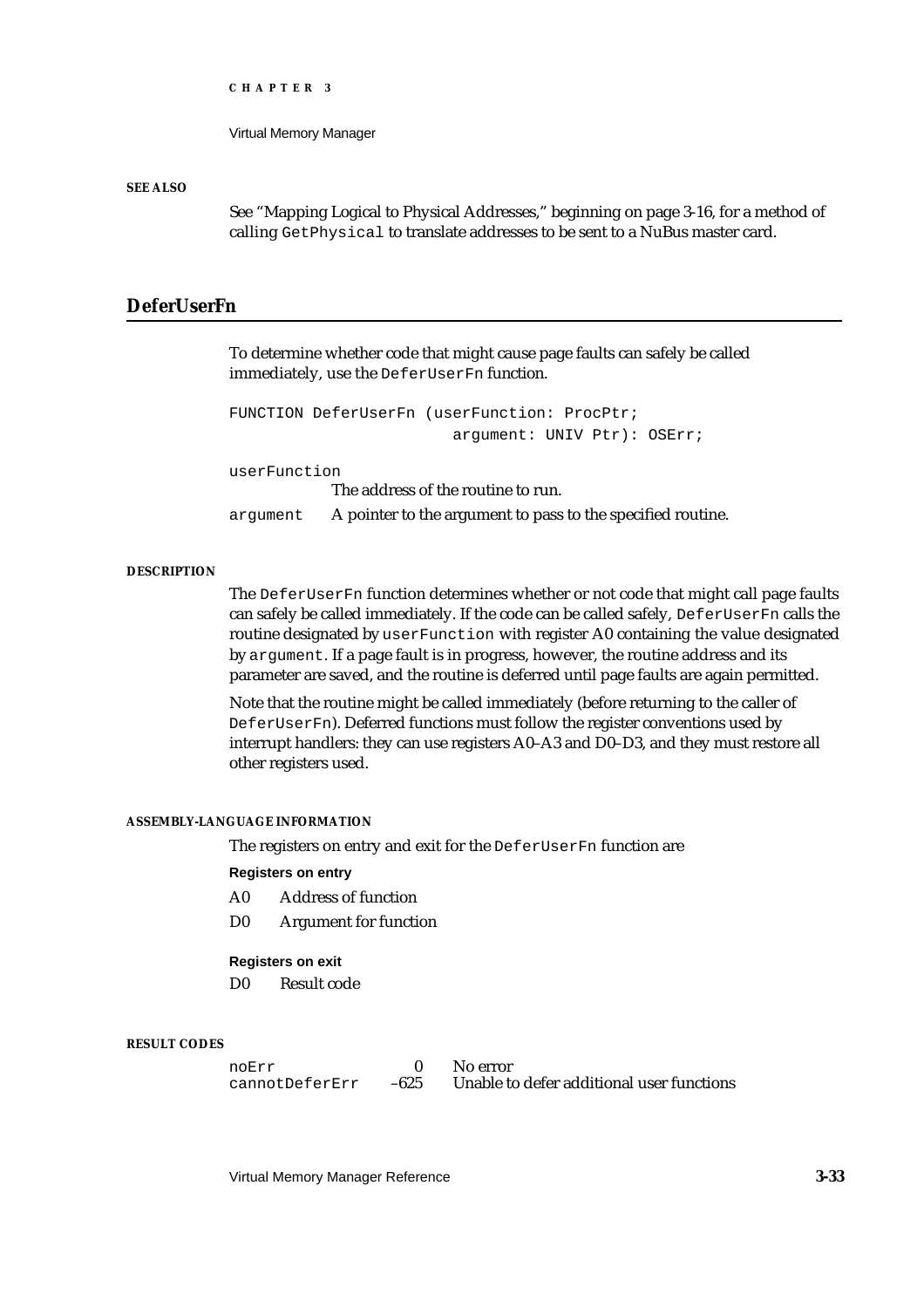Virtual Memory Manager

# Virtual Memory Debugger Support Routines

This section describes the virtual-memory routines that pertain primarily to debuggers. You need to read this section only if you are implementing a debugger. To determine which debugger functions are present, use the DebuggerGetMax function. When entering and exiting the debugging state, use the DebuggerEnter and the DebuggerExit procedures. To determine whether paging is safe, use the PageFaultFatal function. To lock and unlock memory with caching enabled, use the DebuggerLockMemory and the DebuggerUnlockMemory functions. To poll for keyboard input, use the DebuggerPoll procedure. To determine the state of a page of logical memory, use the GetPageState function.

# **DebuggerGetMax**

The Memory Manager includes a special routine that debuggers use, instead of the Gestalt function, to determine which debugger functions are present.

FUNCTION DebuggerGetMax: LongInt;

#### **DESCRIPTION**

The DebuggerGetMax function returns the highest selector number of the debugger routines that are defined in terms of the \_DebugUtil trap. The numbers correspond to the following routines:

| <b>Selector</b> | Routine              |
|-----------------|----------------------|
| \$0000          | DebuggerGetMax       |
| <b>S0001</b>    | DebuggerEnter        |
| \$0002          | DebuggerExit         |
| \$0003          | DebuggerPoll         |
| \$0004          | GetPageState         |
| \$0005          | PageFaultFatal       |
| \$0006          | DebuggerLockMemory   |
| \$0007          | DebuggerUnlockMemory |
| \$0008          | EnterSupervisorMode  |
|                 |                      |

Of course, you should use the Gestalt function to check whether virtual memory is available at all before you call the DebuggerGetMax function.

#### **ASSEMBLY-LANGUAGE INFORMATION**

The trap macro and routine selector for the DebuggerGetMax function are

| Trap macro | <b>Selector</b> |
|------------|-----------------|
| DebugUtil  | <b>S0000</b>    |

**3-34** Virtual Memory Manager Reference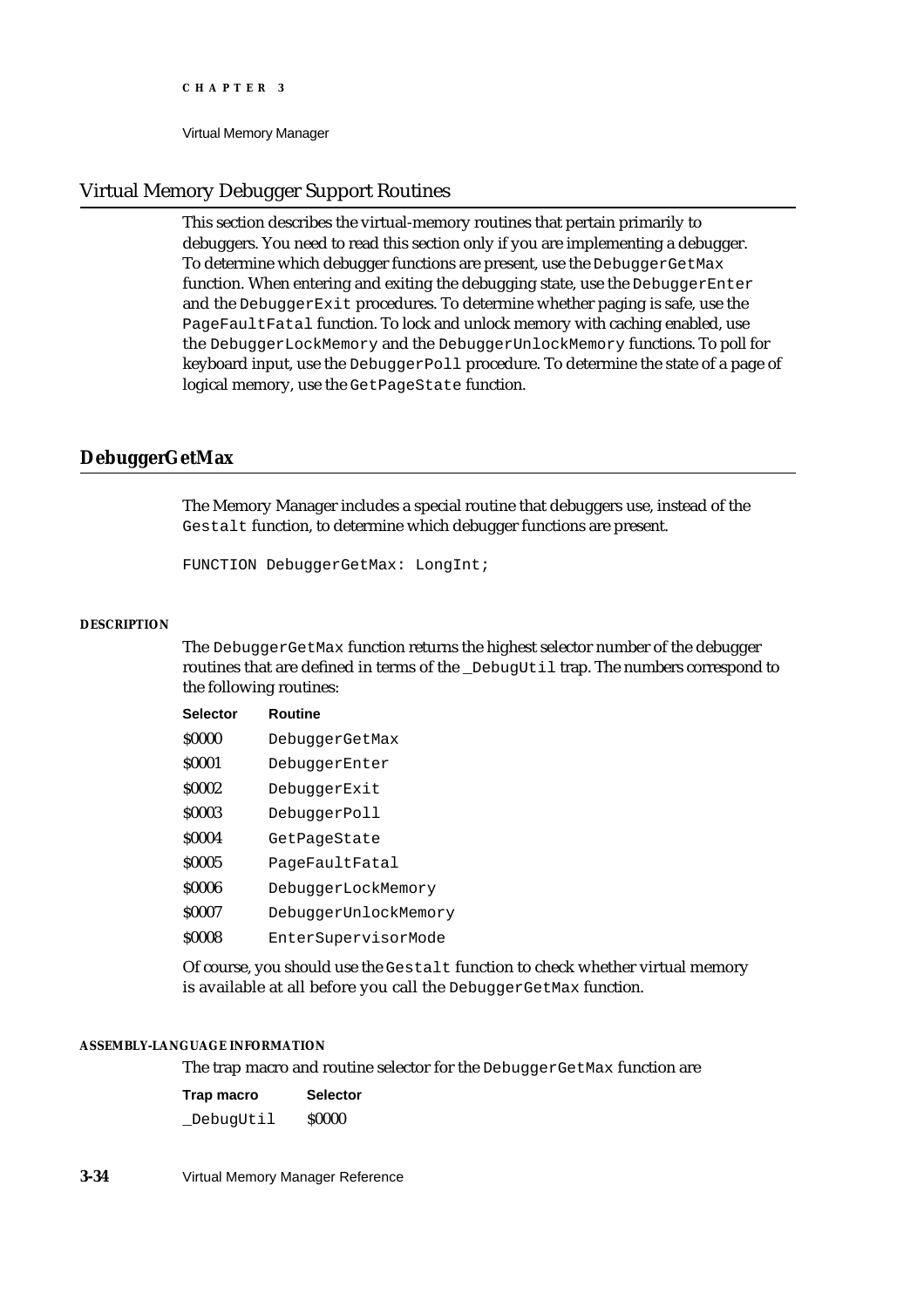Virtual Memory Manager

The registers on entry and exit for this routine are

**Registers on entry**

D0 Selector code

# **Registers on exit**

D0 Highest available selector

# **DebuggerEnter**

Before entering the debugging state, call the DebuggerEnter procedure.

PROCEDURE DebuggerEnter;

### **DESCRIPTION**

Call the DebuggerEnter procedure to enter the debugging state. This allows the \_DebugUtil trap to make preparations for subsequent debugging calls.

#### **ASSEMBLY-LANGUAGE INFORMATION**

The trap macro and routine selector for the DebuggerEnter procedure are

**Trap macro Selector** \_DebugUtil \$0001

The registers on entry for this routine are

#### **Registers on entry**

D0 Selector code

# **DebuggerExit**

Before exiting the debugging state, call the DebuggerExit procedure.

PROCEDURE DebuggerExit;

#### **DESCRIPTION**

The DebuggerExit procedure allows the \_DebugUtil trap to clean up after all debugging calls are completed.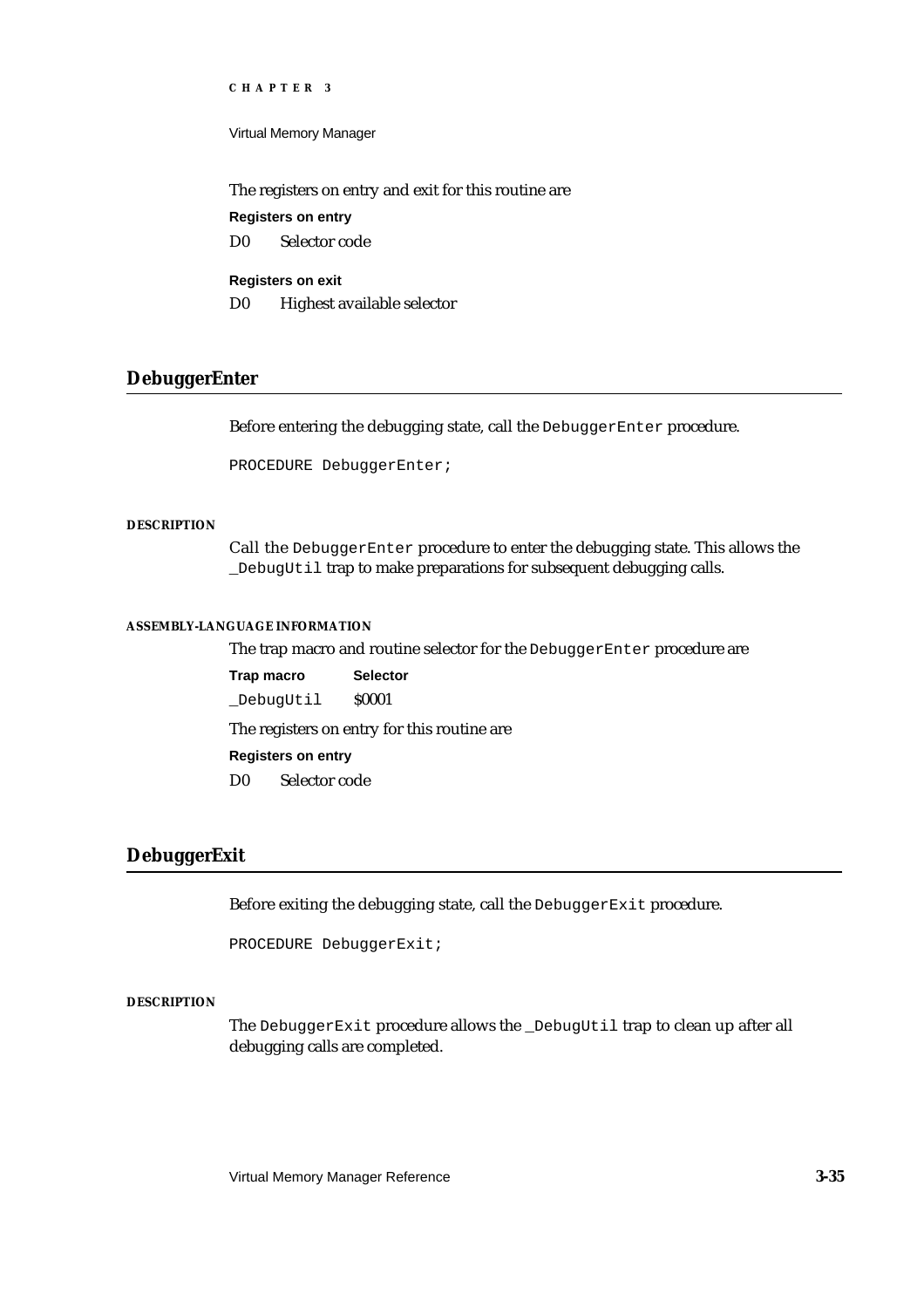Virtual Memory Manager

#### **ASSEMBLY-LANGUAGE INFORMATION**

The trap macro and routine selector for the DebuggerExit procedure are

**Trap macro Selector** \_DebugUtil \$0002

The registers on entry for this routine are

**Registers on entry**

D0 Selector code

# **PageFaultFatal**

A debugger can use the PageFaultFatal function to determine whether it should capture all bus errors or whether it is safe to allow them to flow through to virtual memory. When paging is safe, the debugger can allow virtual memory to continue servicing page faults, and the user can view all of memory.

FUNCTION PageFaultFatal: Boolean;

### **DESCRIPTION**

The PageFaultFatal function returns TRUE if the debugger should not allow the virtual memory's bus-error handler to detect any page faults.

#### **ASSEMBLY-LANGUAGE INFORMATION**

The trap macro and routine selector for the PageFaultFatal function are

**Trap macro Selector** \_DebugUtil \$0005

The registers on entry and exit for this routine are

# **Registers on entry**

D0 Selector code

### **Registers on exit**

D0 Returned value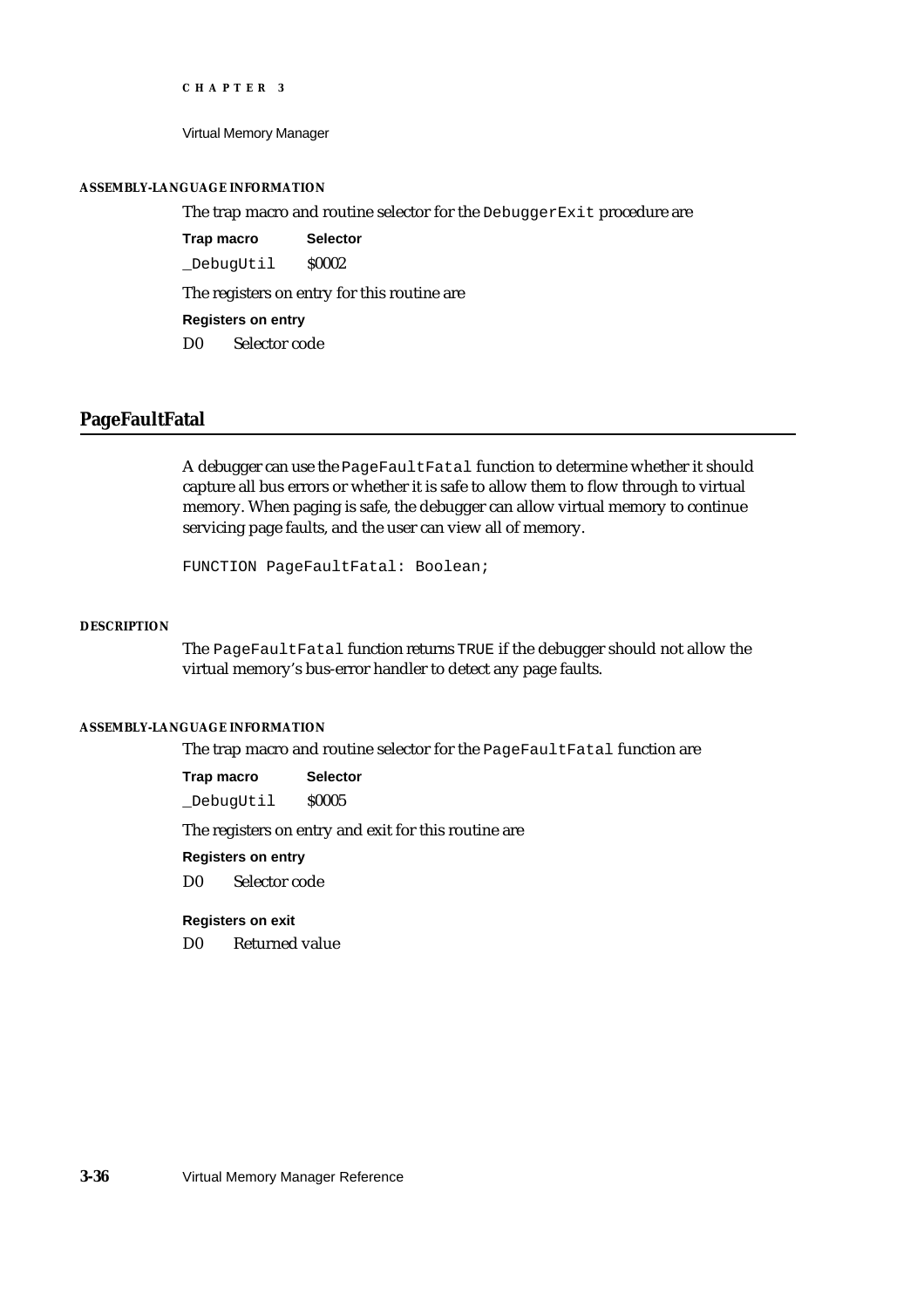Virtual Memory Manager

# **DebuggerLockMemory**

To lock a portion of the address space (as the  $L$ ockMemory function does) while leaving data caching enabled on the affected pages, use the DebuggerLockMemory function.

FUNCTION DebuggerLockMemory (address: UNIV Ptr; count: LongInt): OSErr;

| address | The start address of the range of memory that is to be locked in RAM. |
|---------|-----------------------------------------------------------------------|
| count   | The size in bytes of the range of memory that is to be locked in RAM. |

#### **DESCRIPTION**

The DebuggerLockMemory function makes the portion of the address space beginning at address and having a size of count bytes immovable in physical memory and ineligible for paging. The function leaves data caching enabled on the affected pages.

If the address parameter supplied to the DebuggerLockMemory function is not on a page boundary, then it is rounded down to the nearest page boundary. Similarly, if the specified range does not end on a page boundary, the count parameter is rounded up so that the entire range of memory is locked.

#### **ASSEMBLY-LANGUAGE INFORMATION**

The trap macro and routine selector for the DebuggerLockMemory function are

| Trap macro         | <b>Selector</b> |  |
|--------------------|-----------------|--|
| DebuggerLockMemory | <b>S0006</b>    |  |

The registers on entry and exit for this routine are

#### **Registers on entry**

- D0 Selector code
- A0 Starting address
- A1 Number of bytes to hold

### **Registers on exit**

D0 Result code

#### **RESULT CODES**

| noErr              |       | No error                     |
|--------------------|-------|------------------------------|
| paramErr           | $-50$ | Error in parameter list      |
| notEnoughMemoryErr | -620  | Insufficient physical memory |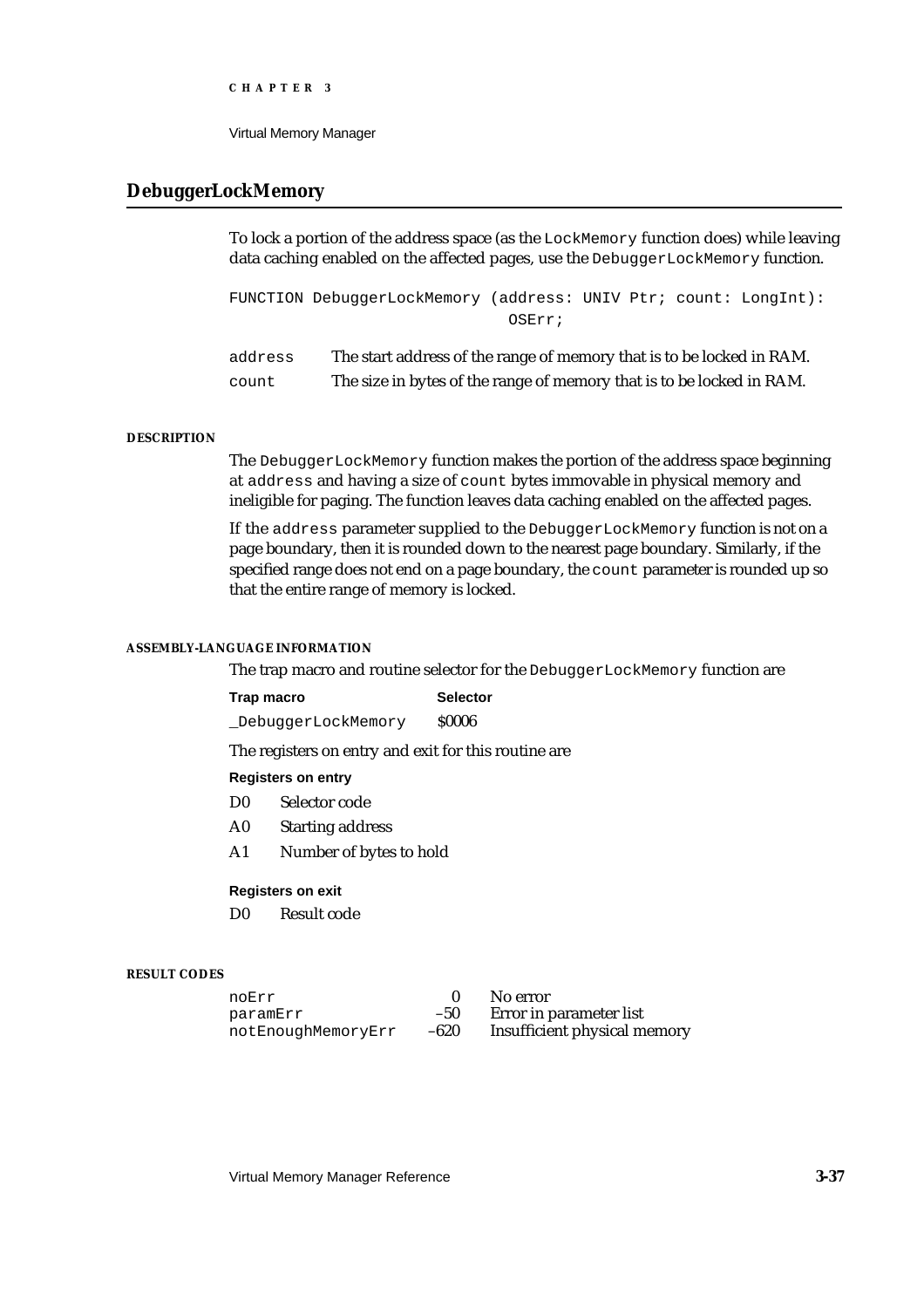# **DebuggerUnlockMemory**

To reverse the effects of DebuggerLockMemory, use the DebuggerUnlockMemory function.

FUNCTION DebuggerUnlockMemory (address: UNIV Ptr; count: LongInt): OSErr;

| address | The starting address of the range of memory that is to be unlocked. |
|---------|---------------------------------------------------------------------|
| count   | The size, in bytes, of the range of memory that is to be unlocked.  |

## **DESCRIPTION**

The DebuggerUnlockMemory function makes the portion of the address space beginning at address and having a size of count bytes movable in real memory and eligible for paging again.

If the address parameter supplied to the DebuggerUnlockMemory function is not on a page boundary, then it is rounded down to the nearest page boundary. Similarly, if the specified range does not end on a page boundary, the count parameter is rounded up so that the entire range of memory is unlocked.

#### **ASSEMBLY-LANGUAGE INFORMATION**

The trap macro and routine selector for the DebuggerUnlockMemory function are

| Trap macro | <b>Selector</b> |
|------------|-----------------|
| DebugUtil  | <b>S0007</b>    |

The registers on entry and exit for this routine are

#### **Registers on entry**

- D0 Selector code
- A0 Starting address
- A1 Number of bytes to hold

#### **Registers on exit**

D0 Result code

#### **RESULT CODES**

| noErr        |       | No error                                |
|--------------|-------|-----------------------------------------|
| paramErr     | $-50$ | Error in parameter list                 |
| notLockedErr | -623  | Specified range of memory is not locked |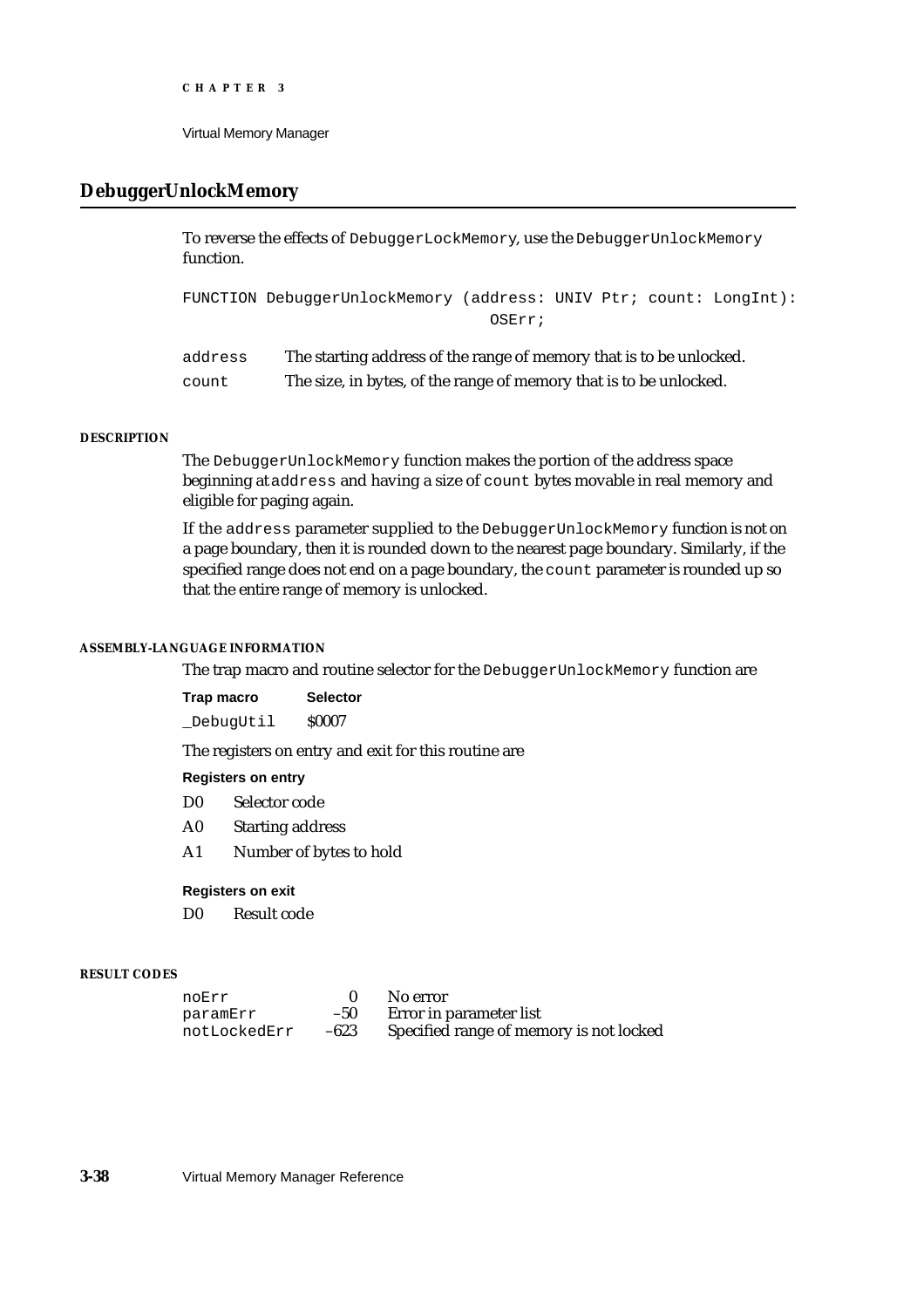```
CHAPTER 3
```
# **DebuggerPoll**

To poll for keyboard input, use the DebuggerPoll procedure.

PROCEDURE DebuggerPoll;

### **DESCRIPTION**

Call the DebuggerPoll procedure, which you can use even if interrupts are disabled, to poll for keyboard input.

# **ASSEMBLY-LANGUAGE INFORMATION**

The trap macro and routine selector for the DebuggerPoll procedure are

**Trap macro Selector** \_DebugUtil \$0003

The registers on entry and exit for this routine are

**Registers on entry**

D0 Selector code

#### **Registers on exit**

D0 Result code

# **GetPageState**

To obtain the state of a page of logical memory, use the GetPageState function.

FUNCTION GetPageState (address: UNIV Ptr): PageState;

address An address in the page whose state you want to determine.

### **DESCRIPTION**

The GetPageState function returns the page state of the page containing the address passed in the address parameter. The returned value is one of these constants:

TYPE PageState = Integer;

### **CONST**

| $kPaqeInMemory = 0;$ |        | {page is in RAM} |                        |
|----------------------|--------|------------------|------------------------|
| $kPaqeOnDisk = 1;$   |        |                  | {page is on disk}      |
| kNotPaqed            | $= 2i$ |                  | {address is not paged} |

Virtual Memory Manager Reference **3-39**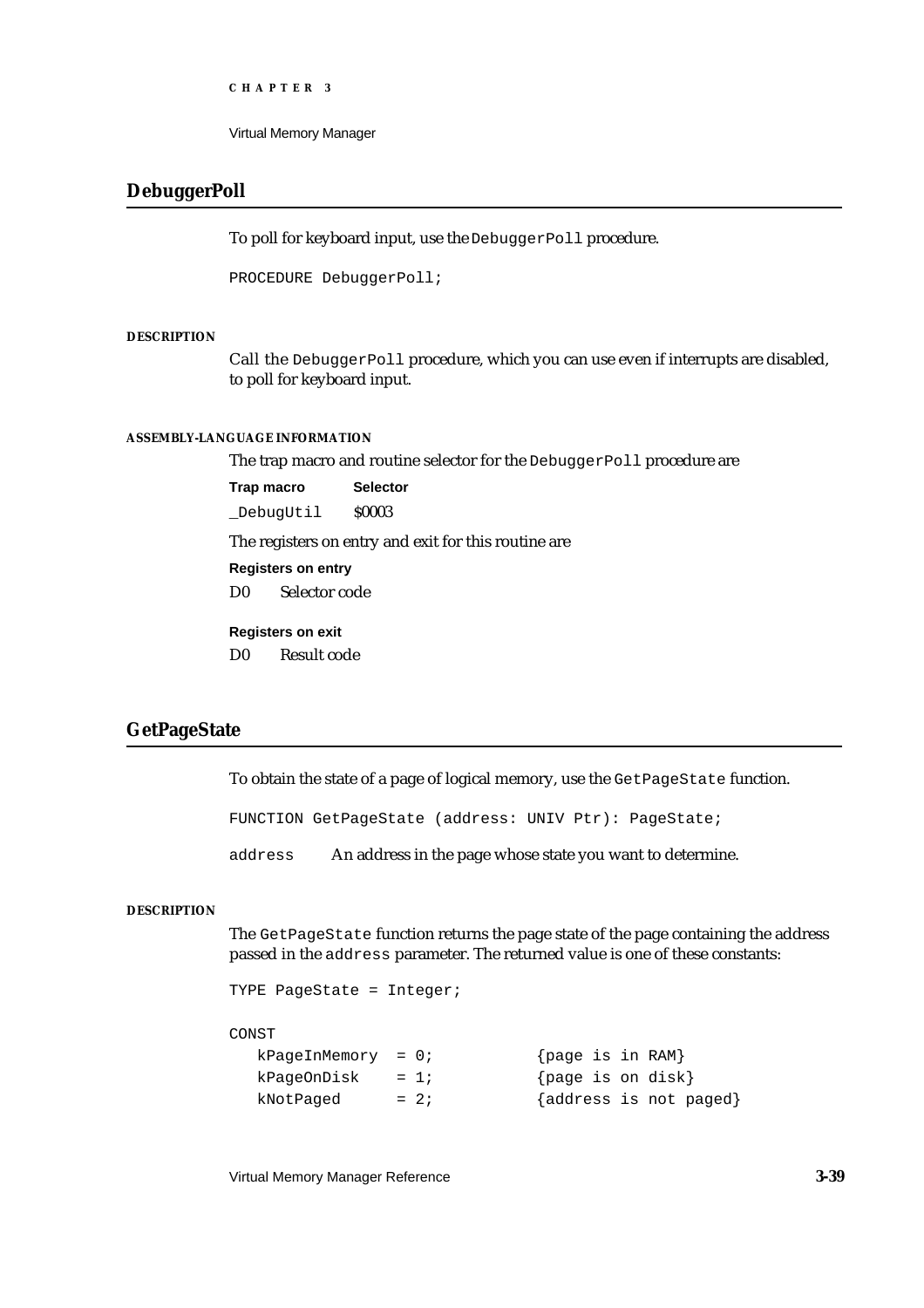```
CHAPTER 3
```
### **ASSEMBLY-LANGUAGE INFORMATION**

# The trap macro and routine selector for the GetPageState function are

**Trap macro Selector**

\_DebugUtil \$0004

The registers on entry and exit for this routine are

## **Registers on entry**

- A0 Address in the page whose state is to be determined
- D0 Selector code

### **Registers on exit**

D0 Page state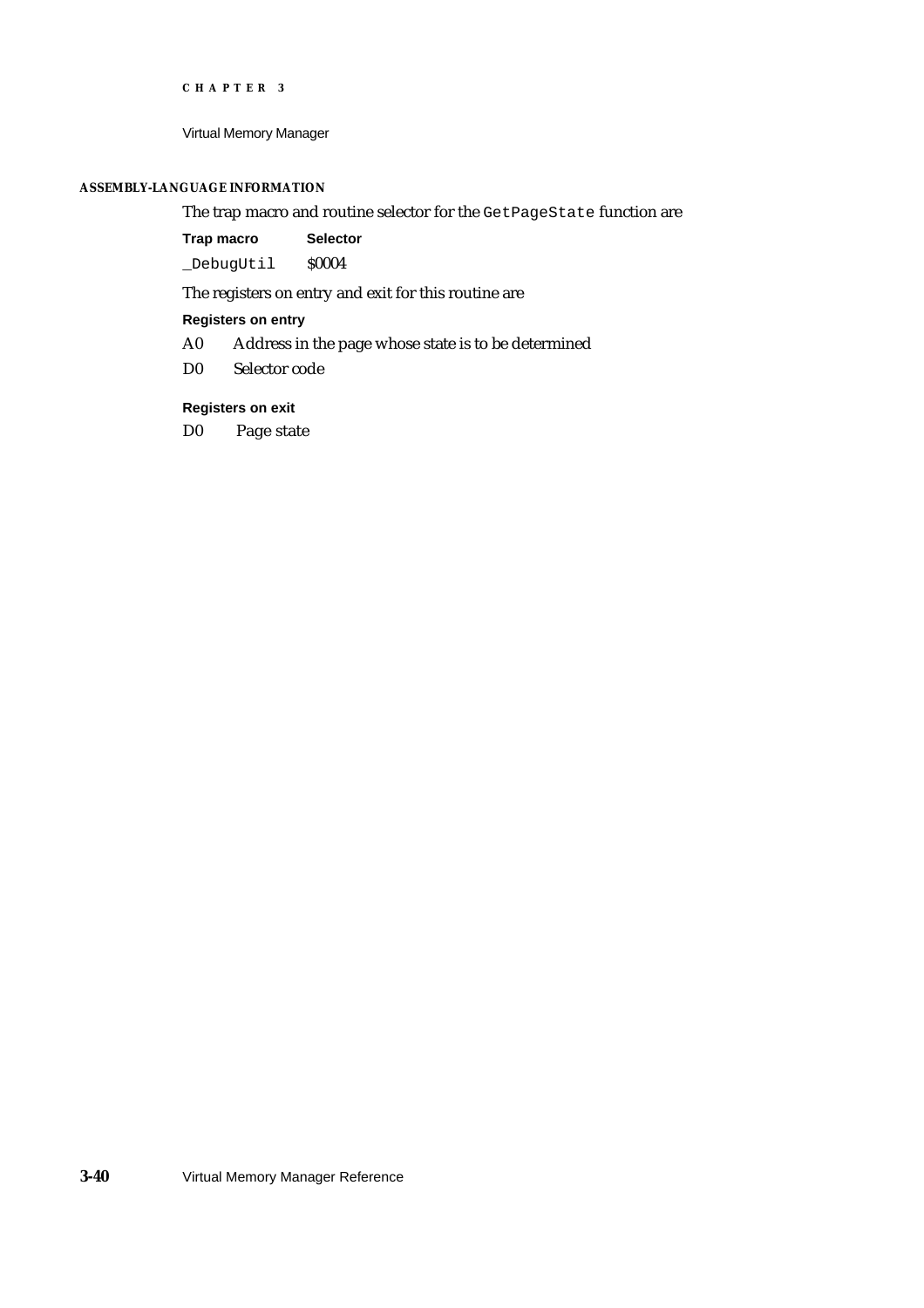Virtual Memory Manager

# Summary of the Virtual Memory Manager

# Pascal Summary

# **Constants**

END;

|      | CONST                              |              |                                                            |
|------|------------------------------------|--------------|------------------------------------------------------------|
|      | {Gestalt constants}                |              |                                                            |
|      | gestaltVMAttr                      |              | = 'vm '; {virtual memory attributes}                       |
|      | gestaltVMPresent                   | $= 0;$       | {bit set if virtual memory present}                        |
|      |                                    |              | {default number of physical blocks in a translation table} |
|      | $defaultPhysicalEntryCount = 8;$   |              |                                                            |
|      | {page states}                      |              |                                                            |
|      | kPageInMemory                      | $= 0;$       | {page is in RAM}                                           |
|      | kPageOnDisk                        | $= 1i$       | {page is on disk}                                          |
|      | kNotPaged                          | $= 2i$       | {address is not paged}                                     |
|      |                                    |              |                                                            |
|      | Data Types                         |              |                                                            |
|      |                                    |              |                                                            |
| TYPE |                                    |              |                                                            |
|      | PageState                          | $=$ Integer; |                                                            |
|      |                                    |              |                                                            |
|      | LogicalToPhysicalTable =<br>RECORD |              | {translation table}                                        |
|      | logical:                           | MemoryBlock; | {logical block}                                            |
|      | physical:                          |              | ARRAY[0defaultPhysicalEntryCount-1] OF MemoryBlock;        |
|      |                                    |              | {equivalent physical blocks}                               |
|      | END <sub>i</sub>                   |              |                                                            |
|      | MemoryBlock =                      |              | {memory-block record}                                      |
|      | RECORD                             |              |                                                            |
|      | address:                           | Ptri         | start of block}                                            |

count: LongInt;  ${size of block}$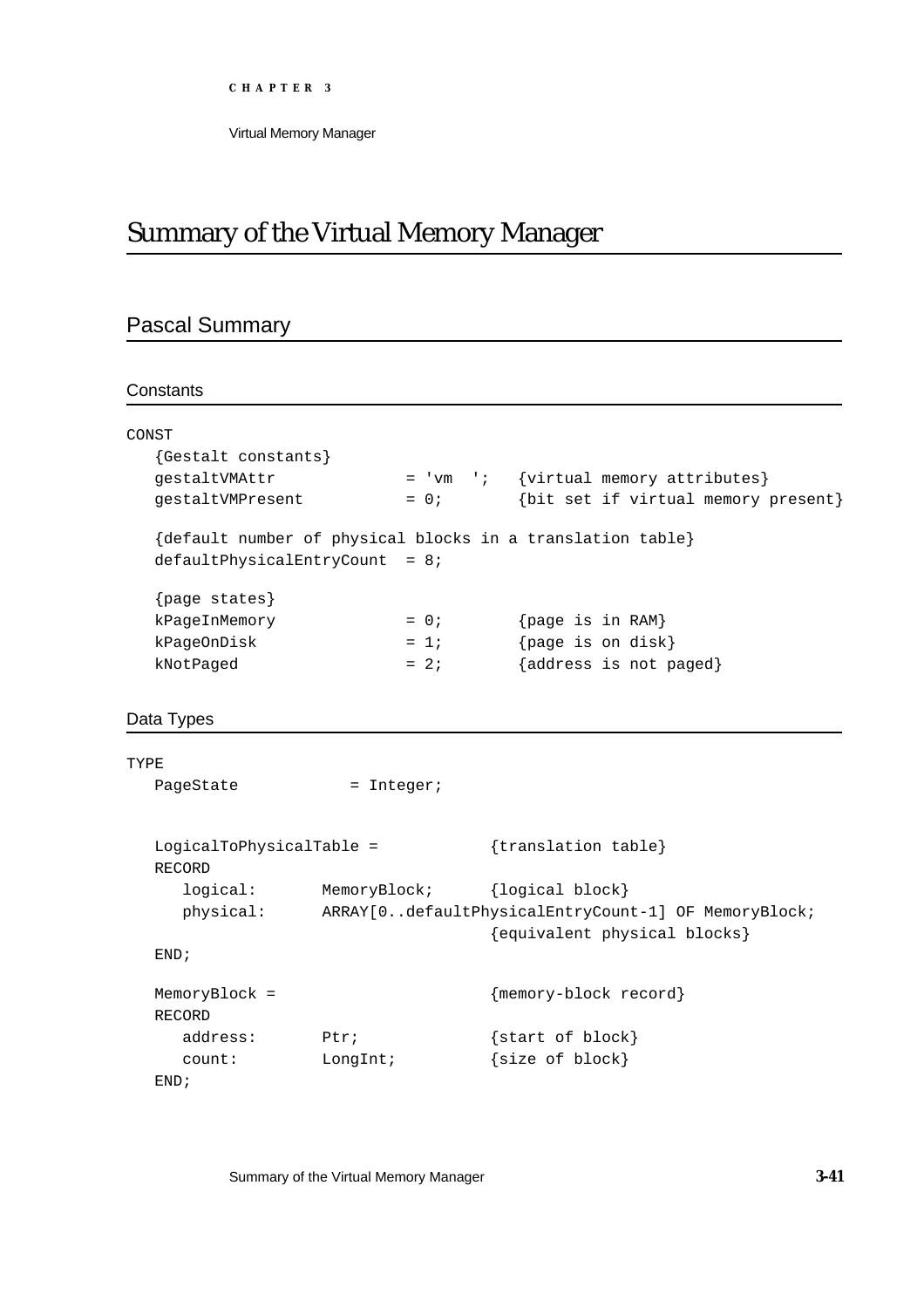## Routines

### **Virtual Memory Management**

```
FUNCTION HoldMemory (address: UNIV Ptr; count: LongInt): OSErr;
FUNCTION UnholdMemory (address: UNIV Ptr; count: LongInt): OSErr;
FUNCTION LockMemory (address: UNIV Ptr; count: LongInt): OSErr;
FUNCTION LockMemoryContiguous
                          (address: UNIV Ptr; count: LongInt): OSErr;
FUNCTION UnlockMemory (address: UNIV Ptr; count: LongInt): OSErr;
FUNCTION GetPhysical (VAR addresses: LogicalToPhysicalTable;
                           VAR physicalEntryCount: LongInt): OSErr;
FUNCTION DeferUserFn (userFunction: ProcPtr; argument: UNIV Ptr): 
                           OSErr;
```
### **Virtual Memory Debugger Support Routines**

| FUNCTION DebuggerGetMax                                                 | : $LongInt;$                    |  |                                             |  |
|-------------------------------------------------------------------------|---------------------------------|--|---------------------------------------------|--|
| PROCEDURE DebuggerEnter;                                                |                                 |  |                                             |  |
| PROCEDURE DebuggerExit;                                                 |                                 |  |                                             |  |
| FUNCTION PageFaultFatal : Boolean;                                      |                                 |  |                                             |  |
| FUNCTION DebuggerLockMemory (address: UNIV Ptr; count: LongInt): OSErr; |                                 |  |                                             |  |
| FUNCTION DebuggerUnlockMemory                                           |                                 |  |                                             |  |
|                                                                         |                                 |  | (address: UNIV Ptr; count: LongInt): OSErr; |  |
| PROCEDURE DebuggerPoll;                                                 |                                 |  |                                             |  |
| FUNCTION GetPageState                                                   | (address: UNIV Ptr): PageState; |  |                                             |  |

# C Summary

### **Constants**

```
/*Gestalt constants*/
#define gestaltVMAttr 'vm '; /*virtual memory attributes*/
#define gestaltVMPresent 0; /*bit set if virtual memory present*/
/*default number of physical blocks in table*/
enum {
  defaultPhysicalEntryCount = 8};
```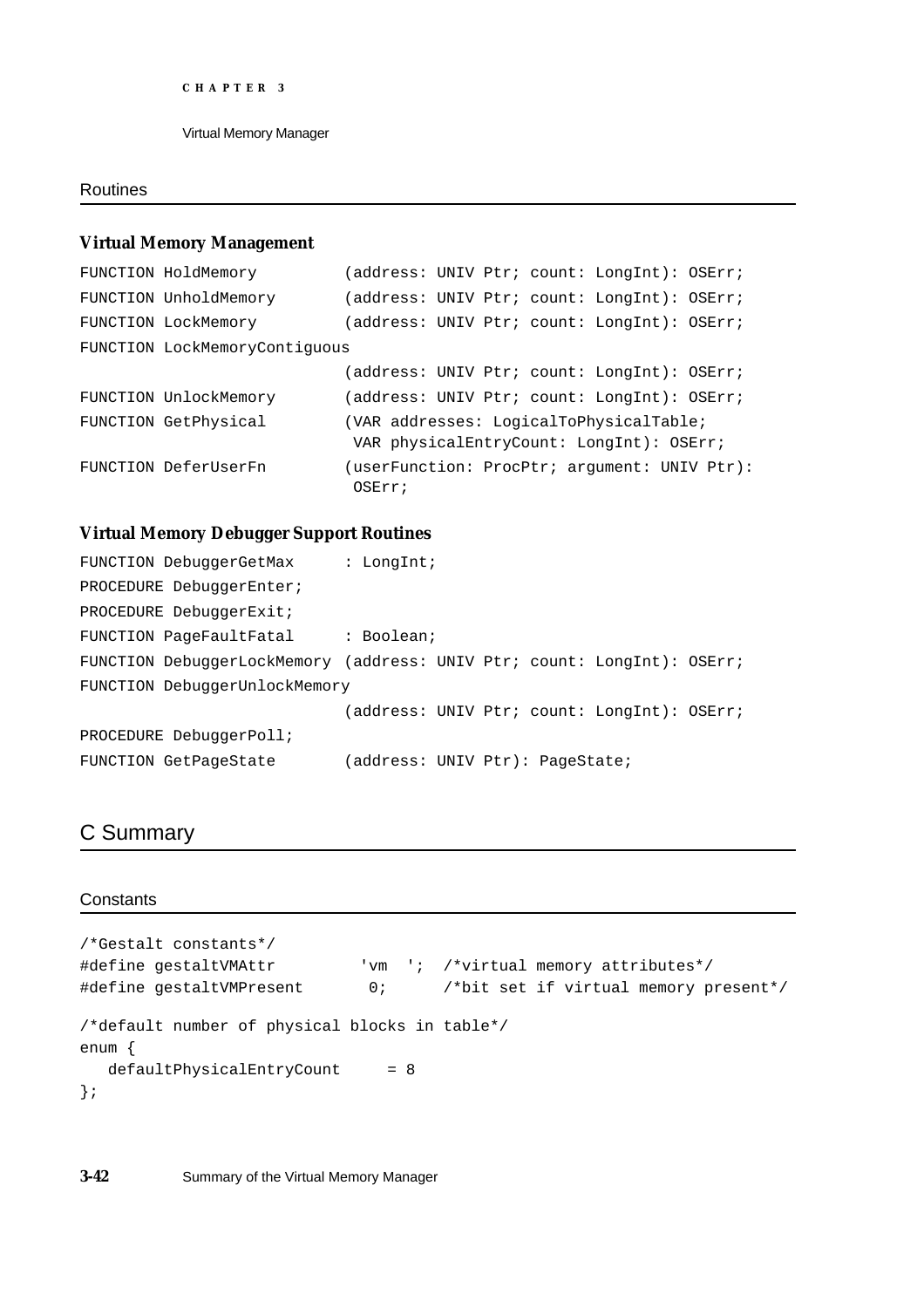#### Virtual Memory Manager

| $/*$ page states*/ |        |                          |
|--------------------|--------|--------------------------|
| enum               |        |                          |
| kPageInMemory      | $= 0,$ | /*page is in RAM*/       |
| kPaqeOnDisk        | $= 1.$ | /*page is on disk*/      |
| kNotPaged          | $= 2$  | /*address is not paged*/ |
|                    |        |                          |

## Data Types

```
typedef short PageState;
struct LogicalToPhysicalTable { /*translation table*/
    MemoryBlock logical; /*logical block*/
    MemoryBlock physical[defaultPhysicalEntryCount];
                                   /*equivalent physical blocks*/
  };
typedef struct LogicalToPhysicalTable LogicalToPhysicalTable;
struct MemoryBlock { /*memory-block record*/
    void *address; /*start of block*/
    unsigned long count; /*size of block*/
};
typedef struct MemoryBlock MemoryBlock;
```
### Routines

### **Virtual Memory Management**

```
pascal OSErr HoldMemory (void *address, unsigned long count);
pascal OSErr UnholdMemory (void *address, unsigned long count);
pascal OSErr LockMemory (void *address, unsigned long count);
pascal OSErr LockMemoryContiguous
                           (void *address, unsigned long count);
pascal OSErr UnlockMemory (void *address, unsigned long count);
pascal OSErr GetPhysical (LogicalToPhysicalTable *addresses,
                            unsigned long *physicalEntryCount);
pascal OSErr DeferUserFn (ProcPtr userFunction, void *argument);
```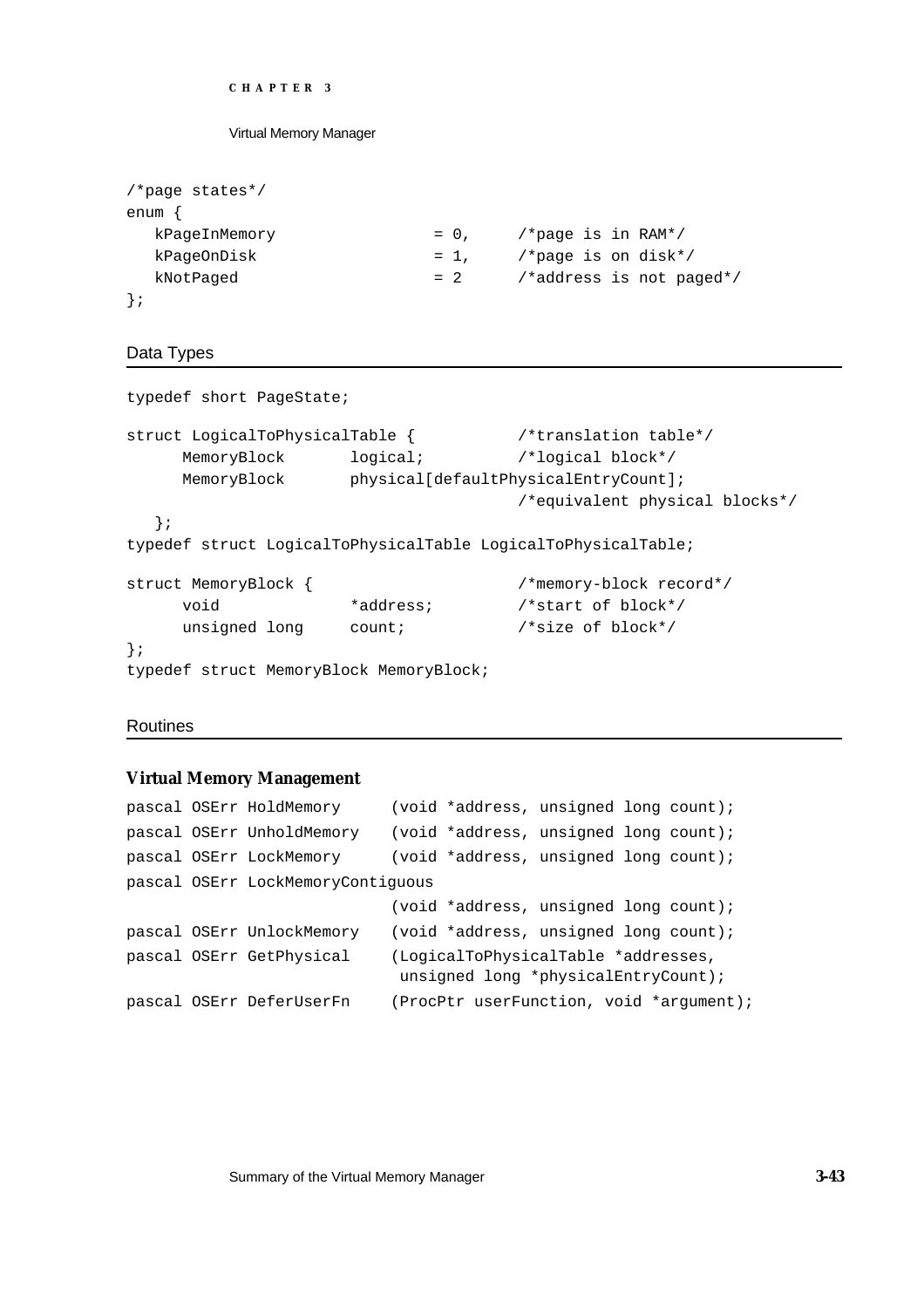Virtual Memory Manager

# **Virtual Memory Debugger Support Routines**

```
pascal long DebuggerGetMax (void);
pascal void DebuggerEnter (void);
pascal void DebuggerExit (void);
pascal Boolean PageFaultFatal
                            (void);
pascal OSErr DebuggerLockMemory
                            (void *address, unsigned long count);
pascal OSErr DebuggerUnlockMemory
                            (void *address, unsigned long count);
pascal void DebuggerPoll (void);
pascal PageState GetPageState
                            (const void *address);
```
# Assembly-Language Summary

Data Types

# **Memory-Block Data Structure**

| $\bf{0}$ | address | long    | start of block |
|----------|---------|---------|----------------|
| 4        | count   | 4 bytes | size of block  |

# **Translation Table Data Structure**

| 0 | logical  | 8 bytes  | logical block              |
|---|----------|----------|----------------------------|
| 8 | physical | 64 bytes | equivalent physical blocks |

### Trap Macros

### **Trap Macros Requiring Routine Selectors**

\_MemoryDispatch

| <b>Selector</b> | <b>Routine</b>       |
|-----------------|----------------------|
| <b>S0000</b>    | HoldMemory           |
| <b>S0001</b>    | UnholdMemory         |
| <b>S0002</b>    | LockMemory           |
| <b>S0003</b>    | UnlockMemory         |
| <b>S0004</b>    | LockMemoryContiquous |

**3-44** Summary of the Virtual Memory Manager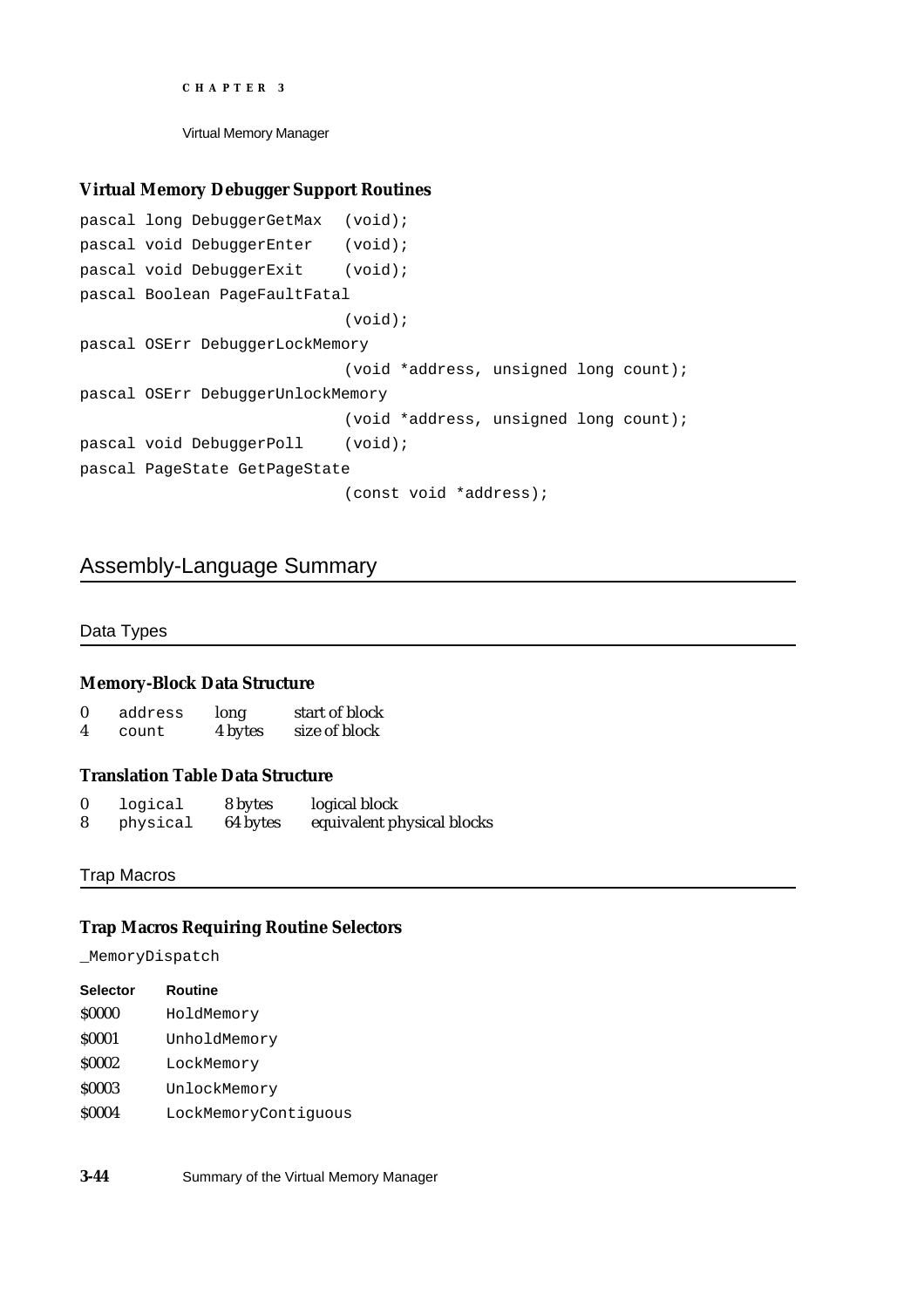## Virtual Memory Manager

\_MemoryDispatchA0Result

| <b>Selector</b> | Routine     |
|-----------------|-------------|
| <b>S0005</b>    | GetPhysical |

\_DebugUtil

| <b>Selector</b> | Routine              |
|-----------------|----------------------|
| \$0000          | DebuggerGetMax       |
| <b>S0001</b>    | DebuggerEnter        |
| \$0002          | DebuggerExit         |
| \$0003          | DebuggerPoll         |
| \$0004          | GetPageState         |
| \$0005          | PageFaultFatal       |
| \$0006          | DebuggerLockMemory   |
| \$0007          | DebuggerUnlockMemory |
| \$0008          | EnterSupervisorMode  |

# Result Codes

| noErr                   | 0      | No error                                  |
|-------------------------|--------|-------------------------------------------|
| paramErr                | $-50$  | Error in parameter list                   |
| notEnoughMemoryErr      | -620   | Insufficient physical memory              |
| notHeldErr              | $-621$ | Specified range of memory is not held     |
| cannotMakeContiguousErr | $-622$ | Cannot make specified range contiguous    |
| notLockedErr            | $-623$ | Specified range of memory is not locked   |
| interruptsMaskedErr     | $-624$ | Called with interrupts masked             |
| cannotDeferErr          | $-625$ | Unable to defer additional user functions |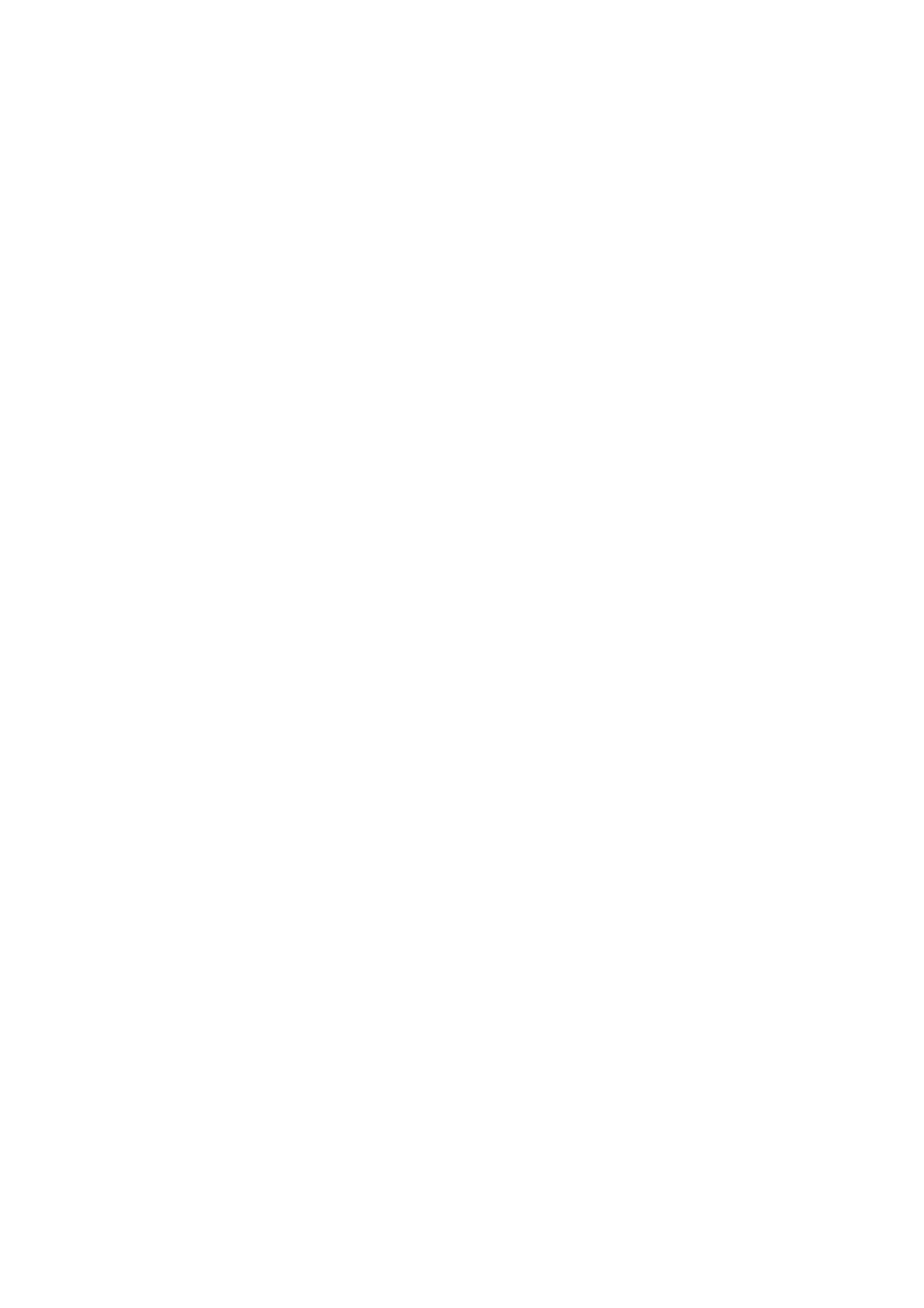## **Contents**

The Memory Control Panel 4-3 About the Memory Management Utilities 4-5 The A5 Register 4-5 Addressing Modes 4-7 Address Translation 4-8 Processor Caches 4-8 Stale Instructions 4-9 Stale Data 4-10 Using the Memory Management Utilities 4-13 Accessing the A5 World in Completion Routines 4-14 Accessing the A5 World in Interrupt Tasks 4-16 Using QuickDraw Global Variables in Stand-Alone Code 4-18 Switching Addressing Modes 4-20 Stripping Flag Bits From Memory Addresses 4-21 Translating Memory Addresses 4-23 Memory Management Utilities Reference 4-24 Routines 4-24 Setting and Restoring the A5 Register 4-24 Changing the Addressing Mode 4-26 Manipulating Memory Addresses 4-27 Manipulating the Processor Caches 4-29 Summary of the Memory Management Utilities 4-34 Pascal Summary 4-34 Constants 4-34 Routines 4-34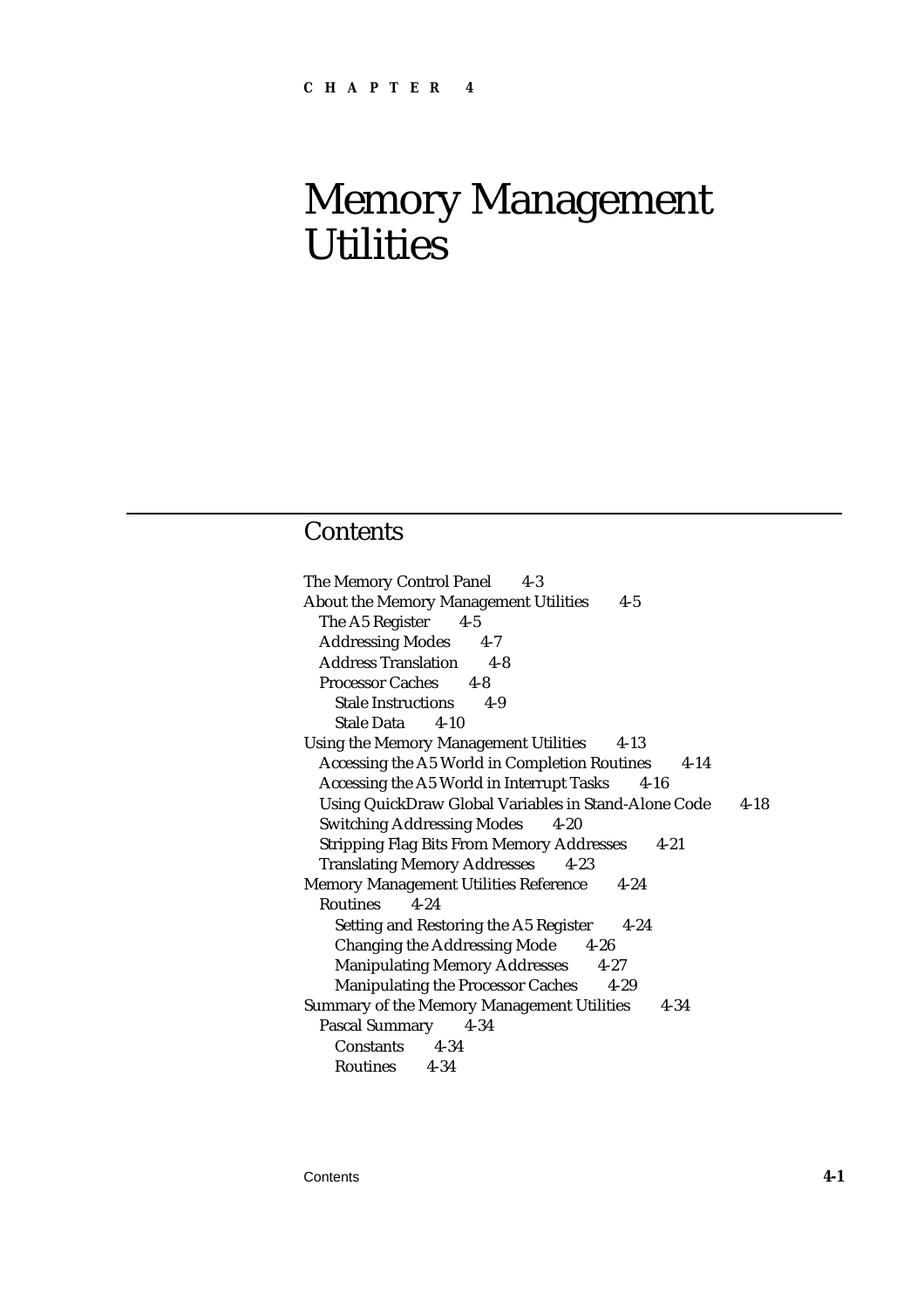C Summary 4-35 Constants 4-35 Routines Assembly-Language Summary 4-36<br>Trap Macros 4-36 Trap Macros Global Variables 4-36 Result Codes 4-36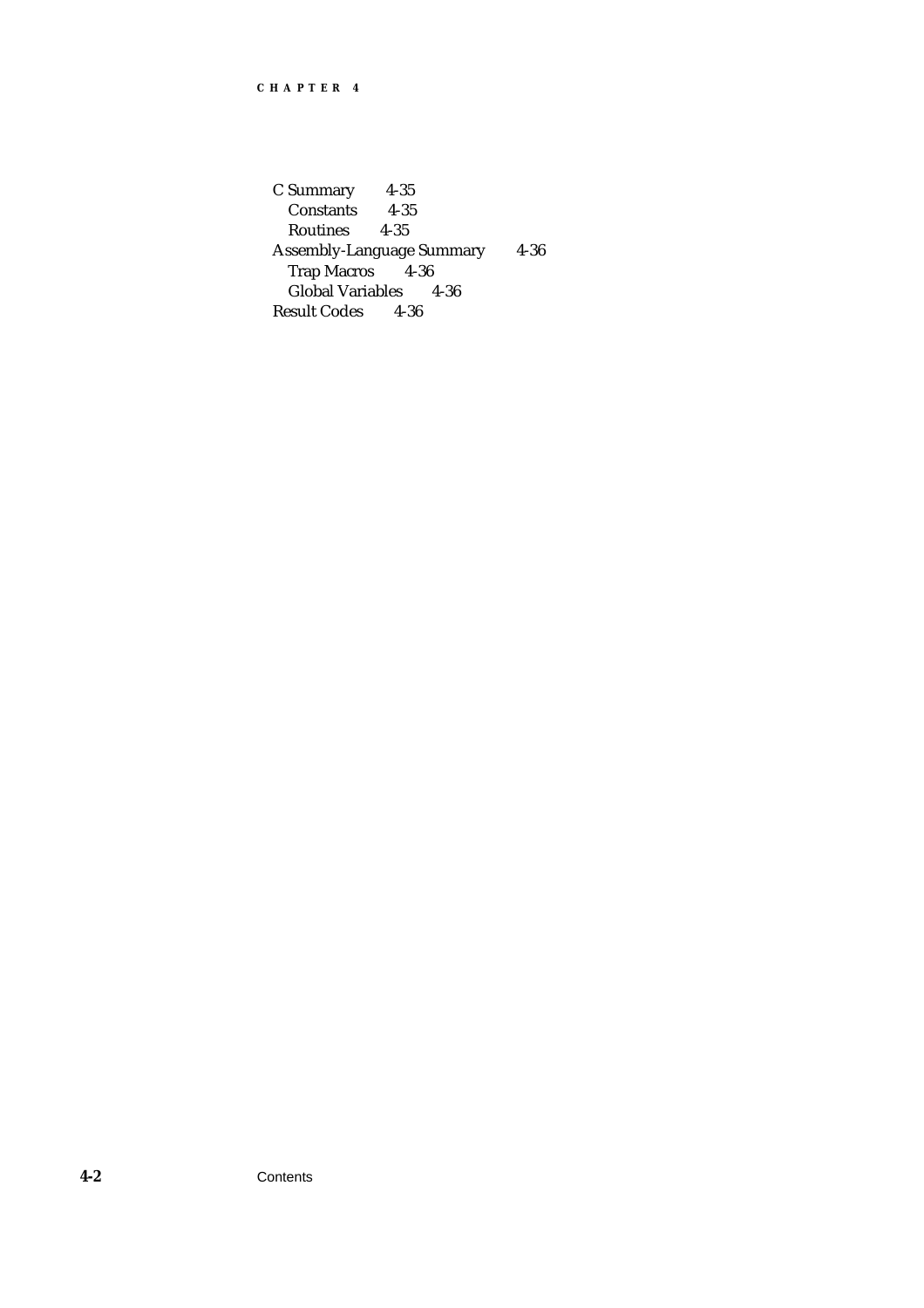#### Memory Management Utilities

This chapter describes a number of utility routines you can use to control certain aspects of the memory environment in Macintosh computers. Some features of the memory environment are controlled by the user through the Memory control panel; others are controlled by the Process Manager or other parts of the Macintosh Operating System and Toolbox. The utility routines described in this chapter allow you to modify some of the normal operations of the Operating System or the Toolbox.

You need to read this chapter if your application or driver

- n installs completion routines or interrupt tasks that are executed by the Operating System or Toolbox, not directly by your application
- n modifies the addressing mode or converts addresses from one form to another
- n moves executable code in memory, or performs DMA operations

To use this chapter, you should be familiar with the information in the chapter "Introduction to Memory Management" earlier in this book. Also, you can read the chapter "Introduction to Processes and Tasks" in *Inside Macintosh: Processes* for a related discussion of the A5 register.

This chapter begins with a brief description of the Memory control panel, which allows users to alter several aspects of the Operating System's memory configuration. Then it shows how you can use the Memory Management Utilities to

- n set up the A5 register so that your application-defined completion routines and interrupt tasks can access your application's global variables
- get the value of the A5 register so that you can read your application's QuickDraw global variables from within stand-alone code
- get or set a computer's address-translation mode
- strip the flag bits from a master pointer or other memory address n.
- convert 24-bit addresses to 32-bit addresses  $\overline{p}$
- flush the microprocessor's instruction and data caches  $\overline{p}$

## The Memory Control Panel

A user can alter several aspects of the system memory configuration by setting certain controls in the Memory control panel. This panel contains controls governing the operation of the disk cache, virtual memory, and the addressing mode used by the Memory Manager. Figure 4-1 shows the Memory control panel.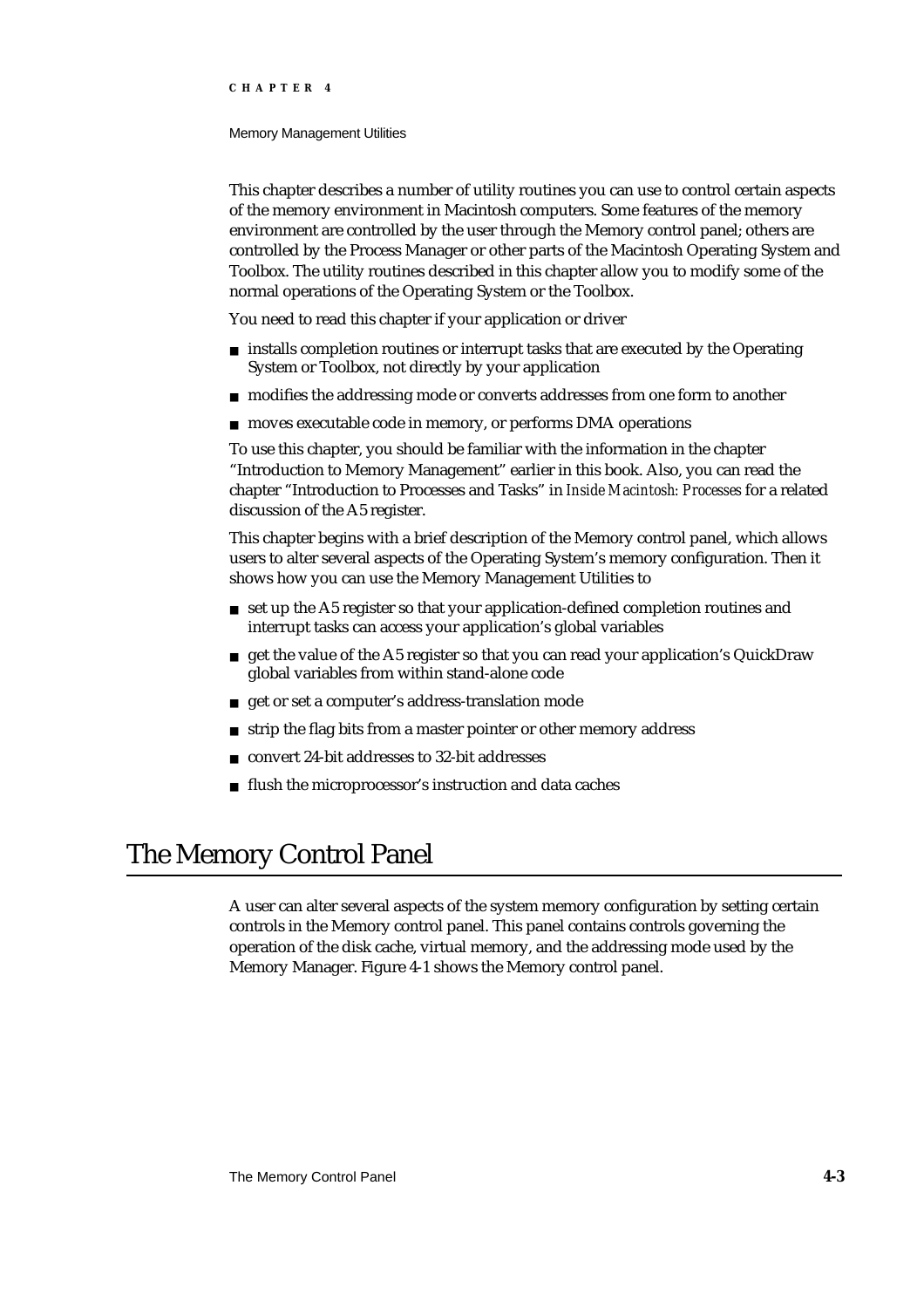```
CHAPTER 4
```


#### **Figure 4-1** The Memory control panel



The Disk Cache panel replaces the HFS RAM Cache panel (part of the General control panel) used in earlier versions of system software. A **disk cache** is a part of RAM that acts as an intermediate buffer when data is read from and written to file systems on secondary storage devices. Data is saved there in case it is needed again in the very near future. If it is, the Operating System reads the data from the disk cache rather than the secondary storage device (which would take considerably longer). By increasing the cache size, the user increases the likelihood that data recently read from or written to the file system will be in the cache. The controls in the Disk Cache panel allow the user to configure the size of the disk cache used by the Operating System during file-access operations. In system software version 7.0, unlike earlier versions, the user cannot turn off disk caching.

In system software version 7.0, the minimum cache size is 16 KB. The default size is 32 KB per megabyte of installed RAM (thus, the default disk cache size for a computer with 4 MB of RAM is 128 KB). The maximum disk cache size is 320 KB per megabyte of installed RAM (thus, the maximum disk cache size for a computer with 4 MB of RAM is 1280 KB). The operation of the disk cache is completely transparent to your application.

#### **Note**

These cache size values are provided for informational purposes only and may differ in later system software versions or on different Macintosh computers. In addition, the use of RAM for a RAM-based video interface or a RAM disk affects the amount of RAM available for the disk cache.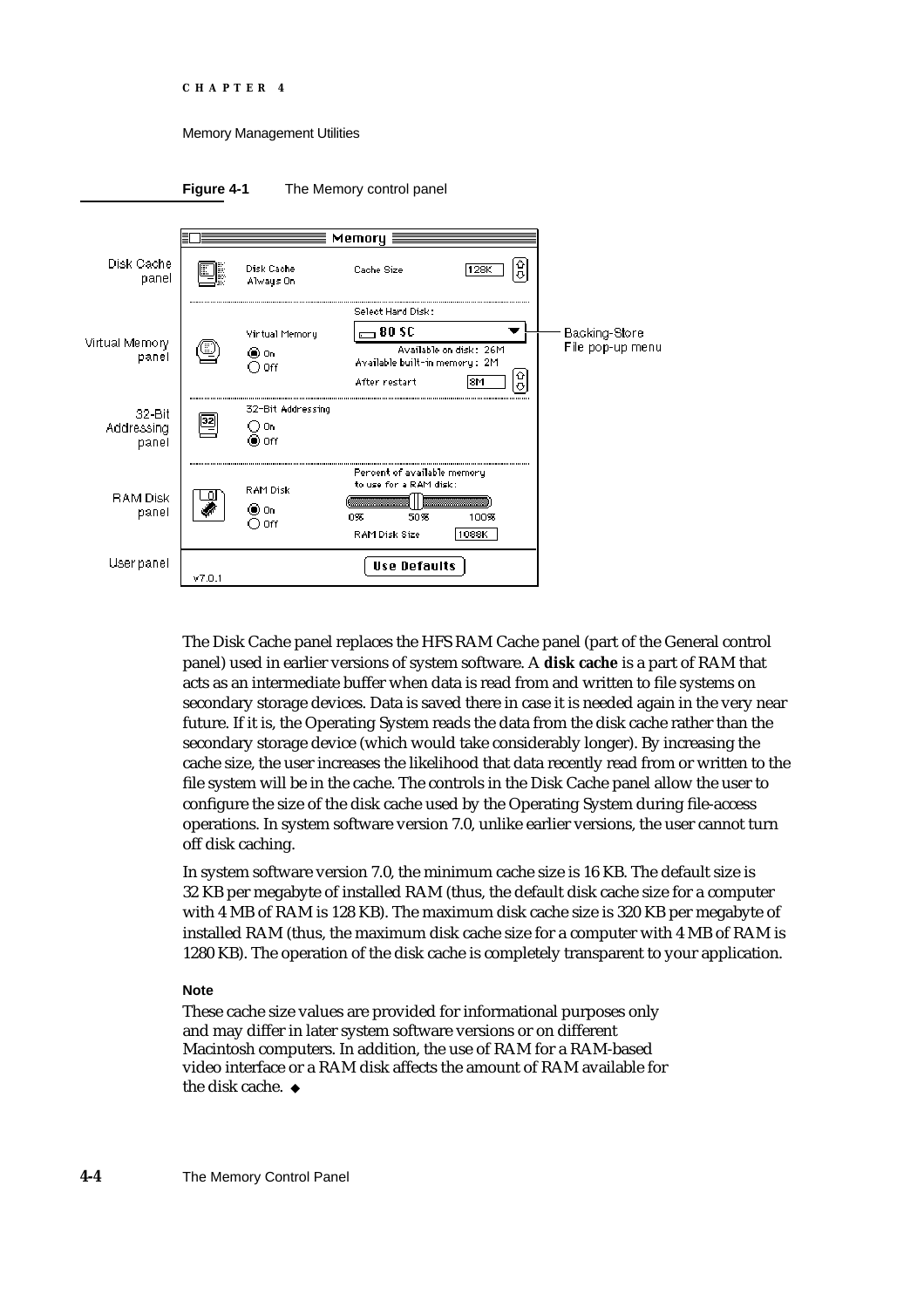#### Memory Management Utilities

The Virtual Memory panel allows the user to set various features of virtual memory, including whether virtual memory is turned on and, if so, how much is available. The user can also specify the volume of the **backing-store file,** in which the Virtual Memory Manager stores unused portions of code and data. Changes to the virtual memory configuration do not take effect until the user restarts the computer. Note that the Virtual Memory panel appears only on computers that support virtual memory. For information on how your application can interact with virtual memory, see the chapter "Virtual Memory Manager" in this book.

Using the 32-Bit Addressing controls, the user can select the maximum size of the address space used in the computer. The maximum size of the address space is determined by the number of bits used to store memory addresses, as explained in the chapter "Virtual Memory Manager" in this book. The 32-Bit Addressing panel appears only on computers that support 32-bit addressing mode. By clicking the panel's controls, the user can turn 32-bit addressing off and on. Changes made in this panel do not go into effect until the user restarts the computer.

Using the RAM Disk controls, the user can determine the amount of the available RAM that is to be treated as a **RAM disk,** a portion of RAM reserved for use as a temporary storage device. It is most useful to create a RAM disk on battery-powered computers (such as the Macintosh PowerBook computers) because the computer uses less energy to access RAM than to access a hard disk or a floppy disk.

## About the Memory Management Utilities

You can use the Memory Management Utilities to ensure that

- your application's callback routines, interrupt tasks, and stand-alone code can access application global variables or QuickDraw global variables
- n your application or driver functions properly in both 24- and 32-bit modes
- $n$  data or instructions in the microprocessor's internal caches remain consistent with data or instructions in RAM

This section explains when and why you might need to use these utilities; for actual implementation details, see the section "Using the Memory Management Utilities," which begins on page 4-13.

### The A5 Register

If you write code that accesses your application's A5 world (usually to read or write the application global variables) at a time that your application is not the current application, you must ensure that the A5 register points to the boundary between your application's parameters and global variables. Because the Operating System accesses your A5 world relative to the address stored in the A5 register, you can obtain unpredictable results if you attempt to read or write data in your A5 world when the contents of A5 are not valid.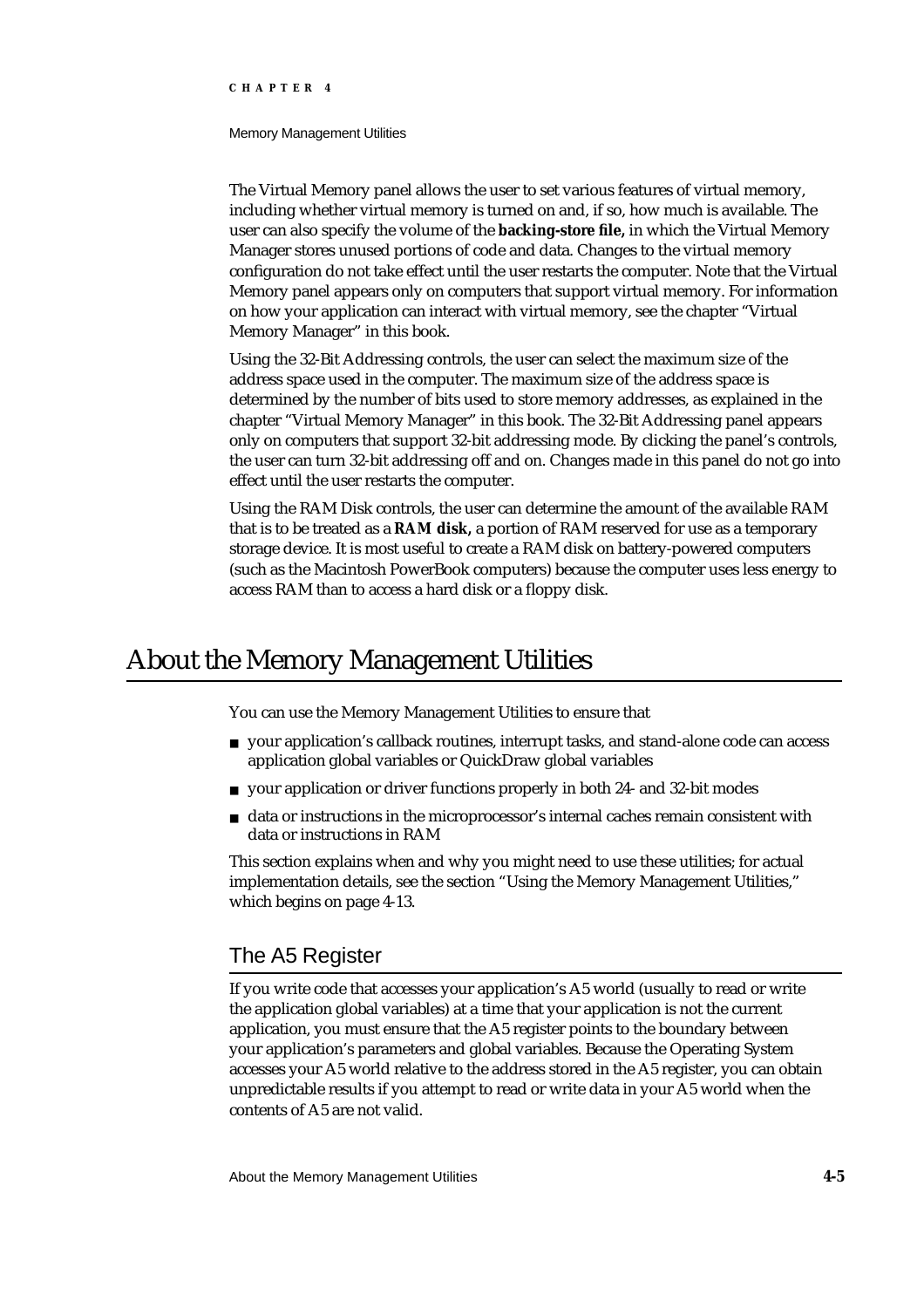#### Memory Management Utilities

There are two general cases in which code might execute when the contents of the A5 register are invalid:

- $n$  when you install a completion routine that is executed when some other operation (for instance, writing data to disk or playing a sound) is completed
- when you install a routine (for instance, a VBL task) that is called in response to an interrupt

If you install code that is to be executed at either of these times, you must make sure to set up the A5 register upon entry and to restore it before exit. The sections "Accessing the A5 World in Completion Routines" on page 4-14 and "Accessing the A5 World in Interrupt Tasks" on page 4-16 describe how to do this in each case.

You might also need to determine the location of your application's A5 world if you want to read information in it from within a stand-alone code segment. You might want to do this in application-defined definition procedures called on behalf of your application. These include

- control definition functions
- window definition functions
- menu definition functions

The problem with these kinds of stand-alone code segments is *not* that the value in the A5 register is incorrect at the time they are executed; rather, it is that they have no A5 world at all. During execution, these stand-alone code segments can effectively "borrow" the A5 world of the current application. However, they must be compiled and linked separately from your application. (A custom window definition procedure, for example, is separately compiled and linked, and then included as a resource of type 'WDEF' in your application's resource fork.) The linker cannot resolve any offsets from the value in the A5 register, because the code segment doesn't have an A5 world.

A stand-alone code segment can solve this problem quite simply at run time, by determining the location of your application's A5 world and then copying the data it needs to access into blocks of memory that it allocates itself. In the code segment, all references to data in the A5 world are indirect: the code segment manipulates local copies of the relevant data. Using this technique, you can avoid explicit symbolic references to the A5 world, which the linker cannot resolve.

In theory, you could use this technique of copying global data into a stand-alone code segment's private storage to access any data contained in your application's A5 world. In practice, however, the A5 world can contain so much data that you wouldn't want to make local copies of it all. In addition, the precise organization of the entire A5 world is not generally determinate. Usually, a custom definition procedure or other stand-alone code segment needs to read only the QuickDraw global variables, which are of fixed size and have a well-documented organization. See the section "Using QuickDraw Global Variables in Stand-Alone Code" on page 4-18 for a complete description of how to read your application's QuickDraw global variables from within a stand-alone code segment.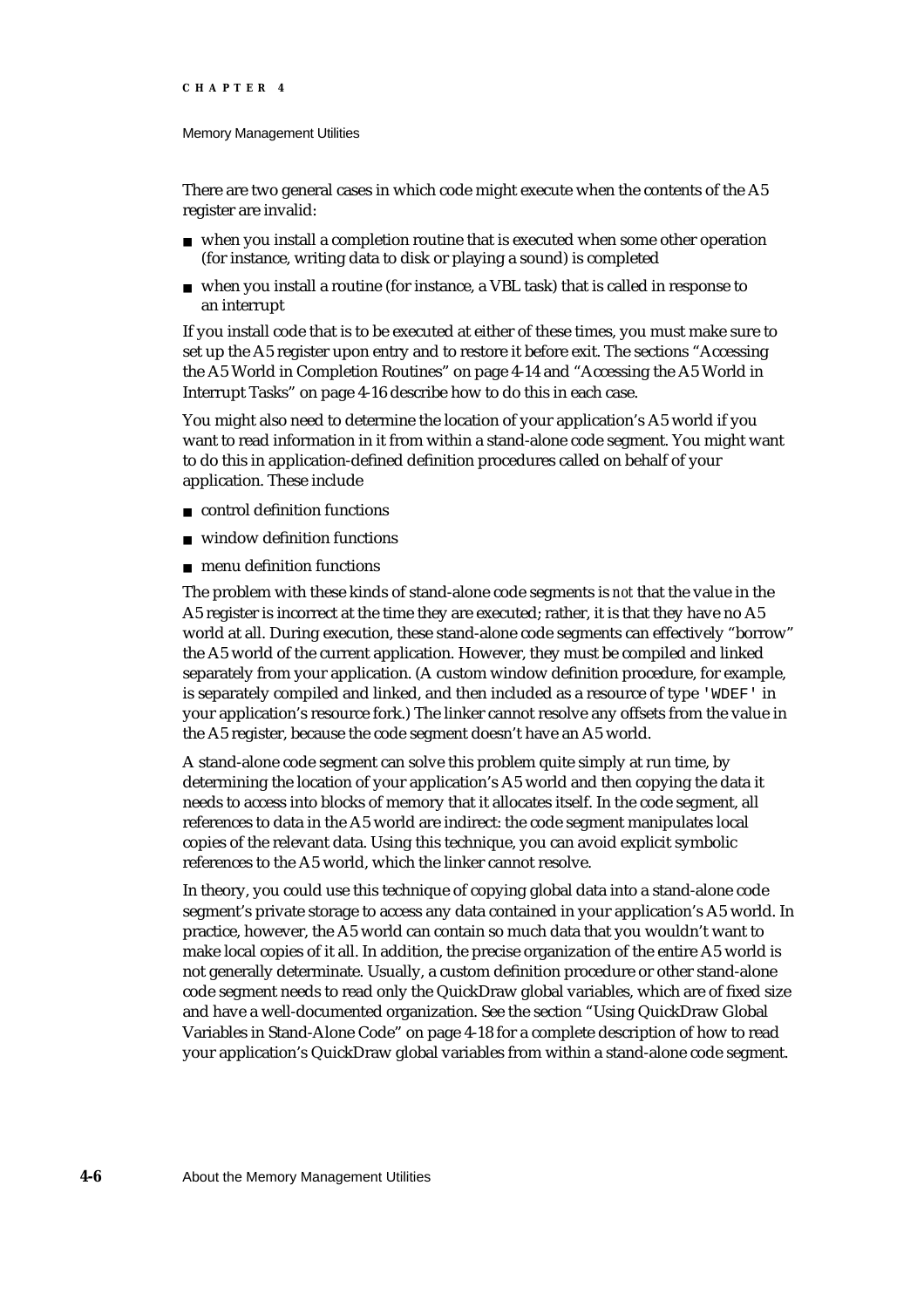Memory Management Utilities

### Addressing Modes

The Memory Manager on the original Macintosh computers uses a 24-bit addressing mode. To the underlying hardware, only the lower 24 bits of any 32-bit address are significant. The CPU effectively ignores the upper 8 bits in a memory address by using a 24-bit address-translation mode. In this mode, the CPU (or the MMU coprocessor, if present) maps all addresses to their lower-order 24 bits whenever it reads or writes a memory location. This led both system software developers and third-party software developers to put those upper 8 bits to other uses. For example, the Memory Manager itself uses the upper 8 bits of the address in a master pointer to maintain information about the associated relocatable block. These upper 8 bits are known as **master pointer flag bits.**

When the Operating System is running in 24-bit mode, you can address at most 1 MB of the address space assigned to a NuBus expansion card. Some cards, however, can work with far more than 1 MB of memory. As a result, a device driver might need to switch the Operating System into 32-bit mode temporarily, so that it can access the entire address range of the associated device (perhaps to copy data from the device's RAM into the heap). When 32-bit address translation is enabled, the CPU or the MMU does not ignore the upper 8 bits of a memory address.

#### **Note**

Don't confuse the current address-translation mode of the Macintosh hardware with the current addressing state of the Memory Manager. The addressing state of the Memory Manager is selectable on a per-boot basis and cannot be changed by an application or driver. The address-translation mode of the underlying hardware is controlled by the CPU and MMU (if one is available) and can be changed, if necessary, at any time.

The Operating System provides two utilities, GetMMUMode and SwapMMUMode, that allow you to get and set the current address-translation mode. See "Switching Addressing Modes" on page 4-20 for details.

If your device driver does in fact temporarily set the Macintosh hardware into 32-bit address-translation mode, you need to be careful when you pass addresses to the associated device. Suppose, for example, that your driver wants to transfer data to an address in the heap (which is under the control of the Memory Manager). If the 24-bit Memory Manager is in operation, you need to strip the high byte from the memory address; otherwise, the CPU would interpret the high byte of flags as part of the address and transfer the data to the wrong location.

#### **Note**

You might also need to make the block of memory in the heap immovable in physical memory, so that it is not paged out under virtual memory. See the discussion of locking memory in the chapter "Virtual Memory Manager" in this book. u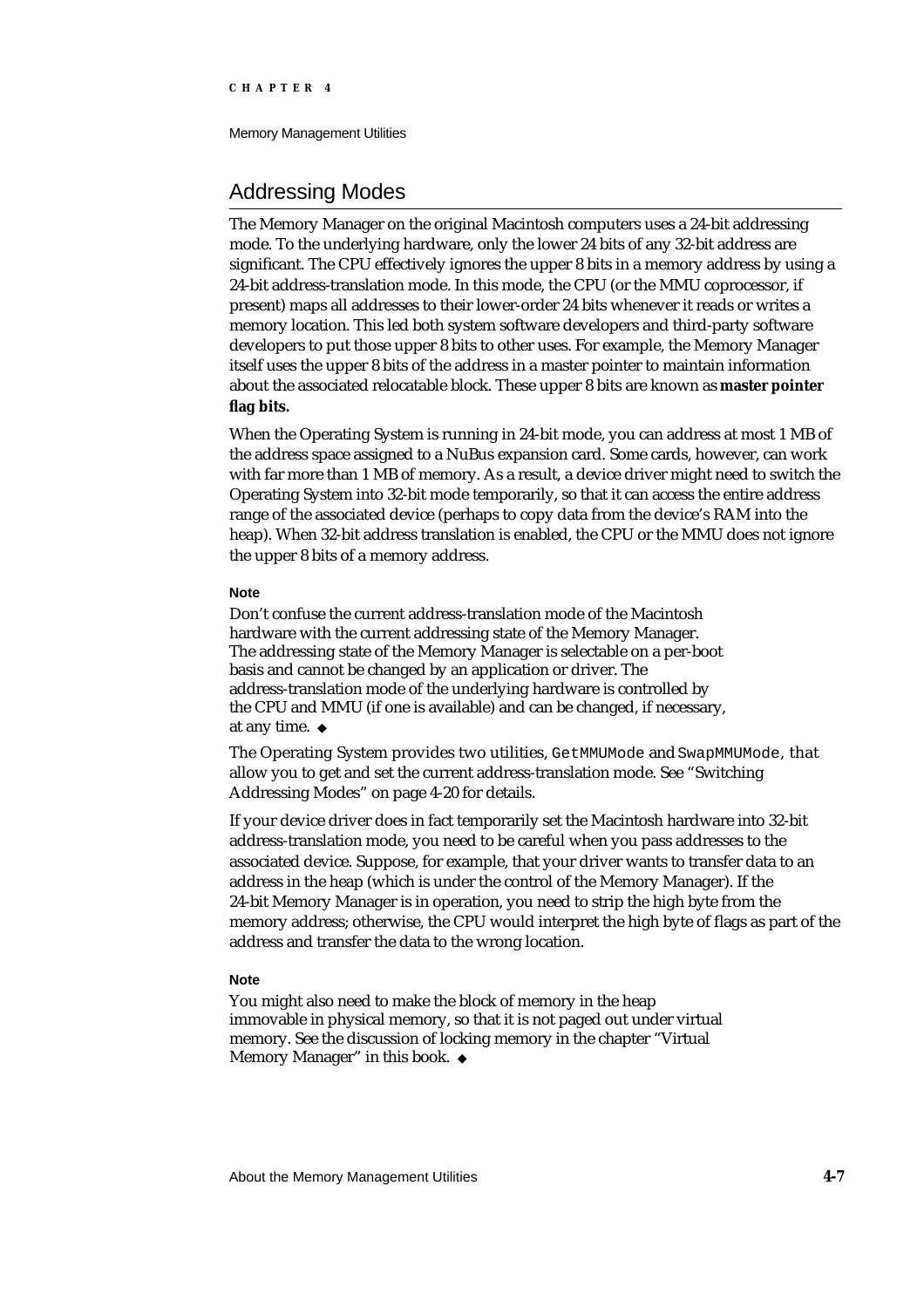#### Memory Management Utilities

The Operating System provides the StripAddress function, which you can use to **strip** the high-order byte from a memory address. Even if you are not writing Macintosh drivers, you might still find it useful to call StripAddress. For example, suppose you need to compare two memory addresses (two master pointers, perhaps). If the system is running the 24-bit Memory Manager and you compare those addresses without first clearing the flag bits, you might get invalid results. You should first call StripAddress to convert those addresses to their correct format before comparing them.

As you can see, the operation of StripAddress is not dependent on the 24-bit or 32-bit address translation state of the hardware, but on the 24-bit or 32-bit addressing state of the Memory Manager. You need to call StripAddress only when the 24-bit Memory Manager is operating. When the 32-bit Memory Manager is operating, StripAddress returns unchanged any addresses passed to it, because they are already valid 32-bit addresses. See "Stripping Flag Bits From Memory Addresses" on page 4-21 for complete details on calling StripAddress.

### Address Translation

When a driver or other software component switches the system to the 32-bit address-translation mode (perhaps to manipulate special hardware on a slot device), certain addresses normally accessible in 24-bit mode are not mapped to the same location by the Macintosh hardware. In particular, the Virtual Memory Manager uses some of the slot address space as part of the addressable RAM. In that case, the standard 24-to-32 bit translation is not valid for slot spaces that the MMU has remapped into the application address space.

You can use the Translate24To32 function to translate 24-bit addresses that might have been remapped by the Macintosh hardware. If you intend to use 24-bit addresses when your software is executing in 32-bit mode, your code should check for the presence of that function. If it is available, you should use it to map 24-bit addresses into the 32-bit address space. For details, see "Translating Memory Addresses" on page 4-23.

### Processor Caches

Some members of the Motorola MC680x0 family of microprocessors contain internal caches that can significantly improve the overall performance of software executing on those microprocessors. For example, the MC68020 microprocessor contains a 256-byte on-board **instruction cache,** an area of memory within the microprocessor that stores the most recently executed instructions. Whenever the processor needs to fetch an instruction, it first checks the instruction cache to determine whether the word required is in the cache. The operation is much faster when the information is in the cache than when it is only in RAM (which is external to the microprocessor).

Some other members of the MC680x0 family of microprocessors also contain an internal **data cache,** an area of memory that holds recently accessed data. The data cache operates much as the instruction cache does, but it caches data instead of instructions. Before reading data from RAM, the microprocessor checks the data cache to determine whether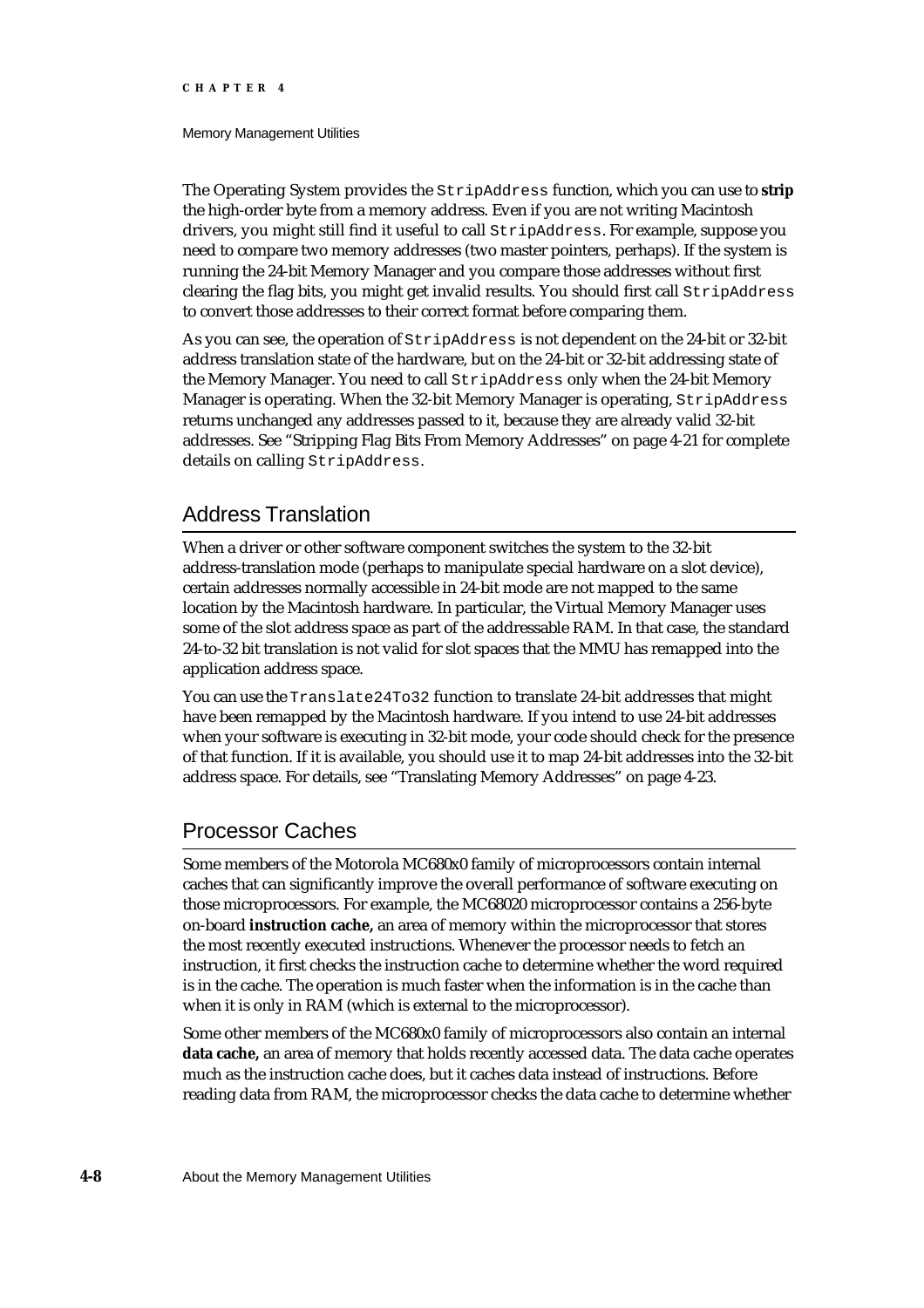#### Memory Management Utilities

the operand required for an instruction is in the cache. Again, the overall performance of the software is greatly increased by the operation of the data cache.

Table 4-1 lists the available caches and their sizes for the various microprocessors currently used in Macintosh computers.

**Table 4-1** Caches available in MC680x0 microprocessors

| <b>Microprocessor</b> | Instruction cache? | Data cache?     |
|-----------------------|--------------------|-----------------|
| <b>MC68000</b>        | No                 | No              |
| MC68020               | Yes (256 bytes)    | No              |
| MC68030               | Yes (256 bytes)    | Yes (256 bytes) |
| <b>MC68040</b>        | Yes(4 KB)          | Yes (4 KB)      |

The operation of any available instruction and data caches is generally transparent to your application. In certain cases, however, you need to make sure that the information in the caches and the corresponding information in main memory remain consistent. When some information in RAM changes but the corresponding information in the cache does not, the cached information is said to be **stale.** The following two sections describe in detail how cached instructions and data can become stale. You can avoid using stale instructions or data by **flushing** the affected cache whenever you do something that can cause instructions or data to become stale. See "Manipulating the Processor Caches," beginning on page 4-29, for routines that you can use to maintain consistency between a cache and main memory.

#### Stale Instructions

Any time that you modify part of the executable code of your application or other software, you risk creating **stale instructions** in the instruction cache. Recall that the microprocessor stores the most recently executed instructions in its internal instruction cache, separately from main memory. Whenever your code modifies itself or any data in memory that contains executable code, there is a possibility that a copy of the modified instructions will be in the instruction cache (because they were executed recently). If so, attempting to execute the modified instructions actually results in the execution of the cached instructions, which are stale.

You can avoid using stale instructions by flushing the instruction cache every time you modify executable instructions in memory. Flushing the cache invalidates all entries in it and forces the processor to refill the cache from main memory.

#### **IMPORTANT**

Flushing the instruction cache has an adverse effect on the CPU's performance. You should flush the instruction cache only when absolutely necessary.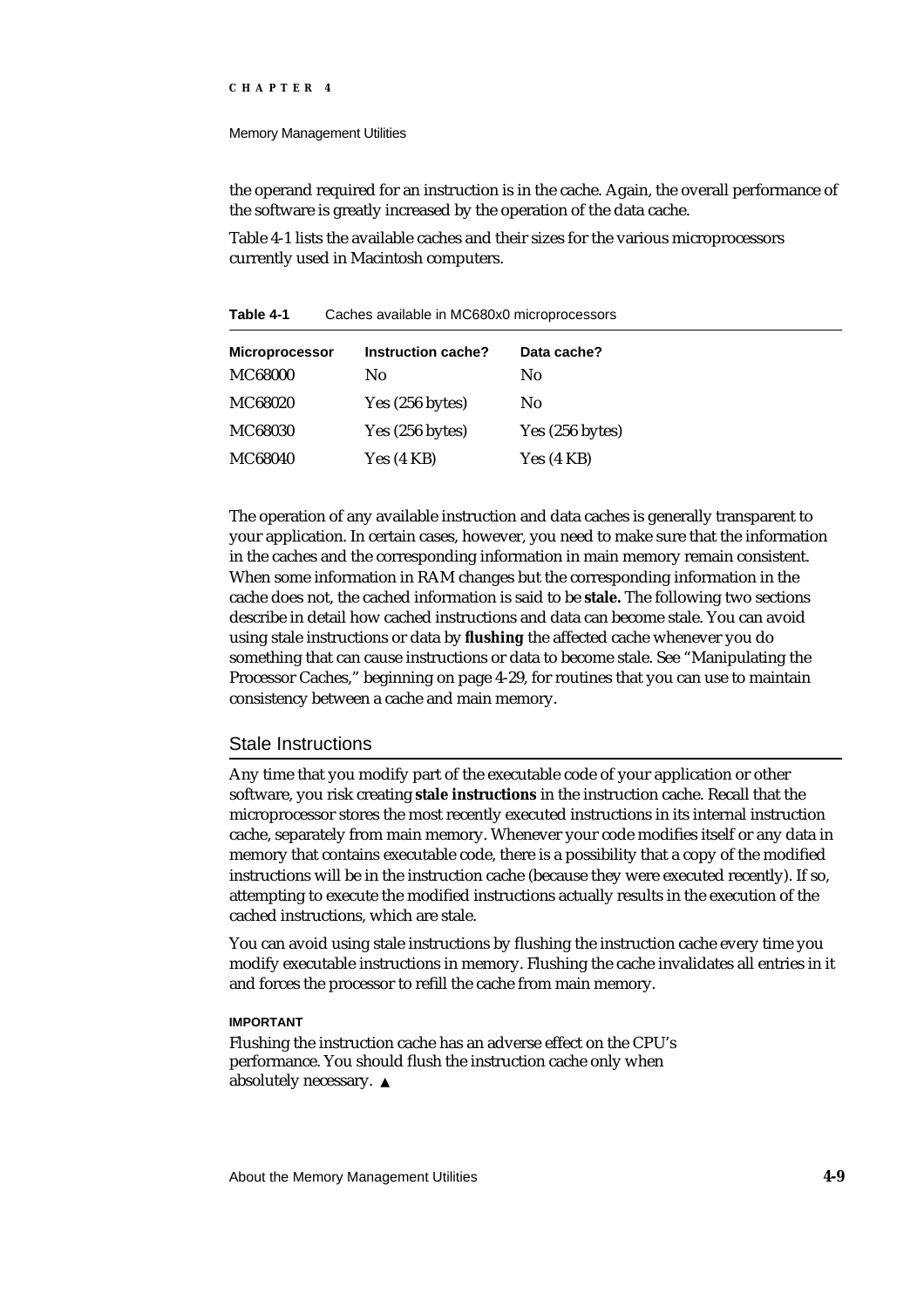#### Memory Management Utilities

Any code that modifies itself directly is likely to create stale instructions in the instruction cache. In addition, you can create stale instructions by modifying other parts of memory that contain executable instructions. For example, if you modify jump table entries, you'll need to flush the instruction cache to avoid using stale instructions. Similarly, if you install patches by copying code from one part of memory to another and modifying JMP instructions in order to execute the original routine, you'll need to flush the instruction cache. See the description of the FlushInstructionCache procedure on page 4-30 for details.

The system software automatically flushes the instruction cache when you call certain traps that are often used to move code from one location to another in memory. The system flushes the instruction cache whenever you call \_BlockMove, \_Read, LoadSeg. and UnloadSeg.

#### **WARNING**  $\mathbf{c}$

The BlockMove trap is not guaranteed to flush the instruction cache for blocks that are 12 bytes or smaller. If you use \_BlockMove to move very small blocks of code, you should flush the instruction cache yourself.

Other traps may flush the instruction cache. In general, you need to worry about stale instructions only when your application moves code and not when the system software moves it.

#### Stale Data

A cache may contain **stale data** whenever information in RAM is changed and that information is already cached in the microprocessor's data cache. Suppose, for example, that a computer contains an expansion card capable of DMA data transfers from the card to main memory. The card typically reads commands from a buffer in RAM, executes the commands, and writes status information back to the buffer when the command completes. Before the card reads a command, the CPU sets up the command buffer and initializes the status code to 0. Figure 4-2 shows this situation on a computer with an MC68030 microprocessor.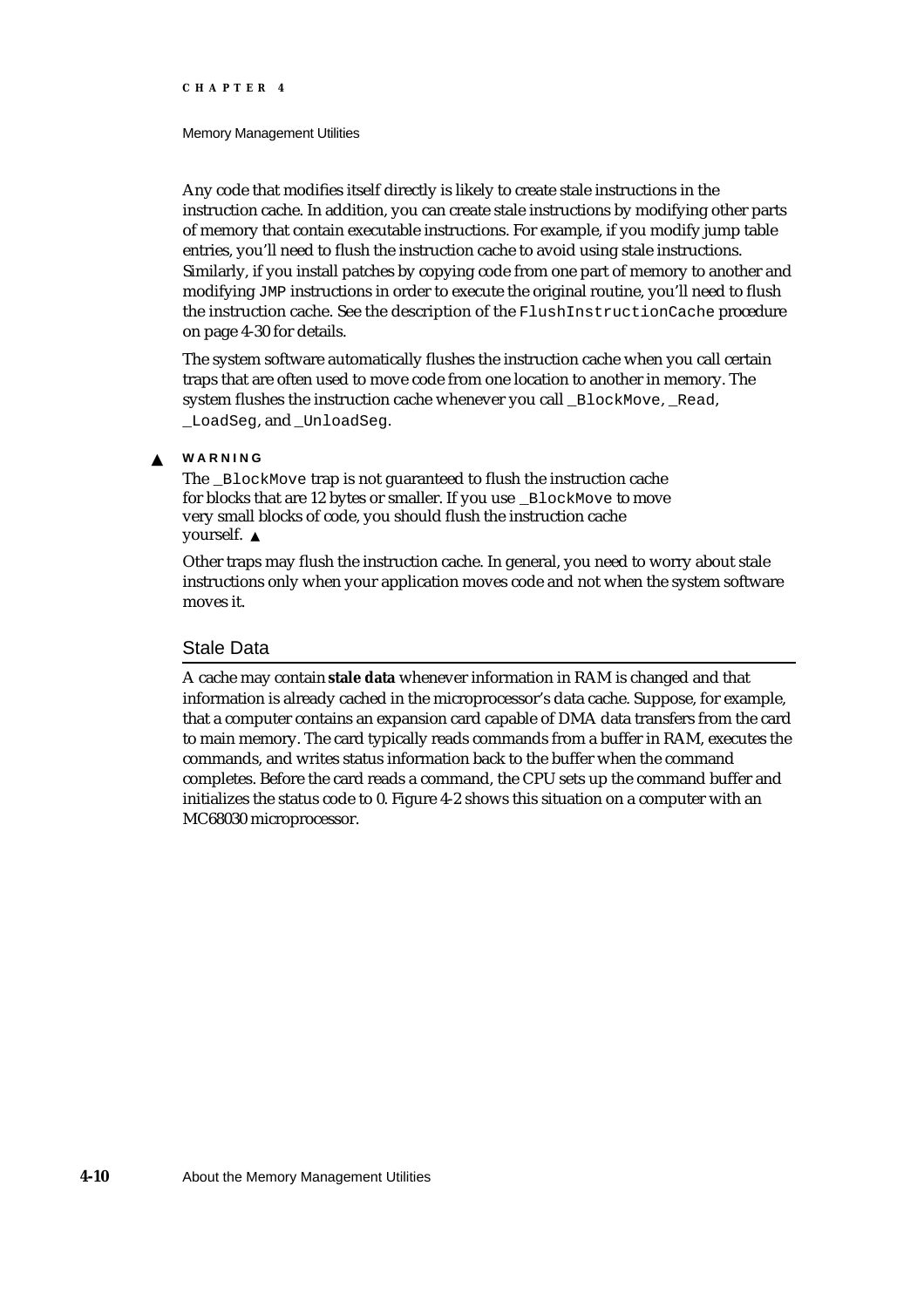#### Memory Management Utilities

**Figure 4-2** Initializing a status code



The MC68030 has a **write-through cache:** any data written to the cache is immediately written out to RAM (to avoid stale data in RAM). As a result, the cache and RAM both contain the same value (0) for the status code. Suppose next that the expansion card executes the first command and writes a nonzero status code to RAM. The card then sends an interrupt to the CPU, indicating that the operation has completed.

At this point, the microprocessor might attempt to read the status code returned by the external hardware. However, because the status code is in the microprocessor's data cache, the CPU reads the value in the cache, which is stale, instead of the value in main memory (see Figure 4-3).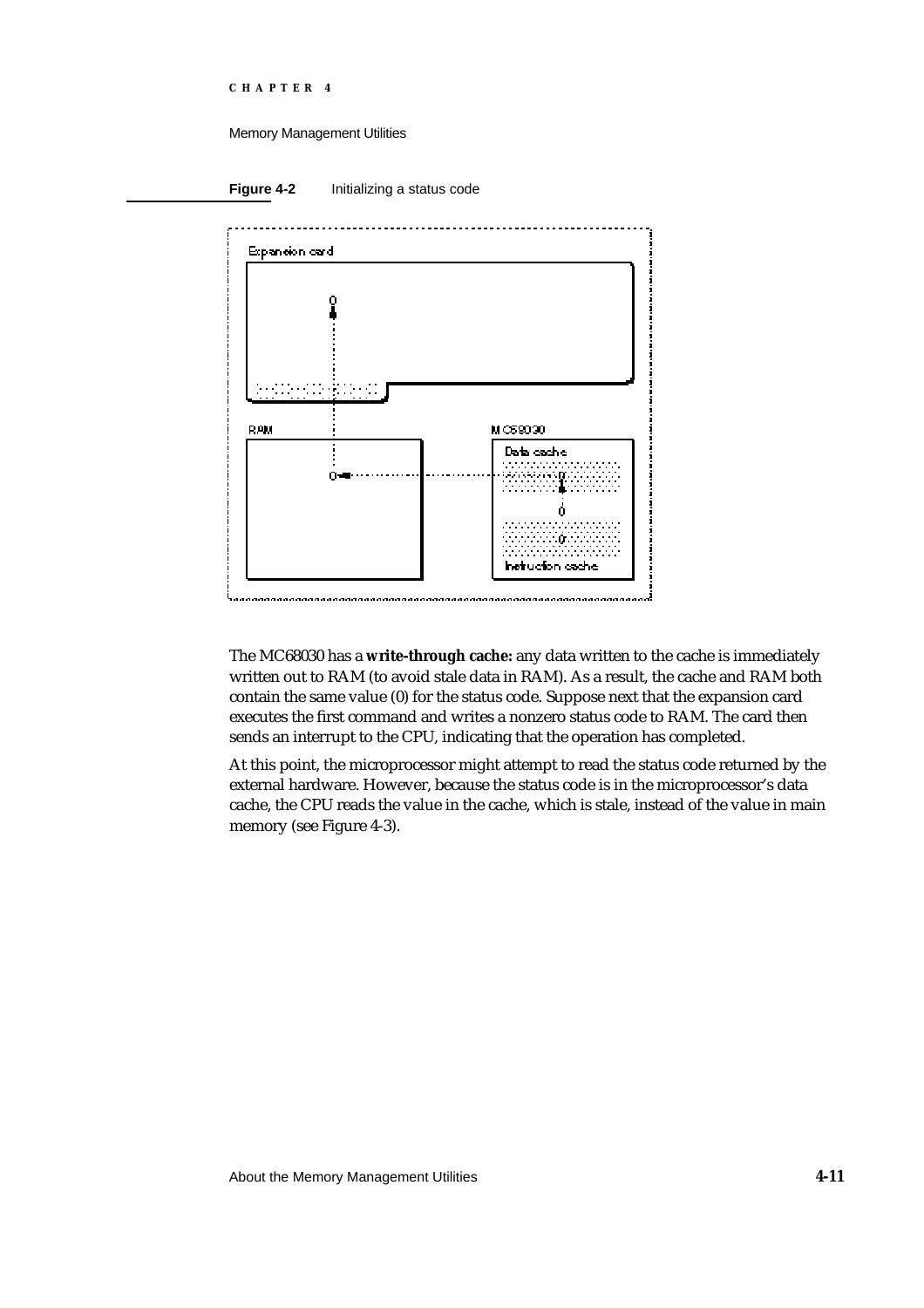```
CHAPTER 4
```




To avoid using this stale data, have your driver flush the data cache whenever you transfer data directly into main memory.

#### **IMPORTANT**

Flushing the data cache has an adverse effect on the CPU's performance. You should flush the data cache only when absolutely necessary. s

The MC68040 has a **copy-back cache:** any data written to the cache is written to RAM only when necessary to make room in the cache for data accessed more recently or when the cache is explicitly flushed. As you can see, a copy-back cache allows for even greater performance improvements than a write-through cache, because the data in the cache has to be written to main memory less often. This is extremely valuable for relatively small amounts of data that are needed for only a short while, such as local stack frames for C or Pascal function calls.

Because the data in a copy-back cache is written to main memory only in certain circumstances, it's possible to get stale data in RAM. If you write data that is to be read by non-CPU devices (such as an expansion card that performs DMA operations), you need to flush the data cache before instructing the alternate bus master to read that data. If you don't update the RAM, the DMA transfer from RAM will read stale data.

A copy-back data cache can also lead to the use of invalid instructions if the stale data in RAM contains executable code. When fetching instructions, the CPU looks only in the instruction cache and (if necessary) in main memory, not in the data cache. Because the instruction and data caches are separate, it's possible that the CPU will fetch invalid instructions from memory, in the following way. Suppose that you alter some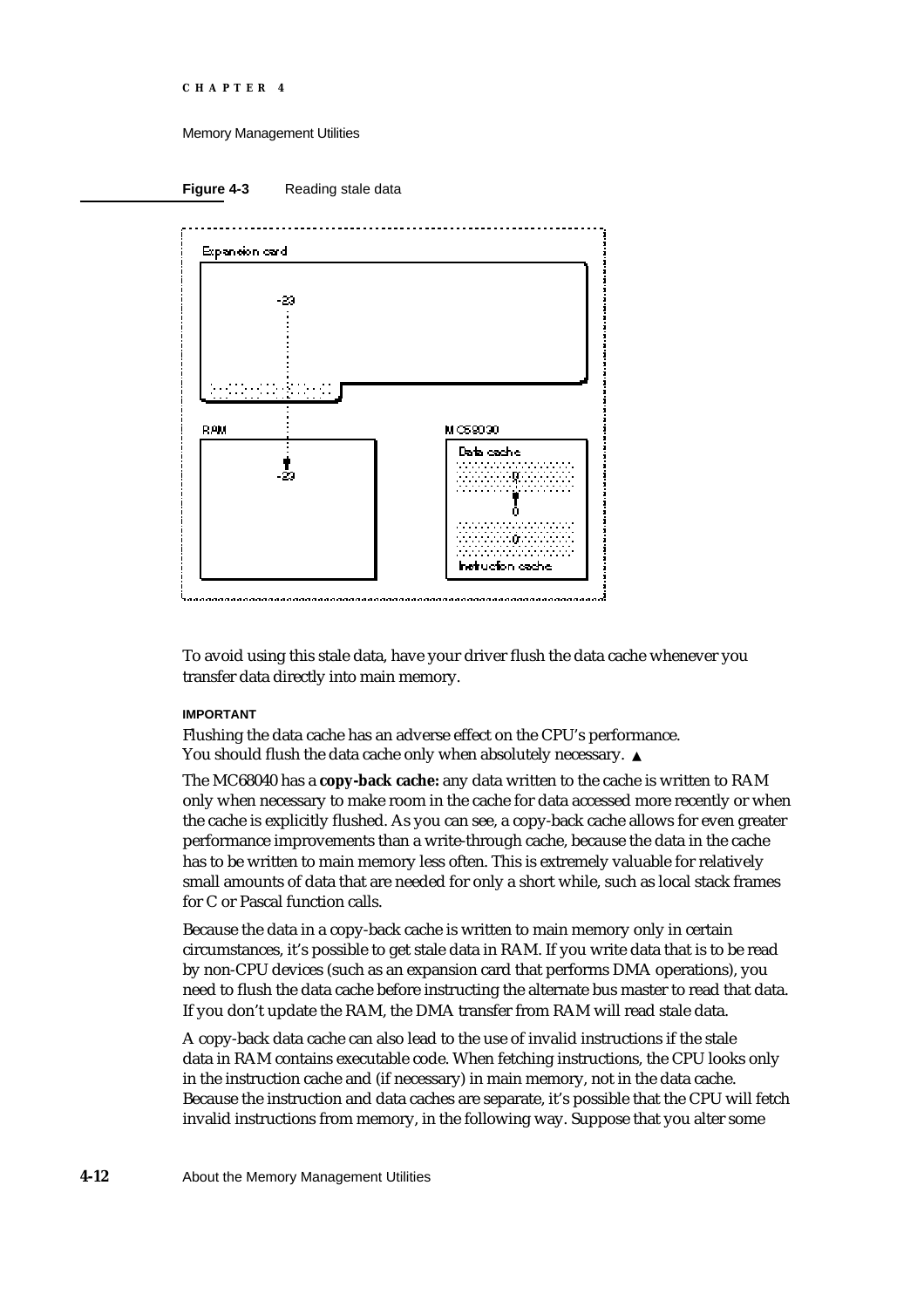Memory Management Utilities

jump table entries and, in doing so, write the value \$A9F0 (that is, the trap number of the \_LoadSeg trap) to memory. If the data cache is a copy-back cache, the data in main memory is not updated immediately, but only when necessary to make room in the cache (or when you explicitly flush the cache). As a result, the CPU might read invalid instructions from memory when attempting to execute a routine whose jump table entry you changed. Figure 4-4 illustrates this problem.

#### **Figure 4-4** Reading invalid instructions



To avoid reading invalid instructions in this way, you need to flush the data cache before calling any routines whose jump table entries you've altered. More generally, whenever you need to flush the instruction cache, you also first need to flush the data cache—but only if you've changed any executable code and those changes might not have been written to main memory.

Another way to avoid using stale data is to prevent the data from being cached (and hence from becoming stale). The Virtual Memory Manager function LockMemory locks a specified range of pages in physical RAM and either disables the data cache or marks the specified pages as noncacheable (depending on what's possible and what makes the most sense). Accordingly, you need not explicitly flush the processor's data cache for data buffers located in pages that are locked in memory. See the chapter "Virtual Memory Manager" in this book for more information about locking page ranges.

## Using the Memory Management Utilities

This section describes how you can

- save and restore the value of the A5 register so that you can access your application's A5 world in completion routines or other interrupt tasks
- access your application's QuickDraw global variables from within stand-alone code
- change the address-translation mode so that you can temporarily use 32-bit addresses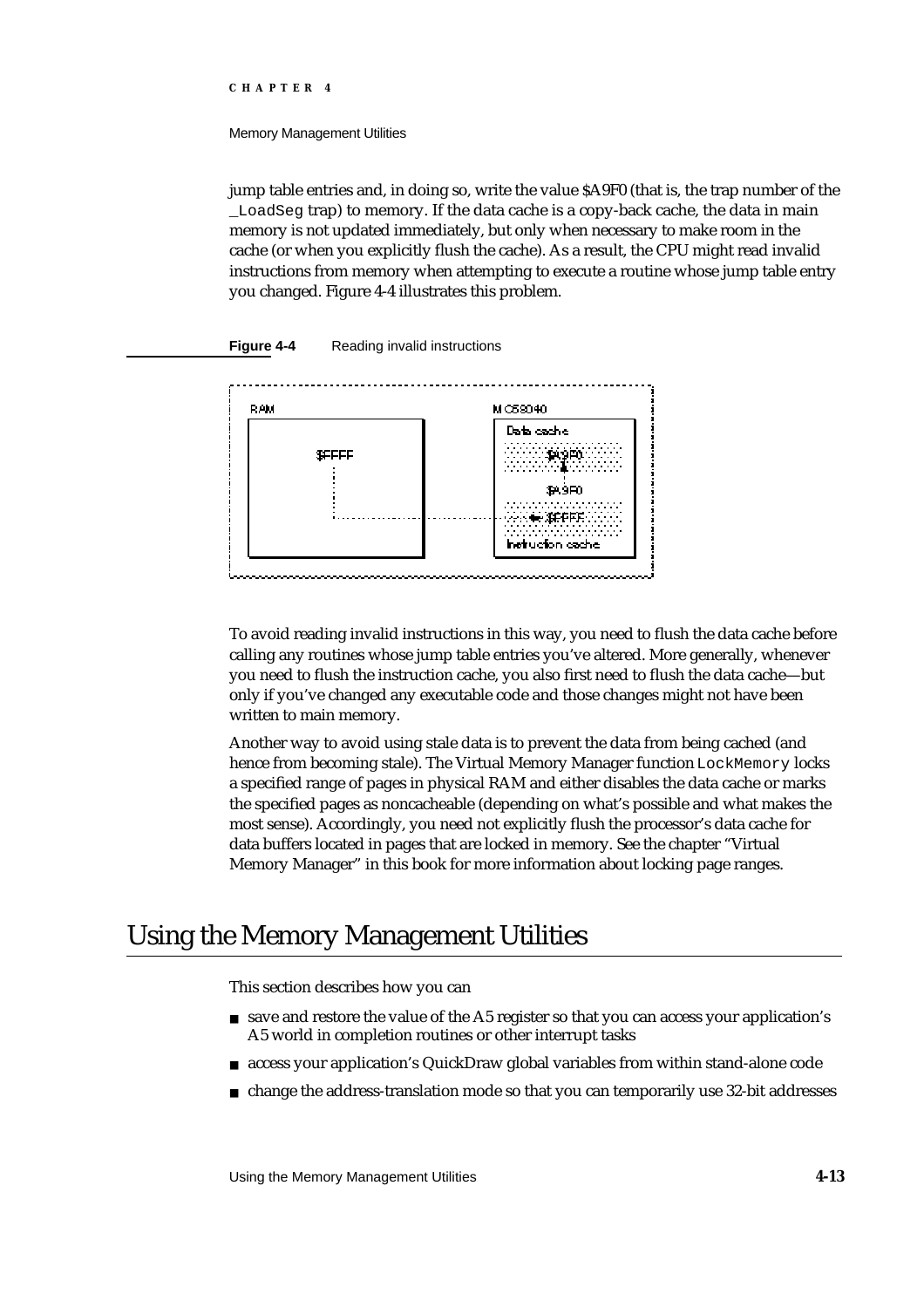#### Memory Management Utilities

- strip the flag bits from a master pointer or other memory address  $n$
- convert 24-bit addresses to 32-bit addresses

### Accessing the A5 World in Completion Routines

Some Toolbox and Operating System routines require you to pass the address of an application-defined **callback routine,** usually in a variable of type ProcPtr. After a certain condition has been met, the Toolbox executes the specified routine. The exact time at which the Toolbox executes the routine varies. The timing of execution is determined by the Toolbox routine to which you passed the routine's address and the action that must be completed before the routine is called.

Callback routines are quite common in the Macintosh system software. A grow-zone function, for instance, is an application-defined callback routine that is called every time the Memory Manager cannot find enough space in your heap to honor a memory-allocation request. Similarly, if your application plays a sound asynchronously, you can have the Sound Manager execute a **completion routine** after the sound is played. The completion routine might release the sound channel used to play the sound or perform other cleanup operations.

In general, you cannot predict what your application will be doing when an asynchronous completion or callback routine is actually executed. The routine could be called while your application is executing code of its own or executing another Toolbox or Operating System routine.

#### **Note**

The completion or callback routine might even be called when your application is in the background. Before executing a completion or callback routine belonging to your application, the Process Manager checks whether your application is in the foreground. If not, the Process Manager performs a minor switch to give your application temporary control of the CPU.

Many Toolbox and Operating System routines do not need to access the calling application's global variables, QuickDraw global variables, or jump table. As a result, they sometimes use the A5 register for their own purposes. They save the current value of the register upon entry, modify the register as necessary, and then restore the original value on exit. As you can see, if one of these routines is executing when your callback routine is executed, your callback routine cannot depend on the value in the A5 register. This effectively prevents your callback routine from using any part of its A5 world.

To solve this problem, simply use the strategy that the Toolbox employs when it takes over the A5 register: save the current value in the A5 register at the start of your callback procedure, install your application's A5 value, and then restore the original value when you exit. Listing 4-1 illustrates a very simple grow-zone function that uses this technique. It uses the SetCurrentA5 and SetA5 utilities to manipulate the A5 register.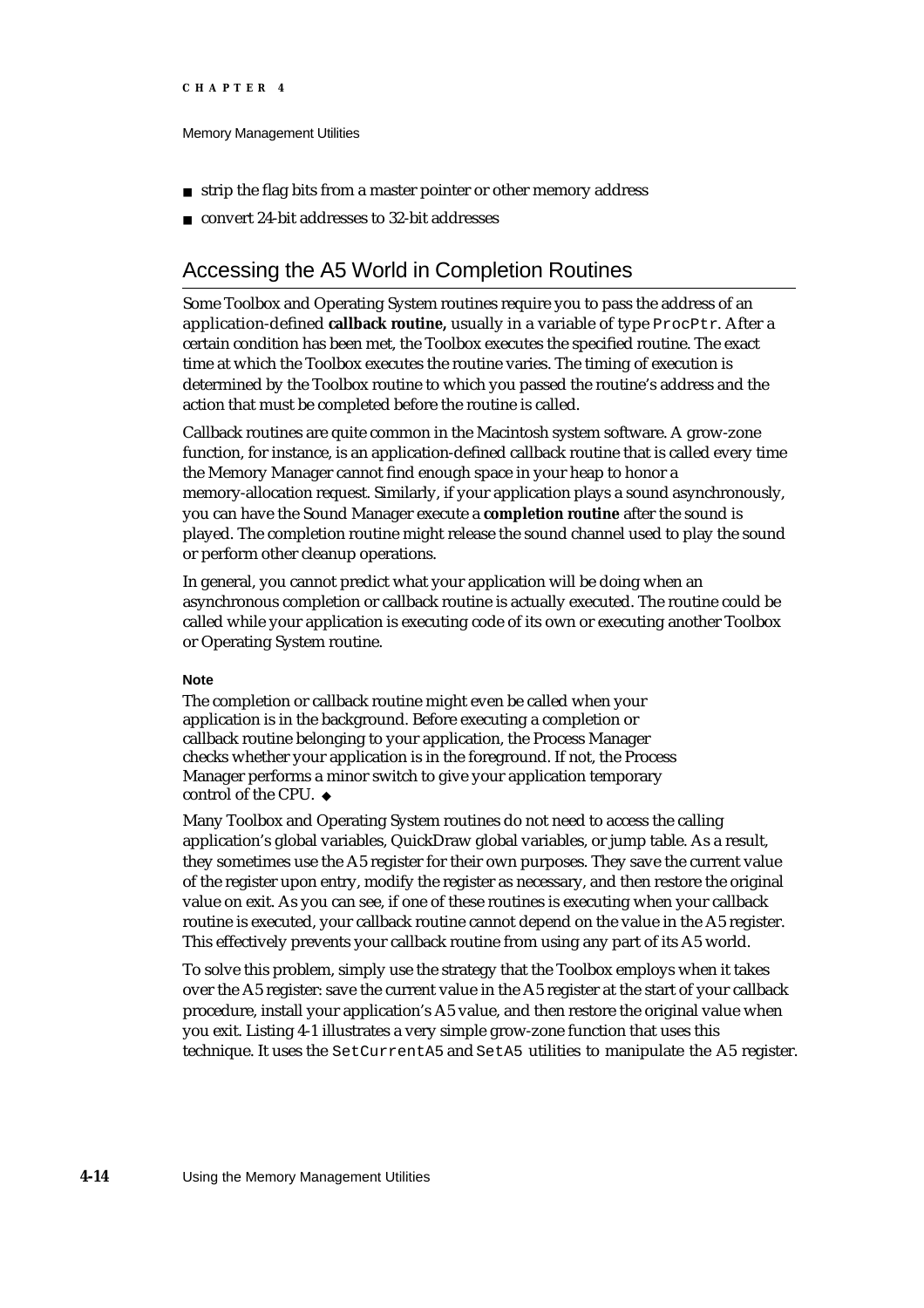**Listing 4-1** A sample grow-zone function

```
FUNCTION MyGrowZone (cbNeeded: Size): LongInt;
VAR
  theA5: LongInt; {value of A5 when function is called}BEGIN
  theA5 := SetCurrentA5; {remember current value of A5; install ours}
  IF (gEmergencyMemory^ <> NIL) & (gEmergencyMemory <> GZSaveHnd) THEN
     BEGIN
        EmptyHandle(gEmergencyMemory);
        MyGrowZone := kEmergencyMemorySize;
     END
  ELSE
     MyGrowZone := 0; \{no more memory to release}
  theA5 := SetA5(theA5); {restore previous value of A5}
END;
```
The function SetCurrentA5 does two things: it returns the current value in the A5 register, and it sets the A5 register to the value of the CurrentA5 low-memory global variable. This global variable always contains a value that points to the boundary between the current application's parameters and its global variables. The MyGrowZone function defined in Listing 4-1 calls SetCurrentA5 on entry to make sure that it can read the value of the gEmergencyMemory global variable.

The function SetA5 also does two things: it returns the current value in the A5 register, and it sets the A5 register to whatever value you pass to the function. The MyGrowZone function calls SetA5 with the original value of the A5 register as the parameter. In this case, the value returned by SetA5 is ignored.

There is no way to test whether, at the time your callback routine is called, your application is executing a Toolbox routine that could change the A5 register. Therefore, to be safe, you should save and restore the A5 register in any callback routine that accesses any part of your A5 world. Such routines include

- grow-zone functions
- Sound Manager completion routines
- $n$  File Manager I/O completion routines
- n control-action procedures
- TextEdit word-break and click-loop routines n
- n trap patches
- custom menu definition, window definition, and control definition procedures

See the section of *Inside Macintosh* describing any particular completion or callback routine for details on whether you need to save and restore the A5 register in this way.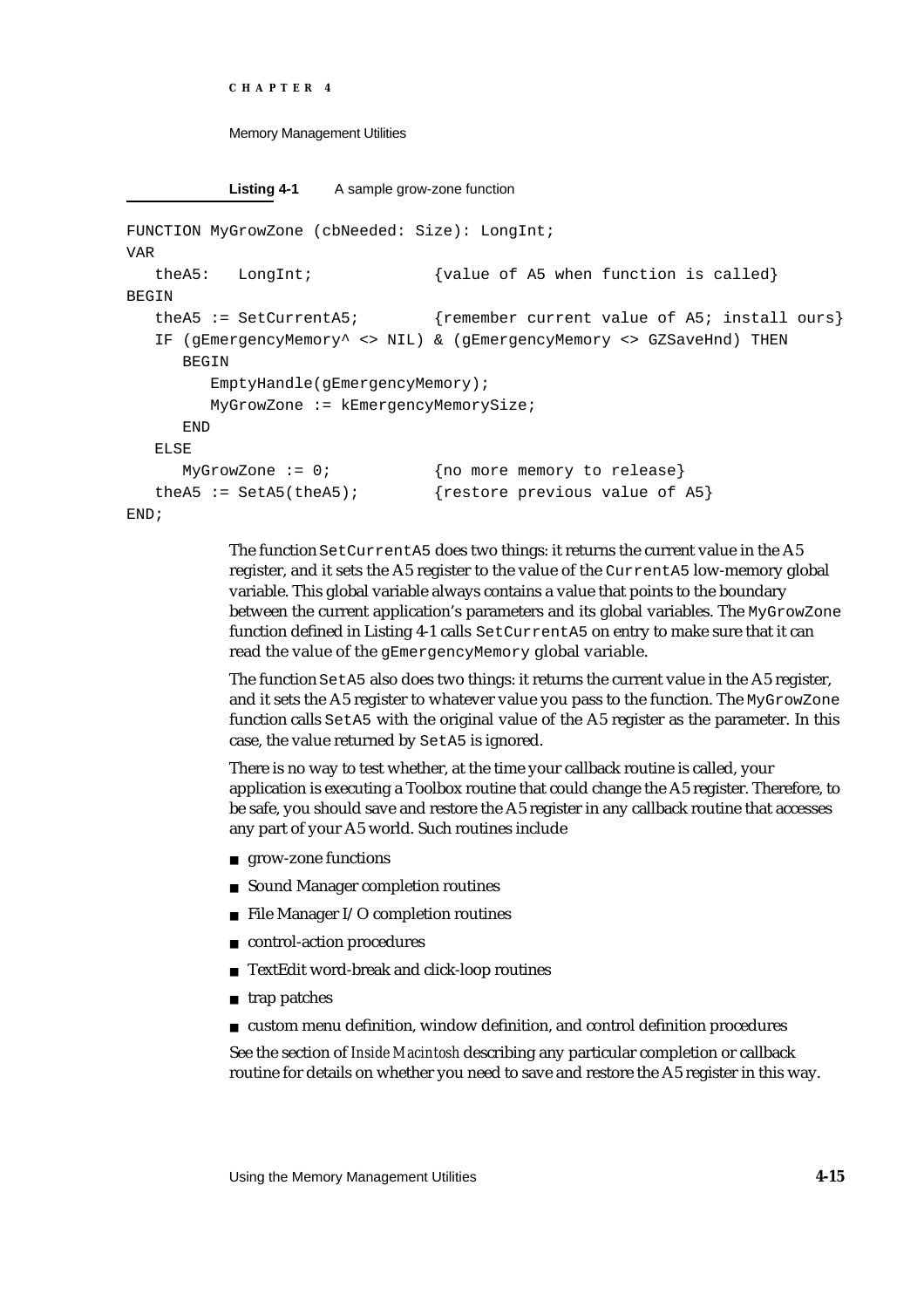### Accessing the A5 World in Interrupt Tasks

Sometimes, an application-defined routine executes at a time when you can't reliably call SetCurrentA5. For example, if your application is not the current application and you call SetCurrentA5 as illustrated in Listing 4-1, the function will not return your application's value of CurrentA5. The SetCurrentA5 function always returns the value of the low-memory global variable CurrentA5, which always belongs to the *current* application. You'll end up reading some other application's A5 world.

In general, you cannot reliably call SetCurrentA5 in any code that is executed in response to an interrupt, including the following:

- n Time Manager tasks
- VBL tasks
- tasks installed using the Deferred Task Manager
- Notification Manager response procedures

Instead of calling SetCurrentA5 at interrupt time, you can call it at noninterrupt time when yours is the current application. Then store the returned value where you can read it at interrupt time. For example, the Notification Manager allows you to store information in the notification record passed to NMInstall. When you set up a notification record, you can use the nmRefCon field to hold the value in the A5 register. Listing 4-2 illustrates how to save the current value in the A5 register and pass that value to a response procedure.

**Listing 4-2** Passing A5 to a notification response procedure

```
VAR
  gMyNotification: NMRec; {a notification record}
BEGIN
  WITH gMyNotification DO
  BEGIN
     qType := ORD(nmType); {set queue type}
     nmMark := 1; {put mark in Application menu}nmIcon := NIL; \{no \text{ alternating icon}\}nmsound := Handle(-1); {play system alert sound}
     nmStr := NIL; {no alert box}
     nmResp := @SampleResponse; {set response procedure}
     nmRefCon := SetCurrentA5; {pass A5 to notification task}
  END;
END;
```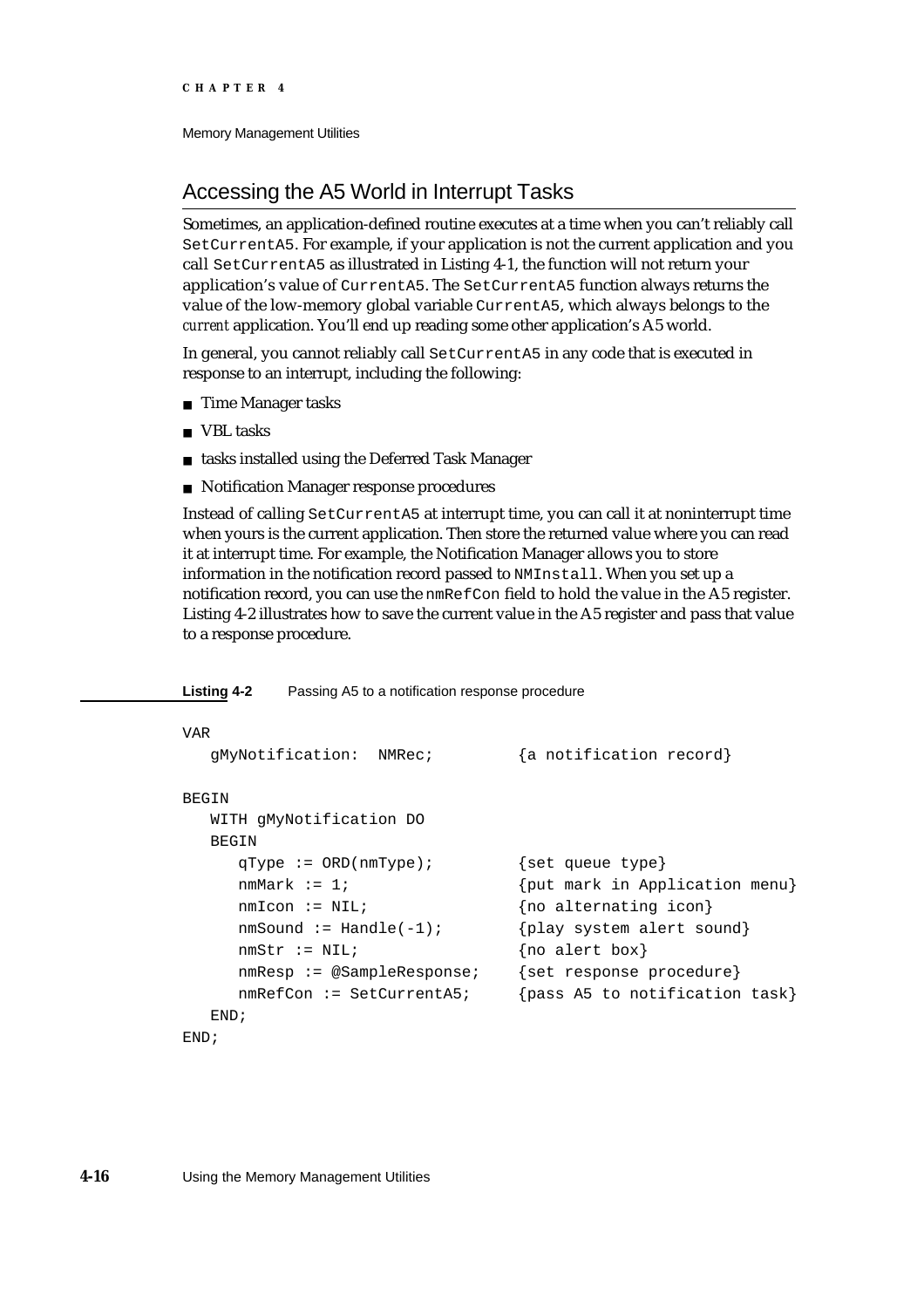#### Memory Management Utilities

The key step is to save the value of CurrentA5 where the response procedure can find it—in this case, in the nmRefCon field. You must call SetCurrentA5 at noninterrupt time; otherwise, you cannot be certain that it will return the correct value.

When the notification response procedure is executed, its first task should be to call the SetA5 function, which sets register A5 to the value stored in the nmRefCon field. At the end of the routine, the notification response procedure should call the SetA5 function again to restore the previous value of register A5. Listing 4-3 shows a simple response procedure that sets up the A5 register, modifies a global variable, and then restores the A5 register.

#### **Listing 4-3** Setting up and restoring the A5 register at interrupt time

```
PROCEDURE SampleResponse (nmReqPtr: NMRecPtr);
VAR
  oldA5: LongInt; {A5 when procedure is called}
BEGIN
  oldA5 := SetA5(nmReqPtr^.nmRefCon);
                             {set A5 to the application's A5}
  qNotifReceived := TRUE; {set an application qlobal }
                             { to show alert was received}
  oldA5 := SetA5(oldA5); {restore A5 to original value}
END;
```
#### **Note**

Many optimizing compilers (including MPW) might put the address of a global variable used by the interrupt routine into a register before the call to SetA5, thereby possibly generating incorrect references to global data. To avoid this problem, you can divide your completion routine into two separate routines, one to set up and restore A5 and one to do the actual completion work. Check the documentation for your development system to see if this division is necessary, or contact Macintosh Developer Technical Support.

Several of the other managers that you can use to install interrupt code—including the Deferred Task Manager, the Time Manager, and the Vertical Retrace Manager—do not include a reference constant field in their task records. Therefore, if you wish to access global variables from within one of these tasks, you must use another mechanism to attach the value of the A5 register to the task record.

To do this, you can define a new record that contains the task record and your own reference constant field. You can initialize the task record as you normally would and then copy the value of your application's A5 register into the reference constant field you created. Then, when you obtain a pointer to the task record at interrupt time, you can use your knowledge of the size of the task record to compute the location of your reference constant field. See the chapters "Time Manager" and "Vertical Retrace Manager" in *Inside Macintosh: Processes* for detailed illustrations of these techniques.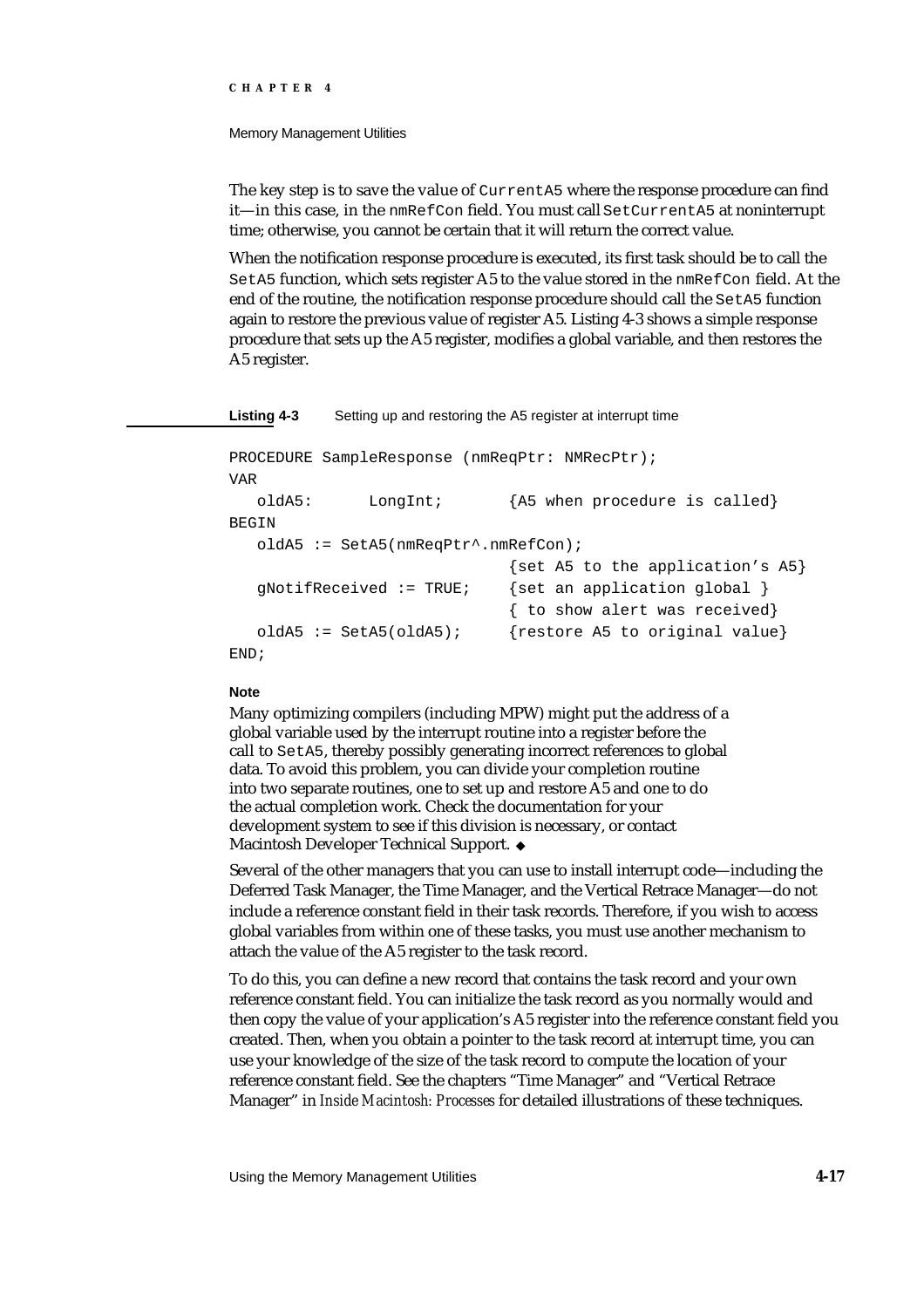## Using QuickDraw Global Variables in Stand-Alone Code

If you are writing a stand-alone code segment such as a definition procedure for a window, menu, or control, you might want routines in that segment to examine the QuickDraw global variables of the current application. For example, you might want a control definition function to reference some of the QuickDraw global variables, such as thePort, screenBits, or the predefined patterns. Stand-alone segments, however, have no A5 world; if you try to link a stand-alone code segment that references your application's global variables, the linker may be unable to resolve those references.

To solve this problem, you can have the definition function find the value of the application's A5 register (by calling the SetCurrentA5 function) and then use that information to copy all of the application's QuickDraw global variables into a record in the function's own private storage. Listing 4-4 defines a record type with the same structure as the QuickDraw global variables. Note that randSeed is stored lowest in memory and thePort is stored highest in memory.

#### **Listing 4-4** Structure of the QuickDraw global variables

```
TYPE
  QDVarRecPtr = ^QDVarRec;
  QDVarRec =
  RECORD
    randSeed: LongInt; {for random-number generator}
    screenBits: BitMap; {rectangle} enclosing screen}
    arrow: Cursor; {standard arrow cursor}
    dkGray: Pattern; {75% gray pattern}
    ltGray: Pattern; {25% gray pattern}
    gray: Pattern; {50%} gray pattern}
    black: Pattern; {all-black pattern}
    white: Pattern; {all-white}\thePort: GrafPtr; {pointer to current GrafPort}
  END;
```
The location of these variables is linker-dependent. However, the A5 register always points to the last of these global variables, thePort. The Operating System references all other QuickDraw global variables as negative offsets from thePort. Therefore, you must dereference the value in A5 (to obtain the address of thePort), and then subtract the combined size of the other QuickDraw global variables from that address. The difference is a pointer to the first of the QuickDraw global variables, randSeed. You can copy the entire record into a local variable simply by dereferencing that pointer, as illustrated in Listing 4-5.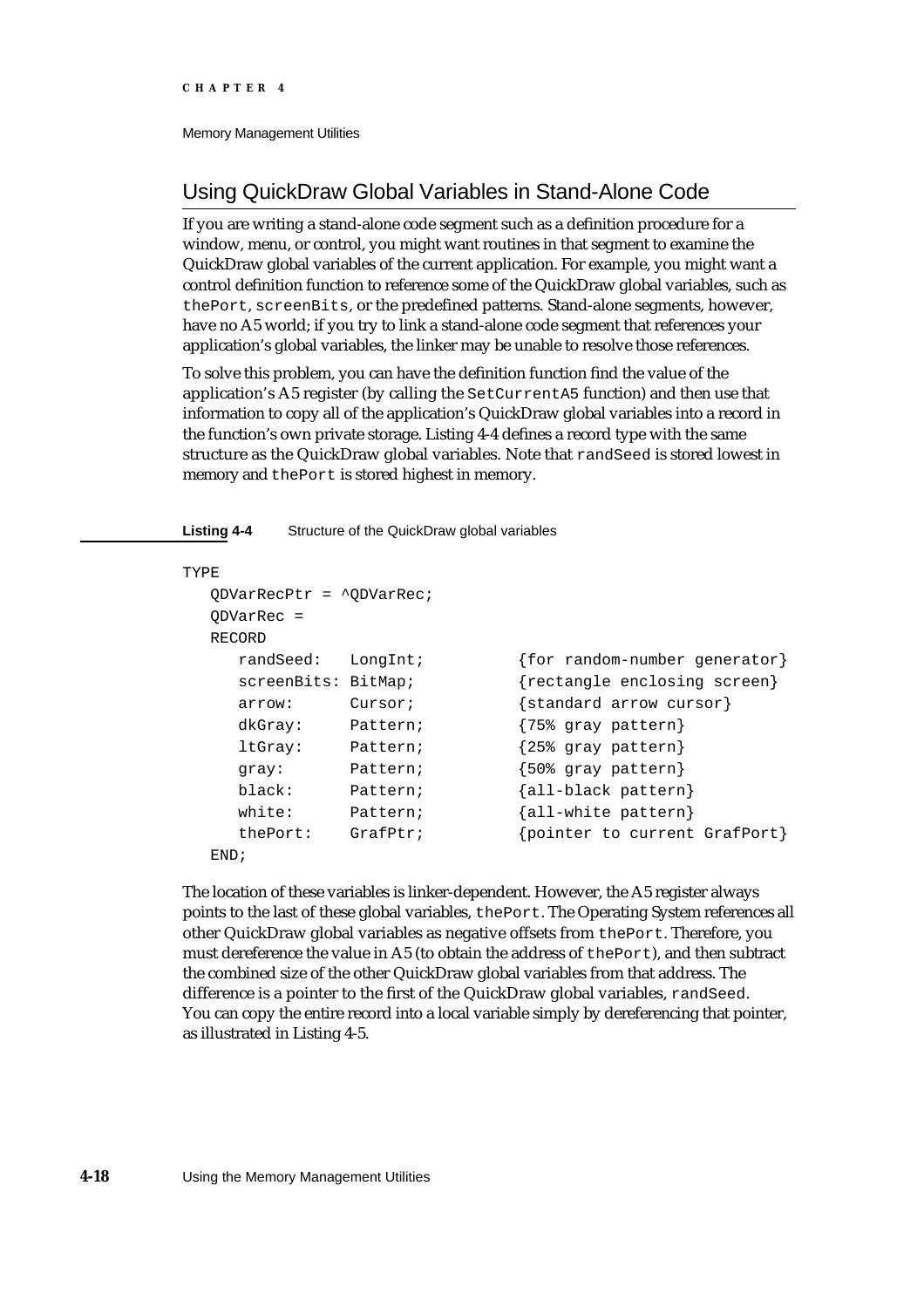```
CHAPTER 4
```

```
Listing 4-5 Copying the QuickDraw global variables into a record
PROCEDURE GetQDVars (VAR qdVars: QDVarRec);
TYPE
   LongPtr = ^LongInt;
BEGIN
   qdVars := QDVarRecPtr(LongPtr(SetCurrentA5)^ -
                           (SizeOf(QDVarRec) - SizeOf(thePort))END;
```
Thereafter, your stand-alone code segment can read QuickDraw global variables through the structure returned by GetQDVars. Listing 4-6 defines a very simple draw routine for a control definition function. After reading the calling application's QuickDraw global variables, the draw routine paints a rectangle with a pattern.

```
Listing 4-6 A control's draw routine using the calling application's QuickDraw patterns
PROCEDURE DoDraw (varCode: Integer; myControl: ControlHandle;
                 flag: Integer);
VAR
  cRect: Rect;
  qdVars: QDVarRec;
  origPenState: PenState;
CONST
  kDraw = 1; {\text{constant to specify drawing}}BEGIN
  GetPenState(origPenState); {get original pen state}
  cRect := myControl^^.contrlRect; {get control's rectangle}
  IF flag = kDraw THEN
     BEGIN
        GetQDVars(qdVars); {patterns are QD globals}
        PenPat(qdVars.gray); {install desired pattern}
        PaintRect(cRect); {paint the control}
     END;
  SetPenState(origPenState); {restore original pen state}
END;
```
The DoDraw drawing routine defined in Listing 4-6 retrieves the calling application's QuickDraw global variables and paints the control rectangle with a light gray pattern. It also saves and restores the pen state, because the PenPat procedure changes that state.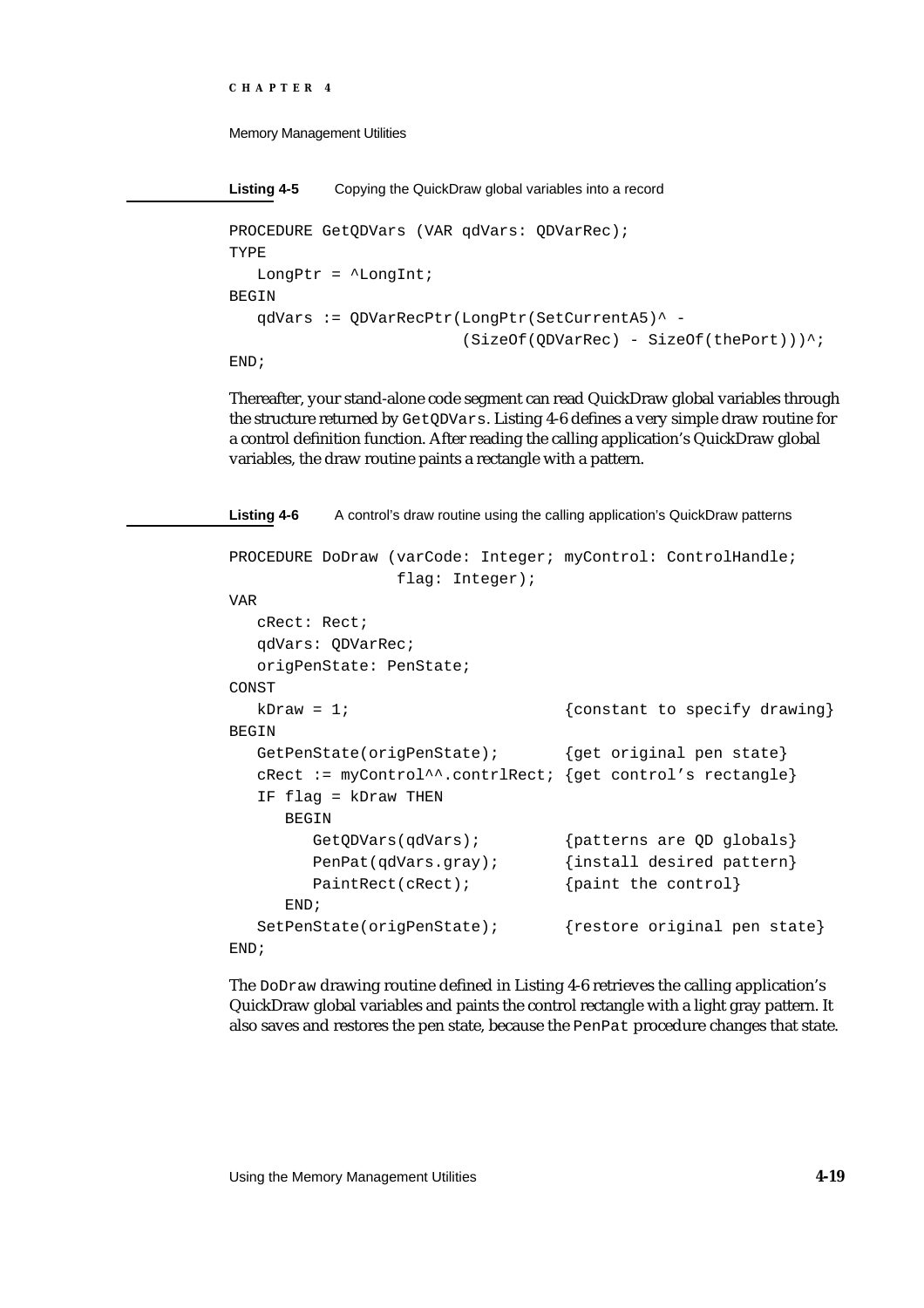### Switching Addressing Modes

If you are writing a driver for a slot-card device, you can use the SwapMMUMode procedure to change to 32-bit address-translation mode temporarily, as follows:

| $myMode := true32b;$ | {specify switch to 32-bit mode} |
|----------------------|---------------------------------|
| SwapMMUMode(myMode); | {perform switch}                |

The parameter passed to SwapMMUMode must be a variable that is equal to the constant false32b or the constant true32b.

CONST

| false32b | $= 0$ : | {24-bit addressing mode} |  |
|----------|---------|--------------------------|--|
| true32b  | $= 1i$  | {32-bit addressing mode} |  |

The SwapMMUMode procedure switches to the specified mode and then changes the parameter to indicate the mode previously in use. Thereafter, you can restore the previous address-translation mode by again calling

SwapMMUMode(myMode);

#### **Note**

You should switch to 32-bit mode only if the computer supports 32-bit addressing. To find out whether a system supports 32-bit mode and whether a system started up in 32-bit mode, use the Gestalt function, described in the chapter "Gestalt Manager" in *Inside Macintosh: Operating System Utilities*. To determine the current address-translation mode, call the GetMMUMode function.

If you do call SwapMMUMode, be careful to avoid situations that can cause the system to read an invalid address from the program counter. When the system is in 24-bit mode and you load a code resource into a block of memory (for example, by calling GetResource), the high byte of that block's master pointer contains Memory Manager flag bits. If you try to execute that code by performing an assembly-language JSR instruction (typically  $JSR (AO)$ , with the master pointer in register A0), the entire master pointer is translated directly into the program counter. This, however, is not a valid 32-bit address. As soon as you switch to 32-bit mode, the program counter contains an invalid value. This is virtually certain to cause the system to crash.

#### **Note**

This problem can arise when you change to 32-bit mode in code loaded from a resource or placed into a block of memory that was allocated by calls to Memory Manager routines. It does not arise with standard 'CODE' resources because the Segment Manager fixes the program counter. u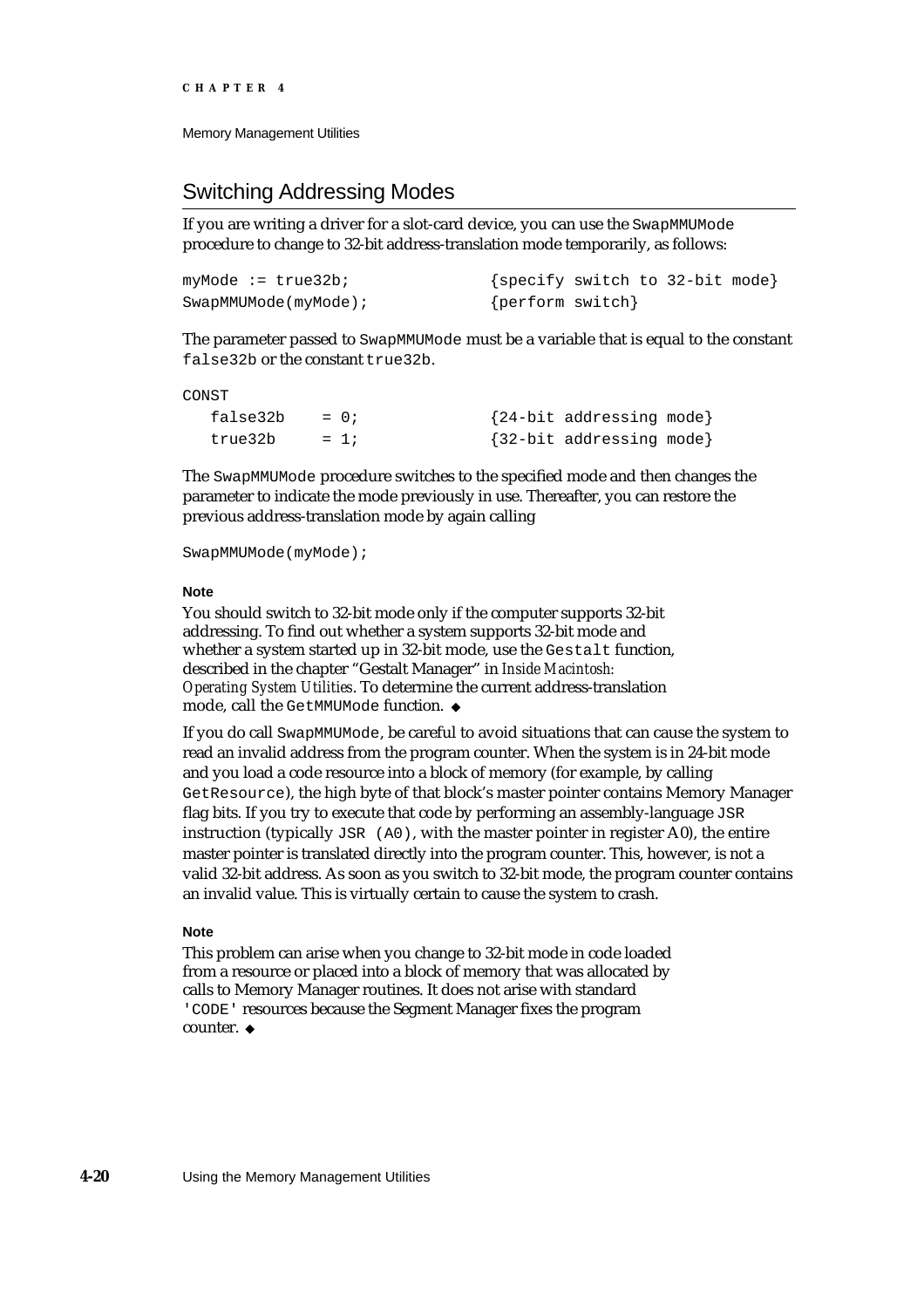#### Memory Management Utilities

To avoid this problem, simply call StripAddress on the address in the program counter before you call SwapMMUMode. Listing 4-7 shows one way to do this.

**Listing 4-7** Stripping the program counter

```
PROCEDURE FixPC;
  INLINE $41FA, $000A, {LEA *+$000C,A0}
          $2008, {MOVE.L A0,D0}
          $A055, {_StripAddress}
          $2040, {MOVEA.L D0,A0}
          $4ED0; \{JMP (A0); jump to next instruction\}
```
For these same reasons, you also need to call StripAddress on any address you pass to the \_SetTrapAddress trap, if the address references a block in your application heap.

### Stripping Flag Bits From Memory Addresses

If your code runs on a system that might have started up with the 24-bit Memory Manager, you sometimes need to **strip** the flag bits from a memory address before you use it. The Operating System provides the StripAddress function for this purpose.

The StripAddress function takes an address as a parameter and returns the value of the address's low-order 3 bytes if the computer started up in 24-bit mode. If the system started up in 32-bit mode, StripAddress returns the address unchanged (because it must already be a valid 32-bit address). Note that if a system starts up in 32-bit mode, you cannot switch it to 24-bit mode.

#### **WARNING** <sub>S</sub>

If you pass a valid 32-bit address to StripAddress and the computer started in 24-bit mode, the function still strips off the high byte of the address, thus probably rendering the address invalid. You can pass 32-bit addresses to StripAddress if the system started up in 32-bit mode, but then the function does nothing to the address. Therefore, you should ordinarily pass only 24-bit addresses to the StripAddress function.<sub>s</sub>

You need to use StripAddress primarily in device drivers or other software that communicates heap addresses to external hardware (such as a NuBus card). Because the external hardware might interpret the flag bits of a master pointer as part of the address, you need to call StripAddress to clear those flag bits.

There is nothing inherently dangerous about 24-bit addresses. They cause problems only when you try to use them in 32-bit mode. So, unless you are switching addressing modes (by calling SwapMMUMode), you generally don't need to call StripAddress.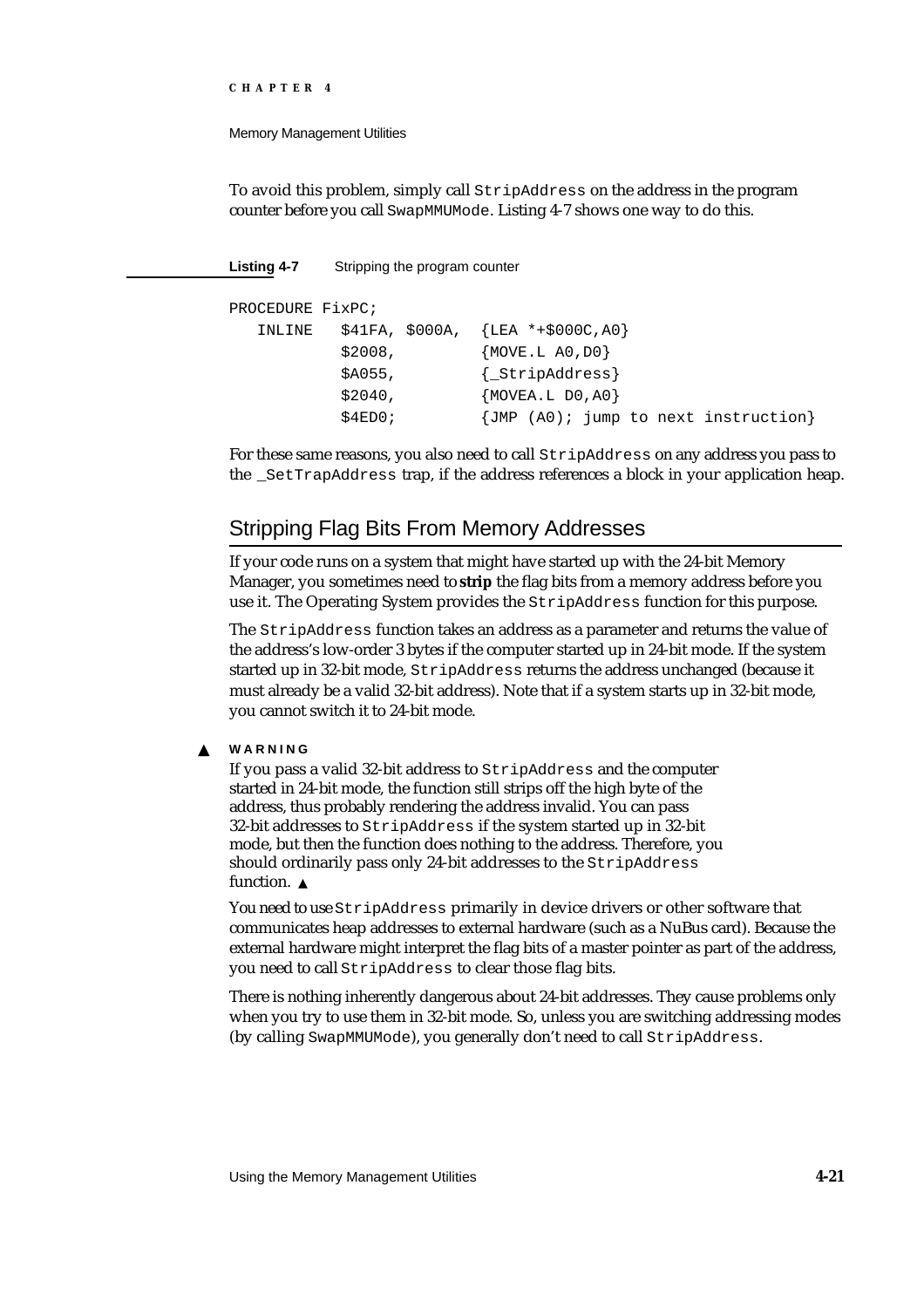#### Memory Management Utilities

You might, however, need to call  $StringAddress$  in these special cases, even if you are not designing a driver:

- Making ordered address comparisons. If you want to sort an array by address or do any other kind of ordered address comparison (that is, using  $\langle, \rangle$ ,  $\langle, \rangle$ , or ), you need to call StripAddress on each address before the comparison. Even though the CPU uses only the lower 3 bytes when it determines memory addresses in 24-bit mode, it uses all 32 bits when it performs arithmetic operations.
- n Comparing master pointers. If you want to perform any type of comparison on master pointers (that is, on dereferenced handles), you must first call StripAddress on each address. The master pointer flag bits can change at any time, so you need to clear them before making the comparison. In general, you should call StripAddress when comparing any two pointers, if either of them might be a dereferenced handle.
- Accessing addresses in 32-bit mode. If you switch the computer to 32-bit mode manually, you need to call StripAddress on all 24-bit pointers and handles that you access while in 32-bit mode. Be careful, however, not to call StripAddress on a valid 32-bit address.
- n Fixing the program counter. You might need to use StripAddress to fix the value of the program counter before you switch manually to 32-bit mode. See "Switching Addressing Modes" on page 4-20 for details.
- Overcoming Resource Manager limitations. To avoid a limitation in the Resource Manager's OpenResFile and OpenRFPerm routines, you should call StripAddress on pointers to the filenames that you pass to those functions, but only if the strings that represent the files are hard-coded into your application's code instead of in a separate resource. When the string is embedded in a code resource, the Resource Manager calls the RecoverHandle function with an invalid master pointer. Here is an example of the correct way to call OpenResFile:

```
fileName := 'This file';
myRef := OpenResFile(StringPtr(StripAddress(@fileName))^);
```
In virtually all other cases, you don't need to call StripAddress before using a valid 24-bit address. In particular, you don't need to call StripAddress before dereferencing a pointer or handle in 24-bit mode, unless you subsequently switch to 32-bit mode by calling SwapMMUMode. Also, you don't need to call StripAddress when checking pointers and handles for equality or when performing address arithmetic.

Because you need to call StripAddress rarely (if ever), the additional processing time required to call StripAddress shouldn't adversely affect the execution of your software. In some cases, however, you might want to avoid the overhead of calling the trap dispatcher every time you need to call StripAddress. (A good example might be a time-critical loop in an interrupt task.) You can use the QuickStrip function defined in Listing 4-8 in place of StripAddress when speed is a real concern.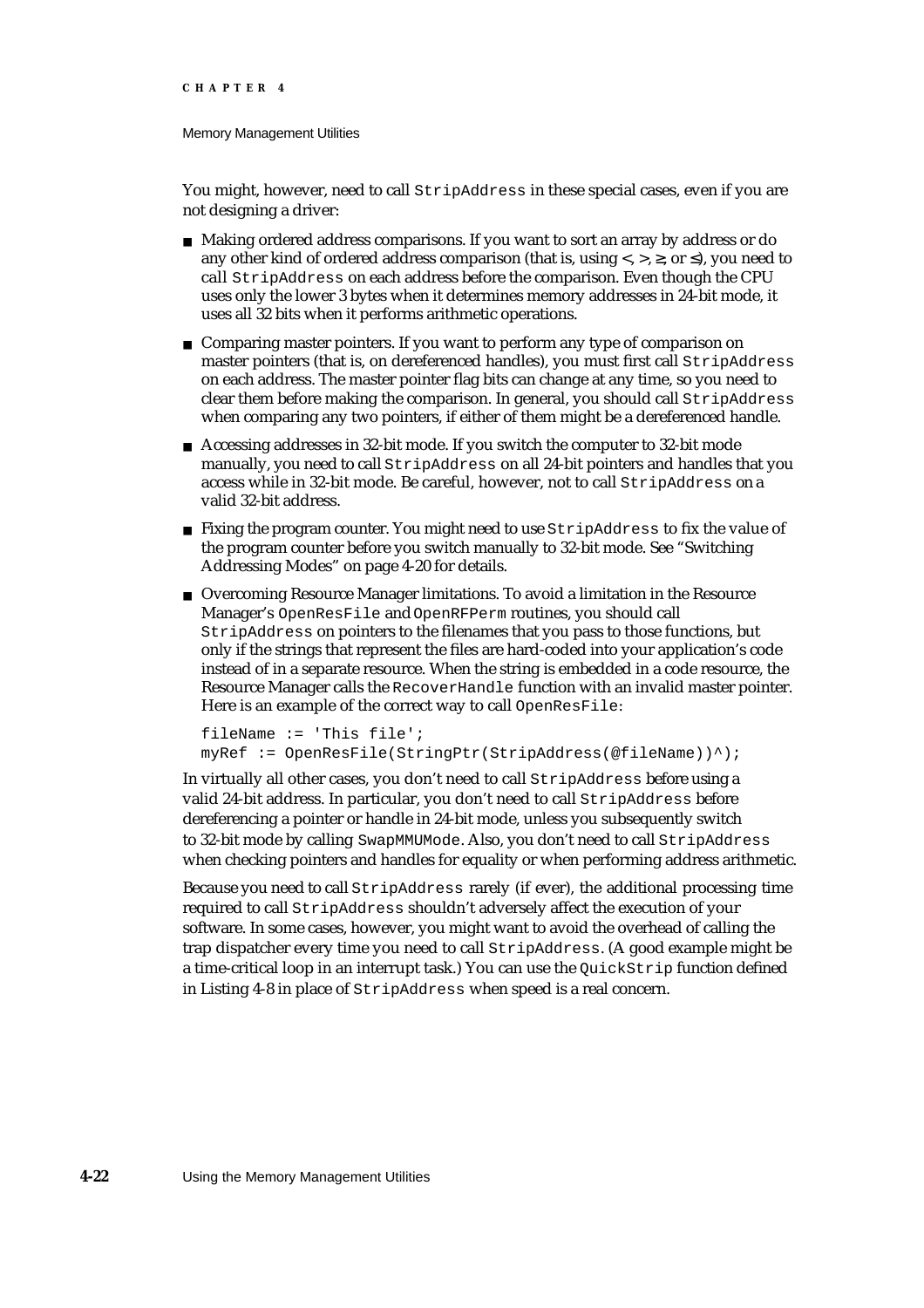```
CHAPTER 4
```

```
Listing 4-8 Stripping addresses in time-critical code
```

```
FUNCTION QuickStrip (thePtr: Ptr): Ptr;
BEGIN
   QuickStrip := Ptr(BAND(LongInt(thePtr), gStripAddressMask));
END;
```
The QuickStrip function defined in Listing 4-8 simply masks the address it is passed with the same mask StripAddress uses. You can calculate that mask by executing the lines of code in Listing 4-9 early in the execution of your software:

**Listing 4-9** Calculating the StripAddress mask

VAR

```
gStripAddressMask: LongInt; {global mask variable}
gStripAddressMask := $FFFFFFFF;
gStripAddressMask :=
              LongInt(StripAddress(Ptr(gStripAddressMask)));
```
Unless you are calling StripAddress repeatedly at interrupt time, you probably don't need to use this technique.

### Translating Memory Addresses

As explained earlier in "Address Translation" on page 4-8, you sometimes need to override the Operating System's standard translation of 24-bit addresses into their 32-bit equivalents. This is necessary because the Virtual Memory Manager might have programmed the MMU to map unused NuBus slot addresses into the address space reserved for RAM. If you try to use a 24-bit address when the system switches to 32-bit mode, the standard translation might result in a 32-bit address that points to the space reserved for expansion cards. In that case, you are virtually guaranteed to obtain invalid results.

To prevent this problem, you can use the Translate24To32 function to get the 32-bit equivalent of a 24-bit address. In general, you should test for the presence of the \_Translate24To32 trap before you use any 24-bit addresses in 32-bit mode. If it is available, you should use it in place of the static translation process performed automatically by the Operating System while running in 32-bit mode.

#### **Note**

You need to use the Translate24To32 function only when the computer is running in 32-bit mode, it was booted in 24-bit mode, and you are communicating with external hardware. Most applications do not need to use it.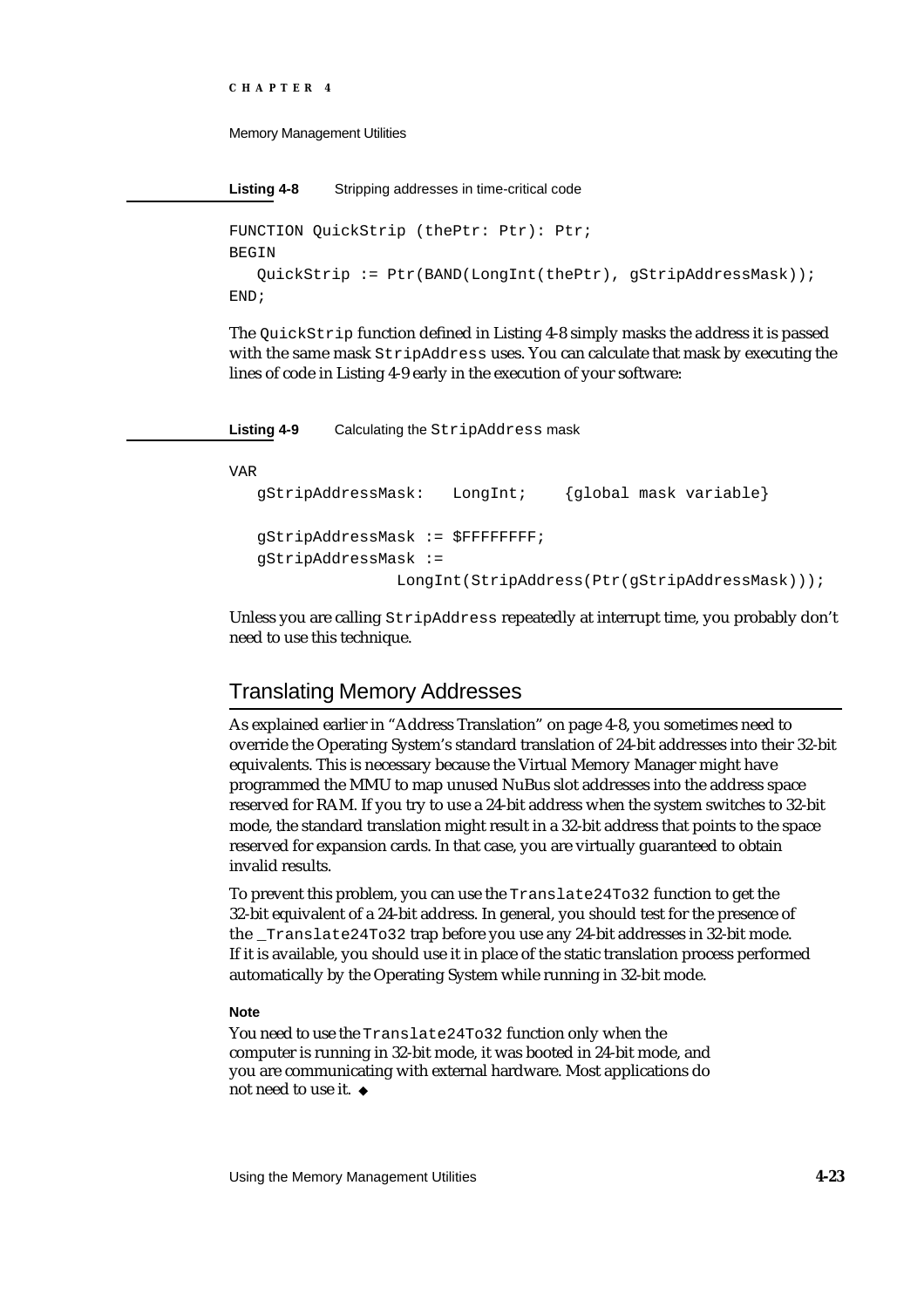Memory Management Utilities

Listing 4-10 illustrates how to use Translate24To32. The DoRoutine procedure defined there calls the application-defined routine MyRoutine to process a block of data while in 32-bit mode. It checks whether the \_Translate24To32 trap is available, and if so, makes sure that the address to be read is a valid 32-bit address.

**Listing 4-10** Translating 24-bit to 32-bit addresses

```
PROCEDURE DoRoutine (oldAddr: Ptr; length: LongInt);
BEGIN
   IF TrapAvailable(_Translate24To32) THEN
      MyRoutine(Translate24To32(oldAddr), length);
   ELSE
      MyRoutine(oldAddr, length);
END;
```
Note that you don't need to call StripAddress before calling Translate24To32, because the Translate24To32 function automatically ignores the high-order byte of the 24-bit address you pass it. (For a definition of the TrapAvailable function, see the chapter "Gestalt Manager" in *Inside Macintosh: Operating System Utilities*.)

# Memory Management Utilities Reference

This section describes the memory management utilities provided by the Operating System.

### Routines

This section describes the routines you use to set and restore the A5 register, change the addressing mode, manipulate memory addresses, and manipulate the processor caches.

### Setting and Restoring the A5 Register

Any code that runs asynchronously or as a callback routine and that accesses the calling application's A5 world must ensure that the A5 register correctly points to the boundary between the application parameters and the application global variables. To accomplish this, you can call the SetCurrentA5 function at the beginning of any asynchronous or callback code that isn't executed at interrupt time. If the code is executed at interrupt time, you must use the SetA5 function to set the value of the A5 register. (You determine this value at noninterrupt time by calling SetCurrentA5.) Then you must restore the A5 register to its previous value before the interrupt code returns.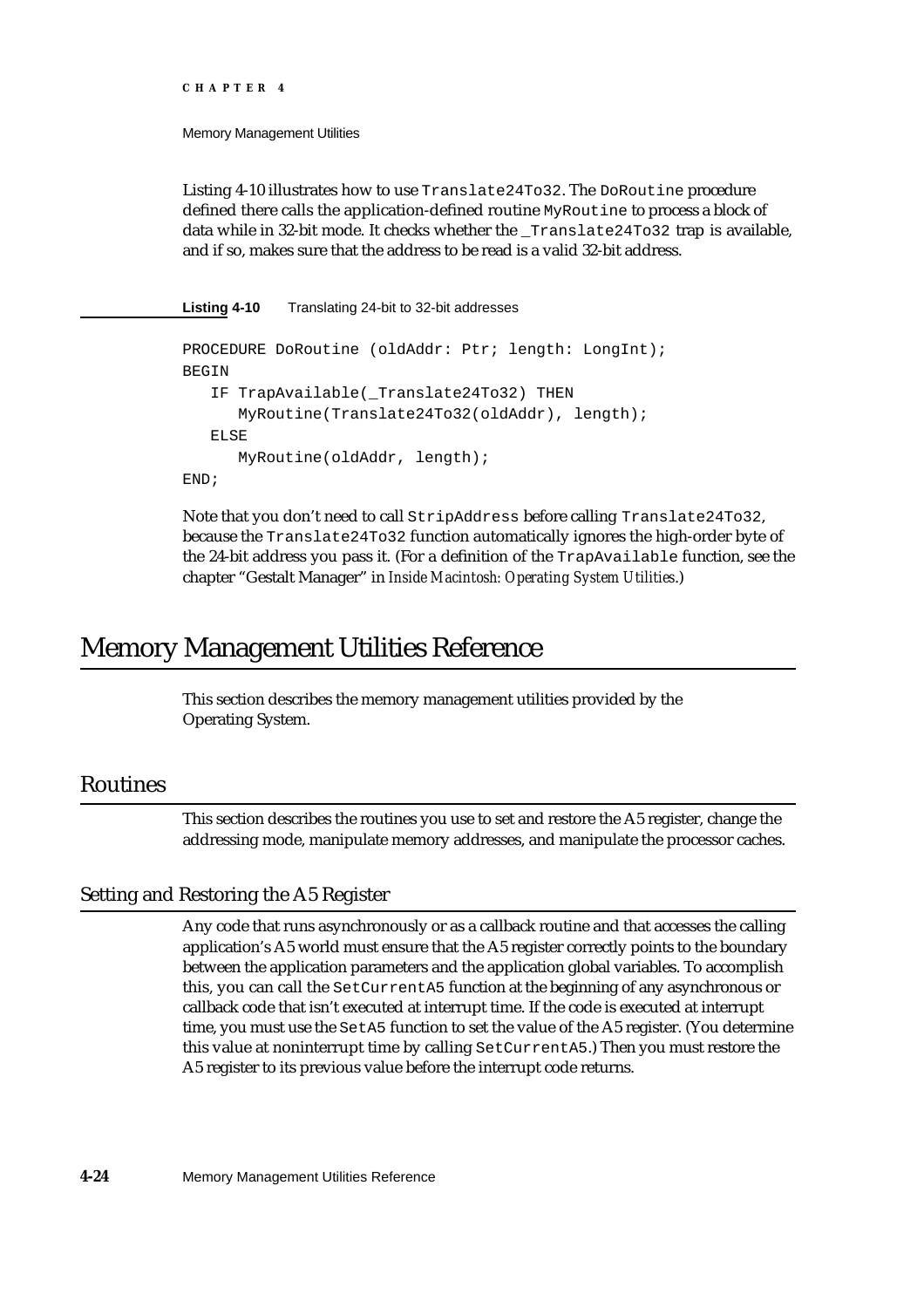Memory Management Utilities

### **SetCurrentA5**

You can use the SetCurrentA5 function to get the current value of the system global variable CurrentA5.

FUNCTION SetCurrentA5: LongInt;

#### **DESCRIPTION**

The SetCurrentA5 function does two things: First, it gets the current value in the A5 register and returns it to your application. Second, SetCurrentA5 sets register A5 to the value of the low-memory global variable CurrentA5. This variable points to the boundary between the parameters and global variables of the current application.

#### **SPECIAL CONSIDERATIONS**

You cannot reliably call SetCurrentA5 in code that is executed at interrupt time unless you first guarantee that your application is the current process (for example, by calling the Process Manager function GetCurrentProcess). In general, you should call SetCurrentA5 at noninterrupt time and then pass the returned value to the interrupt code.

#### **ASSEMBLY-LANGUAGE INFORMATION**

You can access the value of the current application's A5 register with the low-memory global variable CurrentA5.

#### **SetA5**

In interrupt code that accesses application global variables, use the SetA5 function first to restore a value previously saved using SetCurrentA5, and then, at the end of the code, to restore the A5 register to the value it had before the first call to SetA5.

FUNCTION SetA5 (newA5: LongInt): LongInt;

newA5 The value to which the A5 register is to be changed.

#### **DESCRIPTION**

The SetA5 function performs two tasks: it returns the address in the A5 register when the function is called, and it sets the A5 register to the address specified in newA5.

#### **SEE ALSO**

See "The A5 Register" on page 4-5 for a discussion of when you need to call SetA5.

Memory Management Utilities Reference **4-25**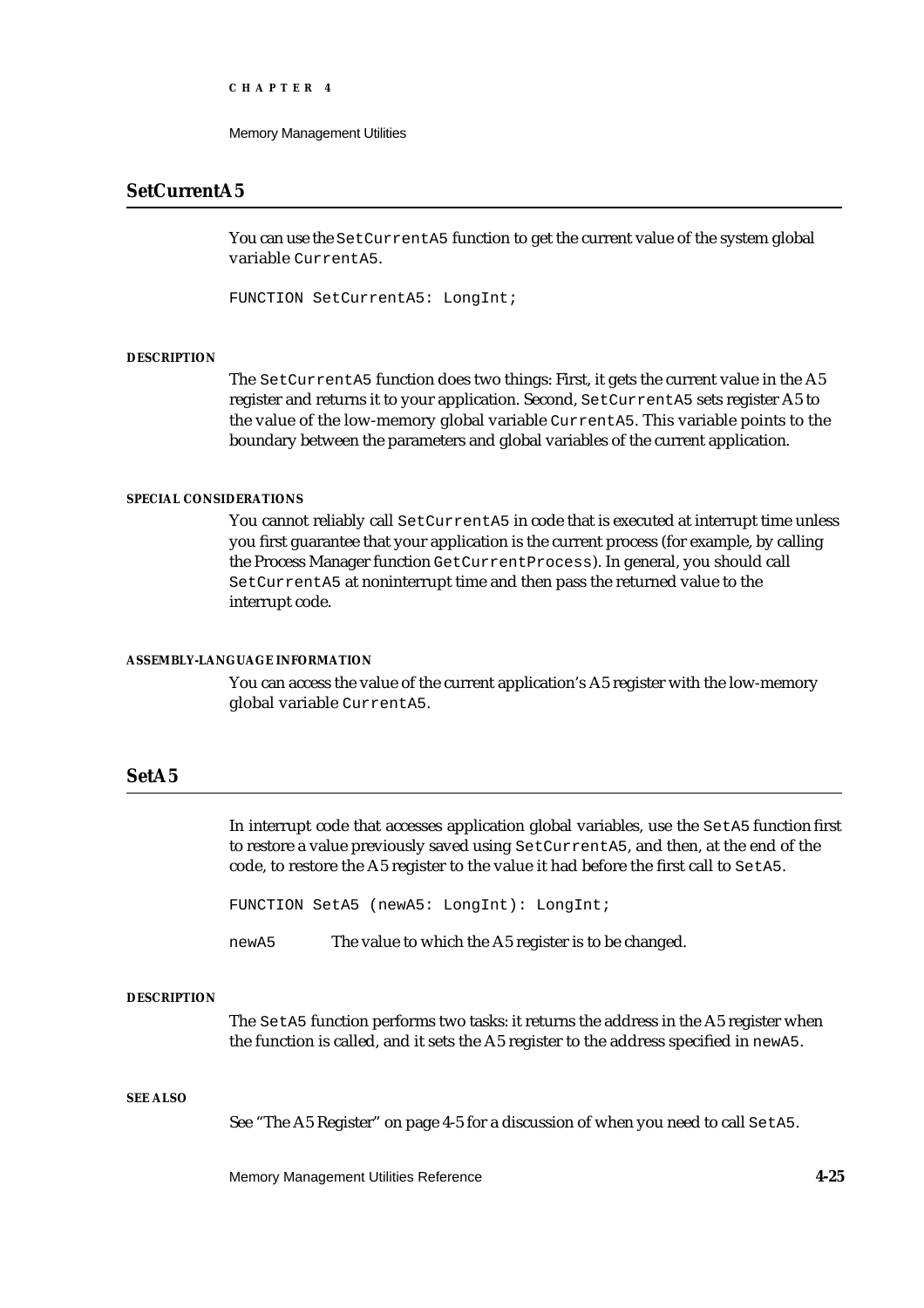```
CHAPTER 4
```
### Changing the Addressing Mode

If you wish to change address-translation modes manually, you can use the GetMMUMode function to find out which mode is currently in use and the SwapMMUMode procedure to swap modes.

#### **Note**

In general, you need to alter the CPU's addressing mode manually only if you are designing device drivers or other software that communicates with NuBus expansion cards. u

### **GetMMUMode**

To find out which address-translation mode (24-bit or 32-bit) is currently in use, use the GetMMUMode function.

FUNCTION GetMMUMode: SignedByte;

#### **DESCRIPTION**

The GetMMUMode function returns the address-translation mode currently in use. On exit, GetMMUMode returns one of the following constants:

CONST

| false32b | $= 0$ ; | {24-bit addressing mode} |
|----------|---------|--------------------------|
| true32b  | $= 1i$  | {32-bit addressing mode} |

#### **SPECIAL CONSIDERATIONS**

To find out which addressing mode was in effect at system startup, use the Gestalt function.

#### **ASSEMBLY-LANGUAGE INFORMATION**

To determine the current address-translation mode, you can test the contents of the global variable MMU32Bit. The value TRUE indicates that 32-bit mode is in effect.

### **SwapMMUMode**

To change the address-translation mode from 24-bit to 32- bit or vice versa, use the SwapMMUMode procedure.

PROCEDURE SwapMMUMode (VAR mode: SignedByte);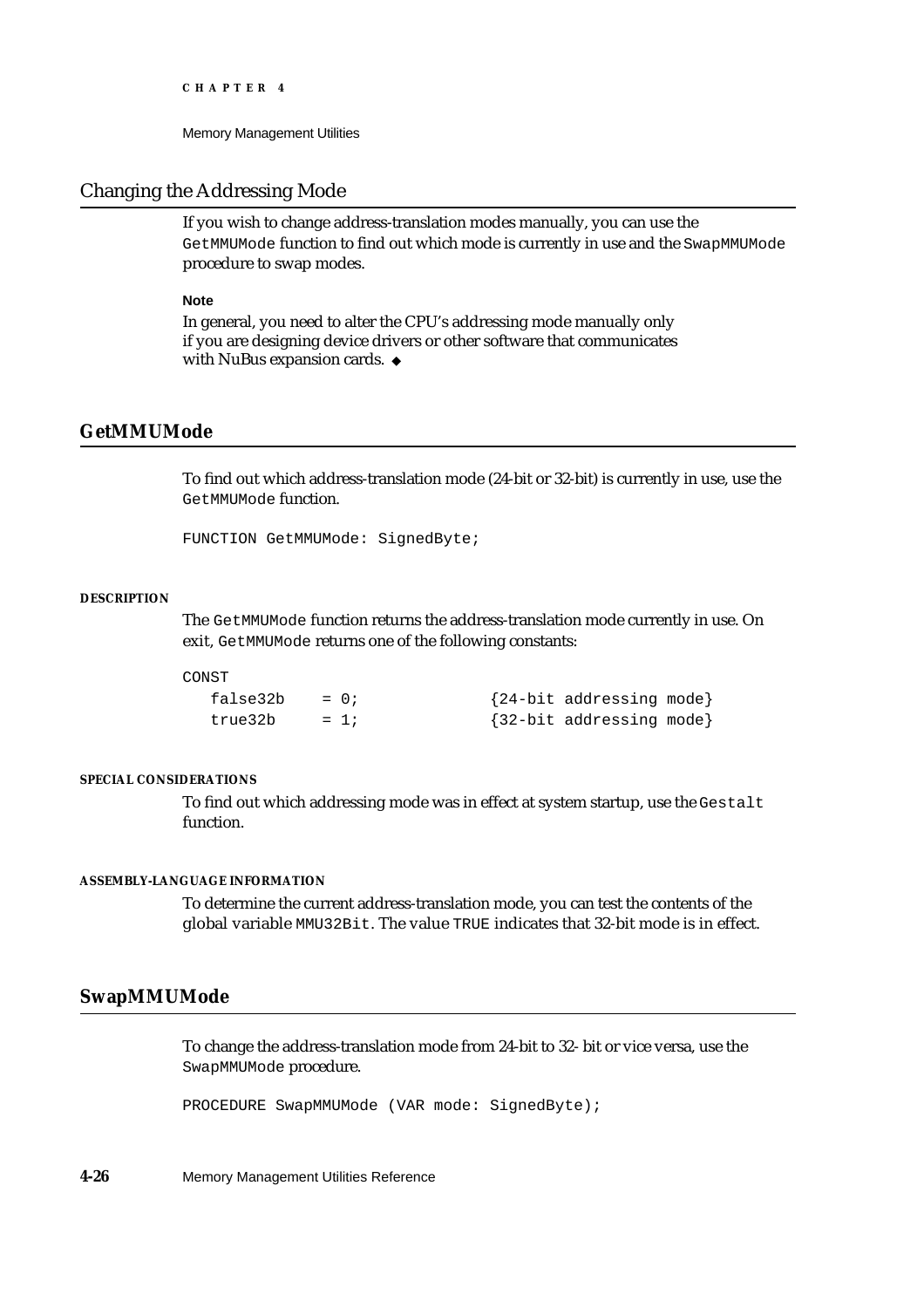```
CHAPTER 4
```
mode On entry, the desired address-translation mode. On exit, the address translation mode previously in use.

#### **DESCRIPTION**

The SwapMMUMode procedure sets the address-translation mode to the value specified by the mode parameter. The mode in use prior to the call is returned in mode, and you can restore the previous mode by calling SwapMMUMode again. The value of mode should be one of the following constants on entry and will be one of the following constants on exit:

CONST

| $false32b = 0;$ |        | {24-bit addressing mode} |  |
|-----------------|--------|--------------------------|--|
| true32b         | $= 1i$ | {32-bit addressing mode} |  |

#### **SPECIAL CONSIDERATIONS**

You might cause a system crash if you switch to 32-bit addressing mode when your application is executing a code resource you loaded into memory while 24-bit mode was in effect. See "Switching Addressing Modes" on page 4-20 for a description of how this problem arises and how you can avoid it.

#### **ASSEMBLY-LANGUAGE INFORMATION**

The registers on entry and exit for SwapMMUMode are

**Registers on entry**

D0 New mode

**Registers on exit**

D0 Previous mode

### Manipulating Memory Addresses

Sometimes you need to modify a memory address before using it. You can strip off a master pointer's flag bits, if any, by calling the StripAddress function. You can map 24-bit addresses into the 32-bit address space by calling the Translate24To32 function.

### **StripAddress**

Use the StripAddress function to strip the flag bits from a 24-bit memory address.

FUNCTION StripAddress (address: UNIV Ptr): Ptr;

address The address to strip.

Memory Management Utilities Reference **4-27**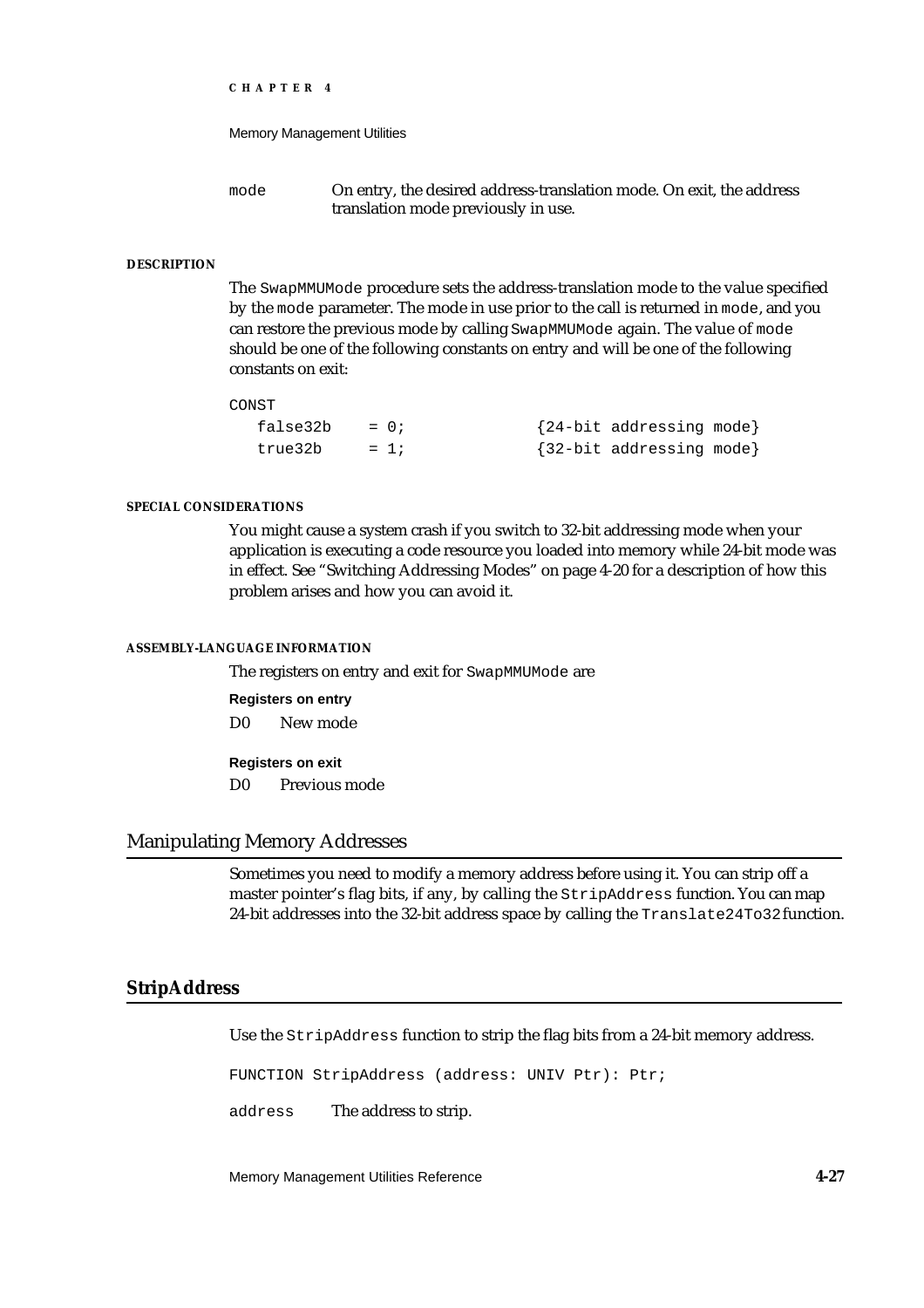Memory Management Utilities

#### **DESCRIPTION**

The StripAddress function returns a pointer that references the same address passed in the address parameter, but in a form that is comprehensible to the 32-bit Memory Manager.

The effect of the StripAddress function depends on the startup mode of the Memory Manager, not on the current mode. Thus, if the Memory Manager started up in 32-bit mode, the address passed to StripAddress is unchanged (because it already must be a 32-bit address). If the Memory Manager started up in 24-bit mode, the function returns the low-order 3 bytes of the address. You should not pass valid 32-bit addresses to StripAddress if the Memory Manager started up in 24-bit mode.

#### **ASSEMBLY-LANGUAGE INFORMATION**

The registers on entry and exit for StripAddress are

#### **Registers on entry**

D0 The address to strip

#### **Registers on exit**

D0 The function result

### **Translate24To32**

You can use the Translate24To32 function to map 24-bit addresses into the 32-bit address space.

FUNCTION Translate24To32 (addr24: UNIV Ptr): Ptr;

addr24 An address that is meaningful to the 24-bit Memory Manager.

#### **DESCRIPTION**

The Translate24To32 function translates the address specified by the addr24 parameter from 24-bit into 32-bit addressing mode and returns that address. If  $\text{addr24}$  is already a 32-bit address, the function returns it unchanged.

Unlike the StripAddress function, Translate24To32 does not necessarily return an address that can be used in 24-bit mode. Also, you cannot meaningfully call Translate24To32 on the result of a previous translation.

#### **SPECIAL CONSIDERATIONS**

You need to call Translate24To32 only if you use 24-bit addresses while communicating with external hardware in 32-bit mode and virtual memory is enabled. See "Translating Memory Addresses" on page 4-23 for details.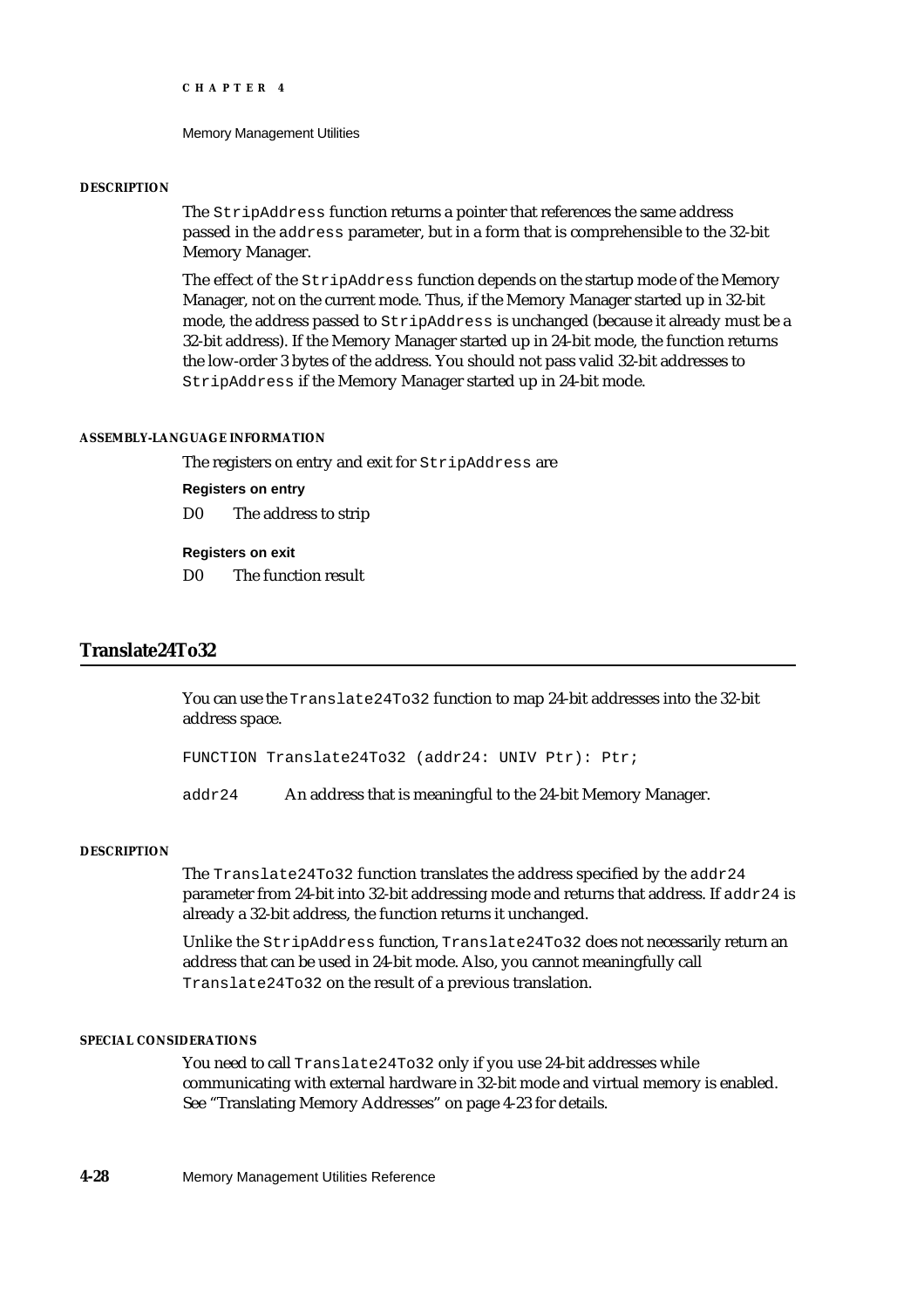Memory Management Utilities

#### **ASSEMBLY-LANGUAGE INFORMATION**

The registers on entry and exit for Translate24To32 are

**Registers on entry**

D0 A 24-bit addressing mode address

**Registers on exit** D0 The translated address

### Manipulating the Processor Caches

The system software provides routines that allow you to enable, disable, and flush the processor caches. Before you call any of the routines described in this section, be sure to check that the trap \_HWPriv is implemented. The only exception is the FlushCodeCache procedure, which is available whenever the processor has a cache that can be flushed.

#### **WARNING**  $\mathbf{s}$

If you call these routines and HWPriv isn't implemented, your application will crash.

### **SwapInstructionCache**

You can use the SwapInstructionCache function to enable or disable the instruction cache.

FUNCTION SwapInstructionCache (cacheEnable: Boolean): Boolean;

cacheEnable

The desired state of the instruction cache.

#### **DESCRIPTION**

The SwapInstructionCache function enables or disables the instruction cache, depending on whether the cacheEnable parameter is set to TRUE or FALSE. On exit, SwapInstructionCache returns the previous state of the instruction cache.

#### **ASSEMBLY-LANGUAGE INFORMATION**

The trap macro and routine selector for SwapInstructionCache are

| Trap macro | <b>Selector</b> |
|------------|-----------------|
| HWPriv     | <b>S0000</b>    |

Memory Management Utilities Reference **4-29**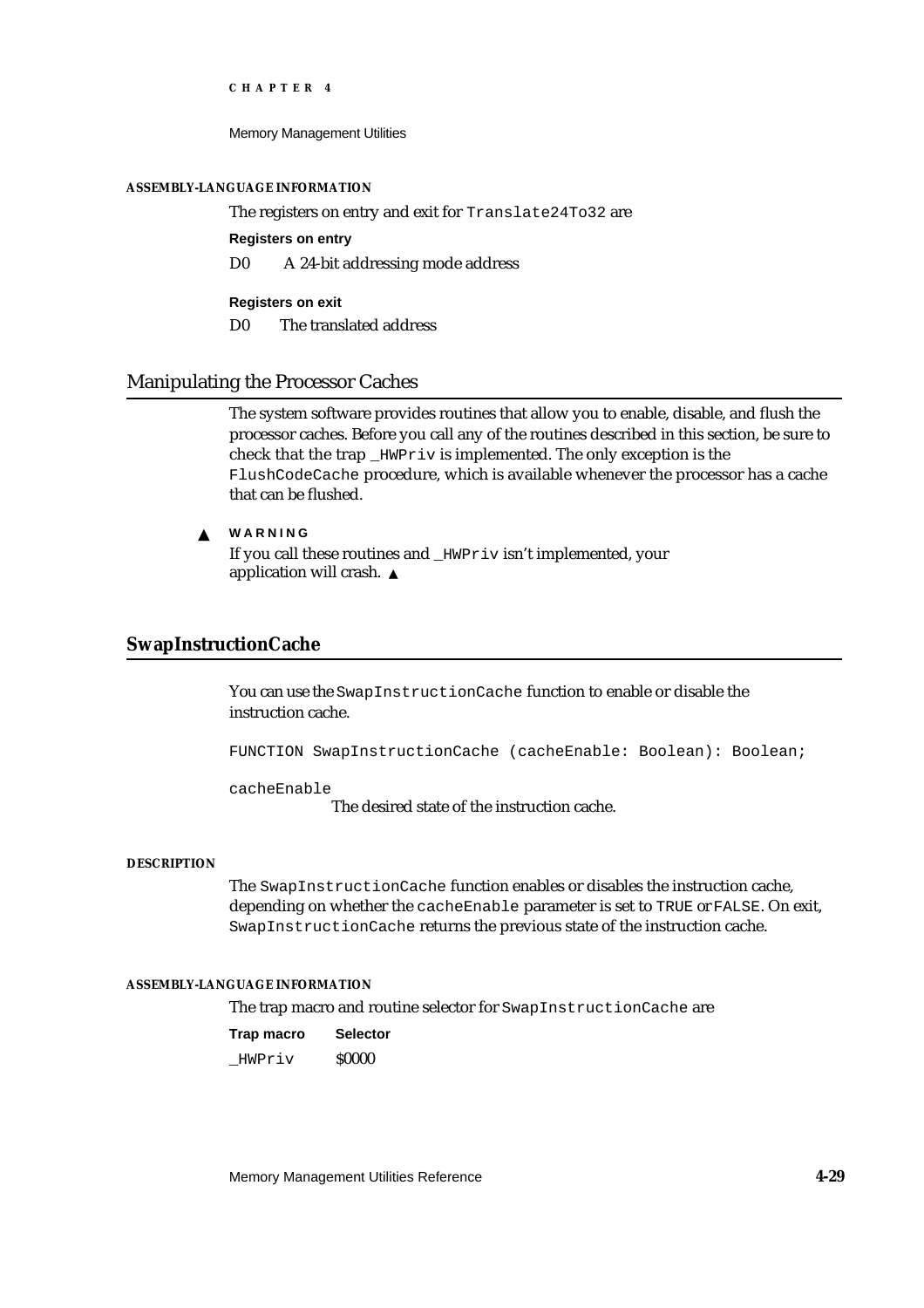Memory Management Utilities

### **FlushInstructionCache**

You can use the FlushInstructionCache procedure to flush the instruction cache.

PROCEDURE FlushInstructionCache;

#### **DESCRIPTION**

The FlushInstructionCache procedure flushes the current contents of the instruction cache. Because flushing this cache degrades performance of the CPU, you should call this routine only when absolutely necessary. See "Stale Instructions" on page 4-9 for details on when to call this procedure.

#### **ASSEMBLY-LANGUAGE INFORMATION**

The trap macro and routine selector for FlushInstructionCache are

| Trap macro | <b>Selector</b> |
|------------|-----------------|
| HWPriv     | \$0001          |

#### **SPECIAL CONSIDERATIONS**

On processors with a copy-back data cache, FlushInstructionCache also flushes the data cache before it flushes the instruction cache, to ensure that any instructions subsequently copied to the instruction cache are not copied from stale RAM.

### **SwapDataCache**

You can use the SwapDataCache function to enable or disable the data cache.

FUNCTION SwapDataCache (cacheEnable: Boolean): Boolean;

cacheEnable

The desired state of the data cache.

#### **DESCRIPTION**

The SwapDataCache function enables or disables the data cache, depending on whether the cacheEnable parameter is set to TRUE or FALSE. On exit, SwapDataCache returns the previous state of the data cache.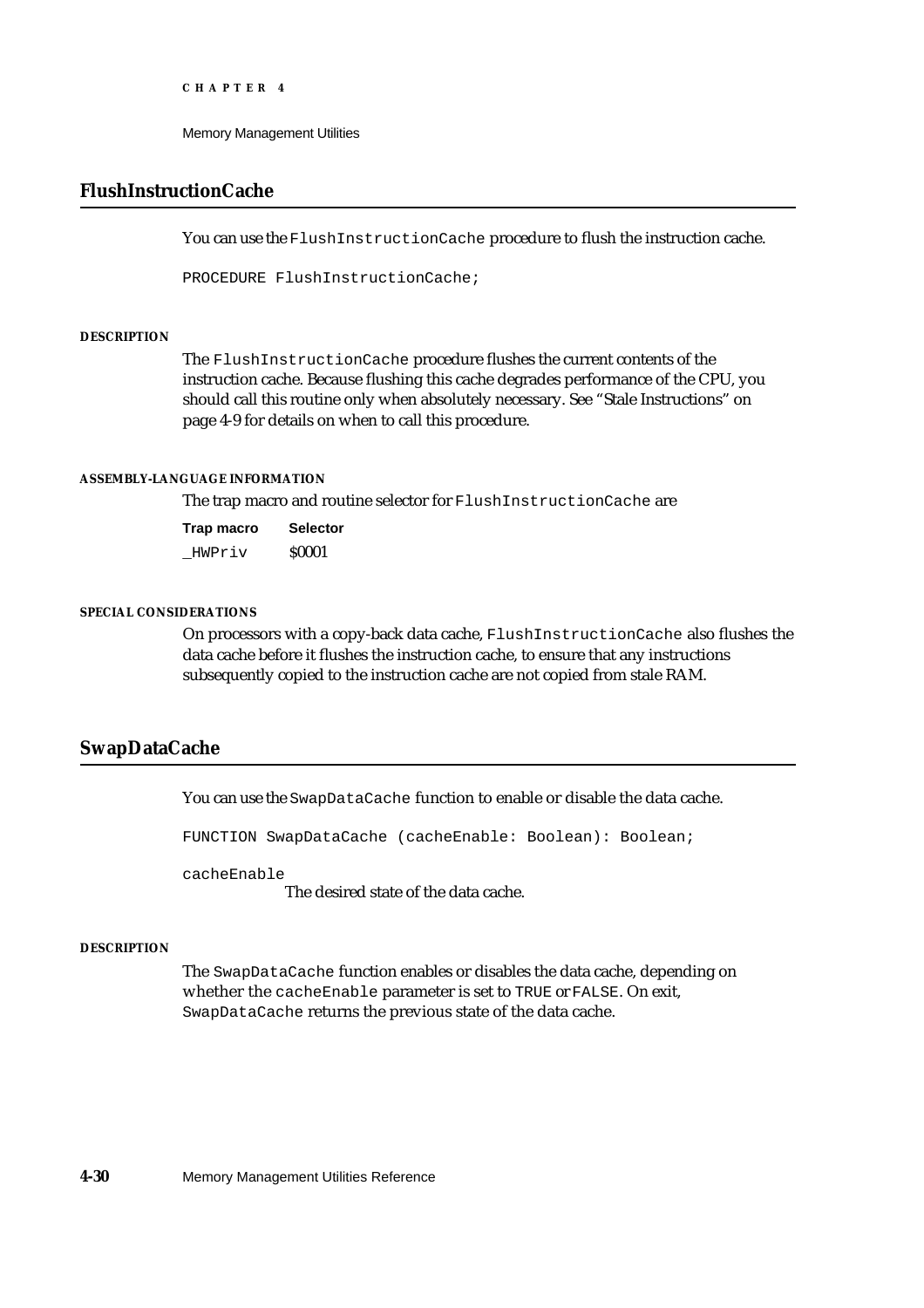Memory Management Utilities

#### **ASSEMBLY-LANGUAGE INFORMATION**

The trap macro and routine selector for SwapDataCache are

| Trap macro | <b>Selector</b> |
|------------|-----------------|
| HWPriv     | <b>S0002</b>    |

### **FlushDataCache**

You can use the FlushDataCache procedure to flush the data cache.

PROCEDURE FlushDataCache;

#### **DESCRIPTION**

The FlushDataCache procedure flushes the current contents of the data cache. Because flushing this cache degrades performance of the CPU, you should call this routine only when absolutely necessary. See "Processor Caches" beginning on page 4-8 for details on when to call this procedure.

#### **ASSEMBLY-LANGUAGE INFORMATION**

The trap macro and routine selector for FlushDataCache are

| Trap macro | <b>Selector</b> |
|------------|-----------------|
| HWPriv     | <b>S0003</b>    |

### **FlushCodeCache**

You can use the FlushCodeCache procedure to flush the instruction cache.

PROCEDURE FlushCodeCache;

#### **DESCRIPTION**

The FlushCodeCache procedure flushes the current contents of the instruction cache. Because flushing this cache degrades performance of the CPU, you should call this routine only when absolutely necessary. See "Processor Caches" beginning on page 4-8 for details on when to call this procedure.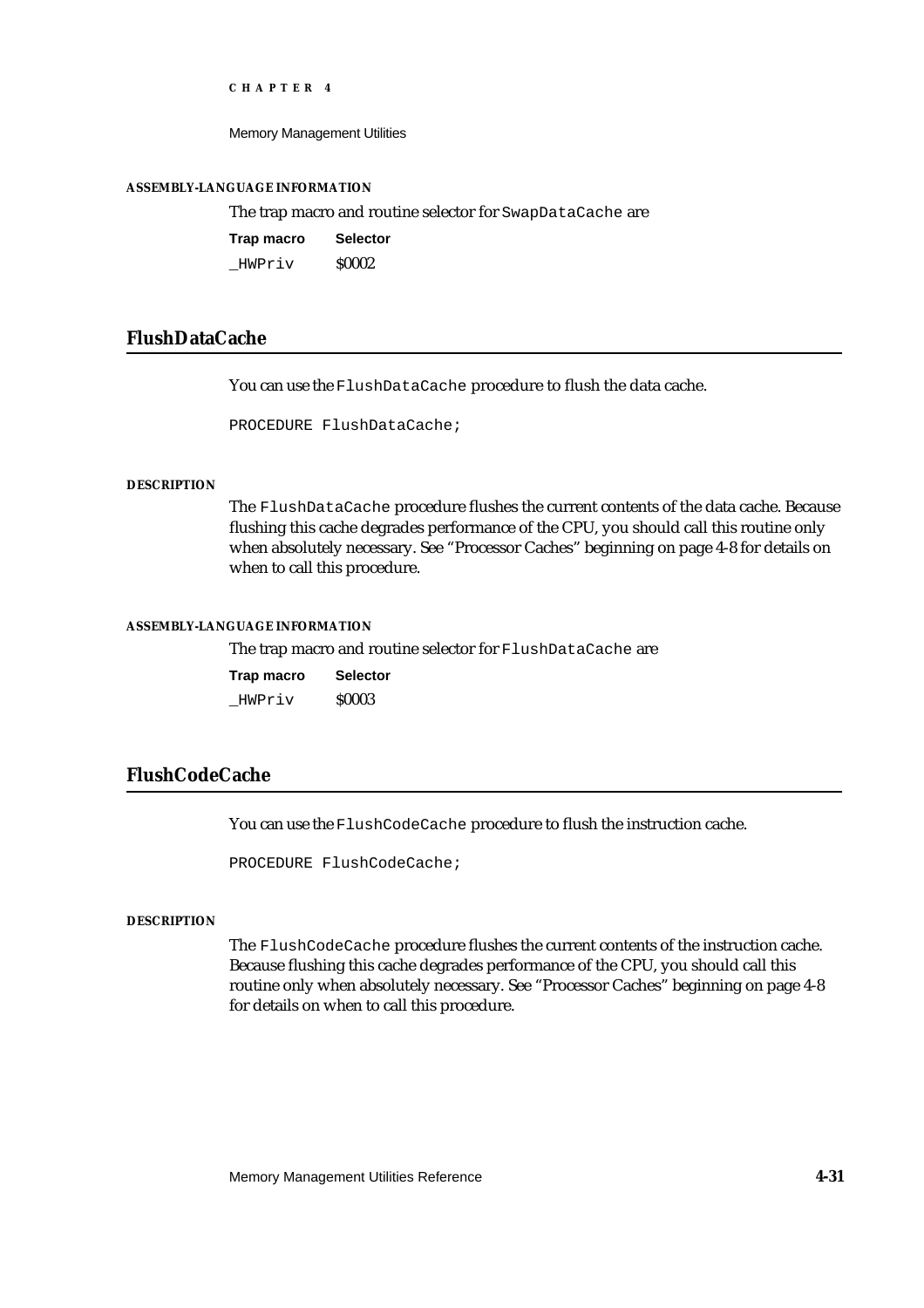Memory Management Utilities

#### **SPECIAL CONSIDERATIONS**

On processors with a copy-back data cache, FlushCodeCache also flushes the data cache before it flushes the instruction cache, to ensure that any instructions subsequently copied to the instruction cache are not copied from stale RAM.

#### **ASSEMBLY-LANGUAGE INFORMATION**

The trap macro for FlushCodeCache is CacheFlush.

### **FlushCodeCacheRange**

You can use the FlushCodeCacheRange function to flush a portion of the instruction cache.

FUNCTION FlushCodeCacheRange (address: UNIV Ptr; count: LongInt): OSErr;

address The starting address of the range to flush. count The size, in bytes, of the range to flush.

#### **DESCRIPTION**

The FlushCodeCacheRange function flushes the current contents of the instruction cache. FlushCodeCacheRange is an optimized version of FlushCodeCache and is intended for use on processors such as the MC68040 that support flushing only a portion of the instruction cache. On processors that do not have this capability, FlushCodeCacheRange simply flushes the entire instruction cache.

The FlushCodeCacheRange function might flush a larger portion of the instruction cache than requested if it would be inefficient to satisfy the request exactly.

#### **ASSEMBLY-LANGUAGE INFORMATION**

The trap macro and routine selector for FlushCodeCacheRange are

| Trap macro | <b>Selector</b> |
|------------|-----------------|
| HWPriv     | <b>S0009</b>    |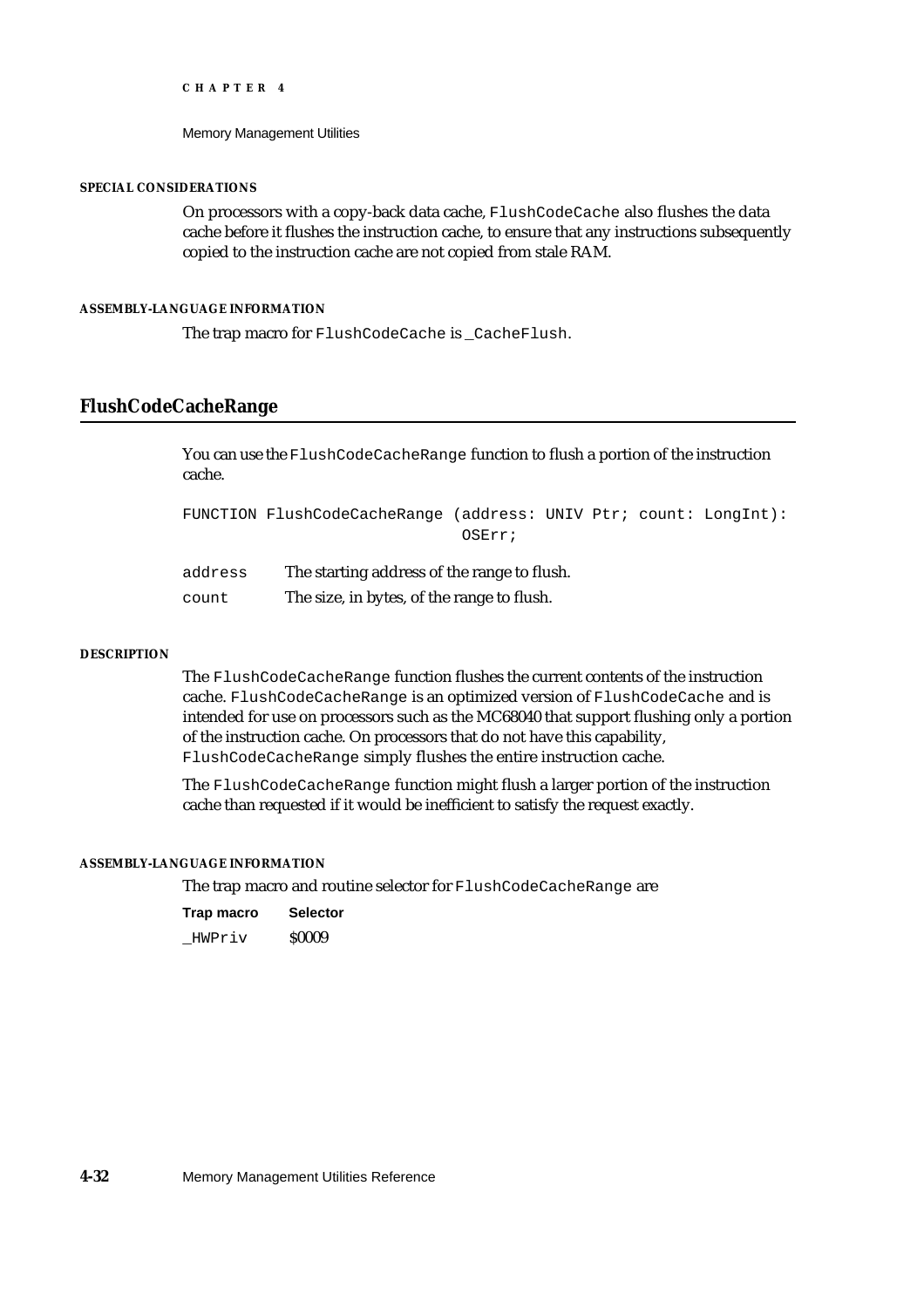Memory Management Utilities

The registers on entry and exit for FlushCodeCacheRange are

#### **Registers on entry**

- A0 Starting address of the range to flush
- A1 Number of bytes to flush
- D0 Routine selector

#### **Registers on exit**

D0 Result code

#### **RESULT CODES**

| noErr      |      | No error                                    |
|------------|------|---------------------------------------------|
| hwParamErr | -502 | Processor does not support flushing a range |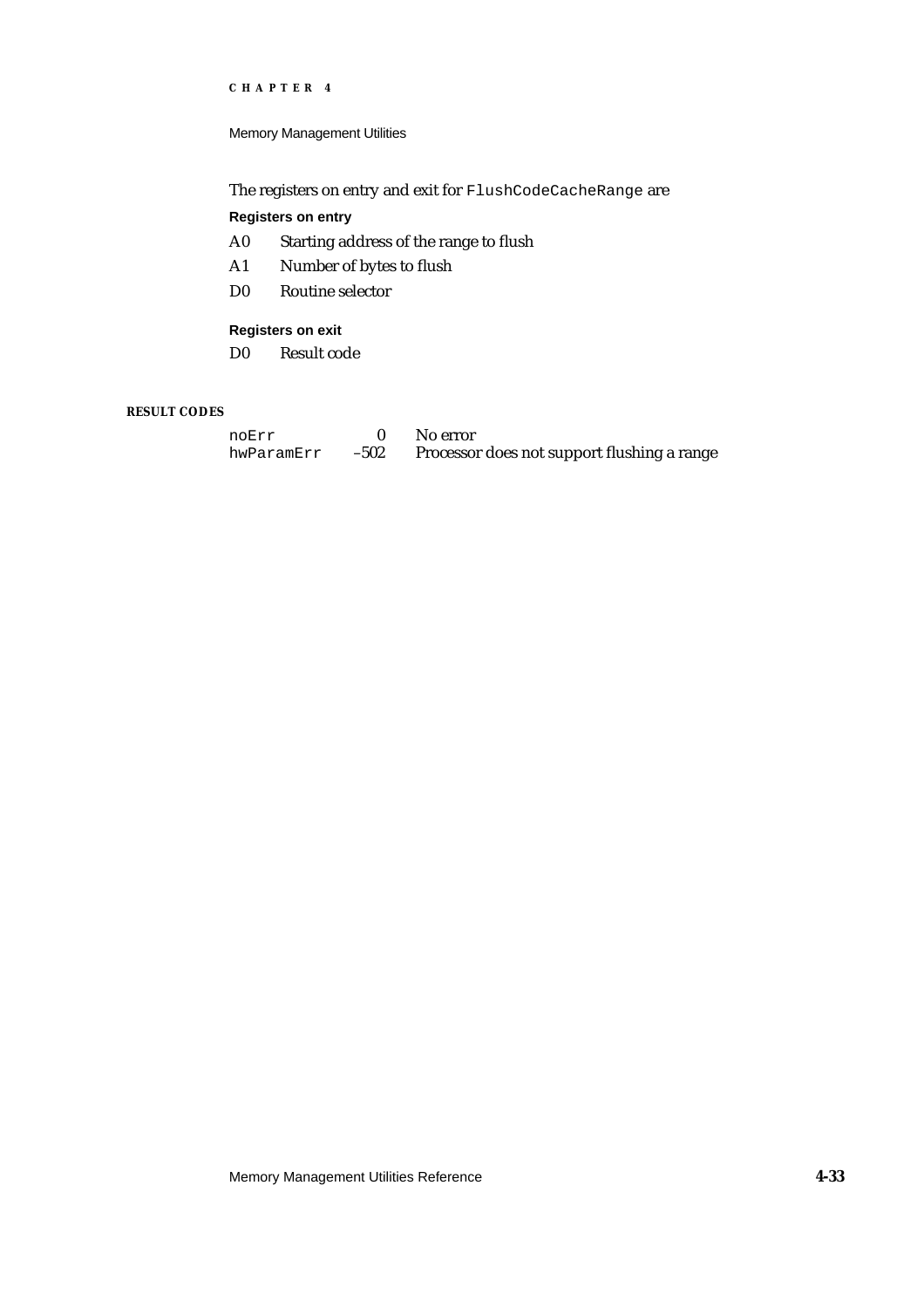# Summary of the Memory Management Utilities

## Pascal Summary

#### **Constants**

| CONST                       |             |                               |
|-----------------------------|-------------|-------------------------------|
| {Gestalt constants}         |             |                               |
| qestaltAddressinqModeAttr   | $= 'addr';$ | {addressing mode attributes}  |
| qestalt32BitAddressinq      | $= 0;$      | {started in 32-bit mode}      |
| qestalt32BitSysZone         | $= 1i$      | {32-bit compatible sys. zone} |
| qestalt32BitCapable         | $= 2i$      | {machine is 32-bit capable}   |
| {addressing mode constants} |             |                               |
| false32b                    | $= 0$ ;     | {24-bit addressing mode}      |
| true32b                     | $= 1:$      | {32-bit addressing mode}      |
|                             |             |                               |

#### Routines

### **Setting and Restoring the A5 Register**

|                | FUNCTION SetCurrentA5 | : LongInt; |                            |  |
|----------------|-----------------------|------------|----------------------------|--|
| FUNCTION SetA5 |                       |            | (newA5: LondInt): LondInt; |  |

### **Changing the Addressing Mode**

| FUNCTION GetMMUMode:  | SignedByte; |                         |
|-----------------------|-------------|-------------------------|
| PROCEDURE SwapMMUMode |             | (VAR mode: SignedByte); |

### **Manipulating Memory Addresses**

| FUNCTION StripAddress    | (address: UNIV Ptr): Ptr; |  |  |
|--------------------------|---------------------------|--|--|
| FUNCTION Translate24To32 | (addr24: UNIV Ptr): Ptr;  |  |  |

### **Manipulating the Processor Caches**

| FUNCTION SwapInstructionCache(cacheEnable: Boolean): Boolean; |                                  |  |
|---------------------------------------------------------------|----------------------------------|--|
| PROCEDURE FlushInstructionCache;                              |                                  |  |
| FUNCTION SwapDataCache                                        | (cacheEnable: Boolean): Boolean; |  |

**4-34** Summary of the Memory Management Utilities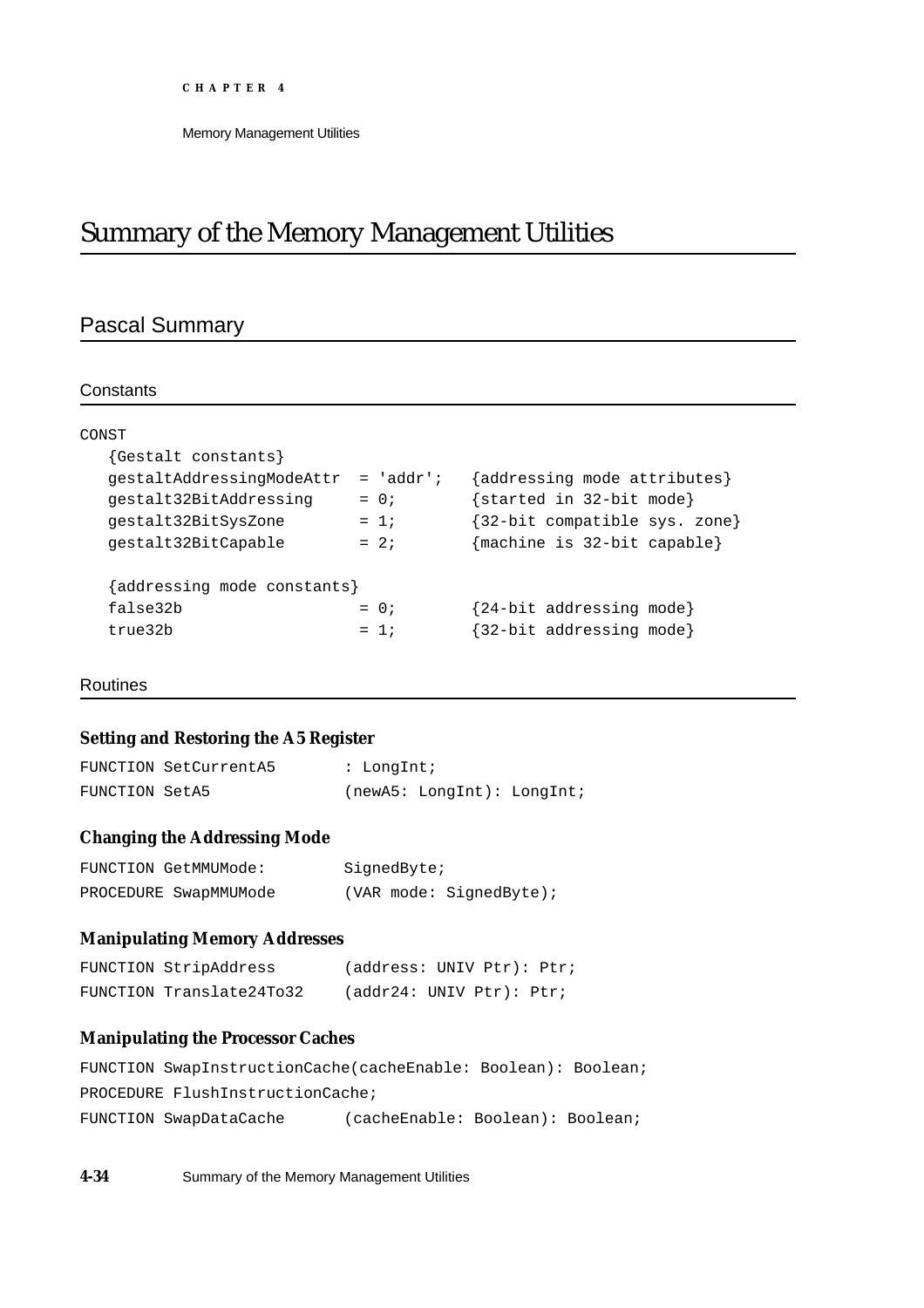Memory Management Utilities

PROCEDURE FlushDataCache;

PROCEDURE FlushCodeCache;

```
FUNCTION FlushCodeCacheRange(address: UNIV Ptr; count: LongInt): OSErr;
```
### C Summary

#### **Constants**

```
/*Gestalt constants*/
#define gestaltAddressingModeAttr 'addr'; /*addressing mode attributes*/
#define gestalt32BitAddressing 0; /*started in 32-bit mode*/
#define gestalt32BitSysZone 1; /*32-bit compatible sys. zone*/
#define gestalt32BitCapable 2; /*machine is 32-bit capable*/
/*addressing mode constants*/
enum {false32b = 0}; /24-bit addressing mode*/enum \{true32b = 1\}; /*32-bit addressing mode*/
```
#### Routines

#### **Setting and Restoring the A5 Register**

| long SetCurrentA5 | $(void)$ ;       |
|-------------------|------------------|
| long SetA5        | $(lonq newA5)$ ; |

### **Changing the Addressing Mode**

|  | pascal char GetMMUMode  | $(void)$ ;    |
|--|-------------------------|---------------|
|  | pascal void SwapMMUMode | (char *mode); |

### **Manipulating Memory Addresses**

```
pascal Ptr StripAddress (Ptr address);
pascal Ptr Translate24To32 (Ptr addr24);
```
### **Manipulating the Processor Caches**

```
pascal Boolean SwapInstructionCache
                             (Boolean cacheEnable);
pascal void FlushInstructionCache
                             (void);
```
Summary of the Memory Management Utilities **4-35**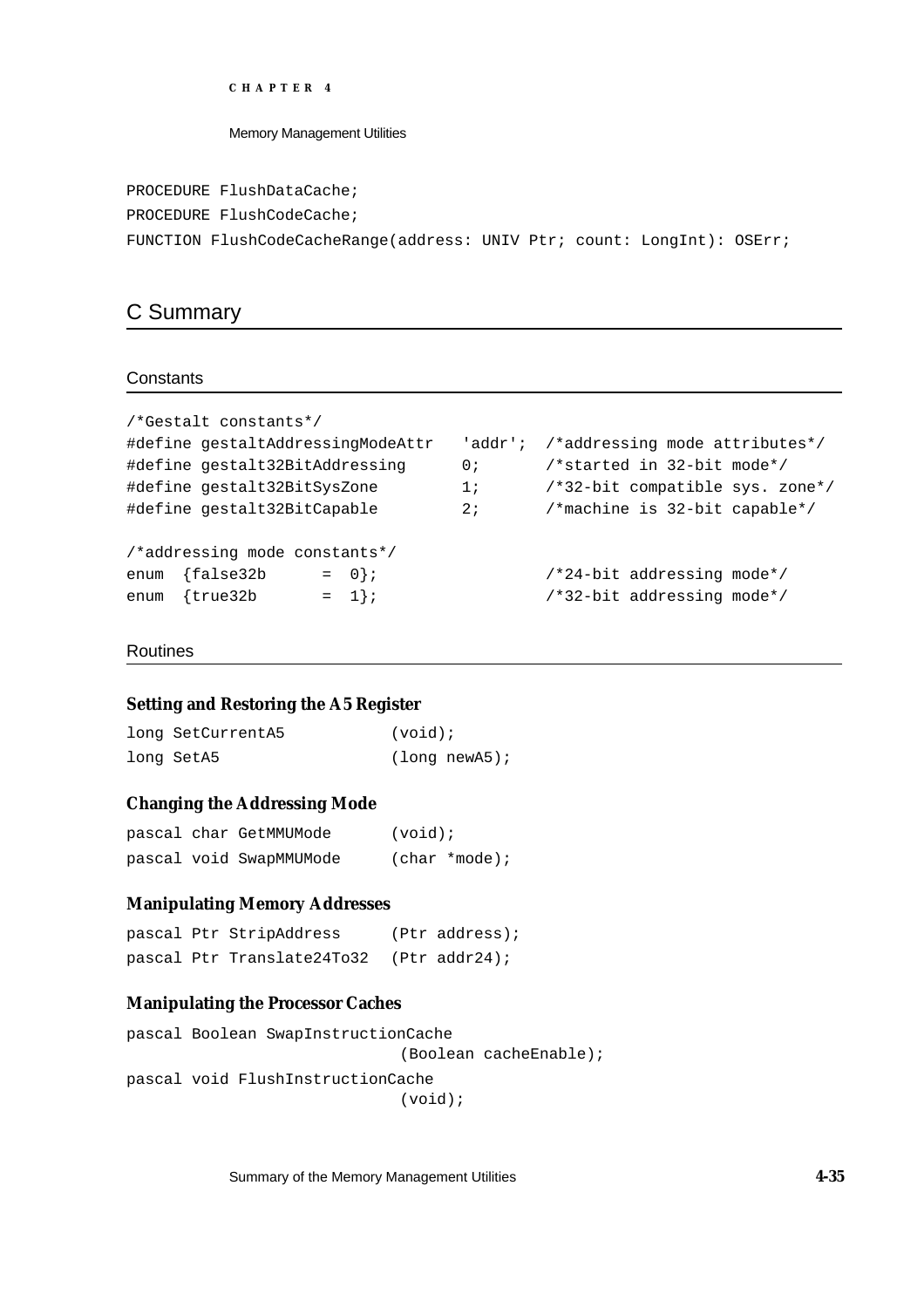Memory Management Utilities

| pascal Boolean SwapDataCache (Boolean cacheEnable); |                                       |
|-----------------------------------------------------|---------------------------------------|
| pascal void FlushDataCache (void);                  |                                       |
| void FlushCodeCache                                 | $(void)$ ;                            |
| OSErr FlushCodeCacheRange                           | (void *address, unsigned long count); |

## Assembly-Language Summary

### Trap Macros

### **Trap Macros Requiring Routine Selectors**

\_HWPriv

| <b>Selector</b> | <b>Routine</b>        |
|-----------------|-----------------------|
| <b>S0000</b>    | SwapInstructionCache  |
| <b>S0001</b>    | FlushInstructionCache |
| <b>S0002</b>    | SwapDataCache         |
| <b>S0003</b>    | FlushDataCache        |
| \$0009          | FlushCodeCacheRange   |
|                 |                       |

### Global Variables

| CurrentA5 | long | Address of the boundary between the application global variables and the<br>application parameters of the current application. |
|-----------|------|--------------------------------------------------------------------------------------------------------------------------------|
| MMU32Bit  | byte | TRUE if 32-bit addressing mode is in effect.                                                                                   |

## Result Codes

| noErr      |        | No error                                    |
|------------|--------|---------------------------------------------|
| hwParamErr | $-502$ | Processor does not support flushing a range |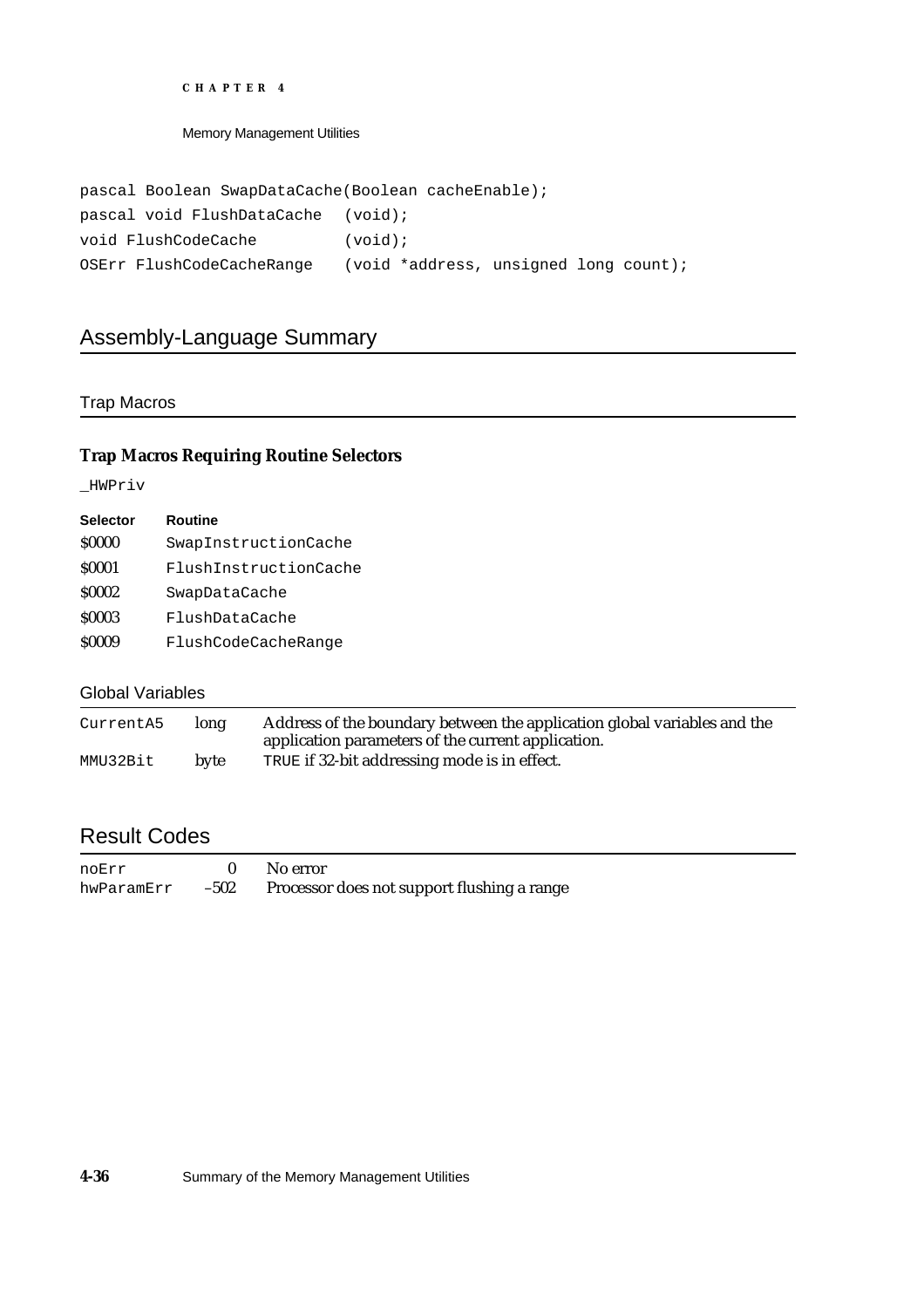# **Glossary**

**0-length handle** A handle whose associated relocatable block has a logical size of 0 bytes.

**24-bit addressing** The addressing mode in which only the low-order 24 bits of a pointer or handle are used in determining memory addresses.

**32-bit addressing** The ability of the Operating System to use all 32 bits of a pointer or handle in determining memory addresses.

**32-bit clean** Said of an application that is able to run in an environment where all 32 bits of a memory address are used for addressing.

**A5 world** An area of memory in an application's partition that contains the QuickDraw global variables, the application global variables, the application parameters, and the jump table—all of which are accessed through the A5 register.

**address** A number that specifies the location of a byte in memory.

**Address Management Unit (AMU)** The Apple custom integrated circuit in Macintosh II computers that performs 24-bit to 32-bit address mapping.

**address map** The assignment of portions of the address space of a computer to specific devices.

**address mapping** See **address translation.**

**address space** A range of accessible memory. See also **address map.**

**address translation** The conversion of one set of addresses into another, corresponding set. For example, software designed for the original Macintosh computers uses only 24 bits for addresses, whereas the Macintosh II and later models have a 32-bit address bus. As a result, the Macintosh II and later models convert (or map) the 24-bit addresses used by the software into the 32-bit addresses used by the hardware.

**allocate** To assign an area of memory for use.

#### **AMU** See **Address Management Unit.**

**application global variables** A set of variables stored in the application's A5 world that are global to the application.

**application heap** An area of memory in the application heap zone in which memory is dynamically allocated and released on demand. The heap contains the application's 'CODE' segment 1, data structures, resources, and other code segments as needed.

**application heap zone** The heap zone initially provided by the Memory Manager for use by an application and the Toolbox; initially equivalent to the application heap, but may be subdivided into two or more independent heap zones.

**application parameters** Thirty-two bytes of memory in the application partition that are reserved for system use. The first long word is the address of the first QuickDraw global variable.

**application partition** A partition of memory reserved for use by an application. The application partition consists of free space along with the application's heap, stack, and A5 world.

**application space** Memory that's reserved for dynamic allocation by applications.

**asynchronous execution** A mode of invoking a routine. During the asynchronous execution of a routine, an application is free to perform other tasks.

**backing-store file** The file in which the Virtual Memory Manager stores the contents of unneeded pages of memory.

**backing volume** See **paging device.**

**block** See **memory block.**

**block contents** The area that's available for use in a memory block.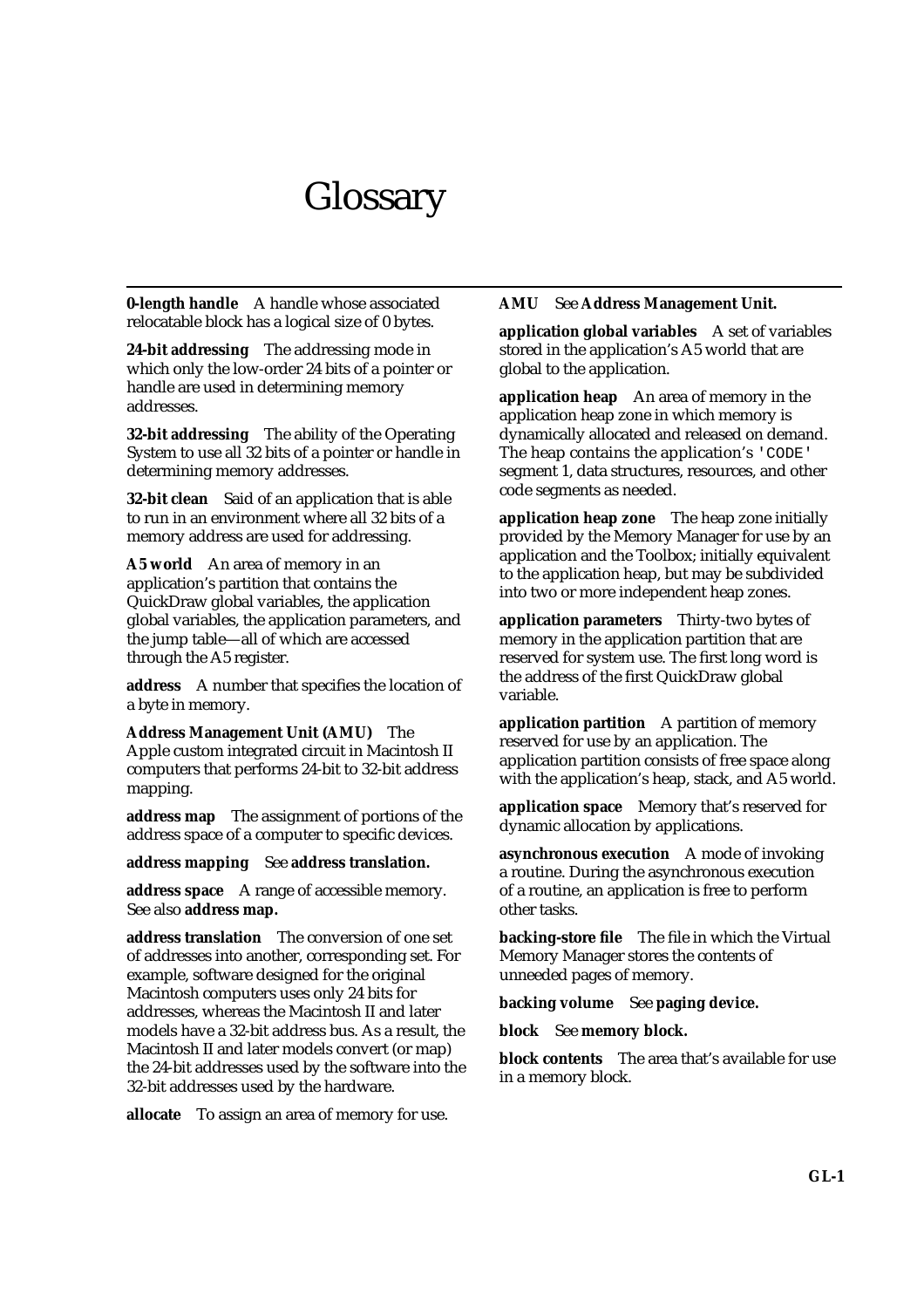**block header** The internal housekeeping information maintained by the Memory Manager at the beginning of each block in a heap zone.

**cache** See **data cache, disk cache,** or **instruction cache.**

**callback routine** A routine that is executed as part of the operation of some other routine.

#### **compact** See **heap compaction.**

**completion routine** A routine that is executed when an asynchronous call to some other routine is completed.

**concurrent driver** A driver that can handle several requests at once.

**copy-back cache** A cache whose data is written to RAM only when necessary to make room in the cache for data accessed more recently or when the cache is explicitly flushed. See also **write-through cache.**

**current heap zone** The heap zone currently under attention, to which most Memory Manager operations implicitly apply.

**cushion** See **memory cushion.**

**dangling pointer** A copy of a master pointer that no longer points to the correct memory address.

**data cache** An area of memory internal to some microprocessors (for example, the MC68030 and MC68040 microprocessors) that holds recently accessed data. See also **instruction cache.**

**dereference** To refer to a block by its master pointer instead of its handle.

**direct memory access (DMA)** A technique for transferring data in or out of memory without using the CPU.

**disk cache** A part of RAM that acts as an intermediate buffer when data is read from and written to file systems on secondary storage devices.

**disposed handle** A handle whose associated relocatable block has been disposed of.

**DMA** See **direct memory access.**

**double indirection** The means by which the Memory Manager or an application accesses the data associated with a handle variable.

**double page fault** A page fault that occurs while the Virtual Memory Manager is handling another page fault. See also **page fault.**

**empty handle** A handle whose master pointer has the value NIL (possibly indicating that the underlying relocatable block has been purged).

fake handle A handle that was not created by the Memory Manager.

flush (1) To write data from a cache in memory to a volume. (2) To write data or instructions from a cache in the microprocessor to RAM.

**fragmentation** See **heap fragmentation.**

**free block** A memory block containing space available for allocation.

**GB** Abbreviation for gigabyte. A gigabyte is 1024 megabytes, or 1,073,741,824 bytes.

**global variables** See **application global variables, system global variables,** and **QuickDraw global variables.**

**grow-zone function** A function supplied by the application program to help the Memory Manager create free space within a heap.

**handle** A variable containing the address of a master pointer, used to access a relocatable block. See also **pointer.**

**heap** An area of memory in which space is dynamically allocated and released on demand, using the Memory Manager. See also **application heap.**

**heap compaction** The process of moving allocated blocks within a heap to collect the free space into a single block.

**heap fragmentation** The state of a heap when the available free space is scattered throughout the heap in numerous unused blocks.

**heap zone** An area of memory initialized by the Memory Manager for heap allocation. A heap zone consists of a **zone header,** a **heap,** and a **zone trailer.**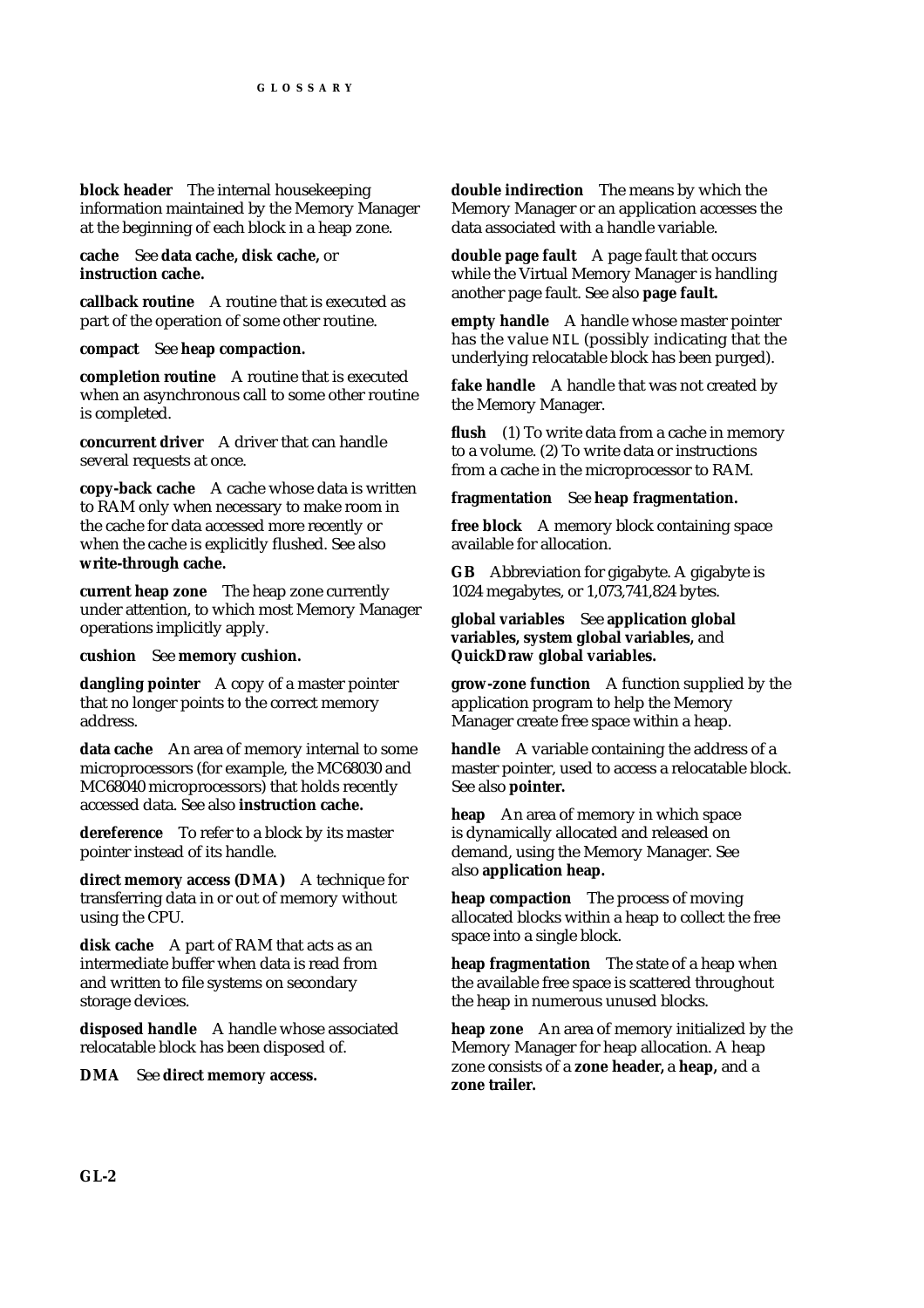**hold** To temporarily prevent a range of physical memory from being paged out by the Virtual Memory Manager.

**instruction cache** An area of memory internal to some microprocessors (for example, the MC68020, MC68030, and MC68040 microprocessors) that holds recently used instructions. See also **data cache.**

**jump table** An area of memory in an application's A5 world that contains one entry for every externally referenced routine in every code segment of the application. The jump table is the means by which the loading and unloading of segments is implemented.

**KB** Abbreviation for kilobyte. A kilobyte is 1024 bytes.

**lock** (1) To temporarily prevent a relocatable block from being moved during heap compaction. (2) To temporarily prevent a range of physical memory from being paged out or moved by the Virtual Memory Manager.

**logical address** An address used by software. The logical address might be translated into a physical address by the memory management unit.

**logical size** The number of bytes in a memory block's contents.

**low-memory system global variables** See **system global variables.**

**master pointer** A pointer to a relocatable block, maintained by the Memory Manager and updated whenever the block is moved, purged, or reallocated. All handles to a relocatable block refer to it by double indirection through the master pointer.

**master pointer block** A nonrelocatable block of memory that contains master pointers. A master pointer block in your application heap contains 64 master pointers, and a master pointer block in the system heap contains 32 master pointers.

**master pointer flag bits** The high-order 8 bits of a master pointer. In 24-bit addressing mode, some of these bits are used to store information about the relocatable block referenced by the master pointer.

**MB** Abbreviation for megabyte. A megabyte is 1024 kilobytes, or 1,048,576 bytes.

**memory block** An area of contiguous memory within a heap.

**memory-block record** A data structure used by the translation parameter block to indicate the starting address and length of a given block of memory. This parameter block is defined by the MemoryBlock data type.

**memory cushion** An application-defined threshold below which the application should refuse to honor any requests to allocate memory for nonessential operations.

**memory management unit (MMU)** Any component that performs address mapping in a Macintosh computer. In Macintosh II computers, it is either the Address Management Unit (AMU) or the Paged Memory Management Unit (PMMU). The MMU function is built into the MC68030 and MC68040 microprocessors.

**Memory Manager** The part of the Operating System that dynamically allocates and releases memory space in the heap.

**memory map** See **address map.**

**memory reservation** The process of creating a free space at the bottom of the heap for a newly allocated block by moving unlocked relocatable blocks upward.

**memory reserve** An allocated block of memory in the application heap that is held in reserve and released only for essential operations when memory in the heap is low.

**MMU** See **memory management unit.**

**nonrelocatable block** A block whose location in the heap is fixed. This block can't be moved during heap compaction or other memory operations.

**NuBus** The 32-bit wide synchronous bus used for expansion cards in the Macintosh II family of computers.

**NuBus expansion slot** A connector attached to the NuBus in a Macintosh II computer, into which an expansion card can be installed.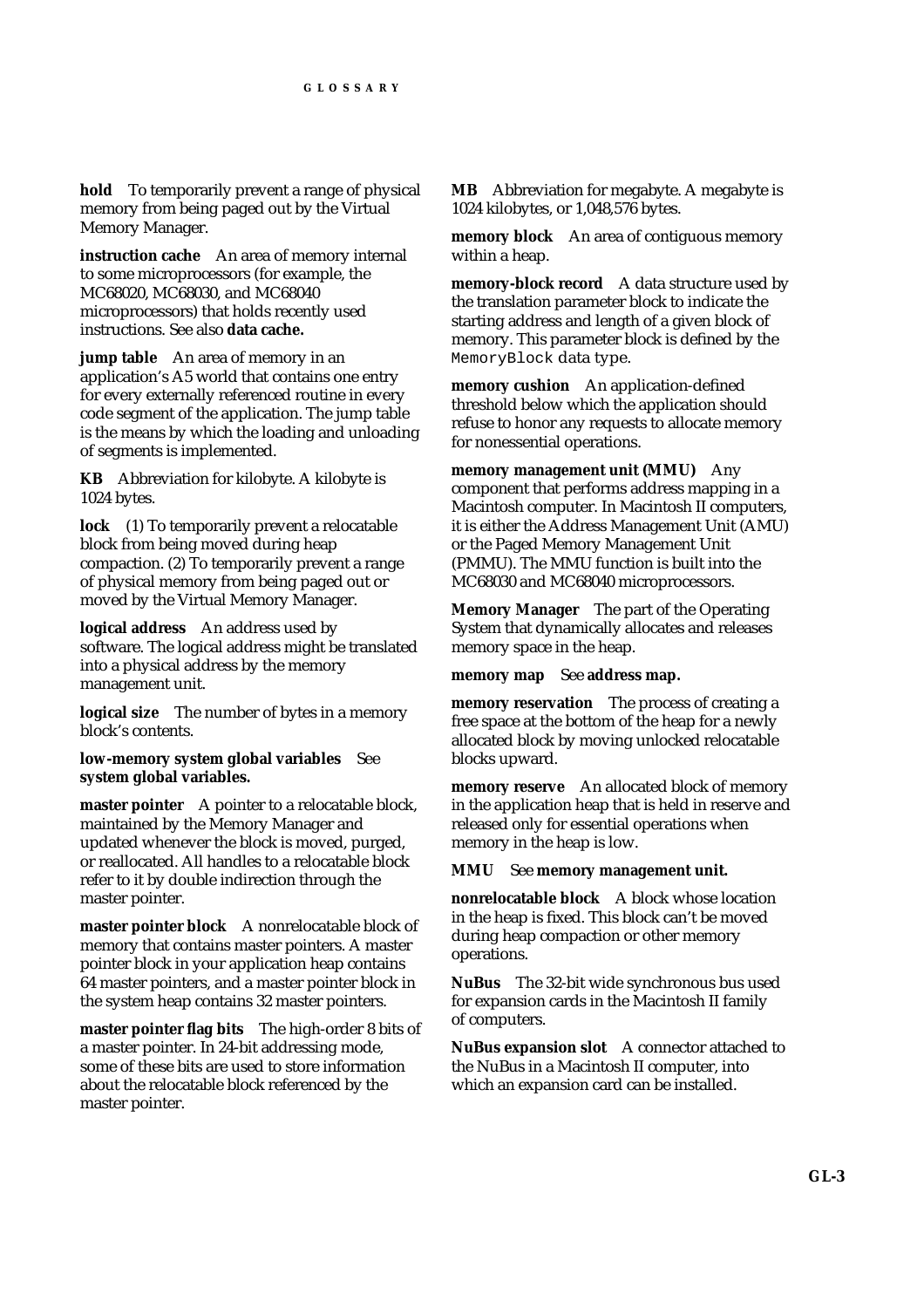**original application heap zone** See **application heap zone.**

**page** The basic unit of memory used in virtual memory.

#### **Paged Memory Management Unit (PMMU)** The Motorola MC68851 chip, used in the Macintosh II computer to perform logical-to-physical address translation and paged memory management.

**page fault** A special kind of bus error caused by an attempt to access data in a page of memory that is not currently resident in RAM. See also **double page fault.**

**paging** The process of moving data between physical memory and the backing-store file.

**paging device** The volume that contains the backing-store file.

**partition** A contiguous block of memory reserved for use by the Operating System or by an application. See also **application partition** and **system partition.**

**physical address** An address represented by bits on a physical address bus. The physical address may be different from the logical address, in which case the memory management unit translates the logical address into a physical address.

**physical size** The actual number of bytes a memory block occupies in its heap zone, including the block header and any unused bytes at the end of the block.

#### **PMMU** See **Paged Memory Management Unit.**

**pointer** A variable containing the address of a byte in memory. See also **handle.**

## **processor cache** See **data cache** or **instruction cache.**

**program counter** A register in the CPU that contains a pointer to the memory location of the next instruction to be executed.

**protected block** A block of memory that should not be moved or purged by a grow-zone function.

**purge** To remove a relocatable block from the heap, leaving its master pointer allocated but set to  $NTL$ .

**purgeable block** A relocatable block that can be purged from the heap.

**purge-warning procedure** A procedure associated with a particular heap zone. The Memory Manager calls this procedure whenever a block is about to be purged from the zone.

**QuickDraw global variables** A set of variables stored in the application's A5 world that contain information used by QuickDraw.

#### **RAM** See **random-access memory.**

**RAM disk** A portion of the available RAM reserved for use as a temporary storage device. A user can configure a RAM disk or disable it altogether using controls in the Memory control panel.

**random-access memory (RAM)** Memory whose contents can be changed. The RAM in a Macintosh computer contains exception vectors, buffers used by hardware devices, the system and application heaps, the stack, and other information used by applications.

**read-only memory (ROM)** Memory whose contents are permanent. The ROM in a Macintosh computer contains routines for the Toolbox and the Operating System, and the various system traps.

**reallocate** To allocate new space in the heap for a purged block and to update the block's master pointer to point to its new location.

**reentrant driver** A driver that can be interrupted while servicing a request, service the new request, and then complete the original request.

**relative handle** A pointer to a block's master pointer, expressed as an offset relative to the start of the heap zone rather than as an absolute memory address. A block's relative handle is contained in its block header.

**release** (1) To free an allocated area of memory, making it available for reuse. (2) To allow a previously held range of pages to be movable in physical memory.

**relocatable block** A block that can be moved within the heap during compaction.

**reservation** See **memory reservation.**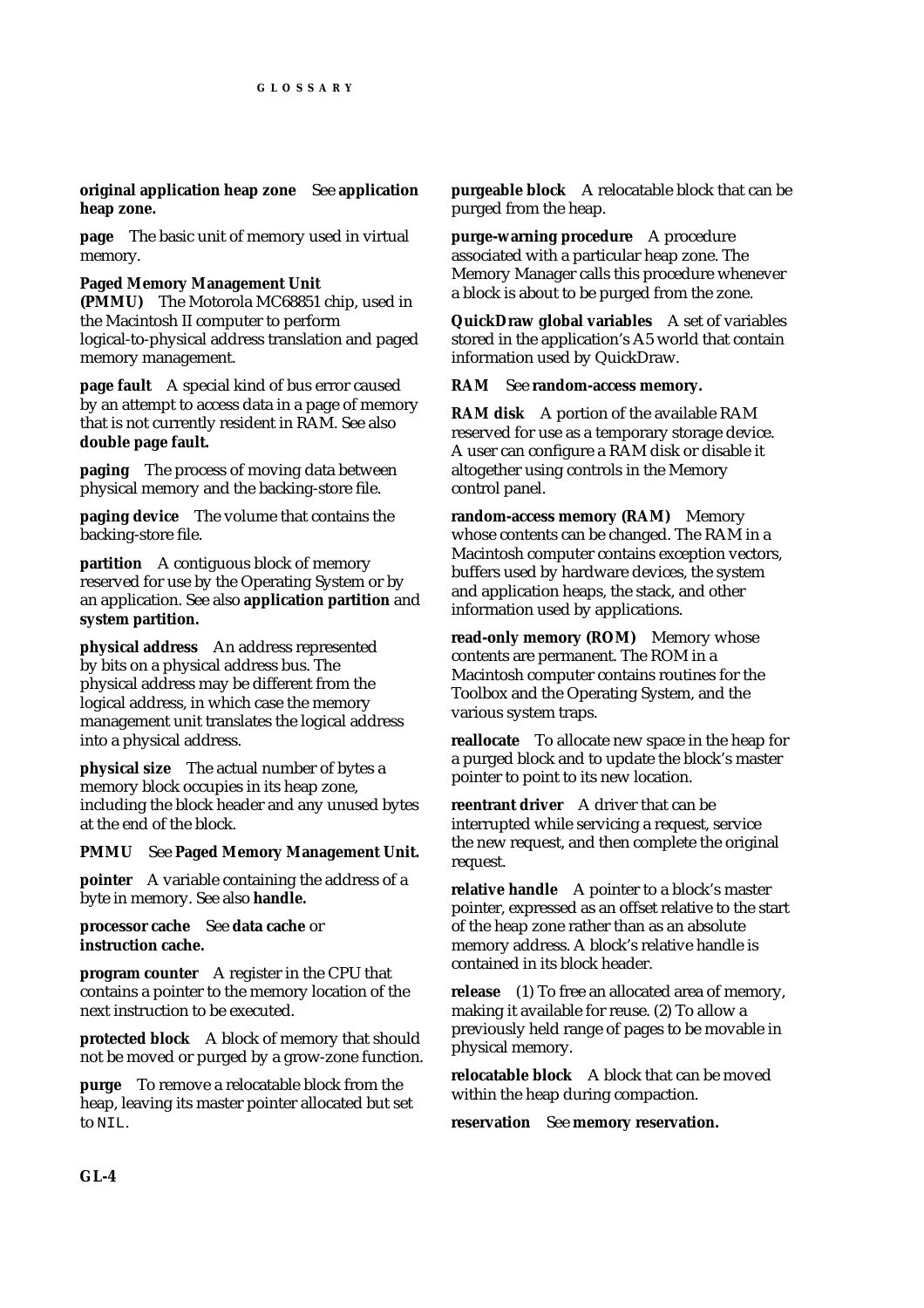#### **reserve** See **memory reserve.**

**ROM** See **read-only memory.**

**size correction** The number of unused bytes at the end of the block, beyond the end of the block's contents.

**stack** An area of memory in the application partition that is used to store temporary variables.

**stack frame** The area of the stack used by a routine for its parameters, return address, local variables, and temporary storage.

**stale data** Data in the microprocessor's data cache whose corresponding value in RAM has changed. You might need to flush the data cache to avoid using stale data.

**stale instructions** Instructions in the microprocessor's instruction cache whose corresponding value in RAM has changed. You might need to flush the instruction cache to avoid using stale instructions.

**strip an address** To clear the high-order byte of a 24-bit address, making it usable in 32-bit mode.

**synchronous execution** A mode of invoking a routine. After calling a routine synchronously, an application cannot perform other tasks until the routine is completed.

**system global variables** A collection of global variables stored in the system partition.

**system heap** An area of memory in the system partition reserved for use by the Operating System.

**system heap zone** The heap zone provided by the Memory Manager for use by the Operating System; equivalent to the system heap.

**system partition** A partition of memory reserved for use by the Operating System.

**tag byte** The first byte of a block header.

**temporary memory** Memory allocated outside an application partition that may be available for occasional short-term use.

**translation table** A data structure used by the GetPhysical function to indicate which physical blocks correspond to a given logical block. This parameter block is defined by the LogicalToPhysicalTable data type.

**unlock** (1) To allow a relocatable block to be moved during heap compaction. (2) To allow a previously locked range of pages to be paged out.

**unpurgeable block** A relocatable block that can't be purged from the heap.

**virtual memory** Addressable memory beyond the limits of the available physical RAM. The Operating System extends the logical address space by allowing unused applications and data to be stored on a secondary storage device instead of in physical RAM.

**Virtual Memory Manager** The part of the Operating System that provides virtual memory.

**write-through cache** A cache whose information is immediately written to RAM whenever that information changes. See also **copy-back cache.**

**zero-length handle** See **0-length handle.**

**zone header** An area of memory at the beginning of a heap zone that contains essential information about the heap, such as the number of bytes free in the heap and the addresses of the heap's grow-zone function and purge-warning procedure.

**zone pointer** A pointer to a zone record.

**zone record** A data structure representing a heap zone.

**zone trailer** A minimum-sized free block marking the end of a heap zone.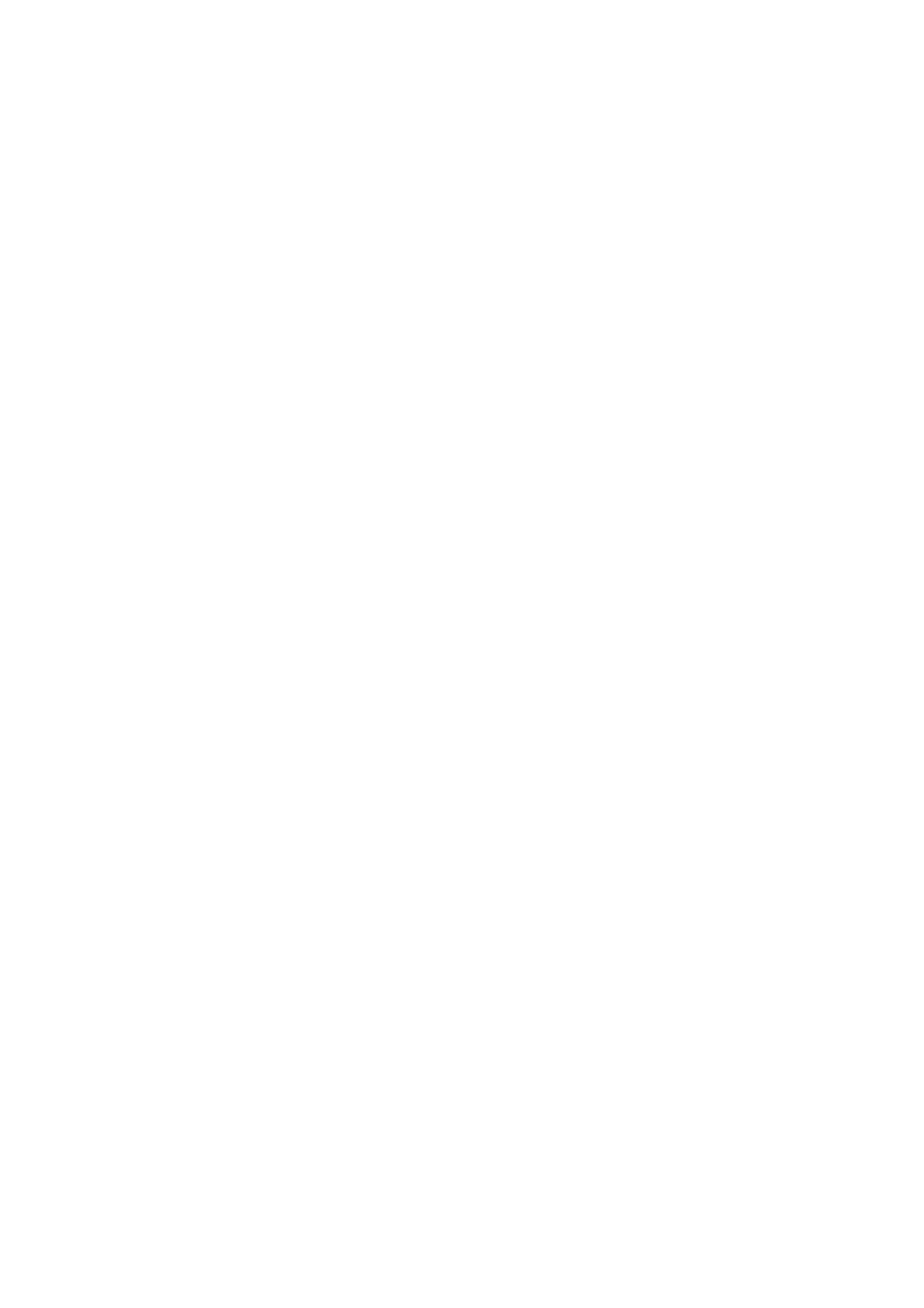# Index

#### Symbols

& operator 1-34 @ operator 2-25

#### Numerals

0 (memory location) 1-4, 1-35 0-length handles 1-34 24-bit addressing 3-5 to 3-7, 4-7 to 4-8 defined 1-15 setting with the Memory control panel 4-5 stripping flag bits 4-21 to 4-23 32-bit addressing 3-7 to 3-9, 4-8 defined 1-15 machines that support 4-5 setting with the Memory control panel 4-5 using temporarily 4-20 32-bit clean 1-16

# A

A5 register and A5 world 1-13, 4-5 to 4-6 grow-zone functions saving and restoring 1-49, 4-14 setting and restoring 1-78 to 1-79, 4-14, 4-24 to 4-25 use of by Toolbox and Operating System routines 4-14 using to access QuickDraw globals 4-18 to 4-19 A5 world accessing in completion routines 4-14 to 4-15 accessing in interrupt tasks 4-16 to 4-17 defined 1-12, 1-13 setting 1-78 to 1-79, 4-24 to 4-25 addresses. *See* memory addresses addressing modes 24-bit 4-7 32-bit 4-7 to 4-8 current mode, getting 4-26 switching 4-20 to 4-21, 4-26 to 4-27 Address Management Unit (AMU) 3-5 address space. *See* logical address space; physical address space address-translation mode getting 4-26

setting 4-26 to 4-27 temporarily changing 4-20 AMU (Address Management Unit) 3-5 AND operator 1-34 AppleShare, and paging devices 3-5 application global variables 1-12 accessing in completion routines 4-14 accessing in interrupt tasks 4-17 application heap 1-9 to 1-11 defined 1-10 determining amount of free space 1-42 to 1-44 maximizing space to prevent fragmentation 1-40 setting up 1-38 to 1-42, 1-50 to 1-52, 2-27 to 2-29 application heap limit getting 1-53, 2-84 setting 1-53 to 1-54, 2-84 to 2-85 application heap zone *See also* heap zones defined 2-5 getting a pointer to 2-81 initializing 2-87 to 2-88 maximizing size of 1-51, 2-27 subdividing into multiple heap zones 2-14 to 2-16 application parameters 1-13 application partitions 1-4, 1-7 to 1-13 ApplicationZone function 2-81 ApplLimit global variable 1-8, 1-40, 1-53, 2-84 ApplZone global variable 2-81

# B

backing-store files defined 3-5 volume specified in Memory control panel 4-5 backing volume. *See* paging device block contents 2-22 block headers 2-22 to 2-24 BlockMove procedure 1-74 to 1-75, 2-59 to 2-60 \_BlockMove trap, flushing instruction cache 4-10 blocks, memory *See also* nonrelocatable blocks; relocatable blocks allocating 1-44 to 1-46 concatenating 2-64 to 2-66 copying 1-74 to 1-75, 2-59 to 2-64 defined 1-10 how allocated 1-22 manipulating 2-59 to 2-66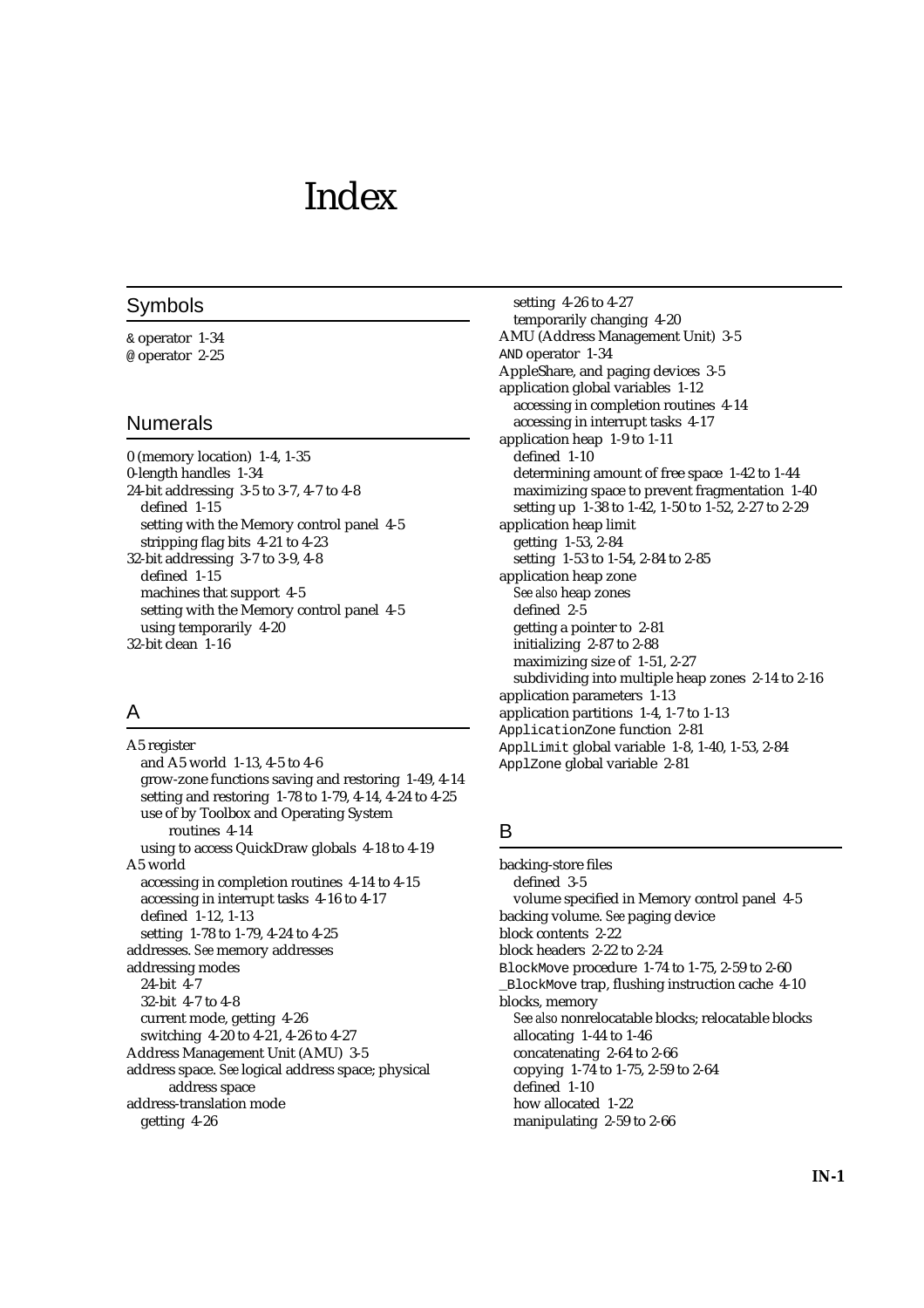blocks, memory *(continued)* releasing 1-44 to 1-46 size correction for 2-23, 2-24 Boolean operators, short-circuit 1-34 BufPtr global variable 2-14 limitation on lowering during startup 2-85 bus-error vectors 3-22 Byte data type 2-25

# C

caches. *See* data cache; disk cache; instruction cache callback routines and code segmentation 1-32 to 1-33 maintaining the A5 register in 4-14 to 4-15 click-loop routines, and the A5 register 4-15 code resources, copying into system heap 2-13 code segmenting and dangling pointers 1-31 to 1-32 effect on callback routines 1-32 to 1-33 compacting heap zones 2-71 to 2-73 compaction. *See* heap compaction CompactMem function 2-71 to 2-72 CompactMemSys function 2-72 to 2-73 completion routines deferred under virtual memory 3-12 maintaining the A5 register in 4-14 to 4-15 concatenating memory blocks 2-64 to 2-66 concurrent drivers 3-11 control action procedures, and the A5 register 4-15 control definition procedures, and the A5 register 4-15 control panels, Memory *See* Memory control panel copy-back cache 4-12 copying memory blocks 1-74 to 1-75, 2-59 to 2-64 CurrentA5 global variable 1-79, 4-25 and callback routines 4-15 defined 1-13 getting value 1-79, 4-25 current heap zone 2-5 CurStackBase global variable 2-104 cushions. *See* memory cushions

# $\mathsf{D}$

dangling pointers avoiding 1-29 to 1-33 causes of 1-29 to 1-33 dangling procedure pointers 1-32 to 1-33 defined 1-29 detecting 1-29

introduced 1-20 locking blocks to prevent 1-29 to 1-30 referencing callback routines 1-32 to 1-33 using local variables to prevent 1-31 data cache 4-30 to 4-31 and virtual memory 3-21 defined 4-9 flushing 4-9, 4-12 DebuggerEnter procedure 3-23, 3-35 DebuggerExit procedure 3-23, 3-35 to 3-36 DebuggerGetMax function 3-34 to 3-35 DebuggerLockMemory function 3-21, 3-23, 3-37 DebuggerPoll procedure 3-23, 3-39 debuggers, and virtual memory 3-21 to 3-24 DebuggerUnlockMemory function 3-21, 3-23, 3-38 \_DebugUtil trap 3-22, 3-45 deferred tasks, and the A5 register 4-16 DeferUserFn function 3-33 introduced 3-21 using 3-20 to 3-21 dereferenced handles 1-29 DeskHook global variable clearing in Pascal 2-9 and displaying windows during startup time 2-9 DetachResource procedure 2-13 device drivers, avoiding page faults 3-12 dialog boxes, and low-memory situations 1-44 direct memory access (DMA) 3-3, 3-13, 3-15, 3-16, 3-18, 3-20, 3-21, 4-3, 4-10 and stale data 4-12 disk cache defined 4-4 setting with the Memory control panel 4-4 disposed handles checking for 1-33 defined 1-33 preventing dereferencing of 1-33 problems using 1-33 DisposeHandle procedure 1-46, 1-57, 2-34 to 2-35 DisposePtr procedure 1-46, 1-60, 2-38 to 2-39 DMA. *See* direct memory access double indirection 1-18

double page faults 3-11 to 3-12, 3-14 duplicating relocatable blocks 2-62 to 2-64

# E

EmptyHandle procedure 1-67 to 1-68, 2-51 to 2-52 used by a grow-zone function 1-49 empty handles checking for 1-34 defined 1-34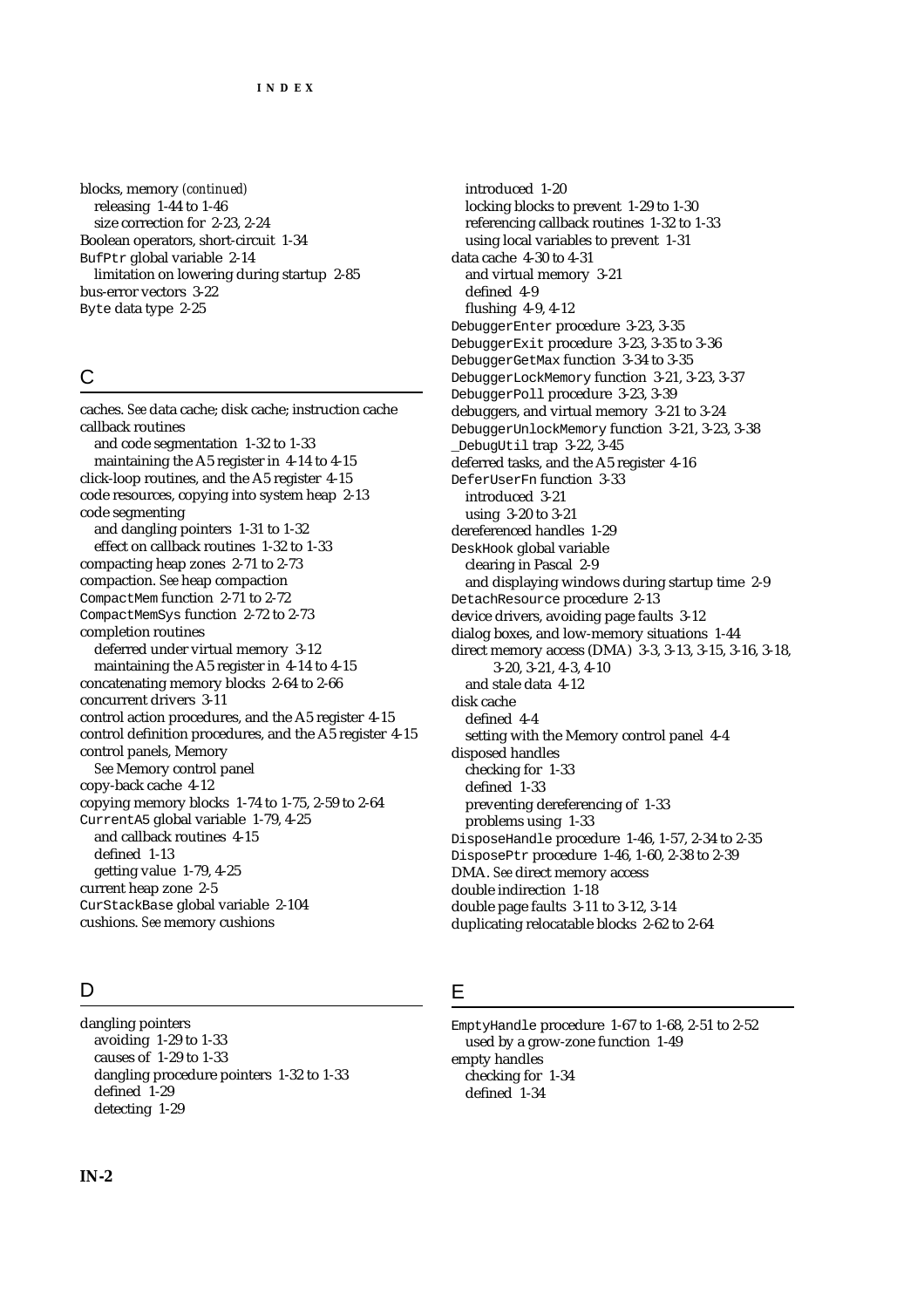#### F

fake handles 1-35 to 1-36, 1-55, 2-30 creating 1-35, 1-36 defined 1-35 problems using 1-35, 1-55, 2-30 Finder, allocation of memory for disk copying 2-9 flag bits master pointer 4-7 stripping 4-7, 4-27 FlushCodeCache procedure 4-31 to 4-32 FlushCodeCacheRange function 4-32 to 4-33 FlushDataCache procedure 4-31 flushing data cache 4-9, 4-12, 4-31 instruction cache 4-9 to 4-10, 4-29 to 4-30, 4-31 to 4-33 FlushInstructionCache procedure 4-30 fragmentation. *See* heap fragmentation FreeMem function 2-66 to 2-67 FreeMemSys function 2-67 free space assessing 2-66 to 2-70 assessing availability for temporary memory 2-79 to 2-80

## G

gaps in heaps, danger of 1-25 GetApplLimit function 1-53, 2-84 GetHandleSize function 2-39 to 2-40 GetMMUMode function 4-26 GetNextEvent function, and temporary memory 2-10 GetPageState function 3-24, 3-39 to 3-40 GetPhysical function 3-31 to 3-33 and discontiguous physical address space 3-11 introduced 3-16 using 3-16 to 3-20 GetPtrSize function 2-41 to 2-42 GetZone function 2-80 global variables. *See* application global variables; system global variables; QuickDraw global variables grow-zone functions 1-48 to 1-49, 1-80 to 1-81, 2-89 to 2-90 and the A5 register 4-15 defined 1-38 example of 1-49, 4-15 finding protected block 1-78, 2-77 setting 1-77 to 1-78, 2-76 to 2-77 using SetA5 function 1-81, 2-90 using SetCurrentA5 function 1-81, 2-90 GZRootHnd global variable 1-78, 2-77 GZSaveHnd function 1-49, 1-78, 2-77

## H

HandAndHand function 2-64 to 2-65 Handle data type 1-18, 2-25 handles *See also* relocatable blocks checking validity of 1-34 defined 1-18 to 1-19 recovering 2-54 to 2-55 relative 2-23 HandleZone function 2-82 to 2-83 HandToHand function 2-62 to 2-64 HClrRBit procedure 2-50 to 2-51 heap compaction defined 1-11, 1-23 movement of relocatable blocks during 1-24 routines for 2-71 to 2-73, 2-74 to 2-76 HeapEnd global variable 2-104 heap fragmentation causes of 1-25 to 1-28 defined 1-10 during memory reservation 1-25 maximizing heap size to prevent 1-40 preventing 1-24 to 1-28 summary of prevention 1-28 heap purging 1-21 to 1-22 routines for 2-73 to 2-76 heap. *See* application heap; system heap heap zones *See also* zone headers; zone trailers accessing 2-80 to 2-83 changing 2-81 defined 2-5 getting current zone 2-80 initializing 2-86 to 2-87 manipulating 2-83 to 2-89 organization of 2-19 to 2-22 subdividing into multiple heap zones 2-14 to 2-16 HFS RAM Cache panel 4-4 HGetState function 1-30, 1-61 to 1-62, 2-43 to 2-44 high memory, allocating at startup time 2-13 to 2-14 HLockHi procedure 1-73, 2-58 to 2-59 HLock procedure 1-30, 1-63 to 1-64, 2-45 to 2-46 HNoPurge procedure 1-66 to 1-67, 2-48 to 2-49 holding physical memory 3-14 HoldMemory function 3-14, 3-25 to 3-26 HPurge procedure 1-65 to 1-66, 2-47 to 2-48 HSetRBit procedure 2-49 to 2-50 HSetState procedure 1-30, 1-62 to 1-63, 2-44 to 2-45 HUnlock procedure 1-64 to 1-65, 2-46 to 2-47 \_HWPriv trap macro 4-36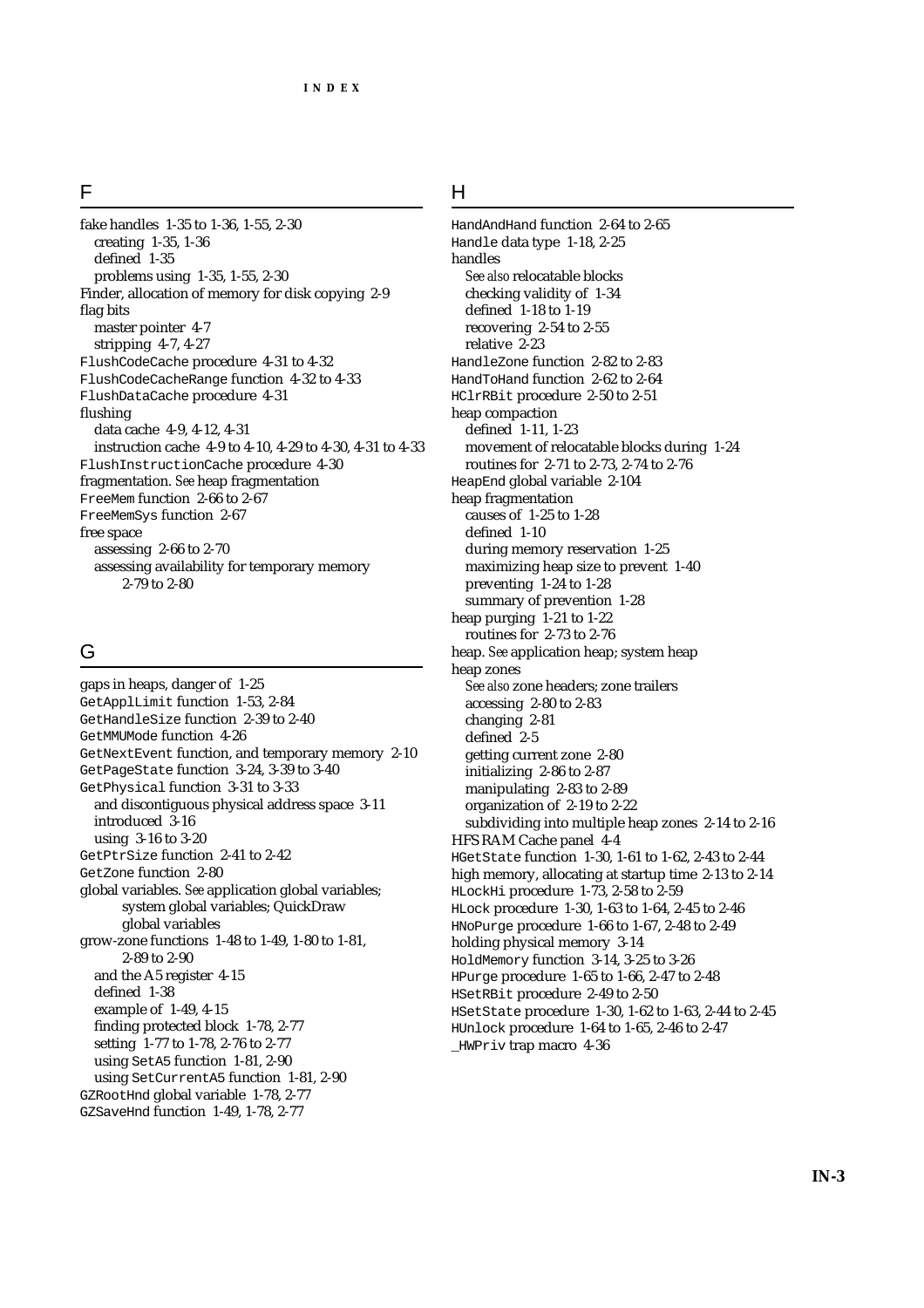#### I

InitApplZone procedure 2-87 to 2-88 initializing new heap zones within other heap zones 2-14 to 2-16 InitZone procedure 1-81, 2-86 to 2-87, 2-90 instruction cache defined 4-8 flushing 4-9 to 4-10, 4-29 to 4-30, 4-31 to 4-33 interprocess buffers, and temporary memory 2-10 interrupts, nonmaskable 3-23 interrupt tasks and Memory Manager routines 1-50, 2-26 deferring under virtual memory 3-12 maintaining the A5 register 4-16 to 4-17 and temporary memory 2-10 interrupt time avoiding Memory Manager routines at 1-50, 2-26 deferring code execution under virtual memory 3-20 I/O completion routines, and the A5 register 4-15 ISP. *See* stack pointer, interrupt

# J, K

jump table 1-13 jump table entries and stale instructions 4-10 for callback routines 1-32

#### L

linked lists, allocating new elements in 1-31 loading code segments, and dangling pointers 1-31 to 1-32 \_LoadSeg trap, flushing instruction cache 4-10 locking physical memory debugger routine 3-37 defined 3-13 routines for 3-28 to 3-30 locking relocatable blocks 1-20 to 1-21, 1-63 to 1-64, 2-45 to 2-46 LockMemoryContiguous function 3-16, 3-29 to 3-30 LockMemory function 3-28 and stale data 4-13 introduced 3-15 logical address space 3-5 to 3-9 possible fragmentation of 3-7 size of with 24-bit addressing 3-5 size of with 32-bit addressing 3-7 translating to physical address space 3-11 logical sizes of blocks 2-22

LogicalToPhysicalTable data structure 3-17, 3-25 logical-to-physical translation table. *See* translation table

low-memory conditions 1-36 to 1-38

low-memory global variables. *See* system global variables

#### M

master pointer blocks 1-18 master pointer flag bits 4-7 master pointers allocating manually 1-51 to 1-52, 2-28 to 2-29 comparing 4-22 defined 1-18 determining how many to preallocate 1-41 to 1-42 number per block in application zone 1-41 running out of 1-41 MaxApplZone procedure 1-51, 2-27 and ApplLimit global variable 1-8 automatic execution of 1-40, 2-16 and heap fragmentation 1-40 MaxBlock function 2-67 to 2-68 MaxBlockSys function 2-68 maximizing heap zone space 2-74 to 2-76 MaxMem function 2-74 to 2-75 MaxMemSys function 2-75 to 2-76 maxSize constant 2-72 MC680x0 microprocessor data cache 4-9 instruction cache 4-8, 4-9 size of memory blocks with 2-22 MemErr global variable 1-50, 1-76, 2-26, 2-71 MemError function 1-50, 1-76, 2-26, 2-70 to 2-71 memory *See also* temporary memory; virtual memory allocating and releasing 1-54 to 1-60, 2-29 to 2-39 allocating during startup 2-13 to 2-14 assessing 2-66 to 2-83 changing sizes of blocks 2-39 to 2-43 freeing 2-71 to 2-76 holding 3-13, 3-14 organization of 1-4 to 1-13, 2-19 to 2-24 releasing 3-15 memory addresses comparing 4-8, 4-22 converting to 32-bit mode 4-7, 4-21 to 4-24, 4-26 to 4-27 mapping logical to physical 3-16 to 3-20 stripping flag bits from 4-7, 4-21 to 4-23, 4-27 translating 4-23 to 4-24, 4-28 MemoryBlock data structure 3-17, 3-24 memory-block record 3-17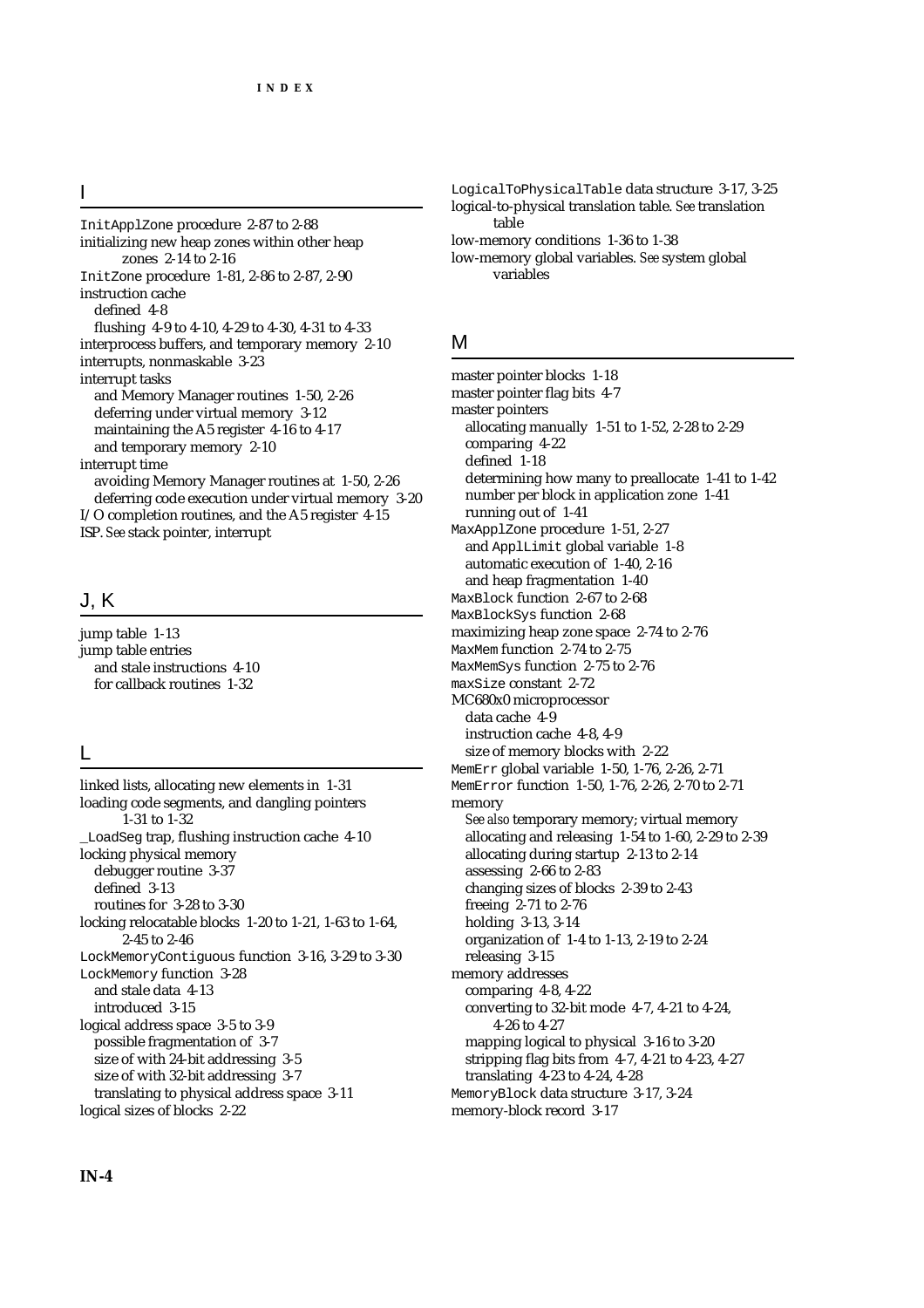memory blocks. *See* blocks, memory memory configuration, obtaining information about 3-14 Memory control panel 3-4, 3-5, 4-3 to 4-5 addressing mode controls 4-5 disk cache controls 4-4 illustrated 4-4 introduced 4-3 RAM disk controls 4-5 virtual memory controls 4-5 memory cushions defined 1-37 determining optimal size of 1-43 maintaining 1-43 to 1-44 \_MemoryDispatchA0Result trap macro 3-45 \_MemoryDispatch trap macro 3-20, 3-44 memory management unit (MMU) 3-5 Memory Manager 2-3 to 2-105 24-bit 1-15 32-bit 1-15 allocating master pointers 1-41 and application heap 1-10 to 1-11 application-defined routines 2-89 to 2-92 calling grow-zone function 1-48 capabilities of 2-4 compacting heap 1-23 to 1-24 data types 1-17 to 1-18, 2-24 to 2-26 defined 2-3 movement of blocks by 1-24 purging heap 1-23 to 1-24 reserving memory 1-22 to 1-23, 2-55 to 2-56 returning result codes 1-50, 1-76, 2-26, 2-70 to 2-71 routines 2-26 to 2-89 testing for features 2-11 to 2-12 memory reservation. *See* reserving memory memory reserves benefits of 1-37 defined 1-37 maintaining 1-46 to 1-48 MemTop global variable 2-14, 2-86 menu definition procedures, and the A5 register 4-15 MMU (memory management unit) 3-5 MoreMasters procedure 1-41 to 1-42, 1-51 to 1-52, 2-28 to 2-29 MoveHHi procedure 1-26 to 1-27, 1-71 to 1-72, 2-56 to 2-58 moving relocatable blocks high 1-26 to 1-27, 1-71 to 1-73, 2-56 to 2-59 multiple heap zones implementing 2-14 to 2-16 uses for 2-6

## N

NewEmptyHandle function 2-33 NewEmptyHandleSys function 2-34 NewHandleClear function 1-45, 1-56, 2-31 to 2-32 NewHandle function 1-44, 1-55 to 1-56, 2-29 to 2-31 NewHandleSysClear function 2-32 NewHandleSys function 2-31 NewPtrClear function 1-59, 2-37 to 2-38 NewPtr function 1-44, 1-58 to 1-59, 2-36 to 2-37 NewPtrSysClear function 2-38 NewPtrSys function 2-37 nonessential memory requests, checking whether to satisfy 1-43 nonmaskable interrupts 3-23 nonrelocatable blocks *See also* blocks, memory advantages of 1-20 allocating 1-28, 1-58 to 1-59, 2-36 to 2-38 allocating temporarily 1-28 data type for 1-18 defined 1-17 disposal and reallocation of 1-25 releasing 1-60, 2-38 to 2-39 sizing 2-41 to 2-43 when to allocate 1-27 to 1-28 Notification Manager, and the A5 world 4-16 to 4-17 notification response procedures, and the A5 register 4-16

# O

OpenResFile function, calling StripAddress on filenames 4-22 OpenRFPerm function, calling StripAddress on filenames 4-22 operating system queues, storing elements in system heap zone 2-12 ordered address comparisons 4-22 original application heap zone 2-5 \_OSDispatch trap macro 2-104

# P

Paged Memory Management Unit (PMMU) 3-5 PageFaultFatal function 3-22, 3-36 page faults *See also* double page faults defined 3-11 handling 3-20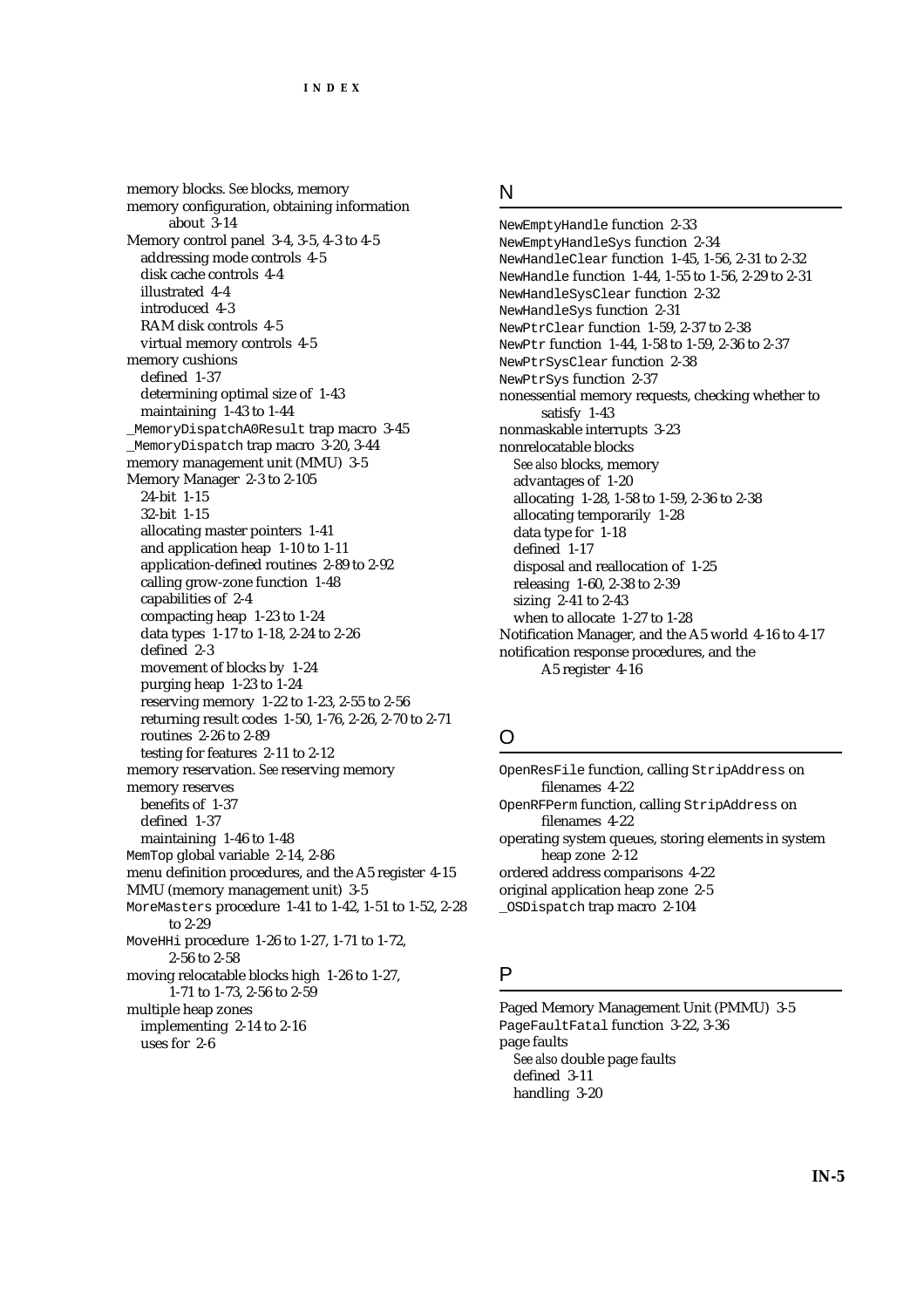page faults *(continued)* intercepted by Virtual Memory Manager 3-11 to 3-12, 3-22 protection against 3-12, 3-14 pages, memory defined 3-4 holding 3-14, 3-25 locking 3-15, 3-28 locking contiguously 3-29 releasing 3-15, 3-27 unlocking 3-30 PageState data type 3-24 paging 3-4 paging device 3-5 partitions 1-4 *See also* application partitions; system partition patches, and stale instructions 4-10 physical address space 3-9 to 3-11 discontiguous 3-9 physical memory 3-14 to 3-20 holding pages in 3-14 to 3-15 locking pages in 3-15 to 3-16 releasing pages 3-15 unlocking pages 3-16 physical sizes of blocks 2-22 PMMU (Paged Memory Management Unit) 3-5 pointers 1-17 to 1-18 *See also* nonrelocatable blocks; dangling pointers Process Manager, and callback routines 4-14 processor caches 4-8 to 4-13, 4-29 to 4-33 *See also* data cache; instruction cache ProcPtr data type 2-25 to 2-26 and code segmentation 1-32 to 1-33 referencing code in code resources 2-13 program counter, fixing before switching to 32-bit mode 4-21 protected blocks defined 1-49 determining which they are 1-81, 2-90 handle to returned by GZSaveHnd 1-78, 2-77 PtrAndHand function 2-65 to 2-66 Ptr data type 1-17, 2-25 PtrToHand function 2-60 to 2-61 PtrToXHand function 2-61 to 2-62 PtrZone function 2-83 PurgeMem procedure 2-73 to 2-74 PurgeMemSys procedure 2-74 PurgeSpace procedure 1-75, 2-68 to 2-69 purge-warning procedures 2-16 to 2-18, 2-21, 2-90 to 2-92 defined 2-16 installed by SetResPurge 2-18, 2-91 restrictions on 2-91 sample 2-17

using SetA5 function 2-91 using SetCurrentA5 function 2-91 purging heap zones 1-24, 2-73 to 2-74 purging relocatable blocks 1-21 to 1-22

#### Q

QuickDraw global variables defined 1-13 reading in stand-alone code 4-18 to 4-19 structure of 4-18 using in stand-alone code 4-18 to 4-19

#### R

RAM cache. *See* disk cache RAM disks defined 4-5 setting size of with Memory control panel 4-5 \_Read trap, flushing instruction cache 4-10 ReallocateHandle procedure 1-68 to 1-69, 2-52 to 2-53 reallocating relocatable blocks 1-21 to 1-22 RecoverHandle function 2-54 to 2-55 reference constant fields using to store A5 value 4-17 relative handles 2-23 releasing held pages 3-15 relocatable blocks *See also* blocks, memory; handles allocating 1-55 to 1-56, 2-29 to 2-34 changing properties 1-60 to 1-67, 2-43 to 2-51 clearing resource bit 2-50 to 2-51 concatenating 2-64 to 2-65 data type for 1-17 defined 1-17 disadvantages of 1-20 duplicating 2-62 to 2-64 emptying 1-67 to 1-68, 2-51 to 2-52 getting properties 1-61 to 1-62, 2-43 to 2-44 in bottom of heap zone 1-25 locking 1-20 to 1-21, 1-63 to 1-64, 2-45 to 2-46 for long periods of time 1-28 for short periods of time 1-28 making purgeable 1-65 to 1-66, 2-47 to 2-48 making unpurgeable 1-66 to 1-67, 2-48 to 2-49 managing 1-67 to 1-73, 2-51 to 2-59 master pointers after disposing 1-33 master pointers for 1-41 moving around nonrelocatable blocks 1-24 moving high 1-26 to 1-27, 1-71 to 1-73, 2-56 to 2-59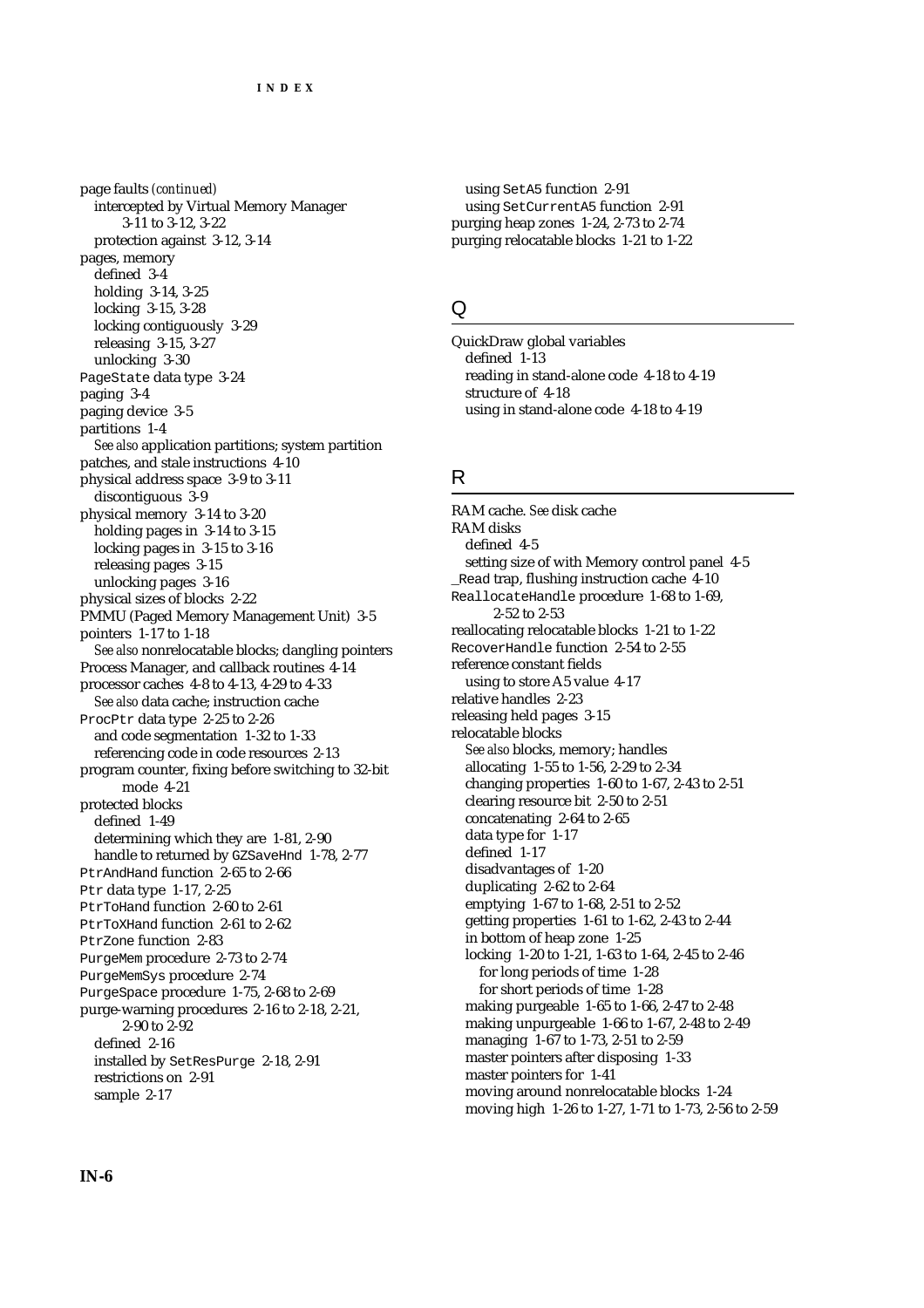properties of 1-20 to 1-22 purging 1-21 to 1-22 reallocating 1-21 to 1-22, 1-68 to 1-69, 2-52 to 2-53 releasing 1-57, 2-34 to 2-35 restrictions on locked blocks 1-27 setting properties 1-62 to 1-67, 2-44 to 2-51 setting resource bit 2-49 to 2-50 sizing 2-39 to 2-41 movement during 1-24 unlocking 1-20 to 1-21, 1-64 to 1-65, 2-46 to 2-47 when to lock 1-28 removable disks, and virtual memory 3-5 ReserveMem procedure 1-70 to 1-71, 2-55 to 2-56 ReserveMemSys procedure 2-56 reserves. *See* memory reserves reserving memory 1-22 to 1-23 and heap fragmentation 1-25 defined 1-22 for relocatable blocks 1-26 limitation of 1-25 routines 2-55 to 2-56 resource bit clearing 2-50 to 2-51 setting 2-49 to 2-50 Resource Manager, installing purge-warning procedures 2-18, 2-91 resource types 'SIZE' 1-13 'sysz' 2-13 result codes for Memory Manager routines 1-50, 1-76, 2-26, 2-70 to 2-71

# S

self-modifying code, and stale instructions 4-10 SetA5 function 1-79, 4-14, 4-25 used in a grow-zone function 1-81, 2-90 used in a purge-warning procedure 2-91 SetApplBase procedure 2-88 to 2-89 SetApplLimit procedure 1-53 to 1-54, 2-84 to 2-85 using to increase size of stack 1-40 SetCurrentA5 function 1-79, 4-25 used in a grow-zone function 1-81, 2-90 used in a purge-warning procedure 2-91 SetGrowZone procedure 1-77 to 1-78, 1-81, 2-76 to 2-77, 2-90 SetHandleSize procedure 2-40 to 2-41 SetPtrSize procedure 2-42 to 2-43 SetResPurge procedure, installing purge-warning procedures 2-18 SetZone procedure 2-81 short-circuit Boolean operators 1-34 SignedByte data type 1-17, 2-25

size correction for blocks 2-23, 2-24 Size data type 2-26 'SIZE' resource type, specifying partition size 1-13 slot-based VBL tasks, deferred under virtual memory 3-12 stack collisions with the heap 1-8 default size of 1-40 defined 1-8 determining available space 2-69 increasing size of 1-39 to 1-40 stack frame 1-9 stack pointer interrupt (ISP) 3-23 user (USP) 3-23 stack sniffer 1-8 StackSpace function 2-69 to 2-70 stale data avoiding problems with 4-13 defined 4-10 stale instructions avoiding problems with 4-9 defined 4-9 stand-alone code resources, changing address-translation mode in 4-20 startup process allocating memory during 2-13 to 2-14 displaying windows during 2-9 Str255 data type 2-25 StringHandle data type 2-25 StringPtr data type 2-25 StripAddress function 4-21 to 4-23, 4-27 to 4-28 supervisor mode 3-23 SwapDataCache function 4-30 to 4-31 SwapInstructionCache function 4-29 SwapMMUMode procedure 4-26 to 4-27 calling from stand-alone code 4-20 SysEqu.p interface file 2-7 system extensions, allocating memory at startup time 2-13 system global variables changing 2-9 defined 1-6 to 1-7, 2-6 reading 2-8 to 2-9 uses of 2-6 to 2-7 system heap 1-6 defined 1-6 held in RAM under virtual memory 3-12 system heap zone allocating memory in 2-12 creating new heap zones within 2-16 defined 2-5 getting a pointer to 2-82 installing interrupt code into 2-13 uses for 2-5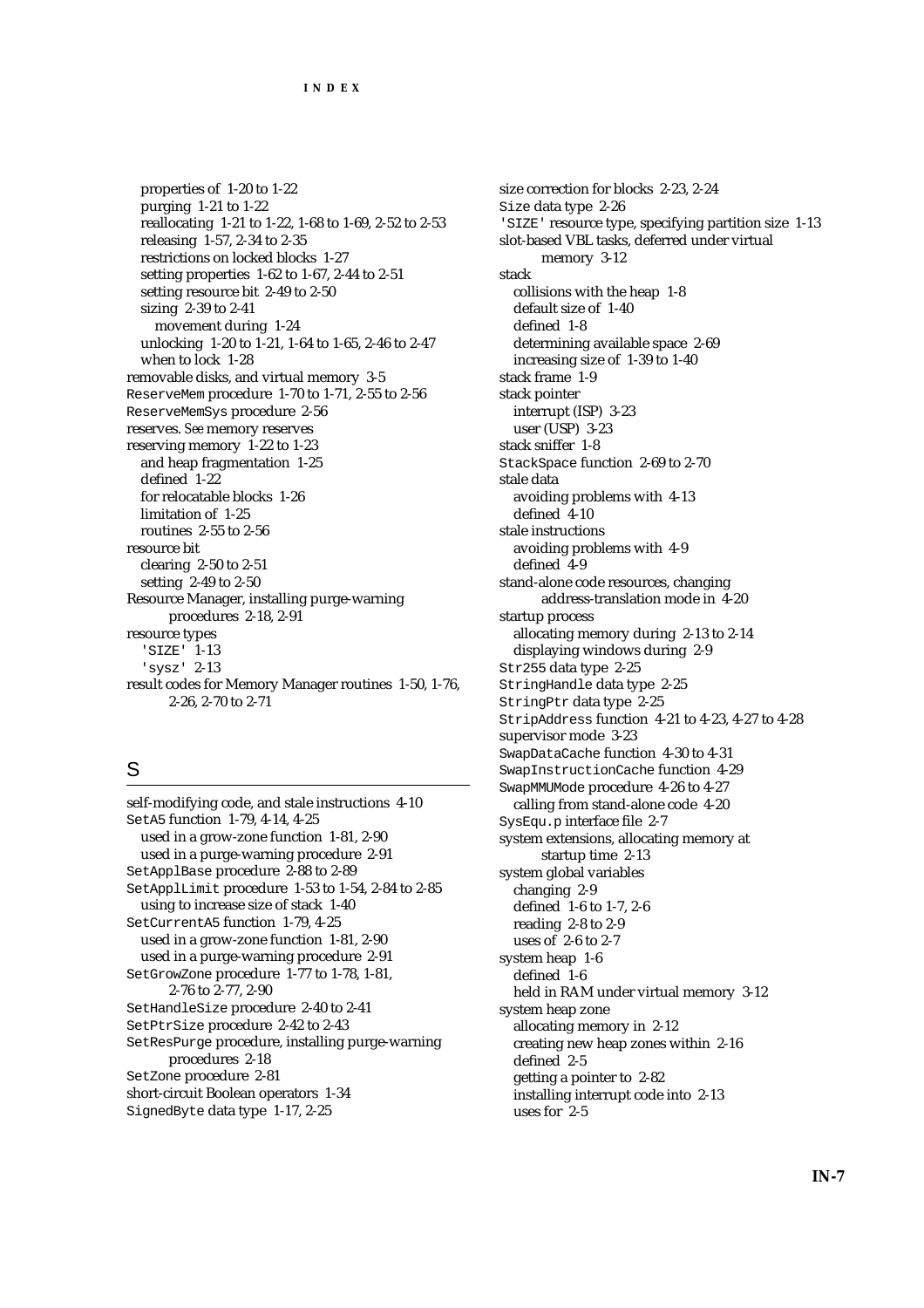system partition 1-4 to 1-7 *See also* system heap; system global variables SystemZone function 2-82 SysZone global variable 2-82 'sysz' resource type 2-13

# T

tag bytes 2-23 TempFreeMem function 2-79 TempMaxMem function 2-79 to 2-80 TempNewHandle function 2-78 temporary memory allocating 2-10 to 2-11 confirming success of allocation 2-10 defined 1-13, 2-4 determining zone of 2-10 limitation on locking 2-10 operating on blocks 2-5 optimal usage of 2-5 release of during application termination 2-10 routines 2-77 to 2-80 testing for features of 2-11 to 2-12 tracking of 2-10 using as a heap zone 2-16 TheZone global variable 2-80 32-bit addressing 3-7 to 3-9, 4-8 defined 1-15 machines that support 4-5 setting with the Memory control panel 4-5 using temporarily 4-20 32-bit clean 1-16 THz data type 2-20 Time Manager tasks and the A5 register 4-16 deferred under virtual memory 3-12 TopMem function 2-14, 2-85 to 2-86 Translate24To32 function 4-23 to 4-24, 4-28 to 4-29 translating logical to physical addresses 3-16 to 3-20, 3-31 to 3-33 translation tables 3-17, 3-25 trap patches, and the A5 register 4-15 24-bit addressing 3-5 to 3-7, 4-7 to 4-8 defined 1-15 setting with the Memory control panel 4-5 stripping flag bits 4-21 to 4-23

#### $\cup$

UnholdMemory function 3-15, 3-27 \_UnloadSeg trap, flushing instruction cache 4-10 unlocking physical memory 3-16, 3-30 to 3-31 debugger routine 3-38 unlocking relocatable blocks 1-20 to 1-21, 1-64 to 1-65, 2-46 to 2-47 UnlockMemory function 3-16, 3-30 to 3-31 updating windows, saving memory space for 1-44 USP. *See* stack pointer, user

#### V

VBL tasks and the A5 register 4-16 deferred under virtual memory 3-12 Vector Base Register (VBR) 3-22 virtual memory and AppleShare volumes 3-5 and removable disks 3-5 and user interrupts 3-21 backing-store file 4-5 bus-error vectors under 3-22 CPU data caching 3-15 debugger routines 3-34 to 3-40 debugger support for 3-21 to 3-24 deferring interrupt code execution 3-12, 3-20 introduced 1-15 management routines 3-25 to 3-33 mapping information, getting 3-16 to 3-18 requirements for running 3-5 setting with the Memory control panel 4-5 testing for availability 3-14 Virtual Memory Manager 3-3 to 3-45 *See also* virtual memory data structures 3-24 to 3-25 defined 3-3 to 3-4 routines 3-25 to 3-40

# W, X, Y

WaitNextEvent function, and temporary memory 2-10 window definition procedures, and the A5 register 4-15 WITH statement (Pascal), and dangling pointers 1-29 word-break routines, and the A5 register 4-15 write-through cache 4-11

# Z

zero (memory location). *See* 0 (memory location) zero-length handles. *See* 0-length handles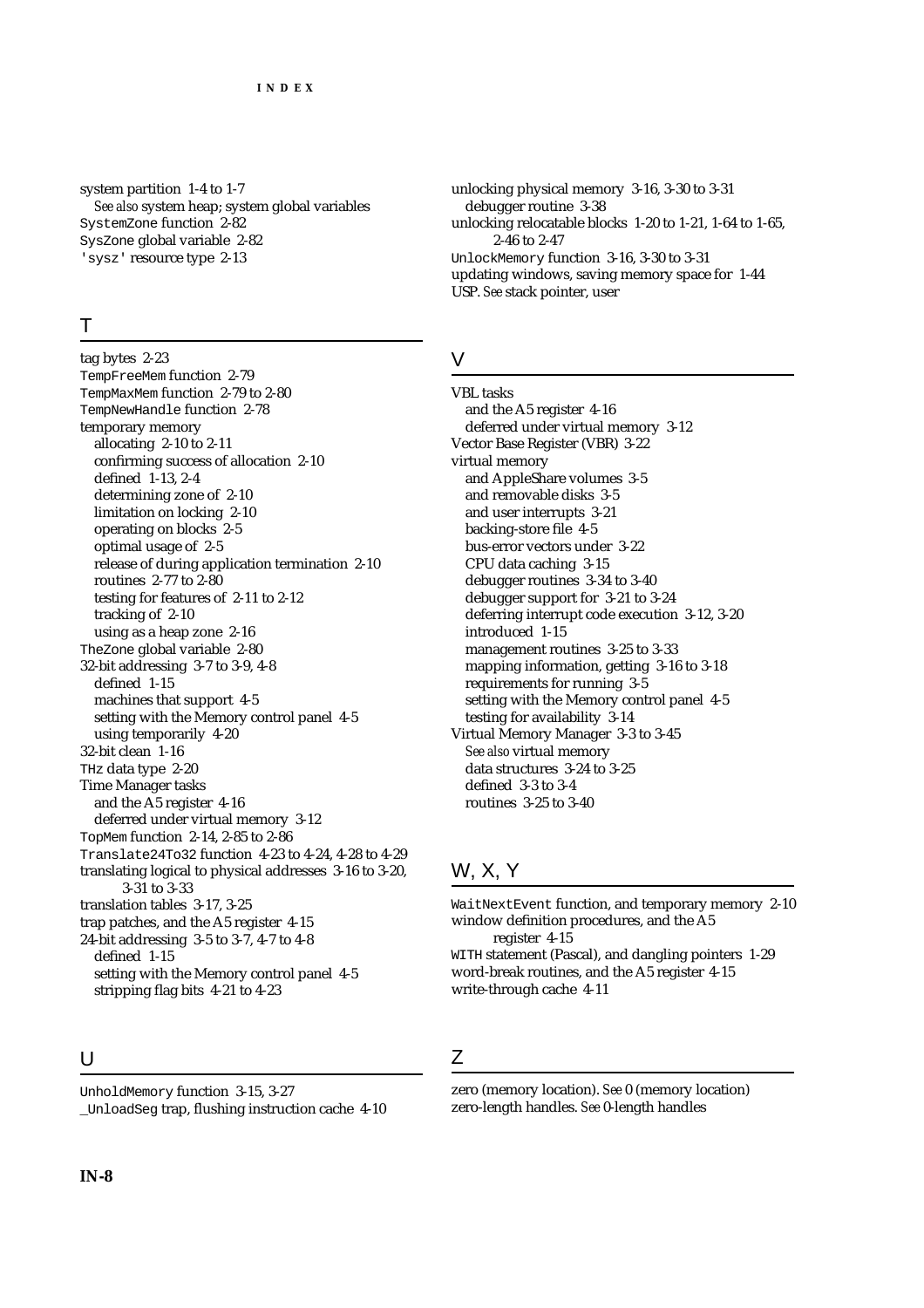**INDEX**

Zone data structure 2-20 zone headers 2-5, 2-20 to 2-21 zone pointers 2-20 zone records 2-20, 2-20 to 2-21 zone trailer blocks 2-20 zone trailers 2-5